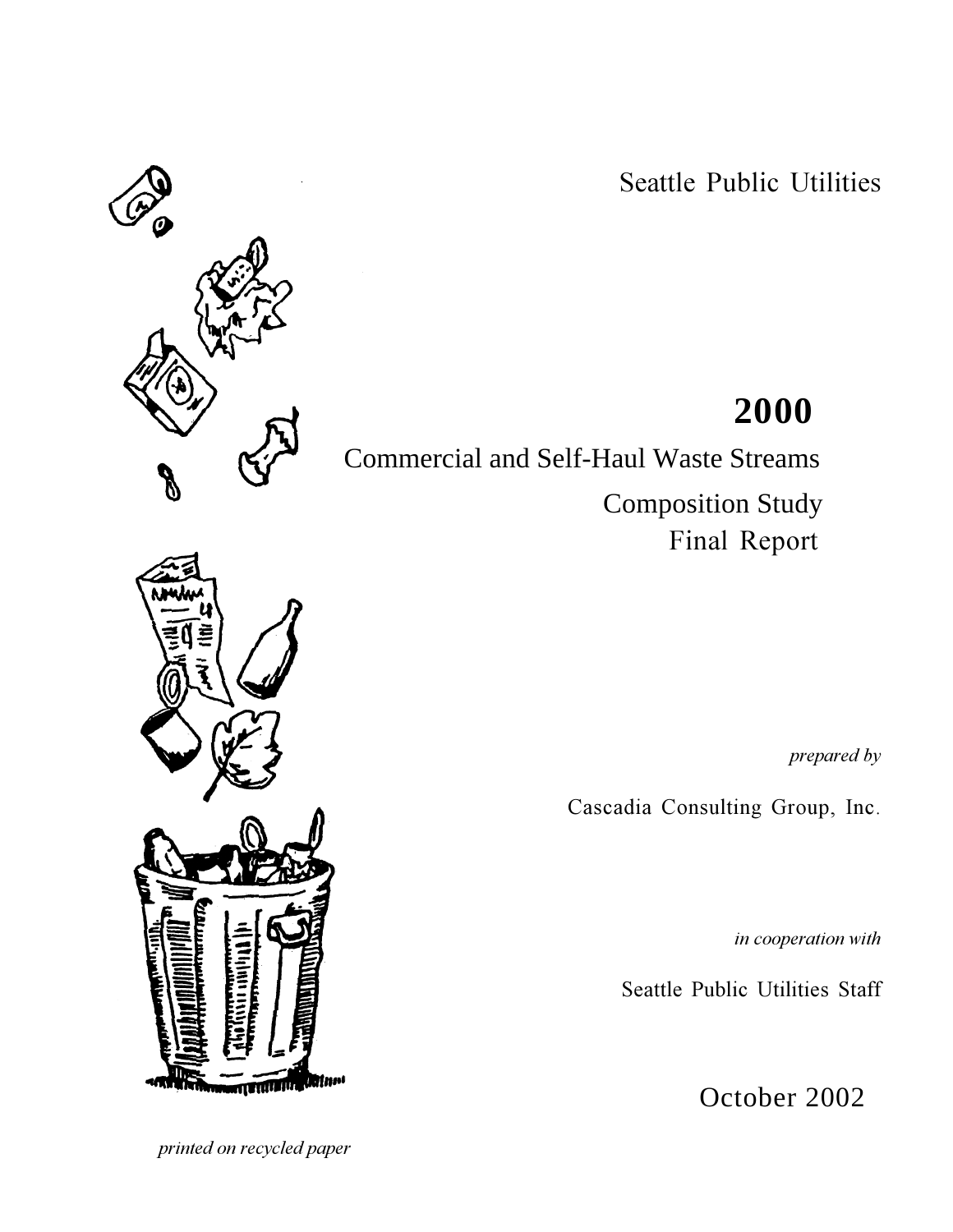### **Table of Contents**

| 1           | <b>OVERVIEW</b>                                                                    | 1           |
|-------------|------------------------------------------------------------------------------------|-------------|
|             | 1.1 Introduction                                                                   | 1           |
|             | 1.2 Sources of Disposed Waste                                                      | $\mathbf 2$ |
|             | 1.3 Changes in Study Methodology: 1996 to 2000                                     | 3           |
| $\mathbf 2$ | <b>SUMMARY OF YEAR 2000 SAMPLING RESULTS</b>                                       | 4           |
|             | 2.1 Overall Commercial Substream                                                   | 5           |
|             | 2.2 Results by Commercial Subpopulation                                            | 7           |
|             | 2.3 Overall Self-Haul Substream                                                    | 9           |
|             | 2.4 Results by Self-Haul Subpopulation                                             | 11          |
| 3           | <b>COMMERCIAL RESULTS COMPARED TO PREVIOUS STUDIES</b>                             | 12          |
|             | 3.1 Trends in Disposed Commercial Waste                                            | 12          |
|             | 3.2 Changes in Commercial Waste: 1988/89 to 2000                                   | 13          |
|             | 3.3 Changes in Commercial Waste: 1992 to 2000                                      | 14          |
|             | 3.4 Changes in Commercial Waste: 1996 to 2000                                      | 14          |
| 4           | <b>SELF-HAUL RESULTS COMPARED TO PREVIOUS STUDIES</b>                              | 15          |
|             | 4.1 Trends in Disposed Self-Haul Waste                                             | 15          |
|             | 4.2 Changes in Self-Haul Waste: 1988/89 to 2000                                    | 16          |
|             | 4.3 Changes in Self-Haul Waste: 1990 to 2000                                       | 17          |
|             | 4.4 Changes in Self-Haul Waste: 1992 to 2000                                       | 17          |
|             | 4.5 Changes in Self-Haul Waste: 1996 to 2000                                       | 18          |
| 5           | <b>COMMERCIAL COMPOSITION RESULTS, BY SUBPOPULATION</b>                            | 19          |
| 5.1         | <b>Composition by Vehicle Type</b>                                                 | 20          |
|             | 5.1.1 Front Loaders                                                                | 20          |
|             | 5.1.2 Rear Loaders<br>5.1.3 Compactor Roll-offs                                    | 21<br>22    |
|             | 5.1.4 Loose Roll-offs                                                              | 22          |
|             | 5.1.5 Comparisons between Vehicle Types                                            | 23          |
|             | 5.2 Composition by Season                                                          | 28          |
|             | 5.2.1 Spring<br>5.2.2 Summer                                                       | 29<br>29    |
|             | 5.2.3 Autumn                                                                       | 30          |
|             | 5.2.4 Winter                                                                       | 30          |
|             | 5.2.5 Comparisons between Seasons                                                  | 31          |
|             | 5.3 Composition by Generator Type<br>5.3.1 Construction, Demolition & Landclearing | 36<br>39    |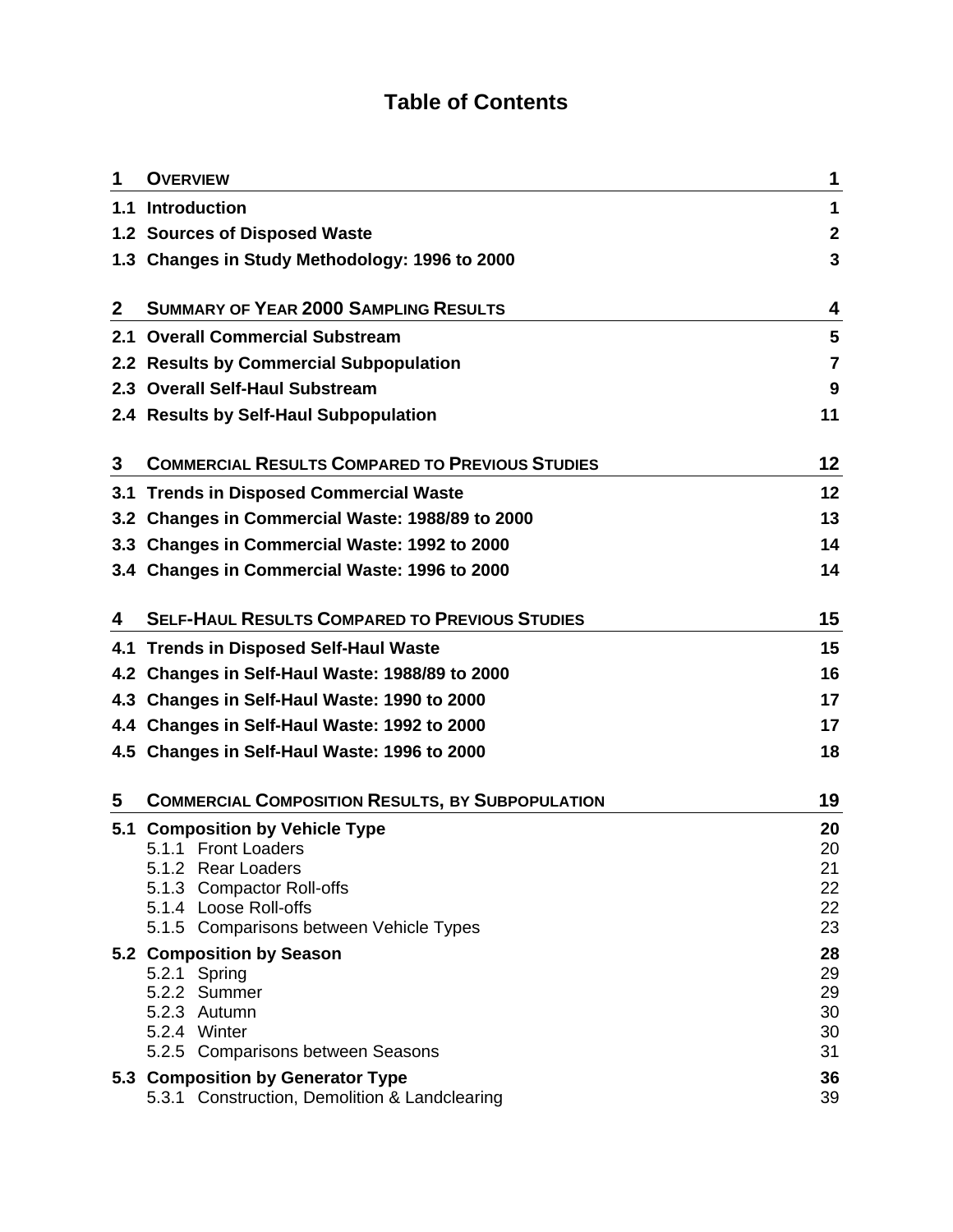|   | 5.3.2 Education                                                                     | 40       |
|---|-------------------------------------------------------------------------------------|----------|
|   | 5.3.3 Health Care                                                                   | 40       |
|   | 5.3.4 Hotel/Motel                                                                   | 41<br>41 |
|   | 5.3.5 Manufacturing<br>5.3.6 Office                                                 | 42       |
|   | 5.3.7 Other Non-Residential                                                         | 42       |
|   | 5.3.8 Other Services                                                                | 43       |
|   | 5.3.9 Restaurant                                                                    | 43       |
|   | 5.3.10 Retail                                                                       | 44       |
|   | 5.3.11 Transportation                                                               | 44       |
|   | 5.3.12 Wholesale                                                                    | 45       |
|   | 5.3.13 Mixed Commercial Generators                                                  | 45       |
|   | 5.3.14 Comparisons between Generator Types                                          | 46       |
| 6 | <b>SELF-HAUL COMPOSITION RESULTS, BY SUBPOPULATION</b>                              | 60       |
|   | <b>6.1 Composition by Transfer Station</b>                                          | 62       |
|   | 6.1.1 North Recycling and Disposal Station (NRDS)                                   | 63       |
|   | 6.1.2 South Recycling and Disposal Station (SRDS)                                   | 63       |
|   | 6.1.3 Comparisons between Transfer Stations                                         | 64       |
|   | 6.2 Composition by Vehicle Type                                                     | 67       |
|   | 6.2.1 Passenger Vehicles                                                            | 68       |
|   | 6.2.2 Trucks                                                                        | 68       |
|   | 6.2.3 Comparisons between Vehicle Types                                             | 69       |
|   | 6.3 Composition by Season                                                           | 72       |
|   | 6.3.1 Spring                                                                        | 73       |
|   | 6.3.2 Summer<br>6.3.3 Autumn                                                        | 73<br>74 |
|   | 6.3.4 Winter                                                                        | 74       |
|   | 6.3.5 Comparisons between Seasons                                                   | 75       |
|   |                                                                                     |          |
|   | 6.4 Composition by Generator Type, by Site<br>6.4.1 Residential Generators, by Site | 80<br>81 |
|   | 6.4.2 Non-Residential Generators, by Site                                           | 82       |
|   |                                                                                     |          |

**Appendix A Waste Component Categories**

**Appendix B Sampling Methodology**

**Appendix C Comments on Monthly Sampling Events**

**Appendix D Waste Composition Calculations**

**Appendix E Year to Year Comparison Calculations**

**Appendix F Field Forms**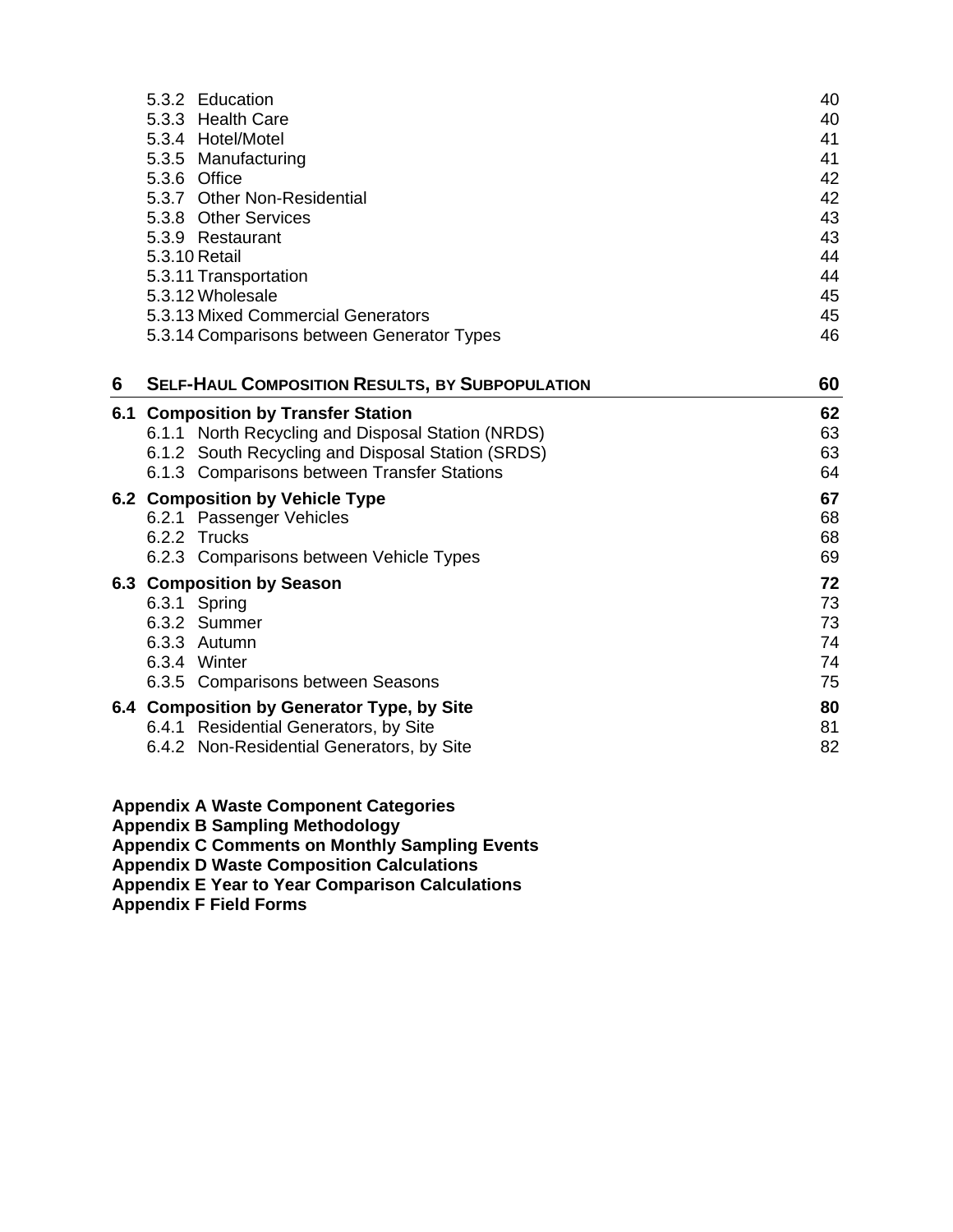### **Table of Tables**

| Table 5-1 Description of Samples for each Commercial Subpopulation 19    |  |
|--------------------------------------------------------------------------|--|
|                                                                          |  |
|                                                                          |  |
|                                                                          |  |
|                                                                          |  |
|                                                                          |  |
|                                                                          |  |
|                                                                          |  |
|                                                                          |  |
|                                                                          |  |
|                                                                          |  |
|                                                                          |  |
|                                                                          |  |
|                                                                          |  |
|                                                                          |  |
|                                                                          |  |
|                                                                          |  |
| Table 5-18 Top Ten Components: Construction, Demolition & Landclearing39 |  |
|                                                                          |  |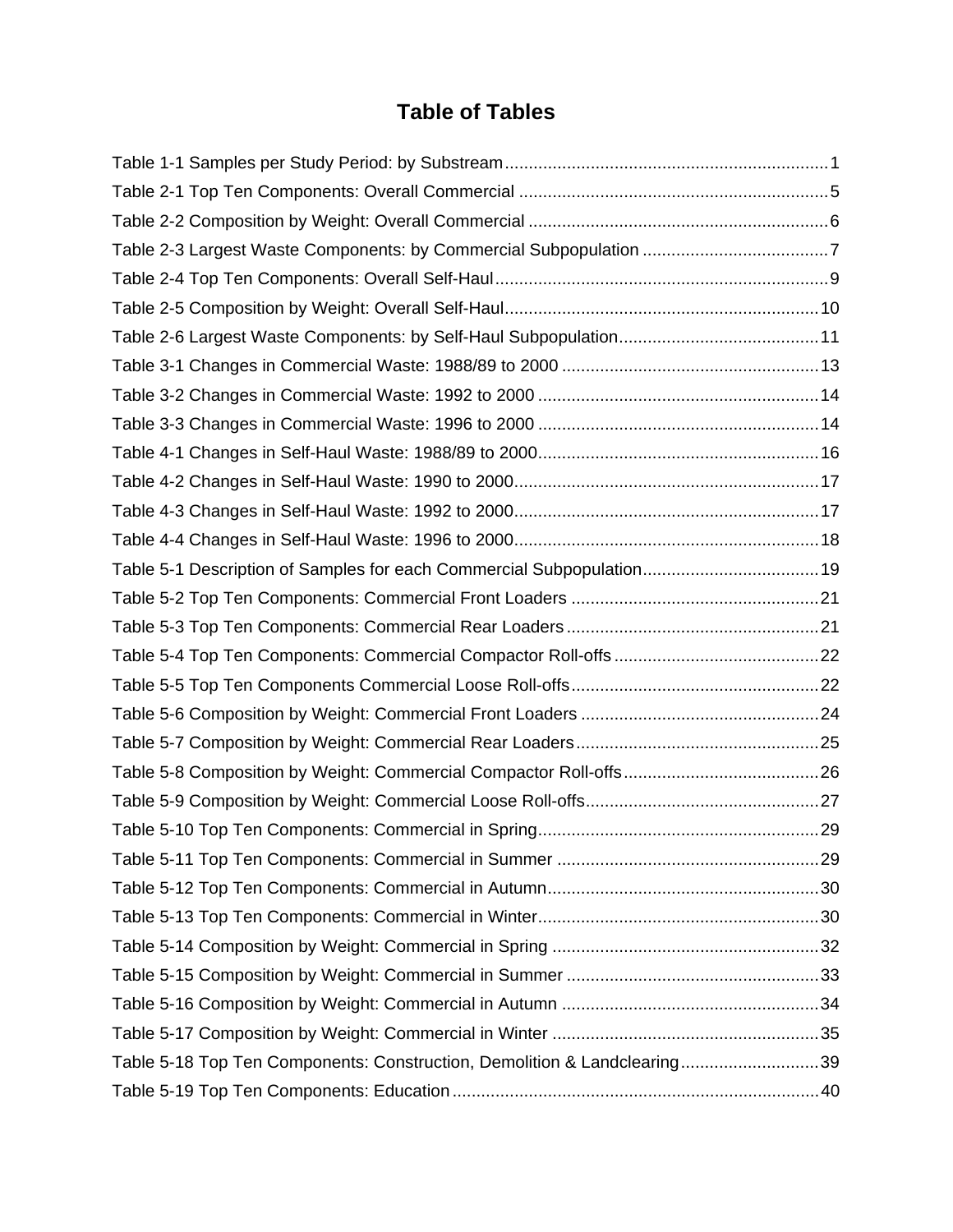| Table 5-31 Composition by Weight: Construction, Demolition & Landclearing47 |  |
|-----------------------------------------------------------------------------|--|
|                                                                             |  |
|                                                                             |  |
|                                                                             |  |
|                                                                             |  |
|                                                                             |  |
|                                                                             |  |
|                                                                             |  |
|                                                                             |  |
|                                                                             |  |
|                                                                             |  |
|                                                                             |  |
|                                                                             |  |
|                                                                             |  |
|                                                                             |  |
|                                                                             |  |
|                                                                             |  |
|                                                                             |  |
|                                                                             |  |
|                                                                             |  |
|                                                                             |  |
|                                                                             |  |
|                                                                             |  |
|                                                                             |  |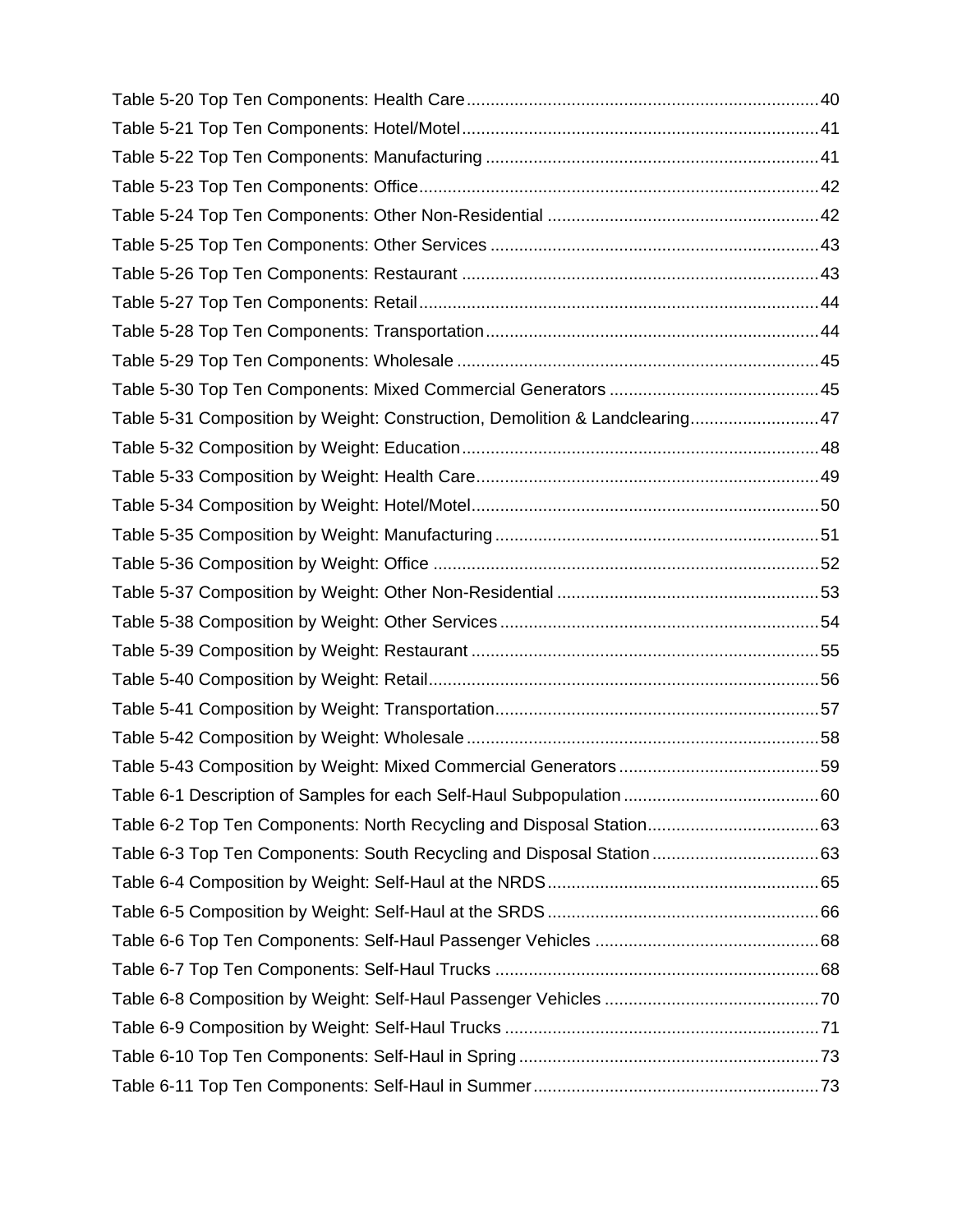| Table 6-20 Top Ten Components: Self-Haul Non-Residential at NRDS  82    |  |
|-------------------------------------------------------------------------|--|
|                                                                         |  |
|                                                                         |  |
|                                                                         |  |
|                                                                         |  |
| Table 6-25 Composition by Weight: Self-Haul Non-Residential at SRDS  86 |  |

## **Table of Figures**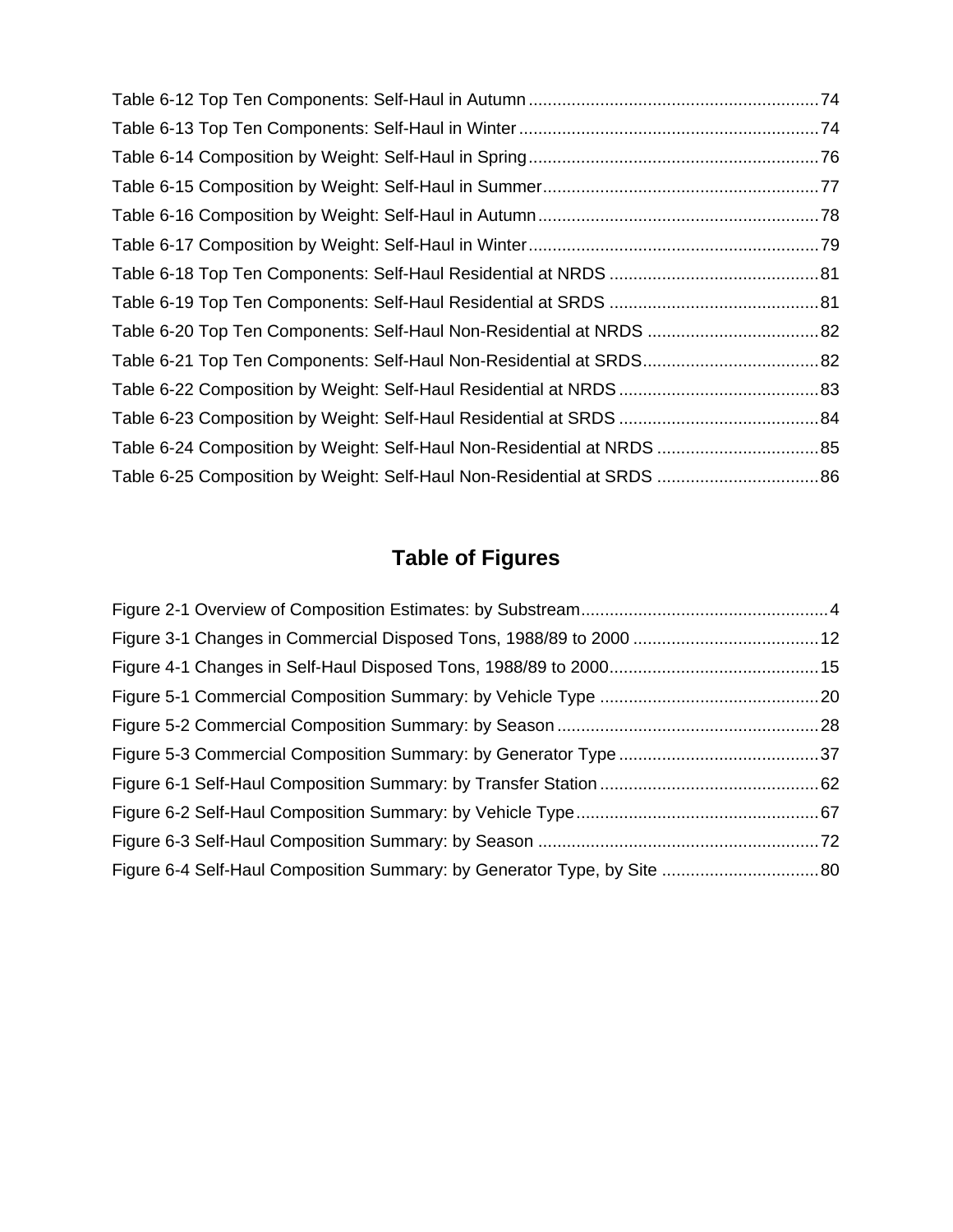### **1 Overview**

### **1.1 Introduction**

Seattle Public Utilities (SPU) provides for the collection, transfer, and disposal of municipal solid waste (MSW) from within the City of Seattle. As part of this responsibility, SPU designs and implements programs intended to achieve a 60% recycling goal by 2008. The evaluation of these programs depends on basic information about the types and amounts of materials that are disposed within the City of Seattle.

To better understand the types and quantities of MSW disposed, and to assess the city's recycling potential, SPU has conducted ongoing waste composition studies since 1988. The objectives of these studies include

- Obtaining specific information about the commercial, residential, and self-haul substreams in order to estimate the recycling potential within each;
- Understanding the differences between substreams so that targeted recycling programs can be designed, implemented, and monitored;
- Establishing a baseline for continued long-term measurement of system performance; and
- Creating and maintaining a database for ongoing analysis and evaluation of waste composition data.

The MSW stream is characterized by evaluating the types and quantities of materials that are disposed both by residents and businesses. Estimates are made by sampling waste – sorting and weighing samples of waste - from randomly selected loads arriving at transfer stations within the City of Seattle.

Nearly 3,000 samples have been collected and sorted since the beginning of this study. With the exception of the 1988-89 and 1990 study periods, the commercial and self-haul substreams were sampled every other study period, while the residential substream was sampled during the alternate study periods. Table 1-1 shows the number of waste samples sorted from each major substream from 1988 through the year 2000.

|               | (Number of Samples) |                    |           |                |  |  |  |  |  |  |  |
|---------------|---------------------|--------------------|-----------|----------------|--|--|--|--|--|--|--|
| Year          | <b>Commercial</b>   | <b>Residential</b> | Self-Haul | <b>Overall</b> |  |  |  |  |  |  |  |
| 1988-89       | 121                 | 212                | 217       | 550            |  |  |  |  |  |  |  |
| 1990          | 0                   | 114                | 203       | 317            |  |  |  |  |  |  |  |
| 1992          | 251                 | 0                  | 197       | 448            |  |  |  |  |  |  |  |
| 1994-95       | 0                   | 368                | 0         | 368            |  |  |  |  |  |  |  |
| 1996          | 348                 | 0                  | 199       | 547            |  |  |  |  |  |  |  |
| 1998-99       | 0                   | 174                | 0         | 174            |  |  |  |  |  |  |  |
| 2000          | 347                 | 0                  | 200       | 547            |  |  |  |  |  |  |  |
| Study to date | 1,067               | 868                | 1,016     | 2,951          |  |  |  |  |  |  |  |

### **Table 1-1 Samples per Study Period: by Substream**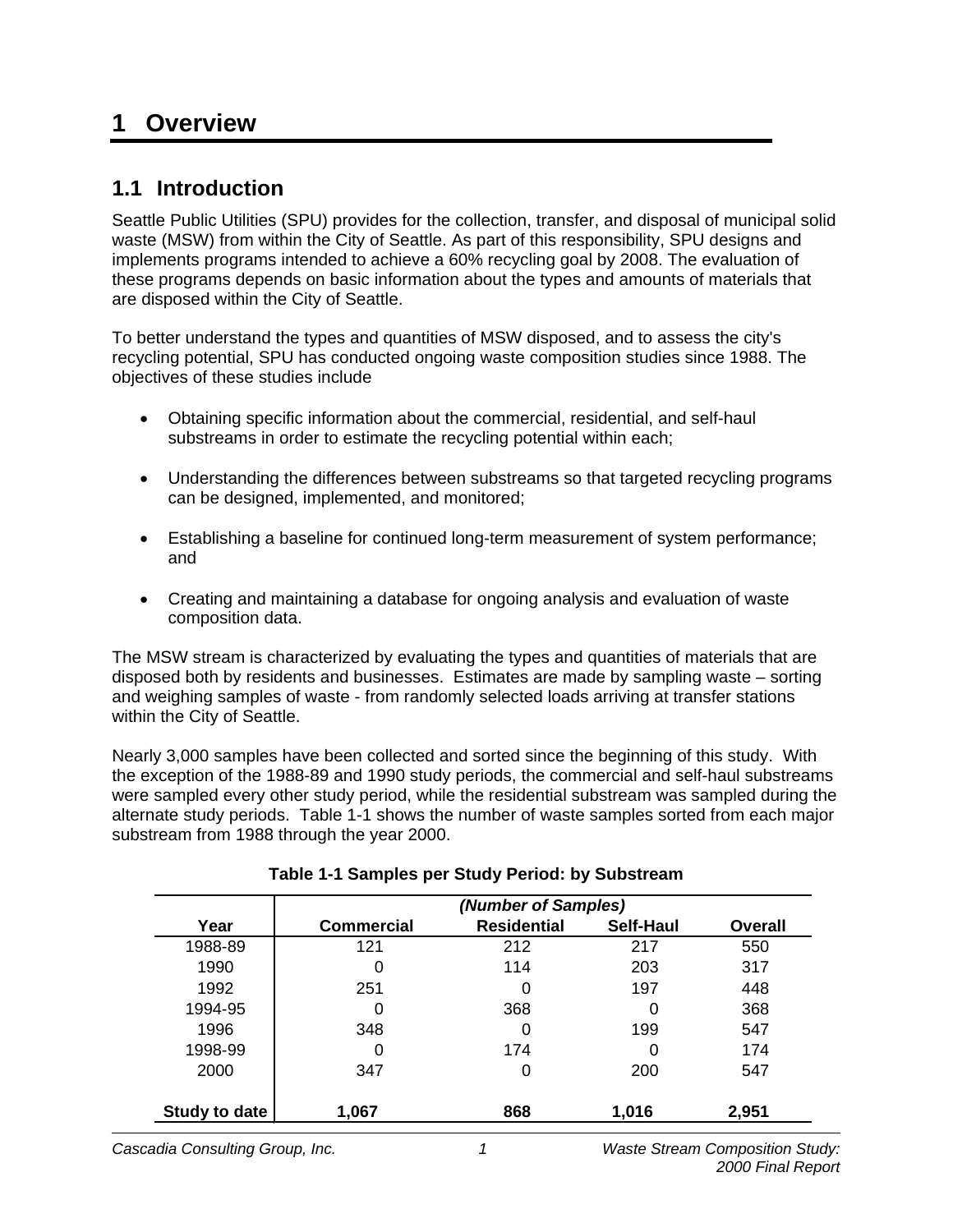This report summarizes the results of the commercial and self-haul waste samples taken during the Year 2000 waste composition study. Cascadia Consulting Group served as the primary contractor for this research; Sky Valley Associates conducted the fieldwork.

This report is organized into six sections. Section 1 briefly summarizes the project while Section 2 provides an overview of the results obtained during the Year 2000 sampling period. In Section 3, commercial results are compared to those obtained in the 1988/89, 1992, and 1996 study periods. The same is done for the self-haul substream in Section 4.<sup>1</sup> Complete results of the commercial waste sampling are presented in Section 5. Finally, Section 6 contains the results of the self-haul waste sampling. Detailed appendices follow the main body of the report.

### **1.2 Sources of Disposed Waste**

For any specific geographic area, the total *waste stream* is composed of various substreams. A *waste substream* is determined by the particular generation and collection characteristics that make it a unique portion of the total waste stream. The City of Seattle has three substreams. In the year 2000, the commercial and self-haul substreams were sampled. No residential loads were sampled. $2$  The commercial and self-haul substreams are defined as follows.

- The **commercial** substream is comprised of municipal solid wastes a) generated at businesses and institutions, and b) collected by hauling companies that are authorized to collect these wastes within Seattle. Commercial wastes generated within Seattle are hauled to two private transfer stations.
- The **self-haul** substream is comprised of wastes a) generated at residences as well as businesses and institutions, and b) hauled by the household or business that generated the waste. All self-hauled wastes included in this study were disposed at either the NRDS or SRDS (North and South Recycling and Disposal Stations, respectively).

For the commercial substream, most *CDL waste* (construction, demolition and landclearing debris) is disposed separately from MSW and was not included in this study. *CDL waste* includes components such as *dimension lumber, sand/soil/dirt*, and *gypsum scrap*. No samples were taken from Black River (a dedicated CDL site), nor the CDL-only loads delivered to the Third & Lander or Eastmont transfer facilities. 3 However *CDL waste* was still found in some commercial MSW loads.

Most self-haulers do not separate *CDL waste* from MSW before delivering their loads to the two city-owned transfer stations. Therefore all self-haul loads delivered to the NRDS or SRDS were included in this study, except for recycling or yard waste loads.

 $\overline{1}$ 

 $1$  The self-haul substream was sampled in 1990, while the commercial substream was not. Therefore, self-haul results are compared across five studies, and commercial results are compared across four. For more detail regarding Seattle's residential waste stream, please see the *1998/99 Residential Waste Stream Final Report* prepared for Seattle Public Utilities by Cascadia Consulting Group (2000). View the

document electronically at http://www.cityofseattle.net/util/solidwaste/reports.htm. 3 For more detail regarding Seattle's CDL waste stream, please see the *Construction, Demolition and*

*Landclearing Debris Study Final Report* prepared for Seattle Public Utilities by Cunningham Environmental Consulting and Cascadia Consulting Group (1997). View the document electronically at http://www.cityofseattle.net/util/solidwaste/reports.htm.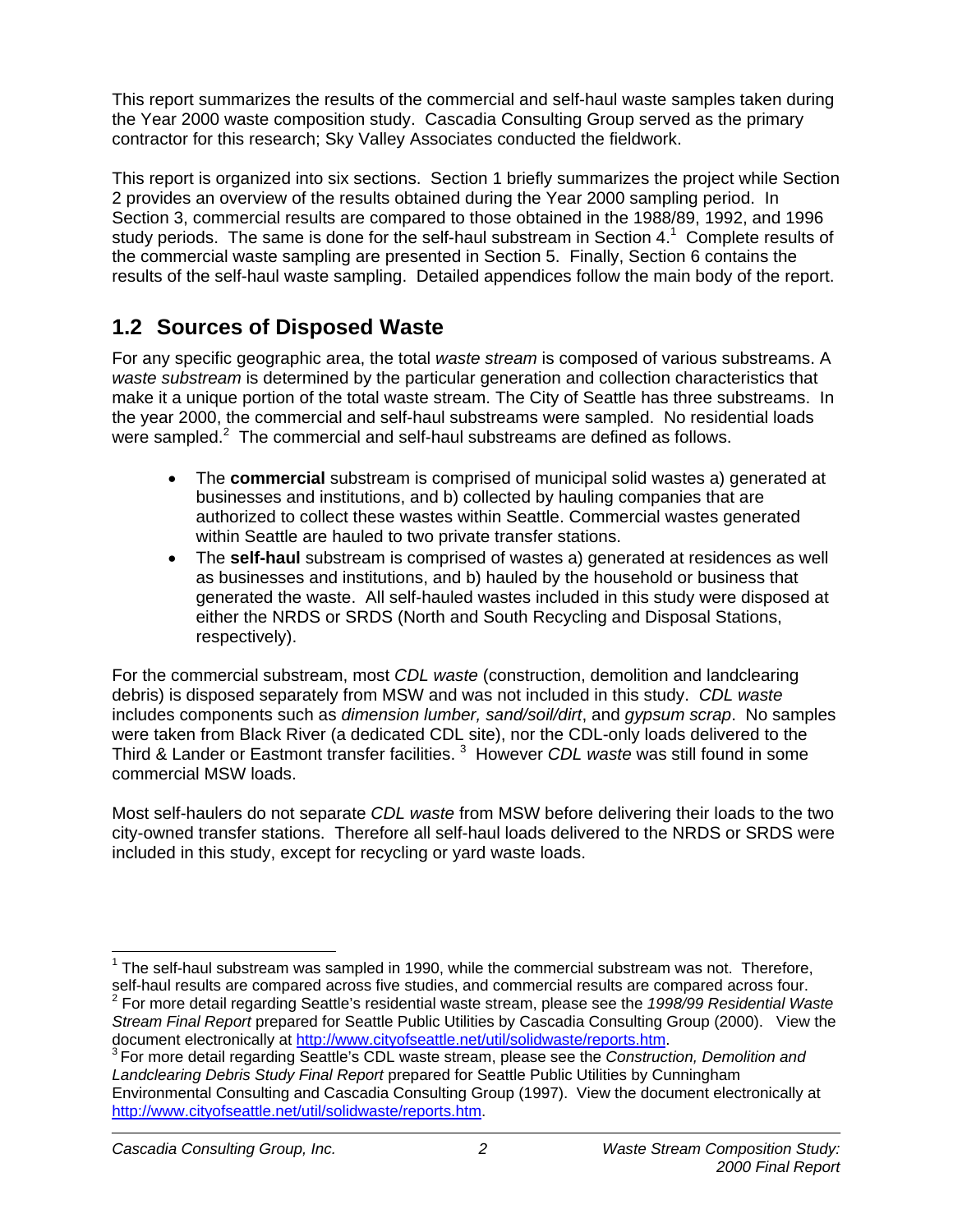### **1.3 Changes in Study Methodology: 1996 to 2000**

The 1996 and 2000 studies differed from one another in a variety of ways. All differences were discussed with the Seattle Public Utilities staff, and shaped the design of this study. A list of these differences are provided below:

- 1. The component list for the 1996 study included 85 components; this study included 88 components. Items containing cathode ray tubes (such as computer monitors and television sets) were separated from *other computer equipment* (e.g. mice, mousepads, and keyboards). Both of these items were categorized as *A/V equipment* in the 1996 study. Also, *motor oil filters* were a separate category in the 2000 study. In 1996, they were sorted into the *mixed metals/materials* category. See Appendix A for detailed definitions of all component categories, and a table that tracks the changes in component categories.
- 2. There was one additional commercial generator type added to the Year 2000 study *other non-residential.* This category includes generators that could not be classified into one of the other 12 generator types.
- 3. Between the 1996 and 2000 studies, Seattle Public Utilities revised the definition of *trucks* to include vans. Therefore, self-haul samples from vans were classified as *passenger vehicle* samples in the 1996 study, and *truck* samples in 2000. To avoid over sampling passenger vehicles and to estimate the ratio of residential to non-residential waste, self-haul samples were not stratified by vehicle type in the 2000 study.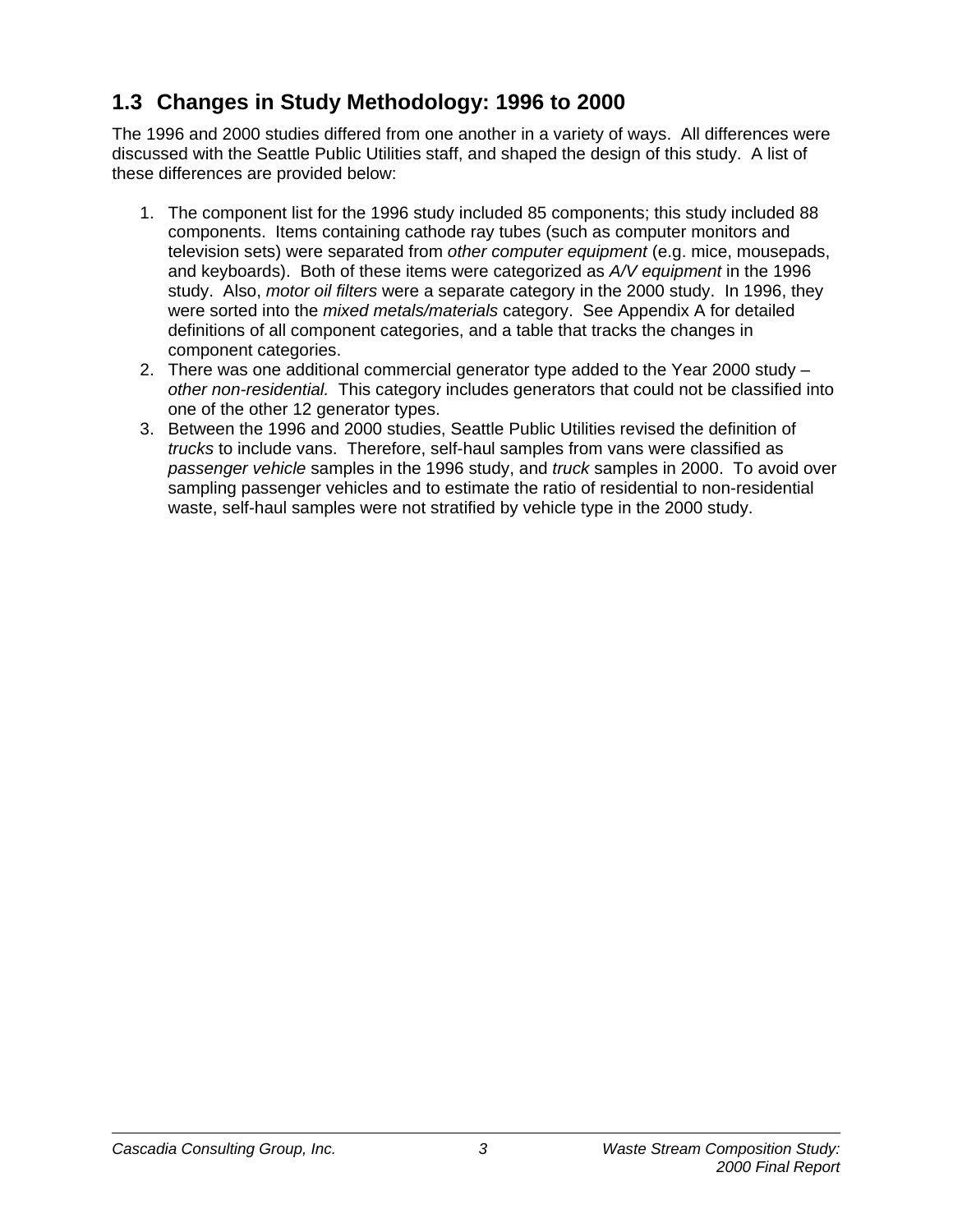# **2 Summary of Year 2000 Sampling Results**

The Year 2000 phase of Seattle's waste study focused on the commercial and self-haul substreams. Commercial samples were proportionally allocated to the Third & Lander and Eastmont transfer stations by shift (day or night) and vehicle type, based upon the estimated tonnage of waste received. Because the amount of self-hauled waste that was received at the NRDS and SRDS was roughly equal, the number of self-haul samples was divided evenly between those two facilities.

The waste samples were sorted into eight broad material categories: *paper, plastic, glass, metal, organics, other materials, CDL wastes*, and *hazardous*. Each broad material category was then sorted into various components such as *newspaper* or *PET plastic bottles*. A total of 88 components were included in this study. $4$  Composition results are presented in the following order in this report. First, a pie chart reflects the composition percentages of the eight broad material categories. A table that lists the top ten components, by weight, follows the pie charts. Lastly, a table depicting the full composition results of all 88 components is presented.

Weighted averages were used to calculate composition estimates for the commercial and selfhaul substreams. Please see Appendix D for more detail regarding these calculations.

Composition results are illustrated in Figure 2-1. As shown, *paper* and *organics* accounted for more than 55% of the commercial tonnage, while *CDL wastes* and *other materials* composed approximately 70% of the self-haul waste. *CDL waste* (construction, demolition and landclearing debris) includes components such as *dimension lumber, sand/soil/dirt,* and *gypsum scrap. Other materials* includes components such as *textiles/clothing, carpet/upholstery* and *furniture*.



#### **Figure 2-1 Overview of Composition Estimates: by Substream (January – December 2000)**

 4 Two additional waste component categories were added to the Year 2000 study since the City's last waste composition study conducted in 1998. The new categories included "computer monitors and television sets" and "other computer equipment." For more detail regarding the component definitions, please see Appendix A.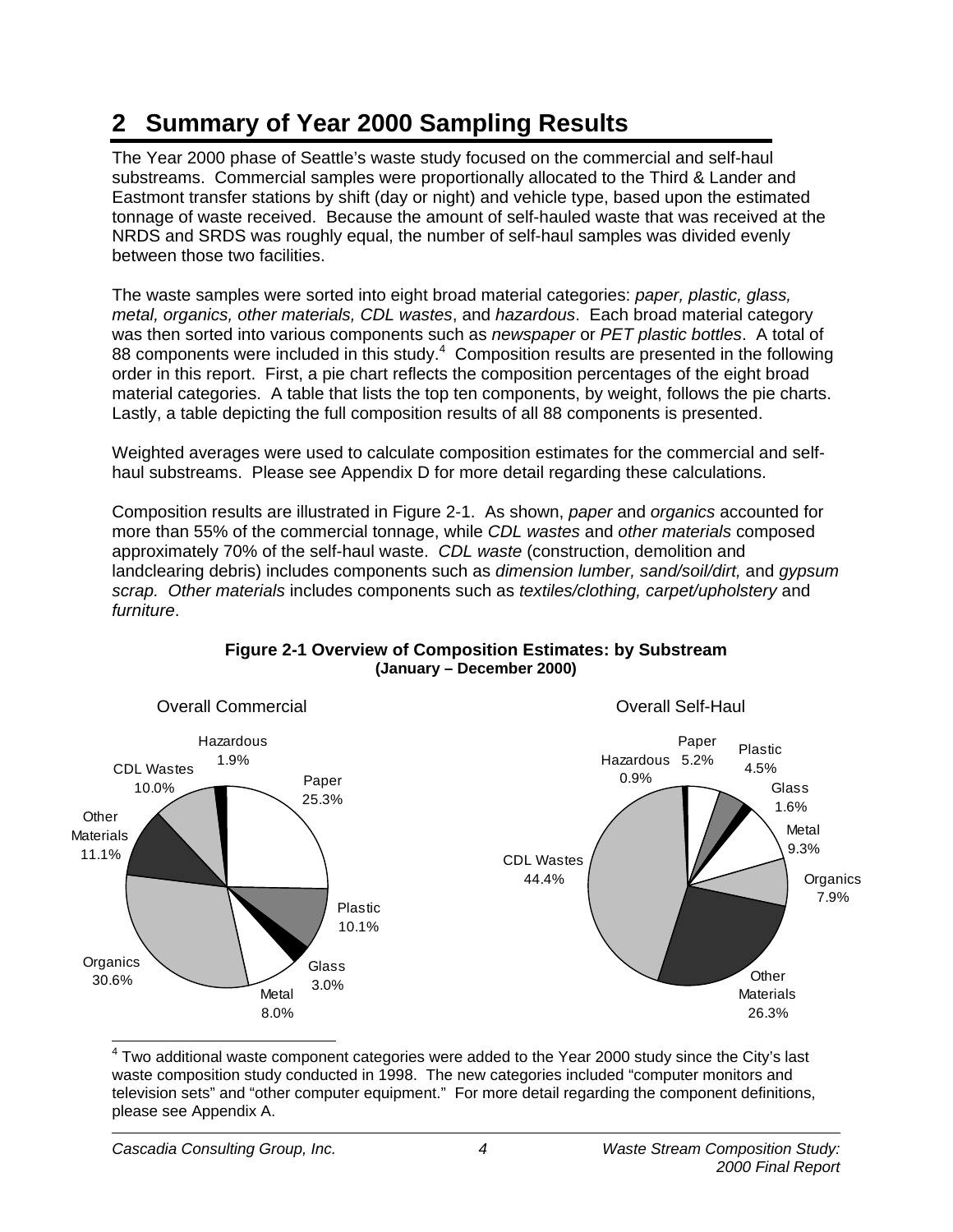### **2.1 Overall Commercial Substream**

A total of 347 loads were sampled from the commercial substream between January and December 2000. The commercial substream disposed approximately 225,000 tons of waste during the 2000 calendar year. The composition estimates for this substream were applied to the 225,000 tons to estimate the amount of waste disposed for each component category. The top ten components disposed in the commercial substream are listed in Table 2-1. When summed, they accounted for approximately 59% of the overall commercial tonnage. Accounting for nearly 25%, *food* stood out as the largest single component of the commercial substream. *Unwaxed OCC/Kraft paper* and *mixed low grade paper* were large components (each more than 5%, by weight) of this substream as well. Table 2-2 lists the composition percentages, by weight, of each component in the overall commercial substream.<sup>5</sup>

| <b>Component</b>           | Mean  | <b>Cum. %</b> | <b>Tons</b> |
|----------------------------|-------|---------------|-------------|
| Food                       | 25.0% | 25.0%         | 56,352      |
| Unwaxed OCC/Kraft Paper    | 5.5%  | 30.5%         | 12,417      |
| Mixed Low Grade Paper      | 5.0%  | 35.5%         | 11,339      |
| Compostable/Soiled Paper   | 4.9%  | 40.4%         | 11,013      |
| <b>Other Ferrous Metal</b> | 3.6%  | 44.0%         | 8,083       |
| Mixed Metals/Materials     | 3.2%  | 47.2%         | 7,200       |
| <b>Other Plastic Film</b>  | 3.1%  | 50.3%         | 7,065       |
| Newspaper                  | 3.1%  | 53.4%         | 7,008       |
| Office Paper               | 3.0%  | 56.4%         | 6,681       |
| Pallets                    | 2.7%  | 59.2%         | 6,188       |
| <b>Total</b>               | 59.2% |               | 133,346     |

#### **Table 2-1 Top Ten Components: Overall Commercial (January – December 2000)**

  $^5$  All waste composition results were derived using a 90% confidence level. This means that there is a 90% certainty that the actual composition is within the calculated range. In charts throughout this report, the values graphed represent the mean component percentage, not the range.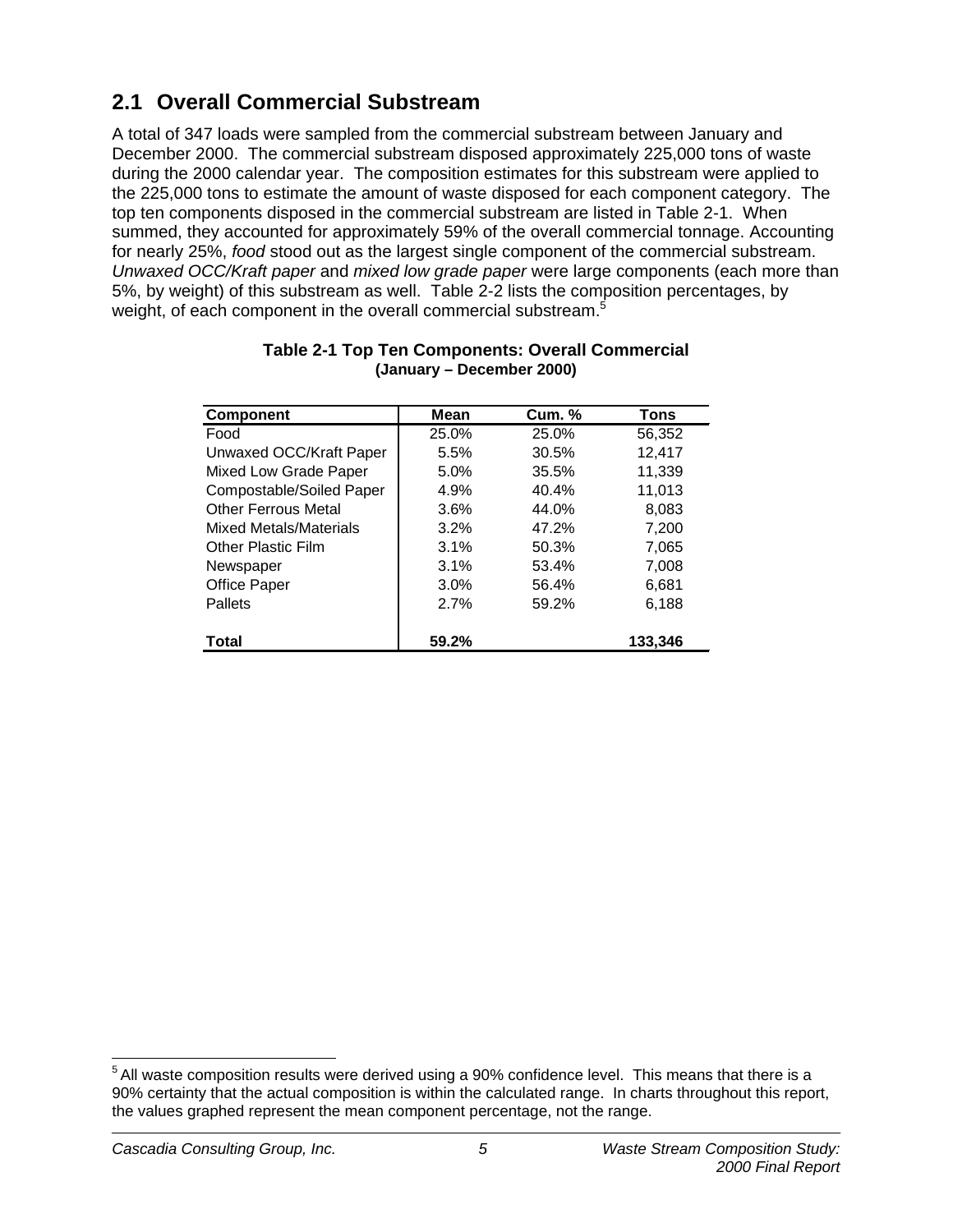#### **Table 2-2 Composition by Weight: Overall Commercial<sup>6</sup> (January – December 2000)**

|                                | <b>Tons</b> | Mean  | Low  | High |                                  | <b>Tons</b> | Mean  | Low   | High  |
|--------------------------------|-------------|-------|------|------|----------------------------------|-------------|-------|-------|-------|
| Paper                          | 56,994      | 25.3% |      |      | <b>Organics</b>                  | 68,964      | 30.6% |       |       |
| Newspaper                      | 7,008       | 3.1%  | 2.6% | 3.6% | Pallets                          | 6,188       | 2.7%  | 2.0%  | 3.5%  |
| OCC/Kraft, unwaxed             | 12,417      | 5.5%  | 4.9% | 6.1% | Crates/Boxes                     | 1,150       | 0.5%  | 0.1%  | 0.9%  |
| OCC/Kraft, waxed               | 1,892       | 0.8%  | 0.6% | 1.1% | <b>Leaves and Grass</b>          | 4,162       | 1.8%  | 1.3%  | 2.4%  |
| <b>Office Paper</b>            | 6,681       | 3.0%  | 2.4% | 3.5% | Prunings                         | 1,112       | 0.5%  | 0.3%  | 0.7%  |
| <b>Computer Paper</b>          | 492         | 0.2%  | 0.1% | 0.3% | Food                             | 56,352      | 25.0% | 22.9% | 27.1% |
| Mixed Low Grade                | 11,339      | 5.0%  | 4.2% | 5.8% | <b>Other Materials</b>           | 25,007      | 11.1% |       |       |
| <b>Phone Books</b>             | 498         | 0.2%  | 0.1% | 0.4% | Textiles/Clothing                | 6,058       | 2.7%  | 1.7%  | 3.6%  |
| Milk/Juice Polycoats           | 696         | 0.3%  | 0.2% | 0.4% | Carpet/Upholstery                | 5,706       | 2.5%  | 1.5%  | 3.5%  |
| Frozen Food Polycoats          | 167         | 0.1%  | 0.0% | 0.1% | Leather                          | 79          | 0.0%  | 0.0%  | 0.1%  |
| Compostable/Soiled             | 11,013      | 4.9%  | 4.3% | 5.5% | <b>Disposable Diapers</b>        | 570         | 0.3%  | 0.2%  | 0.3%  |
| Paper/Other Materials          | 3,747       | 1.7%  | 1.4% | 2.0% | <b>Animal By-Products</b>        | 155         | 0.1%  | 0.0%  | 0.1%  |
| Other Paper                    | 1,045       | 0.5%  | 0.1% | 0.8% | <b>Rubber Products</b>           | 1,370       | 0.6%  | 0.4%  | 0.9%  |
| <b>Plastic</b>                 | 22,686      | 10.1% |      |      | Tires                            | 123         | 0.1%  | 0.0%  | 0.1%  |
| PET Pop and Liquor             | 246         | 0.1%  | 0.1% | 0.1% | Ash                              | 407         | 0.2%  | 0.0%  | 0.4%  |
| Other PET Bottles              | 342         | 0.2%  | 0.1% | 0.2% | Furniture                        | 2,118       | 0.9%  | 0.5%  | 1.4%  |
| <b>HDPE Milk and Juice</b>     | 449         | 0.2%  | 0.1% | 0.3% | <b>Mattresses</b>                | 86          | 0.0%  | 0.0%  | 0.1%  |
| Other HDPE Bottles             | 426         | 0.2%  | 0.2% | 0.2% | <b>Small Appliances</b>          | 632         | 0.3%  | 0.2%  | 0.4%  |
| <b>Other Plastic Bottles</b>   | 113         | 0.1%  | 0.0% | 0.1% | A/V Equipment                    | 636         | 0.3%  | 0.1%  | 0.5%  |
| Jars and Tubs                  | 824         | 0.4%  | 0.3% | 0.4% | Monitors and TVs                 | 740         | 0.3%  | 0.1%  | 0.6%  |
| <b>Expanded Polystyrene</b>    | 1,563       | 0.7%  | 0.5% | 0.9% | <b>Other Computer Components</b> | 1,723       | 0.8%  | 0.4%  | 1.2%  |
| Other Rigid Packaging          | 1,204       | 0.5%  | 0.4% | 0.6% | Ceramics/Porcelain               | 433         | 0.2%  | 0.1%  | 0.3%  |
| Grocery/Bread Bags             | 261         | 0.1%  | 0.1% | 0.1% | <b>Non-distinct Fines</b>        | 424         | 0.2%  | 0.1%  | 0.3%  |
| Garbage Bags                   | 2,757       | 1.2%  | 1.1% | 1.4% | Misc. Organics                   | 2.175       | 1.0%  | 0.4%  | 1.5%  |
| Other Film                     | 7,065       | 3.1%  | 2.6% | 3.7% | Misc. Inorganics                 | 1,574       | 0.7%  | 0.3%  | 1.1%  |
| <b>Plastic Products</b>        | 4,288       | 1.9%  | 1.2% | 2.6% | <b>CDL Wastes</b>                | 22,506      | 10.0% |       |       |
| <b>Plastic/Other Materials</b> | 3,148       | 1.4%  | 1.0% | 1.8% | <b>Dimension Lumber</b>          | 6,035       | 2.7%  | 1.8%  | 3.5%  |
| Glass                          | 6,850       | 3.0%  |      |      | <b>Other Untreated Wood</b>      | 316         | 0.1%  | 0.1%  | 0.2%  |
| Clear Beverage                 | 2,374       | 1.1%  | 0.9% | 1.2% | <b>Treated Wood</b>              | 2,622       | 1.2%  | 0.7%  | 1.7%  |
| Green Beverage                 | 1,020       | 0.5%  | 0.4% | 0.5% | <b>Contaminated Wood</b>         | 3,156       | 1.4%  | 0.9%  | 1.9%  |
| <b>Brown Beverage</b>          | 884         | 0.4%  | 0.3% | 0.5% | New Gypsum Scrap                 | 424         | 0.2%  | 0.0%  | 0.3%  |
| <b>Container Glass</b>         | 574         | 0.3%  | 0.0% | 0.5% | Demo Gypsum Scrap                | 2,721       | 1.2%  | 0.6%  | 1.8%  |
| <b>Fluorescent Tubes</b>       | 48          | 0.0%  | 0.0% | 0.0% | <b>Fiberglass Insulation</b>     | 367         | 0.2%  | 0.0%  | 0.3%  |
| <b>Other Glass</b>             | 1,951       | 0.9%  | 0.3% | 1.4% | Rock/Concrete/Brick              | 3,180       | 1.4%  | 0.6%  | 2.2%  |
| Metal                          | 18,132      | 8.0%  |      |      | Asphaltic Roofing                | 761         | 0.3%  | 0.0%  | 0.6%  |
| Aluminum Cans                  | 634         | 0.3%  | 0.2% | 0.3% | <b>Other Construction Debris</b> | 1,694       | 0.8%  | 0.3%  | 1.2%  |
| Alum. Foil/Containers          | 168         | 0.1%  | 0.0% | 0.1% | Sand/Soil/Dirt                   | 1,230       | 0.5%  | 0.2%  | 0.9%  |
| Other Aluminum                 | 95          | 0.0%  | 0.0% | 0.1% | <b>Hazardous</b>                 | 4,295       | 1.9%  |       |       |
| <b>Other Nonferrous</b>        | 247         | 0.1%  | 0.0% | 0.2% | <b>Latex Paints</b>              | 56          | 0.0%  | 0.0%  | 0.0%  |
| Tin Food Cans                  | 1,155       | 0.5%  | 0.4% | 0.6% | Hazardous Adhesives/Glues        | 97          | 0.0%  | 0.0%  | 0.1%  |
| <b>Empty Aerosol Cans</b>      | 379         | 0.2%  | 0.0% | 0.3% | NonHazardous Adhesives/Glues     | 438         | 0.2%  | 0.0%  | 0.5%  |
| <b>Other Ferrous</b>           | 8,083       | 3.6%  | 2.7% | 4.5% | Oil-based Paints/Solvents        | 36          | 0.0%  | 0.0%  | 0.0%  |
| <b>Mixed Metals/Materials</b>  | 7,200       | 3.2%  | 2.3% | 4.0% | Cleaners                         | 12          | 0.0%  | 0.0%  | 0.0%  |
| Motor Oil Filters              | 171         | 0.1%  | 0.0% | 0.1% | Pesticides/Herbicides            | 6           | 0.0%  | 0.0%  | 0.0%  |
|                                |             |       |      |      | <b>Dry-Cell Batteries</b>        | 42          | 0.0%  | 0.0%  | 0.0%  |
|                                |             |       |      |      | <b>Wet-Cell Batteries</b>        | 75          | 0.0%  | 0.0%  | 0.1%  |
|                                |             |       |      |      | Gasoline/Kerosene                | $\mathbf 0$ | 0.0%  | 0.0%  | 0.0%  |
|                                |             |       |      |      | Motor Oil/Diesel Oil             | 16          | 0.0%  | 0.0%  | 0.0%  |
|                                |             |       |      |      | Asbestos                         | $\mathbf 0$ | 0.0%  | 0.0%  | 0.0%  |
|                                |             |       |      |      | Explosives                       | $\mathbf 0$ | 0.0%  | 0.0%  | 0.0%  |
| <b>Total Tons</b>              | 225,435     |       |      |      | <b>Other Hazardous Chemicals</b> | 3.441       | 1.5%  | 0.7%  | 2.3%  |
| <b>Sample Count</b>            | 347         |       |      |      | Other NonHazardous Chemicals     | 78          | 0.0%  | 0.0%  | 0.1%  |

 6 As shown in this table, *other hazardous chemicals* accounted for about 1.5% of total commercial waste in 2000. In 1996, they made up about .2% of the total. This increase is due to medical draping and tubing found in commercial samples during the 2000 study.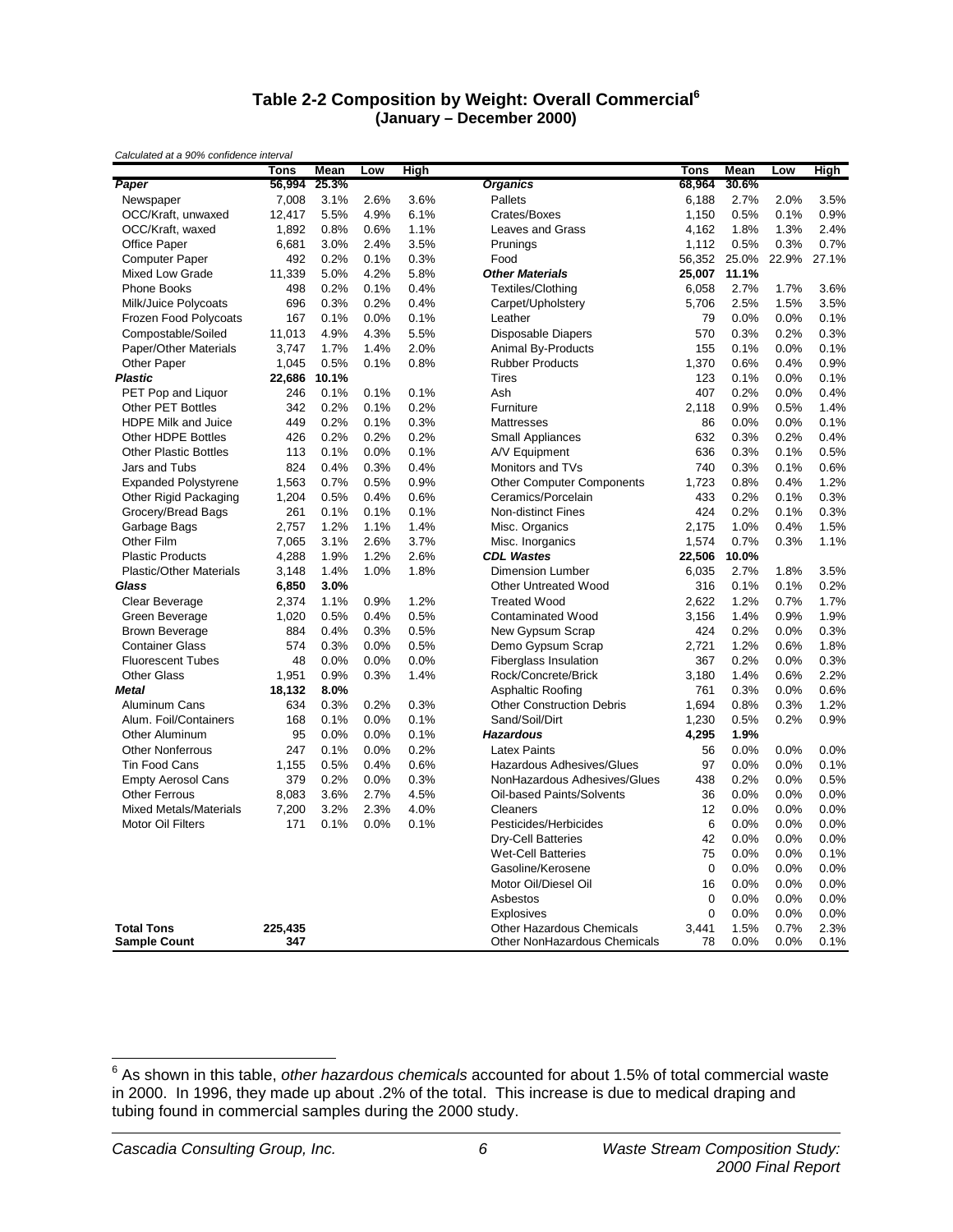### **2.2 Results by Commercial Subpopulation**

Commercial waste composition estimates were calculated for the overall commercial substream, each vehicle type, season, and generator type. The largest components for each subpopulation are shown in Table 2-3. The largest components are those that accounted for at least 5% of the subpopulation's total tonnage, by weight. *Food* was a large component disposed by all commercial subpopulations. When the data are stratified, (according to generator type, etc.) the sample size for each analysis is smaller – which means that the calculations are subject to a more substantial range of error. Refer to Section 5 for more detail regarding the commercial substream.

| Subpopulation                |           | Paper   |       |              |       |          | <b>Plastic</b> |          |       | <b>Metal</b> |           |
|------------------------------|-----------|---------|-------|--------------|-------|----------|----------------|----------|-------|--------------|-----------|
|                              |           | OCC     | Mixed |              |       |          | Plastic/       |          |       |              | Mixed     |
|                              |           | Kraft,  | Low   | Compostable/ | Other | Plastic  | Other          | Clear    | Other | Other        | Metals/   |
|                              | Newspaper | unwaxed | Grade | Soiled       | Film  | Products | Materials      | Beverage | Glass | Ferrous      | Materials |
| Vehicle Type                 |           |         |       |              |       |          |                |          |       |              |           |
| Front Loader                 |           |         |       |              |       |          |                |          |       |              |           |
| Rear Loader                  |           | 5.3%    | 7.8%  | 6.2%         |       |          |                |          |       |              |           |
| Compactor Roll-off           |           | 6.6%    | 5.8%  | 7.3%         |       |          |                |          |       |              |           |
| Loose Roll-off               |           | 7.1%    |       |              |       |          |                |          |       | 5.4%         |           |
| Season                       |           |         |       |              |       |          |                |          |       |              |           |
| Spring                       |           | 6.9%    | 5.6%  |              |       |          |                |          |       |              |           |
| Summer                       |           |         | 5.7%  |              |       |          |                |          |       | 5.0%         |           |
| Autumn                       |           | 5.2%    |       | 6.2%         |       |          |                |          |       |              |           |
| Winter                       |           | 6.3%    |       |              |       |          |                |          |       |              |           |
| <b>Generator Type</b>        |           |         |       |              |       |          |                |          |       |              |           |
| <b>CDL</b>                   |           | 8.1%    |       |              |       | 6.9%     |                |          | 7.5%  |              |           |
| Education                    |           |         | 12.2% | 7.6%         |       |          |                |          |       |              |           |
| <b>Health Care</b>           |           | 5.5%    |       | 7.9%         |       |          |                |          |       |              |           |
| Hotel/Motel                  | 5.4%      |         |       |              |       |          |                |          |       |              | 10.8%     |
| Manufacturing                |           | 8.1%    |       |              | 11.9% |          |                |          |       | 6.3%         |           |
| Office                       |           |         | 11.2% | 12.8%        |       |          |                |          |       | 7.1%         |           |
| Other Non-Res.               |           |         | 5.4%  | 12.5%        |       |          | 6.2%           | 5.5%     |       |              |           |
| <b>Other Services</b>        | 7.2%      | 9.0%    | 5.9%  | 9.3%         | 12.4% |          |                |          |       |              |           |
| Restaurant                   |           | 7.6%    |       | 5.3%         |       |          |                |          |       |              |           |
| Retail                       |           | 7.3%    | 5.5%  |              |       |          |                |          |       |              |           |
| Transportation               | 6.4%      | 10.9%   |       | 7.8%         |       |          |                |          |       |              | 10.0%     |
| Wholesale                    |           | 14.1%   |       |              |       |          |                |          |       | 11.6%        |           |
| <b>Mixed Generator Types</b> |           |         |       |              |       |          |                |          |       |              |           |
| <b>Overall Commercial</b>    |           | 5.5%    | 5.0%  |              |       |          |                |          |       |              |           |

#### **Table 2-3 Largest Waste Components: by Commercial Subpopulation (January – December 2000)**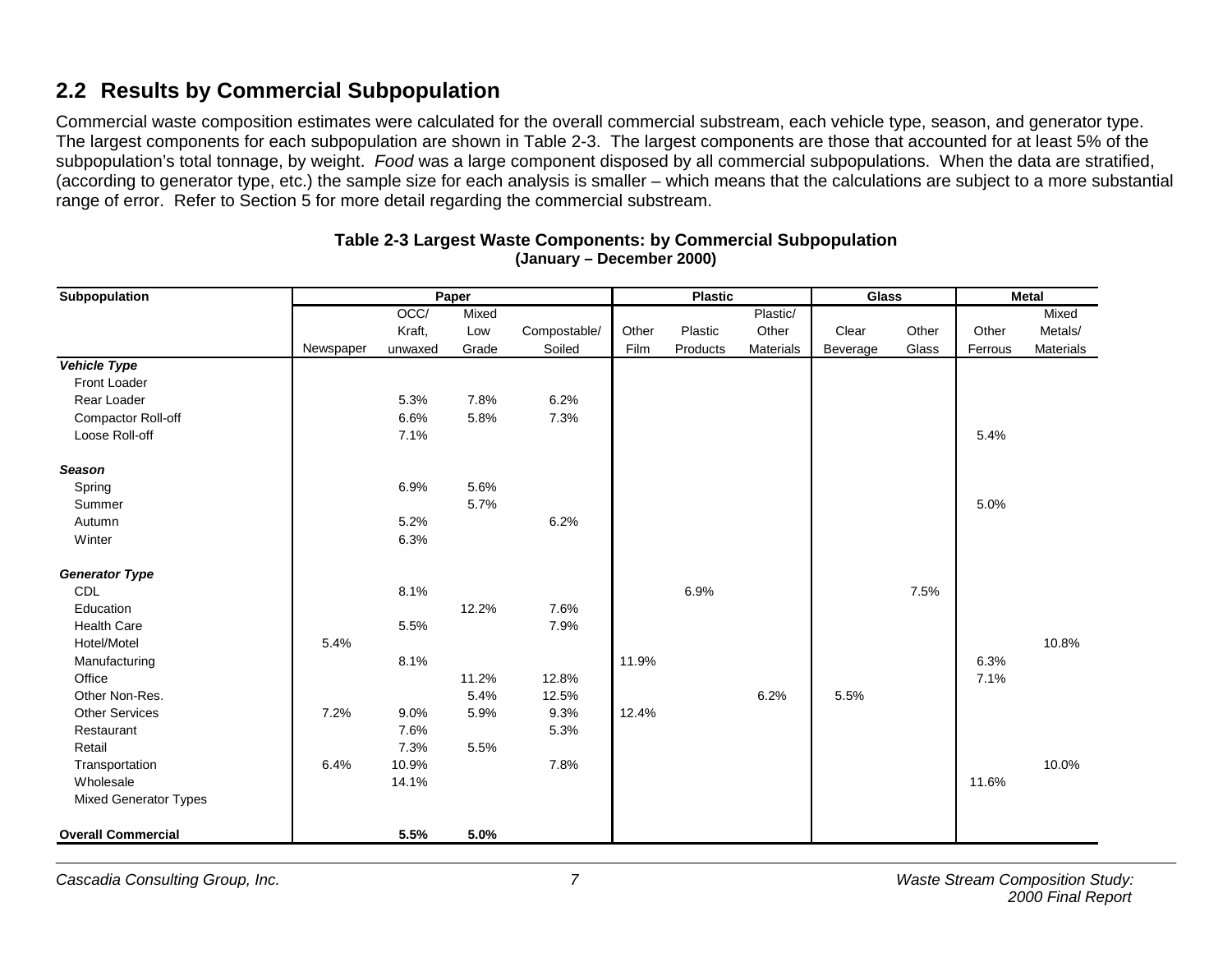#### **Table 2-3 Continued Largest Waste Components: by Commercial Subpopulation (January – December 2000)**

| <b>Organics</b><br>Subpopulation |         |        |       | <b>Other Materials</b> |            |           |            |          | <b>CDL Wastes</b> |         |              |       | <b>Hazardous</b> |         |
|----------------------------------|---------|--------|-------|------------------------|------------|-----------|------------|----------|-------------------|---------|--------------|-------|------------------|---------|
|                                  |         | Leaves |       |                        |            |           | Other      |          |                   |         | Rock/        | Sand/ | Other            | Sum     |
|                                  |         | and    |       | Textiles/              | Carpet/    |           | Computer   | Misc.    | Dimension         | Treated | Concrete/    | Soil/ | Haz.             | of      |
|                                  | Pallets | Grass  | Food  | Clothing               | Upholstery | Furniture | Components | Organics | Lumber            | Wood    | <b>Brick</b> | Dirt  | Chemicals        | Largest |
| <b>Vehicle Type</b>              |         |        |       |                        |            |           |            |          |                   |         |              |       |                  |         |
| Front Loader                     |         |        | 28.5% |                        |            |           |            |          |                   |         |              |       |                  | 28.5%   |
| Rear Loader                      |         |        | 26.5% |                        |            |           |            |          |                   |         |              |       |                  | 45.8%   |
| Compactor Roll-off               |         |        | 27.5% |                        |            |           |            |          |                   |         |              |       |                  | 47.3%   |
| Loose Roll-off                   | 6.9%    |        | 11.3% |                        |            |           |            |          |                   |         |              |       |                  | 30.8%   |
| <b>Season</b>                    |         |        |       |                        |            |           |            |          |                   |         |              |       |                  |         |
| Spring                           |         |        | 23.2% |                        | 6.9%       |           |            |          |                   |         |              |       |                  | 42.6%   |
| Summer                           | 5.0%    |        | 23.0% |                        |            |           |            |          |                   |         |              |       |                  | 38.7%   |
| Autumn                           |         |        | 25.3% |                        |            |           |            |          |                   |         |              |       |                  | 36.7%   |
| Winter                           |         |        | 21.1% |                        |            |           |            |          |                   |         |              |       |                  | 27.3%   |
| <b>Generator Type</b>            |         |        |       |                        |            |           |            |          |                   |         |              |       |                  |         |
| CDL                              |         |        |       |                        |            |           |            |          | 12.4%             | 5.1%    | 6.7%         |       |                  | 46.7%   |
| Education                        | 5.1%    | 6.0%   | 21.7% |                        |            | 6.7%      | 5.7%       |          |                   |         |              |       |                  | 64.8%   |
| <b>Health Care</b>               |         |        | 9.4%  |                        |            |           |            | 7.5%     |                   |         |              |       | 34.2%            | 64.6%   |
| Hotel/Motel                      |         |        | 39.5% |                        | 12.4%      |           |            |          |                   |         |              |       |                  | 68.2%   |
| Manufacturing                    | 6.0%    |        | 11.1% | 5.9%                   |            |           |            |          |                   |         |              |       |                  | 49.3%   |
| Office                           |         |        | 12.9% |                        |            |           | 5.1%       |          |                   |         |              |       |                  | 49.0%   |
| Other Non-Res.                   |         |        | 33.3% |                        |            |           |            |          |                   |         |              |       |                  | 63.0%   |
| <b>Other Services</b>            |         |        | 23.4% |                        |            |           |            |          |                   |         |              |       |                  | 67.1%   |
| Restaurant                       |         |        | 64.4% |                        |            |           |            |          |                   |         |              |       |                  | 77.4%   |
| Retail                           | 8.0%    |        | 28.1% |                        |            |           |            |          |                   |         |              |       |                  | 48.9%   |
| Transportation                   | 11.0%   | 9.3%   | 7.0%  |                        |            |           |            |          |                   |         |              |       |                  | 62.5%   |
| Wholesale                        | 7.7%    |        | 18.4% | 7.1%                   | 6.9%       |           |            |          |                   |         |              |       |                  | 66.0%   |
| <b>Mixed Generator Types</b>     |         |        | 27.7% |                        |            |           |            |          |                   |         |              |       |                  | 27.7%   |
| <b>Overall Commercial</b>        |         |        | 25.0% |                        |            |           |            |          |                   |         |              |       |                  | 35.5%   |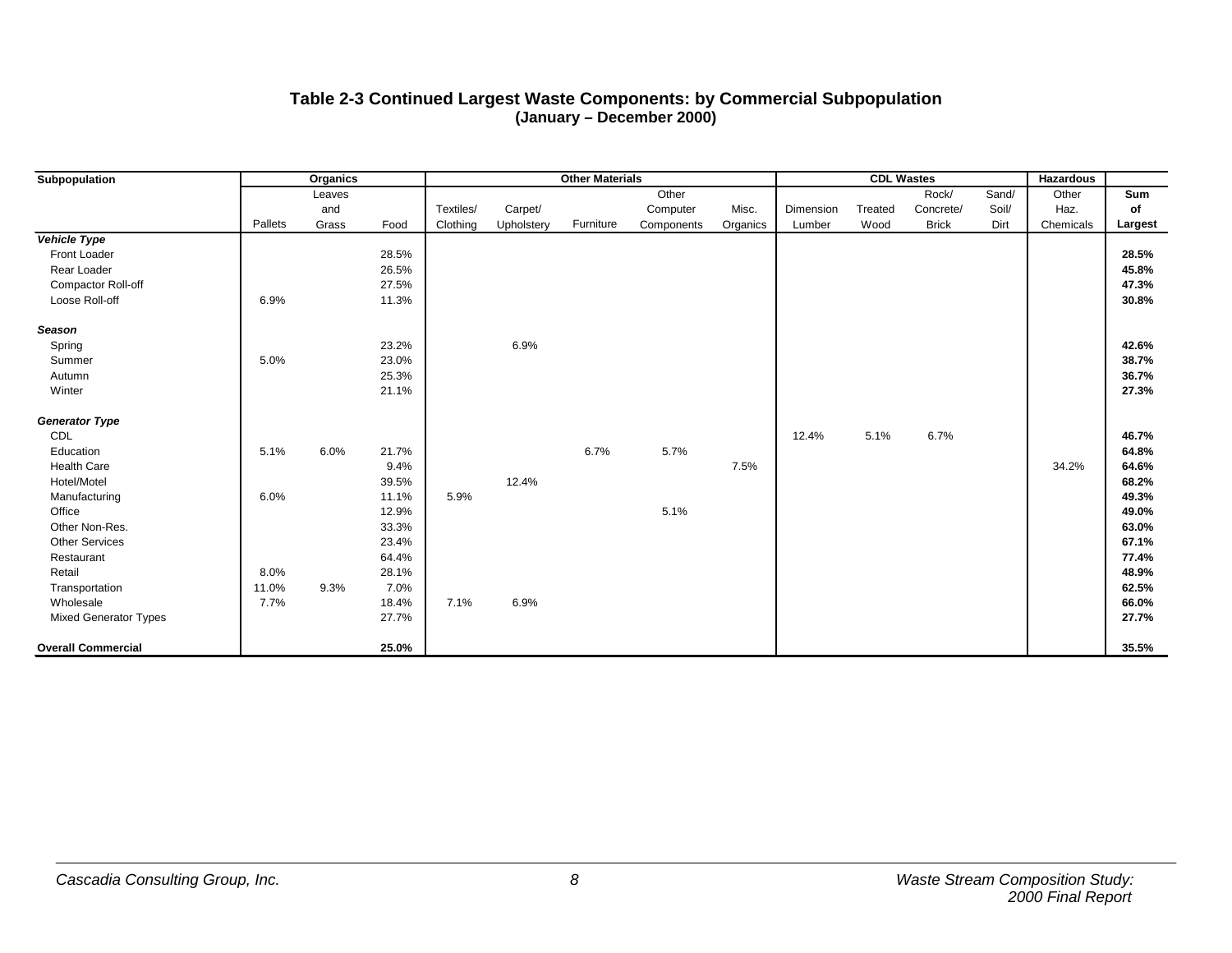### **2.3 Overall Self-Haul Substream**

A total of 200 self-haul loads were sampled in 2000. Table 2-4 lists the top ten components disposed by the self-haul substream. The self-haul substream disposed approximately 102,000 tons of waste during the 2000 calendar year. The composition estimates for this substream were applied to the 102,000 tons to estimate the amount of waste disposed for each component category. Together, these ten components accounted for approximately 64% of the entire selfhaul tonnage. *Dimension lumber, furniture, carpet/ upholstery, contaminated wood, treated wood, demo gypsum scrap*, and *other construction debris* are all large components of this substream. The composition percentages, by weight, of each component in the self-haul substream, are listed in Table 2-5.

| <b>Component</b>                 | <b>Mean</b> | <b>Cum.</b> % | <b>Tons</b> |
|----------------------------------|-------------|---------------|-------------|
| <b>Dimension Lumber</b>          | 10.2%       | 10.2%         | 10,357      |
| <b>Furniture</b>                 | 9.8%        | 20.0%         | 10,020      |
| Carpet/Upholstery                | 7.8%        | 27.8%         | 7,960       |
| Contaminated Wood                | 6.5%        | 34.3%         | 6,601       |
| <b>Treated Wood</b>              | 5.4%        | 39.7%         | 5.477       |
| Demo Gypsum Scrap                | 5.3%        | 44.9%         | 5,354       |
| <b>Other Construction Debris</b> | 5.1%        | 50.0%         | 5,215       |
| Rock/Concrete/Brick              | 4.9%        | 54.9%         | 4,986       |
| Mixed Metals/Materials           | 4.4%        | 59.4%         | 4,513       |
| <b>Other Ferrous Metal</b>       | 4.2%        | 63.6%         | 4,315       |
| Total                            | 63.6%       |               | 64.798      |

#### **Table 2-4 Top Ten Components: Overall Self-Haul (January – December 2000)**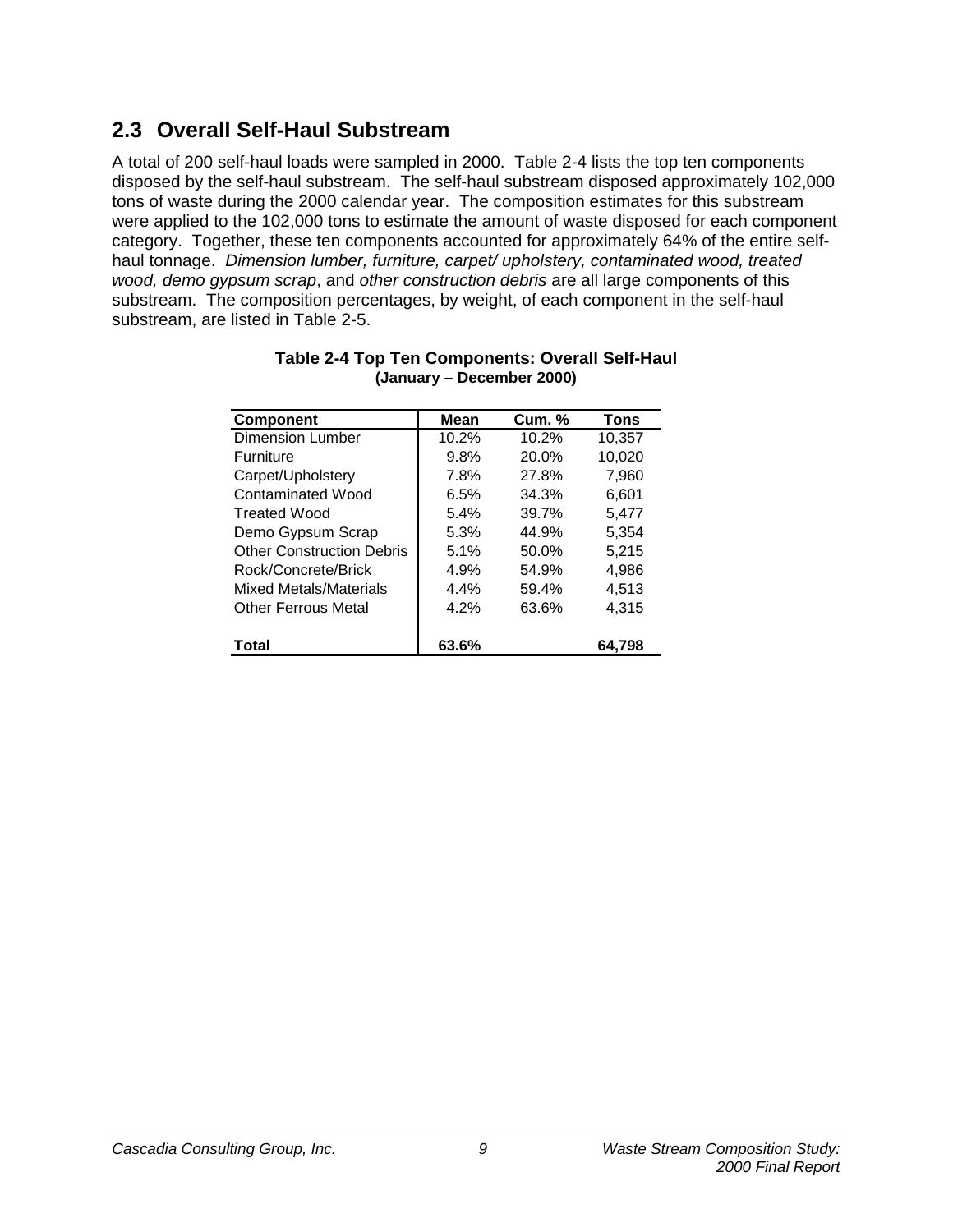#### **Table 2-5 Composition by Weight: Overall Self-Haul (January – December 2000)**

|                                | Tons           | Mean | Low       | High         |                                  | Tons           | <u>Mean</u> | Low     | High  |
|--------------------------------|----------------|------|-----------|--------------|----------------------------------|----------------|-------------|---------|-------|
| Paper                          | 5,268          | 5.2% |           |              | <b>Organics</b>                  | 8.045          | 7.9%        |         |       |
| Newspaper                      | 303            | 0.3% |           | 0.2% 0.4%    | Pallets                          | 643            | 0.6%        | 0.1%    | 1.2%  |
| OCC/Kraft, unwaxed             | 2.235          | 2.2% | 1.5%      | 2.9%         | Crates/Boxes                     | 176            | 0.2%        | 0.0%    | 0.3%  |
| OCC/Kraft, waxed               | 87             | 0.1% | $0.0\%$   | 0.2%         | <b>Leaves and Grass</b>          | 3,845          | 3.8%        | 2.0%    | 5.6%  |
| <b>Office Paper</b>            | 193            | 0.2% | 0.1%      | 0.3%         | Prunings                         | 2,389          | 2.3%        | 0.9%    | 3.7%  |
| <b>Computer Paper</b>          | 6              | 0.0% | $0.0\%$   | 0.0%         | Food                             | 992            | 1.0%        | 0.6%    | 1.3%  |
| <b>Mixed Low Grade</b>         | 1,155          | 1.1% |           | 0.8% 1.5%    | <b>Other Materials</b>           | 26,774         | 26.3%       |         |       |
| <b>Phone Books</b>             | 297            | 0.3% | 0.1%      | 0.5%         | <b>Textiles/Clothing</b>         | 1.764          | 1.7%        | 1.2%    | 2.3%  |
| Milk/Juice Polycoats           | 10             | 0.0% |           | 0.0% 0.0%    | Carpet/Upholstery                | 7,960          | 7.8%        | 5.5%    | 10.1% |
| Frozen Food Polycoats          | 5              | 0.0% |           | 0.0% 0.0%    | Leather                          | 294            | 0.3%        | 0.1%    | 0.5%  |
| Compostable/Soiled             | 151            | 0.1% |           | $0.1\%$ 0.2% | <b>Disposable Diapers</b>        | 86             | 0.1%        | 0.0%    | 0.2%  |
| Paper/Other Materials          | 677            | 0.7% | 0.3%      | 1.0%         | Animal By-Products               | 167            | 0.2%        | 0.0%    | 0.3%  |
| Other Paper                    | 150            | 0.1% |           | 0.0% 0.3%    | <b>Rubber Products</b>           | 723            | 0.7%        | 0.3%    | 1.1%  |
| <b>Plastic</b>                 | 4.567          | 4.5% |           |              | <b>Tires</b>                     | 119            | 0.1%        | 0.0%    | 0.3%  |
| PET Pop and Liquor             | 19             | 0.0% | $0.0\%$   | 0.0%         | Ash                              | 21             | 0.0%        | 0.0%    | 0.0%  |
| <b>Other PET Bottles</b>       | 13             | 0.0% | $0.0\%$   | 0.0%         | Furniture                        | 10,020         | 9.8%        | 6.9%    | 12.8% |
| <b>HDPE Milk and Juice</b>     | 28             | 0.0% | $0.0\%$   | 0.0%         | Mattresses                       | 1,515          | 1.5%        | 0.7%    | 2.3%  |
| <b>Other HDPE Bottles</b>      | 251            | 0.2% |           | 0.0% 0.5%    | <b>Small Appliances</b>          | 968            | 1.0%        | 0.5%    | 1.4%  |
| <b>Other Plastic Bottles</b>   | 20             | 0.0% |           | $0.0\%$ 0.0% | A/V Equipment                    | 714            | 0.7%        | 0.3%    | 1.1%  |
| Jars and Tubs                  | 189            | 0.2% |           | 0.0% 0.4%    | Monitors and TVs                 | 608            | 0.6%        | 0.2%    | 1.0%  |
| <b>Expanded Polystyrene</b>    | 181            | 0.2% |           | 0.1% 0.3%    | Other Computer Components        | 304            | 0.3%        | 0.0%    | 0.6%  |
| Other Rigid Packaging          | 100            | 0.1% | 0.1%      | 0.1%         | Ceramics/Porcelain               | 998            | 1.0%        | 0.3%    | 1.7%  |
| Grocery/Bread Bags             | 35             | 0.0% | $0.0\%$   | 0.0%         | <b>Non-distinct Fines</b>        | 36             | 0.0%        | 0.0%    | 0.1%  |
| Garbage Bags                   | 72             | 0.1% |           | 0.0% 0.1%    | Misc. Organics                   | 265            | 0.3%        | 0.1%    | 0.5%  |
| Other Film                     | 409            | 0.4% | 0.2%      | 0.6%         | Misc. Inorganics                 | 211            | 0.2%        | 0.0%    | 0.5%  |
| <b>Plastic Products</b>        | 1,987          | 2.0% |           | 1.4% 2.5%    | <b>CDL Wastes</b>                | 45,219         | 44.4%       |         |       |
| <b>Plastic/Other Materials</b> | 1.263          | 1.2% | 0.8%      | 1.6%         | <b>Dimension Lumber</b>          | 10,357         | 10.2%       | 7.4%    | 12.9% |
| Glass                          | 1,614          | 1.6% |           |              | <b>Other Untreated Wood</b>      | 1,203          | 1.2%        | 0.5%    | 1.9%  |
| Clear Beverage                 | 110            | 0.1% |           | 0.0% 0.2%    | <b>Treated Wood</b>              | 5.477          | 5.4%        | 3.4%    | 7.3%  |
| Green Beverage                 | 58             | 0.1% | $0.0\%$   | 0.1%         | <b>Contaminated Wood</b>         | 6,601          | 6.5%        | 4.6%    | 8.4%  |
| <b>Brown Beverage</b>          | 68             | 0.1% |           | 0.0% 0.1%    | New Gypsum Scrap                 | 2,296          | 2.3%        | 0.9%    | 3.6%  |
| <b>Container Glass</b>         | 43             | 0.0% |           | $0.0\%$ 0.1% | Demo Gypsum Scrap                | 5,354          | 5.3%        | 3.0%    | 7.5%  |
| <b>Fluorescent Tubes</b>       | 33             | 0.0% |           | 0.0% 0.1%    | Fiberglass Insulation            | 158            | 0.2%        | 0.1%    | 0.3%  |
| <b>Other Glass</b>             | 1,302          | 1.3% |           | 0.5% 2.0%    | Rock/Concrete/Brick              | 4,986          | 4.9%        | 2.7%    | 7.1%  |
| <b>Metal</b>                   | 9,468          | 9.3% |           |              | Asphaltic Roofing                | 2,016          | 2.0%        | 0.6%    | 3.4%  |
| Aluminum Cans                  | 35             | 0.0% |           | 0.0% 0.1%    | <b>Other Construction Debris</b> | 5,215          | 5.1%        | 2.9%    | 7.3%  |
| Alum. Foil/Containers          | 5              | 0.0% | $0.0\%$   | 0.0%         | Sand/Soil/Dirt                   | 1,556          | 1.5%        | 0.5%    | 2.6%  |
| Other Aluminum                 | 348            | 0.3% |           | 0.0% 0.7%    | <b>Hazardous</b>                 | 928            | 0.9%        |         |       |
| <b>Other Nonferrous</b>        | 193            | 0.2% | 0.1%      | 0.3%         | <b>Latex Paints</b>              | 319            | 0.3%        | 0.1%    | 0.6%  |
| <b>Tin Food Cans</b>           | 30             | 0.0% | $0.0\%$   | 0.0%         | Hazardous Adhesives/Glues        | 66             | 0.1%        | 0.0%    | 0.1%  |
| <b>Empty Aerosol Cans</b>      | 26             | 0.0% | 0.0% 0.0% |              | NonHazardous Adhesives/Glues     | 125            | 0.1%        | $0.0\%$ | 0.2%  |
| <b>Other Ferrous</b>           | 4,315          | 4.2% | 2.9%      | 5.5%         | <b>Oil-based Paints/Solvents</b> | 22             | 0.0%        | 0.0%    | 0.0%  |
| <b>Mixed Metals/Materials</b>  | 4,513          | 4.4% |           | 3.1% 5.7%    | Cleaners                         | 9              | 0.0%        | 0.0%    | 0.0%  |
| <b>Motor Oil Filters</b>       | $\overline{2}$ | 0.0% | $0.0\%$   | 0.0%         | Pesticides/Herbicides            | 143            | 0.1%        | 0.0%    | 0.3%  |
|                                |                |      |           |              | <b>Dry-Cell Batteries</b>        | 98             | 0.1%        | 0.0%    | 0.2%  |
|                                |                |      |           |              | <b>Wet-Cell Batteries</b>        | 3              | 0.0%        | 0.0%    | 0.0%  |
|                                |                |      |           |              | Gasoline/Kerosene                | 14             | 0.0%        | 0.0%    | 0.0%  |
|                                |                |      |           |              | Motor Oil/Diesel Oil             | $\overline{4}$ | 0.0%        | 0.0%    | 0.0%  |
|                                |                |      |           |              | Asbestos                         | $\mathbf 0$    | 0.0%        | 0.0%    | 0.0%  |
|                                |                |      |           |              | <b>Explosives</b>                | $\Omega$       | 0.0%        | 0.0%    | 0.0%  |
| <b>Total Tons</b>              | 101.882        |      |           |              | <b>Other Hazardous Chemicals</b> | 61             | 0.1%        | 0.0%    | 0.1%  |
| <b>Sample Count</b>            | 200            |      |           |              | Other NonHazardous Chemicals     | 63             | 0.1%        | 0.0%    | 0.1%  |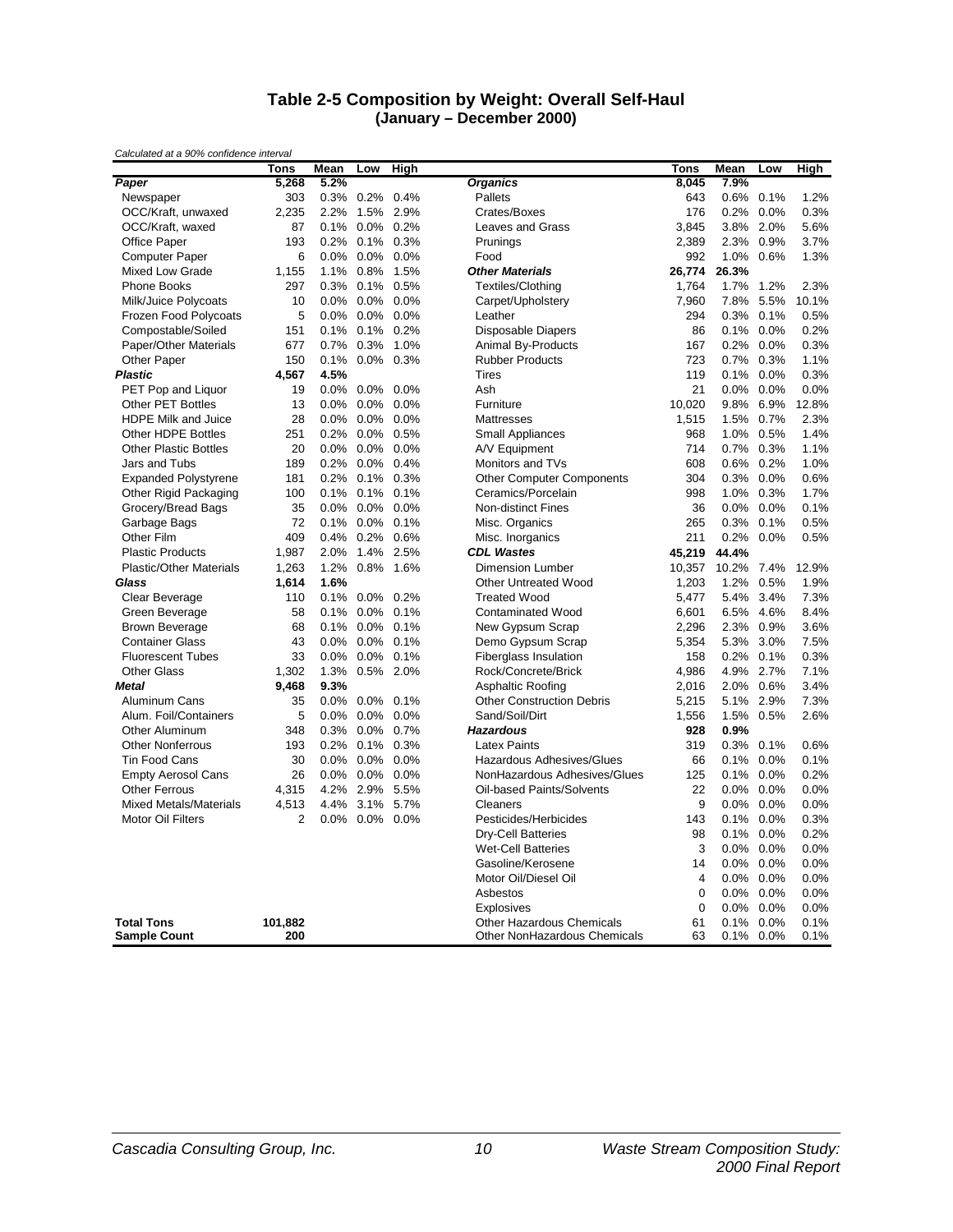### **2.4 Results by Self-Haul Subpopulation**

Waste composition estimates were calculated for the various subpopulations of the self-haul substream, including:

- Transfer station: NRDS and SRDS
- Vehicle type: Passenger and Trucks
- Season: Spring, Summer, Autumn, and Winter
- Generator type, by Transfer Station: Residential and Non-Residential at the NRDS and SRDS

The largest components (each accounting for more than 5% of the total tonnage) for each subpopulation are shown in Table 2-6. *Carpet/upholstery* and *dimension lumber* were largest components of all self-haul subpopulations. In addition, *furniture* and *contaminated wood* were quite prevalent in most self-haul subpopulations. When the data are stratified, (according to season, etc.) the sample size for each analysis is smaller – which means that the calculations are subject to a more substantial range of error. Please see Section 6 for more detail regarding the self-haul substream.

| Subpopulation                       | <b>Metals</b>    | Organics | <b>Other Materials</b> |           |           |         |              |        | <b>CDL Wastes</b> |              |           |              |       |         |
|-------------------------------------|------------------|----------|------------------------|-----------|-----------|---------|--------------|--------|-------------------|--------------|-----------|--------------|-------|---------|
|                                     | Mixed            | Leaves   | Carpet/                | Furniture | Dimension | Treated | Contaminated | New    | Demo              | Rock/        | Asphaltic | Other        | Sand/ | Sum     |
|                                     | Metals/          | and      | Upholstery             |           | Lumber    | Wood    | Wood         | Gypsum | Gypsum            | Concrete/    | Roofing   | Construction | Soil/ | of      |
|                                     | <b>Materials</b> | Grass    |                        |           |           |         |              | Scrap  | Scrap             | <b>Brick</b> |           | Debris       | Dirt  | Largest |
| <b>Transfer Station</b>             |                  |          |                        |           |           |         |              |        |                   |              |           |              |       |         |
| <b>North</b>                        | 5.2%             |          | 5.5%                   | 8.3%      | 11.9%     | 5.2%    | 6.7%         |        | 6.9%              | 6.3%         |           | 6.5%         |       | 62.5%   |
| South                               |                  | 5.8%     | 10.6%                  | 11.6%     | 8.1%      | 5.6%    | 6.3%         |        |                   |              |           |              |       | 48.0%   |
| <b>Vehicle Type</b>                 |                  |          |                        |           |           |         |              |        |                   |              |           |              |       |         |
| Passenger                           |                  |          | 16.5%                  | 12.5%     | 12.1%     |         | 10.3%        |        |                   |              |           |              |       | 51.3%   |
| Trucks                              |                  |          | 7.2%                   | 9.7%      | 10.0%     | 5.6%    | 6.2%         |        | 5.4%              | 5.1%         |           | 5.3%         |       | 54.5%   |
| <b>Season</b>                       |                  |          |                        |           |           |         |              |        |                   |              |           |              |       |         |
| Spring                              | 6.9%             |          | 7.6%                   | 15.4%     | 11.2%     |         | 8.0%         |        |                   |              |           |              |       | 49.1%   |
| Summer                              |                  |          | 8.5%                   | 6.7%      | 7.8%      |         |              |        |                   | 6.0%         | 5.3%      | 9.7%         |       | 44.0%   |
| Autumn                              |                  |          | 9.1%                   | 7.6%      | 10.6%     | 6.1%    | 10.2%        |        | 5.2%              | 7.8%         |           |              |       | 56.6%   |
| Winter                              | 5.3%             |          | 5.7%                   | 9.9%      | 11.6%     | $9.0\%$ |              |        | 8.0%              |              |           |              |       | 49.5%   |
| Generator Type, by Transfer Station |                  |          |                        |           |           |         |              |        |                   |              |           |              |       |         |
| Residential, NRDS                   |                  |          | 7.6%                   | 7.5%      | 11.8%     |         | 9.6%         |        | 5.5%              | 5.9%         |           | 5.2%         |       | 53.2%   |
| Residential, SRDS                   |                  |          | 10.7%                  | 13.8%     | 7.2%      | 6.8%    | 6.5%         |        |                   |              |           |              |       | 45.1%   |
| Non-Residential, NRDS               |                  |          | 5.9%                   |           | 17.7%     |         | 6.7%         |        | 11.1%             | 10.6%        |           | 11.3%        | 6.6%  | 69.9%   |
| Non-Residential, SRDS               |                  | 8.0%     | 10.8%                  | 14.1%     | 7.8%      |         |              | 6.2%   |                   |              |           |              |       | 46.9%   |
| <b>Overall Self-Haul</b>            |                  |          | 7.8%                   | 9.8%      | 10.2%     | 5.4%    | 6.5%         |        | 5.3%              |              |           | 5.1%         |       | 50.0%   |

#### **Table 2-6 Largest Waste Components: by Self-Haul Subpopulation (January – December 2000)**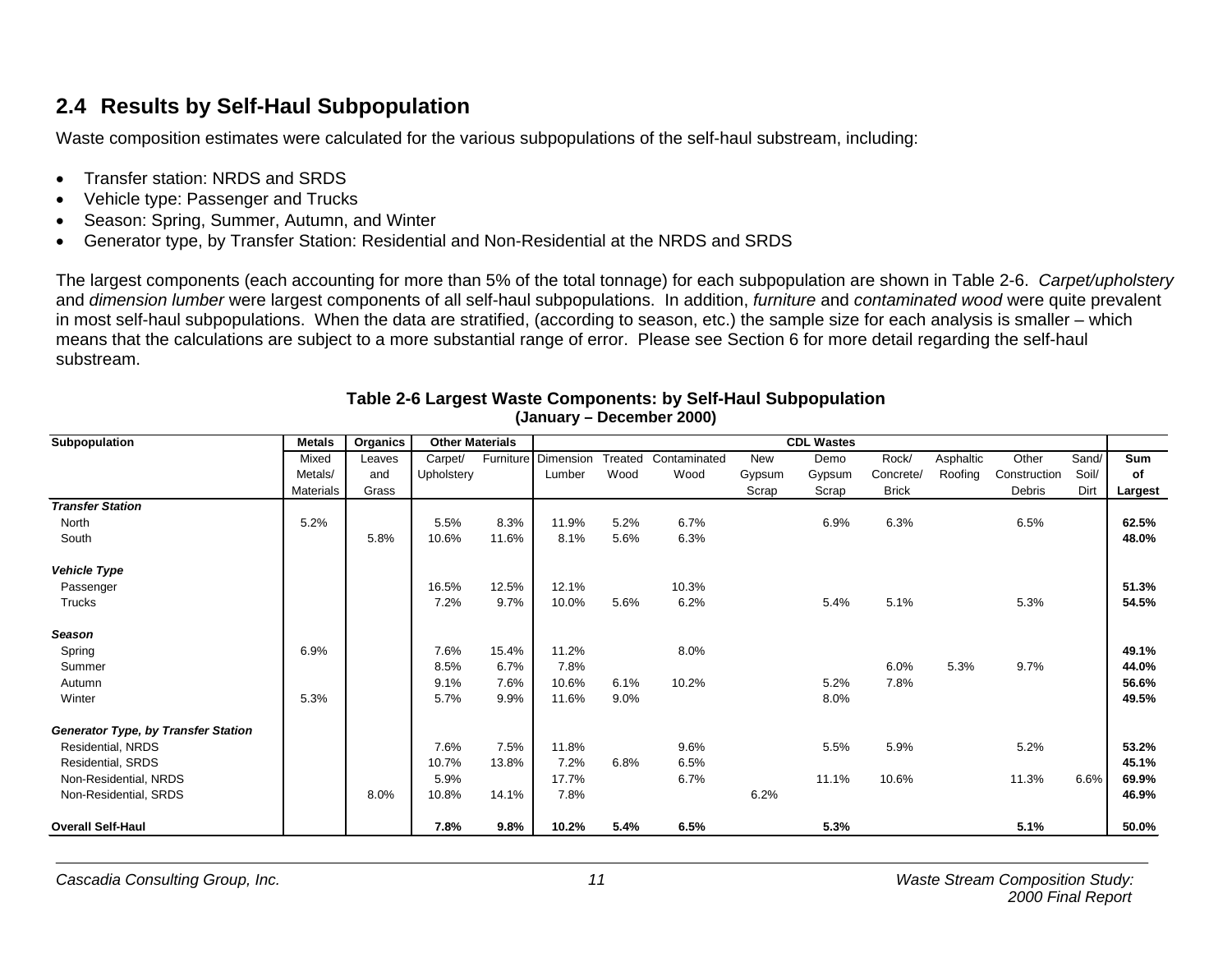# **3 Commercial Results Compared to Previous Studies**

In this section, the commercial results from the Year 2000 study are compared to the 1988/89, 1992, and 1996 findings. These studies followed the same basic methodology as the Year 2000 study. Changes in the composition percentages and the total amount of waste disposed of each broad waste category were analyzed to compare findings between study periods.<sup>7</sup> Section 3.1 provides an overview of the changes in the last 12 years. Sections 3.2, 3.3, and 3.4 provide detailed results of the comparisons.

### **3.1 Trends in Disposed Commercial Waste**

Figure 3-1 illustrates the changes in disposed commercial waste over the last 12 years. Overall, the quantity of disposed commercial waste decreased from about 230,780 tons in 1988/89 to about 194,338 in 1992. Disposal remained relatively steady from 1992 to 1996 (about 194,000 tons). In 2000, approximately 225,435 tons were disposed (an increase of about 31,600 tons). Overall, the *CDL wastes, organics,* and *paper* material categories showed the greatest changes.<sup>8</sup>



**Figure 3-1 Changes in Commercial Disposed Tons, 1988/89 to 2000**

-

 $^7$  The composition percentages used to analyze the differences in disposed tonnage, and to perform statistical tests were calculated using unweighted averages. Please Appendix D for more detail.<br><sup>8</sup> Organics increased in tonnage from about 30,000 tons to about 70,000 tons from 1992 to 2000. A major contributor to this growth is the large increase in *food* disposed by the commercial substream

<sup>(26,000</sup> tons in 1992 to about 56,000 tons in 2000).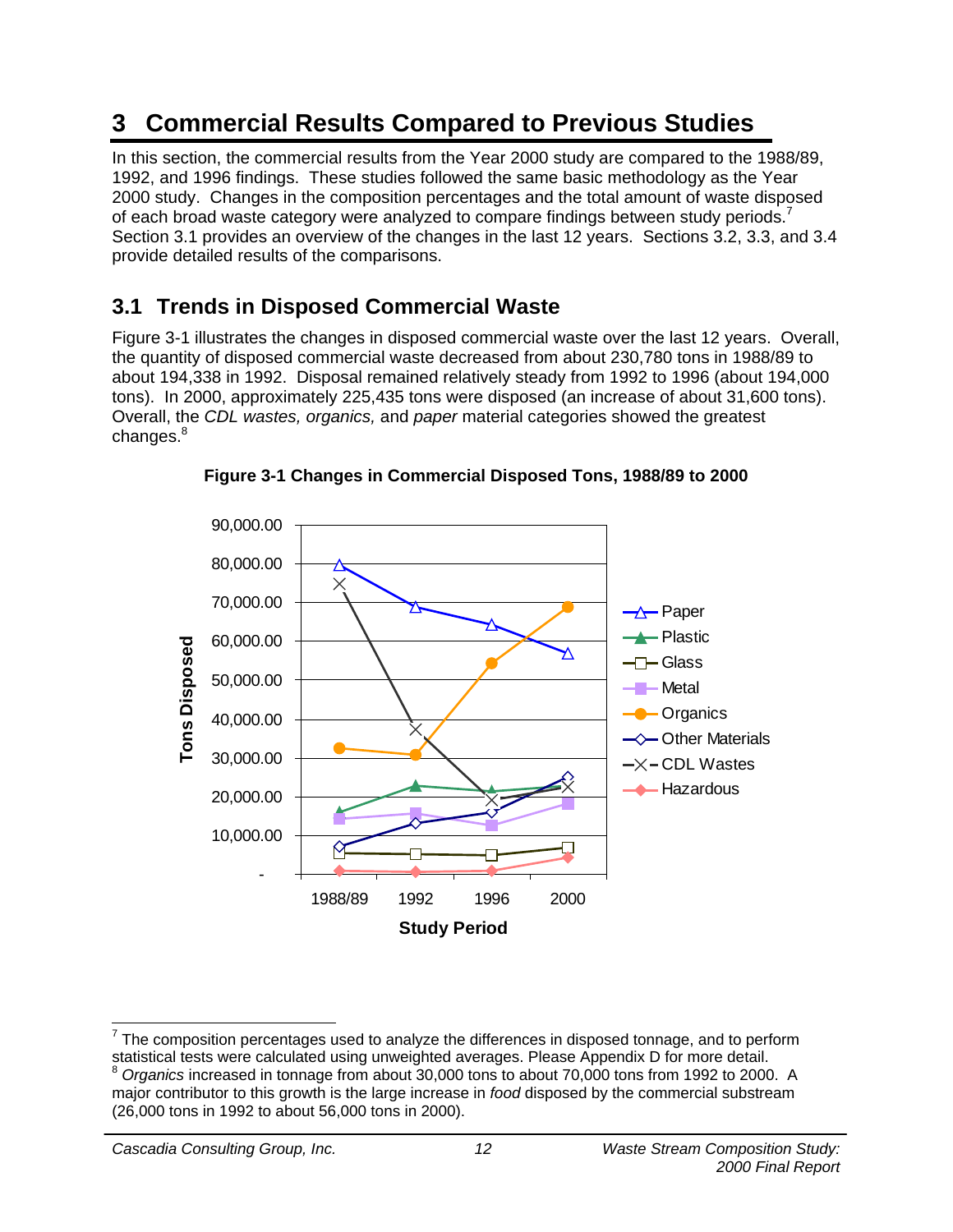### **3.2 Changes in Commercial Waste: 1988/89 to 2000**

In Table 3-1, broad material categories that are bolded showed significant differences between the 1988/89 and 2000 study periods. *Paper, plastic, organics, other materials*, and *CDL wastes* all experienced a significant change. 9 Of these seven broad material categories, the proportion of *CDL wastes* decreased the most, from about 32.5% (75,004 tons) in 1988/89 to 10.0% (22,506 tons) in 2000. *Organics* displayed the largest increase in proportion from 14.1% (32,517 tons) in 1988/89 to 30.6% (68,964 tons) in 2000.

|                        | <b>Percent</b> |       | Change               | <b>Disposed Tons</b> |         |  |
|------------------------|----------------|-------|----------------------|----------------------|---------|--|
|                        |                |       | in                   |                      |         |  |
|                        | 1988/89        | 2000  | <b>Composition %</b> | 1988/89              | 2000    |  |
| Paper                  | 34.6%          | 25.3% | $-9.3\%$             | 79,827               | 56,994  |  |
| <b>Plastic</b>         | 6.9%           | 10.1% | 3.2% $\bullet$       | 15,878               | 22,686  |  |
| Glass                  | 2.3%           | 3.0%  | 0.7% $\bullet$       | 5,308                | 6,850   |  |
| Metal                  | 6.1%           | 8.0%  | 1.9% $\bullet$       | 14,170               | 18,132  |  |
| <b>Organics</b>        | 14.1%          | 30.6% | 16.5% $\bullet$      | 32,517               | 68,964  |  |
| <b>Other Materials</b> | 3.1%           | 11.1% | 8.0% $\bullet$       | 7,154                | 25,007  |  |
| <b>CDL Wastes</b>      | 32.5%          | 10.0% | $-22.5\%$            | 75,004               | 22,506  |  |
| Hazardous              | 0.4%           | 1.9%  | 1.5% $\bullet$       | 923                  | 4,295   |  |
| <b>Total</b>           | 100%           | 100%  |                      | 230,780              | 225,435 |  |

### **Table 3-1 Changes in Commercial Waste: 1988/89 to 2000\***

Bold type indicates statistically significant changes.

 9 For the purposes of this study, only those calculation results with a p-value of less than 1.25% are considered to be statistically significant*.* For more detail about these calculations, please see Appendix D.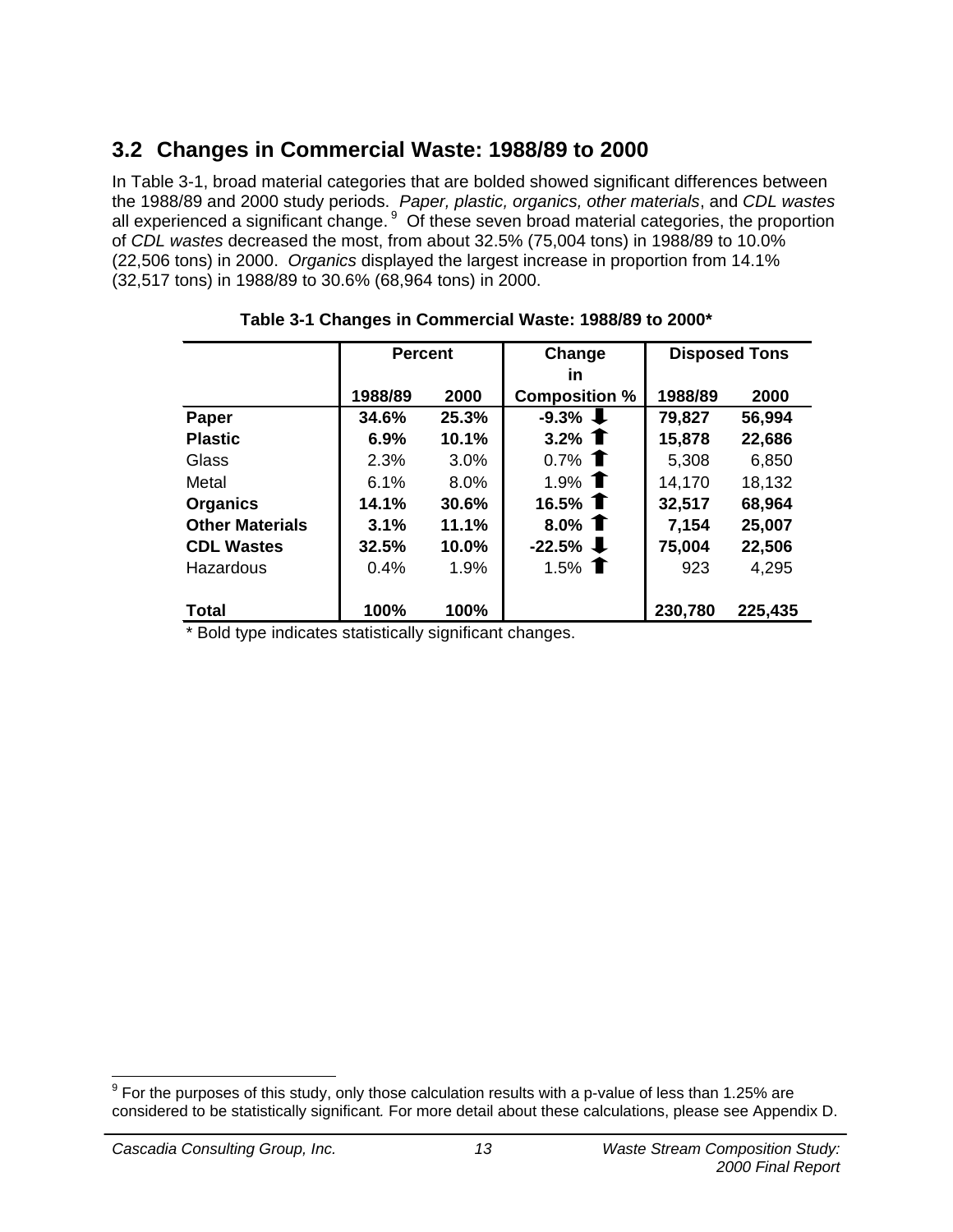### **3.3 Changes in Commercial Waste: 1992 to 2000**

As shown in Table 3-2, p*aper, organics, other materials, CDL wastes, and hazardous* broad material categories exhibited a significant change from 1992 to 2000. Of these five categories, the proportion of *paper* decreased the most, from about 35.5% (68,971 tons) in 1992 to 25.3% (56,994 tons) in 2000. *Organics* displayed the largest increase in proportion from 15.8% (30,783 tons) in 1992 to 30.6% (68,964 tons) in 2000.

|                        | <b>Percent</b> |       | Change               | <b>Disposed Tons</b> |         |
|------------------------|----------------|-------|----------------------|----------------------|---------|
|                        |                |       | in                   |                      |         |
|                        | 1992           | 2000  | <b>Composition %</b> | 1992                 | 2000    |
| Paper                  | 35.5%          | 25.3% | $-10.2\%$            | 68,971               | 56,994  |
| <b>Plastic</b>         | 11.7%          | 10.1% | $-1.7\%$             | 22,796               | 22,686  |
| Glass                  | 2.6%           | 3.0%  | 0.4% $\bullet$       | 5,053                | 6,850   |
| Metal                  | 8.1%           | 8.0%  | $0.0\%$              | 15,722               | 18,132  |
| <b>Organics</b>        | 15.8%          | 30.6% | 14.8% $\textbf{T}$   | 30,783               | 68,964  |
| <b>Other Materials</b> | 6.7%           | 11.1% | 4.4% $\bullet$       | 13,060               | 25,007  |
| <b>CDL Wastes</b>      | 19.3%          | 10.0% | $-9.3\%$             | 37,410               | 22,506  |
| <b>Hazardous</b>       | 0.3%           | 1.9%  | 1.6% $\bullet$       | 544                  | 4,295   |
| <b>Total</b>           | 100%           | 100%  |                      | 194,338              | 225,435 |

**Table 3-2 Changes in Commercial Waste: 1992 to 2000\***

\* Bold type indicates statistically significant changes.

### **3.4 Changes in Commercial Waste: 1996 to 2000**

*Paper, other materials, and hazardous* categories experienced significant changes between the 1996 and 2000 study periods. As shown in Table 3-3, the proportion of *paper* decreased from 33.3% (64,488 tons) in 1996 to 25.3% (56,994 tons) in 2000. In 1996, *other materials* (such as *textiles/clothing, carpet/upholstery* and *furniture)* composed 8.2% (15,939 tons) of the total commercial substream. This proportion increased to 11.1% (25,007 tons) in 2000. The proportion of *hazardous* wastes also increased significantly (from .5% in 1996 to 1.9% in 2000).

|                                                          | <b>Percent</b> |         | Change               | <b>Disposed Tons</b> |         |  |
|----------------------------------------------------------|----------------|---------|----------------------|----------------------|---------|--|
|                                                          |                |         | in                   |                      |         |  |
|                                                          | 1996           | 2000    | <b>Composition %</b> | 1996                 | 2000    |  |
| Paper                                                    | 33.3%          | 25.3%   | $-8.0\%$             | 64,488               | 56,994  |  |
| <b>Plastic</b>                                           | 11.0%          | 10.1%   | $-1.0\%$             | 21,357               | 22,686  |  |
| Glass                                                    | 2.5%           | $3.0\%$ | $0.6\%$ <b>T</b>     | 4,815                | 6,850   |  |
| Metal                                                    | 6.5%           | $8.0\%$ | 1.5% $\bullet$       | 12,672               | 18,132  |  |
| Organics                                                 | 28.1%          | 30.6%   | 2.5% $\bullet$       | 54,389               | 68,964  |  |
| <b>Other Materials</b>                                   | 8.2%           | 11.1%   | 2.9% $\bullet$       | 15,939               | 25,007  |  |
| <b>CDL Wastes</b>                                        | 9.9%           | 10.0%   | $0.1\%$ 1            | 19,184               | 22,506  |  |
| <b>Hazardous</b>                                         | 0.5%           | 1.9%    | 1.4% $\bullet$       | 949                  | 4,295   |  |
| <b>Total</b>                                             | 100%           | 100%    |                      | 193,793              | 225,435 |  |
| * Bold type indicates statistically significant changes. |                |         |                      |                      |         |  |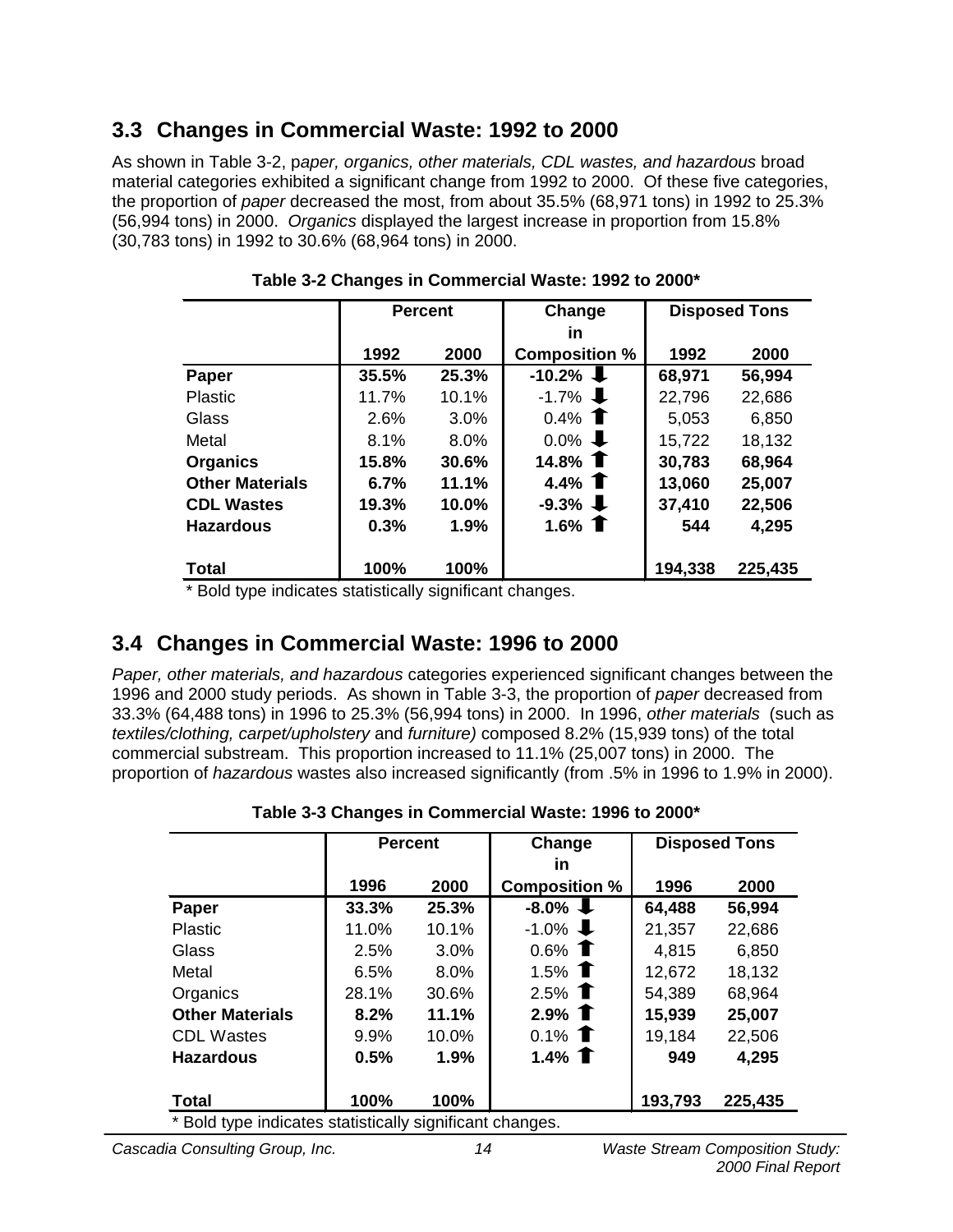# **4 Self-Haul Results Compared to Previous Studies**

Self-haul results from 2000 are compared to the 1988/89, 1990, 1992, and 1996 studies in this section.<sup>10</sup> As with the commercial substream, both composition percentages and the total amount of waste disposed of each broad material category were analyzed for the self-haul substream. Section 4.1 provides an overview of the changes in the last 12 years. Sections 4.2, 4.3, 4.4, and 4.5 provide the detailed results of the comparisons.

### **4.1 Trends in Disposed Self-Haul Waste**

Changes in the quantity of disposed self-haul waste over the last 12 years are depicted in Figure 4-1. The total amount of self-haul waste decreased from approximately 81,475 tons in 1988/89 to about 66,198 tons in 1990. Disposal then increased to about 89,308 tons 1990, followed by a slight decrease to about 83,724 tons in 1996. In 2000, the self-haul substream disposed of approximately 101,882 tons. Overall, the *CDL wastes* and *other materials* (such as *textiles/clothing, carpet/upholstery* and *furniture*) categories showed the greatest changes.11



**Figure 4-1 Changes in Self-Haul Disposed Tons, 1988/89 to 2000**

<sup>-</sup> $10$  In the 1996 study, self-haul vehicles were stratified by vehicle type (passenger and large other) during the vehicle selection process. However in the Year 2000 study, self-haul vehicles were not stratified by vehicle type. For more detail, please see the methodology described in Appendix B. 11 Prior to 1996, *furniture, mattresses, small appliances,* and *A/V equipment* were split out among various

components; *mixed metal*, *textiles, other plastics*, etc. For the 1996 and 2000 study periods, these components were individually identified and then aggregated under the *other materials* category. Most likely, this contributed to the large increase in *other materials* from 1992 to 2000.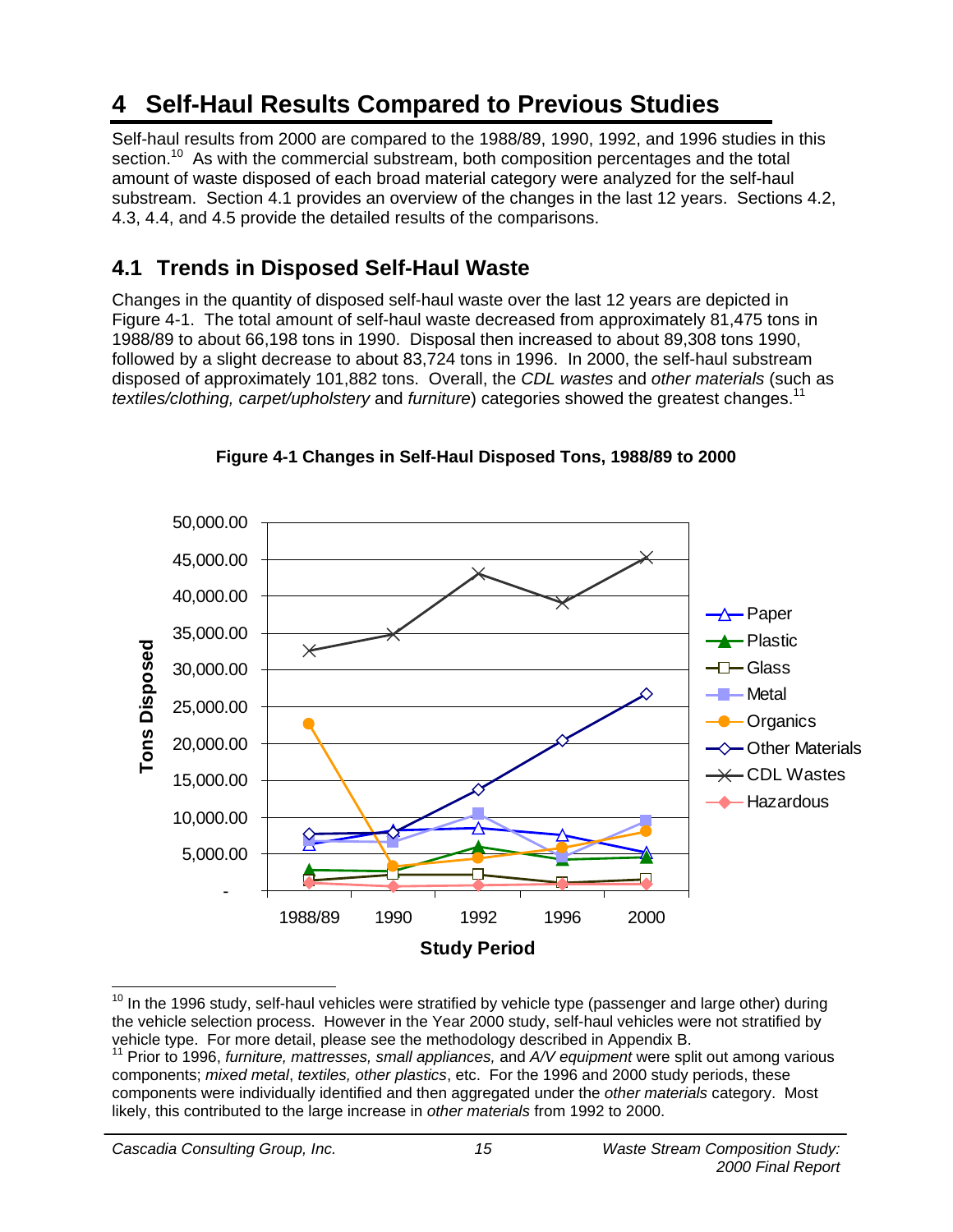### **4.2 Changes in Self-Haul Waste: 1988/89 to 2000**

In Table 4-1, bolded broad material categories experienced significant differences between the 1988/89 and 2000 study periods. O*rganics* and *other materials* displayed a significant change. The proportion of *organics* decreased from about 27.9% (22,691 tons) in 1988/89 to 7.9% (8,045 tons) in 2000, while o*ther materials* (such as *textiles/clothing, carpet/upholstery* and *furniture*) increased in proportion from 9.5% (7,708 tons) in 1988/89 to 26.3% (26,774 tons) in 2000.<sup>12</sup>

|                        | <b>Percent</b> |       | Change               | <b>Disposed Tons</b> |         |
|------------------------|----------------|-------|----------------------|----------------------|---------|
|                        |                |       | in                   |                      |         |
|                        | 1988/89        | 2000  | <b>Composition %</b> | 1988/89              | 2000    |
| Paper                  | 7.8%           | 5.2%  | $-2.6\%$             | 6,314                | 5,268   |
| <b>Plastic</b>         | 3.5%           | 4.5%  | 1.0% $\bullet$       | 2,852                | 4,567   |
| Glass                  | 1.7%           | 1.6%  | $-0.1\%$             | 1,401                | 1,614   |
| Metal                  | 8.3%           | 9.3%  | 1.0% $\bullet$       | 6,787                | 9,468   |
| <b>Organics</b>        | 27.9%          | 7.9%  | $-20.0\%$            | 22,691               | 8,045   |
| <b>Other Materials</b> | 9.5%           | 26.3% | 16.8% $\blacksquare$ | 7,708                | 26,774  |
| <b>CDL Wastes</b>      | 40.1%          | 44.4% | 4.3% $\bullet$       | 32,639               | 45,219  |
| Hazardous              | 1.3%           | 0.9%  | $-0.4\%$             | 1,084                | 928     |
| <b>Total</b>           | 100%           | 100%  |                      | 81,475               | 101,882 |

**Table 4-1 Changes in Self-Haul Waste: 1988/89 to 2000\***

\* Bold type indicates statistically significant changes.

  $12$  Prior to 1988, yard waste was disposed with garbage at both of Seattle's recycling and disposal stations. However, in 1988 the City initiated a "clean green" program, requiring yard waste to be separated from MSW at the two recycling and disposal stations. This contributed to the large decrease in *organics* from 1988/89 to 2000.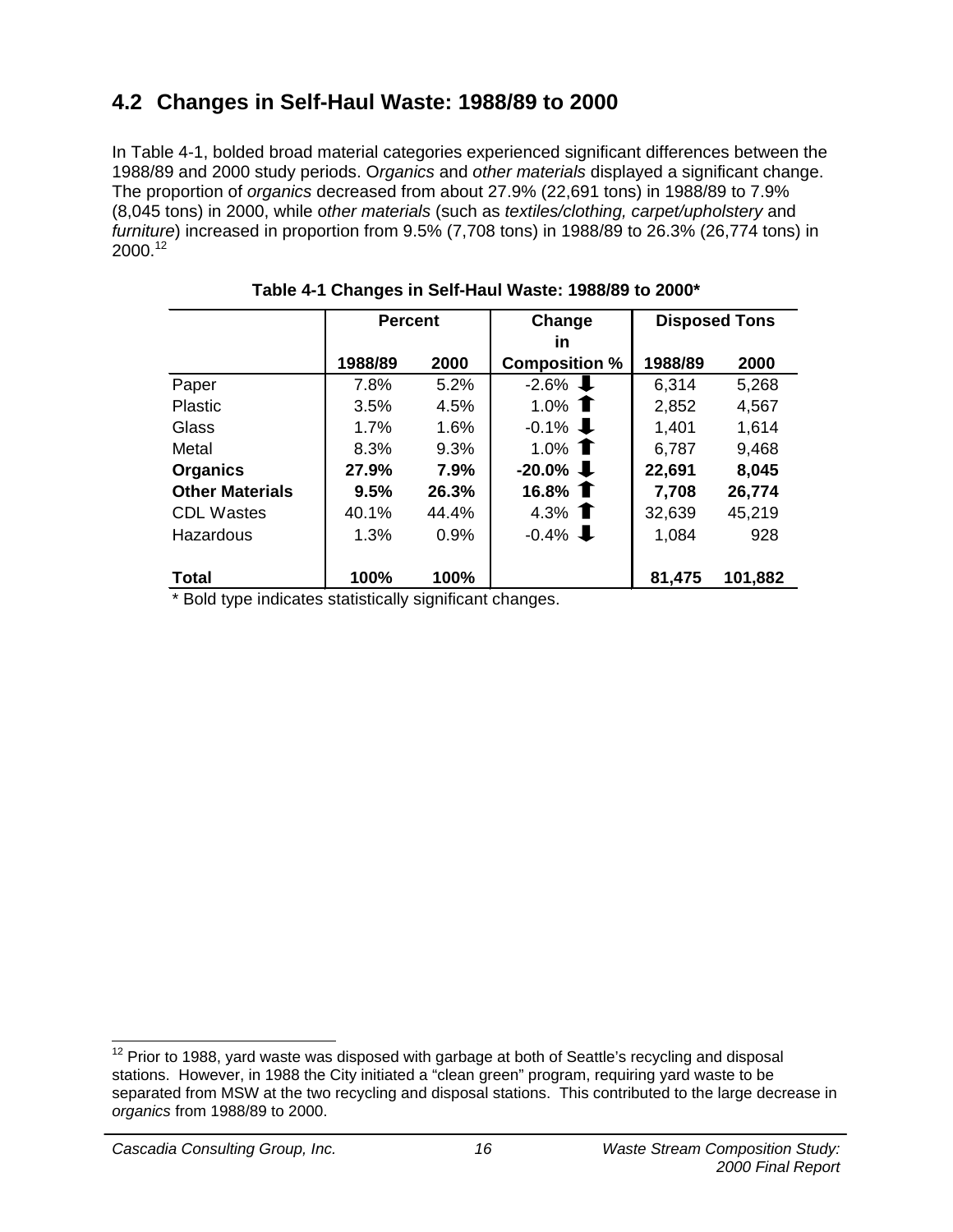### **4.3 Changes in Self-Haul Waste: 1990 to 2000**

From the 1990 study period to the 2000 study period, both the *paper* and *other materials* category showed significant changes in proportion: *paper* decreased from about 12.3% (8,165 tons) to about 5.2% (5,268 tons) and *other materials* (such as *textiles/clothing, carpet/upholstery* and *furniture*) increased from about 11.9% (7,841 tons) to about 26.3% (26,774 tons). Table 4-2 compares the broad material categories from the 1990 study period to the 2000 study period.

|                        | <b>Percent</b> |       | Change               | <b>Disposed Tons</b> |         |
|------------------------|----------------|-------|----------------------|----------------------|---------|
|                        |                |       | in                   |                      |         |
|                        | 1990           | 2000  | <b>Composition %</b> | 1990                 | 2000    |
| Paper                  | 12.3%          | 5.2%  | $-7.2\%$             | 8,165                | 5,268   |
| <b>Plastic</b>         | 4.1%           | 4.5%  | 0.4% $\bullet$       | 2,726                | 4,567   |
| Glass                  | 3.3%           | 1.6%  | $-1.7\%$             | 2,197                | 1,614   |
| Metal                  | 9.9%           | 9.3%  | $-0.6\%$             | 6,570                | 9,468   |
| Organics               | 5.0%           | 7.9%  | 2.9% $\bullet$       | 3,321                | 8,045   |
| <b>Other Materials</b> | 11.9%          | 26.3% | 14.4% $\bullet$      | 7,841                | 26,774  |
| <b>CDL Wastes</b>      | 52.6%          | 44.4% | $-8.2\%$             | 34,809               | 45,219  |
| Hazardous              | 0.9%           | 0.9%  | $0.1\%$ T            | 569                  | 928     |
| <b>Total</b>           | 100%           | 100%  |                      | 66,165               | 101,882 |

\* Bold type indicates statistically significant changes.

### **4.4 Changes in Self-Haul Waste: 1992 to 2000**

Table 4-3 outlines the changes in self-haul waste composition by broad material category from 1992 to 2000. *Paper* and *other materials* were the two categories that exhibited a significant change between the two study periods. While the proportion of *paper* decreased from approximately 9.6% (8,565 tons) to about 5.2% (5,268 tons), *other materials* (such as *textiles/clothing, carpet/upholstery* and *furniture*) increased from approximately 15.5% (13,807 tons) to about 26.3% (26,774 tons) in proportion.

|                        | <b>Percent</b> |       | Change                     |        | <b>Disposed Tons</b> |
|------------------------|----------------|-------|----------------------------|--------|----------------------|
|                        | 1992           | 2000  | in<br><b>Composition %</b> | 1992   | 2000                 |
| Paper                  | 9.6%           | 5.2%  | $-4.4\%$                   | 8,565  | 5,268                |
| <b>Plastic</b>         | 6.7%           | 4.5%  | $-2.2\%$                   | 5,993  | 4,567                |
| Glass                  | 2.5%           | 1.6%  | $-0.9\%$                   | 2,188  | 1,614                |
| Metal                  | 11.7%          | 9.3%  | $-2.4\%$                   | 10,449 | 9,468                |
| Organics               | 5.0%           | 7.9%  | $2.9\%$ T                  | 4,430  | 8,045                |
| <b>Other Materials</b> | 15.5%          | 26.3% | 10.8% $\bullet$            | 13,807 | 26,774               |
| <b>CDL Wastes</b>      | 48.2%          | 44.4% | $-3.8\%$                   | 43,064 | 45,219               |
| Hazardous              | 0.9%           | 0.9%  | 0.0%                       | 813    | 928                  |
| <b>Total</b>           | 100%           | 100%  |                            | 89,308 | 101,882              |

### **Table 4-3 Changes in Self-Haul Waste: 1992 to 2000\***

Bold type indicates statistically significant changes.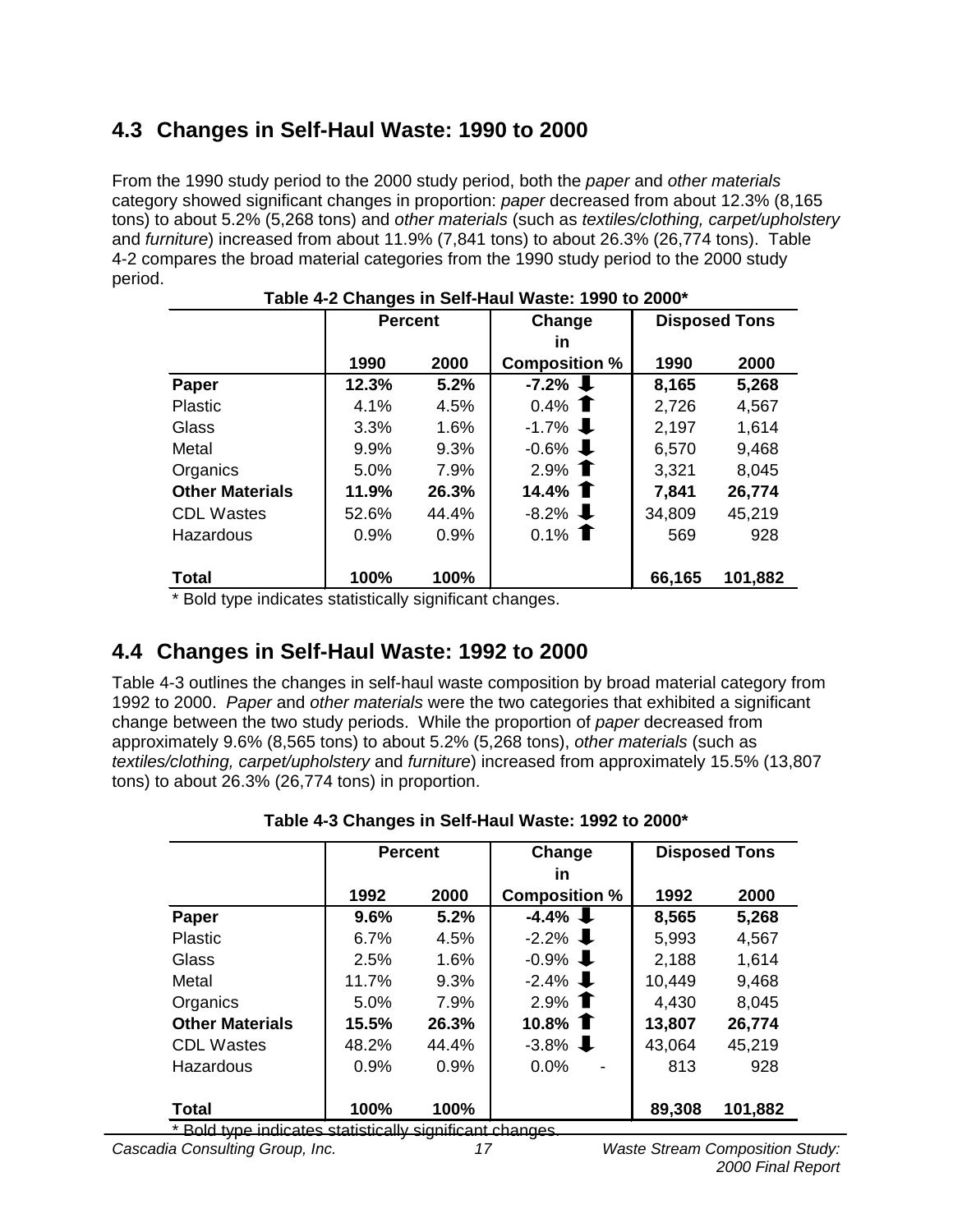### **4.5 Changes in Self-Haul Waste: 1996 to 2000**

As shown in Table 4-4, *paper* appeared to be the only broad waste category that experienced a significant change in proportion from the 1996 study period to the 2000 study period. This category composed approximately 9.1% (7,629 tons) of self-haul waste in 1996, decreasing to 5.2% (5,268 tons) during the 2000 study period.

|                        | <b>Percent</b> |       | Change               | <b>Disposed Tons</b> |         |  |
|------------------------|----------------|-------|----------------------|----------------------|---------|--|
|                        |                |       | in                   |                      |         |  |
|                        | 1996           | 2000  | <b>Composition %</b> | 1996                 | 2000    |  |
| Paper                  | 9.1%           | 5.2%  | $-3.9\%$             | 7,629                | 5,268   |  |
| <b>Plastic</b>         | 5.2%           | 4.5%  | $-0.7\%$             | 4,342                | 4,567   |  |
| Glass                  | 1.2%           | 1.6%  | $0.4\%$ T            | 1,029                | 1,614   |  |
| Metal                  | 5.4%           | 9.3%  | 3.9% $\bullet$       | 4,520                | 9,468   |  |
| Organics               | 7.0%           | 7.9%  | $0.9\%$ T            | 5,854                | 8,045   |  |
| <b>Other Materials</b> | 24.3%          | 26.3% | 1.9% $\bullet$       | 20,404               | 26,774  |  |
| <b>CDL Wastes</b>      | 46.6%          | 44.4% | $-2.2\%$             | 39,029               | 45,219  |  |
| Hazardous              | 1.1%           | 0.9%  | $-0.2\%$             | 917                  | 928     |  |
|                        |                |       |                      |                      |         |  |
| <b>Total</b>           | 100%           | 100%  |                      | 83,724               | 101,882 |  |

### **Table 4-4 Changes in Self-Haul Waste: 1996 to 2000\***

\* Bold type indicates statistically significant changes.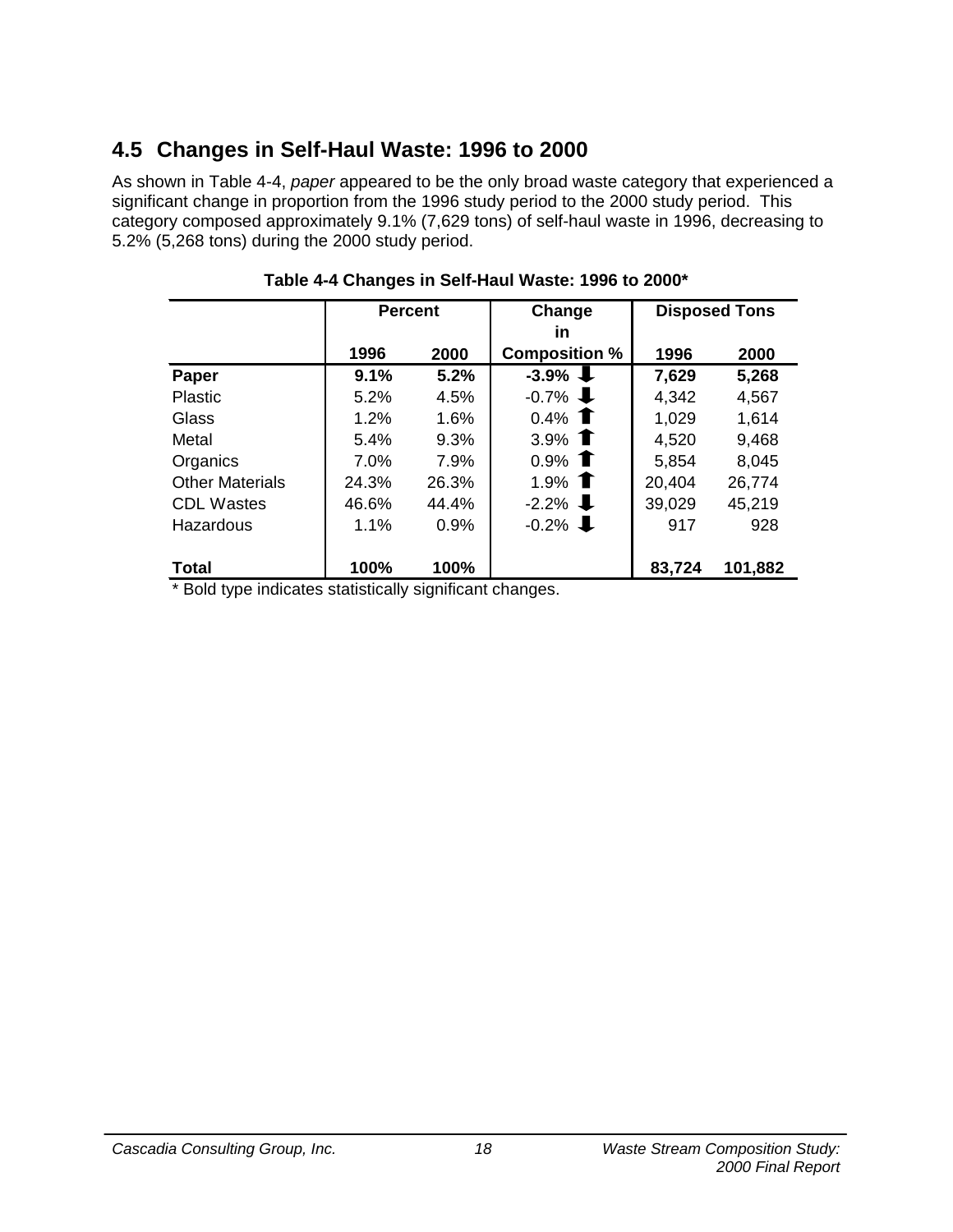# **5 Commercial Composition Results, by Subpopulation**

A total of 347 loads from the commercial substream were sampled from January to December 2000. Table 5-1 summarizes the sample information for each commercial subpopulation. The average sample weight for the 347 commercial samples was approximately 287 pounds. The City's authorized waste haulers provided the total 2000 disposal tonnages presented in this section of the report.

As shown in Table 5-1, many of the generator-specific analyses are based on a very small number of samples and are thus subject to a relatively wide margin of error. Generator-specific results are presented in order to provide rough estimates only.<sup>13</sup>

| <b>Subpopulation</b>              |                |               | (All Weights in pounds) |                    |  |  |  |
|-----------------------------------|----------------|---------------|-------------------------|--------------------|--|--|--|
|                                   | <b>Sample</b>  | <b>Total</b>  | Average                 | <b>Average Net</b> |  |  |  |
|                                   | Count          | <b>Sample</b> | <b>Sample</b>           | <b>Load Weight</b> |  |  |  |
| <b>Vehicle Type</b>               |                |               |                         |                    |  |  |  |
| <b>Front Loader</b>               | 154            | 44,709.2      | 290.3                   | 19,904.3           |  |  |  |
| Rear Loader                       | 20             | 5,704.3       | 285.2                   | 9,828.3            |  |  |  |
| <b>Compactor Roll-off</b>         | 78             | 21,692.9      | 278.1                   | 13,434.4           |  |  |  |
| Loose Roll-off                    | 95             | 27,327.6      | 287.7                   | 6,815.2            |  |  |  |
| <b>Season</b>                     |                |               |                         |                    |  |  |  |
| Spring                            | 80             | 22,133.6      | 276.7                   | 13,304.3           |  |  |  |
| Summer                            | 80             | 24,514.6      | 306.4                   | 15,488.3           |  |  |  |
| Autumn                            | 98             | 23,550.2      | 298.3                   | 14,731.4           |  |  |  |
| Winter                            | 89             | 29,235.8      | 264.6                   | 13,596.3           |  |  |  |
| <b>Generator Type</b>             |                |               |                         |                    |  |  |  |
| CDL                               | 20             | 5,663.0       | 283.2                   | 7,568.6            |  |  |  |
| Education                         | 10             | 3,216.4       | 321.6                   | 6,170.0            |  |  |  |
| <b>Health Care</b>                | 11             | 2,848.5       | 259.0                   | 10,060.5           |  |  |  |
| Hotel/Motel                       | 5              | 1,414.0       | 282.8                   | 11,712.0           |  |  |  |
| Manufacturing                     | 26             | 6,841.8       | 263.2                   | 9,113.9            |  |  |  |
| Mixed Residential/Non-Residential | 6              | 1,917.6       | 319.6                   | 12,463.3           |  |  |  |
| Office                            | 11             | 2,945.3       | 267.8                   | 7,284.6            |  |  |  |
| <b>Other Non-Residential</b>      | 5              | 1,299.9       | 260.0                   | 7,636.0            |  |  |  |
| <b>Other Services</b>             | 12             | 3,135.8       | 261.3                   | 7,693.3            |  |  |  |
| Restaurant                        | 6              | 1,681.2       | 280.2                   | 9,304.2            |  |  |  |
| Retail                            | 32             | 9,311.2       | 291.0                   | 17,056.5           |  |  |  |
| Transportation                    | $\overline{4}$ | 1,216.7       | 304.2                   | 7,235.0            |  |  |  |
| Wholesale                         | 9              | 2,789.9       | 310.0                   | 7,066.7            |  |  |  |
| <b>Mixed Generator Types</b>      | 139            | 41,867.7      | 301.2                   | 18,133.2           |  |  |  |
| <b>Overall Commercial</b>         | 347            | 99,434.1      | 286.6                   | 14,285.7           |  |  |  |

#### **Table 5-1 Description of Samples for each Commercial Subpopulation (January – December 2000)**

  $13$  There was no intent to capture a certain number of samples from any particular generator type. (Sample selection was based on vehicle type; please refer to Appendix C for more detail.)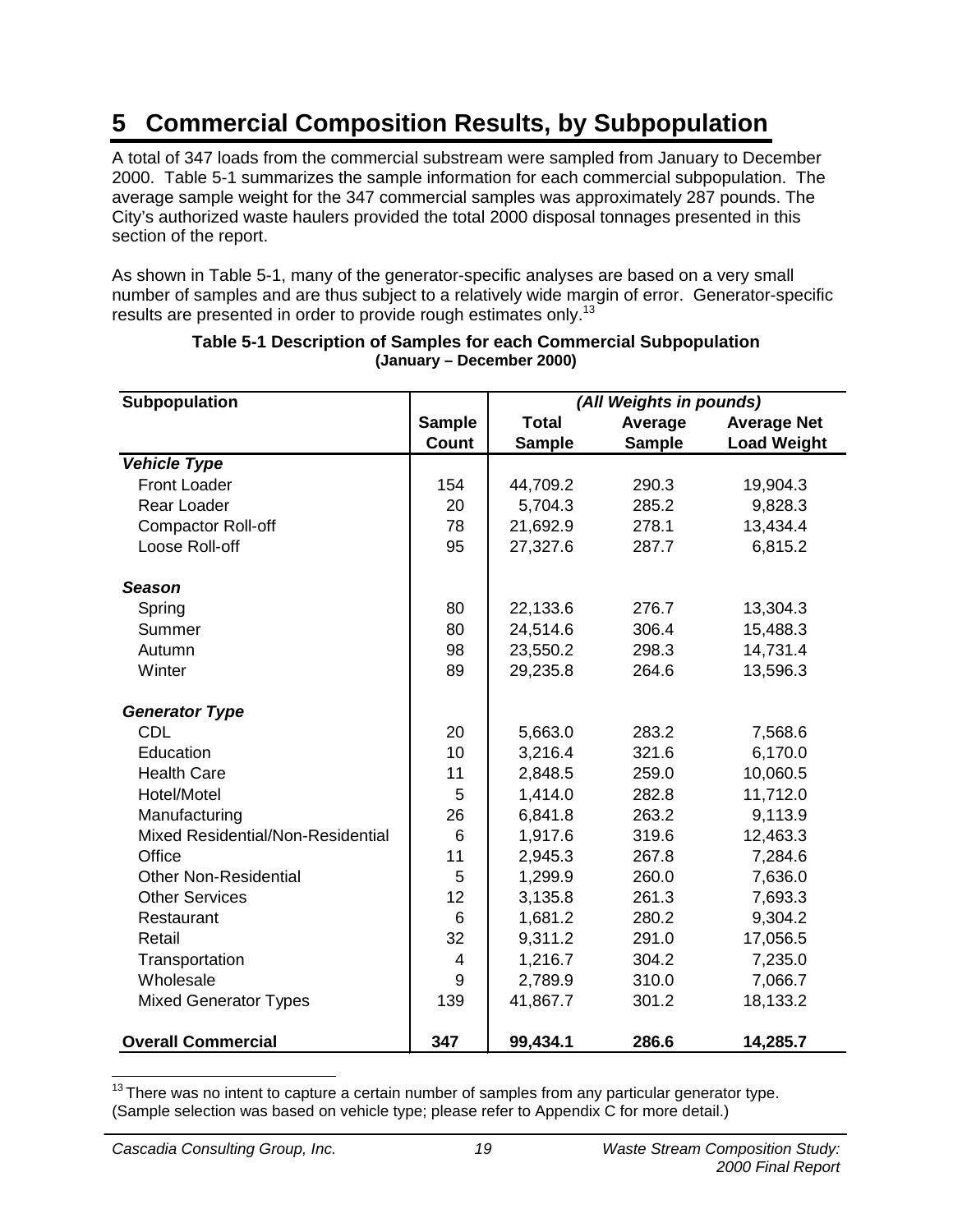In the following sections commercial waste composition results are presented by vehicle type, season, and generator type. Results are depicted in three ways: a pie chart reflects composition by the nine broad material categories; then, a table lists the top ten components, by weight; and finally, the full composition results are presented in a detailed table. Following the top ten tables in Sections 5.1, 5.2, and 5.3, composition results from relevant subpopulations are compared.

### **5.1 Composition by Vehicle Type**

Figure 5-1 displays the overall composition results, by weight, of the waste disposed by front loaders, rear loaders, compactor roll-offs, and loose roll-offs. Combined, *paper* and *organics* accounted for over 40% of the waste for each vehicle type. The following sections examine each vehicle type's waste in more detail.

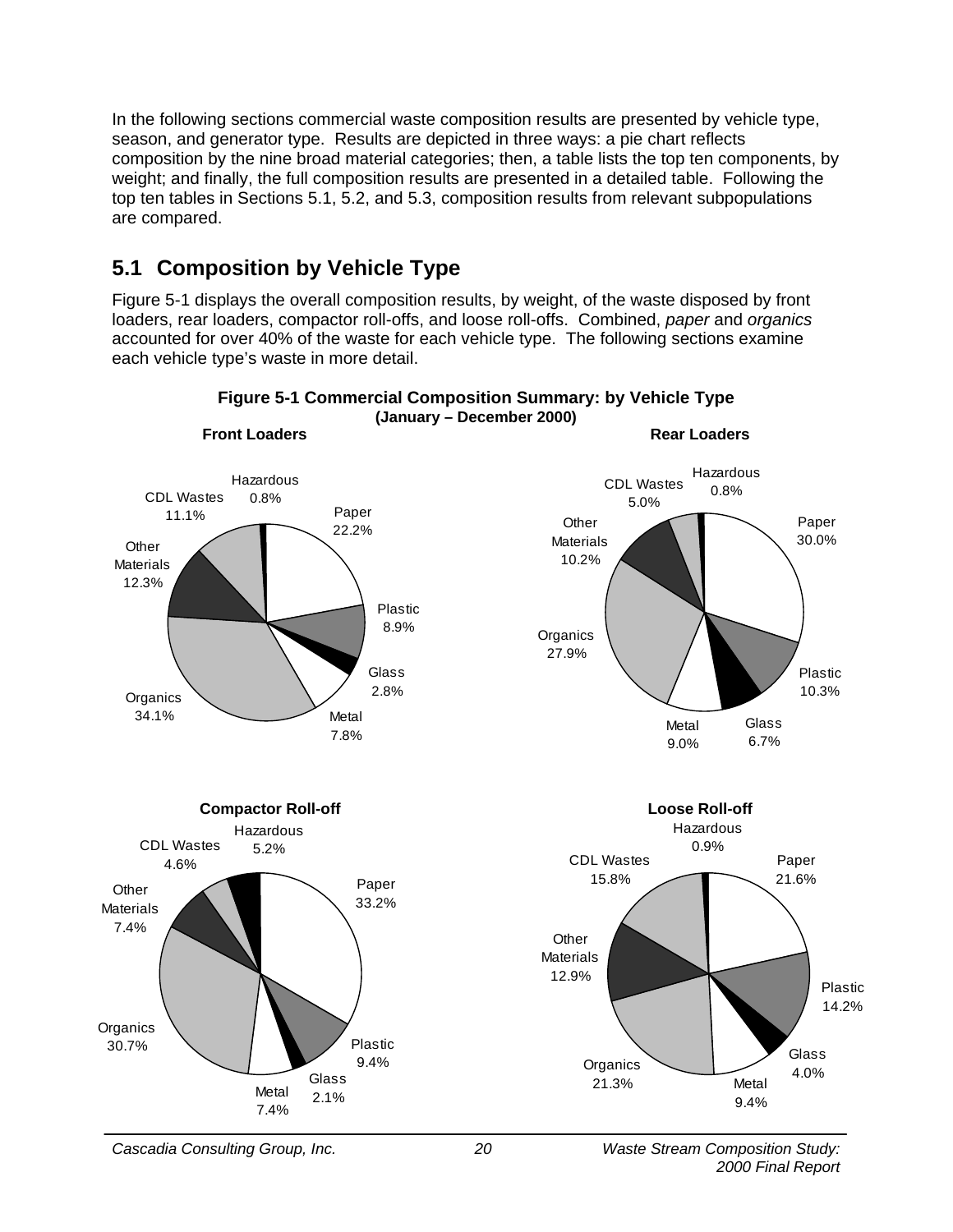### **5.1.1 Front Loaders**

A total of 154 front-loading packer truckloads were sampled during this study period. Commercial front loaders disposed approximately 116,000 tons of waste during the 2000 calendar year. The composition estimates for this subpopulation were applied to the 116,000 tons to estimate the amount of waste disposed for each component category. As shown in Table 5-2, *food* was the only large component, accounting for almost 29% of the total tons disposed by front loaders in 2000. When added together, all of the top ten components summed to approximately 60% of the total, by weight. The full composition results for front loader trucks are presented in Table 5-6.

| <b>Component</b>              | Mean  | <b>Cum. %</b> | Tons   |
|-------------------------------|-------|---------------|--------|
| Food                          | 28.5% | 28.5%         | 33,047 |
| Mixed Low Grade Paper         | 4.9%  | 33.3%         | 5,674  |
| Unwaxed OCC/Kraft Paper       | 4.5%  | 37.8%         | 5,169  |
| Compostable/Soiled Paper      | 3.9%  | 41.7%         | 4,541  |
| Textiles/Clothing             | 3.7%  | 45.4%         | 4,333  |
| <b>Mixed Metals/Materials</b> | 3.4%  | 48.8%         | 3,898  |
| <b>Other Ferrous Metal</b>    | 3.1%  | 51.9%         | 3,637  |
| Dimension Lumber              | 3.1%  | 55.0%         | 3,602  |
| Newspaper                     | 3.0%  | 58.0%         | 3,437  |
| Office Paper                  | 2.5%  | 60.5%         | 2,959  |
| Total                         | 60.5% |               | 70.298 |

#### **Table 5-2 Top Ten Components: Commercial Front Loaders (January – December 2000)**

### **5.1.2 Rear Loaders**

From the commercial substream, 20 rear loader samples were taken between January and December 2000. Commercial rear loaders disposed approximately 12,000 tons of waste during the 2000 calendar year. The composition estimates for this subpopulation were applied to the 12,000 tons to estimate the amount of waste disposed for each component category. Table 5-3 lists the top ten components disposed by rear loader trucks. *Food* alone accounted for almost 27%, by weight. *Mixed low grade paper, compostable/soiled paper*, and *unwaxed OCC/Kraft paper* were also large components. The top ten components listed in Table 5-3 summed to approximately 67% of the total waste disposed by rear loaders. The full composition results for rear loaders are listed in Table 5-7.

#### **Table 5-3 Top Ten Components: Commercial Rear Loaders (January – December 2000)**

| <b>Component</b>           | Mean    | <b>Cum. %</b> | Tons  |
|----------------------------|---------|---------------|-------|
| Food                       | 26.5%   | 26.5%         | 3,161 |
| Mixed Low Grade Paper      | 7.8%    | 34.3%         | 933   |
| Compostable/Soiled Paper   | 6.2%    | 40.5%         | 736   |
| Unwaxed OCC/Kraft Paper    | 5.3%    | 45.8%         | 633   |
| Newspaper                  | 4.3%    | 50.1%         | 515   |
| <b>Office Paper</b>        | $4.0\%$ | 54.1%         | 476   |
| <b>Other Ferrous Metal</b> | 3.5%    | 57.6%         | 424   |
| Carpet/Upholstery          | 3.5%    | 61.1%         | 417   |
| Clear Glass Beverage       | 3.3%    | 64.4%         | 398   |
| Textiles/Clothing          | 2.6%    | 67.1%         | 315   |
| Total                      | 67.1%   |               | 8,007 |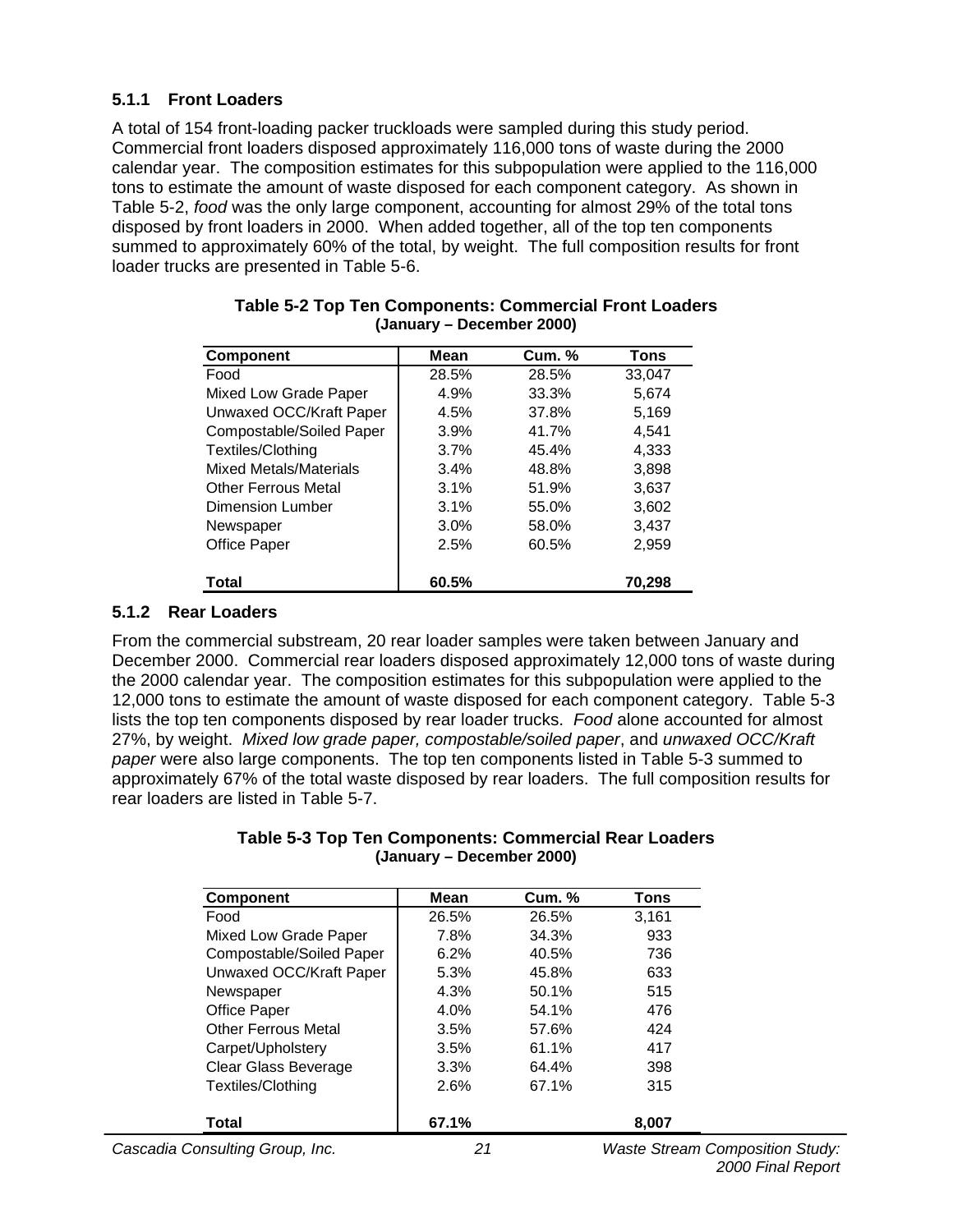### **5.1.3 Compactor Roll-offs**

There were a total of 78 samples taken from compactor roll-off boxes during this study period. Commercial compactor roll-offs disposed approximately 56,000 tons of waste during the 2000 calendar year. The composition estimates for this subpopulation were applied to the 56,000 tons to estimate the amount of waste disposed for each component category. As shown in Table 5-4, f*ood* was the largest component of waste hauled in compactors. It accounted for nearly 28% of the total compactor tonnage, by weight. *Compostable/soiled paper*, *unwaxed OCC/Kraft paper,* and *mixed low grade paper* were large components, also. Together, the top ten components made up approximately 69% of the total, by weight. Table 5-8 contains detailed composition results for compactor roll-offs.

| <b>Component</b>                 | Mean  | <b>Cum. %</b> | Tons   |
|----------------------------------|-------|---------------|--------|
| Food                             | 27.5% | 27.5%         | 15,496 |
| Compostable/Soiled Paper         | 7.3%  | 34.9%         | 4,118  |
| Unwaxed OCC/Kraft Paper          | 6.6%  | 41.4%         | 3,685  |
| Mixed Low Grade Paper            | 5.8%  | 47.3%         | 3.290  |
| <b>Other Hazardous Chemicals</b> | 4.5%  | 51.7%         | 2,511  |
| Office Paper                     | 4.2%  | 56.0%         | 2,388  |
| Newspaper                        | 3.6%  | 59.6%         | 2,048  |
| <b>Other Plastic Film</b>        | 3.6%  | 63.2%         | 1.999  |
| <b>Other Ferrous Metal</b>       | 3.2%  | 66.4%         | 1,805  |
| Mixed Metals/Materials           | 3.0%  | 69.4%         | 1.702  |
| Total                            | 69.4% |               | 39.044 |

| Table 5-4 Top Ten Components: Commercial Compactor Roll-offs |                           |  |
|--------------------------------------------------------------|---------------------------|--|
|                                                              | (January – December 2000) |  |

### **5.1.4 Loose Roll-offs**

A total of 95 commercial samples were captured from loose roll-off dropboxes from January – December 2000. Commercial loose roll-offs disposed approximately 41,000 tons of waste during the 2000 calendar year. The composition estimates for this subpopulation were applied to the 41,000 tons to estimate the amount of waste disposed for each component category. Table 5-5 lists the top ten components of waste hauled in loose roll-offs. *Food, unwaxed OCC/Kraft paper, pallets*, and *other ferrous metal* were large components (over 5% of loose rolloff tonnage, by weight). When summed, the top ten components made up about 54% of all loose roll-off waste, by weight. See Table 5-9 for the complete composition results for loose roll-offs.

| Table 5-5 Top Ten Components Commercial Loose Roll-offs |  |
|---------------------------------------------------------|--|
| (January – December 2000)                               |  |

| <b>Component</b>                | Mean    | <b>Cum. %</b> | Tons                                   |  |
|---------------------------------|---------|---------------|----------------------------------------|--|
| Food                            | 11.3%   | 11.3%         | 4,643                                  |  |
| Unwaxed OCC/Kraft Paper         | 7.1%    | 18.4%         | 2,931                                  |  |
| <b>Pallets</b>                  | $6.9\%$ | 25.4%         | 2,855                                  |  |
| <b>Other Ferrous Metal</b>      | 5.4%    | 30.8%         | 2,217                                  |  |
| Other Plastic Film              | 4.8%    | 35.6%         | 1.975                                  |  |
| Carpet/Upholstery               | 4.7%    | 40.3%         | 1,950                                  |  |
| Compostable/Soiled Paper        | 3.9%    | 44.2%         | 1,617                                  |  |
| Mixed Low Grade Paper           | 3.5%    | 47.7%         | 1,442                                  |  |
| Dimension Lumber                | 3.3%    | 51.0%         | 1,339                                  |  |
| <b>Plastic Products</b>         | 3.2%    | 54.2%         | 1,332                                  |  |
| Total                           | 54.2%   |               | 22,301                                 |  |
| Cascadia Consulting Group, Inc. | 22      |               | <b>Waste Stream Composition Study:</b> |  |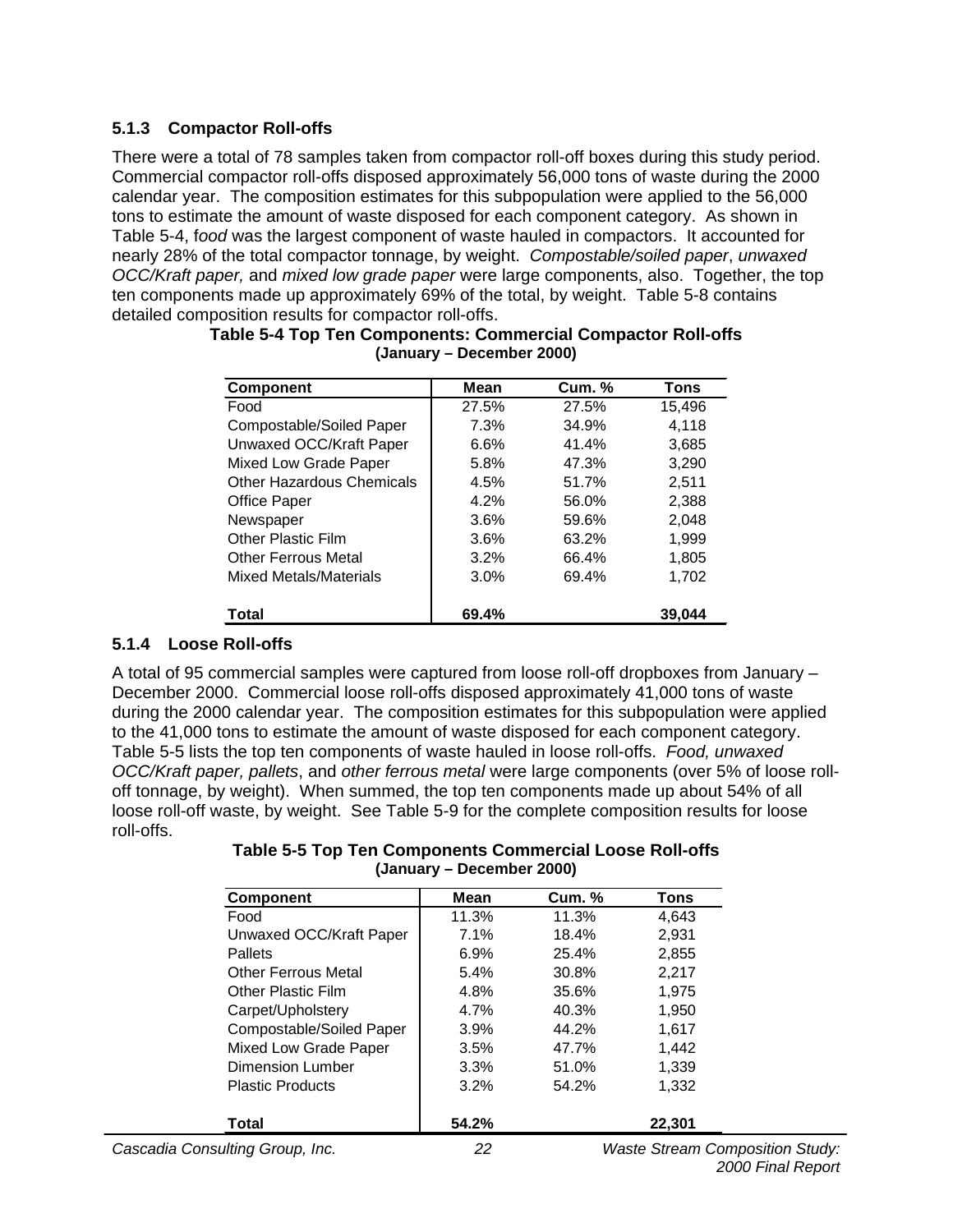### **5.1.5 Comparisons between Vehicle Types**

The wastes disposed by front and rear-loaders, and compactor and loose roll-offs contain many of the same top ten components. *Food* was the largest component for waste hauled by all vehicle types (28%, 26.5%, 27.5%, and 11.3%, respectively). *Mixed low grade paper, unwaxed OCC/Kraft paper, compostable/soiled paper*, and *other ferrous metal* were top ten components for all vehicle types.

There were also differences between the waste hauled by these vehicles. For example, *clear glass beverage* was a top ten component for rear loaders only while *other hazardous chemicals* was a top ten component for compactor roll-offs only, and *pallets* was a top ten component for loose roll-offs only.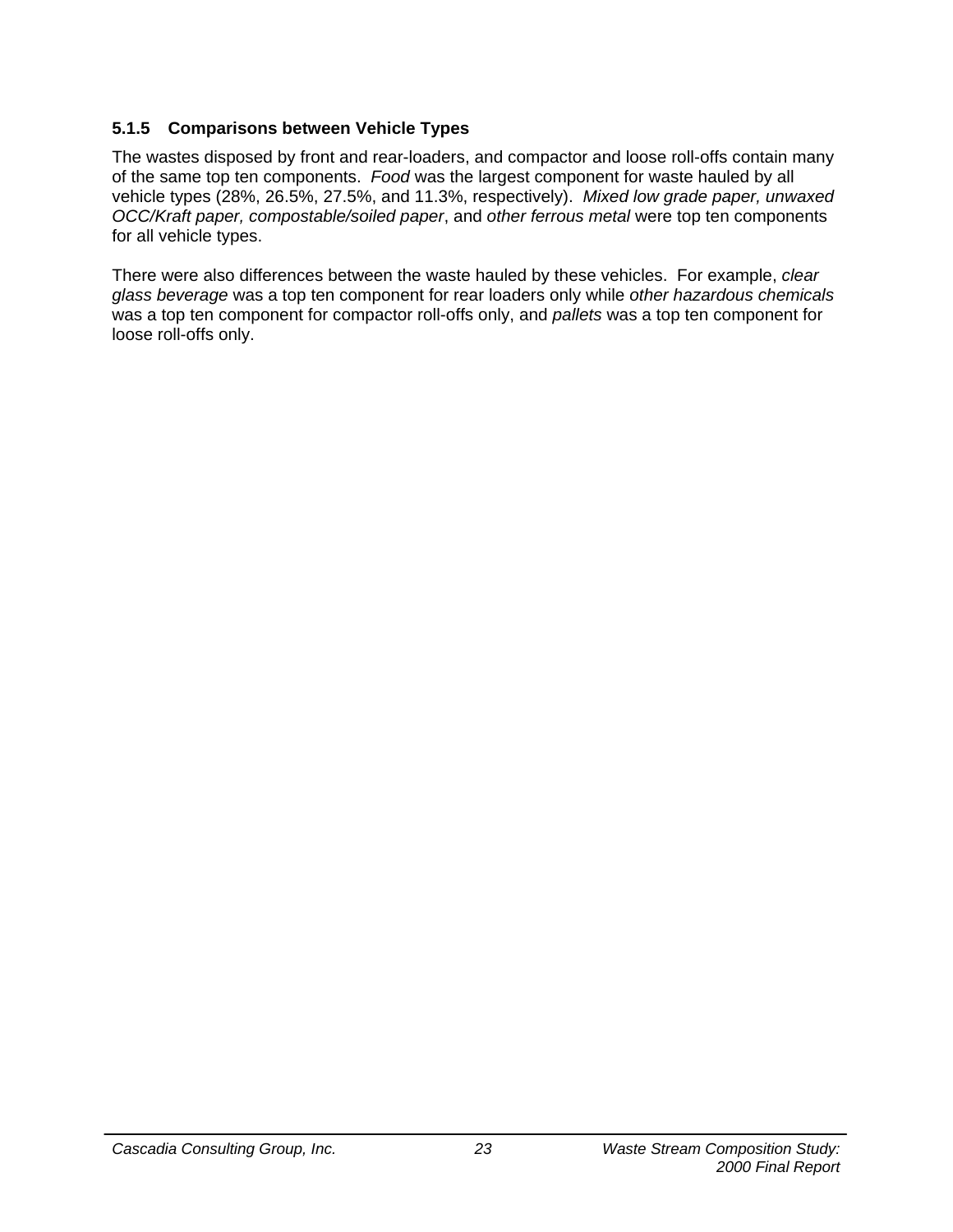#### **Table 5-6 Composition by Weight: Commercial Front Loaders (January – December 2000)**

| Calculated at a 90% confidence interval |         |       |           |      |                                  |             |       |         |             |
|-----------------------------------------|---------|-------|-----------|------|----------------------------------|-------------|-------|---------|-------------|
|                                         | Tons    | Mean  | Low       | High |                                  | Tons        | Mean  | Low     | <b>High</b> |
| Paper                                   | 25,823  | 22.2% |           |      | <b>Organics</b>                  | 39,572      | 34.1% |         |             |
| Newspaper                               | 3,437   |       | 3.0% 2.4% | 3.5% | Pallets                          | 2,228       | 1.9%  | 0.9%    | 2.9%        |
| OCC/Kraft, unwaxed                      | 5,169   | 4.5%  | 3.9%      | 5.0% | Crates/Boxes                     | 878         | 0.8%  | 0.1%    | 1.4%        |
| OCC/Kraft, waxed                        | 661     | 0.6%  | 0.4%      | 0.7% | <b>Leaves and Grass</b>          | 2,551       | 2.2%  | 1.3%    | 3.1%        |
| <b>Office Paper</b>                     | 2,959   | 2.5%  | 2.0%      | 3.1% | Prunings                         | 867         | 0.7%  | 0.3%    | 1.2%        |
| <b>Computer Paper</b>                   | 206     | 0.2%  | 0.1%      | 0.3% | Food                             | 33.047      | 28.5% | 25.4%   | 31.5%       |
| <b>Mixed Low Grade</b>                  | 5,674   | 4.9%  | 4.0%      | 5.7% | <b>Other Materials</b>           | 14,309      | 12.3% |         |             |
| <b>Phone Books</b>                      | 475     | 0.4%  | 0.1%      | 0.7% | Textiles/Clothing                | 4,333       | 3.7%  | 1.9%    | 5.5%        |
| Milk/Juice Polycoats                    | 301     | 0.3%  | 0.2%      | 0.3% | Carpet/Upholstery                | 2,361       | 2.0%  | 0.7%    | 3.4%        |
| Frozen Food Polycoats                   | 112     | 0.1%  | 0.1%      | 0.1% | Leather                          | 19          | 0.0%  | 0.0%    | 0.0%        |
| Compostable/Soiled                      | 4,541   | 3.9%  | 3.3%      | 4.5% | Disposable Diapers               | 382         | 0.3%  | 0.2%    | 0.5%        |
| Paper/Other Materials                   | 1,960   | 1.7%  | 1.2%      | 2.1% | Animal By-Products               | 54          | 0.0%  | 0.0%    | 0.1%        |
| Other Paper                             | 327     | 0.3%  | 0.1%      | 0.5% | <b>Rubber Products</b>           | 969         | 0.8%  | 0.4%    | 1.3%        |
| <b>Plastic</b>                          | 10,356  | 8.9%  |           |      | <b>Tires</b>                     | 123         | 0.1%  | 0.0%    | 0.3%        |
| PET Pop and Liquor                      | 117     | 0.1%  | 0.1%      | 0.1% | Ash                              | 55          | 0.0%  | 0.0%    | 0.1%        |
| <b>Other PET Bottles</b>                | 175     | 0.2%  | 0.1%      | 0.2% | Furniture                        | 1,422       | 1.2%  | 0.5%    | 1.9%        |
| <b>HDPE Milk and Juice</b>              | 127     | 0.1%  | 0.1%      | 0.1% | <b>Mattresses</b>                | $\mathbf 0$ | 0.0%  | 0.0%    | 0.0%        |
| <b>Other HDPE Bottles</b>               | 285     | 0.2%  | 0.2%      | 0.3% | <b>Small Appliances</b>          | 218         | 0.2%  | 0.1%    | 0.3%        |
| <b>Other Plastic Bottles</b>            | 60      | 0.1%  | 0.0%      | 0.1% | A/V Equipment                    | 480         | 0.4%  | 0.0%    | 0.8%        |
| Jars and Tubs                           | 445     | 0.4%  | 0.3%      | 0.5% | Monitors and TVs                 | 461         | 0.4%  | 0.0%    | 0.8%        |
| <b>Expanded Polystyrene</b>             | 721     | 0.6%  | 0.4%      | 0.8% | <b>Other Computer Components</b> | 953         | 0.8%  | 0.3%    | 1.4%        |
| Other Rigid Packaging                   | 616     | 0.5%  | 0.4%      | 0.7% | Ceramics/Porcelain               | 298         | 0.3%  | 0.1%    | 0.4%        |
| Grocery/Bread Bags                      | 160     | 0.1%  | 0.1%      | 0.2% | Non-distinct Fines               | 219         | 0.2%  | 0.1%    | 0.3%        |
| Garbage Bags                            | 1,602   | 1.4%  | 1.2%      | 1.6% | Misc. Organics                   | 728         | 0.6%  | 0.4%    | 0.9%        |
| Other Film                              | 2,786   | 2.4%  | 1.9%      | 2.9% | Misc. Inorganics                 | 1.233       | 1.1%  | 0.3%    | 1.8%        |
| <b>Plastic Products</b>                 | 2,186   | 1.9%  | 0.8%      | 2.9% | <b>CDL Wastes</b>                | 12,842      | 11.1% |         |             |
| <b>Plastic/Other Materials</b>          | 1,076   | 0.9%  | 0.5%      | 1.3% | Dimension Lumber                 | 3,602       | 3.1%  | 1.8%    | 4.4%        |
| Glass                                   | 3,251   | 2.8%  |           |      | Other Untreated Wood             | 117         | 0.1%  | 0.0%    | 0.2%        |
| Clear Beverage                          | 985     | 0.8%  | 0.7%      | 1.0% | <b>Treated Wood</b>              | 1,114       | 1.0%  | 0.5%    | 1.4%        |
| Green Beverage                          | 592     | 0.5%  | 0.4%      | 0.7% | <b>Contaminated Wood</b>         | 1.418       | 1.2%  | 0.5%    | 1.9%        |
| <b>Brown Beverage</b>                   | 564     | 0.5%  | 0.4%      | 0.6% | New Gypsum Scrap                 | 139         | 0.1%  | 0.0%    | 0.3%        |
| <b>Container Glass</b>                  | 208     | 0.2%  | 0.1%      | 0.2% | Demo Gypsum Scrap                | 1,564       | 1.3%  | 0.5%    | 2.2%        |
| <b>Fluorescent Tubes</b>                | 27      | 0.0%  | 0.0%      | 0.0% | <b>Fiberglass Insulation</b>     | 101         | 0.1%  | 0.0%    | 0.2%        |
| <b>Other Glass</b>                      | 876     | 0.8%  | 0.0%      | 1.6% | Rock/Concrete/Brick              | 2,495       | 2.1%  | 0.7%    | 3.6%        |
| <b>Metal</b>                            | 9,043   | 7.8%  |           |      | Asphaltic Roofing                | 720         | 0.6%  | 0.0%    | 1.2%        |
| Aluminum Cans                           | 318     | 0.3%  | 0.2%      | 0.3% | <b>Other Construction Debris</b> | 1,092       | 0.9%  | 0.2%    | 1.7%        |
| Alum. Foil/Containers                   | 64      | 0.1%  | 0.0%      | 0.1% | Sand/Soil/Dirt                   | 479         | 0.4%  | 0.1%    | 0.7%        |
| Other Aluminum                          | 55      | 0.0%  | 0.0%      | 0.1% | <b>Hazardous</b>                 | 927         | 0.8%  |         |             |
| <b>Other Nonferrous</b>                 | 194     | 0.2%  | 0.0%      | 0.3% | <b>Latex Paints</b>              | 41          | 0.0%  | 0.0%    | 0.1%        |
| <b>Tin Food Cans</b>                    | 628     | 0.5%  | 0.4%      | 0.7% | Hazardous Adhesives/Glues        | 74          | 0.1%  | 0.0%    | 0.1%        |
| <b>Empty Aerosol Cans</b>               | 94      | 0.1%  | 0.1%      | 0.1% | NonHazardous Adhesives/Glues     | $\mathbf 0$ | 0.0%  | 0.0%    | 0.0%        |
| <b>Other Ferrous</b>                    | 3,637   | 3.1%  | 2.0%      | 4.2% | <b>Oil-based Paints/Solvents</b> | 22          | 0.0%  | 0.0%    | 0.0%        |
| <b>Mixed Metals/Materials</b>           | 3,898   | 3.4%  | 2.1%      | 4.6% | Cleaners                         | 8           | 0.0%  | 0.0%    | 0.0%        |
| <b>Motor Oil Filters</b>                | 154     | 0.1%  | 0.0%      | 0.2% | Pesticides/Herbicides            | $\mathbf 0$ | 0.0%  | 0.0%    | 0.0%        |
|                                         |         |       |           |      | Dry-Cell Batteries               | 19          | 0.0%  | 0.0%    | 0.0%        |
|                                         |         |       |           |      | <b>Wet-Cell Batteries</b>        | 75          | 0.1%  | 0.0%    | 0.2%        |
|                                         |         |       |           |      | Gasoline/Kerosene                | $\mathbf 0$ | 0.0%  | 0.0%    | 0.0%        |
|                                         |         |       |           |      | Motor Oil/Diesel Oil             | 16          | 0.0%  | 0.0%    | 0.0%        |
|                                         |         |       |           |      | Asbestos                         | $\mathbf 0$ | 0.0%  | 0.0%    | 0.0%        |
|                                         |         |       |           |      | <b>Explosives</b>                | $\mathbf 0$ | 0.0%  | 0.0%    | 0.0%        |
| <b>Total Tons</b>                       | 116,122 |       |           |      | <b>Other Hazardous Chemicals</b> | 607         | 0.5%  | 0.3%    | 0.8%        |
| <b>Sample Count</b>                     | 154     |       |           |      | Other NonHazardous Chemicals     | 65          | 0.1%  | $0.0\%$ | 0.1%        |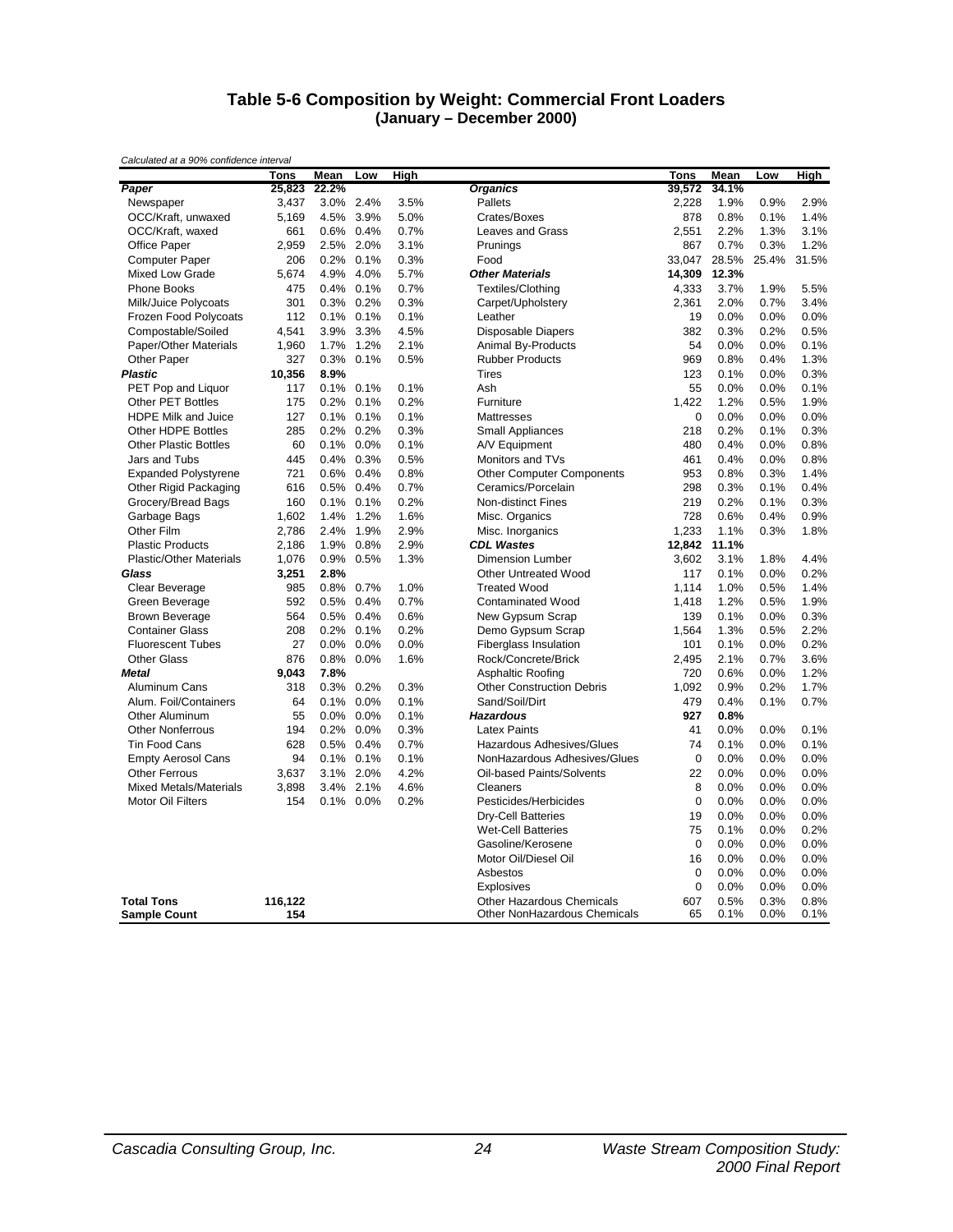#### **Table 5-7 Composition by Weight: Commercial Rear Loaders (January – December 2000)**

|                                | <b>Tons</b>    | Mean  | Low       | High |                                  | Tons        | Mean  | Low   | High  |
|--------------------------------|----------------|-------|-----------|------|----------------------------------|-------------|-------|-------|-------|
| Paper                          | 3,583          | 30.0% |           |      | <b>Organics</b>                  | 3,335       | 27.9% |       |       |
| Newspaper                      | 515            | 4.3%  | 3.5%      | 5.1% | Pallets                          | 47          | 0.4%  | 0.0%  | 1.0%  |
| OCC/Kraft, unwaxed             | 633            | 5.3%  | 4.4%      | 6.2% | Crates/Boxes                     | 17          | 0.1%  | 0.0%  | 0.3%  |
| OCC/Kraft, waxed               | 33             | 0.3%  | $0.0\%$   | 0.6% | <b>Leaves and Grass</b>          | 67          | 0.6%  | 0.1%  | 1.0%  |
| Office Paper                   | 476            | 4.0%  | 2.9%      | 5.1% | Prunings                         | 43          | 0.4%  | 0.3%  | 0.4%  |
| <b>Computer Paper</b>          | 40             | 0.3%  | 0.1%      | 0.6% | Food                             | 3,161       | 26.5% | 23.0% | 30.0% |
| Mixed Low Grade                | 933            | 7.8%  | 5.9%      | 9.8% | <b>Other Materials</b>           | 1,218       | 10.2% |       |       |
| <b>Phone Books</b>             | 5              | 0.0%  | 0.0%      | 0.1% | Textiles/Clothing                | 315         | 2.6%  | 1.0%  | 4.3%  |
| Milk/Juice Polycoats           | 18             | 0.2%  | 0.1%      | 0.2% | Carpet/Upholstery                | 417         | 3.5%  | 0.2%  | 6.8%  |
| Frozen Food Polycoats          | 11             | 0.1%  | 0.1%      | 0.1% | Leather                          | $\mathbf 0$ | 0.0%  | 0.0%  | 0.0%  |
| Compostable/Soiled             | 736            | 6.2%  | 5.3%      | 7.0% | Disposable Diapers               | 80          | 0.7%  | 0.1%  | 1.2%  |
| Paper/Other Materials          | 150            | 1.3%  | 0.7%      | 1.8% | Animal By-Products               | 0           | 0.0%  | 0.0%  | 0.0%  |
| Other Paper                    | 33             | 0.3%  | $0.0\%$   | 0.7% | <b>Rubber Products</b>           | 139         | 1.2%  | 0.0%  | 2.8%  |
| <b>Plastic</b>                 | 1,225          | 10.3% |           |      | <b>Tires</b>                     | $\mathbf 0$ | 0.0%  | 0.0%  | 0.0%  |
| PET Pop and Liquor             | 30             | 0.2%  | 0.2%      | 0.3% | Ash                              | 16          | 0.1%  | 0.0%  | 0.3%  |
| Other PET Bottles              | 40             | 0.3%  | 0.3%      | 0.4% | Furniture                        | 11          | 0.1%  | 0.0%  | 0.2%  |
| <b>HDPE Milk and Juice</b>     | 17             | 0.1%  | 0.1%      | 0.2% | Mattresses                       | 0           | 0.0%  | 0.0%  | 0.0%  |
| Other HDPE Bottles             | 43             | 0.4%  | 0.2%      | 0.5% | <b>Small Appliances</b>          | 29          | 0.2%  | 0.0%  | 0.5%  |
| <b>Other Plastic Bottles</b>   | 4              | 0.0%  | 0.0%      | 0.1% | A/V Equipment                    | 22          | 0.2%  | 0.0%  | 0.5%  |
| Jars and Tubs                  | 48             | 0.4%  | 0.1%      | 0.7% | Monitors and TVs                 | $\mathbf 0$ | 0.0%  | 0.0%  | 0.0%  |
| <b>Expanded Polystyrene</b>    | 103            | 0.9%  | 0.7%      | 1.0% | <b>Other Computer Components</b> | 37          | 0.3%  | 0.0%  | 0.8%  |
| Other Rigid Packaging          | 78             | 0.7%  | 0.5%      | 0.8% | Ceramics/Porcelain               | 35          | 0.3%  | 0.1%  | 0.5%  |
| Grocery/Bread Bags             | 25             | 0.2%  | 0.2%      | 0.3% | <b>Non-distinct Fines</b>        | 12          | 0.1%  | 0.0%  | 0.2%  |
| Garbage Bags                   | 155            | 1.3%  | 0.2%      | 2.4% | Misc. Organics                   | 105         | 0.9%  | 0.5%  | 1.2%  |
| Other Film                     | 305            | 2.6%  | 2.0%      | 3.1% | Misc. Inorganics                 | 0           | 0.0%  | 0.0%  | 0.0%  |
| <b>Plastic Products</b>        | 201            | 1.7%  | 0.3%      | 3.1% | <b>CDL Wastes</b>                | 592         | 5.0%  |       |       |
| <b>Plastic/Other Materials</b> | 176            | 1.5%  | 1.1%      | 1.9% | <b>Dimension Lumber</b>          | 193         | 1.6%  | 0.9%  | 2.3%  |
| Glass                          | 804            | 6.7%  |           |      | <b>Other Untreated Wood</b>      | 8           | 0.1%  | 0.0%  | 0.2%  |
| Clear Beverage                 | 398            | 3.3%  | 2.7%      | 4.0% | <b>Treated Wood</b>              | 174         | 1.5%  | 0.0%  | 3.1%  |
| Green Beverage                 | 193            | 1.6%  | 1.1%      | 2.1% | <b>Contaminated Wood</b>         | 110         | 0.9%  | 0.1%  | 1.8%  |
| <b>Brown Beverage</b>          | 170            | 1.4%  | 0.0%      | 2.8% | New Gypsum Scrap                 | 0           | 0.0%  | 0.0%  | 0.0%  |
| <b>Container Glass</b>         | 16             | 0.1%  | 0.0%      | 0.2% | Demo Gypsum Scrap                | 85          | 0.7%  | 0.0%  | 1.7%  |
| <b>Fluorescent Tubes</b>       | $\overline{4}$ | 0.0%  | 0.0%      | 0.1% | <b>Fiberglass Insulation</b>     | 0           | 0.0%  | 0.0%  | 0.0%  |
| <b>Other Glass</b>             | 24             | 0.2%  | 0.0%      | 0.4% | Rock/Concrete/Brick              | 0           | 0.0%  | 0.0%  | 0.0%  |
| Metal                          | 1,080          | 9.0%  |           |      | <b>Asphaltic Roofing</b>         | 0           | 0.0%  | 0.0%  | 0.0%  |
| Aluminum Cans                  | 58             | 0.5%  | 0.4%      | 0.5% | <b>Other Construction Debris</b> | 22          | 0.2%  | 0.0%  | 0.4%  |
| Alum. Foil/Containers          | 34             | 0.3%  | 0.0%      | 0.6% | Sand/Soil/Dirt                   | $\mathbf 0$ | 0.0%  | 0.0%  | 0.0%  |
| Other Aluminum                 | 12             |       | 0.1% 0.1% | 0.1% | <b>Hazardous</b>                 | 98          | 0.8%  |       |       |
| <b>Other Nonferrous</b>        | 9              | 0.1%  | 0.0%      | 0.2% | <b>Latex Paints</b>              | $\mathbf 0$ | 0.0%  | 0.0%  | 0.0%  |
| <b>Tin Food Cans</b>           | 229            |       | 1.9% 0.7% | 3.1% | Hazardous Adhesives/Glues        | 23          | 0.2%  | 0.0%  | 0.5%  |
| <b>Empty Aerosol Cans</b>      | 9              | 0.1%  | $0.0\%$   | 0.1% | NonHazardous Adhesives/Glues     | $\mathbf 0$ | 0.0%  | 0.0%  | 0.0%  |
| <b>Other Ferrous</b>           | 424            | 3.5%  | 1.5%      | 5.6% | Oil-based Paints/Solvents        | 7           | 0.1%  | 0.0%  | 0.1%  |
| <b>Mixed Metals/Materials</b>  | 305            | 2.6%  | 0.7%      | 4.4% | Cleaners                         | 0           | 0.0%  | 0.0%  | 0.0%  |
| Motor Oil Filters              | 1              | 0.0%  | 0.0%      | 0.0% | Pesticides/Herbicides            | 0           | 0.0%  | 0.0%  | 0.0%  |
|                                |                |       |           |      | <b>Dry-Cell Batteries</b>        | 16          | 0.1%  | 0.0%  | 0.3%  |
|                                |                |       |           |      | <b>Wet-Cell Batteries</b>        | 0           | 0.0%  | 0.0%  | 0.0%  |
|                                |                |       |           |      | Gasoline/Kerosene                | 0           | 0.0%  | 0.0%  | 0.0%  |
|                                |                |       |           |      | Motor Oil/Diesel Oil             | 0           | 0.0%  | 0.0%  | 0.0%  |
|                                |                |       |           |      | Asbestos                         | $\mathbf 0$ | 0.0%  | 0.0%  | 0.0%  |
|                                |                |       |           |      | Explosives                       | $\mathbf 0$ | 0.0%  | 0.0%  | 0.0%  |
| <b>Total Tons</b>              | 11,936         |       |           |      | <b>Other Hazardous Chemicals</b> | 52          | 0.4%  | 0.1%  | 0.8%  |
| <b>Sample Count</b>            | 20             |       |           |      | Other NonHazardous Chemicals     | $\mathbf 0$ | 0.0%  | 0.0%  | 0.0%  |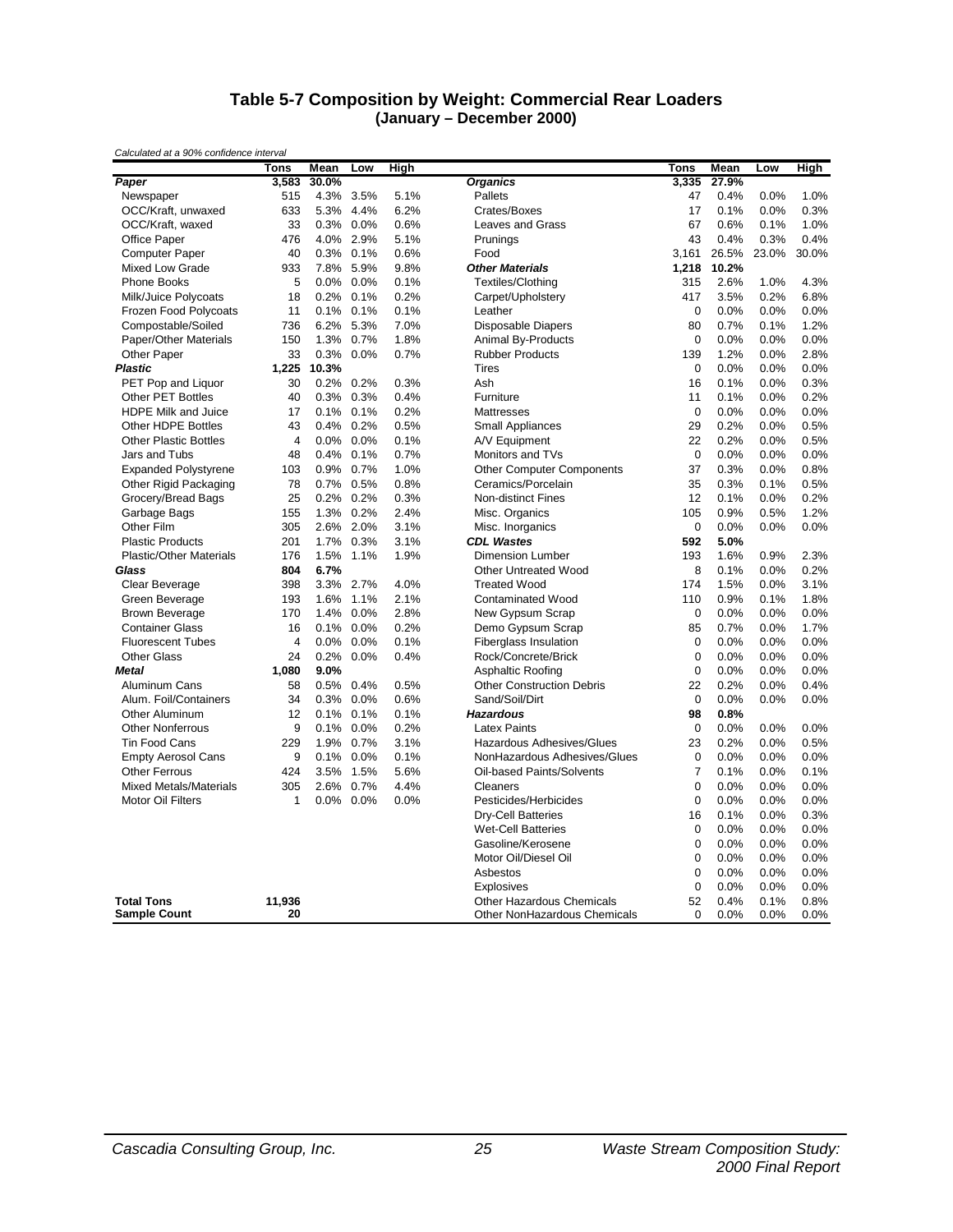#### **Table 5-8 Composition by Weight: Commercial Compactor Roll-offs (January – December 2000)**

|                                | Tons           | Mean  | Low       | High |                                  | Tons         | Mean  | Low   | High  |
|--------------------------------|----------------|-------|-----------|------|----------------------------------|--------------|-------|-------|-------|
| Paper                          | 18,685         | 33.2% |           |      | <b>Organics</b>                  | 17,292       | 30.7% |       |       |
| Newspaper                      | 2.048          | 3.6%  | 2.2%      | 5.1% | Pallets                          | 1.059        | 1.9%  | 0.3%  | 3.5%  |
| OCC/Kraft, unwaxed             | 3,685          | 6.6%  | 5.0%      | 8.1% | Crates/Boxes                     | 147          | 0.3%  | 0.1%  | 0.5%  |
| OCC/Kraft, waxed               | 1,044          | 1.9%  | 1.1%      | 2.6% | <b>Leaves and Grass</b>          | 471          | 0.8%  | 0.3%  | 1.4%  |
| Office Paper                   | 2,388          | 4.2%  | 2.4%      | 6.1% | Prunings                         | 119          | 0.2%  | 0.0%  | 0.4%  |
| <b>Computer Paper</b>          | 181            | 0.3%  | 0.0%      | 0.6% | Food                             | 15,496       | 27.5% | 22.6% | 32.5% |
| <b>Mixed Low Grade</b>         | 3,290          | 5.8%  | 3.4%      | 8.3% | <b>Other Materials</b>           | 4,179        | 7.4%  |       |       |
| <b>Phone Books</b>             | 0              | 0.0%  | 0.0%      | 0.0% | Textiles/Clothing                | 694          | 1.2%  | 0.5%  | 2.0%  |
| Milk/Juice Polycoats           | 332            | 0.6%  | 0.1%      | 1.1% | Carpet/Upholstery                | 978          | 1.7%  | 0.0%  | 3.6%  |
| Frozen Food Polycoats          | 32             | 0.1%  | 0.0%      | 0.1% | Leather                          | 57           | 0.1%  | 0.0%  | 0.2%  |
| Compostable/Soiled             | 4,118          | 7.3%  | 5.4%      | 9.2% | <b>Disposable Diapers</b>        | 24           | 0.0%  | 0.0%  | 0.1%  |
| Paper/Other Materials          | 1,012          | 1.8%  | 1.1%      | 2.5% | Animal By-Products               | 88           | 0.2%  | 0.0%  | 0.3%  |
| Other Paper                    | 554            | 1.0%  | $0.0\%$   | 2.3% | <b>Rubber Products</b>           | 114          | 0.2%  | 0.1%  | 0.3%  |
| <b>Plastic</b>                 | 5,285          | 9.4%  |           |      | <b>Tires</b>                     | $\mathbf 0$  | 0.0%  | 0.0%  | 0.0%  |
| PET Pop and Liquor             | 55             | 0.1%  | 0.0%      | 0.1% | Ash                              | $\mathbf 0$  | 0.0%  | 0.0%  | 0.0%  |
| <b>Other PET Bottles</b>       | 84             | 0.1%  | 0.1%      | 0.2% | Furniture                        | 136          | 0.2%  | 0.0%  | 0.5%  |
| <b>HDPE Milk and Juice</b>     | 248            | 0.4%  | 0.1%      | 0.8% | Mattresses                       | 86           | 0.2%  | 0.0%  | 0.4%  |
| Other HDPE Bottles             | 56             |       | 0.1% 0.1% | 0.1% | Small Appliances                 | 200          | 0.4%  | 0.1%  | 0.6%  |
| <b>Other Plastic Bottles</b>   | 36             | 0.1%  | 0.0%      | 0.1% | A/V Equipment                    | 107          | 0.2%  | 0.0%  | 0.5%  |
| Jars and Tubs                  | 255            | 0.5%  | 0.2%      | 0.7% | Monitors and TVs                 | 72           | 0.1%  | 0.0%  | 0.3%  |
| <b>Expanded Polystyrene</b>    | 283            | 0.5%  | 0.3%      | 0.7% | <b>Other Computer Components</b> | 265          | 0.5%  | 0.0%  | 0.9%  |
| Other Rigid Packaging          | 342            | 0.6%  | 0.4%      | 0.8% | Ceramics/Porcelain               | 13           | 0.0%  | 0.0%  | 0.0%  |
| Grocery/Bread Bags             | 46             | 0.1%  | 0.1%      | 0.1% | Non-distinct Fines               | 139          | 0.2%  | 0.1%  | 0.4%  |
| Garbage Bags                   | 704            | 1.3%  | 1.0%      | 1.5% | Misc. Organics                   | 1,117        | 2.0%  | 0.0%  | 4.0%  |
| Other Film                     | 1,999          | 3.6%  | 2.3%      | 4.8% | Misc. Inorganics                 | 91           | 0.2%  | 0.0%  | 0.3%  |
| <b>Plastic Products</b>        | 569            | 1.0%  | 0.7%      | 1.3% | <b>CDL Wastes</b>                | 2.586        | 4.6%  |       |       |
| <b>Plastic/Other Materials</b> | 607            | 1.1%  | 0.4%      | 1.7% | <b>Dimension Lumber</b>          | 900          | 1.6%  | 0.3%  | 2.9%  |
| Glass                          | 1,165          | 2.1%  |           |      | <b>Other Untreated Wood</b>      | 48           | 0.1%  | 0.0%  | 0.2%  |
| Clear Beverage                 | 676            | 1.2%  | 0.7%      | 1.7% | <b>Treated Wood</b>              | 176          | 0.3%  | 0.0%  | 0.6%  |
| Green Beverage                 | 155            | 0.3%  | 0.1%      | 0.4% | <b>Contaminated Wood</b>         | 311          | 0.6%  | 0.2%  | 0.9%  |
| <b>Brown Beverage</b>          | 120            | 0.2%  | 0.1%      | 0.3% | New Gypsum Scrap                 | 12           | 0.0%  | 0.0%  | 0.1%  |
| <b>Container Glass</b>         | 39             | 0.1%  | 0.0%      | 0.1% | Demo Gypsum Scrap                | 402          | 0.7%  | 0.0%  | 1.8%  |
| <b>Fluorescent Tubes</b>       | 4              | 0.0%  | 0.0%      | 0.0% | <b>Fiberglass Insulation</b>     | $\mathbf 0$  | 0.0%  | 0.0%  | 0.0%  |
| <b>Other Glass</b>             | 173            | 0.3%  | 0.1%      | 0.5% | Rock/Concrete/Brick              | 44           | 0.1%  | 0.0%  | 0.2%  |
| <b>Metal</b>                   | 4,144          | 7.4%  |           |      | <b>Asphaltic Roofing</b>         | $\mathbf 0$  | 0.0%  | 0.0%  | 0.0%  |
| Aluminum Cans                  | 127            | 0.2%  | 0.2%      | 0.3% | <b>Other Construction Debris</b> | 208          | 0.4%  | 0.0%  | 0.8%  |
| Alum. Foil/Containers          | 37             | 0.1%  | 0.0%      | 0.1% | Sand/Soil/Dirt                   | 485          | 0.9%  | 0.0%  | 1.9%  |
| <b>Other Aluminum</b>          | $\overline{2}$ | 0.0%  | $0.0\%$   | 0.0% | <b>Hazardous</b>                 | 2,915        | 5.2%  |       |       |
| <b>Other Nonferrous</b>        | 23             | 0.0%  | 0.0%      | 0.1% | <b>Latex Paints</b>              | $\mathbf 0$  | 0.0%  | 0.0%  | 0.0%  |
| <b>Tin Food Cans</b>           | 183            |       | 0.3% 0.2% | 0.4% | Hazardous Adhesives/Glues        | $\mathbf 0$  | 0.0%  | 0.0%  | 0.0%  |
| <b>Empty Aerosol Cans</b>      | 259            | 0.5%  | $0.0\%$   | 1.1% | NonHazardous Adhesives/Glues     | 388          | 0.7%  | 0.0%  | 1.8%  |
| <b>Other Ferrous</b>           | 1,805          | 3.2%  | 1.2%      | 5.2% | Oil-based Paints/Solvents        | $\mathbf 0$  | 0.0%  | 0.0%  | 0.0%  |
| <b>Mixed Metals/Materials</b>  | 1,702          | 3.0%  | 1.1%      | 5.0% | Cleaners                         | $\mathbf{1}$ | 0.0%  | 0.0%  | 0.0%  |
| <b>Motor Oil Filters</b>       | $\overline{7}$ | 0.0%  | 0.0%      | 0.0% | Pesticides/Herbicides            | $\mathbf 0$  | 0.0%  | 0.0%  | 0.0%  |
|                                |                |       |           |      | <b>Dry-Cell Batteries</b>        | 3            | 0.0%  | 0.0%  | 0.0%  |
|                                |                |       |           |      | <b>Wet-Cell Batteries</b>        | $\mathbf 0$  | 0.0%  | 0.0%  | 0.0%  |
|                                |                |       |           |      | Gasoline/Kerosene                | $\mathbf 0$  | 0.0%  | 0.0%  | 0.0%  |
|                                |                |       |           |      | Motor Oil/Diesel Oil             | $\mathbf 0$  | 0.0%  | 0.0%  | 0.0%  |
|                                |                |       |           |      | Asbestos                         | $\mathbf 0$  | 0.0%  | 0.0%  | 0.0%  |
|                                |                |       |           |      | Explosives                       | $\mathbf 0$  | 0.0%  | 0.0%  | 0.0%  |
| <b>Total Tons</b>              | 56,253         |       |           |      | <b>Other Hazardous Chemicals</b> | 2,511        | 4.5%  | 1.3%  | 7.6%  |
| <b>Sample Count</b>            | 78             |       |           |      | Other NonHazardous Chemicals     | 11           | 0.0%  | 0.0%  | 0.0%  |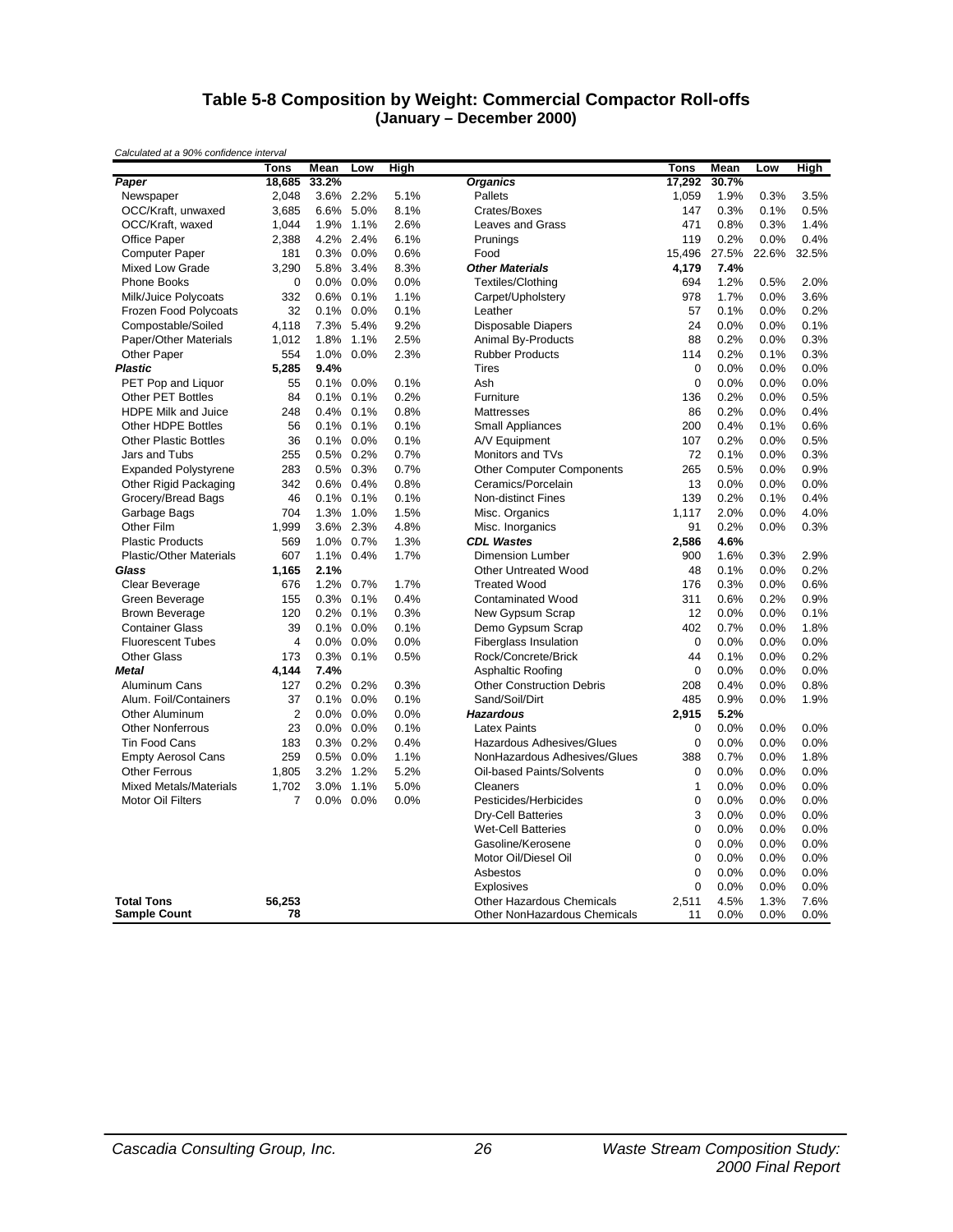#### **Table 5-9 Composition by Weight: Commercial Loose Roll-offs (January – December 2000)**

| Calculated at a 50% confidence interval | Tons   | Mean  | Low  | High |                                  | Tons                    | Mean  | Low  | <b>High</b> |
|-----------------------------------------|--------|-------|------|------|----------------------------------|-------------------------|-------|------|-------------|
| Paper                                   | 8,903  | 21.6% |      |      | <b>Organics</b>                  | 8,761                   | 21.3% |      |             |
| Newspaper                               | 1,008  | 2.5%  | 1.6% | 3.3% | Pallets                          | 2,855                   | 6.9%  | 4.5% | 9.4%        |
| OCC/Kraft, unwaxed                      | 2,931  | 7.1%  | 5.0% | 9.3% | Crates/Boxes                     | 109                     | 0.3%  | 0.0% | 0.6%        |
| OCC/Kraft, waxed                        | 153    | 0.4%  | 0.1% | 0.6% | Leaves and Grass                 | 1,073                   | 2.6%  | 1.3% | 3.9%        |
| Office Paper                            | 857    | 2.1%  | 0.8% | 3.4% | Prunings                         | 82                      | 0.2%  | 0.0% | 0.4%        |
| <b>Computer Paper</b>                   | 65     | 0.2%  | 0.0% | 0.3% | Food                             | 4,643                   | 11.3% | 7.7% | 14.9%       |
| Mixed Low Grade                         | 1,442  | 3.5%  | 2.3% | 4.7% | <b>Other Materials</b>           | 5,303                   | 12.9% |      |             |
| Phone Books                             | 18     | 0.0%  | 0.0% | 0.1% | Textiles/Clothing                | 716                     | 1.7%  | 0.7% | 2.8%        |
| Milk/Juice Polycoats                    | 45     | 0.1%  | 0.0% | 0.2% | Carpet/Upholstery                | 1,950                   | 4.7%  | 2.0% | 7.5%        |
| Frozen Food Polycoats                   | 12     | 0.0%  | 0.0% | 0.0% | Leather                          | 3                       | 0.0%  | 0.0% | 0.0%        |
| Compostable/Soiled                      | 1,617  | 3.9%  | 2.7% | 5.2% | <b>Disposable Diapers</b>        | 84                      | 0.2%  | 0.1% | 0.3%        |
| Paper/Other Materials                   | 624    | 1.5%  | 1.0% | 2.1% | Animal By-Products               | 13                      | 0.0%  | 0.0% | 0.1%        |
| Other Paper                             | 132    | 0.3%  | 0.0% | 0.7% | <b>Rubber Products</b>           | 148                     | 0.4%  | 0.1% | 0.6%        |
| <b>Plastic</b>                          | 5,820  | 14.2% |      |      | Tires                            | $\boldsymbol{0}$        | 0.0%  | 0.0% | 0.0%        |
| PET Pop and Liquor                      | 45     | 0.1%  | 0.1% | 0.2% | Ash                              | 336                     | 0.8%  | 0.0% | 2.2%        |
| <b>Other PET Bottles</b>                | 44     | 0.1%  | 0.1% | 0.2% | Furniture                        | 550                     | 1.3%  | 0.4% | 2.3%        |
| HDPE Milk and Juice                     | 57     | 0.1%  | 0.1% | 0.2% | Mattresses                       | $\boldsymbol{0}$        | 0.0%  | 0.0% | 0.0%        |
| Other HDPE Bottles                      | 42     | 0.1%  | 0.1% | 0.1% | <b>Small Appliances</b>          | 184                     | 0.4%  | 0.0% | 0.9%        |
| <b>Other Plastic Bottles</b>            | 13     | 0.0%  | 0.0% | 0.1% | A/V Equipment                    | 27                      | 0.1%  | 0.0% | 0.2%        |
| Jars and Tubs                           | 76     | 0.2%  | 0.1% | 0.3% | Monitors and TVs                 | 208                     | 0.5%  | 0.0% | 1.1%        |
| <b>Expanded Polystyrene</b>             | 455    | 1.1%  | 0.2% | 2.0% | <b>Other Computer Components</b> | 468                     | 1.1%  | 0.0% | 2.5%        |
| Other Rigid Packaging                   | 168    | 0.4%  | 0.2% | 0.6% | Ceramics/Porcelain               | 87                      | 0.2%  | 0.0% | 0.5%        |
| Grocery/Bread Bags                      | 29     | 0.1%  | 0.0% | 0.1% | <b>Non-distinct Fines</b>        | 54                      | 0.1%  | 0.0% | 0.2%        |
| Garbage Bags                            | 296    | 0.7%  | 0.5% | 0.9% | Misc. Organics                   | 225                     | 0.5%  | 0.1% | 1.0%        |
| Other Film                              | 1,975  | 4.8%  | 2.5% | 7.1% | Misc. Inorganics                 | 250                     | 0.6%  | 0.0% | 1.4%        |
| <b>Plastic Products</b>                 | 1,332  | 3.2%  | 1.2% | 5.2% | <b>CDL Wastes</b>                | 6,487                   | 15.8% |      |             |
| <b>Plastic/Other Materials</b>          | 1,289  | 3.1%  | 1.5% | 4.8% | <b>Dimension Lumber</b>          | 1,339                   | 3.3%  | 1.3% | 5.2%        |
| Glass                                   | 1,628  | 4.0%  |      |      | <b>Other Untreated Wood</b>      | 143                     | 0.3%  | 0.0% | 0.7%        |
| Clear Beverage                          | 316    | 0.8%  | 0.4% | 1.1% | <b>Treated Wood</b>              | 1,159                   | 2.8%  | 0.5% | 5.2%        |
| Green Beverage                          | 81     | 0.2%  | 0.1% | 0.3% | <b>Contaminated Wood</b>         | 1,317                   | 3.2%  | 1.5% | 4.9%        |
| <b>Brown Beverage</b>                   | 30     | 0.1%  | 0.0% | 0.1% | New Gypsum Scrap                 | 273                     | 0.7%  | 0.0% | 1.3%        |
| <b>Container Glass</b>                  | 311    | 0.8%  | 0.0% | 1.9% | Demo Gypsum Scrap                | 672                     | 1.6%  | 0.3% | 3.0%        |
| <b>Fluorescent Tubes</b>                | 13     | 0.0%  | 0.0% | 0.1% | <b>Fiberglass Insulation</b>     | 266                     | 0.6%  | 0.0% | 1.6%        |
| <b>Other Glass</b>                      | 877    | 2.1%  | 0.0% | 4.3% | Rock/Concrete/Brick              | 640                     | 1.6%  | 0.3% | 2.8%        |
| <b>Metal</b>                            | 3,866  | 9.4%  |      |      | <b>Asphaltic Roofing</b>         | 40                      | 0.1%  | 0.0% | 0.2%        |
| Aluminum Cans                           | 131    | 0.3%  | 0.1% | 0.5% | <b>Other Construction Debris</b> | 372                     | 0.9%  | 0.0% | 2.1%        |
| Alum. Foil/Containers                   | 33     | 0.1%  | 0.0% | 0.1% | Sand/Soil/Dirt                   | 266                     | 0.6%  | 0.0% | 1.3%        |
| <b>Other Aluminum</b>                   | 26     | 0.1%  | 0.0% | 0.1% | <b>Hazardous</b>                 | 355                     | 0.9%  |      |             |
| <b>Other Nonferrous</b>                 | 22     | 0.1%  | 0.0% | 0.1% | <b>Latex Paints</b>              | 14                      | 0.0%  | 0.0% | 0.1%        |
| Tin Food Cans                           | 115    | 0.3%  | 0.2% | 0.4% | Hazardous Adhesives/Glues        | $\boldsymbol{0}$        | 0.0%  | 0.0% | 0.0%        |
| <b>Empty Aerosol Cans</b>               | 18     | 0.0%  | 0.0% | 0.1% | NonHazardous Adhesives/Glues     | 49                      | 0.1%  | 0.0% | 0.3%        |
| <b>Other Ferrous</b>                    | 2,217  | 5.4%  | 3.0% | 7.8% | Oil-based Paints/Solvents        | $\overline{7}$          | 0.0%  | 0.0% | 0.0%        |
| <b>Mixed Metals/Materials</b>           | 1,296  | 3.2%  | 1.9% | 4.4% | Cleaners                         | $\overline{\mathbf{c}}$ | 0.0%  | 0.0% | 0.0%        |
| Motor Oil Filters                       | 9      | 0.0%  | 0.0% | 0.1% | Pesticides/Herbicides            | 6                       | 0.0%  | 0.0% | 0.0%        |
|                                         |        |       |      |      | <b>Dry-Cell Batteries</b>        | 3                       | 0.0%  | 0.0% | 0.0%        |
|                                         |        |       |      |      | <b>Wet-Cell Batteries</b>        | $\mathbf 0$             | 0.0%  | 0.0% | 0.0%        |
|                                         |        |       |      |      | Gasoline/Kerosene                | 0                       | 0.0%  | 0.0% | 0.0%        |
|                                         |        |       |      |      | Motor Oil/Diesel Oil             | 0                       | 0.0%  | 0.0% | 0.0%        |
|                                         |        |       |      |      | Asbestos                         | $\mathbf 0$             | 0.0%  | 0.0% | 0.0%        |
|                                         |        |       |      |      | <b>Explosives</b>                | 0                       | 0.0%  | 0.0% | 0.0%        |
| <b>Total Tons</b>                       | 41,124 |       |      |      | <b>Other Hazardous Chemicals</b> | 271                     | 0.7%  | 0.0% | 1.6%        |
| <b>Sample Count</b>                     | 95     |       |      |      | Other NonHazardous Chemicals     | $\overline{2}$          | 0.0%  | 0.0% | 0.0%        |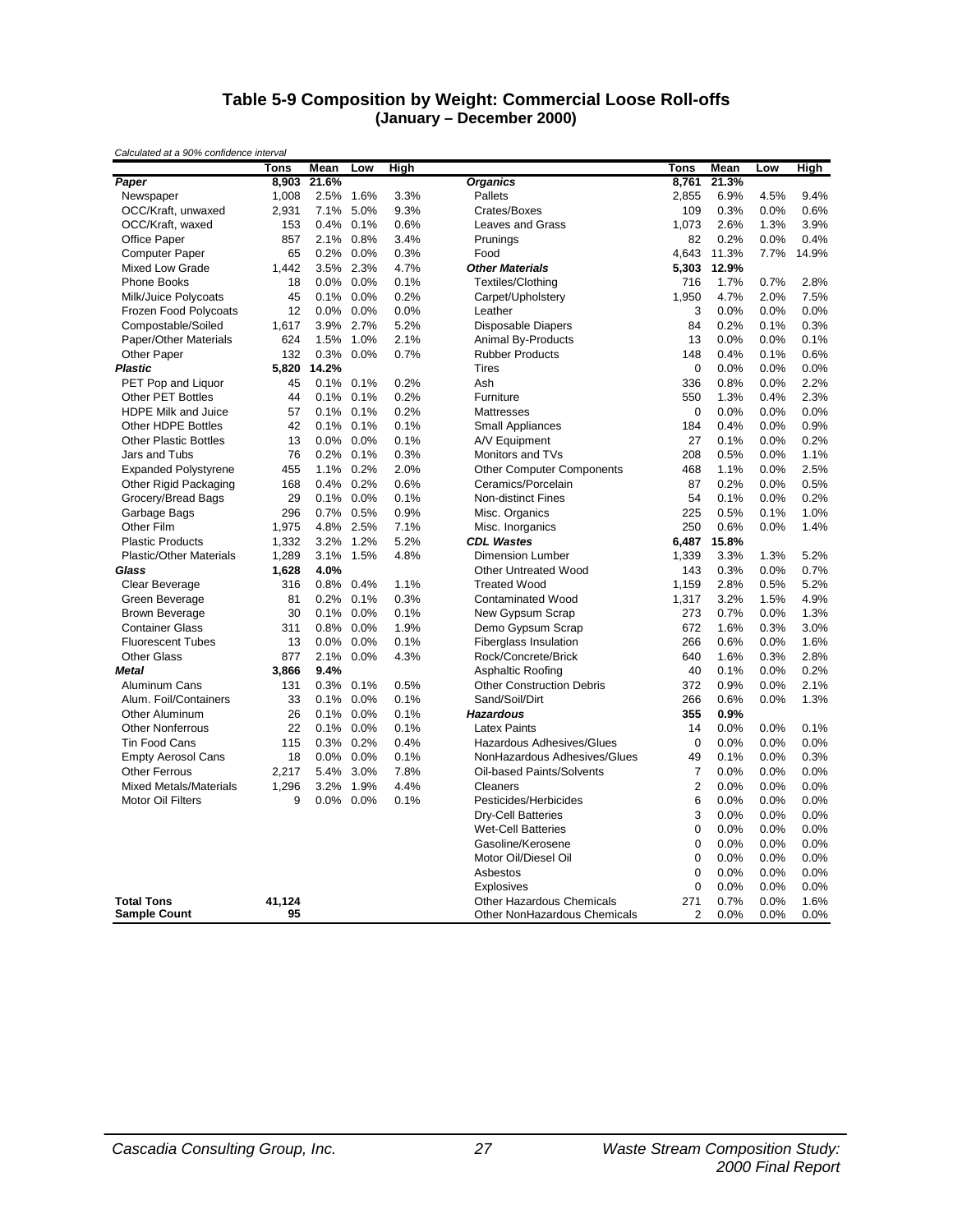### **5.2 Composition by Season**

Waste composition results were examined for seasonal variations. Samples were classified into four seasons according to the month in which they were captured: March, April, and May are spring months; June, July, and August are summer; September, October, and November are autumn; and December, January, and February are winter. Figure 5-2 summarizes the results of the broad material categories by season. When summed together, *paper* and *organics* accounted for at least 50% of the total tonnage for each of the four seasons.



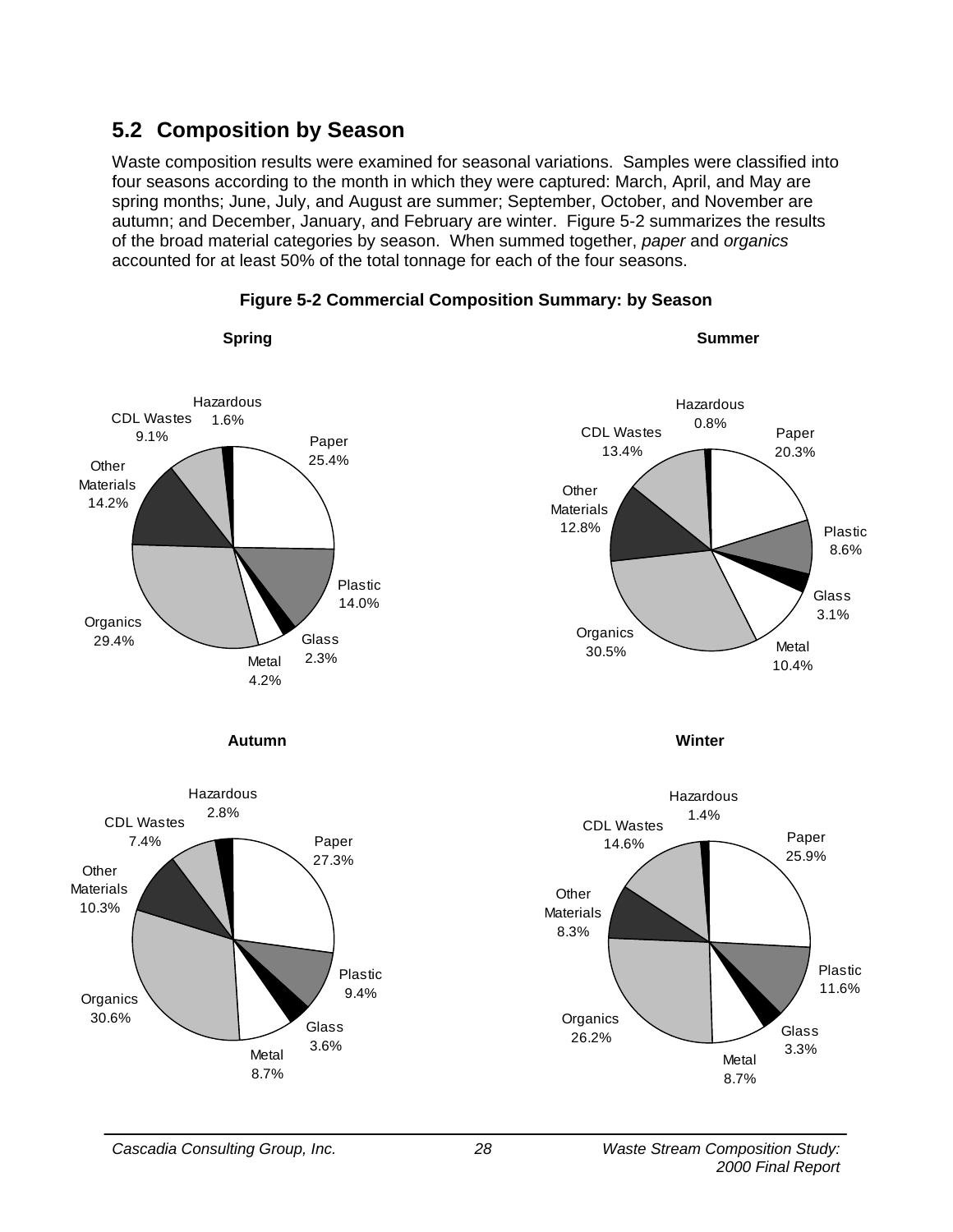### **5.2.1 Spring**

A total of 80 samples were captured from commercial loads between the months of March and May 2000. Approximately 56,000 tons of commercial waste was disposed during the spring of 2000. The composition estimates for this subpopulation were applied to the 56,000 tons to estimate the amount of waste disposed for each component category. *Food* accounted for nearly one fourth of the total tons disposed in the spring. *Carpet/upholstery*, *unwaxed OCC/Kraft paper,* and *mixed low grade paper* were also large components (each more than 5%, by weight). The top ten components, which are listed in Table 5-10, sum to approximately 64% of the total, by weight. Table 5-14 lists the full composition results for commercial waste disposed during the spring of 2000.

| <b>Component</b>               | <b>Mean</b> | <b>Cum. %</b> | Tons   |  |  |  |  |  |
|--------------------------------|-------------|---------------|--------|--|--|--|--|--|
| Food                           | 23.2%       | 23.2%         | 12,950 |  |  |  |  |  |
| Carpet/Upholstery              | 6.9%        | 30.1%         | 3,847  |  |  |  |  |  |
| Unwaxed OCC/Kraft Paper        | 6.9%        | 37.0%         | 3,845  |  |  |  |  |  |
| Mixed Low Grade Paper          | 5.6%        | 42.6%         | 3,151  |  |  |  |  |  |
| Compostable/Soiled Paper       | 4.8%        | 47.4%         | 2,681  |  |  |  |  |  |
| Other Plastic Film             | 4.1%        | 51.6%         | 2,297  |  |  |  |  |  |
| <b>Plastic/Other Materials</b> | 4.1%        | 55.7%         | 2,294  |  |  |  |  |  |
| Textiles/Clothing              | $3.0\%$     | 58.7%         | 1,673  |  |  |  |  |  |
| Pallets                        | 3.0%        | 61.6%         | 1,648  |  |  |  |  |  |
| Newspaper                      | 2.7%        | 64.3%         | 1,497  |  |  |  |  |  |
| <b>Total</b>                   | 64.3%       |               | 35,883 |  |  |  |  |  |

#### **Table 5-10 Top Ten Components: Commercial in Spring (March – May 2000)**

### **5.2.2 Summer**

In the summer of 2000, 80 samples were taken from the commercial substream. Approximately 58,000 tons of commercial waste was disposed during the summer of 2000. The composition estimates for this subpopulation were applied to the 58,000 tons to estimate the amount of waste disposed for each component category. As shown in Table 5-11, *food, mixed low grade paper, other ferrous metal* and *pallets* were all large components, accounting for approximately 23%, 6%, 5%, and 5% of the 58,249 tons of commercial waste disposed between June - August 2000. See Table 5-15 for a complete list of the composition results for commercial waste disposed in the summer.

#### **Table 5-11 Top Ten Components: Commercial in Summer (June – August 2000)**

| <b>Component</b>                | <b>Mean</b> | <b>Cum. %</b> | Tons                                   |
|---------------------------------|-------------|---------------|----------------------------------------|
| Food                            | 23.0%       | 23.0%         | 13,409                                 |
| Mixed Low Grade Paper           | 5.7%        | 28.7%         | 3,317                                  |
| <b>Other Ferrous Metal</b>      | 5.0%        | 33.7%         | 2,923                                  |
| <b>Pallets</b>                  | 5.0%        | 38.7%         | 2,902                                  |
| <b>Other Plastic Film</b>       | 4.5%        | 43.2%         | 2,628                                  |
| Mixed Metals/Materials          | 4.4%        | 47.6%         | 2,564                                  |
| Unwaxed OCC/Kraft Paper         | 4.3%        | 52.0%         | 2,530                                  |
| <b>Dimension Lumber</b>         | 3.9%        | 55.9%         | 2,287                                  |
| Newspaper                       | $3.0\%$     | 58.9%         | 1,748                                  |
| Compostable/Soiled Paper        | 2.6%        | 61.5%         | 1,534                                  |
| Total                           | 61.5%       |               | 35,841                                 |
| Cascadia Consulting Group, Inc. | 29          |               | <b>Waste Stream Composition Study:</b> |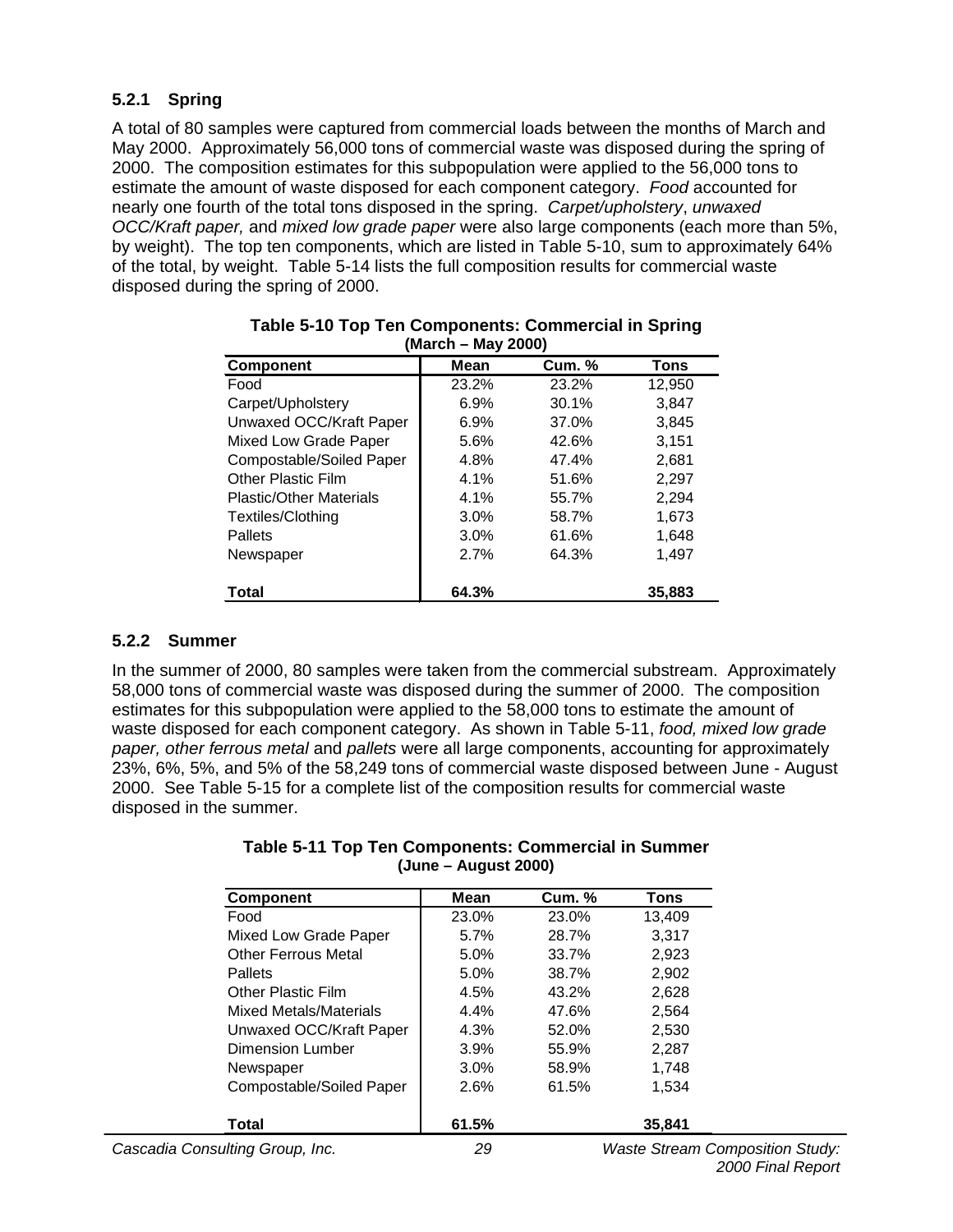#### **5.2.3 Autumn**

Between September and November of 2000, a total of 98 samples were captured from commercial loads. Approximately 57,000 tons of commercial waste was disposed during the autumn of 2000. The composition estimates for this subpopulation were applied to the 57,000 tons to estimate the amount of waste disposed for each component category. Table 5-12 lists the top ten components of waste disposed in the autumn. *Food* composed about 25% of the total, while *compostable/soiled paper* and *unwaxed OCC/Kraft paper* accounted for another 11%, by weight. When summed together, the top ten components made up almost 63% of the total waste disposed in the autumn of 2000. Table 5-16 lists the composition results for this season in detail.

| <b>Component</b>           | <b>Mean</b> | <b>Cum. %</b> | <b>Tons</b> |
|----------------------------|-------------|---------------|-------------|
| Food                       | 25.3%       | 25.3%         | 14,522      |
| Compostable/Soiled Paper   | 6.2%        | 31.5%         | 3,573       |
| Unwaxed OCC/Kraft Paper    | 5.2%        | 36.7%         | 2,980       |
| Mixed Low Grade Paper      | 4.4%        | 41.1%         | 2.534       |
| Office Paper               | 4.2%        | 45.2%         | 2,392       |
| <b>Other Ferrous Metal</b> | 4.0%        | 49.2%         | 2.275       |
| Textiles/Clothing          | 3.7%        | 53.0%         | 2,155       |
| Mixed Metals/Materials     | 3.6%        | 56.6%         | 2.092       |
| Newspaper                  | 3.2%        | 59.8%         | 1,844       |
| Leaves and Grass           | 2.8%        | 62.6%         | 1.587       |
| Total                      | 62.6%       |               | 35,955      |

| Table 5-12 Top Ten Components: Commercial in Autumn |  |
|-----------------------------------------------------|--|
| (September – November 2000)                         |  |

### **5.2.4 Winter**

A total of 89 samples were sorted from commercial waste disposed during the winter of 2000. Approximately 54,000 tons of commercial waste was disposed during the winter of 2000. The composition estimates for this subpopulation were applied to the 54,000 tons to estimate the amount of waste disposed for each component category. The top ten components are listed in Table 5-13, and sum to approximately 57% of the total, by weight. *Food* and *unwaxed OCC/Kraft paper* were the two large components of waste disposed during January, February, and December 2000. Table 5-17 details the full composition results of this season's waste.

| Table 5-13 Top Ten Components: Commercial in Winter |
|-----------------------------------------------------|
| (January, February, and December 2000)              |

| <b>Component</b>                | Mean  | Cum. % | Tons                                   |  |
|---------------------------------|-------|--------|----------------------------------------|--|
| Food                            | 21.1% | 21.1%  | 11,367                                 |  |
| Unwaxed OCC/Kraft Paper         | 6.3%  | 27.3%  | 3,373                                  |  |
| Compostable/Soiled Paper        | 4.9%  | 32.2%  | 2,625                                  |  |
| Mixed Low Grade Paper           | 4.3%  | 36.5%  | 2,330                                  |  |
| Dimension Lumber                | 4.3%  | 40.8%  | 2,327                                  |  |
| <b>Other Ferrous Metal</b>      | 4.0%  | 44.8%  | 2,155                                  |  |
| <b>Plastic Products</b>         | 3.2%  | 48.0%  | 1,708                                  |  |
| Newspaper                       | 3.2%  | 51.2%  | 1.702                                  |  |
| <b>Other Plastic Film</b>       | 2.9%  | 54.1%  | 1,584                                  |  |
| <b>Pallets</b>                  | 2.9%  | 57.0%  | 1,547                                  |  |
| Total                           | 57.0% |        | 30,717                                 |  |
| Cascadia Consulting Group, Inc. | 30    |        | <b>Waste Stream Composition Study:</b> |  |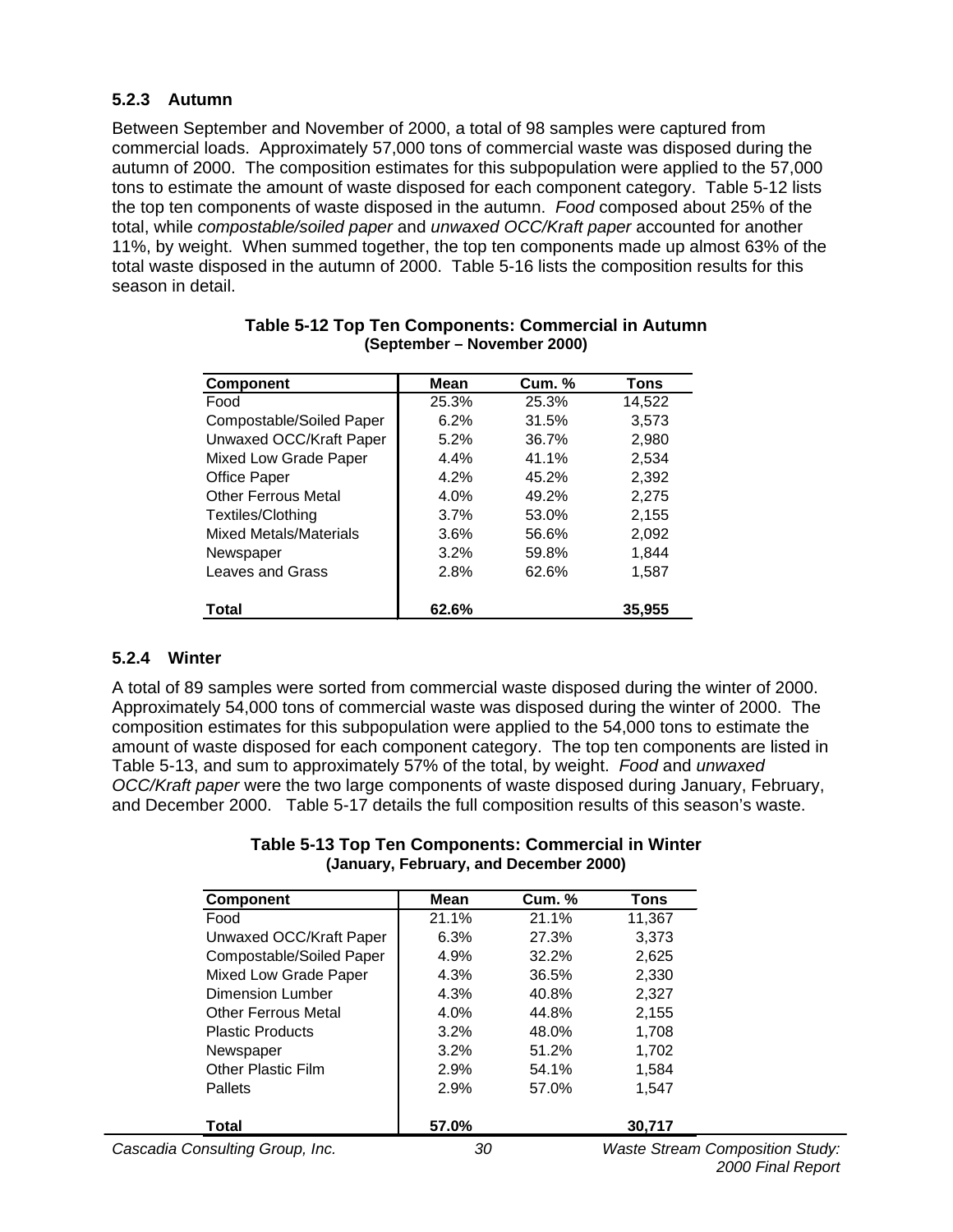## **5.2.5 Comparisons between Seasons**

*Food* was the largest component of commercial waste disposed in each of the four seasons. *Unwaxed OCC/Kraft paper* was a large component of spring, autumn, and winter waste. There were large components specific to individual seasons: *carpet/upholstery* was a largest component in the spring; *other ferrous metal* and *pallets* were largest components in the summer; and *compostable/soiled paper* was a largest component in the autumn.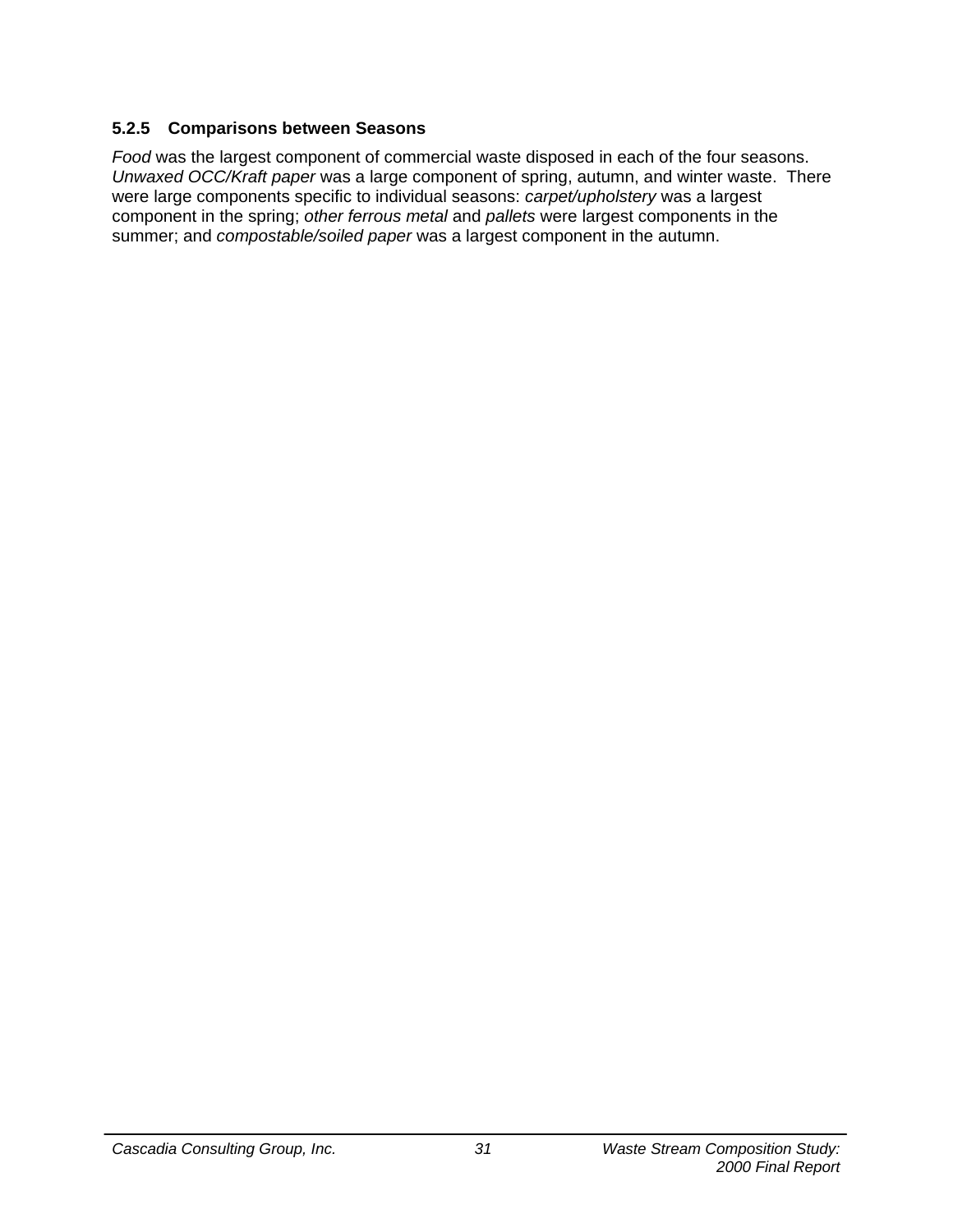#### **Table 5-14 Composition by Weight: Commercial in Spring (March – May 2000)**

|                                | Tons        | Mean  | Low     | High |                                  | Tons             | Mean  | Low   | High  |
|--------------------------------|-------------|-------|---------|------|----------------------------------|------------------|-------|-------|-------|
| Paper                          | 14,146      | 25.4% |         |      | <b>Organics</b>                  | 16,379           | 29.4% |       |       |
| Newspaper                      | 1,497       | 2.7%  | 1.8%    | 3.5% | Pallets                          | 1,648            | 3.0%  | 1.3%  | 4.6%  |
| OCC/Kraft, unwaxed             | 3,845       | 6.9%  | 4.9%    | 8.9% | Crates/Boxes                     | 673              | 1.2%  | 0.1%  | 2.3%  |
| OCC/Kraft, waxed               | 444         | 0.8%  | 0.3%    | 1.3% | <b>Leaves and Grass</b>          | 682              | 1.2%  | 0.6%  | 1.8%  |
| Office Paper                   | 1,364       | 2.4%  | 1.6%    | 3.3% | Prunings                         | 426              | 0.8%  | 0.2%  | 1.3%  |
| <b>Computer Paper</b>          | 40          | 0.1%  | 0.0%    | 0.1% | Food                             | 12,950           | 23.2% | 18.6% | 27.8% |
| Mixed Low Grade                | 3,151       | 5.6%  | 4.0%    | 7.3% | <b>Other Materials</b>           | 7,940            | 14.2% |       |       |
| <b>Phone Books</b>             | 210         | 0.4%  | 0.0%    | 0.8% | Textiles/Clothing                | 1,673            | 3.0%  | 1.2%  | 4.8%  |
| Milk/Juice Polycoats           | 103         | 0.2%  | 0.1%    | 0.3% | Carpet/Upholstery                | 3,847            | 6.9%  | 3.0%  | 10.8% |
| Frozen Food Polycoats          | 71          | 0.1%  | 0.0%    | 0.2% | Leather                          | 6                | 0.0%  | 0.0%  | 0.0%  |
| Compostable/Soiled             | 2,681       | 4.8%  | 3.6%    | 6.1% | <b>Disposable Diapers</b>        | 122              | 0.2%  | 0.1%  | 0.4%  |
| Paper/Other Materials          | 705         | 1.3%  | 0.6%    | 1.9% | <b>Animal By-Products</b>        | $\overline{7}$   | 0.0%  | 0.0%  | 0.0%  |
| Other Paper                    | 35          | 0.1%  | $0.0\%$ | 0.1% | <b>Rubber Products</b>           | 212              | 0.4%  | 0.1%  | 0.6%  |
| <b>Plastic</b>                 | 7,822       | 14.0% |         |      | <b>Tires</b>                     | $\mathbf 0$      | 0.0%  | 0.0%  | 0.0%  |
| PET Pop and Liquor             | 48          | 0.1%  | 0.1%    | 0.1% | Ash                              | 18               | 0.0%  | 0.0%  | 0.1%  |
| <b>Other PET Bottles</b>       | 80          | 0.1%  | 0.1%    | 0.2% | Furniture                        | 493              | 0.9%  | 0.0%  | 1.8%  |
| <b>HDPE Milk and Juice</b>     | 68          | 0.1%  | 0.1%    | 0.2% | <b>Mattresses</b>                | $\mathbf 0$      | 0.0%  | 0.0%  | 0.0%  |
| Other HDPE Bottles             | 75          | 0.1%  | 0.1%    | 0.2% | <b>Small Appliances</b>          | 52               | 0.1%  | 0.0%  | 0.2%  |
| <b>Other Plastic Bottles</b>   | 30          | 0.1%  | 0.0%    | 0.1% | A/V Equipment                    | 198              | 0.4%  | 0.1%  | 0.6%  |
| Jars and Tubs                  | 182         | 0.3%  | 0.2%    | 0.4% | Monitors and TVs                 | 83               | 0.1%  | 0.0%  | 0.4%  |
| <b>Expanded Polystyrene</b>    | 656         | 1.2%  | 0.0%    | 2.3% | <b>Other Computer Components</b> | 174              | 0.3%  | 0.0%  | 0.7%  |
| Other Rigid Packaging          | 361         | 0.6%  | 0.4%    | 0.9% | Ceramics/Porcelain               | 24               | 0.0%  | 0.0%  | 0.1%  |
| Grocery/Bread Bags             | 79          | 0.1%  | 0.1%    | 0.2% | <b>Non-distinct Fines</b>        | 239              | 0.4%  | 0.2%  | 0.6%  |
| Garbage Bags                   | 616         | 1.1%  | 0.8%    | 1.4% | Misc. Organics                   | 170              | 0.3%  | 0.2%  | 0.5%  |
| Other Film                     | 2.297       | 4.1%  | 2.2%    | 6.1% | Misc. Inorganics                 | 622              | 1.1%  | 0.0%  | 2.8%  |
| <b>Plastic Products</b>        | 1,036       | 1.9%  | 1.0%    | 2.7% | <b>CDL Wastes</b>                | 5,057            | 9.1%  |       |       |
| <b>Plastic/Other Materials</b> | 2,294       | 4.1%  | 1.7%    | 6.5% | <b>Dimension Lumber</b>          | 1,480            | 2.7%  | 1.1%  | 4.2%  |
| Glass                          | 1,265       | 2.3%  |         |      | <b>Other Untreated Wood</b>      | 45               | 0.1%  | 0.0%  | 0.2%  |
| Clear Beverage                 | 623         | 1.1%  | 0.8%    | 1.5% | <b>Treated Wood</b>              | 548              | 1.0%  | 0.4%  | 1.5%  |
| Green Beverage                 | 245         | 0.4%  | 0.3%    | 0.6% | <b>Contaminated Wood</b>         | 1.004            | 1.8%  | 0.3%  | 3.3%  |
| <b>Brown Beverage</b>          | 200         | 0.4%  | 0.2%    | 0.5% | New Gypsum Scrap                 | 667              | 1.2%  | 0.0%  | 2.6%  |
| <b>Container Glass</b>         | 75          | 0.1%  | 0.0%    | 0.2% | Demo Gypsum Scrap                | 280              | 0.5%  | 0.0%  | 1.0%  |
| <b>Fluorescent Tubes</b>       | 14          | 0.0%  | 0.0%    | 0.0% | <b>Fiberglass Insulation</b>     | 27               | 0.0%  | 0.0%  | 0.1%  |
| <b>Other Glass</b>             | 108         | 0.2%  | 0.0%    | 0.4% | Rock/Concrete/Brick              | 242              | 0.4%  | 0.1%  | 0.8%  |
| Metal                          | 2,328       | 4.2%  |         |      | Asphaltic Roofing                | 83               | 0.1%  | 0.0%  | 0.3%  |
| Aluminum Cans                  | 135         | 0.2%  | 0.2%    | 0.3% | <b>Other Construction Debris</b> | 609              | 1.1%  | 0.0%  | 2.3%  |
| Alum. Foil/Containers          | 36          | 0.1%  | 0.0%    | 0.1% | Sand/Soil/Dirt                   | 73               | 0.1%  | 0.0%  | 0.3%  |
| <b>Other Aluminum</b>          | 26          | 0.0%  | 0.0%    | 0.1% | <b>Hazardous</b>                 | 866              | 1.6%  |       |       |
| <b>Other Nonferrous</b>        | 30          | 0.1%  | 0.0%    | 0.1% | <b>Latex Paints</b>              | 15               | 0.0%  | 0.0%  | 0.1%  |
| <b>Tin Food Cans</b>           | 246         | 0.4%  | 0.3%    | 0.6% | Hazardous Adhesives/Glues        | $\boldsymbol{0}$ | 0.0%  | 0.0%  | 0.0%  |
| <b>Empty Aerosol Cans</b>      | 48          | 0.1%  | 0.0%    | 0.1% | NonHazardous Adhesives/Glues     | 77               | 0.1%  | 0.0%  | 0.4%  |
| <b>Other Ferrous</b>           | 1,070       | 1.9%  | 1.1%    | 2.7% | Oil-based Paints/Solvents        | $\mathbf 0$      | 0.0%  | 0.0%  | 0.0%  |
| <b>Mixed Metals/Materials</b>  | 737         | 1.3%  | 0.7%    | 1.9% | Cleaners                         | 5                | 0.0%  | 0.0%  | 0.0%  |
| Motor Oil Filters              | $\mathbf 0$ | 0.0%  | 0.0%    | 0.0% | Pesticides/Herbicides            | 14               | 0.0%  | 0.0%  | 0.1%  |
|                                |             |       |         |      | <b>Dry-Cell Batteries</b>        | 8                | 0.0%  | 0.0%  | 0.0%  |
|                                |             |       |         |      | <b>Wet-Cell Batteries</b>        | $\mathbf 0$      | 0.0%  | 0.0%  | 0.0%  |
|                                |             |       |         |      | Gasoline/Kerosene                | 0                | 0.0%  | 0.0%  | 0.0%  |
|                                |             |       |         |      | Motor Oil/Diesel Oil             | $\overline{2}$   | 0.0%  | 0.0%  | 0.0%  |
|                                |             |       |         |      | Asbestos                         | 0                | 0.0%  | 0.0%  | 0.0%  |
|                                |             |       |         |      | <b>Explosives</b>                | $\mathbf 0$      | 0.0%  | 0.0%  | 0.0%  |
| <b>Total Tons</b>              | 55,803      |       |         |      | <b>Other Hazardous Chemicals</b> | 730              | 1.3%  | 0.3%  | 2.4%  |
| <b>Sample Count</b>            | 80          |       |         |      | Other NonHazardous Chemicals     | 15               | 0.0%  | 0.0%  | 0.1%  |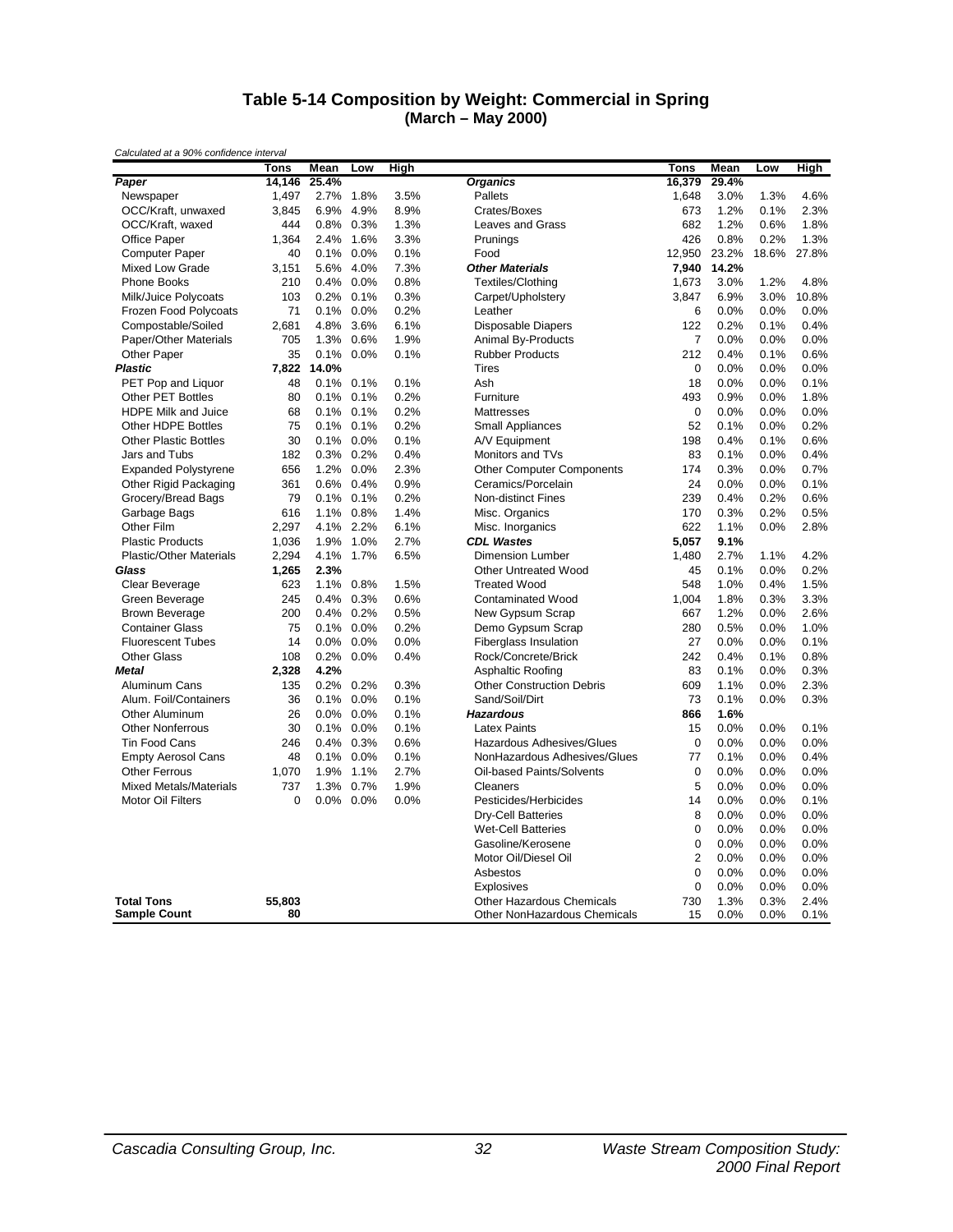#### **Table 5-15 Composition by Weight: Commercial in Summer (June – August 2000)**

| Calculated at a 90% confidence interval | Tons   | Mean  | Low       | High |                                  | Tons           | Mean  | Low   | High  |
|-----------------------------------------|--------|-------|-----------|------|----------------------------------|----------------|-------|-------|-------|
| Paper                                   | 11,845 | 20.3% |           |      | <b>Organics</b>                  | 17,758         | 30.5% |       |       |
| Newspaper                               | 1,748  |       | 3.0% 2.1% | 3.9% | Pallets                          | 2,902          | 5.0%  | 2.3%  | 7.6%  |
| OCC/Kraft, unwaxed                      | 2,530  | 4.3%  | 3.3%      | 5.4% | Crates/Boxes                     | 230            | 0.4%  | 0.1%  | 0.7%  |
| OCC/Kraft, waxed                        | 486    | 0.8%  | 0.2%      | 1.5% | <b>Leaves and Grass</b>          | 1,096          | 1.9%  | 0.7%  | 3.1%  |
| <b>Office Paper</b>                     | 1,183  | 2.0%  | 1.4%      | 2.7% | Prunings                         | 122            | 0.2%  | 0.0%  | 0.4%  |
| <b>Computer Paper</b>                   | 106    | 0.2%  | 0.0%      | 0.3% | Food                             | 13,409         | 23.0% | 18.5% | 27.6% |
| <b>Mixed Low Grade</b>                  | 3,317  | 5.7%  | 3.3%      | 8.1% | <b>Other Materials</b>           | 7,435          | 12.8% |       |       |
| <b>Phone Books</b>                      | 57     | 0.1%  | 0.0%      | 0.3% | <b>Textiles/Clothing</b>         | 1,281          | 2.2%  | 1.0%  | 3.4%  |
| Milk/Juice Polycoats                    | 106    | 0.2%  | 0.1%      | 0.3% | Carpet/Upholstery                | 1,074          | 1.8%  | 0.4%  | 3.3%  |
| Frozen Food Polycoats                   | 28     | 0.0%  | 0.0%      | 0.1% | Leather                          | 5              | 0.0%  | 0.0%  | 0.0%  |
| Compostable/Soiled                      | 1,534  | 2.6%  | 1.9%      | 3.4% | <b>Disposable Diapers</b>        | 116            | 0.2%  | 0.0%  | 0.4%  |
| Paper/Other Materials                   | 696    | 1.2%  | 0.8%      | 1.6% | <b>Animal By-Products</b>        | $\mathbf 0$    | 0.0%  | 0.0%  | 0.0%  |
| Other Paper                             | 55     | 0.1%  | 0.0%      | 0.2% | <b>Rubber Products</b>           | 502            | 0.9%  | 0.0%  | 1.7%  |
| <b>Plastic</b>                          | 4,995  | 8.6%  |           |      | <b>Tires</b>                     | 133            | 0.2%  | 0.0%  | 0.6%  |
| PET Pop and Liquor                      | 43     | 0.1%  | 0.0%      | 0.1% | Ash                              | 382            | 0.7%  | 0.0%  | 1.7%  |
| <b>Other PET Bottles</b>                | 39     | 0.1%  | 0.0%      | 0.1% | Furniture                        | 842            | 1.4%  | 0.3%  | 2.6%  |
| <b>HDPE Milk and Juice</b>              | 46     | 0.1%  | 0.0%      | 0.1% | Mattresses                       | 80             | 0.1%  | 0.0%  | 0.4%  |
| Other HDPE Bottles                      | 72     | 0.1%  | 0.1%      | 0.2% | <b>Small Appliances</b>          | 114            | 0.2%  | 0.0%  | 0.4%  |
| <b>Other Plastic Bottles</b>            | 20     | 0.0%  | 0.0%      | 0.1% | A/V Equipment                    | $\mathbf 0$    | 0.0%  | 0.0%  | 0.0%  |
| Jars and Tubs                           | 200    | 0.3%  | 0.2%      | 0.5% | Monitors and TVs                 | 618            | 1.1%  | 0.1%  | 2.0%  |
| <b>Expanded Polystyrene</b>             | 445    | 0.8%  | 0.2%      | 1.3% | <b>Other Computer Components</b> | 1,177          | 2.0%  | 0.5%  | 3.6%  |
| Other Rigid Packaging                   | 191    | 0.3%  | 0.1%      | 0.5% | Ceramics/Porcelain               | 255            | 0.4%  | 0.0%  | 0.9%  |
| Grocery/Bread Bags                      | 27     | 0.0%  | 0.0%      | 0.1% | <b>Non-distinct Fines</b>        | $\mathbf 0$    | 0.0%  | 0.0%  | 0.0%  |
| Garbage Bags                            | 385    | 0.7%  | 0.5%      | 0.8% | Misc. Organics                   | 399            | 0.7%  | 0.2%  | 1.2%  |
| Other Film                              | 2,628  | 4.5%  | 2.2%      | 6.8% | Misc. Inorganics                 | 458            | 0.8%  | 0.0%  | 1.6%  |
| <b>Plastic Products</b>                 | 546    | 0.9%  | 0.6%      | 1.3% | <b>CDL Wastes</b>                | 7,834          | 13.4% |       |       |
| <b>Plastic/Other Materials</b>          | 353    | 0.6%  | 0.4%      | 0.8% | <b>Dimension Lumber</b>          | 2,287          | 3.9%  | 1.7%  | 6.2%  |
| Glass                                   | 1,829  | 3.1%  |           |      | <b>Other Untreated Wood</b>      | 105            | 0.2%  | 0.0%  | 0.4%  |
| Clear Beverage                          | 466    | 0.8%  | 0.5%      | 1.1% | <b>Treated Wood</b>              | 843            | 1.4%  | 0.0%  | 3.5%  |
| Green Beverage                          | 262    | 0.5%  | 0.2%      | 0.7% | <b>Contaminated Wood</b>         | 1,510          | 2.6%  | 1.2%  | 4.0%  |
| <b>Brown Beverage</b>                   | 379    | 0.7%  | 0.0%      | 1.3% | New Gypsum Scrap                 | 90             | 0.2%  | 0.0%  | 0.3%  |
| <b>Container Glass</b>                  | 67     | 0.1%  | 0.0%      | 0.2% | Demo Gypsum Scrap                | 1.418          | 2.4%  | 0.8%  | 4.1%  |
| <b>Fluorescent Tubes</b>                | 0      | 0.0%  | 0.0%      | 0.0% | <b>Fiberglass Insulation</b>     | 6              | 0.0%  | 0.0%  | 0.0%  |
| <b>Other Glass</b>                      | 655    | 1.1%  | 0.0%      | 2.6% | Rock/Concrete/Brick              | 337            | 0.6%  | 0.0%  | 1.2%  |
| <b>Metal</b>                            | 6,082  | 10.4% |           |      | Asphaltic Roofing                | 318            | 0.5%  | 0.0%  | 1.4%  |
| Aluminum Cans                           | 85     | 0.1%  | 0.1%      | 0.2% | <b>Other Construction Debris</b> | 584            | 1.0%  | 0.0%  | 2.5%  |
| Alum. Foil/Containers                   | 18     | 0.0%  | 0.0%      | 0.0% | Sand/Soil/Dirt                   | 335            | 0.6%  | 0.0%  | 1.2%  |
| <b>Other Aluminum</b>                   | 13     | 0.0%  | 0.0%      | 0.0% | <b>Hazardous</b>                 | 471            | 0.8%  |       |       |
| <b>Other Nonferrous</b>                 | 36     | 0.1%  | 0.0%      | 0.1% | <b>Latex Paints</b>              | $\mathbf 0$    | 0.0%  | 0.0%  | 0.0%  |
| <b>Tin Food Cans</b>                    | 413    | 0.7%  | 0.3%      | 1.1% | Hazardous Adhesives/Glues        | 60             | 0.1%  | 0.0%  | 0.2%  |
| <b>Empty Aerosol Cans</b>               | 21     | 0.0%  | 0.0%      | 0.1% | NonHazardous Adhesives/Glues     | $\mathbf 0$    | 0.0%  | 0.0%  | 0.0%  |
| <b>Other Ferrous</b>                    | 2,923  | 5.0%  | 2.5%      | 7.5% | Oil-based Paints/Solvents        | 24             | 0.0%  | 0.0%  | 0.1%  |
| <b>Mixed Metals/Materials</b>           | 2,564  | 4.4%  | 2.4%      | 6.4% | Cleaners                         | $\mathbf 0$    | 0.0%  | 0.0%  | 0.0%  |
| <b>Motor Oil Filters</b>                | 8      | 0.0%  | 0.0%      | 0.0% | Pesticides/Herbicides            | $\mathbf 0$    | 0.0%  | 0.0%  | 0.0%  |
|                                         |        |       |           |      | <b>Dry-Cell Batteries</b>        | $\overline{4}$ | 0.0%  | 0.0%  | 0.0%  |
|                                         |        |       |           |      | <b>Wet-Cell Batteries</b>        | $\mathbf 0$    | 0.0%  | 0.0%  | 0.0%  |
|                                         |        |       |           |      | Gasoline/Kerosene                | 0              | 0.0%  | 0.0%  | 0.0%  |
|                                         |        |       |           |      | Motor Oil/Diesel Oil             | $\mathbf 0$    | 0.0%  | 0.0%  | 0.0%  |
|                                         |        |       |           |      | Asbestos                         | $\mathbf 0$    | 0.0%  | 0.0%  | 0.0%  |
|                                         |        |       |           |      | Explosives                       | $\mathbf 0$    | 0.0%  | 0.0%  | 0.0%  |
| <b>Total Tons</b>                       | 58,249 |       |           |      | <b>Other Hazardous Chemicals</b> | 354            | 0.6%  | 0.1%  | 1.1%  |
| <b>Sample Count</b>                     | 80     |       |           |      | Other NonHazardous Chemicals     | 29             | 0.0%  | 0.0%  | 0.1%  |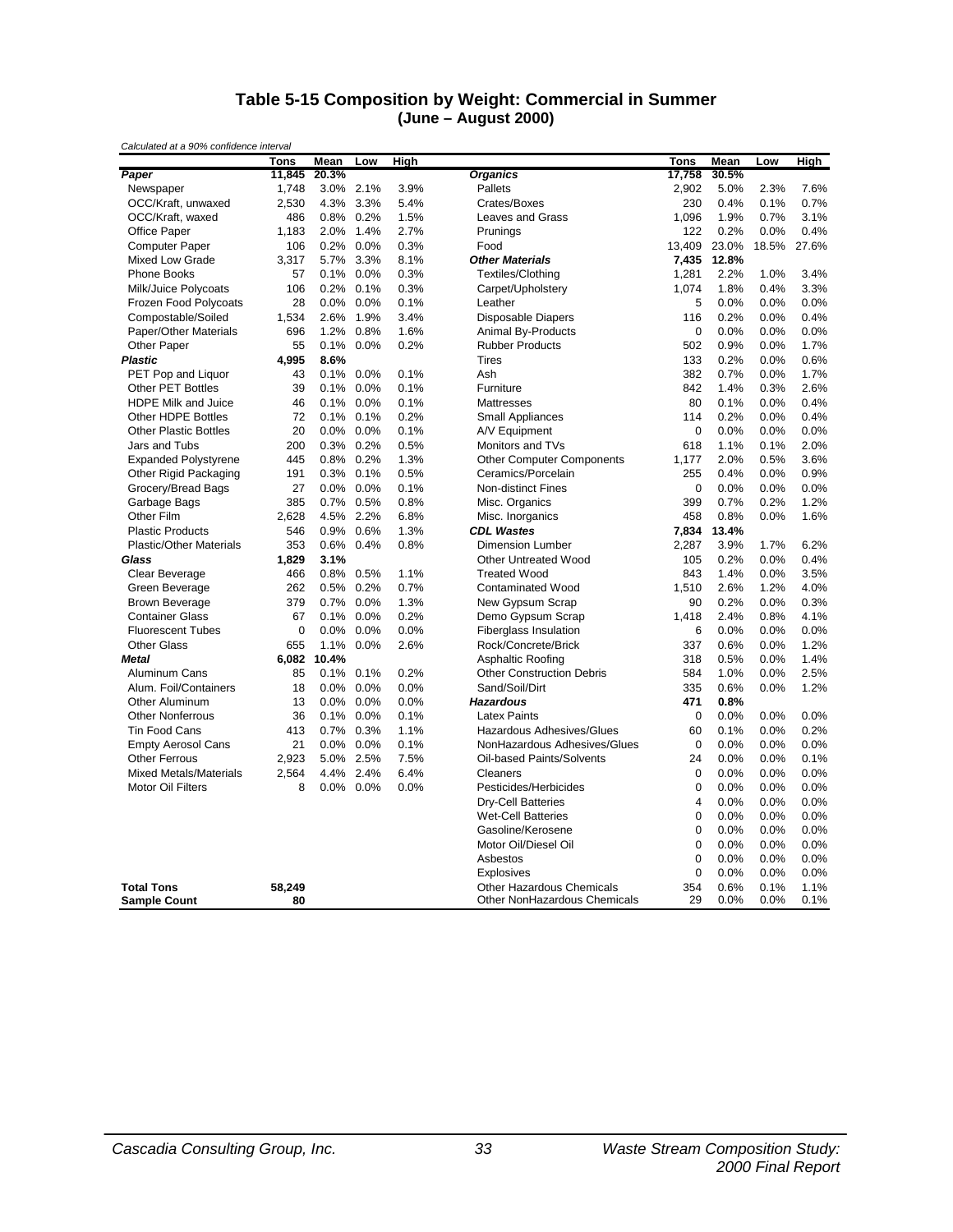#### **Table 5-16 Composition by Weight: Commercial in Autumn (September – November 2000)**

| Calculated at a 3070 contractive litterval | Tons   | Mean  | Low       | <b>High</b> |                                  | <b>Tons</b>      | Mean  | Low   | <b>High</b> |
|--------------------------------------------|--------|-------|-----------|-------------|----------------------------------|------------------|-------|-------|-------------|
| Paper                                      | 15,695 | 27.3% |           |             | <b>Organics</b>                  | 17,589           | 30.6% |       |             |
| Newspaper                                  | 1,844  | 3.2%  | 2.6%      | 3.9%        | Pallets                          | 1,116            | 1.9%  | 0.9%  | 3.0%        |
| OCC/Kraft, unwaxed                         | 2,980  | 5.2%  | 4.0%      | 6.3%        | Crates/Boxes                     | 54               | 0.1%  | 0.0%  | 0.2%        |
| OCC/Kraft, waxed                           | 647    | 1.1%  | 0.7%      | 1.6%        | Leaves and Grass                 | 1,587            | 2.8%  | 1.3%  | 4.2%        |
| Office Paper                               | 2,392  |       | 4.2% 2.9% | 5.5%        | Prunings                         | 310              | 0.5%  | 0.0%  | 1.0%        |
| <b>Computer Paper</b>                      | 213    | 0.4%  | 0.2%      | 0.6%        | Food                             | 14,522           | 25.3% | 21.4% | 29.1%       |
| <b>Mixed Low Grade</b>                     | 2.534  | 4.4%  | 3.7%      | 5.1%        | <b>Other Materials</b>           | 5.899            | 10.3% |       |             |
| <b>Phone Books</b>                         | 95     | 0.2%  | 0.0%      | 0.4%        | Textiles/Clothing                | 2,155            | 3.7%  | 1.7%  | 5.8%        |
| Milk/Juice Polycoats                       | 126    | 0.2%  | 0.1%      | 0.3%        | Carpet/Upholstery                | 816              | 1.4%  | 0.4%  | 2.5%        |
| Frozen Food Polycoats                      | 39     | 0.1%  | 0.0%      | 0.1%        | Leather                          | 43               | 0.1%  | 0.0%  | 0.2%        |
|                                            |        |       |           |             |                                  |                  |       |       |             |
| Compostable/Soiled                         | 3,573  | 6.2%  | 4.9%      | 7.5%        | <b>Disposable Diapers</b>        | 194              | 0.3%  | 0.1%  | 0.6%        |
| Paper/Other Materials                      | 1,082  | 1.9%  | 1.3%      | 2.5%        | Animal By-Products               | 77               | 0.1%  | 0.0%  | 0.3%        |
| Other Paper                                | 170    | 0.3%  | 0.0%      | 0.6%        | <b>Rubber Products</b>           | 211              | 0.4%  | 0.2%  | 0.6%        |
| <b>Plastic</b>                             | 5,377  | 9.4%  |           |             | <b>Tires</b>                     | $\mathbf 0$      | 0.0%  | 0.0%  | 0.0%        |
| PET Pop and Liquor                         | 78     | 0.1%  | 0.1%      | 0.2%        | Ash                              | 25               | 0.0%  | 0.0%  | 0.1%        |
| Other PET Bottles                          | 122    | 0.2%  | 0.2%      | 0.3%        | Furniture                        | 485              | 0.8%  | 0.1%  | 1.5%        |
| <b>HDPE Milk and Juice</b>                 | 85     | 0.1%  | 0.1%      | 0.2%        | <b>Mattresses</b>                | $\mathbf 0$      | 0.0%  | 0.0%  | 0.0%        |
| Other HDPE Bottles                         | 109    | 0.2%  | 0.1%      | 0.2%        | <b>Small Appliances</b>          | 333              | 0.6%  | 0.1%  | 1.0%        |
| <b>Other Plastic Bottles</b>               | 27     | 0.0%  | 0.0%      | 0.1%        | A/V Equipment                    | 172              | 0.3%  | 0.0%  | 0.6%        |
| Jars and Tubs                              | 166    | 0.3%  | 0.1%      | 0.4%        | Monitors and TVs                 | 98               | 0.2%  | 0.0%  | 0.4%        |
| <b>Expanded Polystyrene</b>                | 340    | 0.6%  | 0.4%      | 0.8%        | <b>Other Computer Components</b> | 360              | 0.6%  | 0.0%  | 1.2%        |
| Other Rigid Packaging                      | 356    | 0.6%  | 0.4%      | 0.8%        | Ceramics/Porcelain               | 57               | 0.1%  | 0.0%  | 0.2%        |
| Grocery/Bread Bags                         | 73     | 0.1%  | 0.1%      | 0.2%        | <b>Non-distinct Fines</b>        | 111              | 0.2%  | 0.1%  | 0.3%        |
| Garbage Bags                               | 823    | 1.4%  | 1.1%      | 1.7%        | Misc. Organics                   | 582              | 1.0%  | 0.0%  | 2.2%        |
| Other Film                                 | 1,210  | 2.1%  | 1.7%      | 2.5%        | Misc. Inorganics                 | 181              | 0.3%  | 0.1%  | 0.5%        |
| <b>Plastic Products</b>                    | 1,225  | 2.1%  | 0.6%      | 3.7%        | <b>CDL Wastes</b>                | 4,238            | 7.4%  |       |             |
| <b>Plastic/Other Materials</b>             | 763    | 1.3%  | 0.6%      | 2.1%        | Dimension Lumber                 | 647              | 1.1%  | 0.7%  | 1.6%        |
| Glass                                      | 2,060  | 3.6%  |           |             | <b>Other Untreated Wood</b>      | 111              | 0.2%  | 0.0%  | 0.3%        |
| Clear Beverage                             | 542    | 0.9%  | 0.7%      | 1.2%        | <b>Treated Wood</b>              | 456              | 0.8%  | 0.2%  | 1.4%        |
| Green Beverage                             | 276    | 0.5%  | 0.3%      | 0.7%        | <b>Contaminated Wood</b>         | 672              | 1.2%  | 0.6%  | 1.7%        |
| <b>Brown Beverage</b>                      | 186    | 0.3%  | 0.2%      | 0.4%        | New Gypsum Scrap                 | $\mathbf 0$      | 0.0%  | 0.0%  | 0.0%        |
| <b>Container Glass</b>                     | 436    | 0.8%  | 0.0%      | 1.7%        | Demo Gypsum Scrap                | 480              | 0.8%  | 0.1%  | 1.6%        |
| <b>Fluorescent Tubes</b>                   | 5      | 0.0%  | 0.0%      | 0.0%        | <b>Fiberglass Insulation</b>     | 63               | 0.1%  | 0.0%  | 0.2%        |
| <b>Other Glass</b>                         | 616    | 1.1%  | 0.0%      | 2.1%        | Rock/Concrete/Brick              | 1,224            | 2.1%  | 0.2%  | 4.0%        |
| Metal                                      | 5,018  | 8.7%  |           |             | <b>Asphaltic Roofing</b>         | 266              | 0.5%  | 0.0%  | 1.1%        |
| Aluminum Cans                              | 226    | 0.4%  | 0.2%      | 0.6%        | <b>Other Construction Debris</b> | 94               | 0.2%  | 0.0%  | 0.3%        |
| Alum. Foil/Containers                      | 37     | 0.1%  | 0.0%      | 0.1%        | Sand/Soil/Dirt                   | 224              | 0.4%  | 0.0%  | 0.7%        |
| Other Aluminum                             | 22     | 0.0%  | 0.0%      | 0.1%        | <b>Hazardous</b>                 | 1,592            | 2.8%  |       |             |
| <b>Other Nonferrous</b>                    | 15     | 0.0%  | 0.0%      | 0.1%        | <b>Latex Paints</b>              | $\mathbf 0$      | 0.0%  | 0.0%  | 0.0%        |
| <b>Tin Food Cans</b>                       | 230    | 0.4%  | 0.3%      | 0.5%        | Hazardous Adhesives/Glues        | 13               | 0.0%  | 0.0%  | 0.1%        |
| <b>Empty Aerosol Cans</b>                  | 39     | 0.1%  | 0.0%      | 0.1%        | NonHazardous Adhesives/Glues     | 252              | 0.4%  | 0.0%  | 1.2%        |
| <b>Other Ferrous</b>                       | 2,275  | 4.0%  | 2.5%      | 5.5%        | Oil-based Paints/Solvents        | $\overline{2}$   | 0.0%  | 0.0%  | 0.0%        |
| <b>Mixed Metals/Materials</b>              | 2,092  |       | 3.6% 2.2% | 5.1%        | Cleaners                         | 3                | 0.0%  | 0.0%  | 0.0%        |
| Motor Oil Filters                          | 81     | 0.1%  | $0.0\%$   | 0.3%        | Pesticides/Herbicides            | $\boldsymbol{0}$ | 0.0%  | 0.0%  | 0.0%        |
|                                            |        |       |           |             | <b>Dry-Cell Batteries</b>        | 28               | 0.0%  | 0.0%  | 0.1%        |
|                                            |        |       |           |             | <b>Wet-Cell Batteries</b>        | 59               | 0.1%  | 0.0%  | 0.3%        |
|                                            |        |       |           |             | Gasoline/Kerosene                | $\mathbf 0$      | 0.0%  | 0.0%  | 0.0%        |
|                                            |        |       |           |             | Motor Oil/Diesel Oil             | $\mathbf 0$      | 0.0%  | 0.0%  | 0.0%        |
|                                            |        |       |           |             | Asbestos                         | $\mathbf 0$      | 0.0%  | 0.0%  | 0.0%        |
|                                            |        |       |           |             | Explosives                       | $\Omega$         | 0.0%  | 0.0%  | 0.0%        |
| <b>Total Tons</b>                          | 57,467 |       |           |             | Other Hazardous Chemicals        | 1,234            | 2.1%  | 0.2%  | 4.1%        |
| <b>Sample Count</b>                        | 98     |       |           |             | Other NonHazardous Chemicals     | $\mathbf 0$      | 0.0%  | 0.0%  | 0.0%        |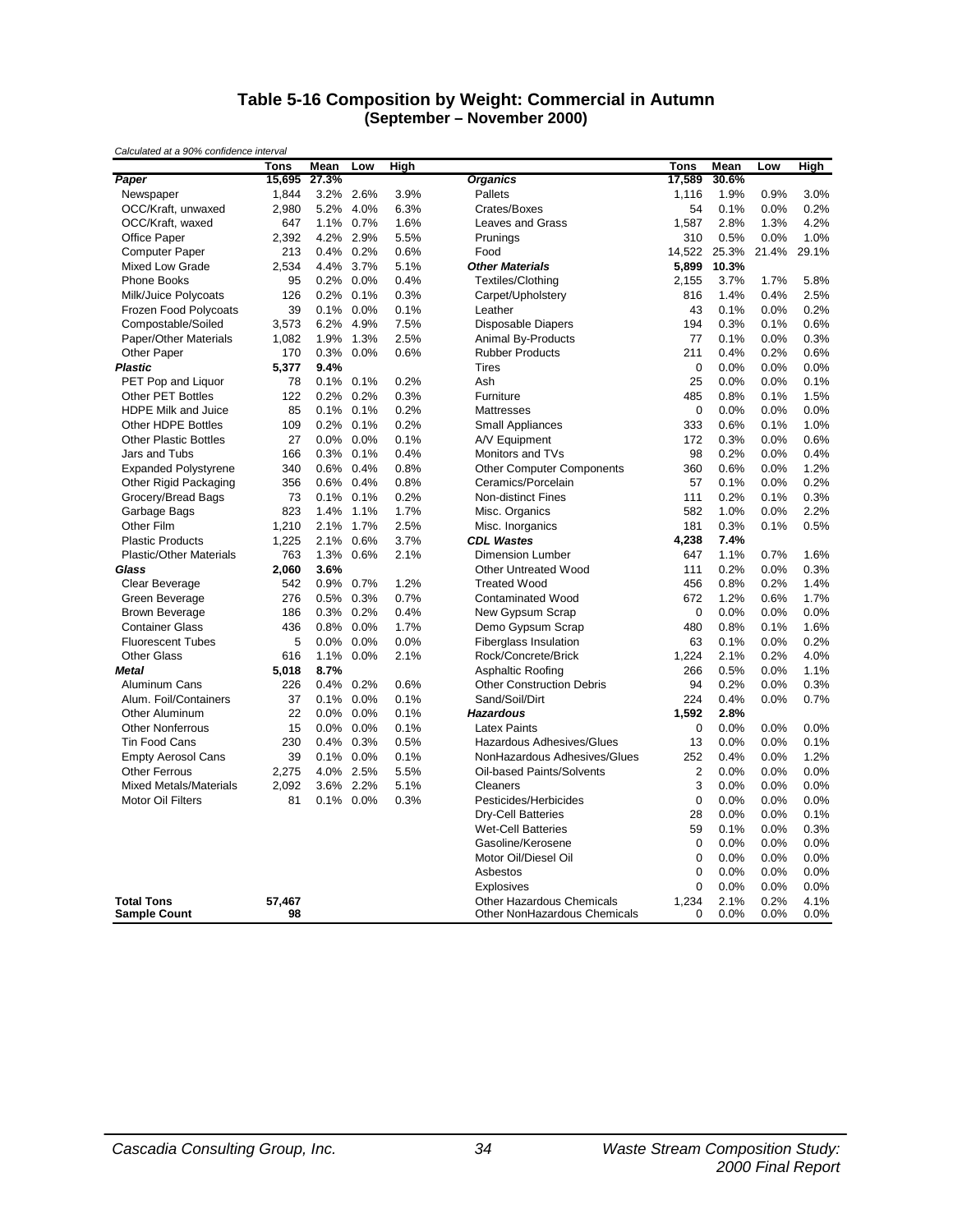#### **Table 5-17 Composition by Weight: Commercial in Winter (January, February, and December 2000)**

| Calculated at a 3070 contractive litterval | Tons   | Mean  | Low          | <b>High</b> |                                                 | Tons               | Mean  | Low   | <b>High</b> |
|--------------------------------------------|--------|-------|--------------|-------------|-------------------------------------------------|--------------------|-------|-------|-------------|
| Paper                                      | 13,976 | 25.9% |              |             | <b>Organics</b>                                 | 14,102             | 26.2% |       |             |
| Newspaper                                  | 1,702  | 3.2%  | 2.0%         | 4.3%        | Pallets                                         | 1,547              | 2.9%  | 1.4%  | 4.3%        |
| OCC/Kraft, unwaxed                         | 3,373  | 6.3%  | 4.8%         | 7.7%        | Crates/Boxes                                    | 126                | 0.2%  | 0.0%  | 0.4%        |
| OCC/Kraft, waxed                           | 302    | 0.6%  | 0.1%         | 1.0%        | Leaves and Grass                                | 935                | 1.7%  | 0.9%  | 2.6%        |
| Office Paper                               | 1,305  | 2.4%  | 1.2%         | 3.7%        | Prunings                                        | 127                | 0.2%  | 0.0%  | 0.5%        |
| <b>Computer Paper</b>                      | 99     | 0.2%  | 0.1%         | 0.3%        | Food                                            | 11,367             | 21.1% | 16.7% | 25.4%       |
| Mixed Low Grade                            | 2,330  | 4.3%  | 3.5%         | 5.2%        | <b>Other Materials</b>                          | 4,501              | 8.3%  |       |             |
| <b>Phone Books</b>                         | 31     | 0.1%  | 0.0%         | 0.1%        | Textiles/Clothing                               | 533                | 1.0%  | 0.6%  | 1.4%        |
| Milk/Juice Polycoats                       | 268    | 0.5%  | 0.1%         | 0.9%        | Carpet/Upholstery                               | 653                | 1.2%  | 0.1%  | 2.3%        |
| Frozen Food Polycoats                      | 20     | 0.0%  | 0.0%         | 0.1%        | Leather                                         | 30                 | 0.1%  | 0.0%  | 0.1%        |
|                                            | 2,625  | 4.9%  | 3.7%         | 6.1%        |                                                 | 149                | 0.3%  | 0.1%  | 0.5%        |
| Compostable/Soiled                         | 1,235  | 2.3%  | 1.6%         | 3.0%        | Disposable Diapers<br><b>Animal By-Products</b> | 35                 | 0.1%  | 0.0%  | 0.2%        |
| Paper/Other Materials                      |        |       |              |             |                                                 |                    |       |       |             |
| Other Paper                                | 686    | 1.3%  | 0.0%         | 2.6%        | <b>Rubber Products</b>                          | 424<br>$\mathbf 0$ | 0.8%  | 0.3%  | 1.3%        |
| <b>Plastic</b>                             | 6,264  | 11.6% |              |             | <b>Tires</b>                                    |                    | 0.0%  | 0.0%  | 0.0%        |
| PET Pop and Liquor                         | 59     |       | $0.1\%$ 0.1% | 0.1%        | Ash                                             | 26                 | 0.0%  | 0.0%  | 0.1%        |
| <b>Other PET Bottles</b>                   | 66     | 0.1%  | 0.1%         | 0.2%        | Furniture                                       | 499                | 0.9%  | 0.2%  | 1.7%        |
| HDPE Milk and Juice                        | 199    | 0.4%  | 0.1%         | 0.6%        | Mattresses                                      | $\boldsymbol{0}$   | 0.0%  | 0.0%  | 0.0%        |
| Other HDPE Bottles                         | 153    | 0.3%  | 0.2%         | 0.4%        | <b>Small Appliances</b>                         | 199                | 0.4%  | 0.0%  | 0.8%        |
| <b>Other Plastic Bottles</b>               | 35     | 0.1%  | 0.0%         | 0.1%        | A/V Equipment                                   | 192                | 0.4%  | 0.0%  | 0.9%        |
| Jars and Tubs                              | 244    | 0.5%  | 0.3%         | 0.6%        | Monitors and TVs                                | $\boldsymbol{0}$   | 0.0%  | 0.0%  | 0.0%        |
| <b>Expanded Polystyrene</b>                | 296    | 0.5%  | 0.3%         | 0.8%        | <b>Other Computer Components</b>                | 176                | 0.3%  | 0.0%  | 0.8%        |
| Other Rigid Packaging                      | 280    | 0.5%  | 0.3%         | 0.7%        | Ceramics/Porcelain                              | 87                 | 0.2%  | 0.0%  | 0.3%        |
| Grocery/Bread Bags                         | 70     | 0.1%  | 0.1%         | 0.2%        | Non-distinct Fines                              | 107                | 0.2%  | 0.1%  | 0.3%        |
| Garbage Bags                               | 762    | 1.4%  | 1.1%         | 1.7%        | Misc. Organics                                  | 809                | 1.5%  | 0.5%  | 2.5%        |
| Other Film                                 | 1,584  | 2.9%  | 2.3%         | 3.6%        | Misc. Inorganics                                | 581                | 1.1%  | 0.0%  | 2.3%        |
| <b>Plastic Products</b>                    | 1,708  | 3.2%  | 1.2%         | 5.1%        | <b>CDL Wastes</b>                               | 7,858              | 14.6% |       |             |
| <b>Plastic/Other Materials</b>             | 808    | 1.5%  | 0.8%         | 2.2%        | <b>Dimension Lumber</b>                         | 2,327              | 4.3%  | 1.9%  | 6.8%        |
| Glass                                      | 1,762  | 3.3%  |              |             | <b>Other Untreated Wood</b>                     | 65                 | 0.1%  | 0.0%  | 0.2%        |
| Clear Beverage                             | 693    | 1.3%  | 0.7%         | 1.8%        | <b>Treated Wood</b>                             | 1,255              | 2.3%  | 0.4%  | 4.2%        |
| Green Beverage                             | 229    | 0.4%  | 0.2%         | 0.6%        | <b>Contaminated Wood</b>                        | 500                | 0.9%  | 0.0%  | 1.9%        |
| <b>Brown Beverage</b>                      | 196    | 0.4%  | 0.2%         | 0.6%        | New Gypsum Scrap                                | 118                | 0.2%  | 0.0%  | 0.6%        |
| <b>Container Glass</b>                     | 30     | 0.1%  | 0.0%         | 0.1%        | Demo Gypsum Scrap                               | 876                | 1.6%  | 0.0%  | 3.2%        |
| <b>Fluorescent Tubes</b>                   | 48     | 0.1%  | 0.0%         | 0.2%        | <b>Fiberglass Insulation</b>                    | 313                | 0.6%  | 0.0%  | 1.5%        |
| <b>Other Glass</b>                         | 566    | 1.0%  | 0.0%         | 2.6%        | Rock/Concrete/Brick                             | 1,247              | 2.3%  | 0.2%  | 4.4%        |
| Metal                                      | 4,699  | 8.7%  |              |             | Asphaltic Roofing                               | 51                 | 0.1%  | 0.0%  | 0.2%        |
| Aluminum Cans                              | 170    | 0.3%  | 0.2%         | 0.4%        | <b>Other Construction Debris</b>                | 449                | 0.8%  | 0.2%  | 1.4%        |
| Alum. Foil/Containers                      | 64     | 0.1%  | 0.1%         | 0.2%        | Sand/Soil/Dirt                                  | 658                | 1.2%  | 0.0%  | 2.5%        |
| Other Aluminum                             | 29     | 0.1%  | 0.0%         | 0.1%        | <b>Hazardous</b>                                | 753                | 1.4%  |       |             |
| <b>Other Nonferrous</b>                    | 170    | 0.3%  | 0.0%         | 0.7%        | <b>Latex Paints</b>                             | 45                 | 0.1%  | 0.0%  | 0.2%        |
| <b>Tin Food Cans</b>                       | 327    | 0.6%  | 0.3%         | 0.9%        | Hazardous Adhesives/Glues                       | 17                 | 0.0%  | 0.0%  | 0.1%        |
| <b>Empty Aerosol Cans</b>                  | 210    | 0.4%  | 0.0%         | 0.9%        | NonHazardous Adhesives/Glues                    | 28                 | 0.1%  | 0.0%  | 0.1%        |
| <b>Other Ferrous</b>                       | 2,155  | 4.0%  | 2.6%         | 5.4%        | Oil-based Paints/Solvents                       | 11                 | 0.0%  | 0.0%  | 0.1%        |
| <b>Mixed Metals/Materials</b>              | 1,517  | 2.8%  | 1.4%         | 4.3%        | Cleaners                                        | $\overline{4}$     | 0.0%  | 0.0%  | 0.0%        |
| <b>Motor Oil Filters</b>                   | 58     | 0.1%  | 0.0%         | 0.2%        | Pesticides/Herbicides                           | $\mathbf 0$        | 0.0%  | 0.0%  | 0.0%        |
|                                            |        |       |              |             | <b>Dry-Cell Batteries</b>                       | 8                  | 0.0%  | 0.0%  | 0.0%        |
|                                            |        |       |              |             | <b>Wet-Cell Batteries</b>                       | $\mathbf 0$        | 0.0%  | 0.0%  | $0.0\%$     |
|                                            |        |       |              |             | Gasoline/Kerosene                               | $\mathbf 0$        | 0.0%  | 0.0%  | 0.0%        |
|                                            |        |       |              |             | Motor Oil/Diesel Oil                            | 12                 | 0.0%  | 0.0%  | 0.1%        |
|                                            |        |       |              |             | Asbestos                                        | $\mathbf 0$        | 0.0%  | 0.0%  | 0.0%        |
|                                            |        |       |              |             | Explosives                                      | $\mathbf 0$        | 0.0%  | 0.0%  | 0.0%        |
| <b>Total Tons</b>                          | 53,916 |       |              |             | Other Hazardous Chemicals                       | 592                | 1.1%  | 0.2%  | 2.0%        |
| <b>Sample Count</b>                        | 89     |       |              |             | Other NonHazardous Chemicals                    | 36                 | 0.1%  | 0.0%  | 0.2%        |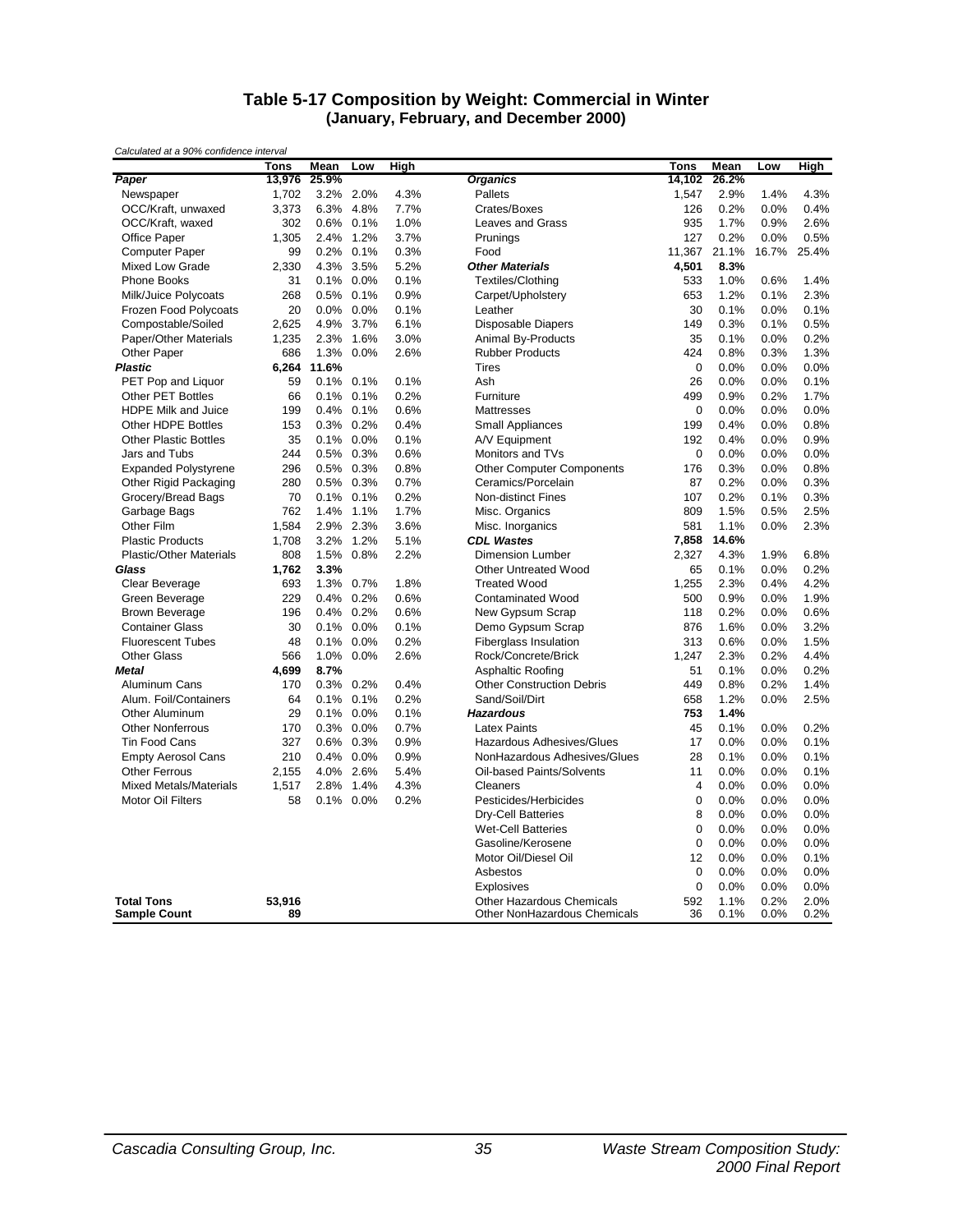## **5.3 Composition by Generator Type**

As discussed at the beginning of this section, drivers were asked to identify from which type of business they had collected the sample load.<sup>14</sup> Since commercial garbage trucks often haul waste from a variety of different business types, most samples are of the *mixed generator type*. The remaining generator-specific analyses are based on a very small number of samples and are thus subject to a relatively wide margin of error. These results provide rough estimates only.

Figure 5-3 depicts the composition, by weight, of the waste disposed by 13 commercial generator types. Although each generator's waste is unique, *paper* accounts for at least 20% of each subpopulation's waste, with the exception of the *education* generator type.

<sup>-</sup> $14$  These generator types are defined by Standard Industry Codes (SIC) in Appendix B.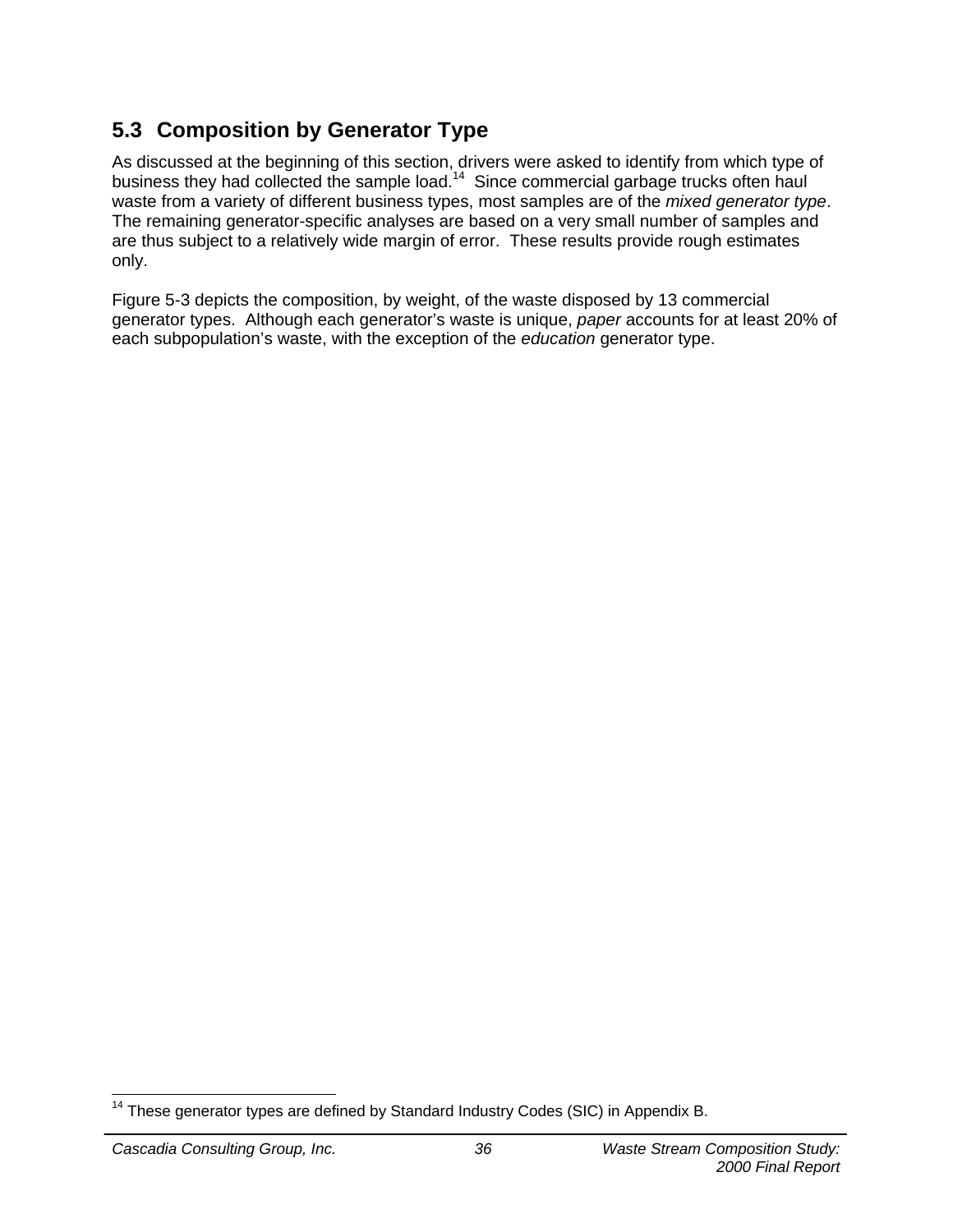

## **Figure 5-3 Commercial Composition Summary: by Generator Type (January – December 2000)**

*Cascadia Consulting Group, Inc. 37 Waste Stream Composition Study: 2000 Final Report*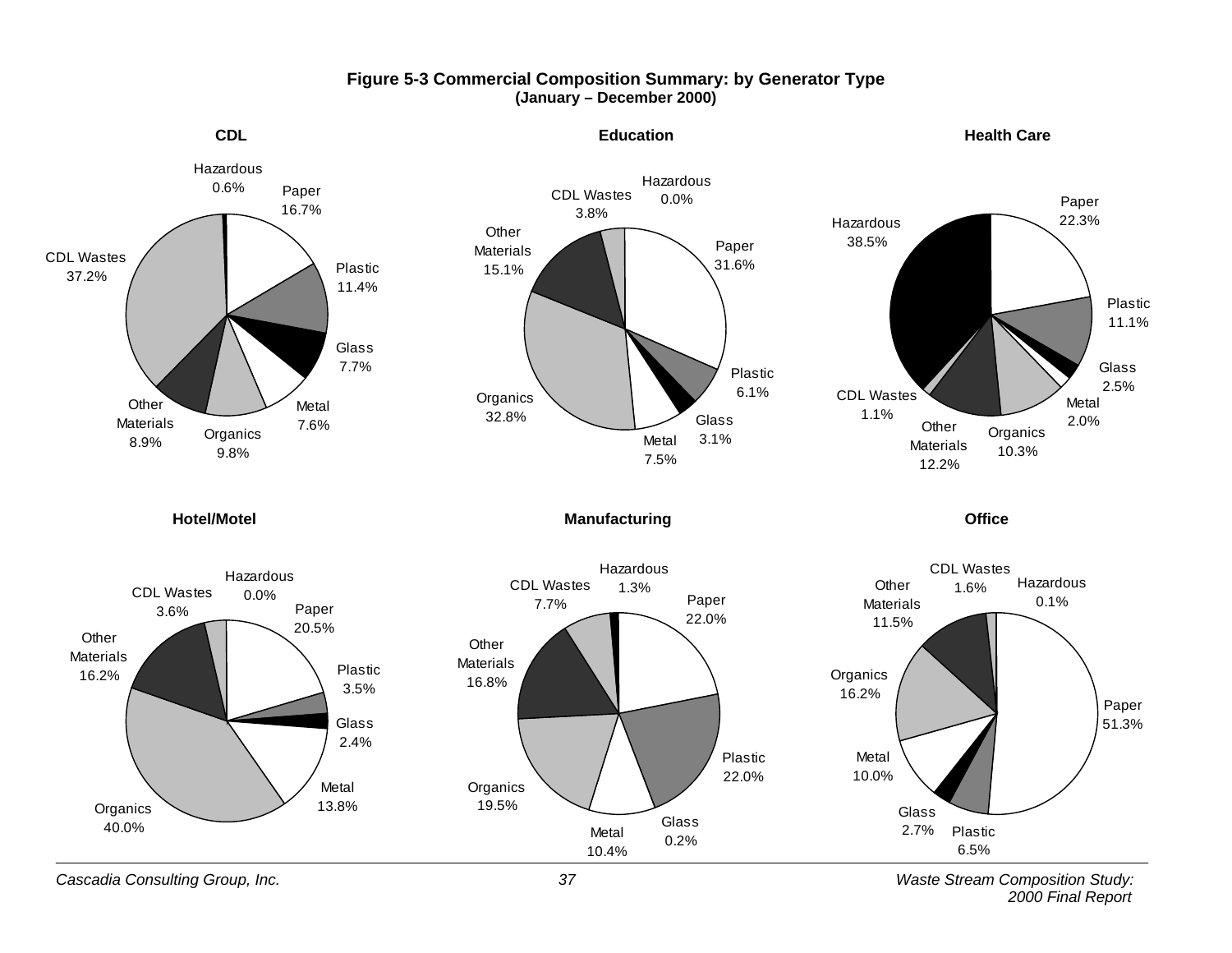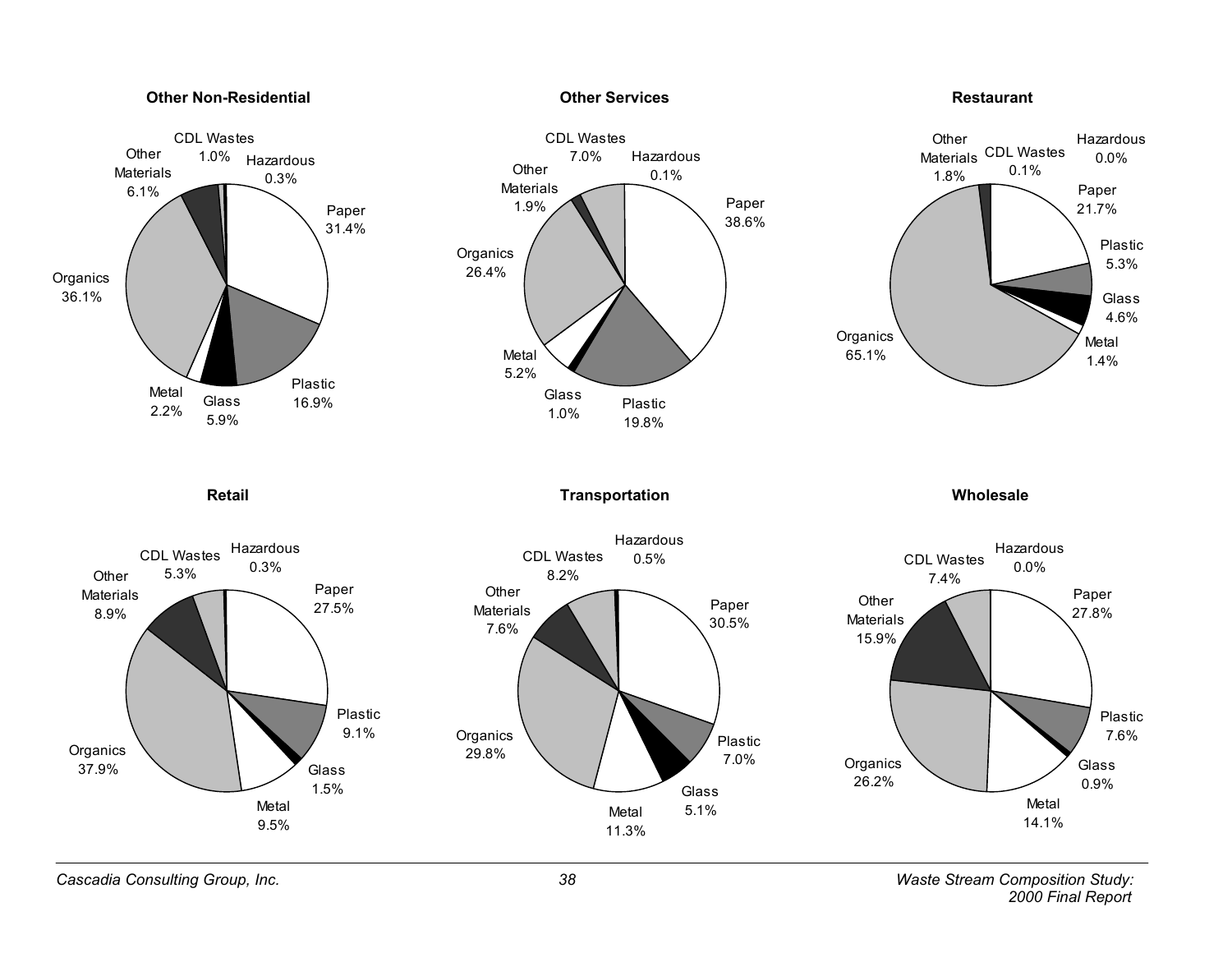#### **Mixed Generator Types**



## **5.3.1 Construction, Demolition & Landclearing**

A total of 20 *CDL* loads were sampled. As shown in Table 5-18, the top ten components accounted for a combined total of 64.1% of the tonnage. Table 5-31 shows the detailed composition results for the samples taken from *CDL* generators.

| <b>Component</b>           | Mean  | <b>Cum. %</b> |
|----------------------------|-------|---------------|
| Dimension Lumber           | 12.4% | 12.4%         |
| Unwaxed OCC/Kraft Paper    | 8.1%  | 20.5%         |
| <b>Other Glass</b>         | 7.5%  | 28.0%         |
| <b>Plastic Products</b>    | 6.9%  | 34.9%         |
| Rock/Concrete/Brick        | 6.7%  | 41.6%         |
| Treated Wood               | 5.1%  | 46.7%         |
| Demo Gypsum Scrap          | 4.7%  | 51.4%         |
| Pallets                    | 4.6%  | 56.0%         |
| <b>Other Ferrous Metal</b> | 4.2%  | 60.2%         |
| Carpet/Upholstery          | 3.9%  | 64.1%         |
| Total                      | 64.1% |               |

| Table 5-18 Top Ten Components: Construction, Demolition & Landclearing |                           |  |
|------------------------------------------------------------------------|---------------------------|--|
|                                                                        | (January – December 2000) |  |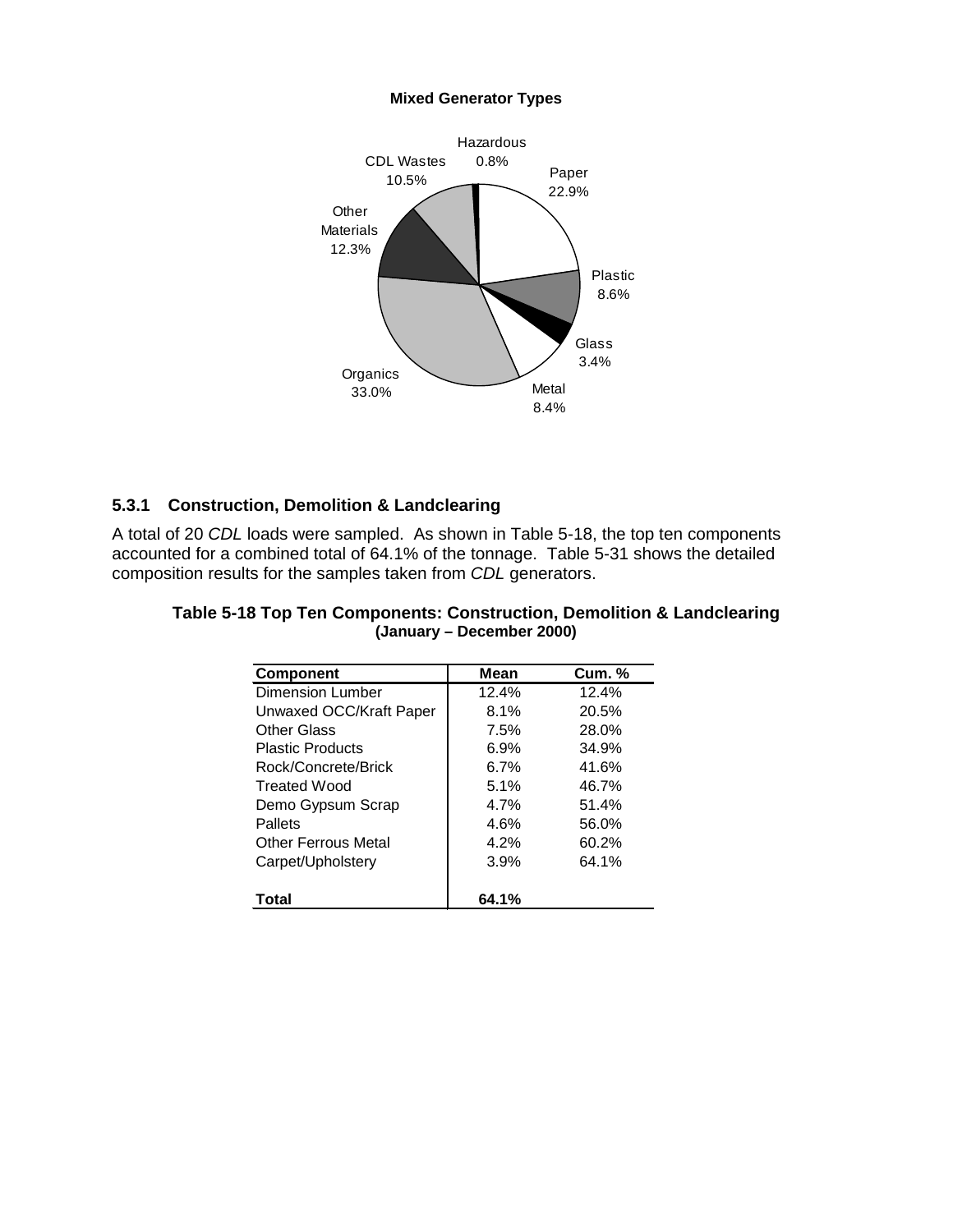## **5.3.2 Education**

A total of 10 loads from educational institutions were sampled. As shown in Table 5-19, the top ten components accounted for a combined total of 74.3% of the tonnage. Table 5-32 shows the detailed composition results for the samples taken from educational institutions.

| <b>Component</b>                 | <b>Mean</b> | <b>Cum. %</b> |
|----------------------------------|-------------|---------------|
| Food                             | 21.7%       | 21.7%         |
| Mixed Low Grade Paper            | 12.2%       | 33.9%         |
| Compostable/Soiled Paper         | 7.6%        | 41.5%         |
| <b>Furniture</b>                 | 6.7%        | 48.1%         |
| Leaves and Grass                 | 6.0%        | 54.1%         |
| <b>Other Computer Components</b> | 5.7%        | 59.7%         |
| Pallets                          | 5.1%        | 64.8%         |
| Mixed Metals/Materials           | 3.9%        | 68.7%         |
| Office Paper                     | 2.9%        | 71.6%         |
| Newspaper                        | 2.7%        | 74.3%         |
|                                  |             |               |
| Total                            | 74.3%       |               |

## **Table 5-19 Top Ten Components: Education (January – December 2000)**

## **5.3.3 Health Care**

A total of 11 loads from health care facilities were sampled. As shown in Table 5-20, the top ten components accounted for a combined total of 80.4% of the tonnage. Table 5-33 shows the detailed composition results for the samples taken from health care facilities.

| <b>Component</b>                 | Mean    | <b>Cum. %</b> |
|----------------------------------|---------|---------------|
| <b>Other Hazardous Chemicals</b> | 34.2%   | 34.2%         |
| Food                             | $9.4\%$ | 43.6%         |
| Compostable/Soiled Paper         | 7.9%    | 51.5%         |
| Misc. Organics                   | 7.5%    | 59.1%         |
| Unwaxed OCC/Kraft Paper          | 5.5%    | 64.6%         |
| NonHazardous Adhesives/Glues     | 4.2%    | 68.8%         |
| Mixed Low Grade Paper            | 3.9%    | 72.7%         |
| Plastic/Other Materials          | 3.2%    | 75.9%         |
| Office Paper                     | 2.4%    | 78.3%         |
| <b>Other Plastic Film</b>        | 2.1%    | 80.4%         |
| Total                            | 80.4%   |               |

## **Table 5-20 Top Ten Components: Health Care (January – December 2000)**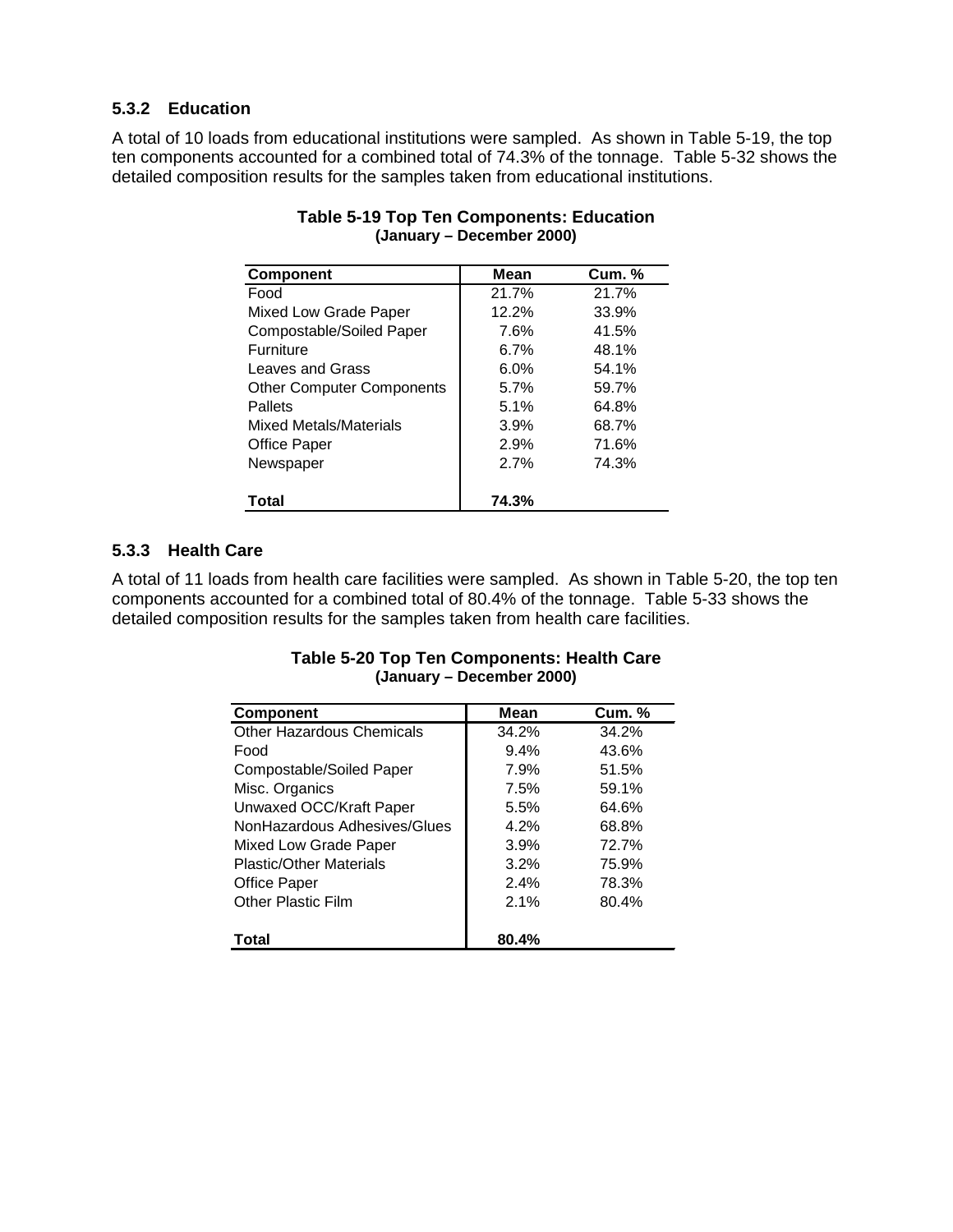## **5.3.4 Hotel/Motel**

A total of 5 loads were sampled from *hotel/motel* generators. As shown in Table 5-21, the top ten components accounted for a combined total of 84.4% of the tonnage. Table 5-34 shows the detailed composition results for the samples taken from *hotel/motel* generators.

| <b>Component</b>              | Mean  | <b>Cum. %</b> |
|-------------------------------|-------|---------------|
| Food                          | 39.5% | 39.5%         |
| Carpet/Upholstery             | 12.4% | 51.9%         |
| <b>Mixed Metals/Materials</b> | 10.8% | 62.7%         |
| Newspaper                     | 5.4%  | 68.2%         |
| Unwaxed OCC/Kraft Paper       | 3.1%  | 71.2%         |
| Waxed OCC/Kraft Paper         | 2.9%  | 74.1%         |
| <b>Office Paper</b>           | 2.7%  | 76.8%         |
| <b>Other Ferrous Metal</b>    | 2.7%  | 79.5%         |
| Compostable/Soiled Paper      | 2.6%  | 82.1%         |
| Mixed Low Grade Paper         | 2.3%  | 84.4%         |
| Total                         | 84.4% |               |

## **Table 5-21 Top Ten Components: Hotel/Motel (January – December 2000)**

## **5.3.5 Manufacturing**

A total of 26 loads from manufacturing businesses were sampled. As shown in Table 5-22, the top ten components accounted for a combined total of 62.8% of the tonnage. Table 5-35 shows the detailed composition results for the samples taken from manufacturing businesses.

| <b>Component</b>               | Mean  | <b>Cum. %</b> |
|--------------------------------|-------|---------------|
| Other Plastic Film             | 11.9% | 11.9%         |
| Food                           | 11.1% | 23.0%         |
| Unwaxed OCC/Kraft Paper        | 8.1%  | 31.1%         |
| <b>Other Ferrous Metal</b>     | 6.3%  | 37.4%         |
| Pallets                        | 6.0%  | 43.4%         |
| Textiles/Clothing              | 5.9%  | 49.3%         |
| Carpet/Upholstery              | 3.7%  | 53.0%         |
| Paper/Other Materials          | 3.4%  | 56.3%         |
| <b>Plastic Products</b>        | 3.3%  | 59.6%         |
| <b>Plastic/Other Materials</b> | 3.2%  | 62.8%         |
|                                |       |               |
| Total                          | 62.8% |               |

## **Table 5-22 Top Ten Components: Manufacturing (January – December 2000)**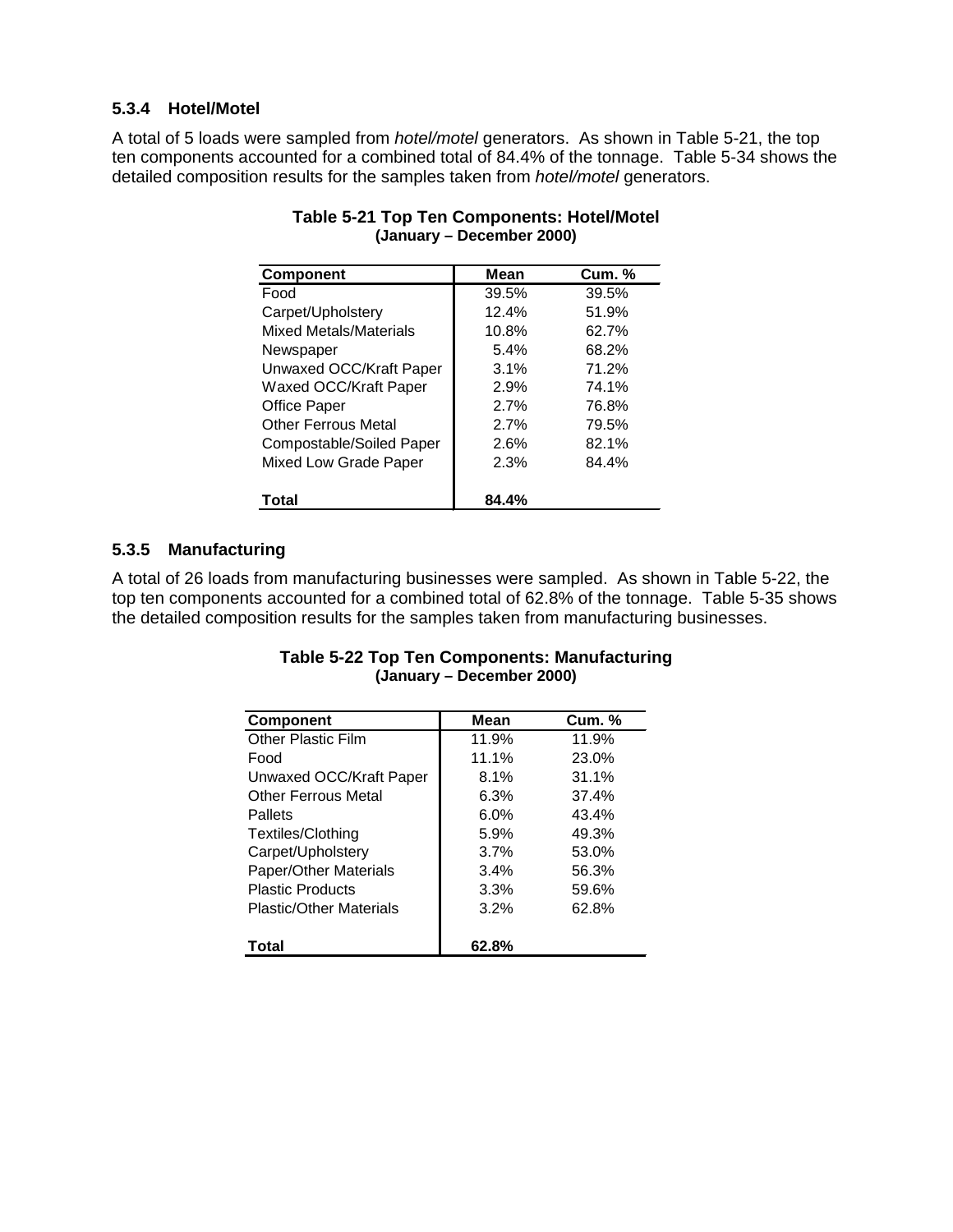## **5.3.6 Office**

A total of 11 samples were taken from *office* waste loads. As shown in Table 5-23, the top ten components accounted for a combined total of 79.2% of the tonnage. Table 5-36 shows the detailed composition results for the samples taken from *office* waste loads.

| <b>Component</b>                 | Mean  | <b>Cum. %</b> |
|----------------------------------|-------|---------------|
| Office Paper                     | 16.3% | 16.3%         |
| Food                             | 12.9% | 29.2%         |
| Compostable/Soiled Paper         | 12.8% | 41.9%         |
| Mixed Low Grade Paper            | 11.2% | 53.2%         |
| Other Ferrous Metal              | 7.1%  | 60.2%         |
| <b>Other Computer Components</b> | 5.1%  | 65.3%         |
| Newspaper                        | 4.8%  | 70.1%         |
| Monitors and TVs                 | 3.8%  | 73.9%         |
| Unwaxed OCC/Kraft Paper          | 3.0%  | 76.9%         |
| Leaves and Grass                 | 2.2%  | 79.2%         |
|                                  |       |               |
| Total                            | 79.2% |               |

## **Table 5-23 Top Ten Components: Office (January – December 2000)**

## **5.3.7 Other Non-Residential**

A total of 5 samples were taken from *other non-residential* loads. As shown in Table 5-24, the top ten components accounted for a combined total of 81.8% of the tonnage. Table 5-37 shows the detailed composition results for the samples taken from *other non-residential* loads.

| <b>Component</b>          | Mean  | <b>Cum. %</b> |
|---------------------------|-------|---------------|
| Food                      | 33.3% | 33.3%         |
| Compostable/Soiled Paper  | 12.5% | 45.8%         |
| Plastic/Other Materials   | 6.2%  | 52.0%         |
| Clear Glass Beverage      | 5.5%  | 57.6%         |
| Mixed Low Grade Paper     | 5.4%  | 63.0%         |
| Unwaxed OCC/Kraft Paper   | 4.1%  | 67.1%         |
| <b>Other Plastic Film</b> | 4.0%  | 71.1%         |
| <b>Furniture</b>          | 3.8%  | 75.0%         |
| Newspaper                 | 3.6%  | 78.6%         |
| <b>Office Paper</b>       | 3.2%  | 81.8%         |
| Total                     | 81.8% |               |

## **Table 5-24 Top Ten Components: Other Non-Residential (January – December 2000)**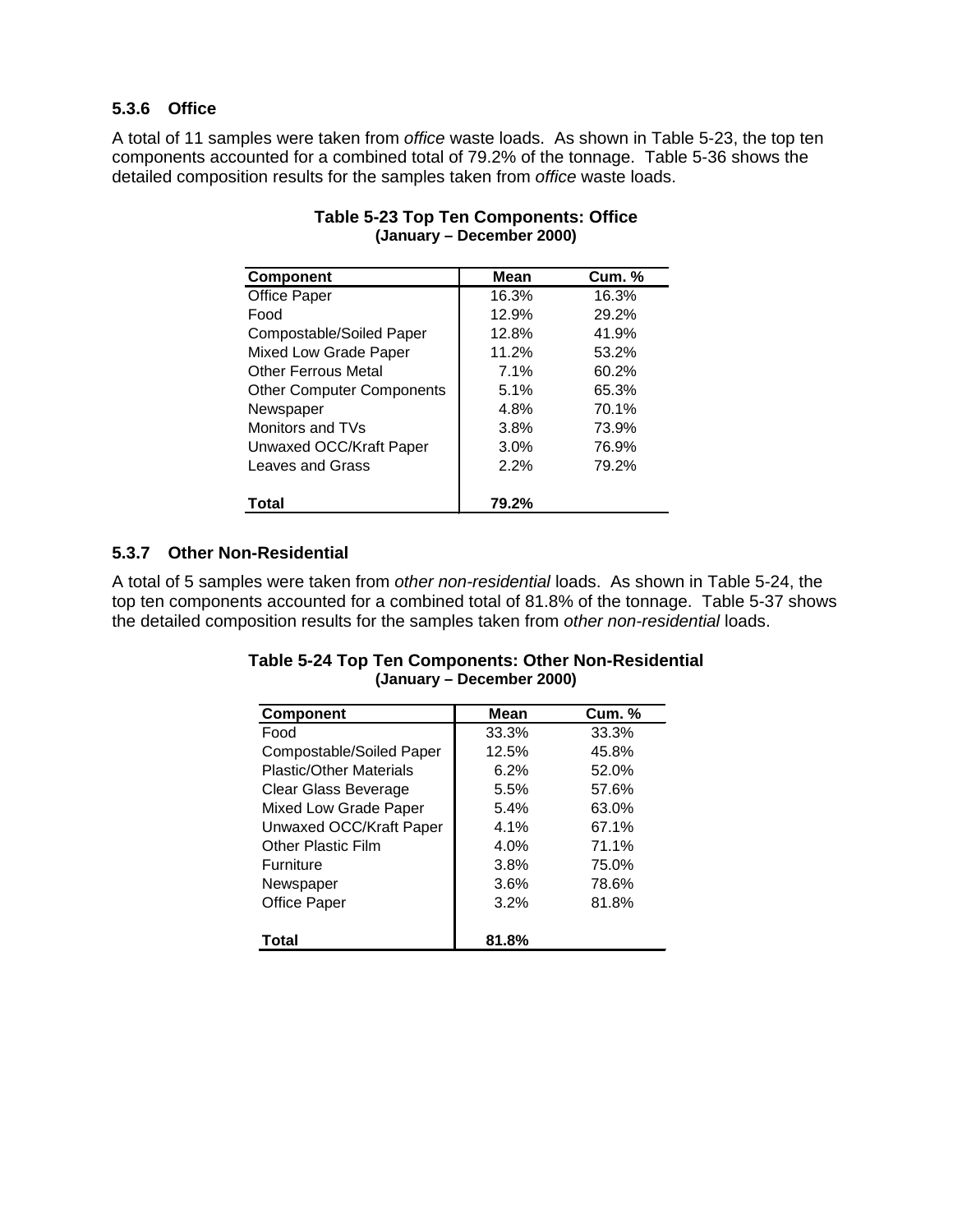## **5.3.8 Other Services**

A total of 12 samples were taken from *other services* loads. As shown in Table 5-25, the top ten components accounted for a combined total of 81.6% of the tonnage. Table 5-38 shows the detailed composition results for the samples taken from *other services* loads.

| <b>Component</b>               | Mean    | <b>Cum. %</b> |
|--------------------------------|---------|---------------|
| Food                           | 23.4%   | 23.4%         |
| <b>Other Plastic Film</b>      | 12.4%   | 35.8%         |
| Compostable/Soiled Paper       | 9.3%    | 45.0%         |
| Unwaxed OCC/Kraft Paper        | $9.0\%$ | 54.1%         |
| Newspaper                      | 7.2%    | 61.3%         |
| Mixed Low Grade Paper          | 5.9%    | 67.1%         |
| Other Paper                    | 4.8%    | 71.9%         |
| Demo Gypsum Scrap              | 4.3%    | 76.2%         |
| <b>Plastic/Other Materials</b> | 3.0%    | 79.1%         |
| <b>Other Ferrous Metal</b>     | 2.4%    | 81.6%         |
| Total                          | 81.6%   |               |

## **Table 5-25 Top Ten Components: Other Services (January – December 2000)**

## **5.3.9 Restaurant**

A total of 6 samples were taken from restaurants. As shown in Table 5-26, the top ten components accounted for a combined total of 91.8% of the tonnage. Table 5-39 shows the detailed composition results for the samples taken from restaurants.

| Component                | Mean  | <b>Cum. %</b> |
|--------------------------|-------|---------------|
| Food                     | 64.4% | 64.4%         |
| Unwaxed OCC/Kraft Paper  | 7.6%  | 72.1%         |
| Compostable/Soiled Paper | 5.3%  | 77.4%         |
| Mixed Low Grade Paper    | 3.3%  | 80.6%         |
| Waxed OCC/Kraft Paper    | 2.9%  | 83.5%         |
| Clear Glass Beverage     | 2.4%  | 85.9%         |
| Other Plastic Film       | 2.1%  | 88.0%         |
| Garbage Bags             | 1.5%  | 89.4%         |
| <b>Office Paper</b>      | 1.2%  | 90.6%         |
| Green Glass Beverage     | 1.1%  | 91.8%         |
| Total                    | 91.8% |               |

## **Table 5-26 Top Ten Components: Restaurant (January – December 2000)**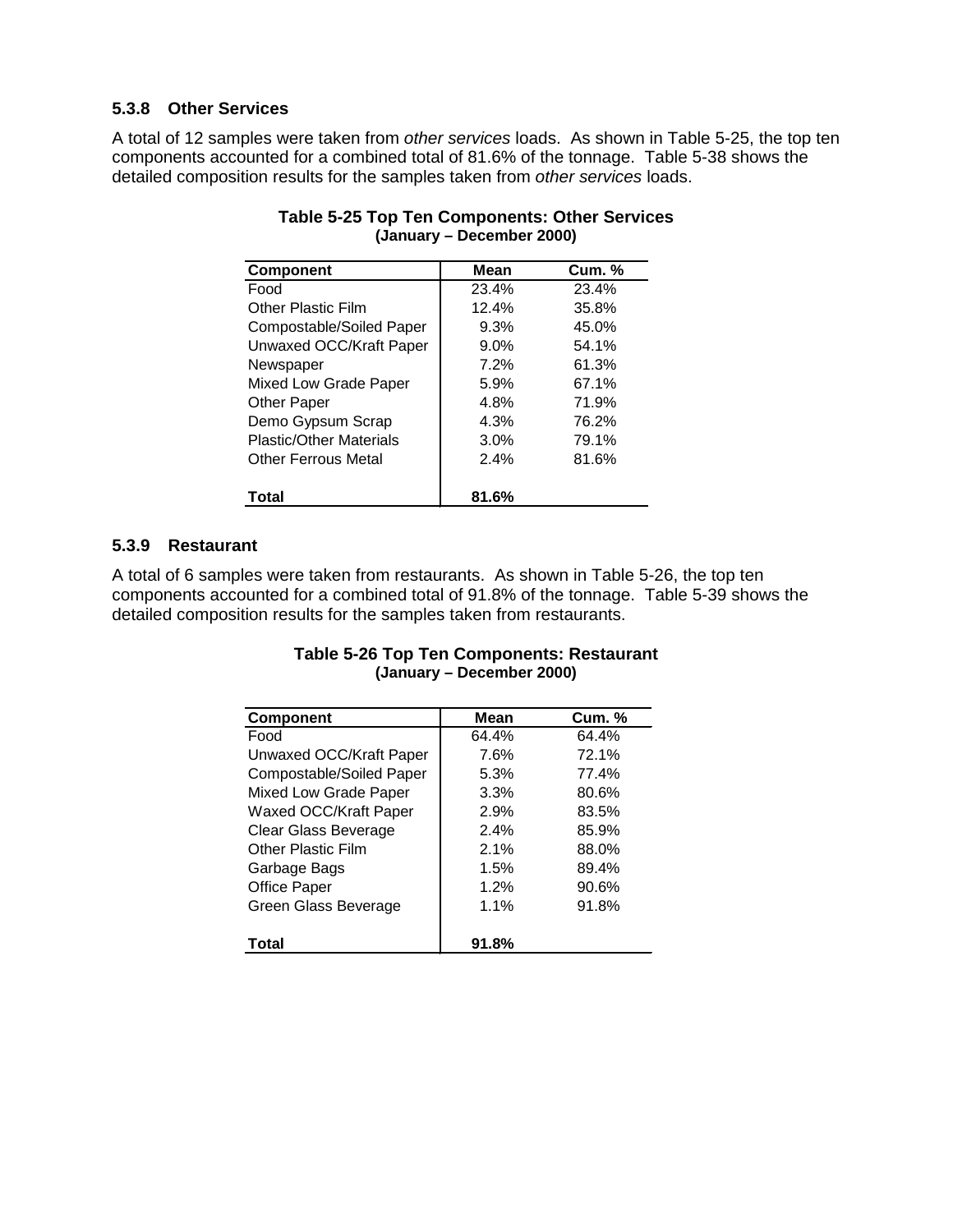## **5.3.10 Retail**

A total of 32 samples were taken from retail business loads. As shown in Table 5-27, the top ten components accounted for a combined total of 71.3% of the tonnage. Table 5-40 shows the detailed composition results for the samples taken from retail business loads.

| <b>Component</b>           | Mean  | <b>Cum. %</b> |
|----------------------------|-------|---------------|
| Food                       | 28.1% | 28.1%         |
| Pallets                    | 8.0%  | 36.1%         |
| Unwaxed OCC/Kraft Paper    | 7.3%  | 43.4%         |
| Mixed Low Grade Paper      | 5.5%  | 48.9%         |
| <b>Other Ferrous Metal</b> | 4.9%  | 53.8%         |
| Compostable/Soiled Paper   | 4.1%  | 57.8%         |
| Mixed Metals/Materials     | 3.7%  | 61.6%         |
| Waxed OCC/Kraft Paper      | 3.5%  | 65.1%         |
| <b>Other Plastic Film</b>  | 3.1%  | 68.2%         |
| Newspaper                  | 3.1%  | 71.3%         |
| Total                      | 71.3% |               |

## **Table 5-27 Top Ten Components: Retail (January – December 2000)**

## **5.3.11 Transportation**

A total of 4 samples were taken from the transportation industry. As shown in Table 5-28, the top ten components accounted for a combined total of 73.0% of the tonnage. Table 5-41 shows the detailed composition results for the samples taken from the transportation industry.

| <b>Table 5-28 Top Ten Components: Transportation</b> |  |
|------------------------------------------------------|--|
| (January – December 2000)                            |  |

| <b>Component</b>              | Mean  | <b>Cum.</b> % |
|-------------------------------|-------|---------------|
| Pallets                       | 11.0% | 11.0%         |
| Unwaxed OCC/Kraft Paper       | 10.9% | 21.9%         |
| <b>Mixed Metals/Materials</b> | 10.0% | 31.9%         |
| Leaves and Grass              | 9.3%  | 41.2%         |
| Compostable/Soiled Paper      | 7.8%  | 49.0%         |
| Food                          | 7.0%  | 56.1%         |
| Newspaper                     | 6.4%  | 62.5%         |
| Clear Glass Beverage          | 3.6%  | 66.1%         |
| Carpet/Upholstery             | 3.5%  | 69.6%         |
| <b>Contaminated Wood</b>      | 3.4%  | 73.0%         |
| Total                         | 73.0% |               |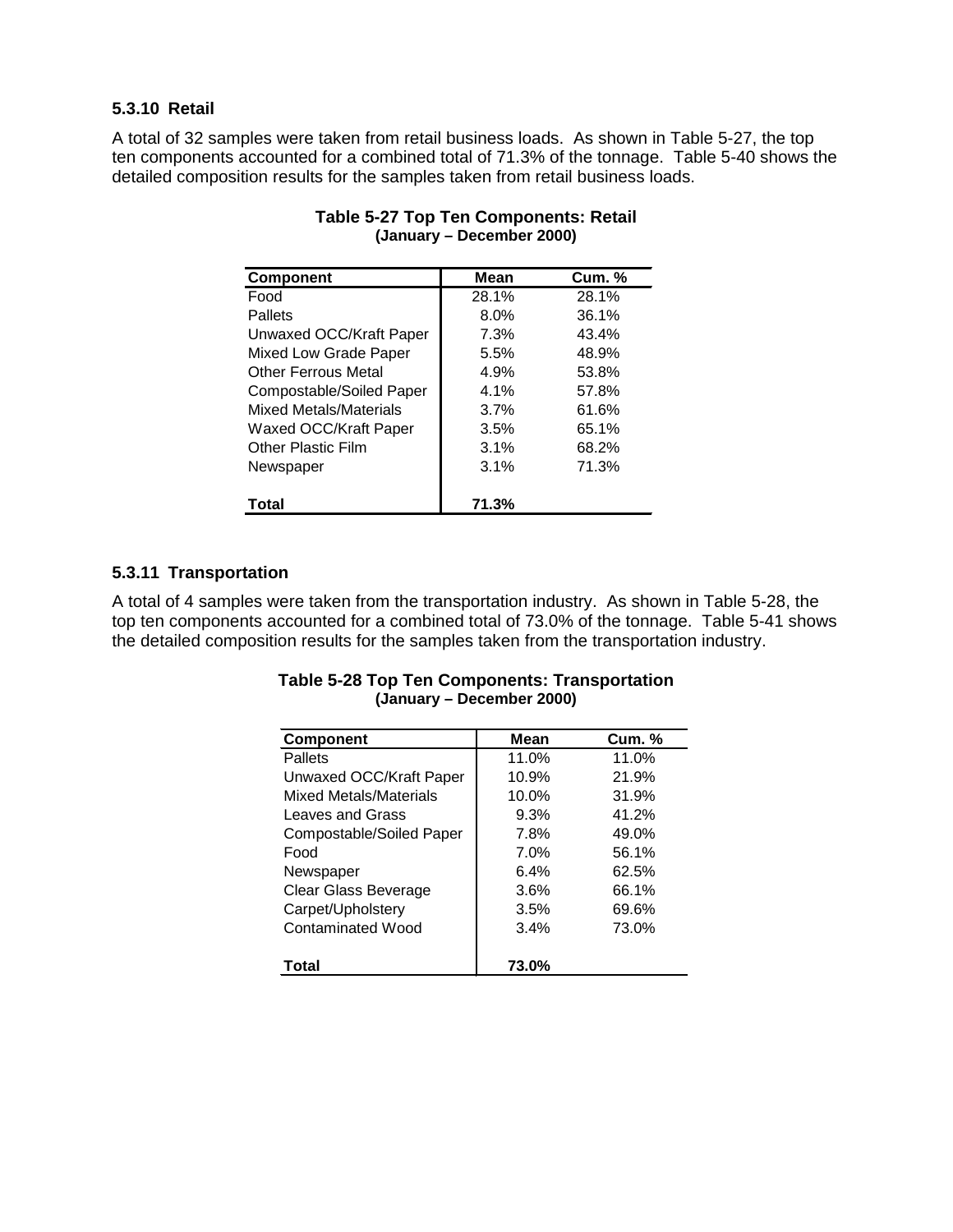## **5.3.12 Wholesale**

A total of 9 samples were taken from wholesale establishments. As shown in Table 5-29, the top ten components accounted for a combined total of 80.2% of the tonnage. Table 5-42 shows the detailed composition results for the samples taken from wholesale establishments.

| <b>Component</b>           | <b>Mean</b> | <b>Cum. %</b> |
|----------------------------|-------------|---------------|
| Food                       | 18.4%       | 18.4%         |
| Unwaxed OCC/Kraft Paper    | 14.1%       | 32.6%         |
| <b>Other Ferrous Metal</b> | 11.6%       | 44.2%         |
| Pallets                    | 7.7%        | 51.9%         |
| Textiles/Clothing          | 7.1%        | 59.0%         |
| Carpet/Upholstery          | 6.9%        | 66.0%         |
| Contaminated Wood          | 4.8%        | 70.8%         |
| <b>Other Plastic Film</b>  | 3.7%        | 74.5%         |
| Office Paper               | 3.2%        | 77.7%         |
| Newspaper                  | 2.5%        | 80.2%         |
|                            |             |               |
| Total                      | 80.2%       |               |

## **Table 5-29 Top Ten Components: Wholesale (January – December 2000)**

## **5.3.13 Mixed Commercial Generators**

A total of 139 samples were taken from *mixed commercial generator* loads. As shown in Table 5-30, the top ten components accounted for a combined total of 60.2% of the tonnage. Table 5-43 shows the detailed composition results for the samples taken from *mixed commercial generator* loads.

| <b>Component</b>           | Mean  | <b>Cum. %</b> |
|----------------------------|-------|---------------|
| Food                       | 27.7% | 27.7%         |
| Mixed Low Grade Paper      | 4.9%  | 32.6%         |
| Compostable/Soiled Paper   | 4.4%  | 37.1%         |
| Unwaxed OCC/Kraft Paper    | 4.0%  | 41.1%         |
| Mixed Metals/Materials     | 3.6%  | 44.7%         |
| Newspaper                  | 3.4%  | 48.1%         |
| Carpet/Upholstery          | 3.2%  | 51.3%         |
| <b>Other Ferrous Metal</b> | 3.2%  | 54.4%         |
| <b>Dimension Lumber</b>    | 2.9%  | 57.4%         |
| Textiles/Clothing          | 2.8%  | 60.2%         |
| Total                      | 60.2% |               |

**Table 5-30 Top Ten Components: Mixed Commercial Generators (January – December 2000)**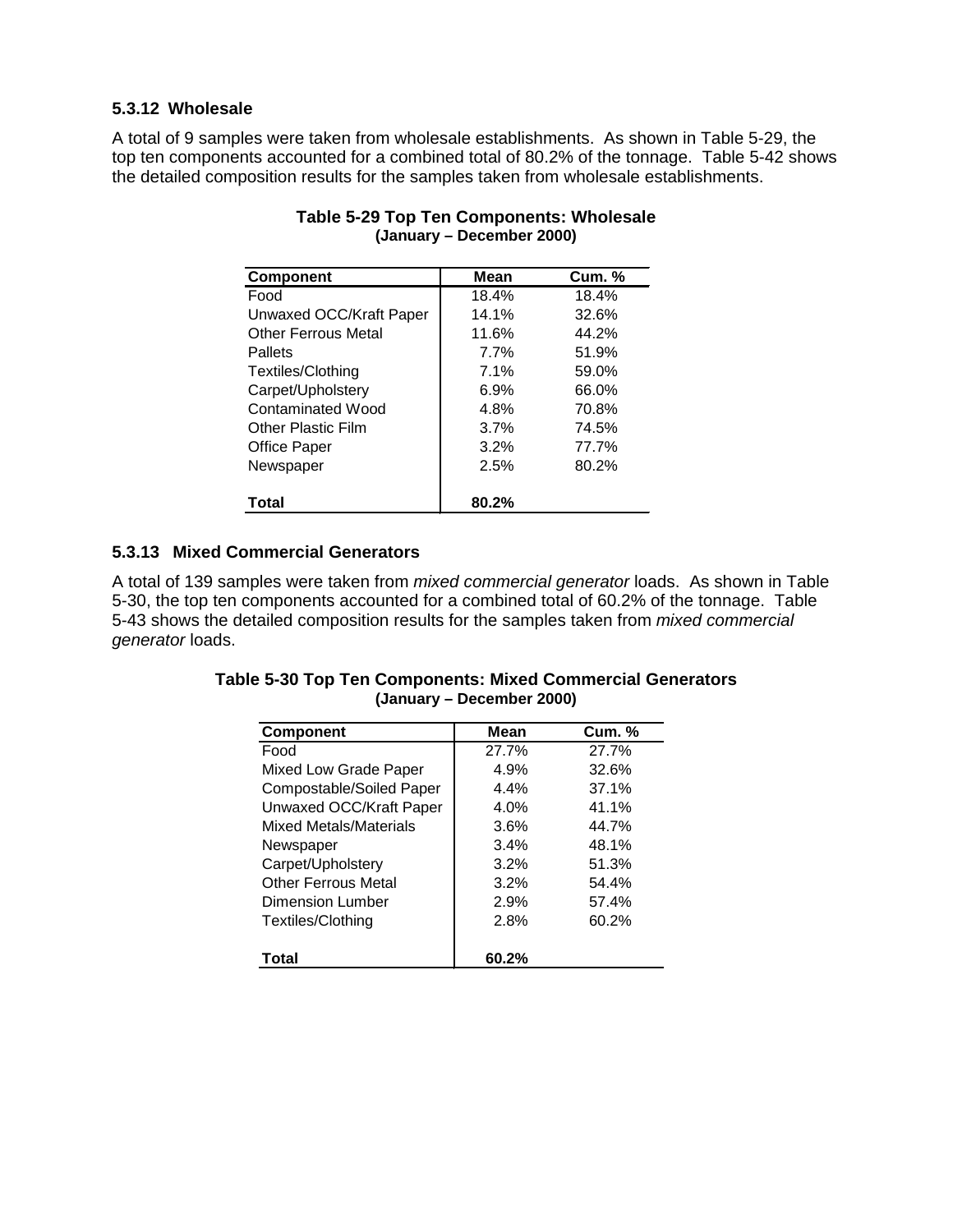## **5.3.14 Comparisons between Generator Types**

*Food* was a large waste component disposed by all 13 generator types. *Unwaxed OCC/Kraft paper* was a large component of waste from eight generator types. On the other hand, components such as *clear beverage glass* for *other non-residential* generators, and *plastic products* for *CDL* generators were large components only for a single generator group.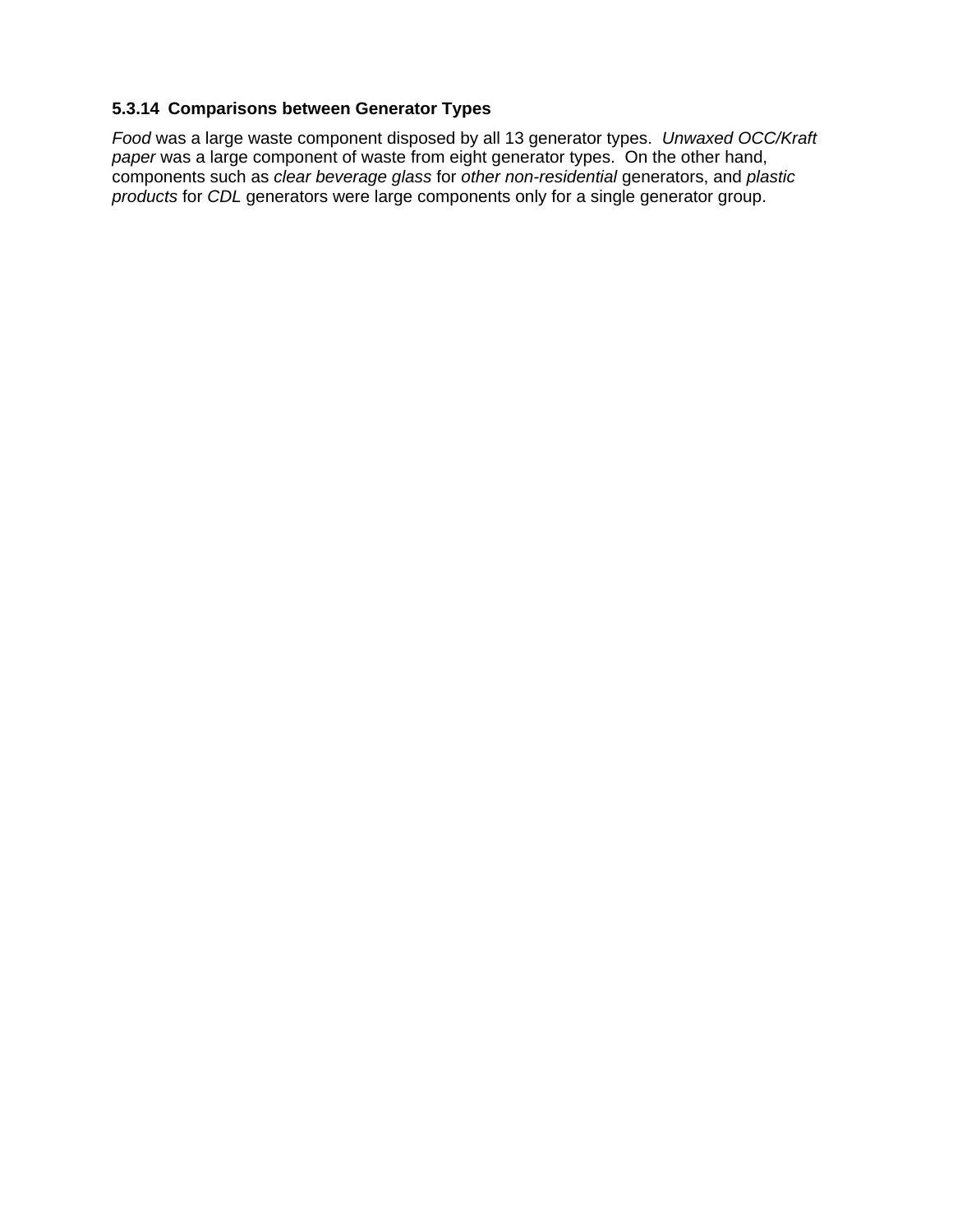#### **Table 5-31 Composition by Weight: Construction, Demolition & Landclearing (January – December 2000)**

|                                | Mean    | Low       | <b>High</b> |                                  | Mean  | Low  | High  |
|--------------------------------|---------|-----------|-------------|----------------------------------|-------|------|-------|
| Paper                          | 16.7%   |           |             | <b>Organics</b>                  | 9.8%  |      |       |
| Newspaper                      | 1.4%    | 0.2%      | 2.6%        | Pallets                          | 4.6%  | 1.0% | 8.3%  |
| OCC/Kraft, unwaxed             | 8.1%    | 2.4%      | 13.8%       | Crates/Boxes                     | 0.8%  | 0.0% | 2.1%  |
| OCC/Kraft, waxed               |         | 0.0% 0.0% | 0.1%        | Leaves and Grass                 | 1.6%  | 0.0% | 3.1%  |
| Office Paper                   |         | 3.7% 0.0% | 9.4%        | Prunings                         | 0.0%  | 0.0% | 0.0%  |
| <b>Computer Paper</b>          | $0.0\%$ | $0.0\%$   | 0.0%        | Food                             | 2.8%  | 0.8% | 4.8%  |
| <b>Mixed Low Grade</b>         | 1.1%    | 0.2%      | 2.0%        | <b>Other Materials</b>           | 8.9%  |      |       |
| <b>Phone Books</b>             |         | 0.0% 0.0% | 0.0%        | Textiles/Clothing                | 0.8%  | 0.0% | 1.9%  |
| Milk/Juice Polycoats           | $0.0\%$ | 0.0%      | 0.0%        | Carpet/Upholstery                | 3.9%  | 0.0% | 9.8%  |
| Frozen Food Polycoats          | $0.0\%$ | 0.0%      | 0.1%        | Leather                          | 0.0%  | 0.0% | 0.0%  |
| Compostable/Soiled             |         | 1.2% 0.4% | 1.9%        | <b>Disposable Diapers</b>        | 0.0%  | 0.0% | 0.1%  |
| Paper/Other Materials          | 1.1%    | 0.4%      | 1.9%        | Animal By-Products               | 0.0%  | 0.0% | 0.0%  |
| Other Paper                    |         | 0.0% 0.0% | 0.0%        | <b>Rubber Products</b>           | 0.4%  | 0.0% | 0.8%  |
| <b>Plastic</b>                 | 11.4%   |           |             | <b>Tires</b>                     | 0.0%  | 0.0% | 0.0%  |
| PET Pop and Liquor             | $0.0\%$ | 0.0%      | 0.0%        | Ash                              | 0.0%  | 0.0% | 0.0%  |
| <b>Other PET Bottles</b>       | $0.1\%$ | 0.0%      | 0.1%        | Furniture                        | 0.0%  | 0.0% | 0.0%  |
| <b>HDPE Milk and Juice</b>     | 0.1%    | 0.0%      | 0.1%        | Mattresses                       | 0.0%  | 0.0% | 0.0%  |
| <b>Other HDPE Bottles</b>      |         | 0.1% 0.0% | 0.1%        | <b>Small Appliances</b>          | 0.0%  | 0.0% | 0.0%  |
| <b>Other Plastic Bottles</b>   | $0.0\%$ | 0.0%      | 0.1%        | A/V Equipment                    | 0.0%  | 0.0% | 0.0%  |
| Jars and Tubs                  | 0.1%    | 0.0%      | 0.2%        | Monitors and TVs                 | 0.0%  | 0.0% | 0.0%  |
| <b>Expanded Polystyrene</b>    |         | 0.3% 0.0% | 0.5%        | <b>Other Computer Components</b> | 0.0%  | 0.0% | 0.0%  |
| Other Rigid Packaging          | 0.2%    | 0.0%      | 0.4%        | Ceramics/Porcelain               | 0.0%  | 0.0% | 0.0%  |
| Grocery/Bread Bags             |         | 0.0% 0.0% | 0.0%        | Non-distinct Fines               | 0.3%  | 0.0% | 0.7%  |
| Garbage Bags                   | $0.4\%$ | 0.1%      | 0.6%        | Misc. Organics                   | 1.9%  | 0.0% | 4.6%  |
| Other Film                     | 2.7%    | 0.6%      | 4.9%        | Misc. Inorganics                 | 1.5%  | 0.0% | 3.7%  |
| <b>Plastic Products</b>        | 6.9%    | $0.0\%$   | 15.0%       | <b>CDL Wastes</b>                | 37.2% |      |       |
| <b>Plastic/Other Materials</b> | 0.6%    | 0.2%      | 1.0%        | <b>Dimension Lumber</b>          | 12.4% | 4.3% | 20.5% |
| Glass                          | 7.7%    |           |             | <b>Other Untreated Wood</b>      | 0.9%  | 0.0% | 2.2%  |
| Clear Beverage                 | $0.1\%$ | 0.0%      | 0.2%        | <b>Treated Wood</b>              | 5.1%  | 0.0% | 12.9% |
| Green Beverage                 |         | 0.1% 0.0% | 0.1%        | <b>Contaminated Wood</b>         | 3.1%  | 0.0% | 7.1%  |
| <b>Brown Beverage</b>          |         | 0.0% 0.0% | 0.0%        | New Gypsum Scrap                 | 2.0%  | 0.0% | 5.4%  |
| <b>Container Glass</b>         | $0.0\%$ | 0.0%      | 0.0%        | Demo Gypsum Scrap                | 4.7%  | 0.0% | 9.8%  |
| <b>Fluorescent Tubes</b>       | 0.0%    | 0.0%      | 0.0%        | <b>Fiberglass Insulation</b>     | 0.2%  | 0.0% | 0.3%  |
| <b>Other Glass</b>             | 7.5%    | 0.0%      | 15.8%       | Rock/Concrete/Brick              | 6.7%  | 1.1% | 12.2% |
| Metal                          | 7.6%    |           |             | Asphaltic Roofing                | 0.4%  | 0.0% | 0.9%  |
| <b>Aluminum Cans</b>           |         | 0.5% 0.0% | 1.3%        | <b>Other Construction Debris</b> | 0.3%  | 0.0% | 0.9%  |
| Alum. Foil/Containers          | $0.0\%$ | 0.0%      | 0.1%        | Sand/Soil/Dirt                   | 1.4%  | 0.0% | 3.8%  |
| Other Aluminum                 | 0.1%    | 0.0%      | 0.2%        | <b>Hazardous</b>                 | 0.6%  |      |       |
| <b>Other Nonferrous</b>        | 0.0%    | 0.0%      | 0.0%        | <b>Latex Paints</b>              | 0.0%  | 0.0% | 0.0%  |
| <b>Tin Food Cans</b>           | $0.1\%$ | 0.0%      | 0.2%        | Hazardous Adhesives/Glues        | 0.0%  | 0.0% | 0.0%  |
| <b>Empty Aerosol Cans</b>      |         | 0.0% 0.0% | 0.0%        | NonHazardous Adhesives/Glues     | 0.6%  | 0.0% | 1.3%  |
| <b>Other Ferrous</b>           | 4.2%    | 1.9%      | 6.4%        | Oil-based Paints/Solvents        | 0.0%  | 0.0% | 0.0%  |
| <b>Mixed Metals/Materials</b>  | 2.7%    | 0.0%      | 5.8%        | Cleaners                         | 0.0%  | 0.0% | 0.0%  |
| Motor Oil Filters              | $0.0\%$ | 0.0%      | 0.0%        | Pesticides/Herbicides            | 0.0%  | 0.0% | 0.0%  |
|                                |         |           |             | <b>Dry-Cell Batteries</b>        | 0.0%  | 0.0% | 0.0%  |
|                                |         |           |             | <b>Wet-Cell Batteries</b>        | 0.0%  | 0.0% | 0.0%  |
|                                |         |           |             | Gasoline/Kerosene                | 0.0%  | 0.0% | 0.0%  |
|                                |         |           |             | Motor Oil/Diesel Oil             | 0.0%  | 0.0% | 0.0%  |
|                                |         |           |             | Asbestos                         | 0.0%  | 0.0% | 0.0%  |
|                                |         |           |             | <b>Explosives</b>                | 0.0%  | 0.0% | 0.0%  |
|                                |         |           |             | Other Hazardous Chemicals        | 0.0%  | 0.0% | 0.0%  |
| <b>Sample Count</b>            | 20      |           |             | Other NonHazardous Chemicals     | 0.0%  | 0.0% | 0.0%  |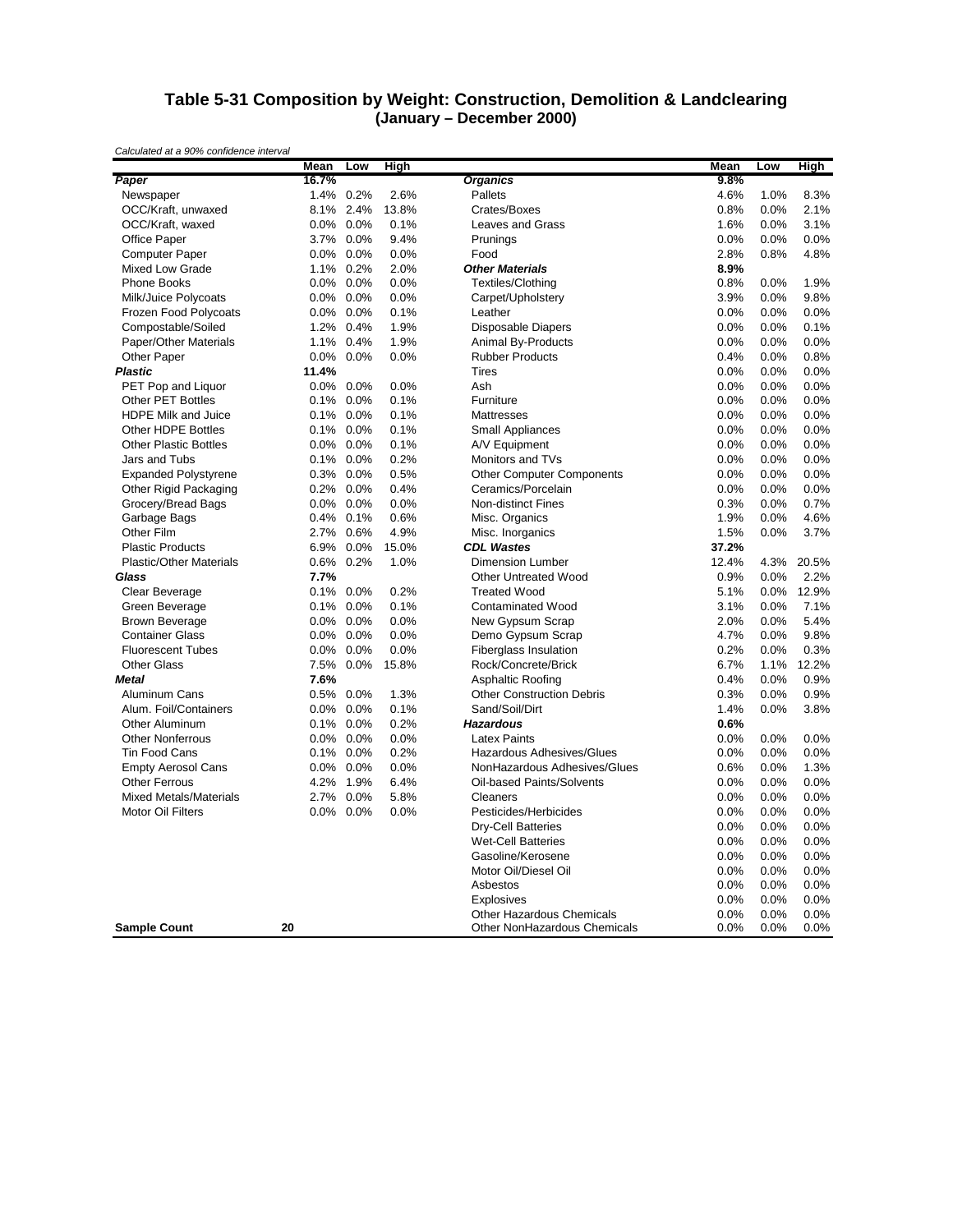#### **Table 5-32 Composition by Weight: Education (January – December 2000)**

|                                | Mean    | Low       | <b>High</b>  |                                       | Mean         | Low          | <b>High</b> |
|--------------------------------|---------|-----------|--------------|---------------------------------------|--------------|--------------|-------------|
| Paper                          | 31.6%   |           |              | <b>Organics</b>                       | 32.8%        |              |             |
| Newspaper                      | 2.7%    | 0.6%      | 4.7%         | Pallets                               | 5.1%         | 0.3%         | 9.8%        |
| OCC/Kraft, unwaxed             | 2.7%    | 1.1%      | 4.2%         | Crates/Boxes                          | 0.0%         | 0.0%         | 0.0%        |
| OCC/Kraft, waxed               | 0.2%    | 0.0%      | 0.5%         | Leaves and Grass                      | 6.0%         | 0.0%         | 12.7%       |
| Office Paper                   |         | 2.9% 0.7% | 5.2%         | Prunings                              | 0.0%         | 0.0%         | 0.1%        |
| <b>Computer Paper</b>          |         | 0.1% 0.0% | 0.3%         | Food                                  | 21.7%        | 9.6%         | 33.8%       |
| <b>Mixed Low Grade</b>         | 12.2%   | 0.0%      | 26.3%        | <b>Other Materials</b>                | 15.1%        |              |             |
| <b>Phone Books</b>             |         | 0.0% 0.0% | 0.0%         | Textiles/Clothing                     | 0.8%         | 0.0%         | 1.6%        |
| Milk/Juice Polycoats           |         | 0.3% 0.0% | 0.7%         | Carpet/Upholstery                     | 0.1%         | 0.0%         | 0.2%        |
| Frozen Food Polycoats          | $0.0\%$ | 0.0%      | 0.1%         | Leather                               | 0.0%         | 0.0%         | 0.0%        |
| Compostable/Soiled             |         | 7.6% 2.5% | 12.7%        | <b>Disposable Diapers</b>             | 1.0%         | 0.1%         | 1.8%        |
| Paper/Other Materials          | 1.2%    | 0.0%      | 2.4%         | Animal By-Products                    | 0.0%         | 0.0%         | 0.0%        |
| Other Paper                    |         | 1.6% 0.0% | 4.3%         | <b>Rubber Products</b>                | 0.0%         | 0.0%         | 0.1%        |
| <b>Plastic</b>                 | 6.1%    |           |              | <b>Tires</b>                          | 0.0%         | 0.0%         | 0.0%        |
| PET Pop and Liquor             | $0.2\%$ | 0.1%      | 0.3%         | Ash                                   | 0.0%         | 0.0%         | 0.0%        |
| <b>Other PET Bottles</b>       | $0.2\%$ | 0.0%      | 0.4%         | Furniture                             | 6.7%         | 1.0%         | 12.4%       |
| <b>HDPE Milk and Juice</b>     | 0.4%    | 0.1%      | 0.6%         | Mattresses                            | 0.0%         | 0.0%         | 0.0%        |
| <b>Other HDPE Bottles</b>      |         | 0.1% 0.0% | 0.1%         | <b>Small Appliances</b>               | 0.3%         | 0.0%         | 0.9%        |
| <b>Other Plastic Bottles</b>   |         | 0.0% 0.0% | 0.0%         | A/V Equipment                         | 0.0%         | 0.0%         | 0.0%        |
| Jars and Tubs                  |         | 0.1% 0.0% | 0.2%         | Monitors and TVs                      | 0.0%         | 0.0%         | 0.0%        |
| <b>Expanded Polystyrene</b>    |         | 0.3% 0.0% | 0.5%         | <b>Other Computer Components</b>      | 5.7%         | 0.0%         | 14.0%       |
| Other Rigid Packaging          | 0.3%    | 0.1%      | 0.5%         | Ceramics/Porcelain                    | 0.0%         | 0.0%         | 0.0%        |
| Grocery/Bread Bags             |         | 0.2% 0.1% | 0.3%         | <b>Non-distinct Fines</b>             | 0.0%         | 0.0%         | 0.0%        |
|                                |         | 1.5% 0.5% | 2.5%         |                                       | 0.0%         | 0.0%         | 0.1%        |
| Garbage Bags<br>Other Film     |         | 0.9% 0.4% | 1.4%         | Misc. Organics                        | 0.5%         | 0.0%         | 1.4%        |
| <b>Plastic Products</b>        |         | 0.9% 0.2% | 1.7%         | Misc. Inorganics<br><b>CDL Wastes</b> | 3.8%         |              |             |
| <b>Plastic/Other Materials</b> | 1.1%    | 0.0%      | 2.3%         | <b>Dimension Lumber</b>               | 1.4%         |              | 3.3%        |
| Glass                          |         |           |              | <b>Other Untreated Wood</b>           |              | 0.0%         | 0.0%        |
|                                | 3.1%    | 1.3% 0.4% | 2.3%         | <b>Treated Wood</b>                   | 0.0%<br>1.0% | 0.0%<br>0.0% | 2.5%        |
| Clear Beverage                 |         |           |              |                                       |              |              |             |
| Green Beverage                 | 0.5%    | 0.0%      | 1.1%         | <b>Contaminated Wood</b>              | 0.6%         | 0.0%         | 1.6%        |
| <b>Brown Beverage</b>          |         | 0.2% 0.0% | 0.5%<br>0.2% | New Gypsum Scrap                      | 0.0%         | 0.0%         | 0.0%        |
| <b>Container Glass</b>         | 0.1%    | 0.0%      |              | Demo Gypsum Scrap                     | 0.1%         | 0.0%         | 0.1%        |
| <b>Fluorescent Tubes</b>       | $0.0\%$ | 0.0%      | 0.0%         | <b>Fiberglass Insulation</b>          | 0.0%         | 0.0%         | 0.0%        |
| <b>Other Glass</b>             | 0.9%    | 0.0%      | 2.1%         | Rock/Concrete/Brick                   | 0.7%         | 0.0%         | 1.9%        |
| Metal                          | 7.5%    |           |              | Asphaltic Roofing                     | 0.0%         | 0.0%         | 0.0%        |
| Aluminum Cans                  |         | 0.2% 0.1% | 0.3%         | <b>Other Construction Debris</b>      | 0.0%         | 0.0%         | 0.0%        |
| Alum. Foil/Containers          | 0.1%    | 0.0%      | 0.3%         | Sand/Soil/Dirt                        | 0.1%         | 0.0%         | 0.2%        |
| Other Aluminum                 | $0.1\%$ | 0.0%      | 0.4%         | <b>Hazardous</b>                      | 0.0%         |              |             |
| <b>Other Nonferrous</b>        | $0.2\%$ | 0.0%      | 0.5%         | <b>Latex Paints</b>                   | 0.0%         | 0.0%         | 0.0%        |
| <b>Tin Food Cans</b>           | $0.4\%$ | 0.0%      | 0.8%         | <b>Hazardous Adhesives/Glues</b>      | 0.0%         | 0.0%         | 0.0%        |
| <b>Empty Aerosol Cans</b>      |         | 0.0% 0.0% | 0.0%         | NonHazardous Adhesives/Glues          | 0.0%         | 0.0%         | 0.0%        |
| <b>Other Ferrous</b>           | 2.5%    | 0.0%      | 5.9%         | Oil-based Paints/Solvents             | 0.0%         | 0.0%         | 0.0%        |
| <b>Mixed Metals/Materials</b>  | 3.9%    | 1.3%      | 6.5%         | Cleaners                              | 0.0%         | 0.0%         | 0.0%        |
| Motor Oil Filters              |         | 0.0% 0.0% | 0.0%         | Pesticides/Herbicides                 | 0.0%         | 0.0%         | 0.0%        |
|                                |         |           |              | <b>Dry-Cell Batteries</b>             | 0.0%         | 0.0%         | 0.0%        |
|                                |         |           |              | <b>Wet-Cell Batteries</b>             | 0.0%         | 0.0%         | 0.0%        |
|                                |         |           |              | Gasoline/Kerosene                     | 0.0%         | 0.0%         | 0.0%        |
|                                |         |           |              | Motor Oil/Diesel Oil                  | 0.0%         | 0.0%         | 0.0%        |
|                                |         |           |              | Asbestos                              | 0.0%         | 0.0%         | 0.0%        |
|                                |         |           |              | Explosives                            | 0.0%         | 0.0%         | 0.0%        |
|                                |         |           |              | Other Hazardous Chemicals             | 0.0%         | 0.0%         | 0.0%        |
| <b>Sample Count</b>            | 10      |           |              | Other NonHazardous Chemicals          | 0.0%         | 0.0%         | 0.0%        |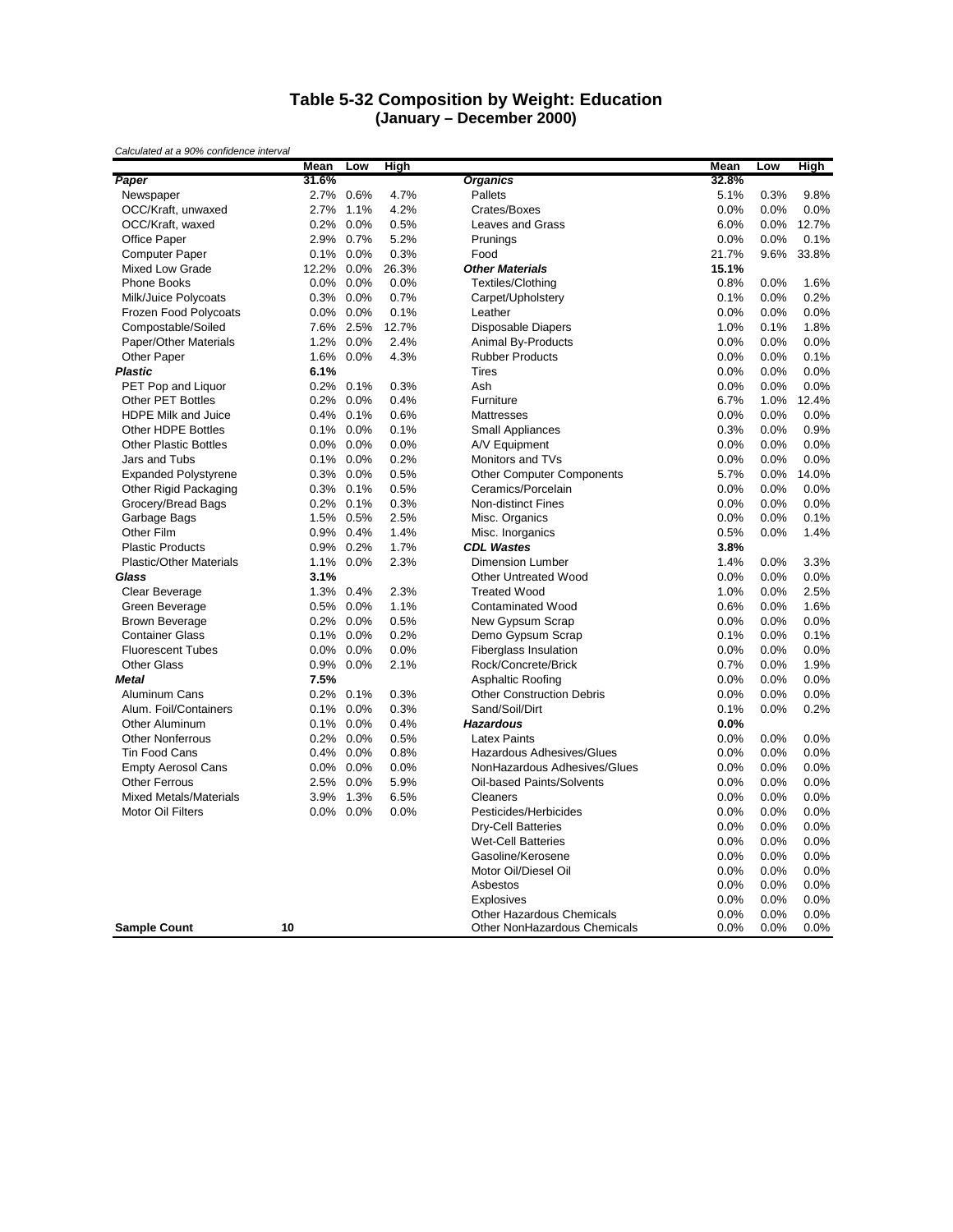#### **Table 5-33 Composition by Weight: Health Care (January – December 2000)**

|                                | Mean    | Low       | High  |                                                           | Mean          | Low           | High          |
|--------------------------------|---------|-----------|-------|-----------------------------------------------------------|---------------|---------------|---------------|
| Paper                          | 22.3%   |           |       | <b>Organics</b>                                           | 10.3%         |               |               |
| Newspaper                      |         | 1.2% 0.4% | 1.9%  | Pallets                                                   | 0.3%          | 0.0%          | 0.8%          |
| OCC/Kraft, unwaxed             | 5.5%    | 3.4%      | 7.6%  | Crates/Boxes                                              | 0.0%          | 0.0%          | 0.0%          |
| OCC/Kraft, waxed               |         | 0.2% 0.0% | 0.4%  | Leaves and Grass                                          | 0.6%          | 0.0%          | 1.5%          |
| <b>Office Paper</b>            | 2.4%    | 1.1%      | 3.8%  | Prunings                                                  | 0.0%          | 0.0%          | 0.0%          |
| <b>Computer Paper</b>          | $0.0\%$ | 0.0%      | 0.0%  | Food                                                      | 9.4%          | 4.7%          | 14.1%         |
| Mixed Low Grade                | 3.9%    | 1.8%      | 5.9%  | <b>Other Materials</b>                                    | 12.2%         |               |               |
| <b>Phone Books</b>             |         | 0.2% 0.0% | 0.5%  | Textiles/Clothing                                         | 1.4%          | 0.4%          | 2.5%          |
| Milk/Juice Polycoats           | 0.6%    | 0.1%      | 1.1%  | Carpet/Upholstery                                         | 1.2%          | 0.0%          | 3.0%          |
| Frozen Food Polycoats          | $0.0\%$ | 0.0%      | 0.1%  | Leather                                                   | 0.0%          | 0.0%          | 0.0%          |
| Compostable/Soiled             |         | 7.9% 4.2% | 11.7% | <b>Disposable Diapers</b>                                 | 0.1%          | 0.0%          | 0.3%          |
| Paper/Other Materials          | 0.5%    | 0.2%      | 0.8%  | Animal By-Products                                        | 0.0%          | 0.0%          | 0.0%          |
| Other Paper                    |         | 0.0% 0.0% | 0.0%  | <b>Rubber Products</b>                                    | 0.8%          | 0.3%          | 1.2%          |
| <b>Plastic</b>                 | 11.1%   |           |       | <b>Tires</b>                                              | 0.0%          | 0.0%          | 0.0%          |
| PET Pop and Liquor             | 0.1%    | 0.0%      | 0.1%  | Ash                                                       | 0.0%          | 0.0%          | 0.0%          |
| <b>Other PET Bottles</b>       | 0.1%    | 0.0%      | 0.2%  | Furniture                                                 | 0.6%          | 0.0%          | 1.6%          |
| HDPE Milk and Juice            | 0.3%    | 0.0%      | 0.6%  | Mattresses                                                | 0.0%          | 0.0%          | 0.0%          |
| <b>Other HDPE Bottles</b>      | $0.1\%$ | 0.0%      | 0.3%  | <b>Small Appliances</b>                                   | 0.1%          | 0.0%          | 0.4%          |
| <b>Other Plastic Bottles</b>   | $0.3\%$ | 0.0%      | 0.6%  | A/V Equipment                                             | 0.0%          | 0.0%          | 0.0%          |
| Jars and Tubs                  |         | 0.3% 0.1% | 0.5%  | Monitors and TVs                                          | 0.0%          | 0.0%          | 0.0%          |
| <b>Expanded Polystyrene</b>    |         | 0.9% 0.2% | 1.6%  | <b>Other Computer Components</b>                          | 0.1%          | 0.0%          | 0.2%          |
| Other Rigid Packaging          | 0.8%    | 0.3%      | 1.3%  | Ceramics/Porcelain                                        | 0.0%          | 0.0%          | 0.0%          |
| Grocery/Bread Bags             | $0.1\%$ | 0.0%      | 0.2%  | <b>Non-distinct Fines</b>                                 | 0.3%          | 0.0%          | 0.6%          |
| Garbage Bags                   | 2.0%    | 1.2%      | 2.9%  | Misc. Organics                                            | 7.5%          | 0.0%          | 18.4%         |
| Other Film                     |         | 2.1% 0.3% | 3.9%  | Misc. Inorganics                                          | 0.0%          | 0.0%          | 0.0%          |
| <b>Plastic Products</b>        |         | 0.8% 0.2% | 1.5%  | <b>CDL Wastes</b>                                         | 1.1%          |               |               |
| <b>Plastic/Other Materials</b> | 3.2%    | 0.2%      | 6.3%  | <b>Dimension Lumber</b>                                   | 0.0%          | 0.0%          | 0.1%          |
| Glass                          | 2.5%    |           |       | <b>Other Untreated Wood</b>                               | 0.0%          | 0.0%          | 0.0%          |
| Clear Beverage                 |         | 1.3% 0.6% | 1.9%  | <b>Treated Wood</b>                                       | 0.0%          | 0.0%          | 0.0%          |
| Green Beverage                 | 0.1%    | 0.0%      | 0.3%  | <b>Contaminated Wood</b>                                  | 0.8%          | 0.0%          | 1.6%          |
| <b>Brown Beverage</b>          |         | 0.0% 0.0% | 0.1%  | New Gypsum Scrap                                          | 0.0%          | 0.0%          | 0.0%          |
| <b>Container Glass</b>         | $0.0\%$ | 0.0%      | 0.0%  | Demo Gypsum Scrap                                         | 0.0%          | 0.0%          | 0.0%          |
| <b>Fluorescent Tubes</b>       |         | 0.1% 0.0% | 0.2%  | <b>Fiberglass Insulation</b>                              | 0.0%          | 0.0%          | 0.0%          |
| <b>Other Glass</b>             | 1.0%    | 0.0%      | 2.1%  | Rock/Concrete/Brick                                       | 0.0%          | 0.0%          | 0.0%          |
| Metal                          | 2.0%    |           |       | Asphaltic Roofing                                         | 0.0%          | 0.0%          | 0.0%          |
| Aluminum Cans                  |         | 0.2% 0.1% | 0.3%  | <b>Other Construction Debris</b>                          | 0.3%          | 0.0%          | 0.8%          |
| Alum. Foil/Containers          | $0.0\%$ | 0.0%      | 0.0%  | Sand/Soil/Dirt                                            | 0.0%          | 0.0%          | 0.0%          |
| Other Aluminum                 | $0.0\%$ | 0.0%      | 0.0%  | <b>Hazardous</b>                                          | 38.5%         |               |               |
| <b>Other Nonferrous</b>        | $0.0\%$ | 0.0%      | 0.0%  | <b>Latex Paints</b>                                       | 0.0%          | 0.0%          | 0.0%          |
| Tin Food Cans                  | $0.4\%$ | 0.1%      | 0.8%  | Hazardous Adhesives/Glues                                 | 0.0%          | 0.0%          | 0.0%          |
| <b>Empty Aerosol Cans</b>      |         | 0.0% 0.0% | 0.0%  | NonHazardous Adhesives/Glues                              | 4.2%          | 0.0%          | 10.9%         |
| <b>Other Ferrous</b>           | 0.3%    | 0.0%      | 0.5%  | Oil-based Paints/Solvents                                 | 0.0%          | 0.0%          | 0.0%          |
|                                |         |           | 2.2%  |                                                           |               |               | 0.0%          |
| <b>Mixed Metals/Materials</b>  | 1.0%    | 0.0%      |       | Cleaners                                                  | 0.0%          | 0.0%          |               |
| Motor Oil Filters              | $0.0\%$ | 0.0%      | 0.0%  | Pesticides/Herbicides                                     | 0.0%          | 0.0%          | 0.0%          |
|                                |         |           |       | <b>Dry-Cell Batteries</b>                                 | 0.0%          | 0.0%          | 0.0%          |
|                                |         |           |       | <b>Wet-Cell Batteries</b>                                 | 0.0%          | 0.0%          | 0.0%          |
|                                |         |           |       | Gasoline/Kerosene                                         | 0.0%          | 0.0%          | 0.0%          |
|                                |         |           |       | Motor Oil/Diesel Oil                                      | 0.0%          | 0.0%          | 0.0%          |
|                                |         |           |       | Asbestos                                                  | 0.0%          | 0.0%          | 0.0%          |
|                                |         |           |       | <b>Explosives</b>                                         | 0.0%          | 0.0%          | 0.0%          |
| <b>Sample Count</b>            | 11      |           |       | Other Hazardous Chemicals<br>Other NonHazardous Chemicals | 34.2%<br>0.0% | 18.0%<br>0.0% | 50.4%<br>0.0% |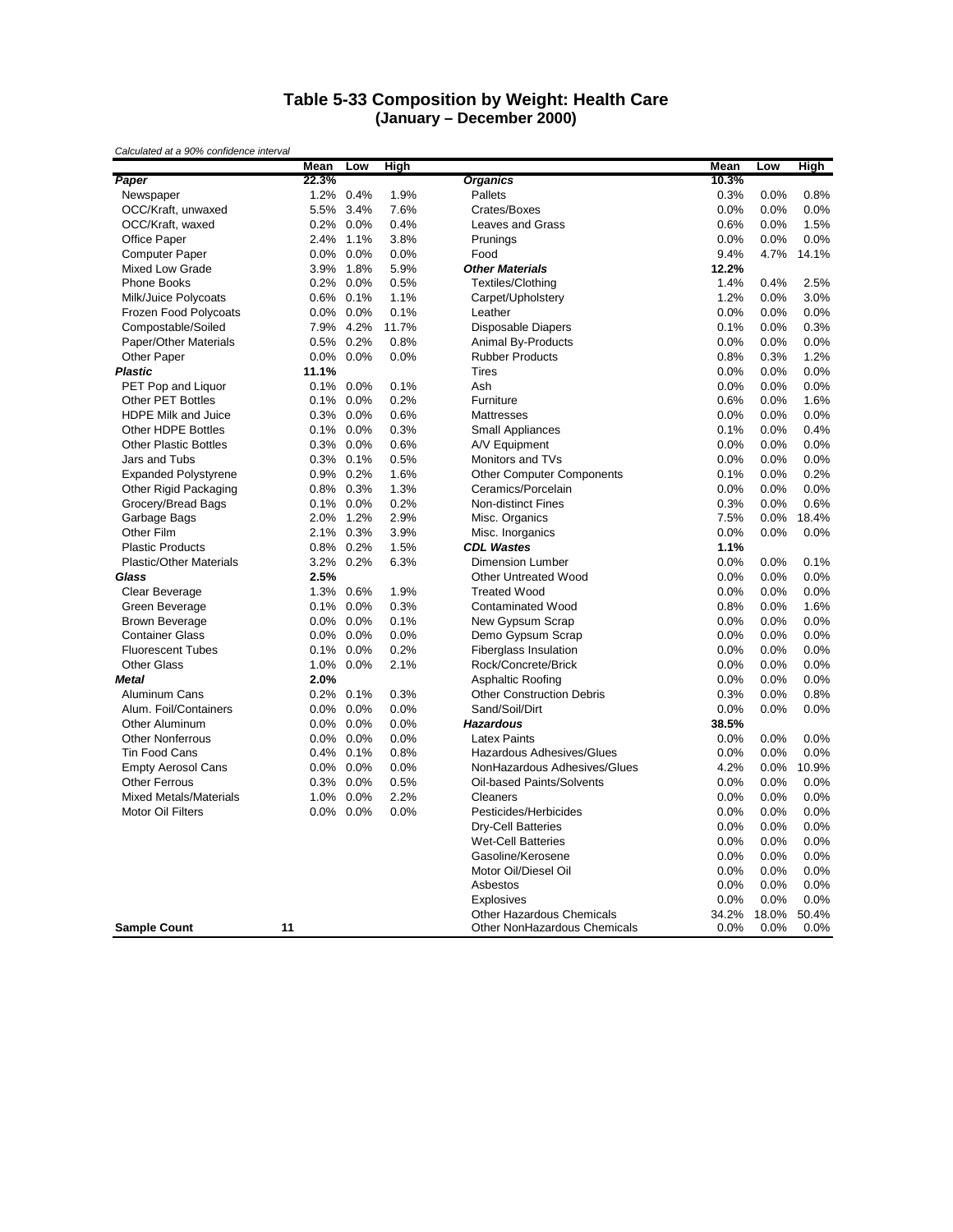#### **Table 5-34 Composition by Weight: Hotel/Motel (January – December 2000)**

|                                                                                                                                                                                          | Mean                                        | Low                                               | High                                          |                                                                                                                                                                                                                                                                                                                                                         | Mean                                                                                                         | Low                                                                                                          | High                                                                                                         |
|------------------------------------------------------------------------------------------------------------------------------------------------------------------------------------------|---------------------------------------------|---------------------------------------------------|-----------------------------------------------|---------------------------------------------------------------------------------------------------------------------------------------------------------------------------------------------------------------------------------------------------------------------------------------------------------------------------------------------------------|--------------------------------------------------------------------------------------------------------------|--------------------------------------------------------------------------------------------------------------|--------------------------------------------------------------------------------------------------------------|
| Paper                                                                                                                                                                                    | 20.5%                                       |                                                   |                                               | <b>Organics</b>                                                                                                                                                                                                                                                                                                                                         | 40.0%                                                                                                        |                                                                                                              |                                                                                                              |
| Newspaper                                                                                                                                                                                |                                             | 5.4% 2.1%                                         | 8.7%                                          | Pallets                                                                                                                                                                                                                                                                                                                                                 | 0.5%                                                                                                         | 0.0%                                                                                                         | 1.3%                                                                                                         |
| OCC/Kraft, unwaxed                                                                                                                                                                       | 3.1%                                        | 1.7%                                              | 4.5%                                          | Crates/Boxes                                                                                                                                                                                                                                                                                                                                            | 0.0%                                                                                                         | 0.0%                                                                                                         | 0.0%                                                                                                         |
| OCC/Kraft, waxed                                                                                                                                                                         |                                             | 2.9% 0.7%                                         | 5.0%                                          | <b>Leaves and Grass</b>                                                                                                                                                                                                                                                                                                                                 | 0.0%                                                                                                         | 0.0%                                                                                                         | 0.0%                                                                                                         |
| <b>Office Paper</b>                                                                                                                                                                      |                                             | 2.7% 0.7%                                         | 4.8%                                          | Prunings                                                                                                                                                                                                                                                                                                                                                | 0.0%                                                                                                         | 0.0%                                                                                                         | 0.0%                                                                                                         |
| Computer Paper                                                                                                                                                                           | $0.0\%$                                     | 0.0%                                              | 0.0%                                          | Food                                                                                                                                                                                                                                                                                                                                                    | 39.5%                                                                                                        | 18.2%                                                                                                        | 60.9%                                                                                                        |
| Mixed Low Grade                                                                                                                                                                          | 2.3%                                        | 1.2%                                              | 3.4%                                          | <b>Other Materials</b>                                                                                                                                                                                                                                                                                                                                  | 16.2%                                                                                                        |                                                                                                              |                                                                                                              |
| <b>Phone Books</b>                                                                                                                                                                       |                                             | 0.0% 0.0%                                         | 0.0%                                          | Textiles/Clothing                                                                                                                                                                                                                                                                                                                                       | 0.5%                                                                                                         | 0.3%                                                                                                         | 0.7%                                                                                                         |
| Milk/Juice Polycoats                                                                                                                                                                     | $0.0\%$ 0.0%                                |                                                   | 0.1%                                          | Carpet/Upholstery                                                                                                                                                                                                                                                                                                                                       | 12.4%                                                                                                        | 0.0%                                                                                                         | 33.5%                                                                                                        |
| Frozen Food Polycoats                                                                                                                                                                    |                                             | 0.0% 0.0%                                         | 0.0%                                          | Leather                                                                                                                                                                                                                                                                                                                                                 | 0.0%                                                                                                         | 0.0%                                                                                                         | 0.0%                                                                                                         |
| Compostable/Soiled                                                                                                                                                                       |                                             | 2.6% 0.0%                                         | 5.5%                                          | <b>Disposable Diapers</b>                                                                                                                                                                                                                                                                                                                               | 0.0%                                                                                                         | 0.0%                                                                                                         | 0.1%                                                                                                         |
| Paper/Other Materials                                                                                                                                                                    | 1.5%                                        | 0.4%                                              | 2.6%                                          | Animal By-Products                                                                                                                                                                                                                                                                                                                                      | 0.0%                                                                                                         | 0.0%                                                                                                         | 0.0%                                                                                                         |
| Other Paper                                                                                                                                                                              |                                             | 0.0% 0.0%                                         | 0.0%                                          | <b>Rubber Products</b>                                                                                                                                                                                                                                                                                                                                  | 0.7%                                                                                                         | 0.0%                                                                                                         | 1.5%                                                                                                         |
| <b>Plastic</b>                                                                                                                                                                           | 3.5%                                        |                                                   |                                               | <b>Tires</b>                                                                                                                                                                                                                                                                                                                                            | 0.0%                                                                                                         | 0.0%                                                                                                         | 0.0%                                                                                                         |
| PET Pop and Liquor                                                                                                                                                                       | $0.0\%$                                     | 0.0%                                              | 0.0%                                          | Ash                                                                                                                                                                                                                                                                                                                                                     | 0.0%                                                                                                         | 0.0%                                                                                                         | 0.0%                                                                                                         |
| <b>Other PET Bottles</b>                                                                                                                                                                 | $0.2\%$                                     | 0.0%                                              | 0.4%                                          | Furniture                                                                                                                                                                                                                                                                                                                                               | 0.0%                                                                                                         | 0.0%                                                                                                         | 0.0%                                                                                                         |
| HDPE Milk and Juice                                                                                                                                                                      | 0.1%                                        | 0.0%                                              | 0.3%                                          | Mattresses                                                                                                                                                                                                                                                                                                                                              | 0.0%                                                                                                         | 0.0%                                                                                                         | 0.0%                                                                                                         |
| <b>Other HDPE Bottles</b>                                                                                                                                                                |                                             | 0.0% 0.0%                                         | 0.1%                                          | Small Appliances                                                                                                                                                                                                                                                                                                                                        | 1.3%                                                                                                         | 0.0%                                                                                                         | 3.5%                                                                                                         |
| <b>Other Plastic Bottles</b>                                                                                                                                                             |                                             | 0.0% 0.0%                                         | 0.1%                                          | A/V Equipment                                                                                                                                                                                                                                                                                                                                           | 0.0%                                                                                                         | 0.0%                                                                                                         | 0.0%                                                                                                         |
| Jars and Tubs                                                                                                                                                                            |                                             | 0.3% 0.0%                                         | 0.9%                                          | Monitors and TVs                                                                                                                                                                                                                                                                                                                                        | 0.0%                                                                                                         | 0.0%                                                                                                         | 0.0%                                                                                                         |
| <b>Expanded Polystyrene</b>                                                                                                                                                              |                                             | 0.2% 0.0%                                         | 0.4%                                          | <b>Other Computer Components</b>                                                                                                                                                                                                                                                                                                                        | 0.4%                                                                                                         | 0.0%                                                                                                         | 1.2%                                                                                                         |
| Other Rigid Packaging                                                                                                                                                                    | 0.1%                                        | 0.0%                                              | 0.2%                                          | Ceramics/Porcelain                                                                                                                                                                                                                                                                                                                                      | 0.0%                                                                                                         | 0.0%                                                                                                         | 0.0%                                                                                                         |
| Grocery/Bread Bags                                                                                                                                                                       |                                             | 0.0% 0.0%                                         | 0.1%                                          | <b>Non-distinct Fines</b>                                                                                                                                                                                                                                                                                                                               | 0.2%                                                                                                         | 0.0%                                                                                                         | 0.6%                                                                                                         |
| Garbage Bags                                                                                                                                                                             |                                             | 0.4% 0.1%                                         | 0.7%                                          | Misc. Organics                                                                                                                                                                                                                                                                                                                                          | 0.5%                                                                                                         | 0.0%                                                                                                         | 1.2%                                                                                                         |
| Other Film                                                                                                                                                                               | $0.8\%$                                     | 0.1%                                              | 1.6%                                          | Misc. Inorganics                                                                                                                                                                                                                                                                                                                                        | 0.0%                                                                                                         | 0.0%                                                                                                         | 0.0%                                                                                                         |
| <b>Plastic Products</b>                                                                                                                                                                  |                                             | 0.7% 0.0%                                         | 1.4%                                          | <b>CDL Wastes</b>                                                                                                                                                                                                                                                                                                                                       | 3.6%                                                                                                         |                                                                                                              |                                                                                                              |
| <b>Plastic/Other Materials</b>                                                                                                                                                           | 0.6%                                        | 0.0%                                              | 1.7%                                          | <b>Dimension Lumber</b>                                                                                                                                                                                                                                                                                                                                 | 0.1%                                                                                                         | 0.0%                                                                                                         | 0.2%                                                                                                         |
| Glass                                                                                                                                                                                    | 2.4%                                        |                                                   |                                               | <b>Other Untreated Wood</b>                                                                                                                                                                                                                                                                                                                             | 0.0%                                                                                                         | 0.0%                                                                                                         | 0.0%                                                                                                         |
| Clear Beverage                                                                                                                                                                           |                                             | 0.3% 0.0%                                         | 0.7%                                          | <b>Treated Wood</b>                                                                                                                                                                                                                                                                                                                                     | 1.9%                                                                                                         | 0.0%                                                                                                         | 5.3%                                                                                                         |
| Green Beverage                                                                                                                                                                           | 0.3%                                        | 0.0%                                              | 0.6%                                          | <b>Contaminated Wood</b>                                                                                                                                                                                                                                                                                                                                | 1.6%                                                                                                         | 0.0%                                                                                                         | 4.4%                                                                                                         |
| <b>Brown Beverage</b>                                                                                                                                                                    |                                             | 0.3% 0.0%                                         | 0.5%                                          | New Gypsum Scrap                                                                                                                                                                                                                                                                                                                                        | 0.0%                                                                                                         | 0.0%                                                                                                         | 0.0%                                                                                                         |
| <b>Container Glass</b>                                                                                                                                                                   | 0.1%                                        | 0.0%                                              | 0.2%                                          | Demo Gypsum Scrap                                                                                                                                                                                                                                                                                                                                       | 0.0%                                                                                                         | 0.0%                                                                                                         | 0.0%                                                                                                         |
| <b>Fluorescent Tubes</b>                                                                                                                                                                 | $0.0\%$                                     | 0.0%                                              | 0.0%                                          | Fiberglass Insulation                                                                                                                                                                                                                                                                                                                                   | 0.0%                                                                                                         | 0.0%                                                                                                         | 0.0%                                                                                                         |
| <b>Other Glass</b>                                                                                                                                                                       | 1.4%                                        | $0.0\%$                                           | 3.3%                                          | Rock/Concrete/Brick                                                                                                                                                                                                                                                                                                                                     | 0.1%                                                                                                         | 0.0%                                                                                                         | 0.2%                                                                                                         |
| Metal                                                                                                                                                                                    | 13.8%                                       |                                                   |                                               | Asphaltic Roofing                                                                                                                                                                                                                                                                                                                                       | 0.0%                                                                                                         | 0.0%                                                                                                         | 0.0%                                                                                                         |
| Aluminum Cans                                                                                                                                                                            |                                             | 0.2% 0.0%                                         | 0.4%                                          | <b>Other Construction Debris</b>                                                                                                                                                                                                                                                                                                                        | 0.0%                                                                                                         | 0.0%                                                                                                         | 0.0%                                                                                                         |
| Alum. Foil/Containers                                                                                                                                                                    | $0.0\%$                                     | 0.0%                                              | 0.0%                                          | Sand/Soil/Dirt                                                                                                                                                                                                                                                                                                                                          | 0.0%                                                                                                         | 0.0%                                                                                                         | 0.0%                                                                                                         |
| Other Aluminum                                                                                                                                                                           | $0.0\%$                                     | 0.0%                                              | 0.0%                                          | <b>Hazardous</b>                                                                                                                                                                                                                                                                                                                                        | 0.0%                                                                                                         |                                                                                                              |                                                                                                              |
|                                                                                                                                                                                          |                                             |                                                   |                                               |                                                                                                                                                                                                                                                                                                                                                         |                                                                                                              |                                                                                                              |                                                                                                              |
|                                                                                                                                                                                          |                                             |                                                   |                                               |                                                                                                                                                                                                                                                                                                                                                         |                                                                                                              |                                                                                                              |                                                                                                              |
|                                                                                                                                                                                          |                                             |                                                   |                                               |                                                                                                                                                                                                                                                                                                                                                         |                                                                                                              |                                                                                                              |                                                                                                              |
|                                                                                                                                                                                          |                                             |                                                   |                                               |                                                                                                                                                                                                                                                                                                                                                         |                                                                                                              |                                                                                                              |                                                                                                              |
|                                                                                                                                                                                          |                                             |                                                   |                                               |                                                                                                                                                                                                                                                                                                                                                         |                                                                                                              |                                                                                                              |                                                                                                              |
|                                                                                                                                                                                          |                                             |                                                   |                                               |                                                                                                                                                                                                                                                                                                                                                         |                                                                                                              |                                                                                                              |                                                                                                              |
|                                                                                                                                                                                          |                                             |                                                   |                                               |                                                                                                                                                                                                                                                                                                                                                         |                                                                                                              |                                                                                                              |                                                                                                              |
|                                                                                                                                                                                          |                                             |                                                   |                                               |                                                                                                                                                                                                                                                                                                                                                         |                                                                                                              |                                                                                                              |                                                                                                              |
|                                                                                                                                                                                          |                                             |                                                   |                                               |                                                                                                                                                                                                                                                                                                                                                         |                                                                                                              |                                                                                                              |                                                                                                              |
|                                                                                                                                                                                          |                                             |                                                   |                                               |                                                                                                                                                                                                                                                                                                                                                         |                                                                                                              |                                                                                                              |                                                                                                              |
|                                                                                                                                                                                          |                                             |                                                   |                                               |                                                                                                                                                                                                                                                                                                                                                         |                                                                                                              |                                                                                                              |                                                                                                              |
|                                                                                                                                                                                          |                                             |                                                   |                                               |                                                                                                                                                                                                                                                                                                                                                         |                                                                                                              |                                                                                                              |                                                                                                              |
|                                                                                                                                                                                          |                                             |                                                   |                                               |                                                                                                                                                                                                                                                                                                                                                         |                                                                                                              |                                                                                                              |                                                                                                              |
|                                                                                                                                                                                          | 5                                           |                                                   |                                               |                                                                                                                                                                                                                                                                                                                                                         |                                                                                                              |                                                                                                              |                                                                                                              |
| <b>Other Nonferrous</b><br><b>Tin Food Cans</b><br><b>Empty Aerosol Cans</b><br><b>Other Ferrous</b><br><b>Mixed Metals/Materials</b><br><b>Motor Oil Filters</b><br><b>Sample Count</b> | $0.0\%$<br>0.1%<br>2.7%<br>10.8%<br>$0.0\%$ | 0.0%<br>0.0%<br>0.0% 0.0%<br>0.0%<br>0.0%<br>0.0% | 0.0%<br>0.2%<br>0.1%<br>6.5%<br>27.7%<br>0.0% | <b>Latex Paints</b><br>Hazardous Adhesives/Glues<br>NonHazardous Adhesives/Glues<br>Oil-based Paints/Solvents<br>Cleaners<br>Pesticides/Herbicides<br><b>Dry-Cell Batteries</b><br><b>Wet-Cell Batteries</b><br>Gasoline/Kerosene<br>Motor Oil/Diesel Oil<br>Asbestos<br><b>Explosives</b><br>Other Hazardous Chemicals<br>Other NonHazardous Chemicals | 0.0%<br>0.0%<br>0.0%<br>0.0%<br>0.0%<br>0.0%<br>0.0%<br>0.0%<br>0.0%<br>0.0%<br>0.0%<br>0.0%<br>0.0%<br>0.0% | 0.0%<br>0.0%<br>0.0%<br>0.0%<br>0.0%<br>0.0%<br>0.0%<br>0.0%<br>0.0%<br>0.0%<br>0.0%<br>0.0%<br>0.0%<br>0.0% | 0.0%<br>0.0%<br>0.0%<br>0.0%<br>0.0%<br>0.0%<br>0.0%<br>0.0%<br>0.0%<br>0.0%<br>0.0%<br>0.0%<br>0.0%<br>0.0% |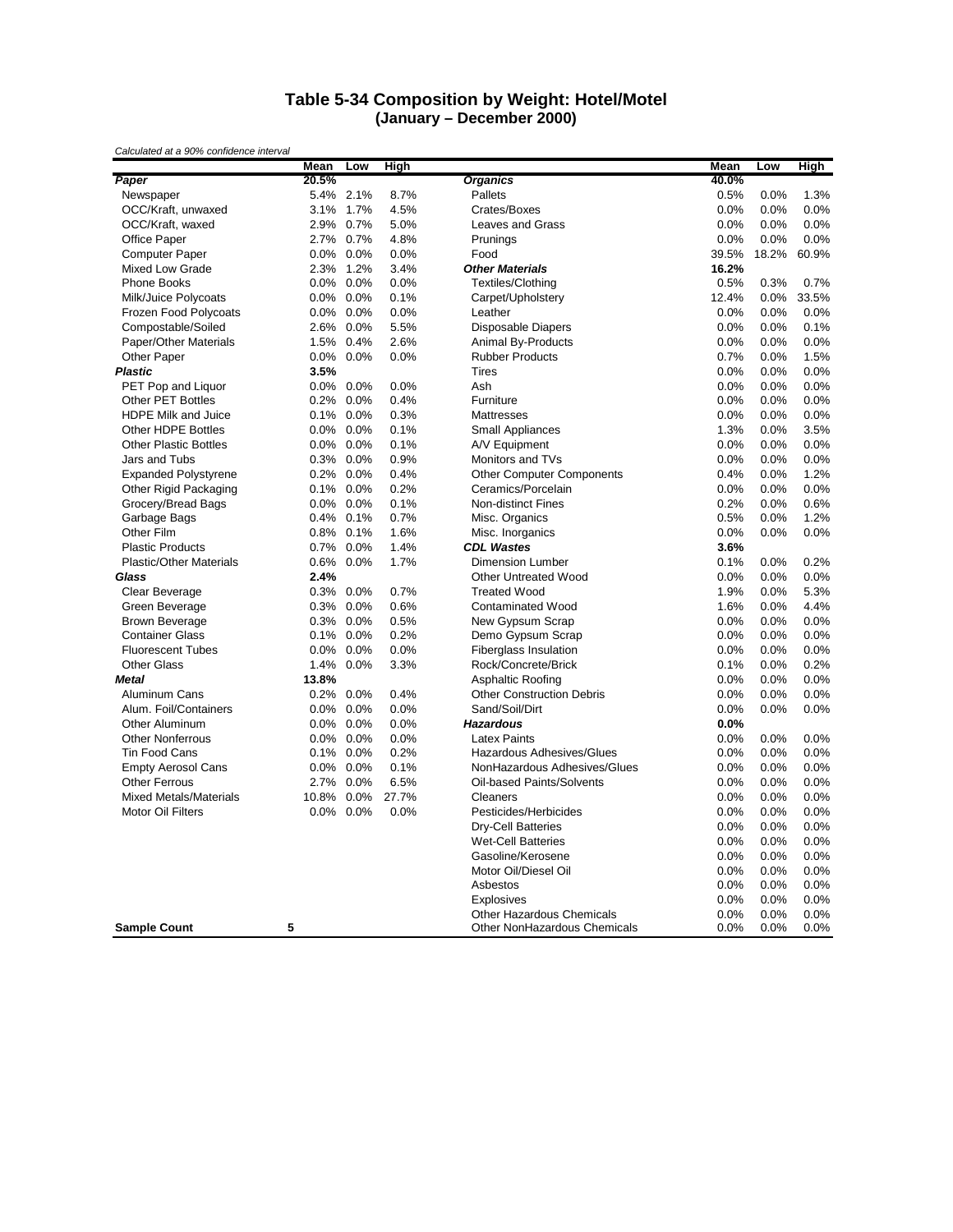#### **Table 5-35 Composition by Weight: Manufacturing (January – December 2000)**

|                                | Mean    | Low       | <b>High</b> |                                  | Mean  | Low  | High  |
|--------------------------------|---------|-----------|-------------|----------------------------------|-------|------|-------|
| Paper                          | 22.0%   |           |             | <b>Organics</b>                  | 19.5% |      |       |
| Newspaper                      | $1.2\%$ | 0.1%      | 2.3%        | <b>Pallets</b>                   | 6.0%  | 1.4% | 10.6% |
| OCC/Kraft, unwaxed             | 8.1%    | 5.1%      | 11.1%       | Crates/Boxes                     | 2.3%  | 0.0% | 6.2%  |
| OCC/Kraft, waxed               |         | 0.1% 0.0% | 0.1%        | Leaves and Grass                 | 0.0%  | 0.0% | 0.0%  |
| Office Paper                   |         | 2.2% 0.7% | 3.7%        | Prunings                         | 0.0%  | 0.0% | 0.0%  |
| <b>Computer Paper</b>          |         | 0.3% 0.0% | 0.6%        | Food                             | 11.1% | 3.2% | 19.0% |
| <b>Mixed Low Grade</b>         | 2.7%    | 0.0%      | 5.6%        | <b>Other Materials</b>           | 16.8% |      |       |
| <b>Phone Books</b>             |         | 0.0% 0.0% | 0.0%        | Textiles/Clothing                | 5.9%  | 0.0% | 12.4% |
| Milk/Juice Polycoats           | 1.2%    | 0.0%      | 2.6%        | Carpet/Upholstery                | 3.7%  | 0.0% | 8.7%  |
| Frozen Food Polycoats          | $0.0\%$ | 0.0%      | 0.0%        | Leather                          | 0.0%  | 0.0% | 0.0%  |
| Compostable/Soiled             | 2.5%    | 0.9%      | 4.1%        | <b>Disposable Diapers</b>        | 0.0%  | 0.0% | 0.0%  |
| Paper/Other Materials          | 3.4%    | 1.6%      | 5.2%        | Animal By-Products               | 0.2%  | 0.0% | 0.6%  |
| Other Paper                    |         | 0.4% 0.0% | 1.0%        | <b>Rubber Products</b>           | 0.0%  | 0.0% | 0.1%  |
| <b>Plastic</b>                 | 22.0%   |           |             | <b>Tires</b>                     | 0.0%  | 0.0% | 0.0%  |
| PET Pop and Liquor             | 0.0%    | 0.0%      | 0.0%        | Ash                              | 2.7%  | 0.0% | 7.2%  |
| <b>Other PET Bottles</b>       | $0.0\%$ | 0.0%      | 0.0%        | Furniture                        | 0.2%  | 0.0% | 0.5%  |
| <b>HDPE Milk and Juice</b>     | 0.9%    | 0.0%      | 2.0%        | Mattresses                       | 0.0%  | 0.0% | 0.0%  |
| <b>Other HDPE Bottles</b>      |         | 0.1% 0.0% | 0.2%        | <b>Small Appliances</b>          | 1.0%  | 0.0% | 2.7%  |
| <b>Other Plastic Bottles</b>   | $0.0\%$ | 0.0%      | 0.0%        | A/V Equipment                    | 0.0%  | 0.0% | 0.0%  |
| Jars and Tubs                  |         | 0.6% 0.2% | 1.0%        | Monitors and TVs                 | 0.0%  | 0.0% | 0.0%  |
| <b>Expanded Polystyrene</b>    |         | 1.3% 0.0% | 3.1%        | <b>Other Computer Components</b> | 0.0%  | 0.0% | 0.0%  |
| Other Rigid Packaging          | 0.3%    | 0.1%      | 0.6%        | Ceramics/Porcelain               | 0.0%  | 0.0% | 0.0%  |
| Grocery/Bread Bags             |         | 0.0% 0.0% | 0.1%        | Non-distinct Fines               | 0.1%  | 0.0% | 0.2%  |
| Garbage Bags                   |         | 0.4% 0.1% | 0.6%        | Misc. Organics                   | 0.9%  | 0.0% | 2.0%  |
| Other Film                     | 11.9%   | 4.6%      | 19.1%       | Misc. Inorganics                 | 2.1%  | 0.0% | 5.5%  |
| <b>Plastic Products</b>        |         | 3.3% 0.8% | 5.7%        | <b>CDL Wastes</b>                | 7.7%  |      |       |
| <b>Plastic/Other Materials</b> | 3.2%    | 0.0%      | 6.6%        | <b>Dimension Lumber</b>          | 1.1%  | 0.5% | 1.8%  |
| Glass                          | 0.2%    |           |             | <b>Other Untreated Wood</b>      | 0.2%  | 0.0% | 0.6%  |
| Clear Beverage                 | $0.2\%$ | 0.0%      | 0.4%        | <b>Treated Wood</b>              | 0.3%  | 0.0% | 0.8%  |
| Green Beverage                 | $0.0\%$ | 0.0%      | 0.0%        | <b>Contaminated Wood</b>         | 0.0%  | 0.0% | 0.0%  |
| <b>Brown Beverage</b>          |         | 0.0% 0.0% | 0.1%        | New Gypsum Scrap                 | 0.0%  | 0.0% | 0.0%  |
| <b>Container Glass</b>         | $0.0\%$ | 0.0%      | 0.0%        | Demo Gypsum Scrap                | 2.2%  | 0.0% | 5.9%  |
| <b>Fluorescent Tubes</b>       | $0.0\%$ | 0.0%      | 0.0%        | Fiberglass Insulation            | 0.0%  | 0.0% | 0.0%  |
| <b>Other Glass</b>             | $0.0\%$ | 0.0%      | 0.0%        | Rock/Concrete/Brick              | 0.0%  | 0.0% | 0.0%  |
| Metal                          | 10.4%   |           |             | Asphaltic Roofing                | 0.0%  | 0.0% | 0.0%  |
| <b>Aluminum Cans</b>           |         | 0.0% 0.0% | 0.1%        | <b>Other Construction Debris</b> | 3.1%  | 0.0% | 7.5%  |
| Alum. Foil/Containers          | $0.0\%$ | 0.0%      | 0.0%        | Sand/Soil/Dirt                   | 0.7%  | 0.0% | 1.4%  |
| Other Aluminum                 | $0.0\%$ | 0.0%      | 0.1%        | <b>Hazardous</b>                 | 1.3%  |      |       |
| <b>Other Nonferrous</b>        | 0.1%    | 0.0%      | 0.3%        | <b>Latex Paints</b>              | 0.1%  | 0.0% | 0.2%  |
| <b>Tin Food Cans</b>           | $0.3\%$ | 0.0%      | 0.6%        | Hazardous Adhesives/Glues        | 0.0%  | 0.0% | 0.0%  |
| <b>Empty Aerosol Cans</b>      | 1.2%    | 0.0%      | 3.1%        | NonHazardous Adhesives/Glues     | 0.0%  | 0.0% | 0.0%  |
| <b>Other Ferrous</b>           | 6.3%    | 1.9%      | 10.8%       | Oil-based Paints/Solvents        | 0.0%  | 0.0% | 0.0%  |
| <b>Mixed Metals/Materials</b>  | 2.5%    | 0.0%      | 5.4%        | Cleaners                         | 0.0%  | 0.0% | 0.0%  |
| Motor Oil Filters              | $0.0\%$ | 0.0%      | 0.0%        | Pesticides/Herbicides            | 0.0%  | 0.0% | 0.0%  |
|                                |         |           |             | <b>Dry-Cell Batteries</b>        | 0.0%  | 0.0% | 0.0%  |
|                                |         |           |             | <b>Wet-Cell Batteries</b>        | 0.0%  | 0.0% | 0.0%  |
|                                |         |           |             | Gasoline/Kerosene                | 0.0%  | 0.0% | 0.0%  |
|                                |         |           |             | Motor Oil/Diesel Oil             | 0.0%  | 0.0% | 0.0%  |
|                                |         |           |             | Asbestos                         | 0.0%  | 0.0% | 0.0%  |
|                                |         |           |             | <b>Explosives</b>                | 0.0%  | 0.0% | 0.0%  |
|                                |         |           |             | Other Hazardous Chemicals        | 1.2%  | 0.0% | 3.3%  |
| <b>Sample Count</b>            | 26      |           |             | Other NonHazardous Chemicals     | 0.0%  | 0.0% | 0.0%  |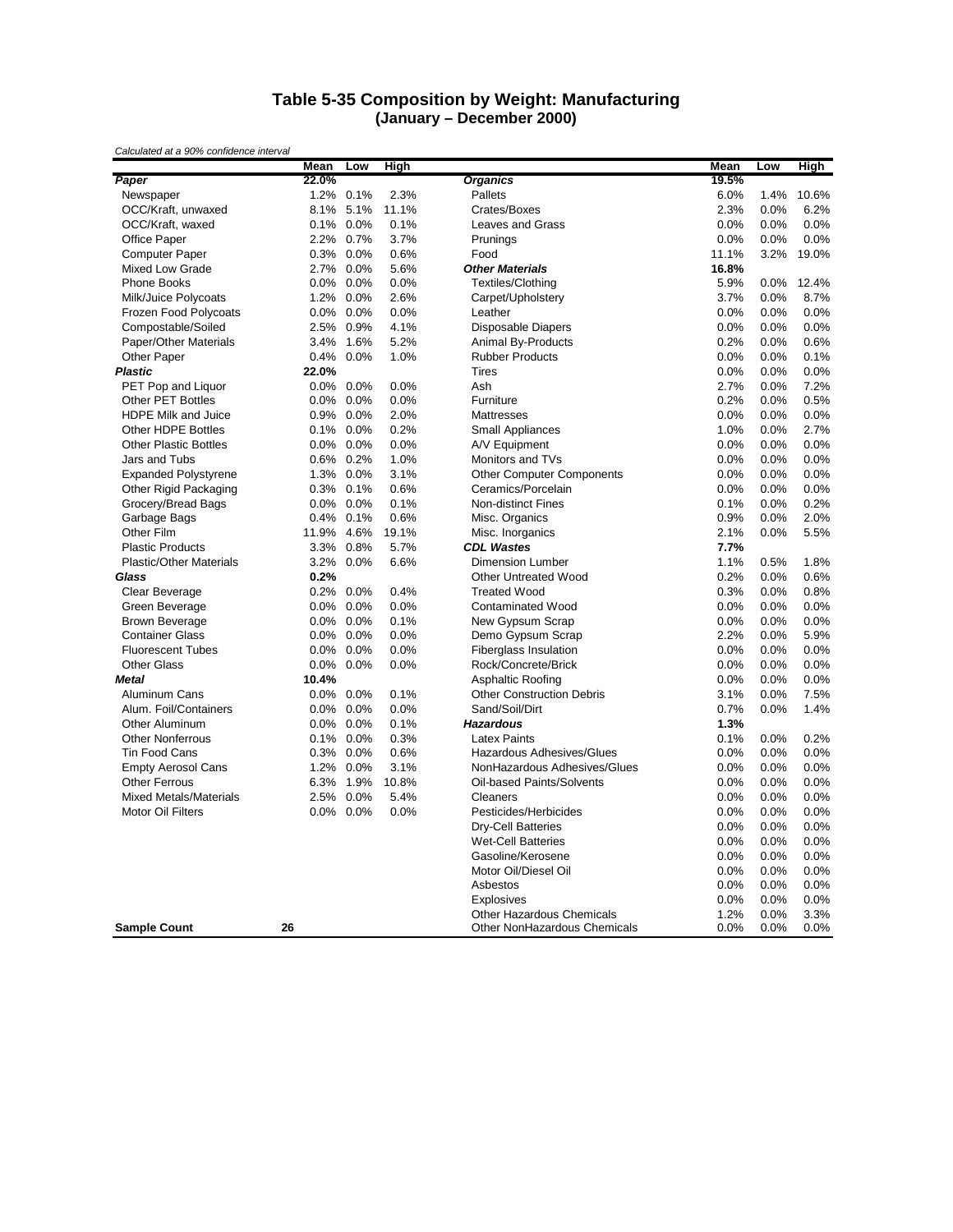#### **Table 5-36 Composition by Weight: Office (January – December 2000)**

|                                | Mean       | Low          | High  |                                  | Mean  | Low  | High  |
|--------------------------------|------------|--------------|-------|----------------------------------|-------|------|-------|
| Paper                          | 51.3%      |              |       | <b>Organics</b>                  | 16.2% |      |       |
| Newspaper                      | 4.8%       | 3.1%         | 6.5%  | Pallets                          | 1.1%  | 0.0% | 2.9%  |
| OCC/Kraft, unwaxed             | $3.0\%$    | 2.2%         | 3.7%  | Crates/Boxes                     | 0.0%  | 0.0% | 0.0%  |
| OCC/Kraft, waxed               |            | 0.6% 0.0%    | 1.5%  | <b>Leaves and Grass</b>          | 2.2%  | 0.0% | 4.6%  |
| <b>Office Paper</b>            | 16.3% 5.4% |              | 27.1% | Prunings                         | 0.0%  | 0.0% | 0.0%  |
| <b>Computer Paper</b>          | 0.2%       | 0.0%         | 0.4%  | Food                             | 12.9% | 7.7% | 18.0% |
| Mixed Low Grade                | 11.2%      | 6.9%         | 15.6% | <b>Other Materials</b>           | 11.5% |      |       |
| <b>Phone Books</b>             | $0.0\%$    | 0.0%         | 0.0%  | Textiles/Clothing                | 0.3%  | 0.1% | 0.5%  |
| Milk/Juice Polycoats           | 0.2%       | 0.1%         | 0.3%  | Carpet/Upholstery                | 0.1%  | 0.0% | 0.4%  |
| Frozen Food Polycoats          |            | 0.0% 0.0%    | 0.0%  | Leather                          | 0.5%  | 0.0% | 1.3%  |
| Compostable/Soiled             | 12.8%      | 6.1%         | 19.4% | <b>Disposable Diapers</b>        | 0.0%  | 0.0% | 0.1%  |
| Paper/Other Materials          | 2.2%       | 0.3%         | 4.0%  | Animal By-Products               | 0.6%  | 0.0% | 1.4%  |
| Other Paper                    |            | 0.0% 0.0%    | 0.0%  | <b>Rubber Products</b>           | 0.1%  | 0.0% | 0.1%  |
| <b>Plastic</b>                 | 6.5%       |              |       | <b>Tires</b>                     | 0.0%  | 0.0% | 0.0%  |
| PET Pop and Liquor             | 0.2%       | 0.0%         | 0.3%  | Ash                              | 0.0%  | 0.0% | 0.0%  |
| <b>Other PET Bottles</b>       | 0.2%       | 0.1%         | 0.3%  | Furniture                        | 0.0%  | 0.0% | 0.0%  |
| HDPE Milk and Juice            | 0.5%       | 0.1%         | 0.9%  | Mattresses                       | 0.0%  | 0.0% | 0.0%  |
| <b>Other HDPE Bottles</b>      |            | 0.1% 0.0%    | 0.2%  | Small Appliances                 | 0.1%  | 0.0% | 0.3%  |
| <b>Other Plastic Bottles</b>   |            | $0.1\%$ 0.0% | 0.2%  | A/V Equipment                    | 0.0%  | 0.0% | 0.0%  |
| Jars and Tubs                  |            | 0.4% 0.0%    | 0.8%  | Monitors and TVs                 | 3.8%  | 0.0% | 10.1% |
| <b>Expanded Polystyrene</b>    |            | 0.3% 0.1%    | 0.5%  | <b>Other Computer Components</b> | 5.1%  | 0.0% | 13.1% |
| Other Rigid Packaging          | 0.8%       | 0.4%         | 1.3%  | Ceramics/Porcelain               | 0.1%  | 0.0% | 0.2%  |
| Grocery/Bread Bags             |            | 0.2% 0.0%    | 0.4%  | Non-distinct Fines               | 0.5%  | 0.0% | 0.9%  |
| Garbage Bags                   |            | 1.4% 0.8%    | 1.9%  | Misc. Organics                   | 0.1%  | 0.0% | 0.3%  |
| Other Film                     | 1.5%       | 0.8%         | 2.3%  | Misc. Inorganics                 | 0.2%  | 0.0% | 0.4%  |
| <b>Plastic Products</b>        |            | 0.3% 0.2%    | 0.5%  | <b>CDL Wastes</b>                | 1.6%  |      |       |
| <b>Plastic/Other Materials</b> | 0.5%       | 0.1%         | 0.8%  | <b>Dimension Lumber</b>          | 0.2%  | 0.0% | 0.4%  |
| Glass                          | 2.7%       |              |       | <b>Other Untreated Wood</b>      | 0.0%  | 0.0% | 0.0%  |
| Clear Beverage                 | 1.5%       | 0.6%         | 2.4%  | <b>Treated Wood</b>              | 0.0%  | 0.0% | 0.0%  |
| Green Beverage                 | 0.8%       | 0.0%         | 2.2%  | <b>Contaminated Wood</b>         | 0.6%  | 0.0% | 1.6%  |
| <b>Brown Beverage</b>          |            | 0.1% 0.0%    | 0.2%  | New Gypsum Scrap                 | 0.8%  | 0.0% | 2.2%  |
| <b>Container Glass</b>         | 0.2%       | 0.0%         | 0.4%  | Demo Gypsum Scrap                | 0.0%  | 0.0% | 0.0%  |
| <b>Fluorescent Tubes</b>       | 0.0%       | 0.0%         | 0.0%  | Fiberglass Insulation            | 0.0%  | 0.0% | 0.0%  |
| <b>Other Glass</b>             | $0.0\%$    | $0.0\%$      | 0.1%  | Rock/Concrete/Brick              | 0.0%  | 0.0% | 0.0%  |
| <b>Metal</b>                   | 10.0%      |              |       | Asphaltic Roofing                | 0.0%  | 0.0% | 0.0%  |
| Aluminum Cans                  |            | 0.7% 0.1%    | 1.4%  | <b>Other Construction Debris</b> | 0.0%  | 0.0% | 0.0%  |
| Alum. Foil/Containers          | 0.1%       | 0.0%         | 0.1%  | Sand/Soil/Dirt                   | 0.0%  | 0.0% | 0.0%  |
| Other Aluminum                 | $0.0\%$    | 0.0%         | 0.0%  | <b>Hazardous</b>                 | 0.1%  |      |       |
| <b>Other Nonferrous</b>        | 0.1%       | 0.0%         | 0.3%  | <b>Latex Paints</b>              | 0.0%  | 0.0% | 0.0%  |
| <b>Tin Food Cans</b>           | 0.2%       | 0.1%         | 0.3%  | Hazardous Adhesives/Glues        | 0.0%  | 0.0% | 0.0%  |
| <b>Empty Aerosol Cans</b>      | 0.1%       | 0.0%         | 0.2%  | NonHazardous Adhesives/Glues     | 0.0%  | 0.0% | 0.0%  |
| <b>Other Ferrous</b>           | 7.1%       | 0.0%         | 14.2% | Oil-based Paints/Solvents        | 0.0%  | 0.0% | 0.0%  |
| <b>Mixed Metals/Materials</b>  | 1.8%       | 0.3%         | 3.4%  | Cleaners                         | 0.0%  | 0.0% | 0.0%  |
| Motor Oil Filters              | $0.0\%$    | 0.0%         | 0.0%  | Pesticides/Herbicides            | 0.0%  | 0.0% | 0.0%  |
|                                |            |              |       | <b>Dry-Cell Batteries</b>        | 0.0%  | 0.0% | 0.0%  |
|                                |            |              |       | <b>Wet-Cell Batteries</b>        | 0.0%  | 0.0% | 0.0%  |
|                                |            |              |       | Gasoline/Kerosene                | 0.0%  | 0.0% | 0.0%  |
|                                |            |              |       | Motor Oil/Diesel Oil             | 0.0%  | 0.0% | 0.0%  |
|                                |            |              |       | Asbestos                         | 0.0%  | 0.0% | 0.0%  |
|                                |            |              |       | <b>Explosives</b>                | 0.0%  | 0.0% | 0.0%  |
|                                |            |              |       | <b>Other Hazardous Chemicals</b> | 0.0%  | 0.0% | 0.0%  |
| <b>Sample Count</b>            | 11         |              |       | Other NonHazardous Chemicals     | 0.1%  | 0.0% | 0.2%  |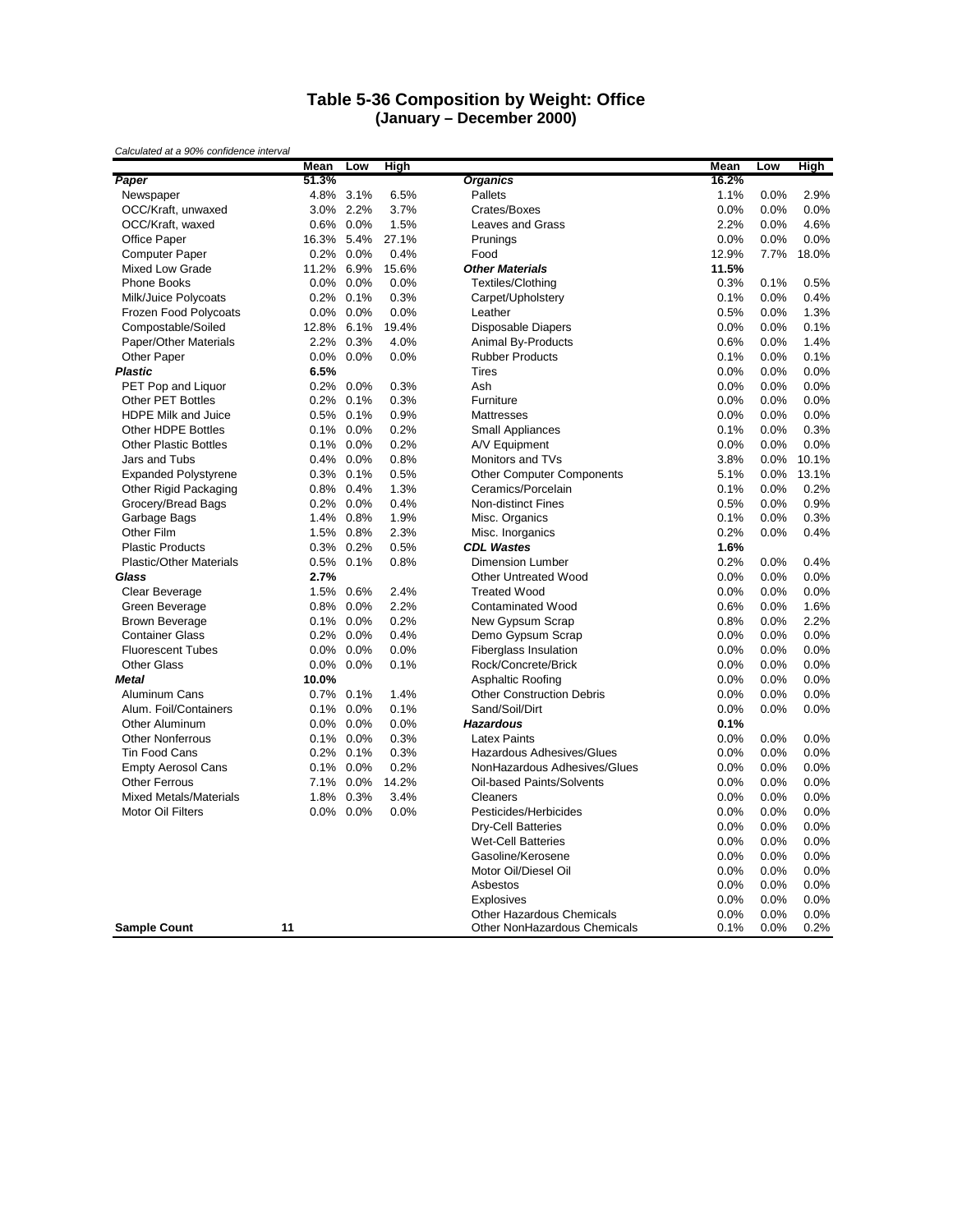#### **Table 5-37 Composition by Weight: Other Non-Residential (January – December 2000)**

|                                | Mean       | Low       | High  |                                  | Mean  | Low   | High  |
|--------------------------------|------------|-----------|-------|----------------------------------|-------|-------|-------|
| Paper                          | 31.4%      |           |       | <b>Organics</b>                  | 36.1% |       |       |
| Newspaper                      | 3.6%       | 1.4%      | 5.9%  | Pallets                          | 0.0%  | 0.0%  | 0.1%  |
| OCC/Kraft, unwaxed             |            | 4.1% 2.4% | 5.8%  | Crates/Boxes                     | 0.6%  | 0.0%  | 1.5%  |
| OCC/Kraft, waxed               |            | 1.2% 0.0% | 2.9%  | Leaves and Grass                 | 2.2%  | 0.0%  | 4.4%  |
| <b>Office Paper</b>            |            | 3.2% 0.8% | 5.6%  | Prunings                         | 0.0%  | 0.0%  | 0.0%  |
| <b>Computer Paper</b>          |            | 0.1% 0.0% | 0.3%  | Food                             | 33.3% | 21.5% | 45.1% |
| Mixed Low Grade                | 5.4%       | 2.5%      | 8.4%  | <b>Other Materials</b>           | 6.1%  |       |       |
| Phone Books                    |            | 0.0% 0.0% | 0.0%  | Textiles/Clothing                | 0.5%  | 0.0%  | 1.0%  |
| Milk/Juice Polycoats           |            | 0.1% 0.0% | 0.2%  | Carpet/Upholstery                | 0.1%  | 0.0%  | 0.2%  |
| Frozen Food Polycoats          |            | 0.2% 0.1% | 0.4%  | Leather                          | 0.0%  | 0.0%  | 0.0%  |
| Compostable/Soiled             | 12.5% 6.1% |           | 18.9% | Disposable Diapers               | 0.1%  | 0.0%  | 0.2%  |
| Paper/Other Materials          | 0.9%       | 0.3%      | 1.6%  | Animal By-Products               | 0.0%  | 0.0%  | 0.0%  |
| Other Paper                    |            | 0.0% 0.0% | 0.0%  | <b>Rubber Products</b>           | 0.0%  | 0.0%  | 0.0%  |
| <b>Plastic</b>                 | 16.9%      |           |       | <b>Tires</b>                     | 0.0%  | 0.0%  | 0.0%  |
| PET Pop and Liquor             | 0.2%       | 0.1%      | 0.3%  | Ash                              | 0.0%  | 0.0%  | 0.0%  |
| <b>Other PET Bottles</b>       | 0.1%       | 0.0%      | 0.2%  | Furniture                        | 3.8%  | 0.0%  | 10.4% |
| <b>HDPE Milk and Juice</b>     | 0.3%       | 0.1%      | 0.4%  | Mattresses                       | 0.0%  | 0.0%  | 0.0%  |
| <b>Other HDPE Bottles</b>      |            | 0.2% 0.0% | 0.3%  | <b>Small Appliances</b>          | 0.0%  | 0.0%  | 0.0%  |
| <b>Other Plastic Bottles</b>   |            | 0.0% 0.0% | 0.0%  | A/V Equipment                    | 0.3%  | 0.0%  | 0.9%  |
| Jars and Tubs                  |            | 0.5% 0.1% | 1.0%  | Monitors and TVs                 | 0.0%  | 0.0%  | 0.0%  |
| <b>Expanded Polystyrene</b>    |            | 0.3% 0.1% | 0.5%  | <b>Other Computer Components</b> | 0.0%  | 0.0%  | 0.0%  |
| Other Rigid Packaging          | 0.7%       | 0.3%      | 1.1%  | Ceramics/Porcelain               | 0.0%  | 0.0%  | 0.0%  |
| Grocery/Bread Bags             |            | 0.2% 0.1% | 0.2%  | Non-distinct Fines               | 0.8%  | 0.0%  | 2.1%  |
| Garbage Bags                   | 2.8%       | 1.6%      | 4.1%  | Misc. Organics                   | 0.4%  | 0.0%  | 1.1%  |
| Other Film                     | 4.0%       | 1.8%      | 6.2%  | Misc. Inorganics                 | 0.0%  | 0.0%  | 0.0%  |
| <b>Plastic Products</b>        |            | 1.3% 0.6% | 2.1%  | <b>CDL Wastes</b>                | 1.0%  |       |       |
| <b>Plastic/Other Materials</b> | 6.2%       | 0.0%      | 13.7% | <b>Dimension Lumber</b>          | 1.0%  | 0.0%  | 2.6%  |
| Glass                          | 5.9%       |           |       | <b>Other Untreated Wood</b>      | 0.0%  | 0.0%  | 0.0%  |
| Clear Beverage                 |            | 5.5% 0.0% | 12.4% | <b>Treated Wood</b>              | 0.0%  | 0.0%  | 0.0%  |
| Green Beverage                 | $0.3\%$    | 0.0%      | 0.7%  | <b>Contaminated Wood</b>         | 0.0%  | 0.0%  | 0.0%  |
| <b>Brown Beverage</b>          |            | 0.1% 0.0% | 0.2%  | New Gypsum Scrap                 | 0.0%  | 0.0%  | 0.0%  |
| <b>Container Glass</b>         |            | 0.0% 0.0% | 0.0%  | Demo Gypsum Scrap                | 0.0%  | 0.0%  | 0.0%  |
| <b>Fluorescent Tubes</b>       |            | 0.0% 0.0% | 0.0%  | <b>Fiberglass Insulation</b>     | 0.0%  | 0.0%  | 0.0%  |
| <b>Other Glass</b>             | $0.0\%$    | 0.0%      | 0.0%  | Rock/Concrete/Brick              | 0.0%  | 0.0%  | 0.0%  |
| <b>Metal</b>                   | 2.2%       |           |       | Asphaltic Roofing                | 0.0%  | 0.0%  | 0.0%  |
| <b>Aluminum Cans</b>           | 0.5%       | 0.2%      | 0.9%  | <b>Other Construction Debris</b> | 0.0%  | 0.0%  | 0.0%  |
| Alum. Foil/Containers          | $0.0\%$    | 0.0%      | 0.0%  | Sand/Soil/Dirt                   | 0.0%  | 0.0%  | 0.0%  |
| Other Aluminum                 |            | 0.0% 0.0% | 0.0%  | <b>Hazardous</b>                 | 0.3%  |       |       |
| <b>Other Nonferrous</b>        | 0.0%       | 0.0%      | 0.0%  | <b>Latex Paints</b>              | 0.0%  | 0.0%  | 0.0%  |
| <b>Tin Food Cans</b>           | $0.5\%$    | 0.1%      | 0.9%  | Hazardous Adhesives/Glues        | 0.0%  | 0.0%  | 0.0%  |
| <b>Empty Aerosol Cans</b>      |            | 0.1% 0.0% | 0.2%  | NonHazardous Adhesives/Glues     | 0.0%  | 0.0%  | 0.0%  |
| <b>Other Ferrous</b>           | $0.0\%$    | 0.0%      | 0.1%  | Oil-based Paints/Solvents        | 0.0%  | 0.0%  | 0.0%  |
| <b>Mixed Metals/Materials</b>  |            | 1.0% 0.0% | 2.6%  | Cleaners                         | 0.0%  | 0.0%  | 0.0%  |
| <b>Motor Oil Filters</b>       | $0.0\%$    | 0.0%      | 0.0%  | Pesticides/Herbicides            | 0.0%  | 0.0%  | 0.0%  |
|                                |            |           |       | <b>Dry-Cell Batteries</b>        | 0.0%  | 0.0%  | 0.1%  |
|                                |            |           |       | <b>Wet-Cell Batteries</b>        | 0.0%  | 0.0%  | 0.0%  |
|                                |            |           |       | Gasoline/Kerosene                | 0.0%  | 0.0%  | 0.0%  |
|                                |            |           |       | Motor Oil/Diesel Oil             | 0.0%  | 0.0%  | 0.0%  |
|                                |            |           |       | Asbestos                         | 0.0%  | 0.0%  | 0.0%  |
|                                |            |           |       | <b>Explosives</b>                | 0.0%  | 0.0%  | 0.0%  |
|                                |            |           |       | <b>Other Hazardous Chemicals</b> | 0.0%  | 0.0%  | 0.0%  |
| <b>Sample Count</b>            | 5          |           |       | Other NonHazardous Chemicals     | 0.2%  | 0.0%  | 0.6%  |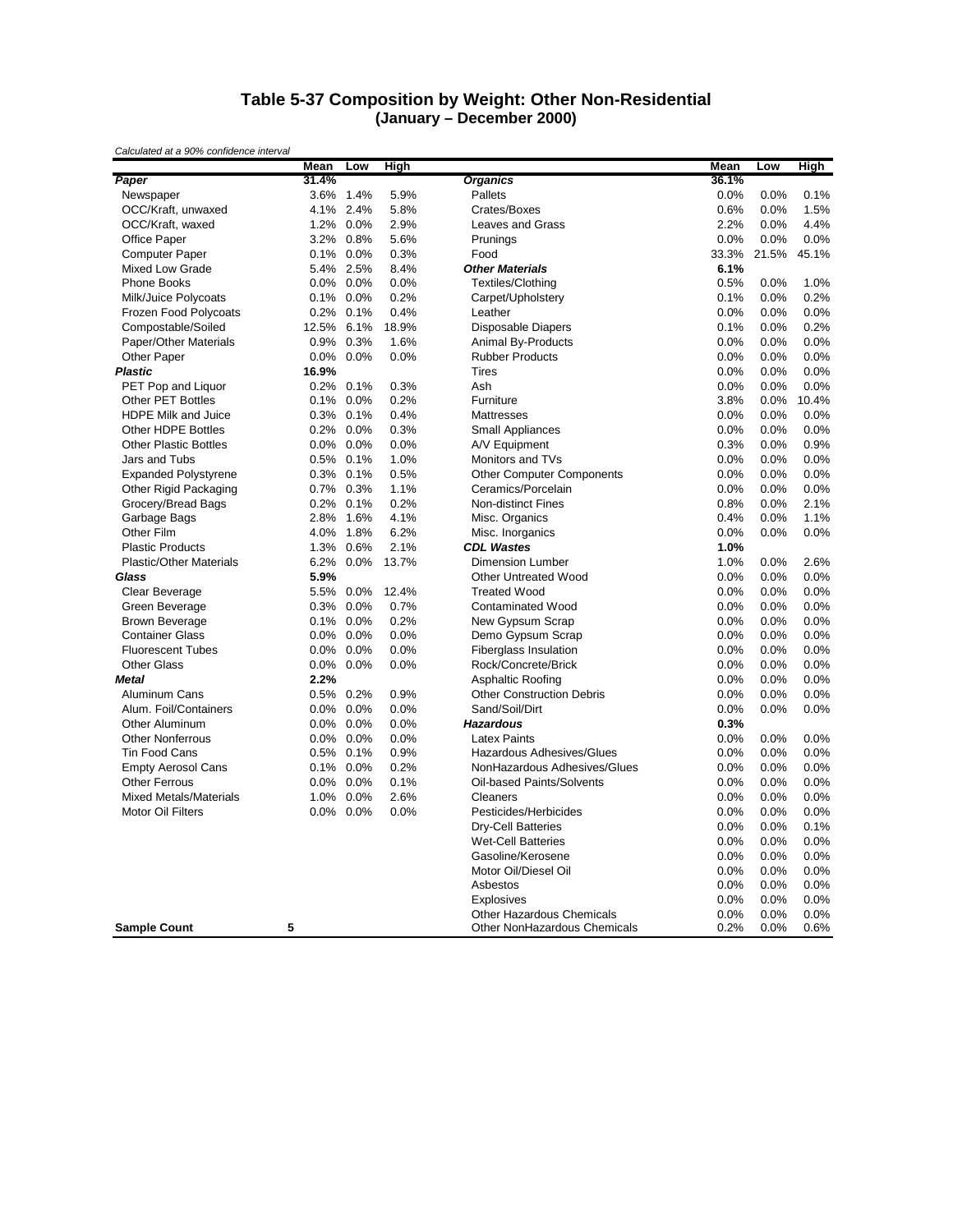#### **Table 5-38 Composition by Weight: Other Services (January – December 2000)**

|                                | Mean    | Low       | High  |                                  | Mean  | Low  | High  |
|--------------------------------|---------|-----------|-------|----------------------------------|-------|------|-------|
| Paper                          | 38.6%   |           |       | <b>Organics</b>                  | 26.4% |      |       |
| Newspaper                      | 7.2%    | $0.0\%$   | 15.7% | Pallets                          | 1.6%  | 0.0% | 4.1%  |
| OCC/Kraft, unwaxed             | 9.0%    | 1.4%      | 16.7% | Crates/Boxes                     | 0.0%  | 0.0% | 0.0%  |
| OCC/Kraft, waxed               |         | 0.1% 0.0% | 0.2%  | <b>Leaves and Grass</b>          | 1.1%  | 0.0% | 2.9%  |
| Office Paper                   | 1.2%    | 0.5%      | 1.8%  | Prunings                         | 0.3%  | 0.0% | 0.8%  |
| <b>Computer Paper</b>          | 0.5%    | 0.0%      | 1.1%  | Food                             | 23.4% | 5.2% | 41.6% |
| <b>Mixed Low Grade</b>         | 5.9%    | 2.9%      | 8.9%  | <b>Other Materials</b>           | 1.9%  |      |       |
| <b>Phone Books</b>             |         | 0.0% 0.0% | 0.0%  | Textiles/Clothing                | 0.6%  | 0.0% | 1.4%  |
| Milk/Juice Polycoats           |         | 0.0% 0.0% | 0.1%  | Carpet/Upholstery                | 0.1%  | 0.0% | 0.3%  |
| Frozen Food Polycoats          | 0.0%    | 0.0%      | 0.0%  | Leather                          | 0.0%  | 0.0% | 0.0%  |
| Compostable/Soiled             | 9.3%    | 3.2%      | 15.4% | <b>Disposable Diapers</b>        | 0.0%  | 0.0% | 0.1%  |
| Paper/Other Materials          | 0.7%    | 0.1%      | 1.4%  | Animal By-Products               | 0.0%  | 0.0% | 0.0%  |
| Other Paper                    | 4.8%    | $0.0\%$   | 12.1% | <b>Rubber Products</b>           | 0.2%  | 0.0% | 0.3%  |
| <b>Plastic</b>                 | 19.8%   |           |       | <b>Tires</b>                     | 0.0%  | 0.0% | 0.0%  |
| PET Pop and Liquor             | 0.3%    | 0.0%      | 0.6%  | Ash                              | 0.0%  | 0.0% | 0.0%  |
| <b>Other PET Bottles</b>       | 0.4%    | 0.0%      | 0.8%  | Furniture                        | 0.0%  | 0.0% | 0.1%  |
| HDPE Milk and Juice            | 0.0%    | 0.0%      | 0.1%  | Mattresses                       | 0.0%  | 0.0% | 0.0%  |
| <b>Other HDPE Bottles</b>      |         | 0.2% 0.1% | 0.3%  | <b>Small Appliances</b>          | 0.0%  | 0.0% | 0.0%  |
| <b>Other Plastic Bottles</b>   | 0.0%    | 0.0%      | 0.1%  | A/V Equipment                    | 0.0%  | 0.0% | 0.0%  |
| Jars and Tubs                  | 0.2%    | $0.0\%$   | 0.4%  | Monitors and TVs                 | 0.0%  | 0.0% | 0.0%  |
| <b>Expanded Polystyrene</b>    |         | 0.2% 0.1% | 0.4%  | <b>Other Computer Components</b> | 0.0%  | 0.0% | 0.1%  |
| Other Rigid Packaging          | 1.1%    | 0.0%      | 2.4%  | Ceramics/Porcelain               | 0.0%  | 0.0% | 0.1%  |
| Grocery/Bread Bags             |         | 0.1% 0.0% | 0.1%  | <b>Non-distinct Fines</b>        | 0.4%  | 0.0% | 1.0%  |
| Garbage Bags                   | 1.1%    | 0.3%      | 1.9%  | Misc. Organics                   | 0.1%  | 0.0% | 0.3%  |
| Other Film                     | 12.4%   | 2.3%      | 22.4% | Misc. Inorganics                 | 0.3%  | 0.0% | 0.7%  |
| <b>Plastic Products</b>        |         | 0.8% 0.2% | 1.5%  | <b>CDL Wastes</b>                | 7.0%  |      |       |
| <b>Plastic/Other Materials</b> | 3.0%    | $0.0\%$   | 6.4%  | <b>Dimension Lumber</b>          | 0.9%  | 0.0% | 1.7%  |
| Glass                          | 1.0%    |           |       | <b>Other Untreated Wood</b>      | 0.0%  | 0.0% | 0.0%  |
| Clear Beverage                 | 0.7%    | 0.1%      | 1.3%  | <b>Treated Wood</b>              | 0.1%  | 0.0% | 0.4%  |
| Green Beverage                 | 0.1%    | 0.0%      | 0.1%  | <b>Contaminated Wood</b>         | 1.4%  | 0.0% | 3.1%  |
| <b>Brown Beverage</b>          |         | 0.1% 0.0% | 0.2%  | New Gypsum Scrap                 | 0.0%  | 0.0% | 0.0%  |
| <b>Container Glass</b>         | $0.0\%$ | 0.0%      | 0.1%  | Demo Gypsum Scrap                | 4.3%  | 0.0% | 11.1% |
| <b>Fluorescent Tubes</b>       | 0.1%    | 0.0%      | 0.2%  | <b>Fiberglass Insulation</b>     | 0.0%  | 0.0% | 0.0%  |
| <b>Other Glass</b>             | 0.0%    | 0.0%      | 0.1%  | Rock/Concrete/Brick              | 0.0%  | 0.0% | 0.0%  |
| <b>Metal</b>                   | 5.2%    |           |       | Asphaltic Roofing                | 0.0%  | 0.0% | 0.0%  |
| Aluminum Cans                  |         | 0.2% 0.0% | 0.3%  | <b>Other Construction Debris</b> | 0.0%  | 0.0% | 0.0%  |
| Alum. Foil/Containers          | 0.0%    | 0.0%      | 0.1%  | Sand/Soil/Dirt                   | 0.2%  | 0.0% | 0.6%  |
| Other Aluminum                 | 0.0%    | 0.0%      | 0.0%  | <b>Hazardous</b>                 | 0.1%  |      |       |
| <b>Other Nonferrous</b>        | 0.0%    | 0.0%      | 0.0%  | <b>Latex Paints</b>              | 0.0%  | 0.0% | 0.0%  |
| <b>Tin Food Cans</b>           | 0.2%    | $0.0\%$   | 0.5%  | Hazardous Adhesives/Glues        | 0.0%  | 0.0% | 0.0%  |
| <b>Empty Aerosol Cans</b>      | 0.0%    | 0.0%      | 0.1%  | NonHazardous Adhesives/Glues     | 0.0%  | 0.0% | 0.0%  |
| <b>Other Ferrous</b>           | 2.4%    | 0.0%      | 4.9%  | Oil-based Paints/Solvents        | 0.1%  | 0.0% | 0.3%  |
| <b>Mixed Metals/Materials</b>  | 2.3%    | 0.0%      | 4.8%  | Cleaners                         | 0.0%  | 0.0% | 0.0%  |
| <b>Motor Oil Filters</b>       | 0.0%    | 0.0%      | 0.0%  | Pesticides/Herbicides            | 0.0%  | 0.0% | 0.0%  |
|                                |         |           |       | Dry-Cell Batteries               | 0.0%  | 0.0% | 0.0%  |
|                                |         |           |       | <b>Wet-Cell Batteries</b>        | 0.0%  | 0.0% | 0.0%  |
|                                |         |           |       | Gasoline/Kerosene                | 0.0%  | 0.0% | 0.0%  |
|                                |         |           |       | Motor Oil/Diesel Oil             | 0.0%  | 0.0% | 0.0%  |
|                                |         |           |       | Asbestos                         | 0.0%  | 0.0% | 0.0%  |
|                                |         |           |       | Explosives                       | 0.0%  | 0.0% | 0.0%  |
|                                |         |           |       | <b>Other Hazardous Chemicals</b> | 0.0%  | 0.0% | 0.0%  |
| <b>Sample Count</b>            | 12      |           |       | Other NonHazardous Chemicals     | 0.0%  | 0.0% | 0.0%  |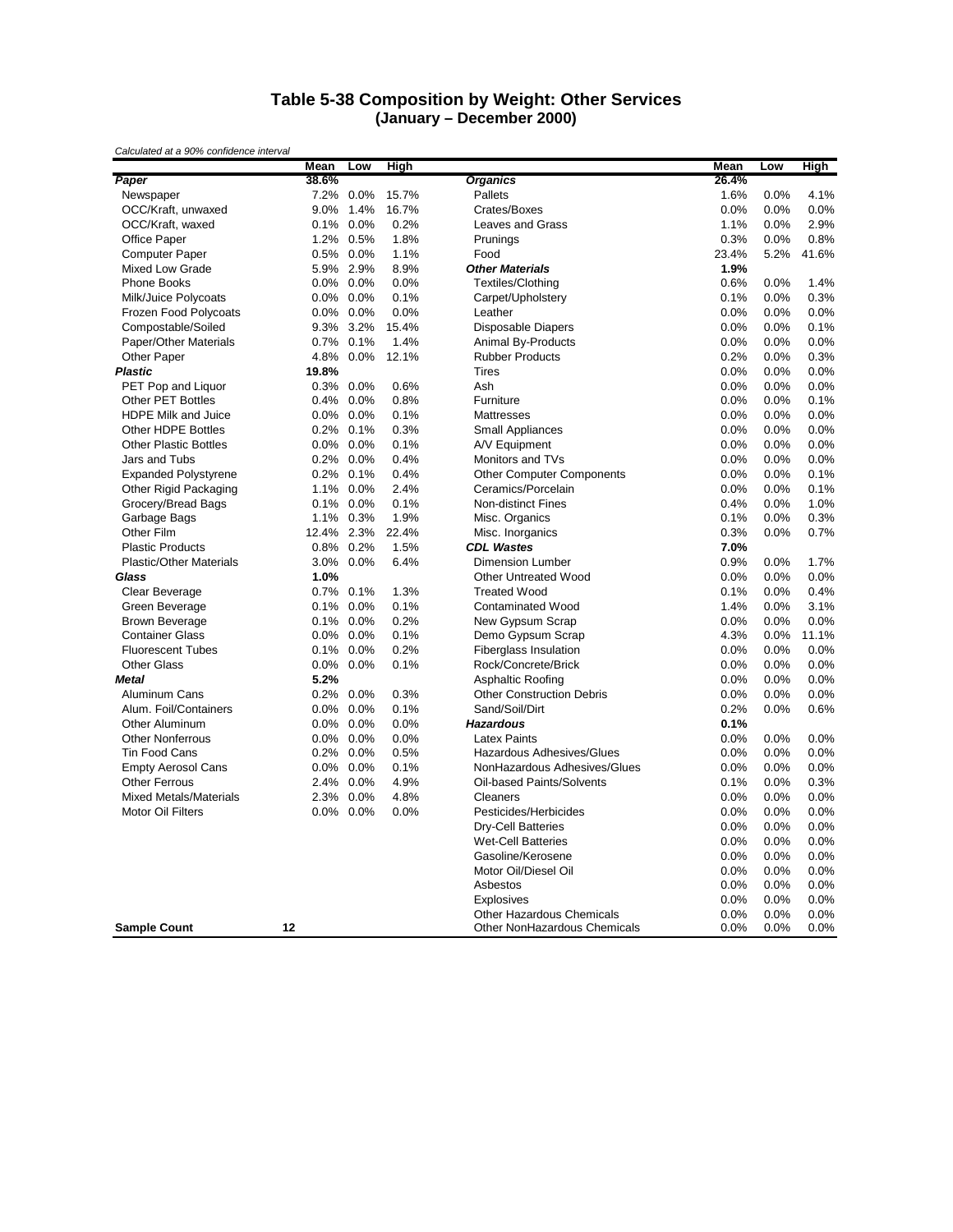#### **Table 5-39 Composition by Weight: Restaurant (January – December 2000)**

|                                | Mean    | Low          | High |                                     | Mean  | Low   | High  |
|--------------------------------|---------|--------------|------|-------------------------------------|-------|-------|-------|
| Paper                          | 21.7%   |              |      | <b>Organics</b>                     | 65.1% |       |       |
| Newspaper                      |         | 0.5% 0.0%    | 1.1% | Pallets                             | 0.0%  | 0.0%  | 0.0%  |
| OCC/Kraft, unwaxed             | 7.6%    | 5.4%         | 9.9% | Crates/Boxes                        | 0.7%  | 0.0%  | 1.9%  |
| OCC/Kraft, waxed               |         | 2.9% 0.1%    | 5.7% | <b>Leaves and Grass</b>             | 0.0%  | 0.0%  | 0.0%  |
| <b>Office Paper</b>            |         | 1.2% 0.0%    | 3.1% | Prunings                            | 0.0%  | 0.0%  | 0.0%  |
| Computer Paper                 | $0.0\%$ | 0.0%         | 0.0% | Food                                | 64.4% | 59.3% | 69.6% |
| Mixed Low Grade                | 3.3%    | 0.9%         | 5.6% | <b>Other Materials</b>              | 1.8%  |       |       |
| <b>Phone Books</b>             | $0.0\%$ | 0.0%         | 0.0% | Textiles/Clothing                   | 0.4%  | 0.0%  | 0.8%  |
| Milk/Juice Polycoats           |         | $0.0\%$ 0.0% | 0.1% | Carpet/Upholstery                   | 0.4%  | 0.0%  | 0.9%  |
| Frozen Food Polycoats          |         | 0.0% 0.0%    | 0.0% | Leather                             | 0.0%  | 0.0%  | 0.0%  |
| Compostable/Soiled             | 5.3%    | 3.3%         | 7.3% | <b>Disposable Diapers</b>           | 0.0%  | 0.0%  | 0.1%  |
| Paper/Other Materials          | $0.7\%$ | 0.2%         | 1.2% | Animal By-Products                  | 0.0%  | 0.0%  | 0.0%  |
| Other Paper                    |         | 0.1% 0.0%    | 0.4% | <b>Rubber Products</b>              | 0.1%  | 0.0%  | 0.2%  |
| <b>Plastic</b>                 | 5.3%    |              |      | <b>Tires</b>                        | 0.0%  | 0.0%  | 0.0%  |
| PET Pop and Liquor             | 0.1%    | 0.0%         | 0.2% | Ash                                 | 0.0%  | 0.0%  | 0.0%  |
| <b>Other PET Bottles</b>       | 0.1%    | 0.0%         | 0.3% | Furniture                           | 0.0%  | 0.0%  | 0.0%  |
| HDPE Milk and Juice            | 0.1%    | 0.0%         | 0.2% | Mattresses                          | 0.0%  | 0.0%  | 0.0%  |
| <b>Other HDPE Bottles</b>      |         | 0.1% 0.0%    | 0.2% | Small Appliances                    | 0.9%  | 0.0%  | 2.4%  |
| <b>Other Plastic Bottles</b>   |         | 0.0% 0.0%    | 0.0% | A/V Equipment                       | 0.0%  | 0.0%  | 0.0%  |
| Jars and Tubs                  |         | 0.2% 0.2%    | 0.3% | Monitors and TVs                    | 0.0%  | 0.0%  | 0.0%  |
| <b>Expanded Polystyrene</b>    |         | 0.4% 0.0%    | 0.8% | <b>Other Computer Components</b>    | 0.0%  | 0.0%  | 0.0%  |
| Other Rigid Packaging          | 0.2%    | 0.1%         | 0.4% | Ceramics/Porcelain                  | 0.0%  | 0.0%  | 0.0%  |
| Grocery/Bread Bags             |         | 0.1% 0.0%    | 0.1% | <b>Non-distinct Fines</b>           | 0.0%  | 0.0%  | 0.0%  |
| Garbage Bags                   |         | 1.5% 0.9%    | 2.1% | Misc. Organics                      | 0.0%  | 0.0%  | 0.0%  |
| Other Film                     | 2.1%    | 0.4%         | 3.8% | Misc. Inorganics                    | 0.0%  | 0.0%  | 0.0%  |
| <b>Plastic Products</b>        |         | 0.1% 0.0%    | 0.2% | <b>CDL Wastes</b>                   | 0.1%  |       |       |
| <b>Plastic/Other Materials</b> | $0.4\%$ | 0.1%         | 0.8% | <b>Dimension Lumber</b>             | 0.0%  | 0.0%  | 0.0%  |
| Glass                          | 4.6%    |              |      | <b>Other Untreated Wood</b>         | 0.0%  | 0.0%  | 0.0%  |
| Clear Beverage                 | 2.4%    | 1.2%         | 3.6% | <b>Treated Wood</b>                 | 0.0%  | 0.0%  | 0.0%  |
| Green Beverage                 |         | 1.1% 0.1%    | 2.1% | <b>Contaminated Wood</b>            | 0.0%  | 0.0%  | 0.1%  |
| <b>Brown Beverage</b>          |         | 0.8% 0.2%    | 1.4% | New Gypsum Scrap                    | 0.0%  | 0.0%  | 0.0%  |
| <b>Container Glass</b>         | $0.0\%$ | 0.0%         | 0.1% | Demo Gypsum Scrap                   | 0.0%  | 0.0%  | 0.0%  |
| <b>Fluorescent Tubes</b>       | $0.0\%$ | 0.0%         | 0.0% | Fiberglass Insulation               | 0.0%  | 0.0%  | 0.0%  |
| <b>Other Glass</b>             |         | 0.3% 0.0%    | 0.6% | Rock/Concrete/Brick                 | 0.0%  | 0.0%  | 0.0%  |
| Metal                          | 1.4%    |              |      | Asphaltic Roofing                   | 0.0%  | 0.0%  | 0.0%  |
| Aluminum Cans                  |         | 0.4% 0.0%    | 0.8% | <b>Other Construction Debris</b>    | 0.0%  | 0.0%  | 0.0%  |
| Alum. Foil/Containers          | $0.1\%$ | 0.0%         | 0.1% | Sand/Soil/Dirt                      | 0.0%  | 0.0%  | 0.0%  |
| Other Aluminum                 | $0.0\%$ | 0.0%         | 0.0% | <b>Hazardous</b>                    | 0.0%  |       |       |
| <b>Other Nonferrous</b>        | $0.0\%$ | 0.0%         | 0.0% | <b>Latex Paints</b>                 | 0.0%  | 0.0%  | 0.0%  |
| <b>Tin Food Cans</b>           | $0.6\%$ | 0.0%         | 1.2% | Hazardous Adhesives/Glues           | 0.0%  | 0.0%  | 0.0%  |
| <b>Empty Aerosol Cans</b>      |         | 0.0% 0.0%    | 0.0% | NonHazardous Adhesives/Glues        | 0.0%  | 0.0%  | 0.0%  |
| <b>Other Ferrous</b>           |         |              |      |                                     |       |       |       |
|                                | $0.0\%$ | 0.0%         | 0.0% | Oil-based Paints/Solvents           | 0.0%  | 0.0%  | 0.0%  |
| <b>Mixed Metals/Materials</b>  | $0.4\%$ | 0.0%         | 1.1% | Cleaners                            | 0.0%  | 0.0%  | 0.0%  |
| <b>Motor Oil Filters</b>       |         | 0.0% 0.0%    | 0.0% | Pesticides/Herbicides               | 0.0%  | 0.0%  | 0.0%  |
|                                |         |              |      | <b>Dry-Cell Batteries</b>           | 0.0%  | 0.0%  | 0.0%  |
|                                |         |              |      | <b>Wet-Cell Batteries</b>           | 0.0%  | 0.0%  | 0.0%  |
|                                |         |              |      | Gasoline/Kerosene                   | 0.0%  | 0.0%  | 0.0%  |
|                                |         |              |      | Motor Oil/Diesel Oil                | 0.0%  | 0.0%  | 0.0%  |
|                                |         |              |      | Asbestos                            | 0.0%  | 0.0%  | 0.0%  |
|                                |         |              |      | <b>Explosives</b>                   | 0.0%  | 0.0%  | 0.0%  |
|                                |         |              |      | Other Hazardous Chemicals           | 0.0%  | 0.0%  | 0.0%  |
| <b>Sample Count</b>            | 6       |              |      | <b>Other NonHazardous Chemicals</b> | 0.0%  | 0.0%  | 0.0%  |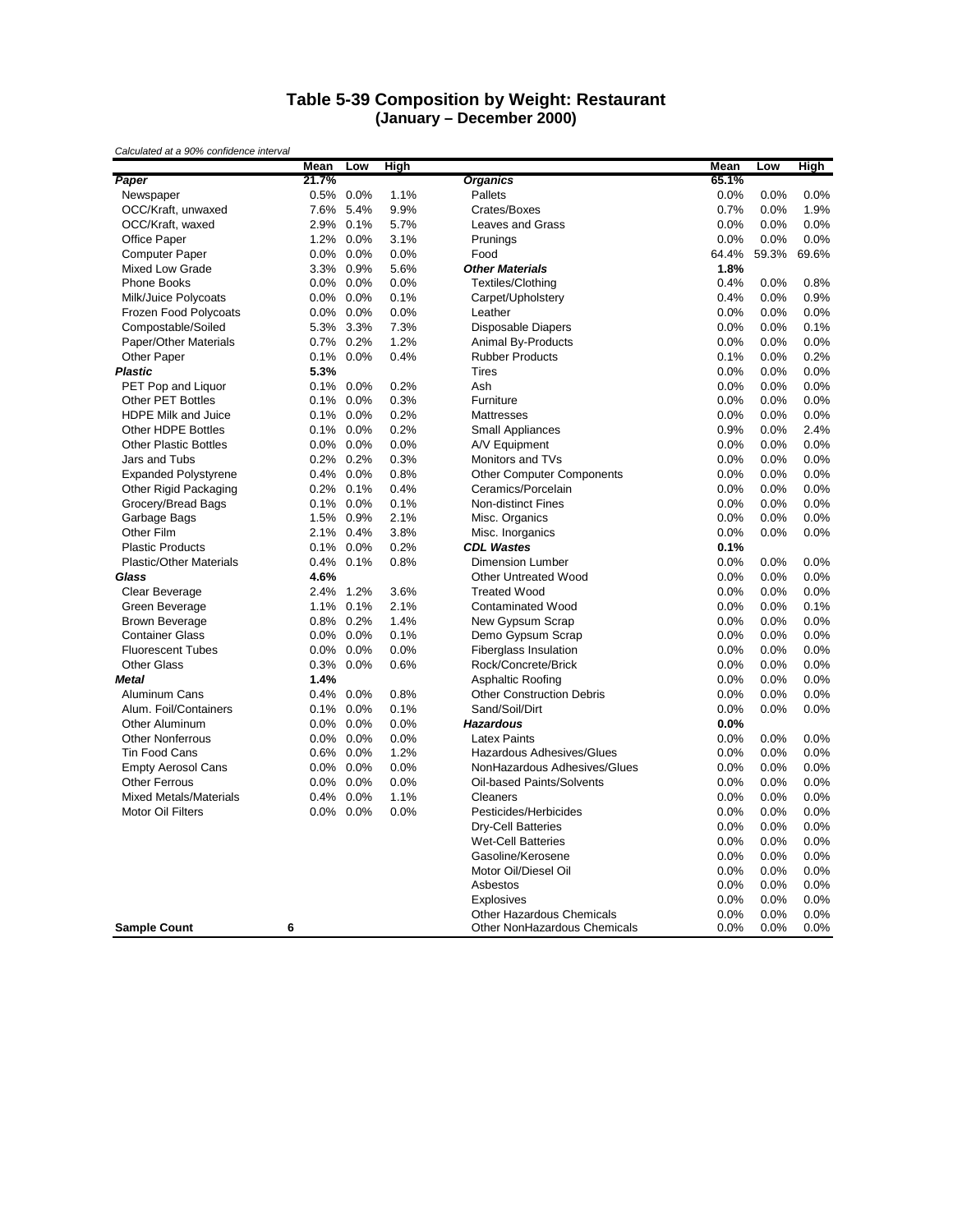#### **Table 5-40 Composition by Weight: Retail (January – December 2000)**

|                                | Mean    | Low       | High |                                  | Mean  | Low   | High  |
|--------------------------------|---------|-----------|------|----------------------------------|-------|-------|-------|
| Paper                          | 27.5%   |           |      | <b>Organics</b>                  | 37.9% |       |       |
| Newspaper                      |         | 3.1% 1.4% | 4.8% | Pallets                          | 8.0%  | 2.8%  | 13.3% |
| OCC/Kraft, unwaxed             | 7.3%    | 5.1%      | 9.4% | Crates/Boxes                     | 0.4%  | 0.0%  | 0.8%  |
| OCC/Kraft, waxed               |         | 3.5% 1.4% | 5.6% | <b>Leaves and Grass</b>          | 1.0%  | 0.0%  | 2.4%  |
| <b>Office Paper</b>            |         | 2.0% 0.9% | 3.1% | Prunings                         | 0.3%  | 0.0%  | 0.7%  |
| Computer Paper                 |         | 0.1% 0.0% | 0.2% | Food                             | 28.1% | 19.9% | 36.3% |
| Mixed Low Grade                | 5.5%    | 3.3%      | 7.7% | <b>Other Materials</b>           | 8.9%  |       |       |
| <b>Phone Books</b>             |         | 0.1% 0.0% | 0.3% | Textiles/Clothing                | 2.3%  | 0.1%  | 4.6%  |
| Milk/Juice Polycoats           | 0.2%    | 0.1%      | 0.3% | Carpet/Upholstery                | 0.7%  | 0.3%  | 1.2%  |
| Frozen Food Polycoats          |         | 0.0% 0.0% | 0.0% | Leather                          | 0.2%  | 0.0%  | 0.5%  |
| Compostable/Soiled             | 4.1%    | 1.9%      | 6.3% | <b>Disposable Diapers</b>        | 0.1%  | 0.0%  | 0.4%  |
| Paper/Other Materials          | 1.6%    | 0.8%      | 2.3% | Animal By-Products               | 0.0%  | 0.0%  | 0.0%  |
| Other Paper                    |         | 0.1% 0.0% | 0.2% | <b>Rubber Products</b>           | 0.1%  | 0.0%  | 0.2%  |
| <b>Plastic</b>                 | 9.1%    |           |      | <b>Tires</b>                     | 0.0%  | 0.0%  | 0.0%  |
| PET Pop and Liquor             | $0.1\%$ | 0.1%      | 0.2% | Ash                              | 0.0%  | 0.0%  | 0.0%  |
| <b>Other PET Bottles</b>       | 0.1%    | 0.0%      | 0.2% | Furniture                        | 1.5%  | 0.0%  | 3.5%  |
| HDPE Milk and Juice            | 0.1%    | 0.0%      | 0.1% | Mattresses                       | 0.3%  | 0.0%  | 0.9%  |
| <b>Other HDPE Bottles</b>      |         | 0.2% 0.1% | 0.3% | Small Appliances                 | 0.8%  | 0.0%  | 1.7%  |
| <b>Other Plastic Bottles</b>   |         | 0.0% 0.0% | 0.1% | A/V Equipment                    | 0.0%  | 0.0%  | 0.0%  |
| Jars and Tubs                  |         | 0.4% 0.0% | 0.8% | Monitors and TVs                 | 0.3%  | 0.0%  | 0.7%  |
| <b>Expanded Polystyrene</b>    |         | 0.4% 0.2% | 0.7% | <b>Other Computer Components</b> | 0.9%  | 0.0%  | 1.9%  |
| Other Rigid Packaging          | 0.9%    | 0.4%      | 1.4% | Ceramics/Porcelain               | 0.6%  | 0.0%  | 1.5%  |
| Grocery/Bread Bags             |         | 0.1% 0.0% | 0.1% | <b>Non-distinct Fines</b>        | 0.2%  | 0.0%  | 0.4%  |
| Garbage Bags                   |         | 1.0% 0.6% | 1.4% | Misc. Organics                   | 0.8%  | 0.0%  | 1.7%  |
| Other Film                     |         | 3.1% 2.0% | 4.2% | Misc. Inorganics                 | 0.1%  | 0.0%  | 0.2%  |
| <b>Plastic Products</b>        |         | 1.8% 1.0% | 2.6% | <b>CDL Wastes</b>                | 5.3%  |       |       |
| <b>Plastic/Other Materials</b> | $0.8\%$ | 0.3%      | 1.3% | <b>Dimension Lumber</b>          | 0.3%  | 0.0%  | 0.6%  |
| Glass                          | 1.5%    |           |      | <b>Other Untreated Wood</b>      | 0.1%  | 0.0%  | 0.2%  |
| Clear Beverage                 |         | 0.8% 0.1% | 1.5% | <b>Treated Wood</b>              | 0.2%  | 0.0%  | 0.4%  |
| Green Beverage                 | $0.2\%$ | 0.0%      | 0.4% | <b>Contaminated Wood</b>         | 2.1%  | 0.0%  | 4.2%  |
| <b>Brown Beverage</b>          |         | 0.2% 0.0% | 0.3% | New Gypsum Scrap                 | 0.0%  | 0.0%  | 0.1%  |
| <b>Container Glass</b>         | $0.2\%$ | 0.0%      | 0.3% | Demo Gypsum Scrap                | 0.0%  | 0.0%  | 0.1%  |
| <b>Fluorescent Tubes</b>       | $0.1\%$ | 0.0%      | 0.2% | Fiberglass Insulation            | 1.6%  | 0.0%  | 4.3%  |
| <b>Other Glass</b>             | $0.1\%$ | $0.0\%$   | 0.2% | Rock/Concrete/Brick              | 0.2%  | 0.0%  | 0.6%  |
| Metal                          | 9.5%    |           |      | Asphaltic Roofing                | 0.0%  | 0.0%  | 0.0%  |
| Aluminum Cans                  |         | 0.2% 0.0% | 0.3% | <b>Other Construction Debris</b> | 0.4%  | 0.0%  | 1.1%  |
| Alum. Foil/Containers          | $0.1\%$ | 0.0%      | 0.2% | Sand/Soil/Dirt                   | 0.3%  | 0.0%  | 0.6%  |
| Other Aluminum                 | $0.0\%$ | 0.0%      | 0.0% | <b>Hazardous</b>                 | 0.3%  |       |       |
| <b>Other Nonferrous</b>        | $0.0\%$ | 0.0%      | 0.0% | <b>Latex Paints</b>              | 0.1%  | 0.0%  | 0.4%  |
| <b>Tin Food Cans</b>           | $0.4\%$ | 0.2%      | 0.7% | Hazardous Adhesives/Glues        | 0.0%  | 0.0%  | 0.0%  |
| <b>Empty Aerosol Cans</b>      |         | 0.1% 0.0% | 0.3% | NonHazardous Adhesives/Glues     | 0.0%  | 0.0%  | 0.0%  |
| <b>Other Ferrous</b>           | 4.9%    | 1.3%      | 8.4% | Oil-based Paints/Solvents        | 0.0%  | 0.0%  | 0.0%  |
| <b>Mixed Metals/Materials</b>  | 3.7%    | 0.9%      | 6.5% | Cleaners                         | 0.0%  | 0.0%  | 0.0%  |
| <b>Motor Oil Filters</b>       | $0.0\%$ | 0.0%      | 0.1% | Pesticides/Herbicides            | 0.1%  | 0.0%  | 0.2%  |
|                                |         |           |      | <b>Dry-Cell Batteries</b>        | 0.0%  | 0.0%  | 0.0%  |
|                                |         |           |      | <b>Wet-Cell Batteries</b>        | 0.0%  | 0.0%  | 0.0%  |
|                                |         |           |      | Gasoline/Kerosene                | 0.0%  | 0.0%  | 0.0%  |
|                                |         |           |      | Motor Oil/Diesel Oil             | 0.0%  | 0.0%  | 0.0%  |
|                                |         |           |      | Asbestos                         | 0.0%  | 0.0%  | 0.0%  |
|                                |         |           |      | <b>Explosives</b>                | 0.0%  | 0.0%  | 0.0%  |
|                                |         |           |      | Other Hazardous Chemicals        | 0.1%  | 0.0%  | 0.2%  |
| <b>Sample Count</b>            | 32      |           |      | Other NonHazardous Chemicals     | 0.0%  | 0.0%  | 0.0%  |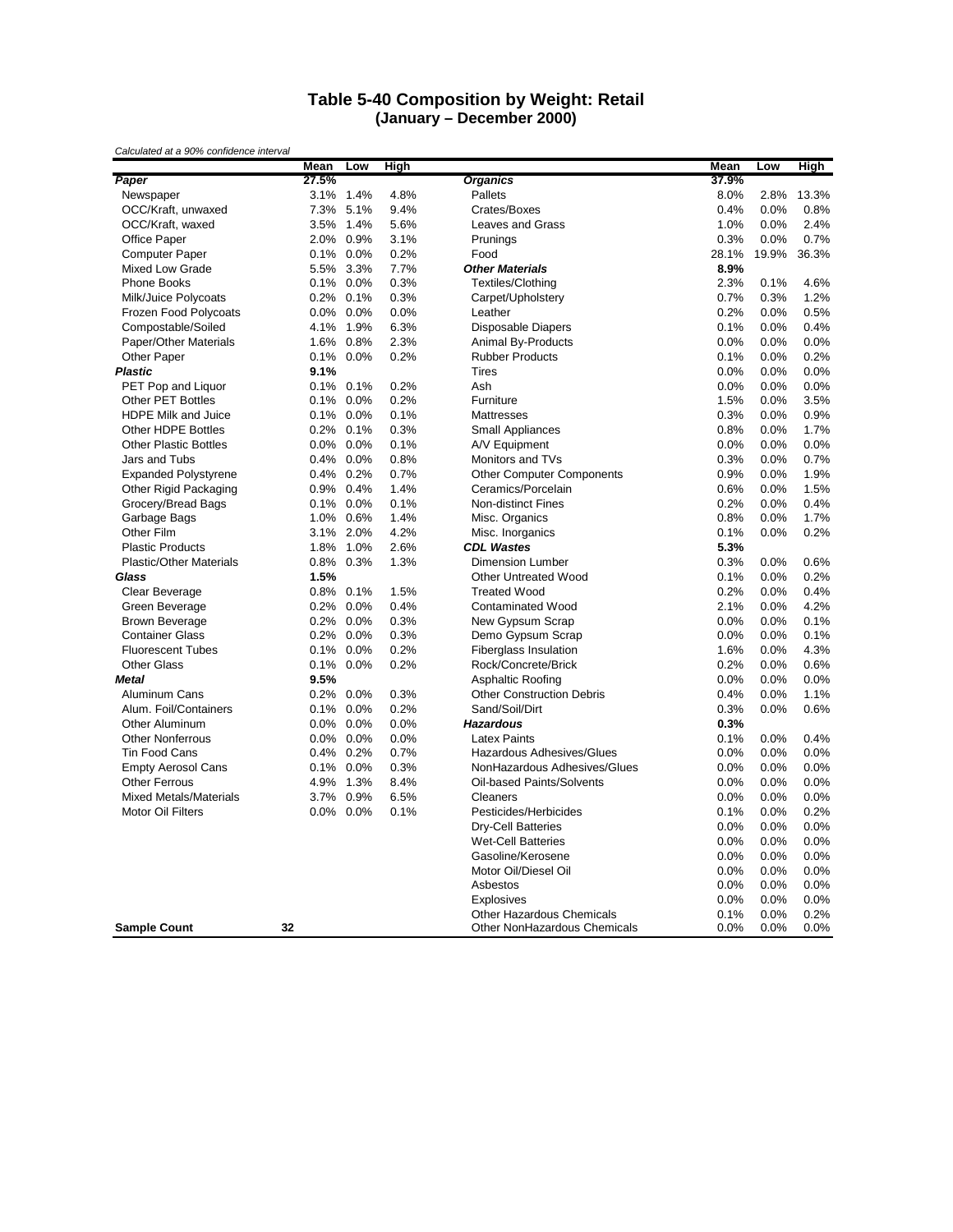#### **Table 5-41 Composition by Weight: Transportation (January – December 2000)**

|                                | Mean    | Low       | High  |                                  | Mean  | Low  | High  |
|--------------------------------|---------|-----------|-------|----------------------------------|-------|------|-------|
| Paper                          | 30.5%   |           |       | <b>Organics</b>                  | 29.8% |      |       |
| Newspaper                      | 6.4%    | 1.3%      | 11.5% | Pallets                          | 11.0% | 0.0% | 25.6% |
| OCC/Kraft, unwaxed             | 10.9%   | 1.9%      | 19.9% | Crates/Boxes                     | 0.8%  | 0.0% | 2.1%  |
| OCC/Kraft, waxed               |         | 0.3% 0.0% | 0.7%  | <b>Leaves and Grass</b>          | 9.3%  | 1.2% | 17.3% |
| <b>Office Paper</b>            | 0.9%    | 0.4%      | 1.4%  | Prunings                         | 1.8%  | 0.0% | 4.5%  |
| <b>Computer Paper</b>          |         | 0.2% 0.0% | 0.5%  | Food                             | 7.0%  | 1.9% | 12.1% |
| Mixed Low Grade                | 3.4%    | 0.9%      | 5.9%  | <b>Other Materials</b>           | 7.6%  |      |       |
| <b>Phone Books</b>             |         | 0.0% 0.0% | 0.0%  | Textiles/Clothing                | 0.7%  | 0.2% | 1.2%  |
| Milk/Juice Polycoats           |         | 0.1% 0.0% | 0.2%  | Carpet/Upholstery                | 3.5%  | 0.0% | 7.9%  |
| Frozen Food Polycoats          | $0.0\%$ | 0.0%      | 0.0%  | Leather                          | 0.0%  | 0.0% | 0.0%  |
| Compostable/Soiled             | 7.8%    | 3.3%      | 12.4% | <b>Disposable Diapers</b>        | 0.2%  | 0.0% | 0.5%  |
| Paper/Other Materials          | 0.5%    | 0.3%      | 0.6%  | Animal By-Products               | 0.6%  | 0.0% | 1.5%  |
| Other Paper                    |         | 0.0% 0.0% | 0.0%  | <b>Rubber Products</b>           | 1.7%  | 0.0% | 4.5%  |
| <b>Plastic</b>                 | 7.0%    |           |       | <b>Tires</b>                     | 0.0%  | 0.0% | 0.0%  |
| PET Pop and Liquor             | 0.3%    | 0.0%      | 0.9%  | Ash                              | 0.0%  | 0.0% | 0.0%  |
| <b>Other PET Bottles</b>       | 0.5%    | 0.0%      | 1.0%  | Furniture                        | 0.9%  | 0.0% | 2.4%  |
| <b>HDPE Milk and Juice</b>     |         | 0.1% 0.0% | 0.3%  | Mattresses                       | 0.0%  | 0.0% | 0.0%  |
| <b>Other HDPE Bottles</b>      | $0.0\%$ | 0.0%      | 0.1%  | Small Appliances                 | 0.0%  | 0.0% | 0.0%  |
| <b>Other Plastic Bottles</b>   |         | 0.0% 0.0% | 0.0%  | A/V Equipment                    | 0.0%  | 0.0% | 0.0%  |
| Jars and Tubs                  |         | 0.0% 0.0% | 0.1%  | Monitors and TVs                 | 0.0%  | 0.0% | 0.0%  |
| <b>Expanded Polystyrene</b>    |         | 0.2% 0.0% | 0.4%  | <b>Other Computer Components</b> | 0.0%  | 0.0% | 0.0%  |
| Other Rigid Packaging          | 0.2%    | 0.0%      | 0.6%  | Ceramics/Porcelain               | 0.0%  | 0.0% | 0.0%  |
| Grocery/Bread Bags             | $0.1\%$ | 0.0%      | 0.2%  | <b>Non-distinct Fines</b>        | 0.0%  | 0.0% | 0.0%  |
| Garbage Bags                   | 1.7%    | 0.0%      | 3.9%  | Misc. Organics                   | 0.0%  | 0.0% | 0.0%  |
| Other Film                     |         | 0.5% 0.0% | 1.1%  | Misc. Inorganics                 | 0.0%  | 0.0% | 0.0%  |
| <b>Plastic Products</b>        |         | 1.0% 0.3% | 1.7%  | <b>CDL Wastes</b>                | 8.2%  |      |       |
| <b>Plastic/Other Materials</b> | 2.3%    | 0.2%      | 4.4%  | <b>Dimension Lumber</b>          | 0.9%  | 0.0% | 2.1%  |
| Glass                          | 5.1%    |           |       | <b>Other Untreated Wood</b>      | 0.0%  | 0.0% | 0.0%  |
| Clear Beverage                 |         | 3.6% 0.0% | 7.5%  | <b>Treated Wood</b>              | 2.1%  | 0.0% | 4.9%  |
| Green Beverage                 |         | 1.3% 0.0% | 3.4%  | <b>Contaminated Wood</b>         | 3.4%  | 0.0% | 8.5%  |
| <b>Brown Beverage</b>          |         | 0.2% 0.0% | 0.5%  | New Gypsum Scrap                 | 0.0%  | 0.0% | 0.0%  |
| <b>Container Glass</b>         | 0.1%    | 0.0%      | 0.2%  | Demo Gypsum Scrap                | 0.0%  | 0.0% | 0.0%  |
| <b>Fluorescent Tubes</b>       |         | 0.0% 0.0% | 0.0%  | <b>Fiberglass Insulation</b>     | 0.0%  | 0.0% | 0.0%  |
| <b>Other Glass</b>             | $0.0\%$ | 0.0%      | 0.0%  | Rock/Concrete/Brick              | 0.0%  | 0.0% | 0.0%  |
| Metal                          | 11.3%   |           |       | Asphaltic Roofing                | 0.0%  | 0.0% | 0.0%  |
| Aluminum Cans                  |         | 0.5% 0.0% | 1.3%  | <b>Other Construction Debris</b> | 0.0%  | 0.0% | 0.0%  |
| Alum. Foil/Containers          | $0.0\%$ | 0.0%      | 0.0%  | Sand/Soil/Dirt                   | 1.7%  | 0.0% | 4.5%  |
| Other Aluminum                 | $0.0\%$ | 0.0%      | 0.0%  | <b>Hazardous</b>                 | 0.5%  |      |       |
| <b>Other Nonferrous</b>        | 0.1%    | 0.0%      | 0.3%  | <b>Latex Paints</b>              | 0.4%  | 0.0% | 1.2%  |
| <b>Tin Food Cans</b>           | 0.1%    | 0.0%      | 0.3%  | <b>Hazardous Adhesives/Glues</b> | 0.0%  | 0.0% | 0.0%  |
| <b>Empty Aerosol Cans</b>      |         | 0.3% 0.0% | 0.7%  | NonHazardous Adhesives/Glues     | 0.0%  | 0.0% | 0.0%  |
| <b>Other Ferrous</b>           | 0.2%    | 0.0%      | 0.3%  | Oil-based Paints/Solvents        | 0.0%  | 0.0% | 0.0%  |
| <b>Mixed Metals/Materials</b>  |         |           |       |                                  |       |      | 0.0%  |
|                                | 10.0%   | 0.0%      | 22.8% | Cleaners                         | 0.0%  | 0.0% |       |
| <b>Motor Oil Filters</b>       | 0.1%    | 0.0%      | 0.2%  | Pesticides/Herbicides            | 0.0%  | 0.0% | 0.0%  |
|                                |         |           |       | <b>Dry-Cell Batteries</b>        | 0.0%  | 0.0% | 0.1%  |
|                                |         |           |       | <b>Wet-Cell Batteries</b>        | 0.0%  | 0.0% | 0.0%  |
|                                |         |           |       | Gasoline/Kerosene                | 0.0%  | 0.0% | 0.0%  |
|                                |         |           |       | Motor Oil/Diesel Oil             | 0.0%  | 0.0% | 0.0%  |
|                                |         |           |       | Asbestos                         | 0.0%  | 0.0% | 0.0%  |
|                                |         |           |       | <b>Explosives</b>                | 0.0%  | 0.0% | 0.0%  |
|                                |         |           |       | Other Hazardous Chemicals        | 0.0%  | 0.0% | 0.0%  |
| <b>Sample Count</b>            | 4       |           |       | Other NonHazardous Chemicals     | 0.0%  | 0.0% | 0.0%  |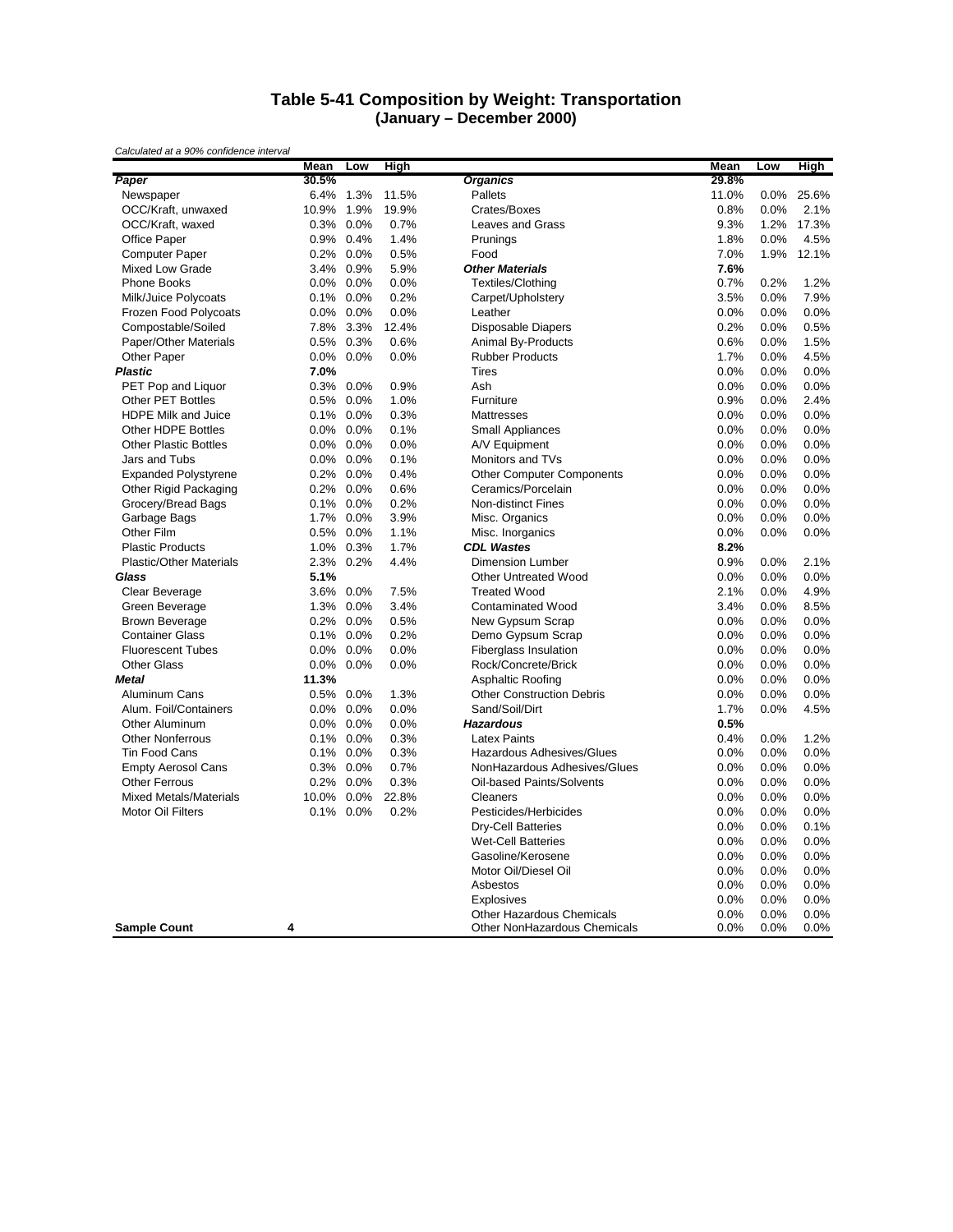#### **Table 5-42 Composition by Weight: Wholesale (January – December 2000)**

|                                | Mean    | Low          | High  |                                  | Mean  | Low  | <b>High</b> |
|--------------------------------|---------|--------------|-------|----------------------------------|-------|------|-------------|
| Paper                          | 27.8%   |              |       | <b>Organics</b>                  | 26.2% |      |             |
| Newspaper                      |         | 2.5% 0.0%    | 5.7%  | Pallets                          | 7.7%  | 1.0% | 14.5%       |
| OCC/Kraft, unwaxed             | 14.1%   | 1.8%         | 26.5% | Crates/Boxes                     | 0.0%  | 0.0% | 0.0%        |
| OCC/Kraft, waxed               |         | 2.1% 0.0%    | 4.6%  | <b>Leaves and Grass</b>          | 0.0%  | 0.0% | 0.1%        |
| <b>Office Paper</b>            | 3.2%    | 0.0%         | 8.0%  | Prunings                         | 0.0%  | 0.0% | 0.0%        |
| Computer Paper                 | 1.2%    | 0.0%         | 3.0%  | Food                             | 18.4% | 0.3% | 36.6%       |
| Mixed Low Grade                | 2.2%    | 0.4%         | 4.0%  | <b>Other Materials</b>           | 15.9% |      |             |
| <b>Phone Books</b>             | $0.0\%$ | 0.0%         | 0.0%  | Textiles/Clothing                | 7.1%  | 0.0% | 16.7%       |
| Milk/Juice Polycoats           |         | $0.0\%$ 0.0% | 0.0%  | Carpet/Upholstery                | 6.9%  | 0.0% | 18.3%       |
| Frozen Food Polycoats          |         | 0.2% 0.0%    | 0.6%  | Leather                          | 0.0%  | 0.0% | 0.0%        |
| Compostable/Soiled             |         | 1.6% 0.0%    | 3.9%  | <b>Disposable Diapers</b>        | 0.0%  | 0.0% | 0.0%        |
| Paper/Other Materials          | 0.5%    | 0.1%         | 0.8%  | Animal By-Products               | 0.0%  | 0.0% | 0.0%        |
| Other Paper                    |         | 0.2% 0.0%    | 0.6%  | <b>Rubber Products</b>           | 0.1%  | 0.0% | 0.2%        |
| <b>Plastic</b>                 | 7.6%    |              |       | <b>Tires</b>                     | 0.0%  | 0.0% | 0.0%        |
| PET Pop and Liquor             | $0.0\%$ | 0.0%         | 0.0%  | Ash                              | 0.0%  | 0.0% | 0.0%        |
| <b>Other PET Bottles</b>       | $0.0\%$ | 0.0%         | 0.1%  | Furniture                        | 0.0%  | 0.0% | 0.0%        |
| HDPE Milk and Juice            | 0.0%    | 0.0%         | 0.0%  | Mattresses                       | 0.0%  | 0.0% | 0.0%        |
| <b>Other HDPE Bottles</b>      |         | 0.0% 0.0%    | 0.0%  | Small Appliances                 | 0.0%  | 0.0% | 0.0%        |
| <b>Other Plastic Bottles</b>   |         | 0.0% 0.0%    | 0.0%  | A/V Equipment                    | 0.5%  | 0.0% | 1.3%        |
| Jars and Tubs                  |         | 0.4% 0.0%    | 0.9%  | Monitors and TVs                 | 1.3%  | 0.0% | 3.5%        |
| <b>Expanded Polystyrene</b>    |         | 0.7% 0.0%    | 1.4%  | <b>Other Computer Components</b> | 0.0%  | 0.0% | 0.0%        |
| Other Rigid Packaging          | 0.3%    | 0.0%         | 0.7%  | Ceramics/Porcelain               | 0.0%  | 0.0% | 0.0%        |
| Grocery/Bread Bags             |         | 0.0% 0.0%    | 0.1%  | <b>Non-distinct Fines</b>        | 0.0%  | 0.0% | 0.0%        |
| Garbage Bags                   |         | 0.3% 0.0%    | 0.6%  | Misc. Organics                   | 0.0%  | 0.0% | 0.0%        |
| Other Film                     | 3.7%    | 0.0%         | 7.5%  | Misc. Inorganics                 | 0.0%  | 0.0% | 0.0%        |
| <b>Plastic Products</b>        |         | 1.7% 0.0%    | 3.6%  | <b>CDL Wastes</b>                | 7.4%  |      |             |
| <b>Plastic/Other Materials</b> | 0.4%    | 0.0%         | 0.9%  | <b>Dimension Lumber</b>          | 0.2%  | 0.0% | 0.6%        |
| Glass                          | 0.9%    |              |       | <b>Other Untreated Wood</b>      | 0.0%  | 0.0% | 0.0%        |
| Clear Beverage                 |         | 0.7% 0.0%    | 1.4%  | <b>Treated Wood</b>              | 2.2%  | 0.0% | 4.6%        |
| Green Beverage                 | $0.0\%$ | 0.0%         | 0.0%  | <b>Contaminated Wood</b>         | 4.8%  | 0.0% | 12.2%       |
| <b>Brown Beverage</b>          |         | 0.2% 0.0%    | 0.4%  | New Gypsum Scrap                 | 0.2%  | 0.0% | 0.4%        |
| <b>Container Glass</b>         | $0.0\%$ | 0.0%         | 0.0%  | Demo Gypsum Scrap                | 0.0%  | 0.0% | 0.0%        |
| <b>Fluorescent Tubes</b>       | $0.0\%$ | 0.0%         | 0.0%  | Fiberglass Insulation            | 0.0%  | 0.0% | 0.0%        |
| <b>Other Glass</b>             | $0.0\%$ | $0.0\%$      | 0.0%  | Rock/Concrete/Brick              | 0.0%  | 0.0% | 0.0%        |
| Metal                          | 14.1%   |              |       | Asphaltic Roofing                | 0.0%  | 0.0% | 0.0%        |
| Aluminum Cans                  |         | 0.1% 0.0%    | 0.1%  | <b>Other Construction Debris</b> | 0.0%  | 0.0% | 0.0%        |
| Alum. Foil/Containers          | $0.0\%$ | 0.0%         | 0.0%  | Sand/Soil/Dirt                   | 0.0%  | 0.0% | 0.0%        |
| Other Aluminum                 | $0.0\%$ | 0.0%         | 0.0%  | <b>Hazardous</b>                 | 0.0%  |      |             |
| <b>Other Nonferrous</b>        | 0.3%    | 0.0%         | 0.8%  | <b>Latex Paints</b>              | 0.0%  | 0.0% | 0.0%        |
| <b>Tin Food Cans</b>           | $0.0\%$ | 0.0%         | 0.1%  | Hazardous Adhesives/Glues        | 0.0%  | 0.0% | 0.0%        |
| <b>Empty Aerosol Cans</b>      |         | 0.0% 0.0%    | 0.0%  | NonHazardous Adhesives/Glues     | 0.0%  | 0.0% | 0.0%        |
| <b>Other Ferrous</b>           | 11.6%   | 0.0%         | 28.1% | Oil-based Paints/Solvents        | 0.0%  | 0.0% | 0.0%        |
| <b>Mixed Metals/Materials</b>  | 2.1%    | 0.0%         | 4.2%  | Cleaners                         | 0.0%  | 0.0% | 0.1%        |
| <b>Motor Oil Filters</b>       | $0.0\%$ | 0.0%         | 0.0%  | Pesticides/Herbicides            | 0.0%  | 0.0% | 0.0%        |
|                                |         |              |       | <b>Dry-Cell Batteries</b>        | 0.0%  | 0.0% | 0.0%        |
|                                |         |              |       | <b>Wet-Cell Batteries</b>        | 0.0%  | 0.0% | 0.0%        |
|                                |         |              |       | Gasoline/Kerosene                | 0.0%  | 0.0% | 0.0%        |
|                                |         |              |       | Motor Oil/Diesel Oil             | 0.0%  | 0.0% | 0.0%        |
|                                |         |              |       | Asbestos                         | 0.0%  | 0.0% | 0.0%        |
|                                |         |              |       | <b>Explosives</b>                | 0.0%  | 0.0% | 0.0%        |
|                                |         |              |       | Other Hazardous Chemicals        | 0.0%  | 0.0% | 0.0%        |
| <b>Sample Count</b>            | 9       |              |       | Other NonHazardous Chemicals     | 0.0%  | 0.0% | 0.0%        |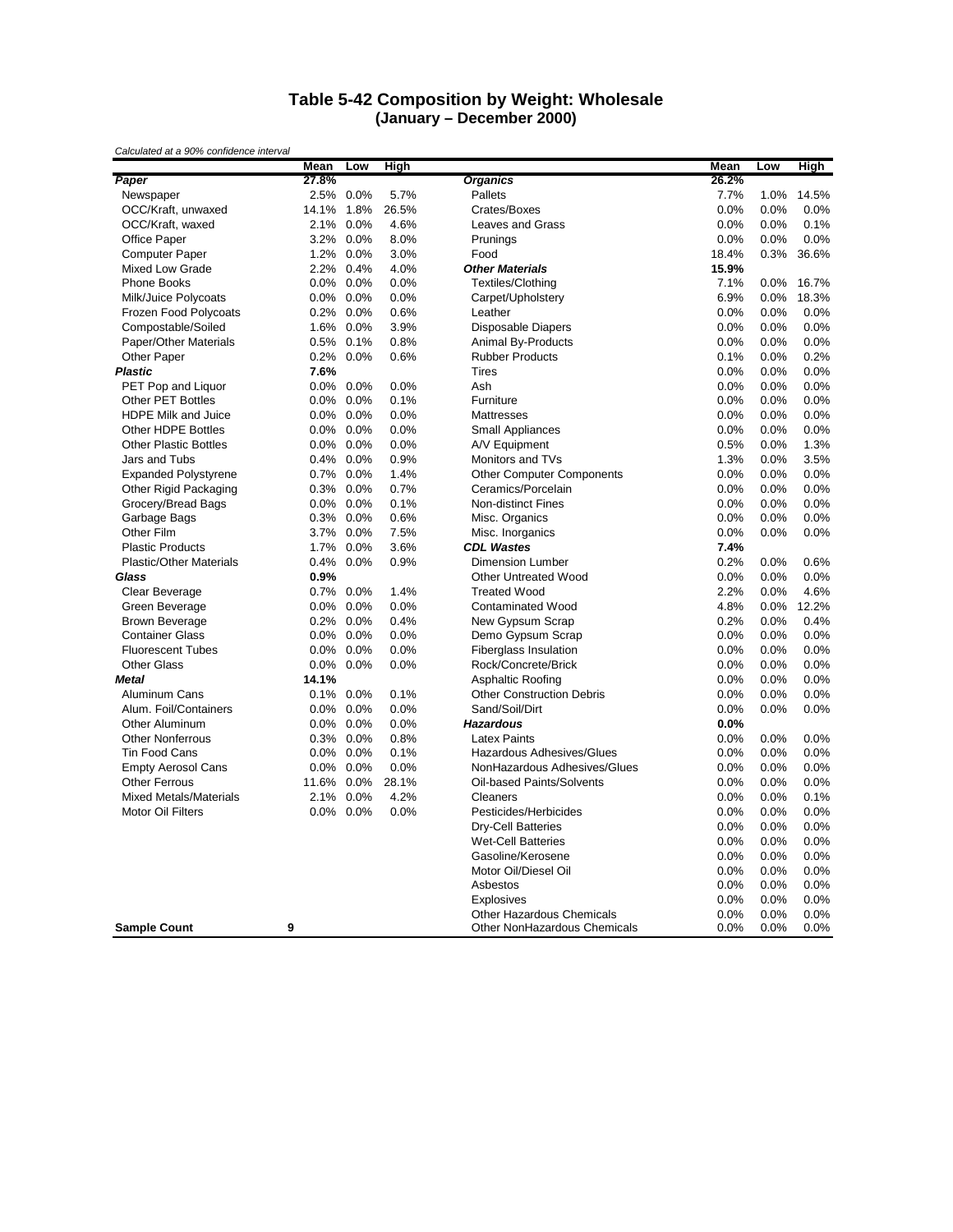#### **Table 5-43 Composition by Weight: Mixed Commercial Generators (January – December 2000)**

|                                | Mean    | Low       | High |                                  | Mean  | Low   | High  |
|--------------------------------|---------|-----------|------|----------------------------------|-------|-------|-------|
| Paper                          | 22.9%   |           |      | <b>Organics</b>                  | 33.0% |       |       |
| Newspaper                      | $3.4\%$ | 2.8%      | 4.0% | <b>Pallets</b>                   | 1.7%  | 0.7%  | 2.7%  |
| OCC/Kraft, unwaxed             |         | 4.0% 3.5% | 4.5% | Crates/Boxes                     | 0.3%  | 0.1%  | 0.5%  |
| OCC/Kraft, waxed               |         | 0.6% 0.4% | 0.8% | Leaves and Grass                 | 2.5%  | 1.5%  | 3.6%  |
| <b>Office Paper</b>            |         | 2.7% 2.2% | 3.3% | Prunings                         | 0.8%  | 0.3%  | 1.2%  |
| <b>Computer Paper</b>          |         | 0.2% 0.1% | 0.3% | Food                             | 27.7% | 24.5% | 30.9% |
| Mixed Low Grade                | 4.9%    | 4.1%      | 5.8% | <b>Other Materials</b>           | 12.3% |       |       |
| Phone Books                    |         | 0.3% 0.0% | 0.6% | Textiles/Clothing                | 2.8%  | 1.4%  | 4.3%  |
| Milk/Juice Polycoats           |         | 0.3% 0.2% | 0.3% | Carpet/Upholstery                | 3.2%  | 1.3%  | 5.1%  |
| Frozen Food Polycoats          | $0.1\%$ | 0.1%      | 0.1% | Leather                          | 0.0%  | 0.0%  | 0.0%  |
| Compostable/Soiled             |         | 4.4% 3.7% | 5.2% | <b>Disposable Diapers</b>        | 0.4%  | 0.2%  | 0.6%  |
| Paper/Other Materials          | 1.5%    | 1.1%      | 2.0% | Animal By-Products               | 0.0%  | 0.0%  | 0.1%  |
| Other Paper                    |         | 0.3% 0.1% | 0.6% | <b>Rubber Products</b>           | 0.8%  | 0.3%  | 1.4%  |
| <b>Plastic</b>                 | 8.6%    |           |      | <b>Tires</b>                     | 0.1%  | 0.0%  | 0.3%  |
| PET Pop and Liquor             | 0.1%    | 0.1%      | 0.1% | Ash                              | 0.1%  | 0.0%  | 0.1%  |
| <b>Other PET Bottles</b>       |         | 0.2% 0.1% | 0.2% | Furniture                        | 1.3%  | 0.6%  | 2.1%  |
| <b>HDPE Milk and Juice</b>     | 0.1%    | 0.1%      | 0.2% | <b>Mattresses</b>                | 0.0%  | 0.0%  | 0.0%  |
| <b>Other HDPE Bottles</b>      |         | 0.2% 0.2% | 0.3% | Small Appliances                 | 0.2%  | 0.1%  | 0.3%  |
| <b>Other Plastic Bottles</b>   |         | 0.1% 0.0% | 0.1% | A/V Equipment                    | 0.3%  | 0.1%  | 0.5%  |
| Jars and Tubs                  |         | 0.4% 0.3% | 0.5% | Monitors and TVs                 | 0.4%  | 0.0%  | 0.9%  |
| <b>Expanded Polystyrene</b>    |         | 0.8% 0.4% | 1.3% | <b>Other Computer Components</b> | 1.0%  | 0.4%  | 1.6%  |
| Other Rigid Packaging          | $0.5\%$ | 0.4%      | 0.6% | Ceramics/Porcelain               | 0.3%  | 0.1%  | 0.5%  |
| Grocery/Bread Bags             |         | 0.1% 0.1% | 0.2% | Non-distinct Fines               | 0.1%  | 0.0%  | 0.1%  |
| Garbage Bags                   | 1.4%    | 1.2%      | 1.6% | Misc. Organics                   | 0.7%  | 0.4%  | 1.0%  |
| Other Film                     | 2.1%    | 1.7%      | 2.6% | Misc. Inorganics                 | 0.5%  | 0.1%  | 1.0%  |
| <b>Plastic Products</b>        |         | 1.1% 0.8% | 1.3% | <b>CDL Wastes</b>                | 10.5% |       |       |
| <b>Plastic/Other Materials</b> |         | 1.5% 0.7% | 2.4% | <b>Dimension Lumber</b>          | 2.9%  | 1.6%  | 4.2%  |
| Glass                          | 3.4%    |           |      | <b>Other Untreated Wood</b>      | 0.1%  | 0.0%  | 0.2%  |
| Clear Beverage                 |         | 1.1% 0.9% | 1.4% | <b>Treated Wood</b>              | 0.7%  | 0.2%  | 1.1%  |
| Green Beverage                 |         | 0.7% 0.5% | 0.9% | <b>Contaminated Wood</b>         | 2.0%  | 0.9%  | 3.1%  |
| <b>Brown Beverage</b>          |         | 0.7% 0.3% | 1.1% | New Gypsum Scrap                 | 0.2%  | 0.0%  | 0.4%  |
| <b>Container Glass</b>         |         | 0.6% 0.0% | 1.2% | Demo Gypsum Scrap                | 1.2%  | 0.4%  | 1.9%  |
| <b>Fluorescent Tubes</b>       |         | 0.0% 0.0% | 0.1% | <b>Fiberglass Insulation</b>     | 0.1%  | 0.0%  | 0.1%  |
| <b>Other Glass</b>             | $0.3\%$ | 0.1%      | 0.5% | Rock/Concrete/Brick              | 1.4%  | 0.1%  | 2.7%  |
| <b>Metal</b>                   | 8.4%    |           |      | Asphaltic Roofing                | 0.6%  | 0.0%  | 1.3%  |
| Aluminum Cans                  |         | 0.3% 0.2% | 0.4% | <b>Other Construction Debris</b> | 0.9%  | 0.1%  | 1.7%  |
| Alum. Foil/Containers          |         | 0.1% 0.0% | 0.1% | Sand/Soil/Dirt                   | 0.3%  | 0.0%  | 0.7%  |
| <b>Other Aluminum</b>          |         | 0.0% 0.0% | 0.0% | <b>Hazardous</b>                 | 0.8%  |       |       |
| <b>Other Nonferrous</b>        | 0.2%    | 0.0%      | 0.4% | <b>Latex Paints</b>              | 0.0%  | 0.0%  | 0.0%  |
| Tin Food Cans                  | $0.9\%$ | 0.5%      | 1.2% | Hazardous Adhesives/Glues        | 0.1%  | 0.0%  | 0.1%  |
| <b>Empty Aerosol Cans</b>      |         | 0.1% 0.0% | 0.1% | NonHazardous Adhesives/Glues     | 0.0%  | 0.0%  | 0.0%  |
| <b>Other Ferrous</b>           |         | 3.2% 2.1% | 4.3% | Oil-based Paints/Solvents        | 0.0%  | 0.0%  | 0.1%  |
| <b>Mixed Metals/Materials</b>  |         | 3.6% 2.3% | 4.9% | Cleaners                         | 0.0%  | 0.0%  | 0.0%  |
| <b>Motor Oil Filters</b>       | 0.1%    | 0.0%      | 0.2% | Pesticides/Herbicides            | 0.0%  | 0.0%  | 0.0%  |
|                                |         |           |      | Dry-Cell Batteries               | 0.0%  | 0.0%  | 0.1%  |
|                                |         |           |      | <b>Wet-Cell Batteries</b>        | 0.1%  | 0.0%  | 0.2%  |
|                                |         |           |      | Gasoline/Kerosene                | 0.0%  | 0.0%  | 0.0%  |
|                                |         |           |      | Motor Oil/Diesel Oil             | 0.0%  | 0.0%  | 0.0%  |
|                                |         |           |      | Asbestos                         | 0.0%  | 0.0%  | 0.0%  |
|                                |         |           |      | <b>Explosives</b>                | 0.0%  | 0.0%  | 0.0%  |
|                                |         |           |      | Other Hazardous Chemicals        | 0.6%  | 0.3%  | 0.8%  |
| <b>Sample Count</b>            | 139     |           |      | Other NonHazardous Chemicals     | 0.0%  | 0.0%  | 0.1%  |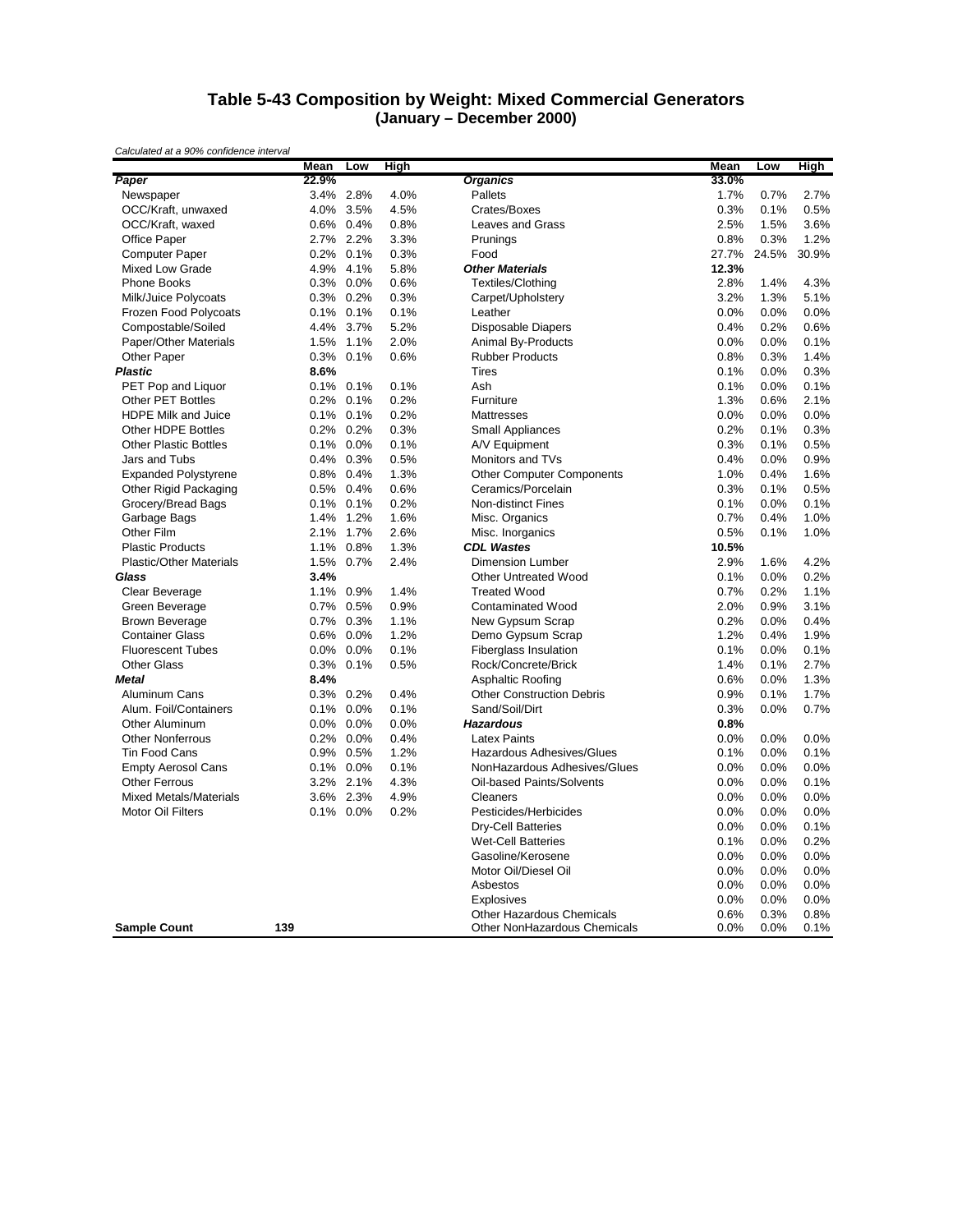# **6 Self-Haul Composition Results, by Subpopulation**

A total of 200 self-haul loads were sampled from January to December 2000. Descriptive data about samples from each subpopulation are summarized in Table 6-1. As shown, many of the analyses are based on a very small number of samples. In turn, these calculations are subject to a relatively wide margin of error. The sampling plan was designed to provide statistically valid results for the overall self-haul substream. The more detailed composition results are provided as rough estimates only.

| Subpopulation                  |               |               | (All Weights in pounds) |                    |  |  |
|--------------------------------|---------------|---------------|-------------------------|--------------------|--|--|
|                                | <b>Sample</b> | <b>Total</b>  | Average                 | <b>Average Net</b> |  |  |
|                                | <b>Count</b>  | <b>Sample</b> | <b>Sample</b>           | <b>Load Weight</b> |  |  |
| <b>Transfer Station</b>        |               |               |                         |                    |  |  |
| <b>NRDS</b>                    | 100           | 30,862.4      | 308.6                   | 467.7              |  |  |
| <b>SRDS</b>                    | 100           | 32,334.1      | 323.3                   | 570.6              |  |  |
| <b>Vehicle Type</b>            |               |               |                         |                    |  |  |
| Passenger                      | 46            | 12,162.5      | 264.4                   | 378.8              |  |  |
| <b>Trucks</b>                  | 154           | 51,033.9      | 331.4                   | 563.0              |  |  |
| <b>Season</b>                  |               |               |                         |                    |  |  |
| Spring                         | 40            | 13,707.9      | 342.7                   | 541.2              |  |  |
| Summer                         | 60            | 17,742.1      | 295.7                   | 492.4              |  |  |
| Autumn                         | 60            | 19,293.9      | 321.6                   | 418.0              |  |  |
| Winter                         | 40            | 12,452.5      | 311.3                   | 646.3              |  |  |
| <b>Generator Type, by Site</b> |               |               |                         |                    |  |  |
| Residential, NRDS              | 79            | 24,301.0      | 307.6                   | 403.6              |  |  |
| <b>Residential, SRDS</b>       | 62            | 18,772.5      | 302.8                   | 377.3              |  |  |
| Non-Residential, NRDS          | 16            | 4,998.6       | 312.4                   | 891.6              |  |  |
| Non-Residential, SRDS          | 34            | 12,206.5      | 359.0                   | 902.0              |  |  |
| <b>Overall Self-Haul</b>       | 200           | 63,196        | 316.0                   | 517.7              |  |  |

## **Table 6-1 Description of Samples for each Self-Haul Subpopulation (January – December 2000)**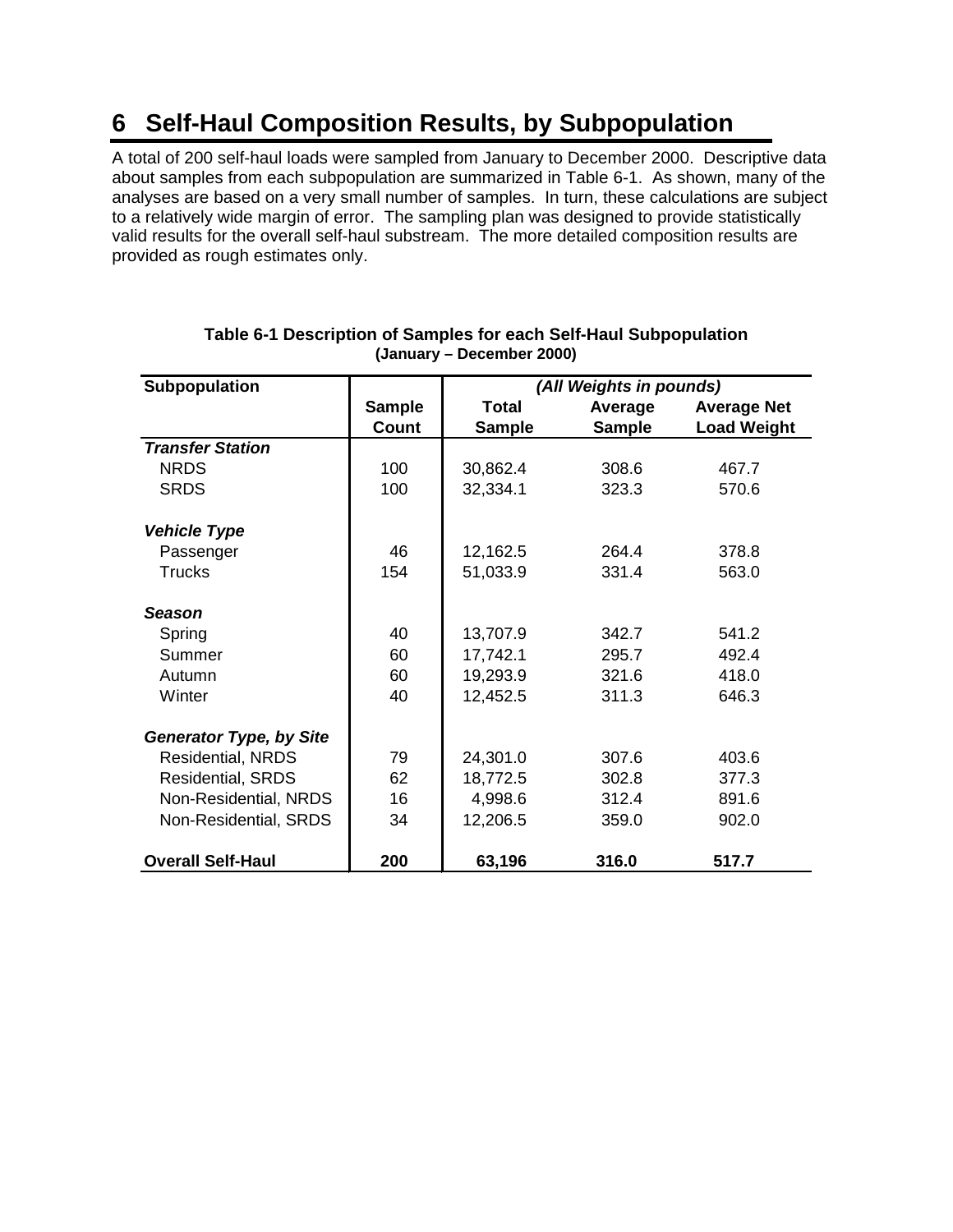Seattle Public Utilities provided total 2000 disposal quantities for the following waste populations: 1) total self-haul, 2) self-haul by vehicle type, and 3) self-haul by season. The following year 2000 disposal quantities were calculated from the sampling results: 1) residential and non-residential self-haul waste, 2) residential and non-residential passenger vehicle selfhaul waste, and 3) residential and non-residential truck self-haul waste.

Approximately 56% of 2000 self-haul waste was residential, while the remaining 44% was from non-residential sources. For self-haul passenger vehicles, about 96% was residential and 4% was non-residential. About 47% of the self-haul truck waste was from residential sources; nonresidential generators disposed of the remaining 53%.

#### **Total Self-haul:**

Estimated 2000 Self-hauled Residential Tonnage =  $101.882 \times 0.5597 = 57.023$  tons Estimated 2000 Self-hauled Non-Residential Tonnage = 101,882 x .4403 = 44,859

#### **Self-haul Passenger Vehicles:**

Estimated 2000 Self-hauled Residential Tonnage =  $6,323$  x .9599 =  $6,069$  tons Estimated 2000 Self-hauled Non-Residential Tonnage =  $6,323$  x  $.0401$  = 254 tons

#### **Self-haul Trucks:**

Estimated 2000 Self-hauled Residential Tonnage =  $95,559$  x  $.4714$  =  $45,047$  tons Estimated 2000 Self-hauled Non-Residential Tonnage =  $95,559$  x  $.5286$  =  $50,512$  tons

In the following sections, self-haul waste composition results are presented by transfer station, vehicle type, season, and generator type, by site. Results are depicted in three ways: a pie chart reflects composition by the nine broad material categories; then, a table lists the top ten components, by weight; and finally, the full composition results are presented in a detailed table. Following the top ten tables in Sections 6.1, 6.2, and 6.3 composition results from the relevant subpopulations are compared.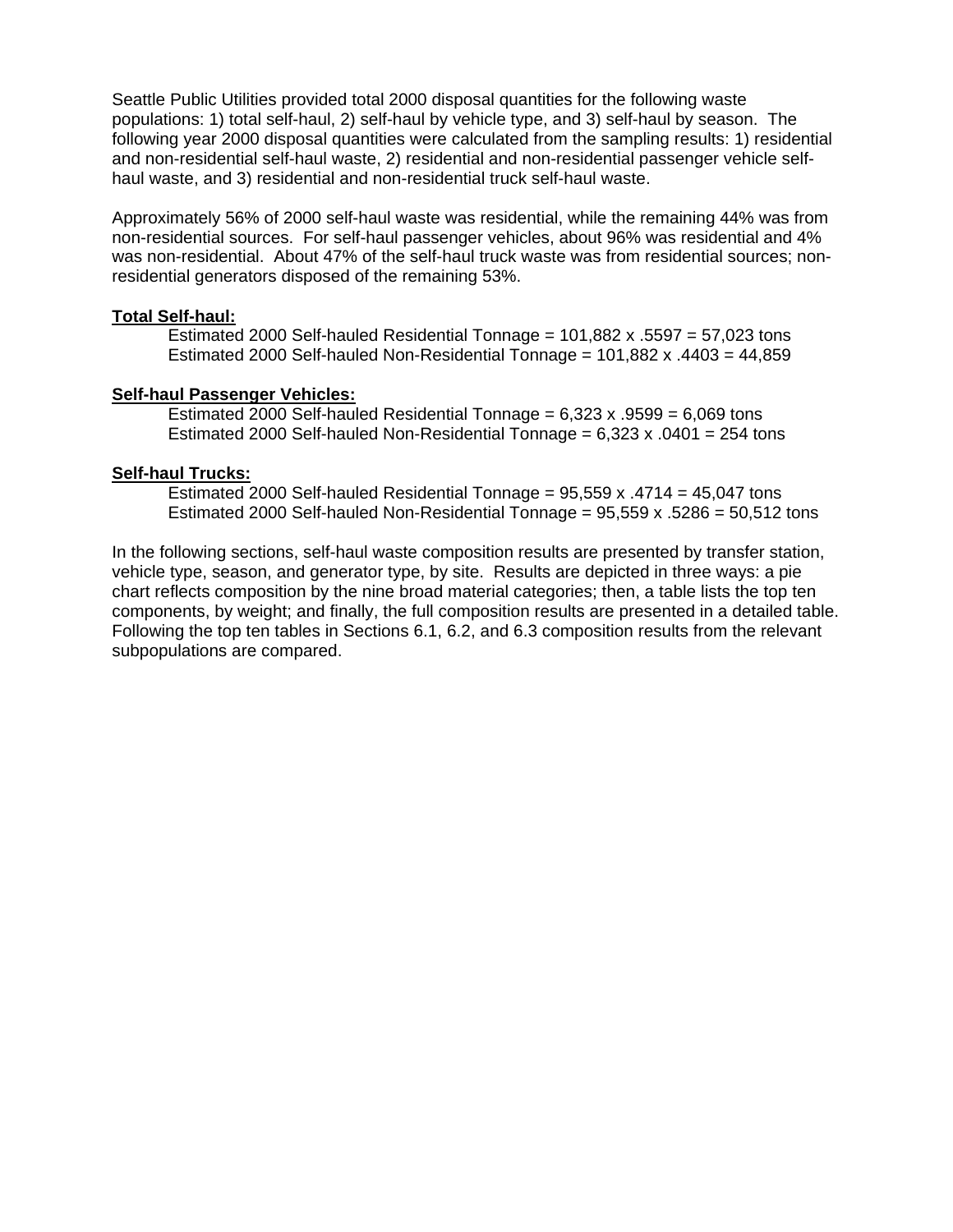## **6.1 Composition by Transfer Station**

This section examines the composition of wastes self-hauled to the North and South Recycling and Disposal Stations (NRDS and SRDS). Figure 6-1 summarizes the results on a broad material category level. *Other materials* composed a relatively large percentage of the waste hauled to both of the transfer stations. When combined, *CDL wastes* and *other materials* accounted for a large percentage of waste hauled to both transfer stations (approximately 70% at the NRDS and 71% at the SRDS). *CDL wastes* (construction, demolition, and landclearing) includes components such as *dimension lumber, sand/soil/dirt*, and *gypsum scrap*, while *other materials* includes components such as *textiles/clothing, carpet/upholstery* and *furniture*. The following sections examine self-hauled waste from each transfer station in more detail.



## **Figure 6-1 Self-Haul Composition Summary: by Transfer Station (January – December 2000)**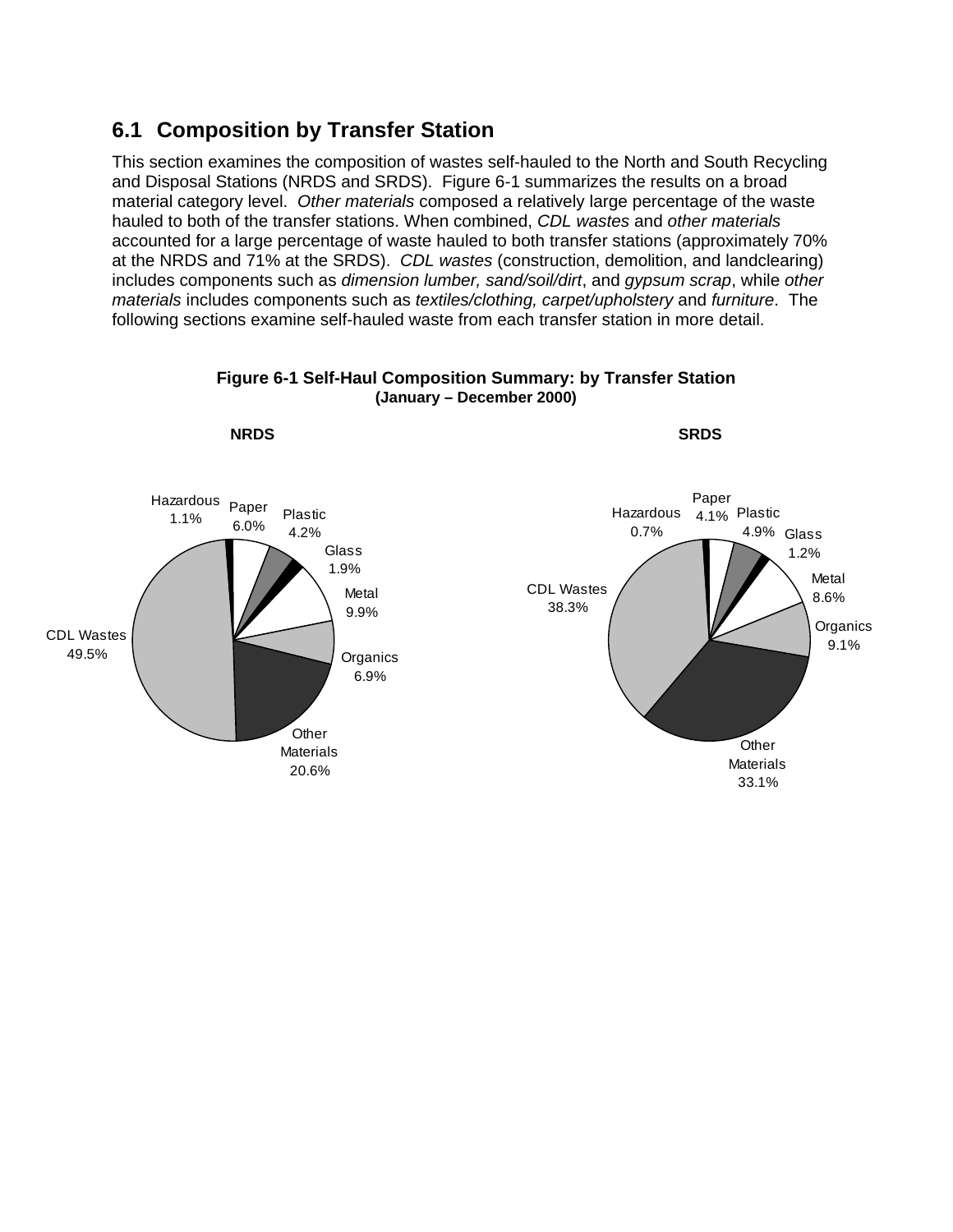## **6.1.1 North Recycling and Disposal Station (NRDS)**

A total of 100 samples were taken from loads that were delivered to the NRDS during the year 2000. Approximately 56,000 tons of self-haul waste was disposed at the NRDS during the 2000 calendar year. The composition estimates for this subpopulation were applied to the 56,000 tons to estimate the amount of waste disposed for each component category. Of the top ten components listed in Table 6-2, nine composed more than 5% of the total tonnage. The sum of these top ten components made up approximately 67% of the total tonnage. Please see Table 6-4 for a detailed listing of the full composition results for waste sampled at the NRDS.

| <b>Component</b>                 | Mean    | <b>Cum.</b> % | Tons   |
|----------------------------------|---------|---------------|--------|
| <b>Dimension Lumber</b>          | 11.9%   | 11.9%         | 6,621  |
| <b>Furniture</b>                 | 8.3%    | 20.2%         | 4,629  |
| Demo Gypsum Scrap                | 6.9%    | 27.1%         | 3,818  |
| Contaminated Wood                | $6.7\%$ | 33.8%         | 3,704  |
| <b>Other Construction Debris</b> | 6.5%    | 40.3%         | 3,615  |
| Rock/Concrete/Brick              | 6.3%    | 46.6%         | 3.517  |
| Carpet/Upholstery                | 5.5%    | 52.1%         | 3,038  |
| Mixed Metals/Materials           | 5.2%    | 57.3%         | 2,890  |
| <b>Treated Wood</b>              | 5.2%    | 62.5%         | 2,880  |
| <b>Other Ferrous Metal</b>       | 4.1%    | 66.6%         | 2,299  |
| Total                            | 66.6%   |               | 37.011 |

#### **Table 6-2 Top Ten Components: North Recycling and Disposal Station (January – December 2000)**

## **6.1.2 South Recycling and Disposal Station (SRDS)**

A total of 100 samples from the SRDS were examined during this study period. Approximately 46,000 tons of self-haul waste was disposed at the SRDS during the 2000 calendar year. The composition estimates for this subpopulation were applied to the 46,000 tons to estimate the amount of waste disposed for each component category. Table 6-3 illustrates that *furniture, carpet/upholstery, dimension lumber, contaminated wood, leaves and grass*, and *treated wood* accounted for a large percentage (each component greater than 5%, by weight) of the self-haul waste disposed at the SRDS. The top ten components of the SRDS subpopulation added together to account for almost 63% of the total, by weight. Please see Table 6-5 for a full list of the composition results for the SRDS.

## **Table 6-3 Top Ten Components: South Recycling and Disposal Station (January – December 2000)**

| <b>Component</b>                 | Mean    | <b>Cum. %</b> | Tons   |
|----------------------------------|---------|---------------|--------|
| Furniture                        | 11.6%   | 11.6%         | 5,392  |
| Carpet/Upholstery                | 10.6%   | 22.3%         | 4,924  |
| <b>Dimension Lumber</b>          | 8.1%    | 30.3%         | 3,736  |
| Contaminated Wood                | 6.3%    | 36.6%         | 2,897  |
| Leaves and Grass                 | 5.8%    | 42.4%         | 2,700  |
| <b>Treated Wood</b>              | 5.6%    | 48.0%         | 2,596  |
| Other Ferrous Metal              | $4.4\%$ | 52.4%         | 2,016  |
| Mixed Metals/Materials           | 3.5%    | 55.9%         | 1.624  |
| New Gypsum Scrap                 | 3.5%    | 59.4%         | 1,619  |
| <b>Other Construction Debris</b> | 3.5%    | 62.8%         | 1,600  |
| Total                            | 62.8%   |               | 29.104 |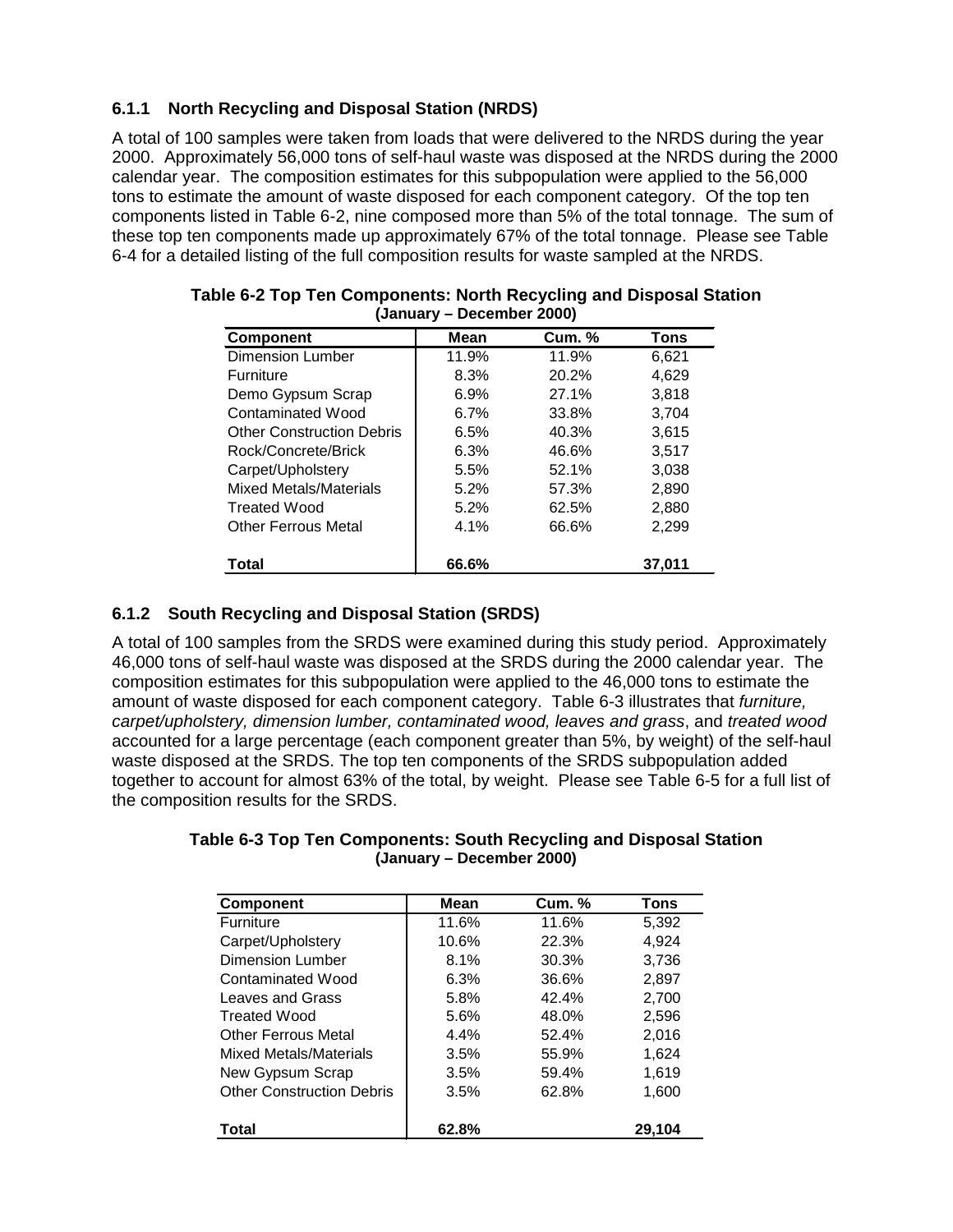## **6.1.3 Comparisons between Transfer Stations**

Several of the top ten components for both the NRDS and the SRDS were types of *CDL wastes* (construction, demolition, and landclearing). These included *dimension lumber, other construction debris, contaminated wood*, and *treated wood*. Other top ten components shared between the two transfer stations were *furniture, carpet/upholstery, mixed metals/materials*, and *other ferrous metal*.

On the other hand, *demo gypsum scrap, rock/concrete/brick*, and *other ferrous metals* were among the top ten components of the NRDS waste, but not among the top ten components of the SRDS waste. *New gypsum scrap* and *leaves and grass* were top ten components of the SRDS waste stream, but not of the NRDS.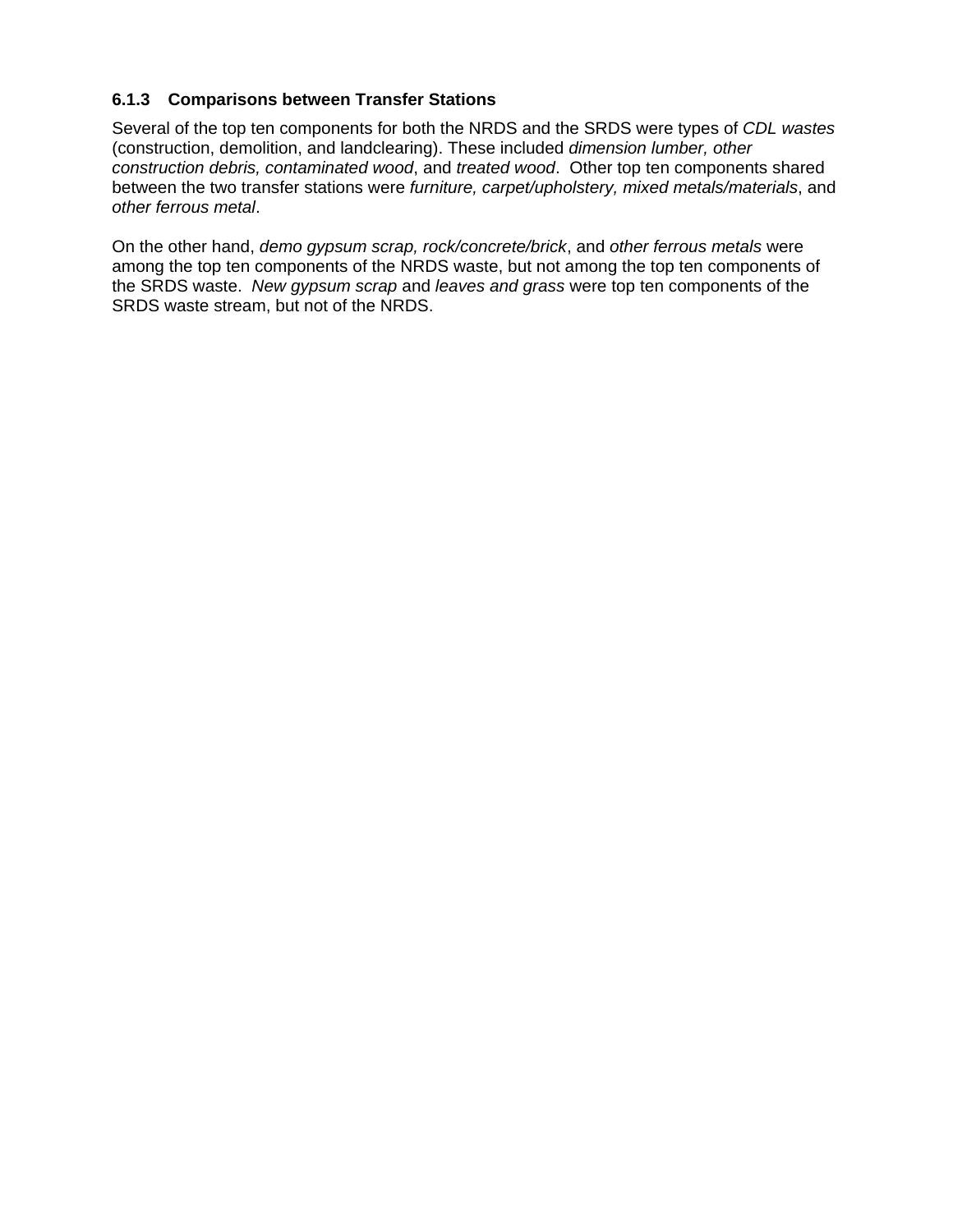#### **Table 6-4 Composition by Weight: Self-Haul at the NRDS (January – December 2000)**

|                                                   | Tons           | Mean    | Low       | High |                                                           | Tons         | Mean         | Low          | High         |
|---------------------------------------------------|----------------|---------|-----------|------|-----------------------------------------------------------|--------------|--------------|--------------|--------------|
| Paper                                             | 3,347          | 6.0%    |           |      | <b>Organics</b>                                           | 3,818        | 6.9%         |              |              |
| Newspaper                                         | 243            | 0.4%    | 0.2%      | 0.7% | Pallets                                                   | 57           | 0.1%         | 0.0%         | 0.3%         |
| OCC/Kraft, unwaxed                                | 1,421          | 2.6%    | 1.4%      | 3.7% | Crates/Boxes                                              | 134          | 0.2%         | 0.0%         | 0.5%         |
| OCC/Kraft, waxed                                  | 84             | 0.2%    | 0.0%      | 0.4% | Leaves and Grass                                          | 1,145        | 2.1%         | 0.3%         | 3.8%         |
| Office Paper                                      | 155            | 0.3%    | 0.1%      | 0.4% | Prunings                                                  | 1,750        | 3.1%         | 0.8%         | 5.5%         |
| <b>Computer Paper</b>                             | 5              | 0.0%    | 0.0%      | 0.0% | Food                                                      | 731          | 1.3%         | 0.7%         | 1.9%         |
| Mixed Low Grade                                   | 685            | 1.2%    | 0.7%      | 1.8% | <b>Other Materials</b>                                    | 11,441       | 20.6%        |              |              |
| <b>Phone Books</b>                                | 229            | 0.4%    | 0.1%      | 0.8% | Textiles/Clothing                                         | 1,001        | 1.8%         | 1.1%         | 2.5%         |
| Milk/Juice Polycoats                              | 6              | 0.0%    | 0.0%      | 0.0% | Carpet/Upholstery                                         | 3,038        | 5.5%         | 3.1%         | 7.9%         |
| Frozen Food Polycoats                             | 3              | 0.0%    | 0.0%      | 0.0% | Leather                                                   | 100          | 0.2%         | 0.0%         | 0.3%         |
| Compostable/Soiled                                | 90             | 0.2%    | 0.1%      | 0.3% | Disposable Diapers                                        | 67           | 0.1%         | 0.0%         | 0.3%         |
| Paper/Other Materials                             | 292            | 0.5%    | 0.2%      | 0.9% | Animal By-Products                                        | 17           | 0.0%         | 0.0%         | 0.1%         |
| Other Paper                                       | 135            | 0.2%    | 0.0%      | 0.4% | <b>Rubber Products</b>                                    | 168          | 0.3%         | 0.0%         | 0.6%         |
| <b>Plastic</b>                                    | 2,319          | 4.2%    |           |      | <b>Tires</b>                                              | 92           | 0.2%         | 0.0%         | 0.4%         |
| PET Pop and Liquor                                | 9              | 0.0%    | 0.0%      | 0.0% | Ash                                                       | 14           | 0.0%         | 0.0%         | 0.1%         |
| <b>Other PET Bottles</b>                          | 8              | 0.0%    | 0.0%      | 0.0% | Furniture                                                 | 4,629        | 8.3%         | 4.8%         | 11.9%        |
| HDPE Milk and Juice                               | 23             | 0.0%    | 0.0%      | 0.1% | Mattresses                                                | 720          | 1.3%         | 0.3%         | 2.3%         |
| Other HDPE Bottles                                | 34             | 0.1%    | 0.0%      | 0.1% | <b>Small Appliances</b>                                   | 543          | 1.0%         | 0.2%         | 1.8%         |
| <b>Other Plastic Bottles</b>                      | 10             | 0.0%    | 0.0%      | 0.0% | A/V Equipment                                             | 250          | 0.5%         | 0.1%         | 0.8%         |
| Jars and Tubs                                     | 40             | 0.1%    | 0.0%      | 0.1% | Monitors and TVs                                          | 86           | 0.2%         | 0.0%         | 0.3%         |
| <b>Expanded Polystyrene</b>                       | 153            | 0.3%    | 0.1%      | 0.4% | <b>Other Computer Components</b>                          | 141          | 0.3%         | 0.0%         | 0.5%         |
| Other Rigid Packaging                             | 70             | 0.1%    | 0.1%      | 0.2% | Ceramics/Porcelain                                        | 338          | 0.6%         | 0.1%         | 1.1%         |
| Grocery/Bread Bags                                | 21             | 0.0%    | 0.0%      | 0.1% | <b>Non-distinct Fines</b>                                 | 16           | 0.0%         | 0.0%         | 0.1%         |
| Garbage Bags                                      | 36             | 0.1%    | 0.0%      | 0.1% | Misc. Organics                                            | 195          | 0.4%         | 0.0%         | 0.7%         |
| Other Film                                        | 315            | 0.6%    | 0.3%      | 0.9% | Misc. Inorganics                                          | 25           | 0.0%         | 0.0%         | 0.1%         |
| <b>Plastic Products</b>                           | 1.171          | 2.1%    | 1.2%      | 3.0% | <b>CDL Wastes</b>                                         | 27,498       | 49.5%        |              |              |
| <b>Plastic/Other Materials</b>                    | 429            | 0.8%    | 0.4%      | 1.1% | <b>Dimension Lumber</b>                                   | 6,621        | 11.9%        | 7.3%         | 16.5%        |
| Glass                                             | 1,063          | 1.9%    |           |      | <b>Other Untreated Wood</b>                               | 439          | 0.8%         | 0.3%         | 1.3%         |
| Clear Beverage                                    | 32             | 0.1%    | 0.0%      | 0.1% | <b>Treated Wood</b>                                       | 2,880        | 5.2%         | 2.2%         | 8.2%         |
| Green Beverage                                    | 27             | 0.0%    | 0.0%      | 0.1% | <b>Contaminated Wood</b>                                  | 3,704        | 6.7%         | 4.2%         | 9.1%         |
| <b>Brown Beverage</b>                             | 56             | 0.1%    | 0.0%      | 0.2% | New Gypsum Scrap                                          | 676          | 1.2%         | 0.0%         | 2.4%         |
| <b>Container Glass</b>                            | 1              | 0.0%    | 0.0%      | 0.0% | Demo Gypsum Scrap                                         | 3,818        | 6.9%         | 3.2%         | 10.5%        |
| <b>Fluorescent Tubes</b>                          | 23             | 0.0%    | 0.0%      | 0.1% | <b>Fiberglass Insulation</b>                              | 47           | 0.1%         | 0.0%         | 0.2%         |
| <b>Other Glass</b>                                | 925            | 1.7%    | 0.4%      | 3.0% | Rock/Concrete/Brick                                       | 3,517        | 6.3%         | 2.7%         | 10.0%        |
| <b>Metal</b>                                      | 5,487          | 9.9%    |           |      | Asphaltic Roofing                                         | 1,471        | 2.6%         | 0.4%         | 4.8%         |
| Aluminum Cans                                     | $\overline{7}$ | 0.0%    | 0.0%      | 0.0% | <b>Other Construction Debris</b>                          | 3,615        | 6.5%         | 3.2%         | 9.8%         |
| Alum. Foil/Containers                             | $\overline{4}$ | 0.0%    | 0.0%      | 0.0% | Sand/Soil/Dirt                                            | 711          | 1.3%         | 0.2%         | 2.3%         |
| <b>Other Aluminum</b>                             | 77             | 0.1%    | 0.0%      | 0.2% | <b>Hazardous</b>                                          | 598          | 1.1%         |              |              |
| <b>Other Nonferrous</b>                           | 171            | 0.3%    | 0.1%      | 0.6% | <b>Latex Paints</b>                                       | 298          | 0.5%         | 0.1%         | 1.0%         |
|                                                   | 22             | 0.0%    | 0.0%      | 0.1% | Hazardous Adhesives/Glues                                 | 23           | 0.0%         | 0.0%         | 0.1%         |
| Tin Food Cans                                     | 17             | 0.0%    | 0.0%      | 0.1% | NonHazardous Adhesives/Glues                              | 51           | 0.1%         | 0.0%         | 0.2%         |
| <b>Empty Aerosol Cans</b><br><b>Other Ferrous</b> | 2,299          |         | 4.1% 2.2% | 6.1% | Oil-based Paints/Solvents                                 | 19           | 0.0%         | 0.0%         | 0.1%         |
|                                                   |                |         |           |      |                                                           |              |              |              |              |
| <b>Mixed Metals/Materials</b>                     | 2,890          | 5.2%    | 3.2%      | 7.2% | Cleaners                                                  | 8            | 0.0%         | 0.0%         | 0.0%         |
| Motor Oil Filters                                 | 0              | $0.0\%$ | $0.0\%$   | 0.0% | Pesticides/Herbicides                                     | 27           | 0.0%         | 0.0%         | 0.1%         |
|                                                   |                |         |           |      | <b>Dry-Cell Batteries</b>                                 | 90           | 0.2%         | 0.0%         | 0.4%         |
|                                                   |                |         |           |      | <b>Wet-Cell Batteries</b>                                 | 3            | 0.0%         | 0.0%         | 0.0%         |
|                                                   |                |         |           |      | Gasoline/Kerosene                                         | 8            | 0.0%         | 0.0%         | 0.0%         |
|                                                   |                |         |           |      | Motor Oil/Diesel Oil                                      | $\mathbf{1}$ | 0.0%         | 0.0%         | 0.0%         |
|                                                   |                |         |           |      | Asbestos                                                  | $\mathbf 0$  | 0.0%         | 0.0%         | 0.0%         |
|                                                   |                |         |           |      | Explosives                                                | $\mathbf 0$  | 0.0%         | 0.0%         | 0.0%         |
| <b>Total Tons</b><br><b>Sample Count</b>          | 55,572<br>100  |         |           |      | Other Hazardous Chemicals<br>Other NonHazardous Chemicals | 12<br>59     | 0.0%<br>0.1% | 0.0%<br>0.0% | 0.0%<br>0.3% |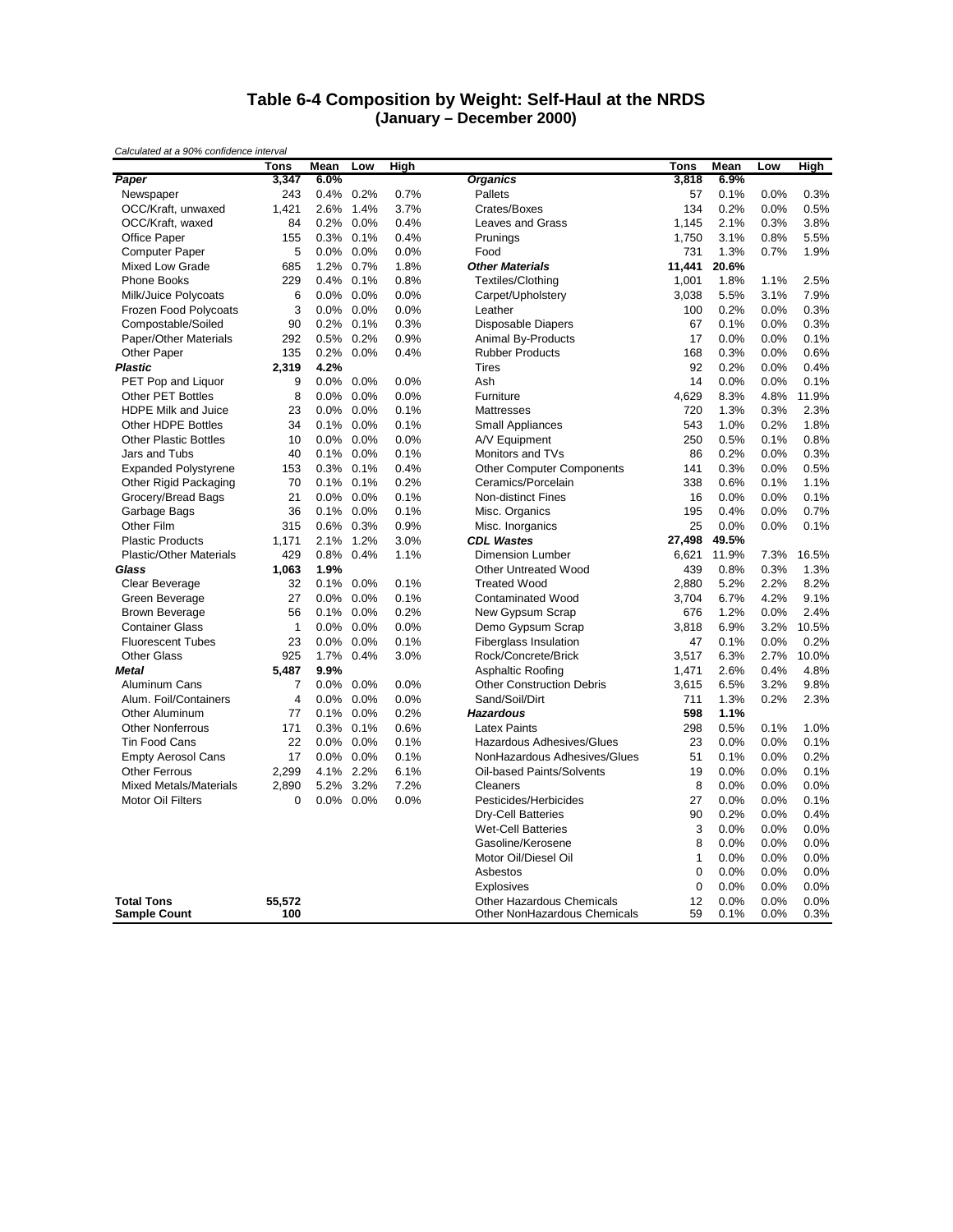#### **Table 6-5 Composition by Weight: Self-Haul at the SRDS (January – December 2000)**

|                                | Tons           | Mean    | Low       | High |                                  | Tons           | Mean  | Low  | High  |
|--------------------------------|----------------|---------|-----------|------|----------------------------------|----------------|-------|------|-------|
| Paper                          | 1,920          | 4.1%    |           |      | <b>Organics</b>                  | 4,227          | 9.1%  |      |       |
| Newspaper                      | 61             | 0.1%    | 0.1%      | 0.2% | Pallets                          | 586            | 1.3%  | 0.1% | 2.4%  |
| OCC/Kraft, unwaxed             | 813            | 1.8%    | 1.0%      | 2.5% | Crates/Boxes                     | 41             | 0.1%  | 0.0% | 0.2%  |
| OCC/Kraft, waxed               | 3              | 0.0%    | 0.0%      | 0.0% | Leaves and Grass                 | 2,700          | 5.8%  | 2.4% | 9.2%  |
| Office Paper                   | 38             | 0.1%    | 0.0%      | 0.1% | Prunings                         | 640            | 1.4%  | 0.1% | 2.6%  |
| <b>Computer Paper</b>          | $\mathbf 0$    | 0.0%    | 0.0%      | 0.0% | Food                             | 261            | 0.6%  | 0.3% | 0.9%  |
| Mixed Low Grade                | 470            | 1.0%    | 0.5%      | 1.5% | <b>Other Materials</b>           | 15,333         | 33.1% |      |       |
| Phone Books                    | 69             | 0.1%    | 0.0%      | 0.3% | Textiles/Clothing                | 764            | 1.6%  | 0.8% | 2.5%  |
| Milk/Juice Polycoats           | 3              | 0.0%    | 0.0%      | 0.0% | Carpet/Upholstery                | 4.924          | 10.6% | 6.4% | 14.9% |
| Frozen Food Polycoats          | 3              | 0.0%    | 0.0%      | 0.0% | Leather                          | 194            | 0.4%  | 0.0% | 0.9%  |
| Compostable/Soiled             | 62             | 0.1%    | 0.1%      | 0.2% | <b>Disposable Diapers</b>        | 19             | 0.0%  | 0.0% | 0.1%  |
| Paper/Other Materials          | 385            | 0.8%    | 0.1%      | 1.5% | Animal By-Products               | 150            | 0.3%  | 0.0% | 0.6%  |
| Other Paper                    | 15             |         | 0.0% 0.0% | 0.1% | <b>Rubber Products</b>           | 555            | 1.2%  | 0.4% | 2.0%  |
| <b>Plastic</b>                 | 2,248          | 4.9%    |           |      | <b>Tires</b>                     | 27             | 0.1%  | 0.0% | 0.2%  |
| PET Pop and Liquor             | 10             | 0.0%    | 0.0%      | 0.0% | Ash                              | $\overline{7}$ | 0.0%  | 0.0% | 0.0%  |
| <b>Other PET Bottles</b>       | 5              | 0.0%    | 0.0%      | 0.0% | Furniture                        | 5,392          | 11.6% | 6.7% | 16.6% |
| <b>HDPE Milk and Juice</b>     | 5              | 0.0%    | 0.0%      | 0.0% | Mattresses                       | 795            | 1.7%  | 0.4% | 3.0%  |
| Other HDPE Bottles             | 217            | 0.5%    | 0.0%      | 1.0% | <b>Small Appliances</b>          | 425            | 0.9%  | 0.4% | 1.4%  |
| <b>Other Plastic Bottles</b>   | 10             | 0.0%    | 0.0%      | 0.1% | A/V Equipment                    | 462            | 1.0%  | 0.2% | 1.8%  |
| Jars and Tubs                  | 149            | 0.3%    | 0.0%      | 0.7% | Monitors and TVs                 | 521            | 1.1%  | 0.2% | 2.0%  |
| <b>Expanded Polystyrene</b>    | 28             | 0.1%    | 0.0%      | 0.1% | <b>Other Computer Components</b> | 163            | 0.4%  | 0.0% | 0.8%  |
| Other Rigid Packaging          | 30             | 0.1%    | 0.0%      | 0.1% | Ceramics/Porcelain               | 659            | 1.4%  | 0.0% | 2.8%  |
| Grocery/Bread Bags             | 14             | 0.0%    | 0.0%      | 0.0% | Non-distinct Fines               | 20             | 0.0%  | 0.0% | 0.1%  |
| Garbage Bags                   | 37             | 0.1%    | 0.0%      | 0.1% | Misc. Organics                   | 70             | 0.2%  | 0.0% | 0.3%  |
| Other Film                     | 94             | 0.2%    | 0.1%      | 0.3% | Misc. Inorganics                 | 186            | 0.4%  | 0.0% | 1.0%  |
| <b>Plastic Products</b>        | 816            | 1.8%    | 1.0%      | 2.5% | <b>CDL Wastes</b>                | 17,720         | 38.3% |      |       |
| <b>Plastic/Other Materials</b> | 834            | 1.8%    | 1.0%      | 2.6% | <b>Dimension Lumber</b>          | 3,736          | 8.1%  | 5.5% | 10.6% |
| Glass                          | 550            | 1.2%    |           |      | <b>Other Untreated Wood</b>      | 764            | 1.7%  | 0.2% | 3.1%  |
| Clear Beverage                 | 77             | 0.2%    | 0.0%      | 0.3% | <b>Treated Wood</b>              | 2,596          | 5.6%  | 3.3% | 7.9%  |
| Green Beverage                 | 31             | 0.1%    | 0.0%      | 0.1% | <b>Contaminated Wood</b>         | 2,897          | 6.3%  | 3.3% | 9.2%  |
| <b>Brown Beverage</b>          | 12             | 0.0%    | 0.0%      | 0.1% | New Gypsum Scrap                 | 1,619          | 3.5%  | 1.0% | 6.0%  |
| <b>Container Glass</b>         | 42             | 0.1%    | 0.0%      | 0.2% | Demo Gypsum Scrap                | 1,536          | 3.3%  | 1.2% | 5.4%  |
| <b>Fluorescent Tubes</b>       | 10             | 0.0%    | 0.0%      | 0.0% | Fiberglass Insulation            | 111            | 0.2%  | 0.0% | 0.4%  |
| <b>Other Glass</b>             | 377            | 0.8%    | 0.2%      | 1.4% | Rock/Concrete/Brick              | 1,469          | 3.2%  | 1.3% | 5.1%  |
| Metal                          | 3,981          | 8.6%    |           |      | <b>Asphaltic Roofing</b>         | 546            | 1.2%  | 0.0% | 2.8%  |
| Aluminum Cans                  | 29             | 0.1%    | 0.0%      | 0.1% | <b>Other Construction Debris</b> | 1,600          | 3.5%  | 0.7% | 6.2%  |
| Alum. Foil/Containers          | $\overline{2}$ | 0.0%    | 0.0%      | 0.0% | Sand/Soil/Dirt                   | 845            | 1.8%  | 0.0% | 3.7%  |
| Other Aluminum                 | 270            | 0.6%    | $0.0\%$   | 1.4% | <b>Hazardous</b>                 | 329            | 0.7%  |      |       |
| <b>Other Nonferrous</b>        | 21             | 0.0%    | 0.0%      | 0.1% | <b>Latex Paints</b>              | 20             | 0.0%  | 0.0% | 0.1%  |
| <b>Tin Food Cans</b>           | 8              | 0.0%    | 0.0%      | 0.0% | Hazardous Adhesives/Glues        | 43             | 0.1%  | 0.0% | 0.2%  |
| <b>Empty Aerosol Cans</b>      | 9              | 0.0%    | 0.0%      | 0.0% | NonHazardous Adhesives/Glues     | 74             | 0.2%  | 0.0% | 0.3%  |
| <b>Other Ferrous</b>           | 2,016          | 4.4%    | 2.8%      | 5.9% | Oil-based Paints/Solvents        | 4              | 0.0%  | 0.0% | 0.0%  |
| <b>Mixed Metals/Materials</b>  | 1,624          | 3.5%    | 2.0%      | 5.0% | Cleaners                         | $\mathbf{1}$   | 0.0%  | 0.0% | 0.0%  |
| Motor Oil Filters              | 2              | $0.0\%$ | 0.0%      | 0.0% | Pesticides/Herbicides            | 116            | 0.3%  | 0.0% | 0.6%  |
|                                |                |         |           |      | <b>Dry-Cell Batteries</b>        | 8              | 0.0%  | 0.0% | 0.0%  |
|                                |                |         |           |      | <b>Wet-Cell Batteries</b>        | 0              | 0.0%  | 0.0% | 0.0%  |
|                                |                |         |           |      | Gasoline/Kerosene                | 6              | 0.0%  | 0.0% | 0.0%  |
|                                |                |         |           |      | Motor Oil/Diesel Oil             | 3              | 0.0%  | 0.0% | 0.0%  |
|                                |                |         |           |      | Asbestos                         | $\mathbf 0$    | 0.0%  | 0.0% | 0.0%  |
|                                |                |         |           |      | Explosives                       | 0              | 0.0%  | 0.0% | 0.0%  |
| <b>Total Tons</b>              | 46,310         |         |           |      | <b>Other Hazardous Chemicals</b> | 50             | 0.1%  | 0.0% | 0.2%  |
| <b>Sample Count</b>            | 100            |         |           |      | Other NonHazardous Chemicals     | 4              | 0.0%  | 0.0% | 0.0%  |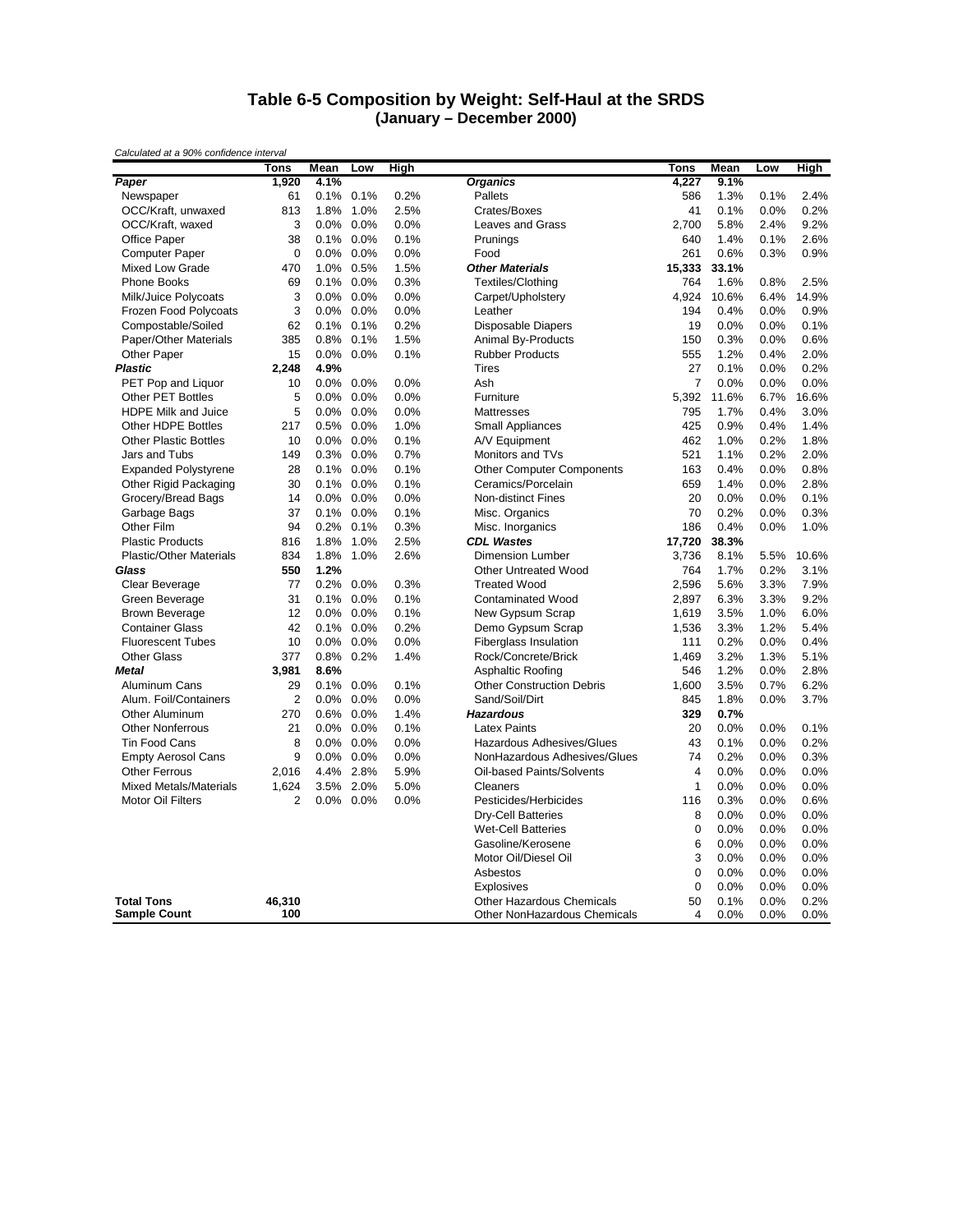## **6.2 Composition by Vehicle Type**

Wastes are self-hauled to Seattle's transfer stations in a variety of vehicles that can be categorized into two subpopulations: passenger vehicles and trucks. Passenger vehicles include cars, station wagons, and sport utility vehicles (all without trailers); all others (mostly pick-up trucks, vans, and vehicles with trailers) are classified as trucks.

Figure 6-2 provides an overview of waste disposed by both vehicle types. This figure illustrates that *CDL wastes* (construction, demolition, and landclearing debris) accounted for a relatively large percentage of the total tonnage both for passenger vehicles and trucks, 39% and 45% respectively. *CDL waste* includes such components as *dimension lumber, sand/soil/dirt,* and *gypsum scrap*. *Other materials* were largely prevalent both in passenger and truck waste, composing approximately 42% and 25% of the total tonnage. *Other materials* includes components such as *textiles/clothing, carpet/upholstery,* and *furniture*.



#### **Figure 6-2 Self-Haul Composition Summary: by Vehicle Type (January – December 2000)**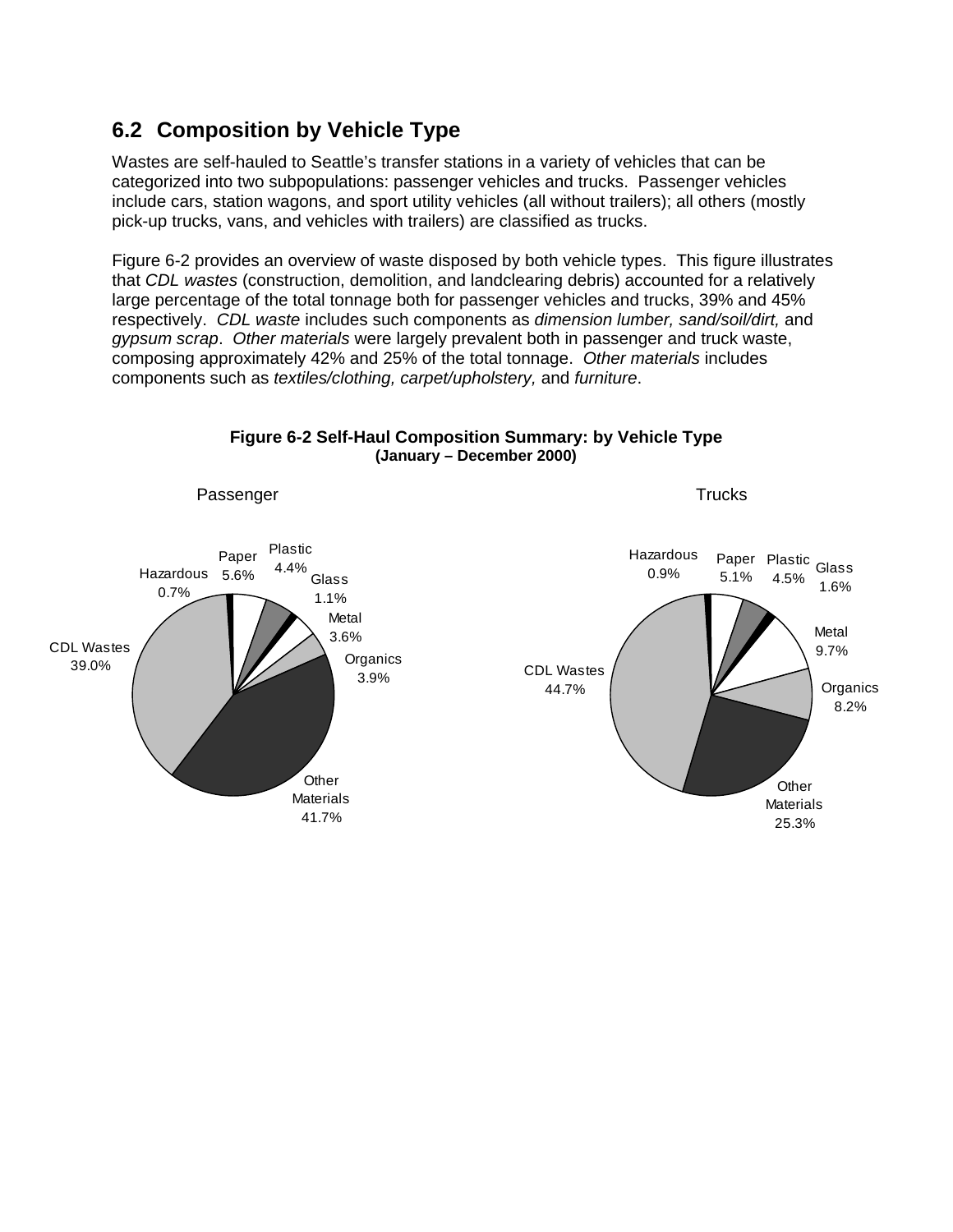### **6.2.1 Passenger Vehicles**

There were 46 passenger vehicle samples taken between January and December 2000. Passenger vehicles disposed approximately 6,000 tons of self-haul waste during the 2000 calendar year. The composition estimates for this subpopulation were applied to the 6,000 tons to estimate the amount of waste disposed for each component category. *Carpet/upholstery* was the largest component, accounting for approximately 17% of total. *Furniture, dimension lumber*, and *contaminated wood* were other large components of waste disposed by passenger vehicles (each accounting for more than 5%, by weight). Table 6-6 lists all top ten components disposed by these vehicles. When summed together, they equal approximately 69% of the total tonnage. The full composition results for passenger vehicles are listed in Table 6-8.

| <b>Component</b>        | Mean    | <b>Cum. %</b> | Tons  |
|-------------------------|---------|---------------|-------|
| Carpet/Upholstery       | 16.5%   | 16.5%         | 1,042 |
| <b>Furniture</b>        | 12.5%   | 29.0%         | 791   |
| Dimension Lumber        | 12.1%   | 41.1%         | 763   |
| Contaminated Wood       | 10.3%   | 51.3%         | 651   |
| <b>Mattresses</b>       | $4.0\%$ | 55.4%         | 255   |
| Asphaltic Roofing       | 3.5%    | 58.9%         | 223   |
| Demo Gypsum Scrap       | 3.4%    | 62.3%         | 213   |
| A/V Equipment           | 2.4%    | 64.6%         | 150   |
| Rock/Concrete/Brick     | 2.2%    | 66.8%         | 139   |
| <b>Plastic Products</b> | 2.2%    | 69.0%         | 137   |
| Total                   | 69.0%   |               | 4,363 |

#### **Table 6-6 Top Ten Components: Self-Haul Passenger Vehicles (January – December 2000)**

## **6.2.2 Trucks**

A total of 154 self-haul truckloads were sampled during this study period. Trucks disposed approximately 96,000 tons of self-haul waste during the 2000 calendar year. The composition estimates for this subpopulation were applied to the 96,000 tons to estimate the amount of waste disposed for each component category. As shown in Table 6-7, eight of the top ten components accounted for greater than 5% of the total, by weight. These large components accounted for almost 64% of the total waste disposed by self-haul trucks in 2000. Please see Table 6-9 to view the full composition results for self-haul trucks.

#### **Table 6-7 Top Ten Components: Self-Haul Trucks (January – December 2000)**

| <b>Component</b>                 | Mean    | <b>Cum. %</b> | <b>Tons</b> |
|----------------------------------|---------|---------------|-------------|
| <b>Dimension Lumber</b>          | 10.0%   | 10.0%         | 9,594       |
| <b>Furniture</b>                 | $9.7\%$ | 19.7%         | 9.230       |
| Carpet/Upholstery                | 7.2%    | 26.9%         | 6.920       |
| Contaminated Wood                | 6.2%    | 33.2%         | 5,950       |
| <b>Treated Wood</b>              | 5.6%    | 38.8%         | 5.346       |
| Demo Gypsum Scrap                | 5.4%    | 44.1%         | 5,141       |
| <b>Other Construction Debris</b> | 5.3%    | 49.5%         | 5.081       |
| Rock/Concrete/Brick              | 5.1%    | 54.5%         | 4.847       |
| Mixed Metals/Materials           | 4.6%    | 59.1%         | 4.392       |
| <b>Other Ferrous Metal</b>       | 4.4%    | 63.5%         | 4.221       |
| Total                            | 63.5%   |               | 60,722      |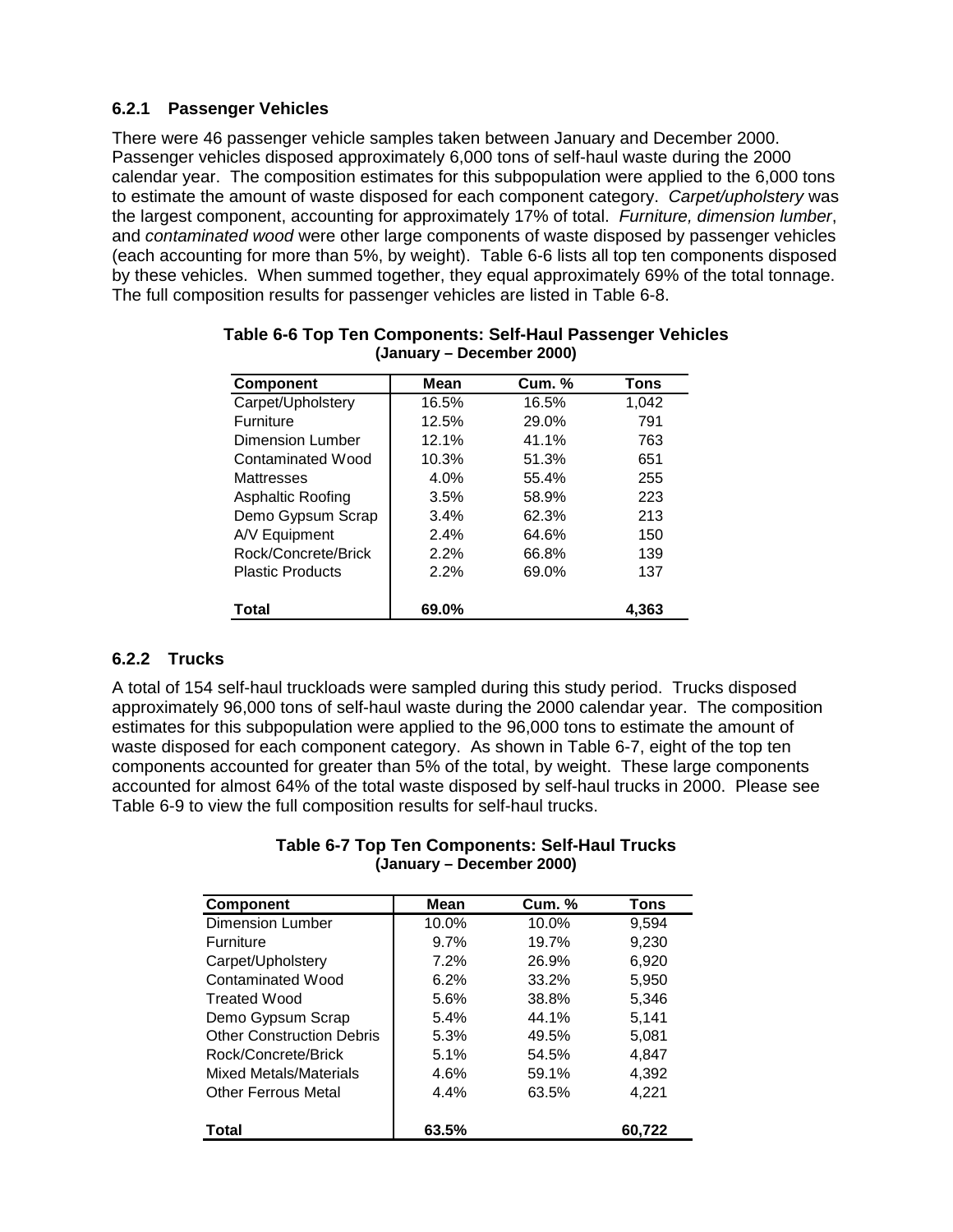### **6.2.3 Comparisons between Vehicle Types**

*Carpet/upholstery, furniture, dimension lumber, contaminated wood, demo gypsum scrap,* and *rock/concrete/brick* were top ten components shared between passenger vehicles and trucks. *Mattresses, asphaltic roofing, A/V equipment*, and *plastic products* were among the top ten components for passenger vehicles, but not for trucks. On the other hand, *treated wood*, other *construction debris, mixed metals/materials*, and *other ferrous metal* were top ten components for trucks, yet not for passenger vehicles.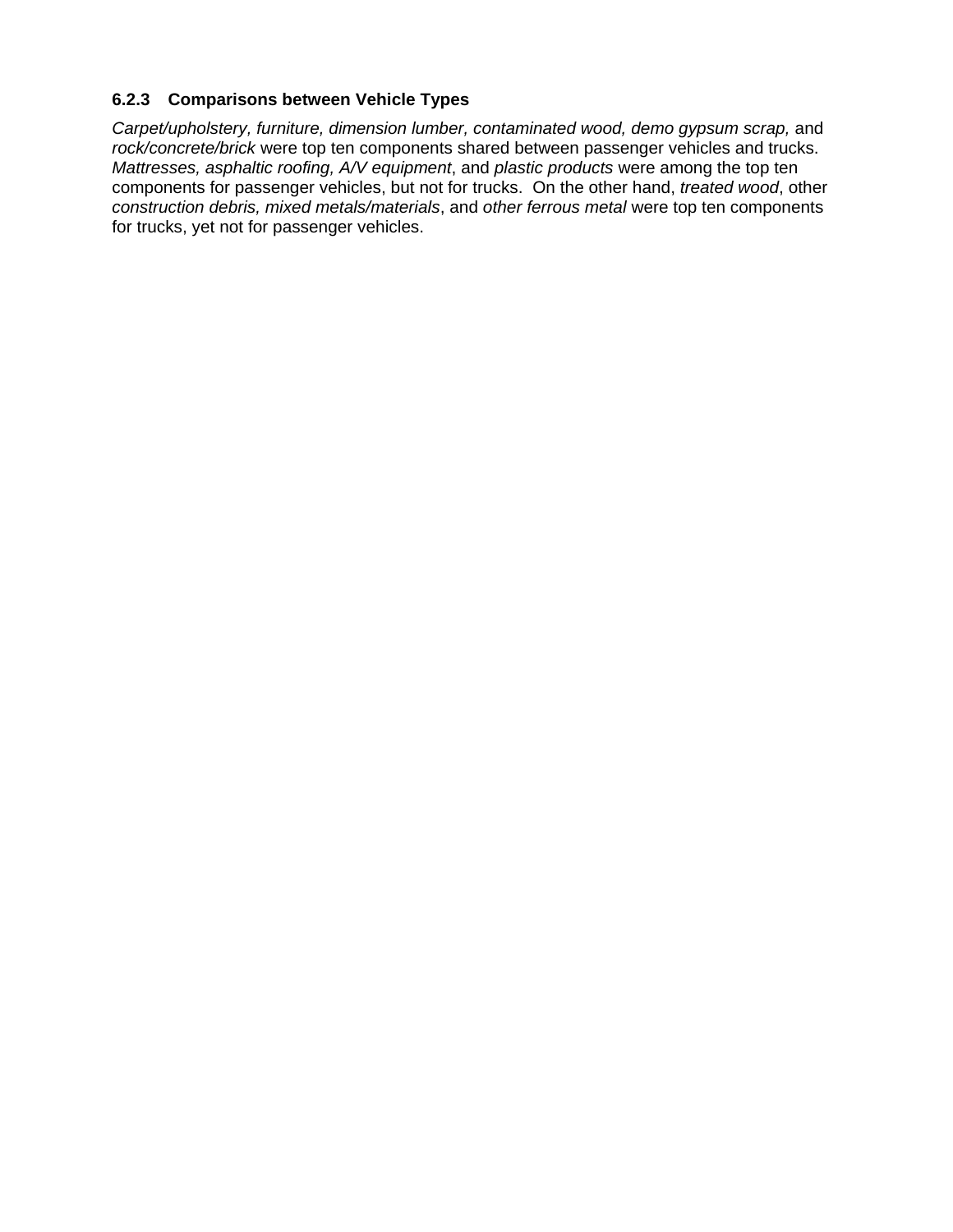#### **Table 6-8 Composition by Weight: Self-Haul Passenger Vehicles (January – December 2000)**

|                                | <b>Tons</b>    | Mean | Low     | High         |                                  | Tons           | Mean  | Low  | High  |
|--------------------------------|----------------|------|---------|--------------|----------------------------------|----------------|-------|------|-------|
| Paper                          | 357            | 5.6% |         |              | <b>Organics</b>                  | 244            | 3.9%  |      |       |
| Newspaper                      | 31             | 0.5% | 0.0%    | 1.0%         | Pallets                          | 8              | 0.1%  | 0.0% | 0.3%  |
| OCC/Kraft, unwaxed             | 134            | 2.1% | 0.5%    | 3.7%         | Crates/Boxes                     | $\overline{7}$ | 0.1%  | 0.0% | 0.3%  |
| OCC/Kraft, waxed               | 1              | 0.0% | 0.0%    | 0.1%         | Leaves and Grass                 | 71             | 1.1%  | 0.2% | 2.1%  |
| Office Paper                   | 5              | 0.1% | 0.0%    | 0.2%         | Prunings                         | 79             | 1.3%  | 0.3% | 2.2%  |
| <b>Computer Paper</b>          | $\mathbf 0$    | 0.0% | 0.0%    | 0.0%         | Food                             | 78             | 1.2%  | 0.3% | 2.2%  |
| Mixed Low Grade                | 65             | 1.0% | 0.2%    | 1.8%         | <b>Other Materials</b>           | 2,638          | 41.7% |      |       |
| <b>Phone Books</b>             | 80             | 1.3% | 0.4%    | 2.1%         | <b>Textiles/Clothing</b>         | 72             | 1.1%  | 0.4% | 1.9%  |
| Milk/Juice Polycoats           | $\mathbf{1}$   | 0.0% | 0.0%    | 0.0%         | Carpet/Upholstery                | 1,042          | 16.5% | 8.5% | 24.5% |
| Frozen Food Polycoats          | $\mathbf 0$    | 0.0% | 0.0%    | 0.0%         | Leather                          | 1              | 0.0%  | 0.0% | 0.0%  |
| Compostable/Soiled             | 3              | 0.0% | 0.0%    | 0.1%         | Disposable Diapers               | 6              | 0.1%  | 0.0% | 0.2%  |
| Paper/Other Materials          | 37             | 0.6% | 0.0%    | 1.3%         | Animal By-Products               | $\overline{2}$ | 0.0%  | 0.0% | 0.1%  |
| Other Paper                    | 1              | 0.0% | 0.0%    | 0.0%         | <b>Rubber Products</b>           | 8              | 0.1%  | 0.0% | 0.3%  |
| <b>Plastic</b>                 | 276            | 4.4% |         |              | <b>Tires</b>                     | 11             | 0.2%  | 0.0% | 0.4%  |
|                                | $\mathbf 0$    | 0.0% | 0.0%    |              | Ash                              | 5              | 0.1%  |      | 0.3%  |
| PET Pop and Liquor             | $\Omega$       | 0.0% | 0.0%    | 0.0%<br>0.0% |                                  |                | 12.5% | 0.0% |       |
| <b>Other PET Bottles</b>       |                |      |         |              | Furniture                        | 791            |       | 8.9% | 16.1% |
| HDPE Milk and Juice            | $\mathbf 0$    | 0.0% | 0.0%    | 0.0%         | Mattresses                       | 255            | 4.0%  | 1.5% | 6.6%  |
| Other HDPE Bottles             | 4              | 0.1% | 0.0%    | 0.1%         | <b>Small Appliances</b>          | 7              | 0.1%  | 0.0% | 0.2%  |
| <b>Other Plastic Bottles</b>   | $\mathbf 0$    | 0.0% | 0.0%    | 0.0%         | A/V Equipment                    | 150            | 2.4%  | 0.6% | 4.1%  |
| Jars and Tubs                  | 8              | 0.1% | 0.0%    | 0.2%         | Monitors and TVs                 | 99             | 1.6%  | 0.6% | 2.5%  |
| <b>Expanded Polystyrene</b>    | 51             | 0.8% | 0.2%    | 1.5%         | <b>Other Computer Components</b> | 14             | 0.2%  | 0.0% | 0.6%  |
| Other Rigid Packaging          | $\overline{4}$ | 0.1% | 0.0%    | 0.1%         | Ceramics/Porcelain               | 31             | 0.5%  | 0.0% | 1.0%  |
| Grocery/Bread Bags             | $\mathbf{1}$   | 0.0% | 0.0%    | 0.0%         | <b>Non-distinct Fines</b>        | $\mathbf 0$    | 0.0%  | 0.0% | 0.0%  |
| Garbage Bags                   | 6              | 0.1% | 0.0%    | 0.2%         | Misc. Organics                   | 131            | 2.1%  | 0.0% | 4.8%  |
| Other Film                     | 20             | 0.3% | 0.1%    | 0.5%         | Misc. Inorganics                 | 14             | 0.2%  | 0.0% | 0.4%  |
| <b>Plastic Products</b>        | 137            | 2.2% | 0.7%    | 3.6%         | <b>CDL Wastes</b>                | 2,464          | 39.0% |      |       |
| <b>Plastic/Other Materials</b> | 45             | 0.7% | 0.3%    | 1.1%         | <b>Dimension Lumber</b>          | 763            | 12.1% | 5.8% | 18.4% |
| Glass                          | 71             | 1.1% |         |              | <b>Other Untreated Wood</b>      | 48             | 0.8%  | 0.0% | 1.5%  |
| Clear Beverage                 | 1              | 0.0% | 0.0%    | 0.1%         | <b>Treated Wood</b>              | 131            | 2.1%  | 0.8% | 3.3%  |
| Green Beverage                 | $\overline{7}$ | 0.1% | 0.0%    | 0.3%         | <b>Contaminated Wood</b>         | 651            | 10.3% | 7.0% | 13.6% |
| <b>Brown Beverage</b>          | 1              | 0.0% | 0.0%    | 0.0%         | New Gypsum Scrap                 | 65             | 1.0%  | 0.0% | 2.3%  |
| <b>Container Glass</b>         | $\overline{2}$ | 0.0% | 0.0%    | 0.1%         | Demo Gypsum Scrap                | 213            | 3.4%  | 0.7% | 6.0%  |
| <b>Fluorescent Tubes</b>       | $\mathbf{1}$   | 0.0% | 0.0%    | 0.0%         | <b>Fiberglass Insulation</b>     | 14             | 0.2%  | 0.0% | 0.5%  |
| <b>Other Glass</b>             | 58             | 0.9% | 0.2%    | 1.6%         | Rock/Concrete/Brick              | 139            | 2.2%  | 1.0% | 3.4%  |
| <b>Metal</b>                   | 229            | 3.6% |         |              | Asphaltic Roofing                | 223            | 3.5%  | 0.0% | 9.3%  |
| Aluminum Cans                  | $\mathbf 0$    | 0.0% | 0.0%    | 0.0%         | <b>Other Construction Debris</b> | 135            | 2.1%  | 0.6% | 3.7%  |
| Alum. Foil/Containers          | 1              | 0.0% | 0.0%    | 0.0%         | Sand/Soil/Dirt                   | 84             | 1.3%  | 0.0% | 3.0%  |
| <b>Other Aluminum</b>          | 1              | 0.0% | 0.0%    | 0.0%         | <b>Hazardous</b>                 | 44             | 0.7%  |      |       |
| <b>Other Nonferrous</b>        | 3              | 0.1% | 0.0%    | 0.1%         | <b>Latex Paints</b>              | 17             | 0.3%  | 0.0% | 0.7%  |
| Tin Food Cans                  | 6              | 0.1% | $0.0\%$ | 0.2%         | Hazardous Adhesives/Glues        | 10             | 0.2%  | 0.0% | 0.4%  |
| <b>Empty Aerosol Cans</b>      | $\overline{2}$ | 0.0% | 0.0%    | 0.1%         | NonHazardous Adhesives/Glues     | $\mathbf{1}$   | 0.0%  | 0.0% | 0.0%  |
| <b>Other Ferrous</b>           | 94             | 1.5% | 0.9%    | 2.1%         | Oil-based Paints/Solvents        | $\mathbf{1}$   | 0.0%  | 0.0% | 0.0%  |
| <b>Mixed Metals/Materials</b>  | 122            | 1.9% | 1.1%    | 2.8%         | Cleaners                         | 1              | 0.0%  | 0.0% | 0.0%  |
| Motor Oil Filters              | $\mathbf 0$    | 0.0% | 0.0%    | 0.0%         | Pesticides/Herbicides            | $\overline{2}$ | 0.0%  | 0.0% | 0.1%  |
|                                |                |      |         |              | <b>Dry-Cell Batteries</b>        | $\mathbf 0$    | 0.0%  | 0.0% | 0.0%  |
|                                |                |      |         |              | <b>Wet-Cell Batteries</b>        | $\mathbf 0$    | 0.0%  | 0.0% | 0.0%  |
|                                |                |      |         |              | Gasoline/Kerosene                | $\mathbf 0$    | 0.0%  | 0.0% | 0.0%  |
|                                |                |      |         |              | Motor Oil/Diesel Oil             | $\mathbf 0$    | 0.0%  | 0.0% | 0.0%  |
|                                |                |      |         |              | Asbestos                         | $\mathbf 0$    | 0.0%  | 0.0% | 0.0%  |
|                                |                |      |         |              | Explosives                       | $\mathbf 0$    | 0.0%  | 0.0% | 0.0%  |
| <b>Total Tons</b>              | 6,323          |      |         |              | Other Hazardous Chemicals        | 9              | 0.1%  | 0.0% | 0.4%  |
| <b>Sample Count</b>            | 46             |      |         |              | Other NonHazardous Chemicals     | 4              | 0.1%  | 0.1% | 0.1%  |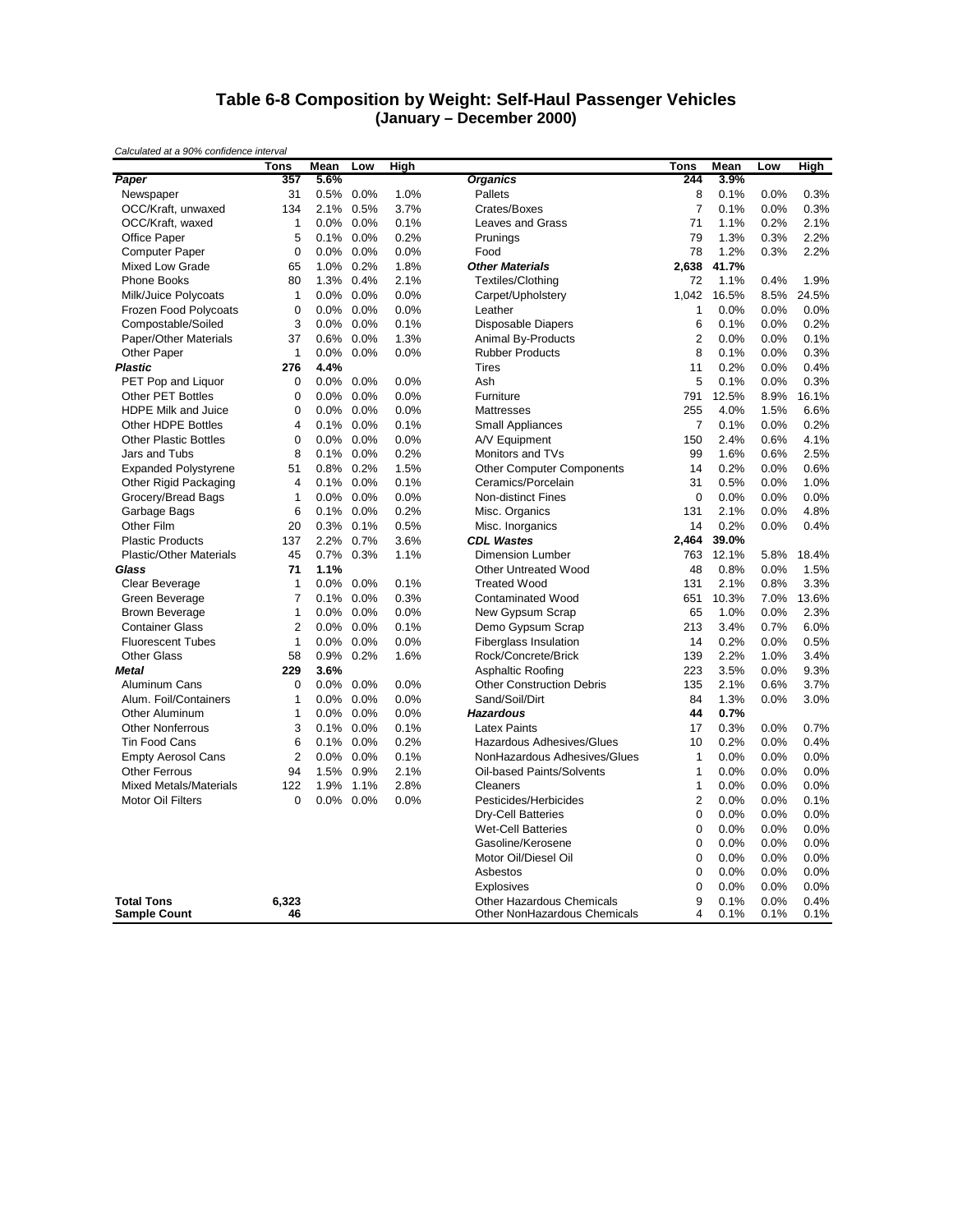#### **Table 6-9 Composition by Weight: Self-Haul Trucks (January – December 2000)**

| Calculated at a 3070 confidence filterval | <b>Tons</b>   | Mean         | Low          | High         |                                                                  | Tons           | Mean         | Low          | High         |
|-------------------------------------------|---------------|--------------|--------------|--------------|------------------------------------------------------------------|----------------|--------------|--------------|--------------|
| Paper                                     | 4,911         | 5.1%         |              |              | <b>Organics</b>                                                  | 7,801          | 8.2%         |              |              |
| Newspaper                                 | 272           | 0.3%         | 0.1%         | 0.4%         | Pallets                                                          | 635            | 0.7%         | 0.1%         | 1.2%         |
| OCC/Kraft, unwaxed                        | 2,101         | 2.2%         | 1.4%         | 3.0%         | Crates/Boxes                                                     | 168            | 0.2%         | 0.0%         | 0.3%         |
| OCC/Kraft, waxed                          | 86            | 0.1%         | 0.0%         | 0.2%         | <b>Leaves and Grass</b>                                          | 3.774          | 3.9%         | 2.0%         | 5.9%         |
| Office Paper                              | 188           | 0.2%         | 0.1%         | 0.3%         | Prunings                                                         | 2,310          | 2.4%         | 0.9%         | 3.9%         |
| <b>Computer Paper</b>                     | 6             | 0.0%         | 0.0%         | 0.0%         | Food                                                             | 913            | 1.0%         | 0.6%         | 1.3%         |
| Mixed Low Grade                           | 1,090         | 1.1%         | 0.7%         | 1.5%         | <b>Other Materials</b>                                           | 24,135         | 25.3%        |              |              |
| <b>Phone Books</b>                        | 217           | 0.2%         | 0.0%         | 0.4%         | Textiles/Clothing                                                | 1,693          | 1.8%         | 1.2%         | 2.3%         |
| Milk/Juice Polycoats                      | 9             | 0.0%         | 0.0%         | 0.0%         | Carpet/Upholstery                                                | 6,920          | 7.2%         | 4.8%         | 9.7%         |
| Frozen Food Polycoats                     | 5             | 0.0%         | 0.0%         | 0.0%         | Leather                                                          | 293            | 0.3%         | 0.1%         | 0.5%         |
| Compostable/Soiled                        | 149           | 0.2%         | 0.1%         | 0.2%         | <b>Disposable Diapers</b>                                        | 81             | 0.1%         | 0.0%         | 0.2%         |
| Paper/Other Materials                     | 640           | 0.7%         | 0.3%         | 1.1%         | Animal By-Products                                               | 165            | 0.2%         | 0.0%         | 0.3%         |
| Other Paper                               | 149           | 0.2%         | $0.0\%$      | 0.3%         | <b>Rubber Products</b>                                           | 715            | 0.7%         | 0.3%         | 1.2%         |
| <b>Plastic</b>                            | 4,291         | 4.5%         |              |              | <b>Tires</b>                                                     | 109            | 0.1%         | 0.0%         | 0.3%         |
| PET Pop and Liquor                        | 18            | 0.0%         | 0.0%         | 0.0%         | Ash                                                              | 16             | 0.0%         | 0.0%         | 0.0%         |
| <b>Other PET Bottles</b>                  | 12            | 0.0%         | 0.0%         | 0.0%         | Furniture                                                        | 9,230          | 9.7%         | 6.5%         | 12.8%        |
| <b>HDPE Milk and Juice</b>                | 28            | 0.0%         | 0.0%         | 0.1%         | Mattresses                                                       | 1,259          | 1.3%         | 0.5%         | 2.1%         |
| Other HDPE Bottles                        | 246           | 0.3%         | 0.0%         | 0.5%         | <b>Small Appliances</b>                                          | 962            | 1.0%         | 0.5%         | 1.5%         |
| <b>Other Plastic Bottles</b>              | 20            | 0.0%         | 0.0%         | 0.0%         | A/V Equipment                                                    | 563            | 0.6%         | 0.2%         | 1.0%         |
| Jars and Tubs                             | 181           | 0.2%         | 0.0%         | 0.4%         | Monitors and TVs                                                 | 507            | 0.5%         | 0.1%         | 1.0%         |
| <b>Expanded Polystyrene</b>               | 129           | 0.1%         | 0.1%         | 0.2%         | <b>Other Computer Components</b>                                 | 290            | 0.3%         | 0.0%         | 0.6%         |
| Other Rigid Packaging                     | 96            | 0.1%         | 0.1%         | 0.1%         | Ceramics/Porcelain                                               | 967            | 1.0%         | 0.3%         | 1.8%         |
| Grocery/Bread Bags                        | 34            | 0.0%         | 0.0%         | 0.0%         | <b>Non-distinct Fines</b>                                        | 36             | 0.0%         | 0.0%         | 0.1%         |
|                                           | 67            | 0.1%         | 0.0%         | 0.1%         | Misc. Organics                                                   | 133            | 0.1%         | 0.0%         | 0.3%         |
| Garbage Bags<br>Other Film                | 390           |              |              |              |                                                                  | 198            | 0.2%         |              | 0.5%         |
|                                           | 1.850         | 0.4%<br>1.9% | 0.2%<br>1.3% | 0.6%<br>2.6% | Misc. Inorganics<br><b>CDL Wastes</b>                            | 42,755         | 44.7%        | 0.0%         |              |
| <b>Plastic Products</b>                   |               |              |              |              |                                                                  |                |              |              |              |
| <b>Plastic/Other Materials</b><br>Glass   | 1,219         | 1.3%         | 0.8%         | 1.7%         | Dimension Lumber                                                 | 9,594          | 10.0%        | 7.1%         | 13.0%        |
|                                           | 1,543         | 1.6%         |              |              | <b>Other Untreated Wood</b>                                      | 1,155          | 1.2%         | 0.5%         | 2.0%         |
| Clear Beverage                            | 108           | 0.1%         | 0.0%         | 0.2%<br>0.1% | <b>Treated Wood</b>                                              | 5,346          | 5.6%         | 3.5%         | 7.7%         |
| Green Beverage                            | 51            | 0.1%         | 0.0%<br>0.0% | 0.1%         | Contaminated Wood                                                | 5,950          | 6.2%<br>2.3% | 4.2%         | 8.2%<br>3.7% |
| <b>Brown Beverage</b>                     | 67            | 0.1%         |              |              | New Gypsum Scrap                                                 | 2,231          |              | 0.9%         |              |
| <b>Container Glass</b>                    | 41            | 0.0%         | 0.0%         | 0.1%         | Demo Gypsum Scrap                                                | 5,141          | 5.4%         | 3.0%         | 7.7%         |
| <b>Fluorescent Tubes</b>                  | 32            | 0.0%         | 0.0%         | 0.1%         | Fiberglass Insulation                                            | 144            | 0.2%         | 0.0%         | 0.3%         |
| <b>Other Glass</b>                        | 1,244         | 1.3%         | 0.5%         | 2.1%         | Rock/Concrete/Brick                                              | 4,847          | 5.1%         | 2.8%         | 7.4%         |
| <b>Metal</b>                              | 9,239         | 9.7%         |              |              | Asphaltic Roofing                                                | 1,794          | 1.9%         | 0.4%         | 3.3%         |
| Aluminum Cans                             | 35            | 0.0%         | 0.0%         | 0.1%         | <b>Other Construction Debris</b>                                 | 5,081          | 5.3%         | 3.0%         | 7.7%         |
| Alum. Foil/Containers                     | 4             | 0.0%         | 0.0%         | 0.0%         | Sand/Soil/Dirt                                                   | 1,472          | 1.5%         | 0.4%         | 2.6%         |
| Other Aluminum                            | 347           | 0.4%         | 0.0%         | 0.8%         | <b>Hazardous</b>                                                 | 884            | 0.9%         |              |              |
| <b>Other Nonferrous</b>                   | 189           | 0.2%         | 0.1%         | 0.3%         | <b>Latex Paints</b>                                              | 302            | 0.3%         | 0.0%         | 0.6%         |
| <b>Tin Food Cans</b>                      | 24            | 0.0%         | 0.0%         | 0.0%         | Hazardous Adhesives/Glues                                        | 56             | 0.1%         | 0.0%         | 0.1%         |
| <b>Empty Aerosol Cans</b>                 | 24            | 0.0%         | 0.0%         | 0.0%         | NonHazardous Adhesives/Glues                                     | 125            | 0.1%         | 0.0%         | 0.3%         |
| <b>Other Ferrous</b>                      | 4,221         | 4.4%         | 3.0%         | 5.8%         | Oil-based Paints/Solvents                                        | 22             | 0.0%         | 0.0%         | 0.0%         |
| <b>Mixed Metals/Materials</b>             | 4,392         | 4.6%         | 3.2%         | 6.0%         | Cleaners                                                         | 8              | 0.0%         | 0.0%         | 0.0%         |
| <b>Motor Oil Filters</b>                  | 2             |              | 0.0% 0.0%    | 0.0%         | Pesticides/Herbicides                                            | 141            | 0.1%         | 0.0%         | 0.3%         |
|                                           |               |              |              |              | <b>Dry-Cell Batteries</b>                                        | 98             | 0.1%         | 0.0%         | 0.2%         |
|                                           |               |              |              |              | <b>Wet-Cell Batteries</b>                                        | 3              | 0.0%         | 0.0%         | 0.0%         |
|                                           |               |              |              |              | Gasoline/Kerosene                                                | 14             | 0.0%         | 0.0%         | 0.0%         |
|                                           |               |              |              |              | Motor Oil/Diesel Oil                                             | $\overline{4}$ | 0.0%         | 0.0%         | 0.0%         |
|                                           |               |              |              |              | Asbestos                                                         | 0              | 0.0%         | 0.0%         | 0.0%         |
|                                           |               |              |              |              | Explosives                                                       | $\mathbf 0$    | 0.0%         | 0.0%         | 0.0%         |
| <b>Total Tons</b><br><b>Sample Count</b>  | 95,559<br>154 |              |              |              | <b>Other Hazardous Chemicals</b><br>Other NonHazardous Chemicals | 52<br>59       | 0.1%<br>0.1% | 0.0%<br>0.0% | 0.1%<br>0.2% |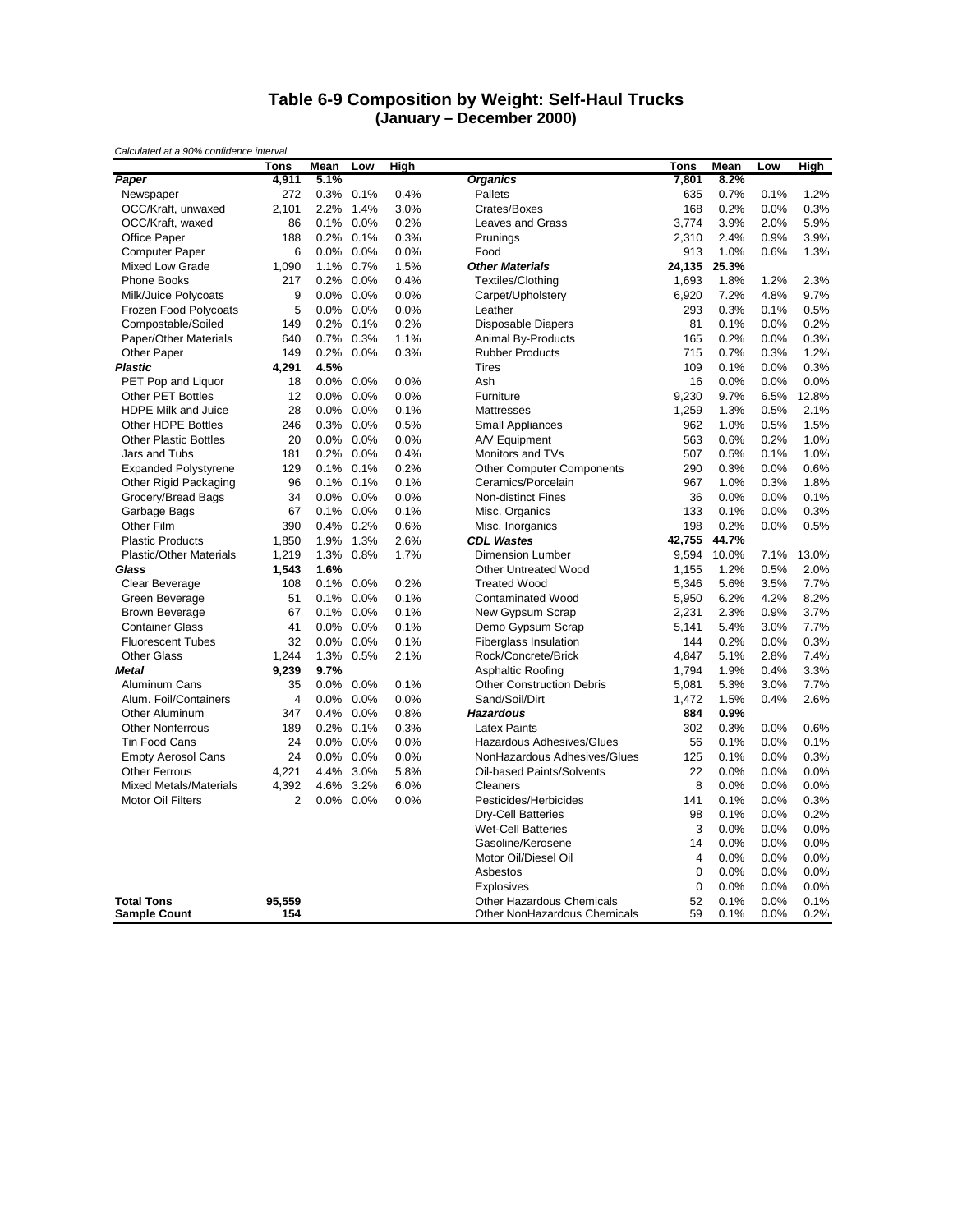## **6.3 Composition by Season**

As shown in Figure 6-3, *CDL wastes* accounted for a substantial portion of the self-haul substream during the year 2000. CDL disposal appeared to reach a peak of approximately 49% in the autumn. In addition, *other materials* composed a relatively large percentage of self-haul waste across seasons: 31% in the spring, 22% in the summer, 26% in the autumn, and 27% in the winter*. CDL wastes* includes such components as *dimension lumber, sand/soil/dirt,* and *gypsum scrap*. *Other materials* includes components such as *textiles/clothing, carpet/upholstery,* and *furniture*.



**Figure 6-3 Self-Haul Composition Summary: by Season**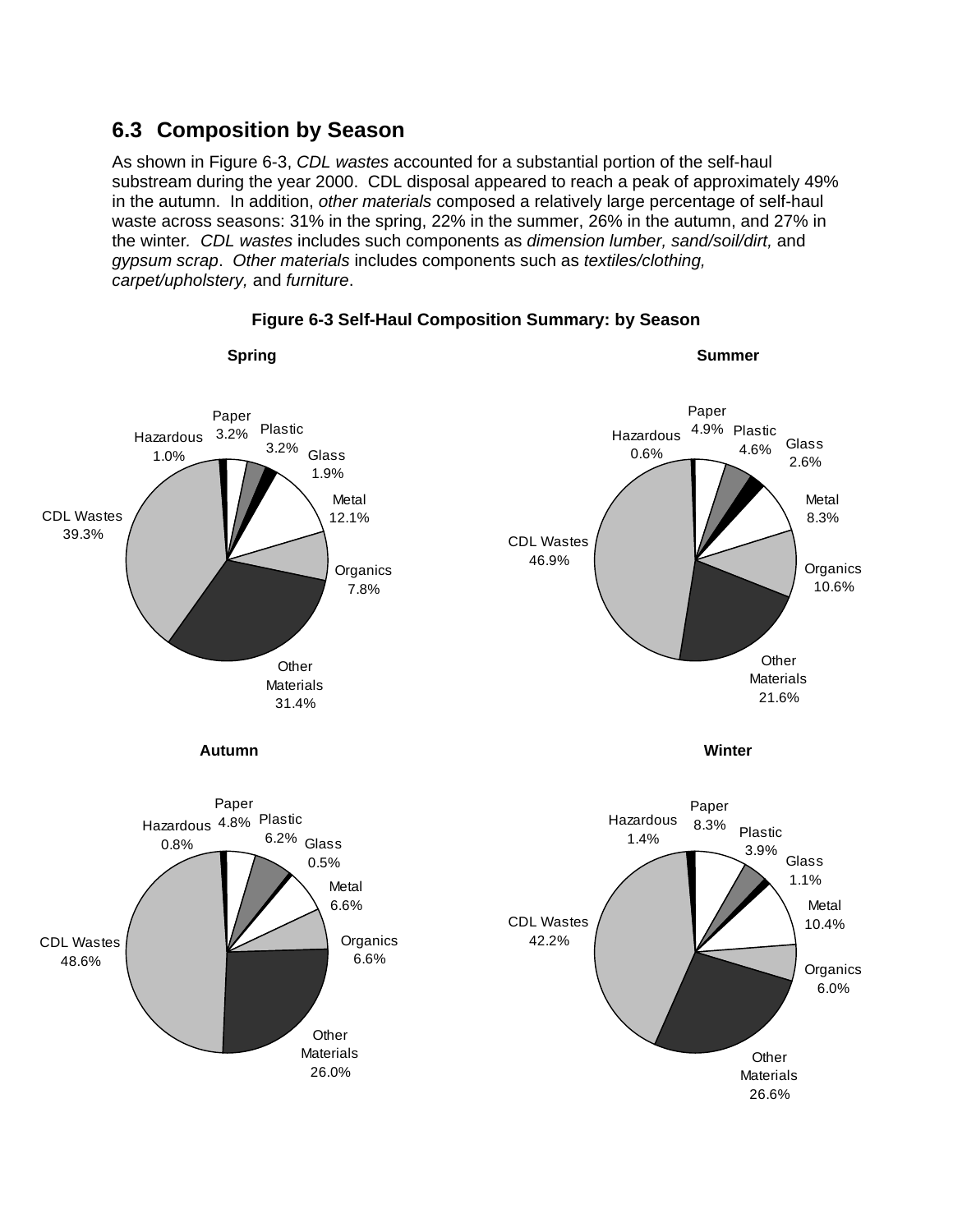### **6.3.1 Spring**

A total of 40 self-haul samples were taken during the spring months of 2000 (March – May). Approximately 26,000 tons of self-haul waste was disposed during the spring of 2000. The composition estimates for this subpopulation were applied to the 26,000 tons to estimate the amount of waste disposed for each component category. As shown in Table 6-10, the top ten components summed to approximately 71% of the total spring tonnage. *Furniture* was the largest single component, accounting for about 15% of the total, by weight. *Dimension lumber, contaminated wood, carpet/upholstery*, and *mixed metals/materials* were also large components of waste sampled in the spring. Table 6-14 lists the full composition results for self-haul waste disposed in the spring.

| <b>Component</b>                 | Mean  | <b>Cum. %</b> | <b>Tons</b> |
|----------------------------------|-------|---------------|-------------|
| Furniture                        | 15.4% | 15.4%         | 4,022       |
| Dimension Lumber                 | 11.2% | 26.6%         | 2,927       |
| Contaminated Wood                | 8.0%  | 34.6%         | 2,094       |
| Carpet/Upholstery                | 7.6%  | 42.2%         | 1,996       |
| Mixed Metals/Materials           | 6.9%  | 49.1%         | 1,810       |
| <b>Other Construction Debris</b> | 4.9%  | 54.0%         | 1,288       |
| Prunings                         | 4.7%  | 58.7%         | 1,222       |
| <b>Other Ferrous Metal</b>       | 4.6%  | 63.3%         | 1.191       |
| Demo Gypsum Scrap                | 4.1%  | 67.3%         | 1,069       |
| <b>Treated Wood</b>              | 3.7%  | 71.0%         | 961         |
| Total                            | 71.0% |               | 18,580      |

| Table 6-10 Top Ten Components: Self-Haul in Spring |  |
|----------------------------------------------------|--|
| (March – May 2000)                                 |  |

### **6.3.2 Summer**

During the summer (June – August, 2000), 60 self-haul loads were sampled. Approximately 29,000 tons of self-haul waste was disposed during the summer of 2000. The composition estimates for this subpopulation were applied to the 29,000 tons to estimate the amount of waste disposed for each component category. *Other construction debris, carpet/upholstery, dimension lumber, furniture, rock/concrete/brick*, and *asphaltic roofing* were all large components of waste disposed in the summer (each greater than 5%, by weight). Table 6-11 contains a list of the top ten components, which summed to about 62% of the total summer tonnage. Refer to Table 6-15 for the complete composition results of self-haul waste disposed during the summer of 2000.

| <b>Component</b>                 | Mean  | <b>Cum.</b> % | Tons   |
|----------------------------------|-------|---------------|--------|
| <b>Other Construction Debris</b> | 9.7%  | 9.7%          | 2,761  |
| Carpet/Upholstery                | 8.5%  | 18.1%         | 2,415  |
| Dimension Lumber                 | 7.8%  | 25.9%         | 2,213  |
| <b>Furniture</b>                 | 6.7%  | 32.6%         | 1.924  |
| Rock/Concrete/Brick              | 6.0%  | 38.6%         | 1,709  |
| Asphaltic Roofing                | 5.3%  | 44.0%         | 1.522  |
| Leaves and Grass                 | 4.7%  | 48.6%         | 1,330  |
| Contaminated Wood                | 4.6%  | 53.2%         | 1,317  |
| Demo Gypsum Scrap                | 4.3%  | 57.6%         | 1,231  |
| Other Ferrous Metal              | 4.1%  | 61.7%         | 1,178  |
| Total                            | 61.7% |               | 17,601 |

#### **Table 6-11 Top Ten Components: Self-Haul in Summer (June – August 2000)**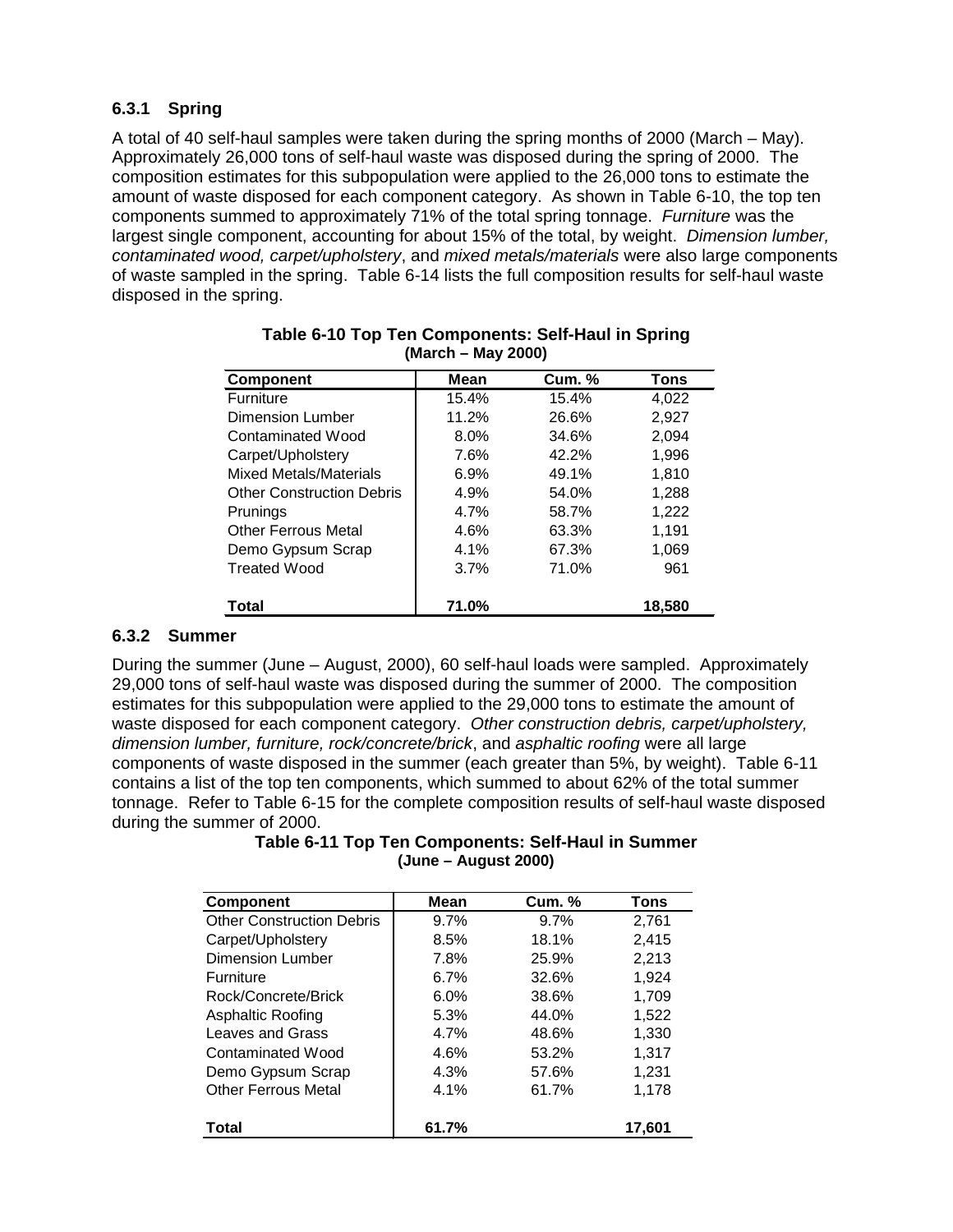### **6.3.3 Autumn**

A total of 60 self-haul loads were sampled during the autumn (September – November, 2000). Approximately 26,000 tons of self-haul waste was disposed during the autumn of 2000. The composition estimates for this subpopulation were applied to the 26,000 tons to estimate the amount of waste disposed for each component category. As shown in Table 6-12, *dimension lumber, contaminated wood, carpet/upholstery, rock/concrete/brick, furniture, treated wood,* and *demo gypsum scrap* were all large components of self-haul waste disposed during the autumn months. When combined, the top ten components accounted for almost 69% of the total, by weight. Table 6-16 lists the detailed composition results for samples taken from September to November 2000.

| <b>Component</b>                 | Mean    | <b>Cum. %</b> | Tons   |
|----------------------------------|---------|---------------|--------|
| <b>Dimension Lumber</b>          |         |               |        |
|                                  | 10.6%   | 10.6%         | 2,724  |
| Contaminated Wood                | 10.2%   | 20.8%         | 2,636  |
| Carpet/Upholstery                | 9.1%    | 29.9%         | 2,330  |
| Rock/Concrete/Brick              | 7.8%    | 37.7%         | 1,998  |
| <b>Furniture</b>                 | 7.6%    | 45.2%         | 1,953  |
| <b>Treated Wood</b>              | 6.1%    | 51.4%         | 1,580  |
| Demo Gypsum Scrap                | 5.2%    | 56.6%         | 1,331  |
| Leaves and Grass                 | $4.4\%$ | 60.9%         | 1,120  |
| <b>Other Construction Debris</b> | 4.0%    | 65.0%         | 1,040  |
| <b>Other Ferrous Metal</b>       | 3.5%    | 68.5%         | 913    |
| Total                            | 68.5%   |               | 17,625 |

| Table 6-12 Top Ten Components: Self-Haul in Autumn |  |
|----------------------------------------------------|--|
| (September – November 2000)                        |  |

### **6.3.4 Winter**

From December through February 2000, a total of 40 samples were taken from self-haul loads. Approximately 21,000 tons of self-haul waste was disposed during the winter of 2000. The composition estimates for this subpopulation were applied to the 21,000 tons to estimate the amount of waste disposed for each component category. Table 6-13 lists the top ten components of waste disposed during the winter. *Dimension lumber, furniture, treated wood, demo gypsum scrap, carpet/upholstery*, and *mixed metals/materials* were all large components of this waste, summing to approximately 67% of the total, by weight. Please see Table 6-17 for a list of the detailed composition results.

| <b>Component</b>              | Mean    | <b>Cum. %</b> | <b>Tons</b> |
|-------------------------------|---------|---------------|-------------|
| <b>Dimension Lumber</b>       | 11.6%   | 11.6%         | 2.493       |
| <b>Furniture</b>              | $9.9\%$ | 21.5%         | 2,122       |
| <b>Treated Wood</b>           | $9.0\%$ | 30.5%         | 1.923       |
| Demo Gypsum Scrap             | $8.0\%$ | 38.5%         | 1,723       |
| Carpet/Upholstery             | 5.7%    | 44.2%         | 1.220       |
| <b>Mixed Metals/Materials</b> | 5.3%    | 49.5%         | 1,141       |
| <b>Other Ferrous Metal</b>    | 4.8%    | 54.3%         | 1,033       |
| Rock/Concrete/Brick           | $4.4\%$ | 58.7%         | 944         |
| Unwaxed OCC/Kraft Paper       | 4.3%    | 63.0%         | 924         |
| <b>Leaves and Grass</b>       | 4.0%    | 67.0%         | 858         |
| <b>Total</b>                  | 67.0%   |               | 14,381      |

#### **Table 6-13 Top Ten Components: Self-Haul in Winter (January, February, and December 2000)**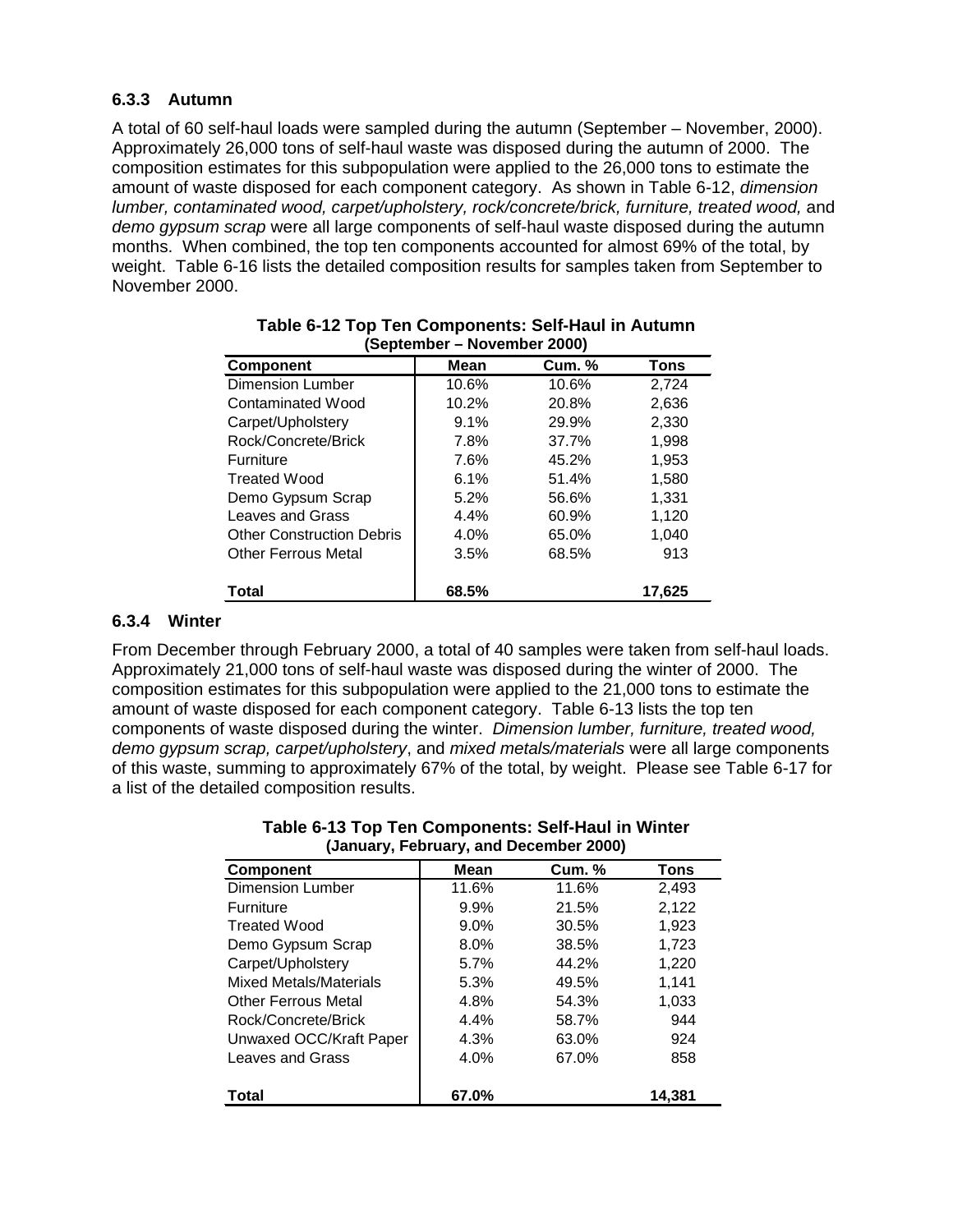### **6.3.5 Comparisons between Seasons**

*Furniture, dimension lumber, demo gypsum scrap, carpet/upholstery, other ferrous metal,* and *leaves and grass* were top ten components across all four seasons. *Prunings* was a top ten component only during the spring, while *asphaltic roofing* was a top ten component specific to the summer. None of the top ten components in autumn were specific to that season, but *unwaxed OCC/Kraft paper* was a top ten component in the winter only.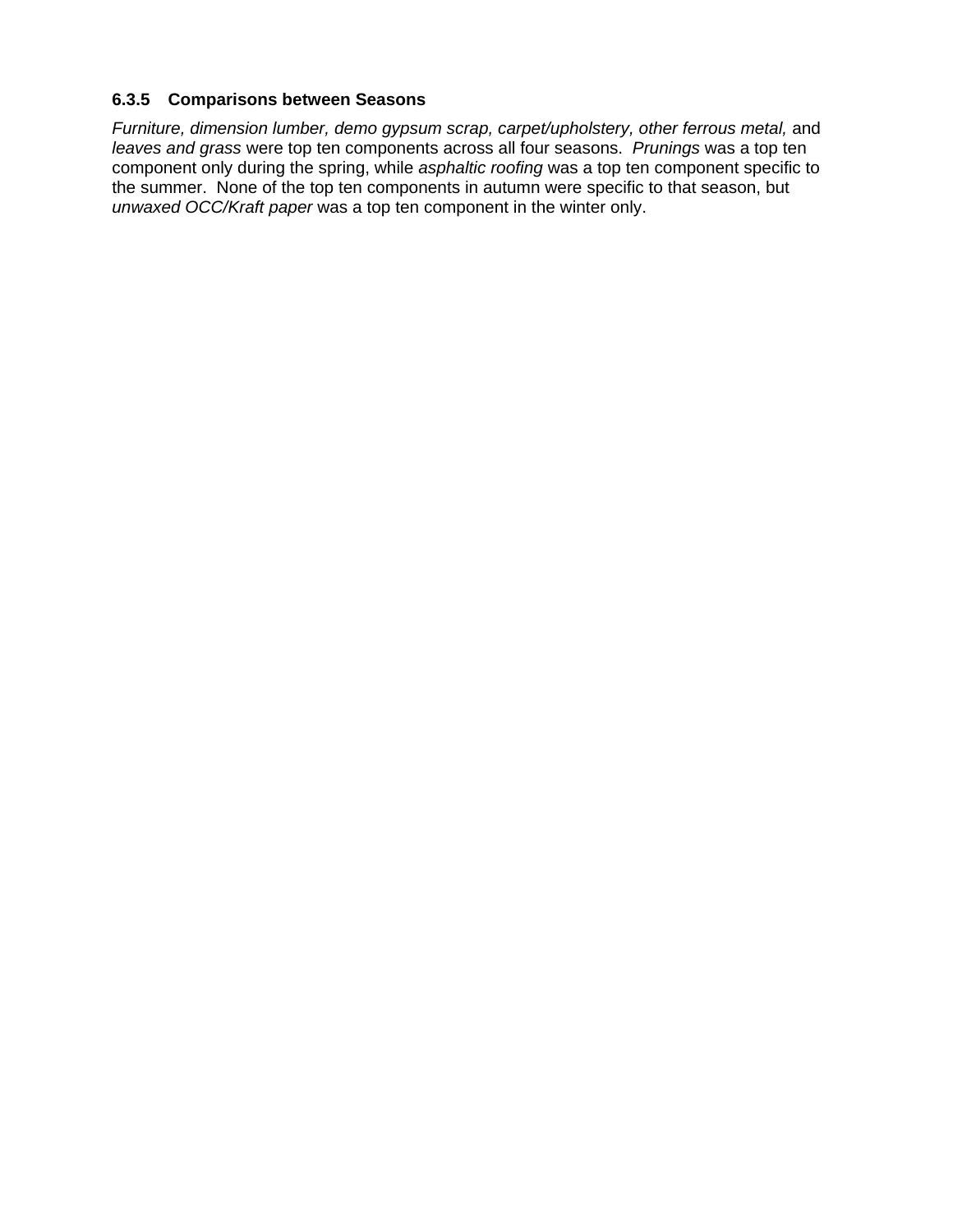#### **Table 6-14 Composition by Weight: Self-Haul in Spring (March – May 2000)**

| 300                            | <b>Tons</b>    | Mean         | Low          | High         |                                  | Tons           | Mean  | Low     | High  |
|--------------------------------|----------------|--------------|--------------|--------------|----------------------------------|----------------|-------|---------|-------|
| Paper                          | 847            | 3.2%         |              |              | <b>Organics</b>                  | 2,036          | 7.8%  |         |       |
| Newspaper                      | 47             | 0.2%         | 0.0%         | 0.4%         | Pallets                          | $\mathbf 0$    | 0.0%  | 0.0%    | 0.0%  |
| OCC/Kraft, unwaxed             | 311            | 1.2%         | 0.6%         | 1.7%         | Crates/Boxes                     | 69             | 0.3%  | 0.0%    | 0.7%  |
| OCC/Kraft, waxed               | 2              | 0.0%         | 0.0%         | 0.0%         | Leaves and Grass                 | 537            | 2.1%  | 0.0%    | 5.2%  |
| Office Paper                   | 11             | 0.0%         | 0.0%         | 0.1%         | Prunings                         | 1,222          | 4.7%  | 0.0%    | 9.3%  |
| <b>Computer Paper</b>          | $\mathbf 0$    | 0.0%         | 0.0%         | 0.0%         | Food                             | 207            | 0.8%  | 0.2%    | 1.3%  |
| Mixed Low Grade                | 293            | 1.1%         | 0.3%         | 1.9%         | <b>Other Materials</b>           | 8,218          | 31.4% |         |       |
| <b>Phone Books</b>             | 8              | 0.0%         | 0.0%         | 0.1%         | Textiles/Clothing                | 450            | 1.7%  | 0.6%    | 2.8%  |
| Milk/Juice Polycoats           | $\mathbf 0$    | 0.0%         | 0.0%         | 0.0%         | Carpet/Upholstery                | 1,996          | 7.6%  | 3.0%    | 12.3% |
| Frozen Food Polycoats          | $\mathbf 0$    | 0.0%         | 0.0%         | 0.0%         | Leather                          | 52             | 0.2%  | 0.0%    | 0.4%  |
| Compostable/Soiled             | 56             | 0.2%         | 0.0%         | 0.4%         | <b>Disposable Diapers</b>        | 10             | 0.0%  | 0.0%    | 0.1%  |
| Paper/Other Materials          | 103            | 0.4%         | 0.1%         | 0.7%         | Animal By-Products               | $\mathbf 0$    | 0.0%  | 0.0%    | 0.0%  |
| Other Paper                    | 15             | 0.1%         | 0.0%         | 0.1%         | <b>Rubber Products</b>           | 257            | 1.0%  | 0.0%    | 2.2%  |
| <b>Plastic</b>                 | 836            | 3.2%         |              |              | <b>Tires</b>                     | $\mathbf 0$    | 0.0%  | 0.0%    | 0.0%  |
|                                | 3              |              |              |              |                                  | $\overline{2}$ |       |         | 0.0%  |
| PET Pop and Liquor             | $\mathbf{1}$   | 0.0%<br>0.0% | 0.0%<br>0.0% | 0.0%<br>0.0% | Ash                              | 4,022          | 0.0%  | 0.0%    |       |
| <b>Other PET Bottles</b>       |                |              |              |              | Furniture                        |                | 15.4% | 6.6%    | 24.1% |
| HDPE Milk and Juice            | 5              | 0.0%         | 0.0%         | 0.0%         | Mattresses                       | 583            | 2.2%  | 0.2%    | 4.2%  |
| Other HDPE Bottles             | 13             | 0.0%         | $0.0\%$      | 0.1%         | <b>Small Appliances</b>          | 72             | 0.3%  | 0.1%    | 0.5%  |
| <b>Other Plastic Bottles</b>   | $\mathbf{1}$   | 0.0%         | 0.0%         | 0.0%         | A/V Equipment                    | 201            | 0.8%  | 0.0%    | 2.0%  |
| Jars and Tubs                  | 15             | 0.1%         | 0.0%         | 0.1%         | Monitors and TVs                 | 28             | 0.1%  | 0.0%    | 0.3%  |
| <b>Expanded Polystyrene</b>    | 33             | 0.1%         | 0.0%         | 0.2%         | <b>Other Computer Components</b> | $\mathbf 0$    | 0.0%  | 0.0%    | 0.0%  |
| Other Rigid Packaging          | 27             | 0.1%         | 0.0%         | 0.2%         | Ceramics/Porcelain               | 371            | 1.4%  | 0.0%    | 2.8%  |
| Grocery/Bread Bags             | 8              | 0.0%         | 0.0%         | 0.0%         | <b>Non-distinct Fines</b>        | 15             | 0.1%  | 0.0%    | 0.1%  |
| Garbage Bags                   | 11             | 0.0%         | 0.0%         | 0.1%         | Misc. Organics                   | 161            | 0.6%  | 0.0%    | 1.3%  |
| Other Film                     | 97             | 0.4%         | 0.2%         | 0.6%         | Misc. Inorganics                 | $\mathbf 0$    | 0.0%  | 0.0%    | 0.0%  |
| <b>Plastic Products</b>        | 371            | 1.4%         | 0.7%         | 2.1%         | <b>CDL Wastes</b>                | 10,286         | 39.3% |         |       |
| <b>Plastic/Other Materials</b> | 249            | 0.9%         | 0.5%         | 1.4%         | <b>Dimension Lumber</b>          | 2,927          | 11.2% | 6.8%    | 15.5% |
| Glass                          | 505            | 1.9%         |              |              | <b>Other Untreated Wood</b>      | 407            | 1.6%  | 0.0%    | 3.1%  |
| Clear Beverage                 | 22             | 0.1%         | 0.0%         | 0.2%         | <b>Treated Wood</b>              | 961            | 3.7%  | 2.2%    | 5.1%  |
| Green Beverage                 | 24             | 0.1%         | 0.0%         | 0.2%         | Contaminated Wood                | 2,094          | 8.0%  | 3.9%    | 12.1% |
| <b>Brown Beverage</b>          | 28             | 0.1%         | 0.0%         | 0.3%         | New Gypsum Scrap                 | 693            | 2.6%  | 0.4%    | 4.9%  |
| <b>Container Glass</b>         | 8              | 0.0%         | 0.0%         | 0.1%         | Demo Gypsum Scrap                | 1,069          | 4.1%  | 0.0%    | 8.5%  |
| <b>Fluorescent Tubes</b>       | $\overline{7}$ | 0.0%         | 0.0%         | 0.1%         | <b>Fiberglass Insulation</b>     | 20             | 0.1%  | 0.0%    | 0.1%  |
| <b>Other Glass</b>             | 416            | 1.6%         | 0.0%         | 3.3%         | Rock/Concrete/Brick              | 335            | 1.3%  | 0.3%    | 2.2%  |
| <b>Metal</b>                   |                | 3,172 12.1%  |              |              | Asphaltic Roofing                | 459            | 1.8%  | 0.0%    | 4.1%  |
| Aluminum Cans                  | $\overline{4}$ | 0.0%         | 0.0%         | 0.0%         | <b>Other Construction Debris</b> | 1,288          | 4.9%  | 2.1%    | 7.8%  |
| Alum. Foil/Containers          | $\mathbf 0$    | 0.0%         | 0.0%         | 0.0%         | Sand/Soil/Dirt                   | 33             | 0.1%  | 0.0%    | 0.3%  |
| <b>Other Aluminum</b>          | 61             | 0.2%         | 0.0%         | 0.5%         | <b>Hazardous</b>                 | 263            | 1.0%  |         |       |
| <b>Other Nonferrous</b>        | 83             | 0.3%         | 0.0%         | 0.7%         | <b>Latex Paints</b>              | 11             | 0.0%  | 0.0%    | 0.1%  |
| Tin Food Cans                  | 10             | 0.0%         | 0.0%         | 0.1%         | Hazardous Adhesives/Glues        | 5              | 0.0%  | 0.0%    | 0.1%  |
| <b>Empty Aerosol Cans</b>      | 13             | 0.0%         | 0.0%         | 0.1%         | NonHazardous Adhesives/Glues     | 54             | 0.2%  | 0.0%    | 0.5%  |
| <b>Other Ferrous</b>           | 1,191          | 4.6%         | 2.1%         | 7.0%         | Oil-based Paints/Solvents        | 9              | 0.0%  | 0.0%    | 0.1%  |
| <b>Mixed Metals/Materials</b>  | 1.810          | 6.9%         | 2.9%         | 10.9%        | Cleaners                         | $\mathbf{1}$   | 0.0%  | 0.0%    | 0.0%  |
| Motor Oil Filters              | 0              | 0.0%         | 0.0%         | 0.0%         | Pesticides/Herbicides            | 114            | 0.4%  | 0.0%    | 1.1%  |
|                                |                |              |              |              | Dry-Cell Batteries               | 6              | 0.0%  | 0.0%    | 0.0%  |
|                                |                |              |              |              | <b>Wet-Cell Batteries</b>        | $\mathbf 0$    | 0.0%  | 0.0%    | 0.0%  |
|                                |                |              |              |              | Gasoline/Kerosene                | 6              | 0.0%  | 0.0%    | 0.0%  |
|                                |                |              |              |              | Motor Oil/Diesel Oil             | 3              | 0.0%  | 0.0%    | 0.0%  |
|                                |                |              |              |              | Asbestos                         | $\mathbf 0$    | 0.0%  | 0.0%    | 0.0%  |
|                                |                |              |              |              | Explosives                       | $\mathbf 0$    | 0.0%  | 0.0%    | 0.0%  |
| <b>Total Tons</b>              | 26,162         |              |              |              | <b>Other Hazardous Chemicals</b> | 49             | 0.2%  | 0.0%    | 0.4%  |
| <b>Sample Count</b>            | 40             |              |              |              | Other NonHazardous Chemicals     | 4              | 0.0%  | $0.0\%$ | 0.0%  |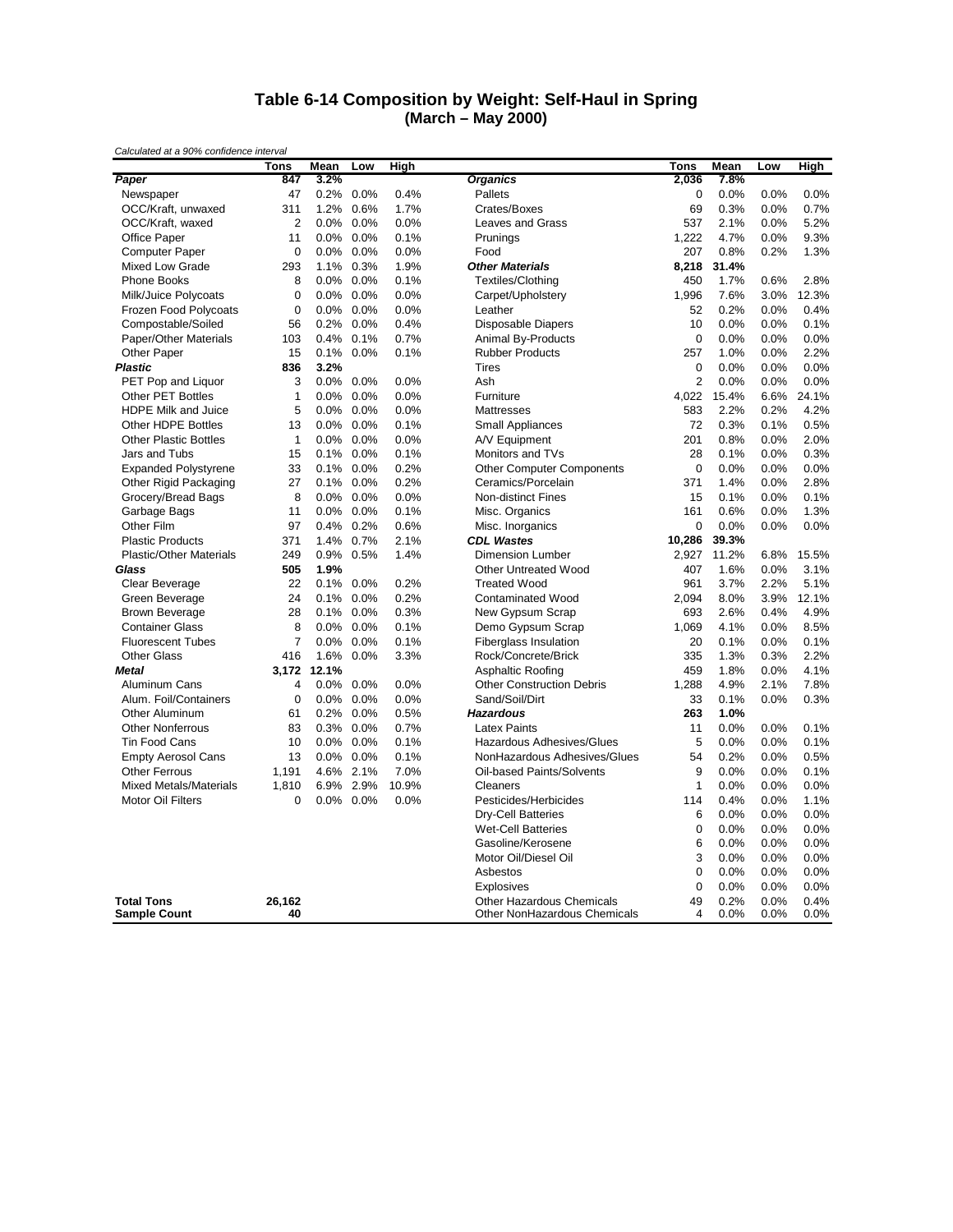#### **Table 6-15 Composition by Weight: Self-Haul in Summer (June – August 2000)**

|                                          | <b>Tons</b>    | Mean         | Low     | <b>High</b> |                                                           | Tons                 | Mean         | Low          | <b>High</b>  |
|------------------------------------------|----------------|--------------|---------|-------------|-----------------------------------------------------------|----------------------|--------------|--------------|--------------|
| Paper                                    | 1,402          | 4.9%         |         |             | <b>Organics</b>                                           | 3,030                | 10.6%        |              |              |
| Newspaper                                | 43             | 0.2%         | 0.1%    | 0.2%        | Pallets                                                   | 558                  | 2.0%         | 0.1%         | 3.8%         |
| OCC/Kraft, unwaxed                       | 636            | 2.2%         | 1.0%    | 3.4%        | Crates/Boxes                                              | 94                   | 0.3%         | 0.0%         | 0.7%         |
| OCC/Kraft, waxed                         | 84             | 0.3%         | 0.0%    | 0.8%        | <b>Leaves and Grass</b>                                   | 1,330                | 4.7%         | 2.1%         | 7.2%         |
| Office Paper                             | 39             | 0.1%         | 0.0%    | 0.3%        | Prunings                                                  | 732                  | 2.6%         | 0.1%         | 5.0%         |
| <b>Computer Paper</b>                    | $\mathbf 0$    | 0.0%         | 0.0%    | 0.0%        | Food                                                      | 315                  | 1.1%         | 0.5%         | 1.7%         |
| Mixed Low Grade                          | 272            | 1.0%         | 0.3%    | 1.6%        | <b>Other Materials</b>                                    | 6,156                | 21.6%        |              |              |
| Phone Books                              | 218            | 0.8%         | 0.1%    | 1.4%        | Textiles/Clothing                                         | 412                  | 1.4%         | 0.4%         | 2.5%         |
| Milk/Juice Polycoats                     | 4              | 0.0%         | 0.0%    | 0.0%        | Carpet/Upholstery                                         | 2,415                | 8.5%         | 4.6%         | 12.3%        |
| Frozen Food Polycoats                    | $\mathbf{1}$   | 0.0%         | 0.0%    | 0.0%        | Leather                                                   | 63                   | 0.2%         | 0.0%         | 0.5%         |
| Compostable/Soiled                       | 33             | 0.1%         | 0.0%    | 0.2%        | Disposable Diapers                                        | 14                   | 0.1%         | 0.0%         | 0.1%         |
| Paper/Other Materials                    | 40             | 0.1%         | 0.1%    | 0.2%        | Animal By-Products                                        | 62                   | 0.2%         | 0.0%         | 0.5%         |
| Other Paper                              | 31             | 0.1%         | $0.0\%$ | 0.3%        | <b>Rubber Products</b>                                    | 218                  | 0.8%         | 0.1%         | 1.4%         |
| <b>Plastic</b>                           | 1,310          | 4.6%         |         |             | <b>Tires</b>                                              | 27                   | 0.1%         | 0.0%         | 0.3%         |
| PET Pop and Liquor                       | 9              | 0.0%         | 0.0%    | 0.1%        | Ash                                                       | 14                   | 0.0%         | 0.0%         | 0.1%         |
| Other PET Bottles                        | 8              | 0.0%         | 0.0%    | 0.0%        | Furniture                                                 | 1,924                | 6.7%         | 3.0%         | 10.5%        |
| <b>HDPE Milk and Juice</b>               | 20             | 0.1%         | 0.0%    | 0.1%        | Mattresses                                                | 336                  | 1.2%         | 0.0%         | 2.4%         |
| <b>Other HDPE Bottles</b>                | 218            | 0.8%         | 0.0%    | 1.6%        | <b>Small Appliances</b>                                   | 124                  | 0.4%         | 0.1%         | 0.7%         |
| <b>Other Plastic Bottles</b>             | 13             | 0.0%         | 0.0%    | 0.1%        | A/V Equipment                                             | 89                   | 0.3%         | 0.0%         | 0.7%         |
| Jars and Tubs                            | 9              | 0.0%         | 0.0%    | 0.1%        | Monitors and TVs                                          | 193                  | 0.7%         | 0.0%         | 1.5%         |
| <b>Expanded Polystyrene</b>              | 59             | 0.2%         | 0.0%    | 0.4%        | <b>Other Computer Components</b>                          | $\mathbf 0$          | 0.0%         | 0.0%         | 0.0%         |
| Other Rigid Packaging                    | 22             | 0.1%         | 0.0%    | 0.1%        | Ceramics/Porcelain                                        | 227                  | 0.8%         | 0.0%         | 1.7%         |
| Grocery/Bread Bags                       | 9              | 0.0%         | 0.0%    | 0.0%        | <b>Non-distinct Fines</b>                                 | 16                   | 0.1%         | 0.0%         | 0.1%         |
|                                          | 25             | 0.1%         | 0.0%    | 0.1%        | Misc. Organics                                            | $\overline{7}$       | 0.0%         | 0.0%         | 0.0%         |
| Garbage Bags<br>Other Film               | 113            | 0.4%         | 0.1%    | 0.7%        | Misc. Inorganics                                          | 13                   | 0.0%         | 0.0%         | 0.1%         |
| <b>Plastic Products</b>                  | 549            | 1.9%         | 0.9%    | 3.0%        | <b>CDL Wastes</b>                                         | 13,368               | 46.9%        |              |              |
| <b>Plastic/Other Materials</b>           | 256            | 0.9%         | 0.3%    | 1.5%        | <b>Dimension Lumber</b>                                   | 2,213                | 7.8%         | 3.4%         | 12.1%        |
| Glass                                    | 731            | 2.6%         |         |             | <b>Other Untreated Wood</b>                               | 81                   | 0.3%         | 0.0%         | 0.7%         |
|                                          | 64             | 0.2%         | 0.0%    | 0.5%        | <b>Treated Wood</b>                                       | 1,012                | 3.5%         | 1.7%         | 5.4%         |
| Clear Beverage<br>Green Beverage         | 24             | 0.1%         | 0.0%    | 0.2%        | <b>Contaminated Wood</b>                                  | 1,317                | 4.6%         | 1.6%         | 7.6%         |
| <b>Brown Beverage</b>                    | 16             | 0.1%         | 0.0%    | 0.1%        | New Gypsum Scrap                                          | 567                  | 2.0%         | 0.0%         | 4.2%         |
| <b>Container Glass</b>                   | 30             |              |         |             |                                                           |                      |              |              |              |
|                                          |                | 0.1%         | 0.0%    | 0.2%        | Demo Gypsum Scrap                                         | 1,231                | 4.3%         | 0.4%         | 8.2%         |
| <b>Fluorescent Tubes</b>                 | 3              | 0.0%         | 0.0%    | 0.0%        | Fiberglass Insulation                                     | 79                   | 0.3%         | 0.0%         | 0.6%         |
| <b>Other Glass</b>                       | 594            | 2.1%<br>8.3% | 0.1%    | 4.1%        | Rock/Concrete/Brick                                       | 1,709                | 6.0%         | 0.0%         | 12.0%        |
| <b>Metal</b>                             | 2,367          |              |         |             | <b>Asphaltic Roofing</b>                                  | 1,522                | 5.3%         | 0.8%         | 9.9%         |
| Aluminum Cans                            | 23             | 0.1%         | 0.0%    | 0.2%        | <b>Other Construction Debris</b>                          | 2,761                | 9.7%         | 2.8%         | 16.6%        |
| Alum. Foil/Containers                    | $\overline{2}$ | 0.0%         | $0.0\%$ | 0.0%        | Sand/Soil/Dirt                                            | 877                  | 3.1%         | 0.0%         | 6.6%         |
| Other Aluminum                           | 32             | 0.1%         | 0.0%    | 0.2%        | <b>Hazardous</b>                                          | 168                  | 0.6%         |              |              |
| <b>Other Nonferrous</b>                  | 5              | 0.0%         | 0.0%    | 0.0%        | <b>Latex Paints</b>                                       | 49                   | 0.2%         | 0.0%         | 0.3%         |
| <b>Tin Food Cans</b>                     | 10             | $0.0\%$      | $0.0\%$ | 0.1%        | Hazardous Adhesives/Glues                                 | 44                   | 0.2%         | 0.0%         | 0.4%         |
| <b>Empty Aerosol Cans</b>                | $\overline{2}$ | 0.0%         | 0.0%    | 0.0%        | NonHazardous Adhesives/Glues                              | $\mathbf 0$          | 0.0%         | 0.0%         | 0.0%         |
| <b>Other Ferrous</b>                     | 1,178          | 4.1%         | 1.2%    | 7.1%        | Oil-based Paints/Solvents                                 | $\mathbf{1}$         | 0.0%         | 0.0%         | 0.0%         |
| <b>Mixed Metals/Materials</b>            | 1.114          | 3.9%         | 1.7%    | 6.1%        | Cleaners                                                  | $\overline{2}$       | 0.0%         | 0.0%         | 0.0%         |
| <b>Motor Oil Filters</b>                 | $\mathbf 0$    | 0.0%         | $0.0\%$ | 0.0%        | Pesticides/Herbicides                                     | $\mathbf{1}$         | 0.0%         | 0.0%         | 0.0%         |
|                                          |                |              |         |             | Dry-Cell Batteries                                        | $\boldsymbol{0}$     | 0.0%         | 0.0%         | 0.0%         |
|                                          |                |              |         |             | <b>Wet-Cell Batteries</b>                                 | 3                    | 0.0%         | 0.0%         | 0.0%         |
|                                          |                |              |         |             | Gasoline/Kerosene                                         | 8                    | 0.0%         | 0.0%         | 0.1%         |
|                                          |                |              |         |             | Motor Oil/Diesel Oil                                      | $\mathbf{1}$         | 0.0%         | 0.0%         | 0.0%         |
|                                          |                |              |         |             | Asbestos                                                  | $\mathbf 0$          | 0.0%         | 0.0%         | 0.0%         |
|                                          |                |              |         |             | <b>Explosives</b>                                         | $\mathbf 0$          | 0.0%         | 0.0%         | 0.0%         |
| <b>Total Tons</b><br><b>Sample Count</b> | 28,532<br>60   |              |         |             | Other Hazardous Chemicals<br>Other NonHazardous Chemicals | $\overline{2}$<br>59 | 0.0%<br>0.2% | 0.0%<br>0.0% | 0.0%<br>0.5% |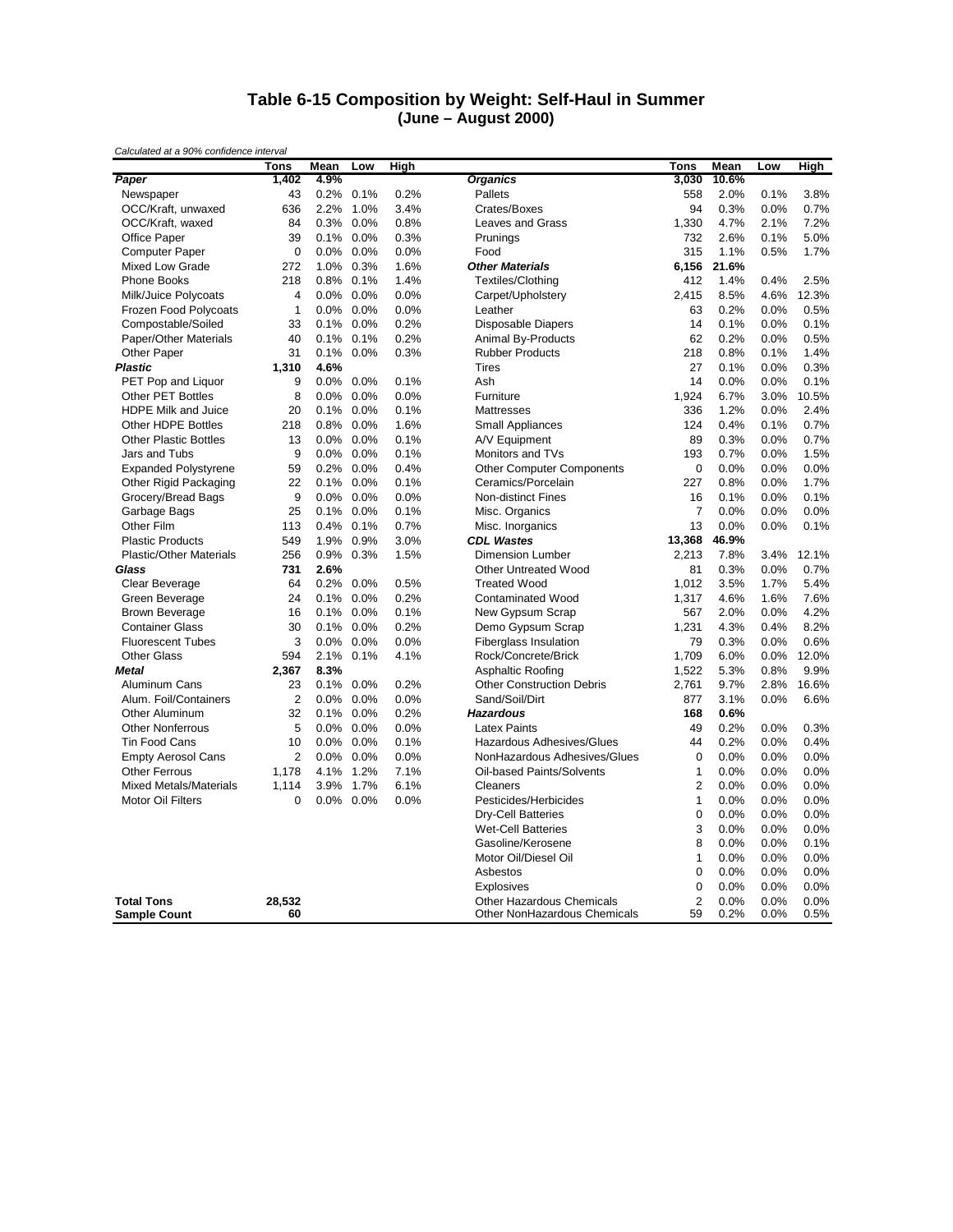#### **Table 6-16 Composition by Weight: Self-Haul in Autumn (September – November 2000)**

| Calculated at a 50% confidence interval  | <b>Tons</b>      | Mean         | Low          | High         |                                                                  | Tons             | Mean         | Low          | High          |
|------------------------------------------|------------------|--------------|--------------|--------------|------------------------------------------------------------------|------------------|--------------|--------------|---------------|
| Paper                                    | 1,230            | 4.8%         |              |              | <b>Organics</b>                                                  | 1,692            | 6.6%         |              |               |
| Newspaper                                | 102              | 0.4%         | 0.1%         | 0.7%         | Pallets                                                          | 85               | 0.3%         | 0.0%         | 0.7%          |
| OCC/Kraft, unwaxed                       | 363              | 1.4%         | 0.9%         | 1.9%         | Crates/Boxes                                                     | 6                | 0.0%         | 0.0%         | 0.1%          |
| OCC/Kraft, waxed                         | $\mathbf{1}$     | 0.0%         | 0.0%         | 0.0%         | <b>Leaves and Grass</b>                                          | 1,120            | 4.4%         | 0.0%         | 9.3%          |
| <b>Office Paper</b>                      | 79               | 0.3%         | 0.0%         | 0.6%         | Prunings                                                         | 212              | 0.8%         | 0.2%         | 1.5%          |
| <b>Computer Paper</b>                    | $\mathbf 0$      | 0.0%         | 0.0%         | 0.0%         | Food                                                             | 270              | 1.0%         | 0.3%         | 1.8%          |
| Mixed Low Grade                          | 293              | 1.1%         | 0.3%         | 1.9%         | <b>Other Materials</b>                                           | 6,698            | 26.0%        |              |               |
| Phone Books                              | 35               | 0.1%         | 0.0%         | 0.4%         | Textiles/Clothing                                                | 367              | 1.4%         | 0.4%         | 2.4%          |
| Milk/Juice Polycoats                     | $\mathbf 0$      | 0.0%         | 0.0%         | 0.0%         | Carpet/Upholstery                                                | 2,330            | 9.1%         | 3.7%         | 14.4%         |
| <b>Frozen Food Polycoats</b>             | $\mathbf 0$      | 0.0%         | 0.0%         | 0.0%         | Leather                                                          | 18               | 0.1%         | 0.0%         | 0.2%          |
| Compostable/Soiled                       | 27               | 0.1%         | 0.0%         | 0.2%         | <b>Disposable Diapers</b>                                        | 6                | 0.0%         | 0.0%         | 0.0%          |
| Paper/Other Materials                    | 294              | 1.1%         | 0.3%         | 2.0%         | Animal By-Products                                               | 102              | 0.4%         | 0.0%         | 0.9%          |
| Other Paper                              | 35               | 0.1%         | 0.0%         | 0.3%         | <b>Rubber Products</b>                                           | 135              | 0.5%         | 0.0%         | 1.0%          |
| <b>Plastic</b>                           | 1,588            | 6.2%         |              |              | <b>Tires</b>                                                     | 92               | 0.4%         | 0.0%         | 0.9%          |
| PET Pop and Liquor                       | 6                | 0.0%         | 0.0%         | 0.0%         | Ash                                                              | 5                | 0.0%         | 0.0%         | 0.1%          |
| <b>Other PET Bottles</b>                 | $\overline{2}$   | 0.0%         | 0.0%         | 0.0%         | Furniture                                                        | 1,953            | 7.6%         | 4.0%         | 11.2%         |
| <b>HDPE Milk and Juice</b>               | $\mathbf{1}$     | 0.0%         | 0.0%         | 0.0%         | Mattresses                                                       | 107              | 0.4%         | 0.1%         | 0.7%          |
| Other HDPE Bottles                       | $\overline{7}$   | 0.0%         | 0.0%         | 0.0%         | <b>Small Appliances</b>                                          | 355              | 1.4%         | 0.4%         | 2.4%          |
| <b>Other Plastic Bottles</b>             | $\mathbf 0$      | 0.0%         | 0.0%         | 0.0%         | A/V Equipment                                                    | 290              | 1.1%         | 0.4%         | 1.8%          |
| Jars and Tubs                            | 42               | 0.2%         | 0.0%         | 0.3%         | Monitors and TVs                                                 | 258              | 1.0%         | 0.0%         | 2.1%          |
| <b>Expanded Polystyrene</b>              | 32               | 0.1%         | 0.0%         | 0.2%         | <b>Other Computer Components</b>                                 | 269              | 1.0%         | 0.0%         | 2.1%          |
| Other Rigid Packaging                    | 20               | 0.1%         | 0.0%         | 0.1%         | Ceramics/Porcelain                                               | 387              | 1.5%         | 0.0%         | 3.7%          |
| Grocery/Bread Bags                       | $\overline{7}$   | 0.0%         | 0.0%         | 0.0%         | <b>Non-distinct Fines</b>                                        | 5                | 0.0%         | 0.0%         | 0.1%          |
|                                          | 8                | 0.0%         | 0.0%         | 0.0%         |                                                                  | 16               | 0.1%         | 0.0%         | 0.1%          |
| Garbage Bags<br>Other Film               |                  |              | 0.0%         |              | Misc. Organics                                                   | 1                | 0.0%         |              | 0.0%          |
| <b>Plastic Products</b>                  | 93               | 0.4%<br>2.7% | 1.0%         | 0.7%<br>4.4% | Misc. Inorganics<br><b>CDL Wastes</b>                            | 12,501           | 48.6%        | 0.0%         |               |
|                                          | 695              |              |              |              |                                                                  |                  |              |              |               |
| <b>Plastic/Other Materials</b><br>Glass  | 675<br>134       | 2.6%<br>0.5% | 1.2%         | 4.0%         | Dimension Lumber                                                 | 2,724            | 10.6%        | 4.6%         | 16.6%<br>1.2% |
|                                          |                  |              |              |              | <b>Other Untreated Wood</b>                                      | 180              | 0.7%         | 0.2%         |               |
| Clear Beverage                           | 19               | 0.1%         | 0.0%         | 0.2%         | <b>Treated Wood</b>                                              | 1,580            | 6.1%         | 2.2%         | 10.0%         |
| Green Beverage                           | 0<br>$\mathbf 0$ | 0.0%<br>0.0% | 0.0%<br>0.0% | 0.0%<br>0.0% | <b>Contaminated Wood</b>                                         | 2,636<br>559     | 10.2%        | 5.3%         | 15.2%<br>4.6% |
| <b>Brown Beverage</b>                    |                  |              |              |              | New Gypsum Scrap                                                 |                  | 2.2%         | 0.0%         |               |
| <b>Container Glass</b>                   | 3                | 0.0%         | 0.0%         | 0.0%         | Demo Gypsum Scrap                                                | 1,331            | 5.2%         | 1.7%         | 8.6%          |
| <b>Fluorescent Tubes</b>                 | 22               | 0.1%         | 0.0%         | 0.2%         | Fiberglass Insulation                                            | 25               | 0.1%         | 0.0%         | 0.2%          |
| <b>Other Glass</b>                       | 90               | 0.3%         | 0.1%         | 0.6%         | Rock/Concrete/Brick                                              | 1,998            | 7.8%         | 3.5%         | 12.1%         |
| <b>Metal</b>                             | 1,687            | 6.6%         |              |              | Asphaltic Roofing                                                | 29               | 0.1%         | 0.0%         | 0.2%          |
| Aluminum Cans                            | 3                | 0.0%         | 0.0%         | 0.0%         | <b>Other Construction Debris</b>                                 | 1,040            | 4.0%         | 1.1%         | 7.0%          |
| Alum. Foil/Containers                    | $\mathbf 0$      | 0.0%         | 0.0%         | 0.0%         | Sand/Soil/Dirt                                                   | 401              | 1.6%         | 0.5%         | 2.7%          |
| Other Aluminum                           | 252              | 1.0%         | 0.0%         | 2.4%         | <b>Hazardous</b>                                                 | 200              | 0.8%         |              |               |
| <b>Other Nonferrous</b>                  | 61               | 0.2%         | 0.0%         | 0.5%         | <b>Latex Paints</b>                                              | 36               | 0.1%         | 0.0%         | 0.3%          |
| Tin Food Cans                            | 3                | 0.0%         | 0.0%         | 0.0%         | Hazardous Adhesives/Glues                                        | 15               | 0.1%         | 0.0%         | 0.1%          |
| <b>Empty Aerosol Cans</b>                | $\overline{4}$   | 0.0%         | 0.0%         | 0.0%         | NonHazardous Adhesives/Glues                                     | 71               | 0.3%         | 0.0%         | 0.6%          |
| <b>Other Ferrous</b>                     | 913              | 3.5%         | 1.5%         | 5.6%         | Oil-based Paints/Solvents                                        | 13               | 0.1%         | 0.0%         | 0.1%          |
| <b>Mixed Metals/Materials</b>            | 449              | 1.7%         | 0.9%         | 2.6%         | Cleaners                                                         | $\mathbf 0$      | 0.0%         | 0.0%         | 0.0%          |
| <b>Motor Oil Filters</b>                 | $\mathbf 0$      | 0.0%         | $0.0\%$      | 0.0%         | Pesticides/Herbicides                                            | 26               | 0.1%         | 0.0%         | 0.2%          |
|                                          |                  |              |              |              | <b>Dry-Cell Batteries</b>                                        | 28               | 0.1%         | 0.0%         | 0.3%          |
|                                          |                  |              |              |              | <b>Wet-Cell Batteries</b>                                        | $\mathbf 0$      | 0.0%         | 0.0%         | 0.0%          |
|                                          |                  |              |              |              | Gasoline/Kerosene                                                | $\mathbf 0$      | 0.0%         | 0.0%         | 0.0%          |
|                                          |                  |              |              |              | Motor Oil/Diesel Oil                                             | $\boldsymbol{0}$ | 0.0%         | 0.0%         | 0.0%          |
|                                          |                  |              |              |              | Asbestos                                                         | 0                | 0.0%         | 0.0%         | 0.0%          |
|                                          |                  |              |              |              | Explosives                                                       | $\mathbf 0$      | 0.0%         | 0.0%         | 0.0%          |
| <b>Total Tons</b><br><b>Sample Count</b> | 25.729<br>60     |              |              |              | <b>Other Hazardous Chemicals</b><br>Other NonHazardous Chemicals | 10<br>$\Omega$   | 0.0%<br>0.0% | 0.0%<br>0.0% | 0.1%<br>0.0%  |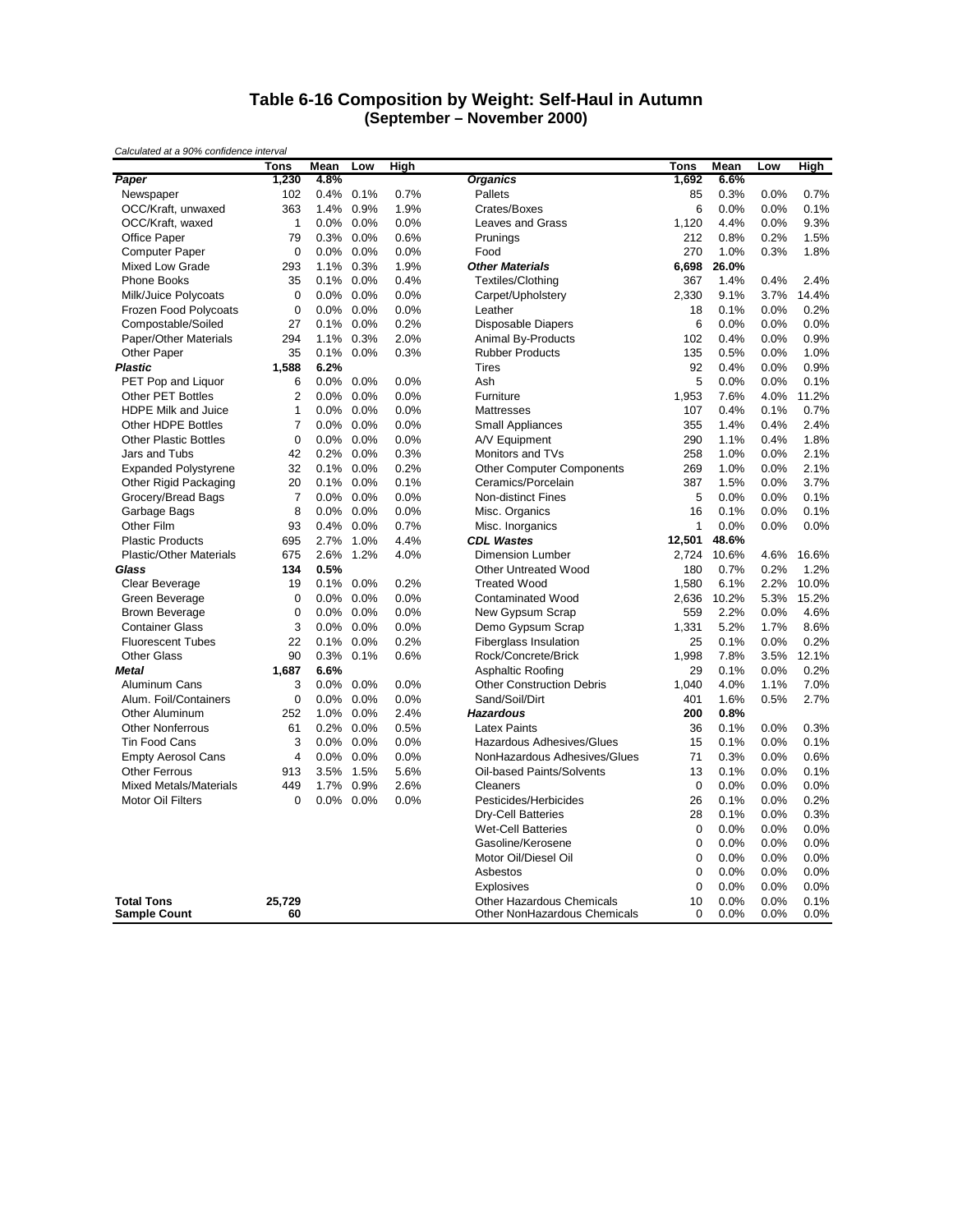#### **Table 6-17 Composition by Weight: Self-Haul in Winter (January, February, and December 2000)**

| Calculated at a 50% confidence interval | <b>Tons</b>             | Mean  | Low       | High |                                  | Tons             | Mean  | Low     | High  |
|-----------------------------------------|-------------------------|-------|-----------|------|----------------------------------|------------------|-------|---------|-------|
| Paper                                   | 1,789                   | 8.3%  |           |      | <b>Organics</b>                  | 1,287            | 6.0%  |         |       |
| Newspaper                               | 112                     | 0.5%  | 0.1%      | 0.9% | Pallets                          | $\boldsymbol{0}$ | 0.0%  | 0.0%    | 0.0%  |
| OCC/Kraft, unwaxed                      | 924                     | 4.3%  | 1.4%      | 7.2% | Crates/Boxes                     | $\overline{7}$   | 0.0%  | 0.0%    | 0.1%  |
| OCC/Kraft, waxed                        | $\mathbf 0$             | 0.0%  | 0.0%      | 0.0% | <b>Leaves and Grass</b>          | 858              | 4.0%  | 0.6%    | 7.4%  |
| Office Paper                            | 63                      | 0.3%  | 0.1%      | 0.5% | Prunings                         | 223              | 1.0%  | 0.2%    | 1.9%  |
| <b>Computer Paper</b>                   | 5                       | 0.0%  | 0.0%      | 0.1% | Food                             | 199              | 0.9%  | 0.1%    | 1.8%  |
| Mixed Low Grade                         | 297                     | 1.4%  | 0.5%      | 2.2% | <b>Other Materials</b>           | 5,702            | 26.6% |         |       |
| <b>Phone Books</b>                      | 36                      | 0.2%  | 0.0%      | 0.3% | Textiles/Clothing                | 536              | 2.5%  | 1.4%    | 3.6%  |
| Milk/Juice Polycoats                    | 5                       | 0.0%  | 0.0%      | 0.1% | Carpet/Upholstery                | 1,220            | 5.7%  | 0.9%    | 10.5% |
| Frozen Food Polycoats                   | $\overline{\mathbf{4}}$ | 0.0%  | 0.0%      | 0.0% | Leather                          | 162              | 0.8%  | 0.0%    | 1.7%  |
| Compostable/Soiled                      | 34                      | 0.2%  | 0.0%      | 0.3% | <b>Disposable Diapers</b>        | 56               | 0.3%  | 0.0%    | 0.6%  |
| Paper/Other Materials                   | 239                     | 1.1%  | 0.0%      | 2.6% | Animal By-Products               | 3                | 0.0%  | 0.0%    | 0.0%  |
| Other Paper                             | 69                      | 0.3%  | 0.0%      | 0.8% | <b>Rubber Products</b>           | 113              | 0.5%  | 0.0%    | 1.1%  |
| <b>Plastic</b>                          | 834                     | 3.9%  |           |      | <b>Tires</b>                     | $\mathbf 0$      | 0.0%  | 0.0%    | 0.0%  |
| PET Pop and Liquor                      | $\mathbf{1}$            | 0.0%  | $0.0\%$   | 0.0% | Ash                              | $\boldsymbol{0}$ | 0.0%  | 0.0%    | 0.0%  |
| Other PET Bottles                       | $\mathbf{1}$            | 0.0%  | 0.0%      | 0.0% | Furniture                        | 2,122            | 9.9%  | 3.4%    | 16.4% |
| <b>HDPE Milk and Juice</b>              | $\overline{2}$          | 0.0%  | 0.0%      | 0.0% | <b>Mattresses</b>                | 488              | 2.3%  | 0.0%    | 4.6%  |
| <b>Other HDPE Bottles</b>               |                         |       | $0.0\%$   | 0.1% |                                  | 417              | 1.9%  | 0.0%    | 3.9%  |
|                                         | 13                      | 0.1%  |           |      | <b>Small Appliances</b>          |                  |       |         |       |
| <b>Other Plastic Bottles</b>            | 6                       | 0.0%  | 0.0%      | 0.1% | A/V Equipment                    | 133              | 0.6%  | 0.0%    | 1.5%  |
| Jars and Tubs                           | 123                     | 0.6%  | 0.0%      | 1.3% | Monitors and TVs                 | 128              | 0.6%  | 0.0%    | 1.6%  |
| <b>Expanded Polystyrene</b>             | 56                      | 0.3%  | 0.1%      | 0.5% | <b>Other Computer Components</b> | 34               | 0.2%  | 0.0%    | 0.4%  |
| Other Rigid Packaging                   | 30                      | 0.1%  | 0.0%      | 0.2% | Ceramics/Porcelain               | 13               | 0.1%  | 0.0%    | 0.2%  |
| Grocery/Bread Bags                      | 11                      |       | 0.1% 0.0% | 0.1% | Non-distinct Fines               | 0                | 0.0%  | 0.0%    | 0.0%  |
| Garbage Bags                            | 28                      | 0.1%  | 0.0%      | 0.2% | Misc. Organics                   | 80               | 0.4%  | 0.0%    | 0.8%  |
| Other Film                              | 106                     | 0.5%  | 0.0%      | 1.0% | Misc. Inorganics                 | 196              | 0.9%  | 0.0%    | 2.3%  |
| <b>Plastic Products</b>                 | 372                     | 1.7%  | 0.7%      | 2.7% | <b>CDL Wastes</b>                | 9,064            | 42.2% |         |       |
| <b>Plastic/Other Materials</b>          | 83                      | 0.4%  | 0.2%      | 0.6% | <b>Dimension Lumber</b>          | 2.493            | 11.6% | 3.9%    | 19.3% |
| Glass                                   | 244                     | 1.1%  |           |      | <b>Other Untreated Wood</b>      | 536              | 2.5%  | 0.0%    | 5.1%  |
| Clear Beverage                          | $\overline{4}$          | 0.0%  | 0.0%      | 0.1% | <b>Treated Wood</b>              | 1,923            | 9.0%  | 1.6%    | 16.3% |
| Green Beverage                          | 10                      | 0.0%  | 0.0%      | 0.1% | <b>Contaminated Wood</b>         | 554              | 2.6%  | 0.3%    | 4.8%  |
| <b>Brown Beverage</b>                   | 24                      | 0.1%  | 0.0%      | 0.2% | New Gypsum Scrap                 | 477              | 2.2%  | 0.0%    | 5.9%  |
| <b>Container Glass</b>                  | 3                       | 0.0%  | 0.0%      | 0.0% | Demo Gypsum Scrap                | 1,723            | 8.0%  | 1.9%    | 14.2% |
| <b>Fluorescent Tubes</b>                | $\mathbf 0$             | 0.0%  | 0.0%      | 0.0% | Fiberglass Insulation            | 35               | 0.2%  | 0.0%    | 0.4%  |
| <b>Other Glass</b>                      | 203                     | 0.9%  | 0.0%      | 2.1% | Rock/Concrete/Brick              | 944              | 4.4%  | 0.5%    | 8.3%  |
| <b>Metal</b>                            | 2,242                   | 10.4% |           |      | <b>Asphaltic Roofing</b>         | $\overline{7}$   | 0.0%  | 0.0%    | 0.1%  |
| Aluminum Cans                           | 6                       | 0.0%  | 0.0%      | 0.1% | <b>Other Construction Debris</b> | 127              | 0.6%  | 0.0%    | 1.5%  |
| Alum. Foil/Containers                   | $\overline{2}$          | 0.0%  | 0.0%      | 0.0% | Sand/Soil/Dirt                   | 245              | 1.1%  | 0.0%    | 2.2%  |
| <b>Other Aluminum</b>                   | $\overline{2}$          | 0.0%  | $0.0\%$   | 0.0% | <b>Hazardous</b>                 | 297              | 1.4%  |         |       |
| <b>Other Nonferrous</b>                 | 44                      | 0.2%  | 0.0%      | 0.5% | <b>Latex Paints</b>              | 223              | 1.0%  | 0.0%    | 2.2%  |
| Tin Food Cans                           | 6                       | 0.0%  | 0.0%      | 0.1% | Hazardous Adhesives/Glues        | $\overline{2}$   | 0.0%  | 0.0%    | 0.0%  |
| <b>Empty Aerosol Cans</b>               | $\overline{7}$          | 0.0%  | 0.0%      | 0.1% | NonHazardous Adhesives/Glues     | $\boldsymbol{0}$ | 0.0%  | 0.0%    | 0.0%  |
| <b>Other Ferrous</b>                    | 1,033                   |       | 4.8% 2.1% | 7.5% | Oil-based Paints/Solvents        | 0                | 0.0%  | 0.0%    | 0.0%  |
| <b>Mixed Metals/Materials</b>           | 1,141                   | 5.3%  | 3.0%      | 7.7% | Cleaners                         | 6                | 0.0%  | 0.0%    | 0.1%  |
| <b>Motor Oil Filters</b>                | $\overline{2}$          | 0.0%  | 0.0%      | 0.0% | Pesticides/Herbicides            | $\overline{2}$   | 0.0%  | 0.0%    | 0.0%  |
|                                         |                         |       |           |      | Dry-Cell Batteries               | 64               | 0.3%  | 0.0%    | 0.8%  |
|                                         |                         |       |           |      | <b>Wet-Cell Batteries</b>        | $\boldsymbol{0}$ | 0.0%  | 0.0%    | 0.0%  |
|                                         |                         |       |           |      | Gasoline/Kerosene                | $\mathbf 0$      | 0.0%  | 0.0%    | 0.0%  |
|                                         |                         |       |           |      | Motor Oil/Diesel Oil             | 0                | 0.0%  | 0.0%    | 0.0%  |
|                                         |                         |       |           |      | Asbestos                         | 0                | 0.0%  | 0.0%    | 0.0%  |
|                                         |                         |       |           |      | Explosives                       | $\mathbf 0$      | 0.0%  | 0.0%    | 0.0%  |
| <b>Total Tons</b>                       | 21,459                  |       |           |      | <b>Other Hazardous Chemicals</b> | $\Omega$         | 0.0%  | 0.0%    | 0.0%  |
| <b>Sample Count</b>                     | 40                      |       |           |      | Other NonHazardous Chemicals     | $\Omega$         | 0.0%  | $0.0\%$ | 0.0%  |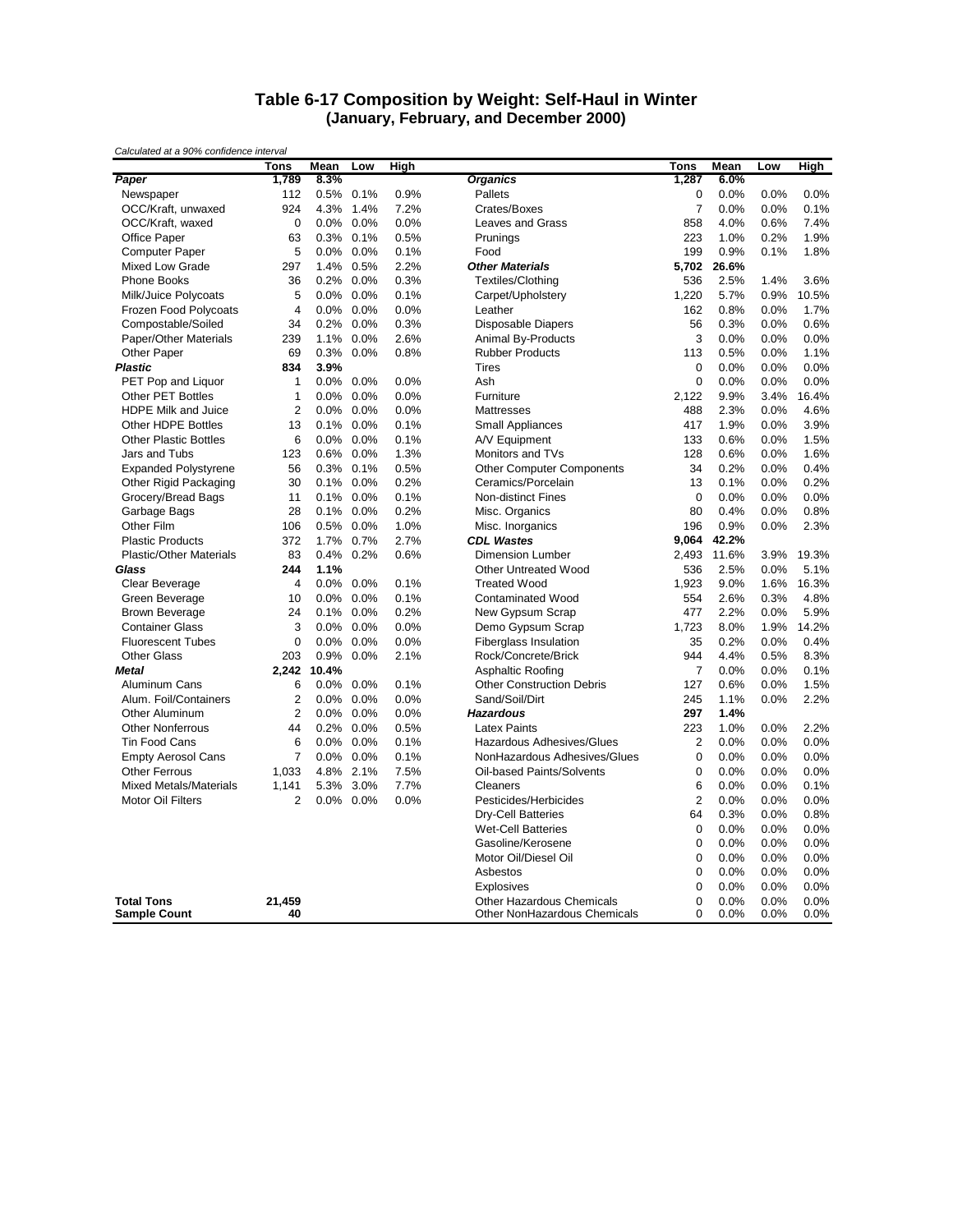## **6.4 Composition by Generator Type, by Site**

CDL Wastes 75.9%

This section provides a brief overview of the wastes self-hauled by residential and nonresidential generators to the NRDS and SRDS. One of the purposes of this study was to determine the ratio of residential to non-residential self-haul waste. To accomplish this, selfhaul samples were not stratified by vehicle type as they were for the 1996 study.

As shown in Figure 6-4, *CDL wastes* accounted for over 30% of the total for residential and nonresidential waste at both the NRDS and the SRDS. *CDL wastes* includes such components as *dimension lumber, sand/soil/dirt*, and *gypsum scrap.*



### **Figure 6-4 Self-Haul Composition Summary: by Generator Type, by Site (January – December 2000)**

**Other Materials** 38.4%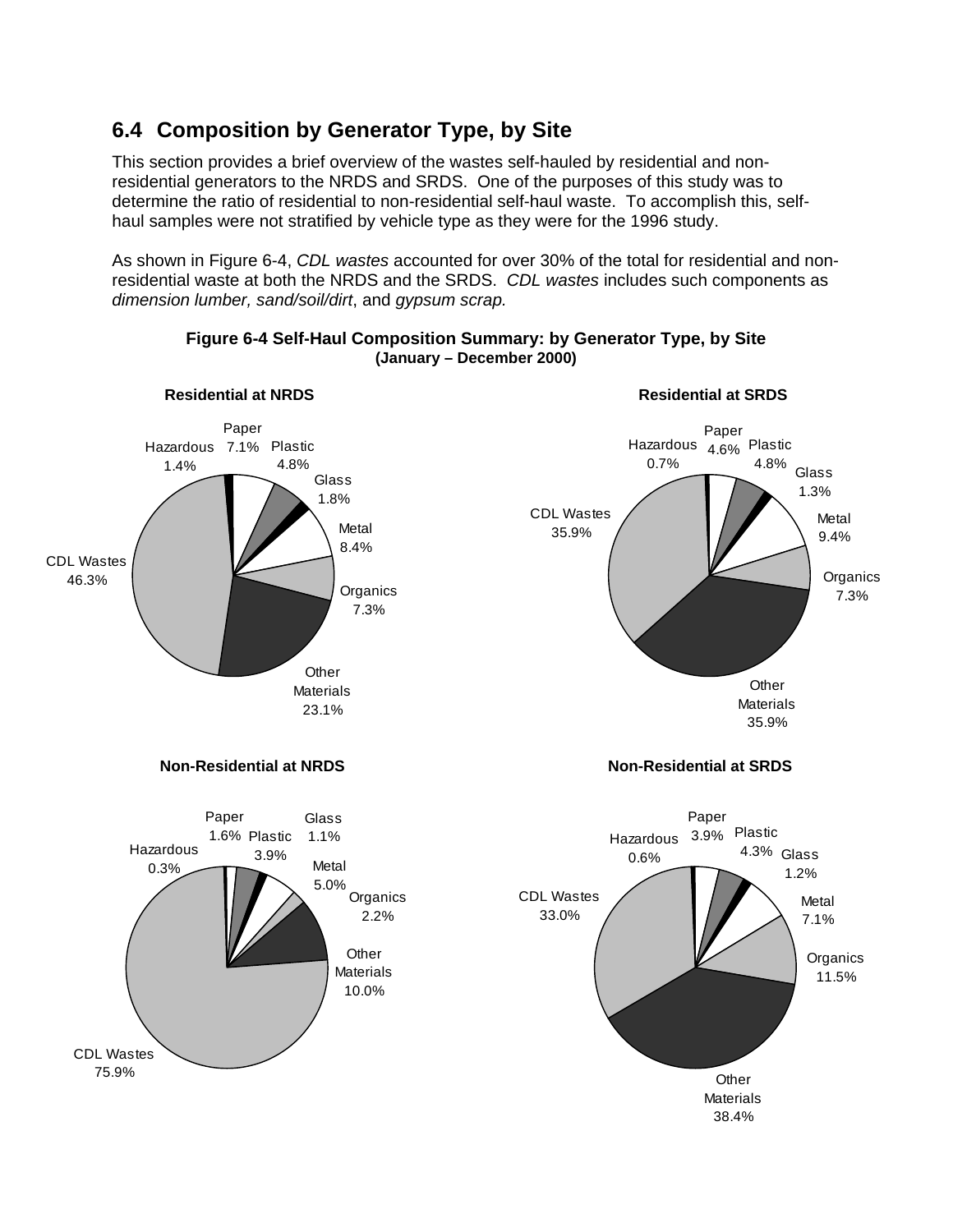### **6.4.1 Residential Generators, by Site**

### **6.4.1.1 North Recycling and Disposal Station (NRDS)**

A total of 79 samples were taken from residential loads at the NRDS. As shown in Table 6-18, the top ten components accounted for a combined total of 65% of the tonnage. Table 6-22 lists detailed composition results for the residential waste disposed at the NRDS.

| <b>Component</b>                 | Mean  | <b>Cum. %</b> |
|----------------------------------|-------|---------------|
| Dimension Lumber                 | 11.8% | 11.8%         |
| Contaminated Wood                | 9.6%  | 21.5%         |
| Carpet/Upholstery                | 7.6%  | 29.1%         |
| Furniture                        | 7.5%  | 36.6%         |
| Rock/Concrete/Brick              | 5.9%  | 42.4%         |
| Demo Gypsum Scrap                | 5.5%  | 47.9%         |
| <b>Other Construction Debris</b> | 5.2%  | 53.2%         |
| Mixed Metals/Materials           | 4.5%  | 57.7%         |
| Treated Wood                     | 4.0%  | 61.7%         |
| Other Ferrous Metal              | 3.4%  | 65.1%         |
| Total                            | 65.1% |               |

#### **Table 6-18 Top Ten Components: Self-Haul Residential at NRDS (January – December 2000)**

### **6.4.1.2 South Recycling and Disposal Station (SRDS)**

A total of 62 samples were taken from residential loads at the SRDS. As shown in Table 6-19, the top ten components accounted for a combined total of 66% of the tonnage. Table 6-23 lists detailed composition results for the residential waste disposed at the SRDS.

| <b>Component</b>        | Mean  | <b>Cum. %</b> |
|-------------------------|-------|---------------|
| <b>Furniture</b>        | 13.8% | 13.8%         |
| Carpet/Upholstery       | 10.7% | 24.6%         |
| <b>Dimension Lumber</b> | 7.2%  | 31.7%         |
| <b>Treated Wood</b>     | 6.8%  | 38.6%         |
| Contaminated Wood       | 6.5%  | 45.1%         |
| Demo Gypsum Scrap       | 4.5%  | 49.6%         |
| Other Ferrous Metal     | 4.5%  | 54.2%         |
| Mixed Metals/Materials  | 4.5%  | 58.6%         |
| Leaves and Grass        | 4.0%  | 62.6%         |
| Mattresses              | 3.1%  | 65.7%         |
| Total                   | 65.7% |               |

| Table 6-19 Top Ten Components: Self-Haul Residential at SRDS |  |
|--------------------------------------------------------------|--|
| (January – December 2000)                                    |  |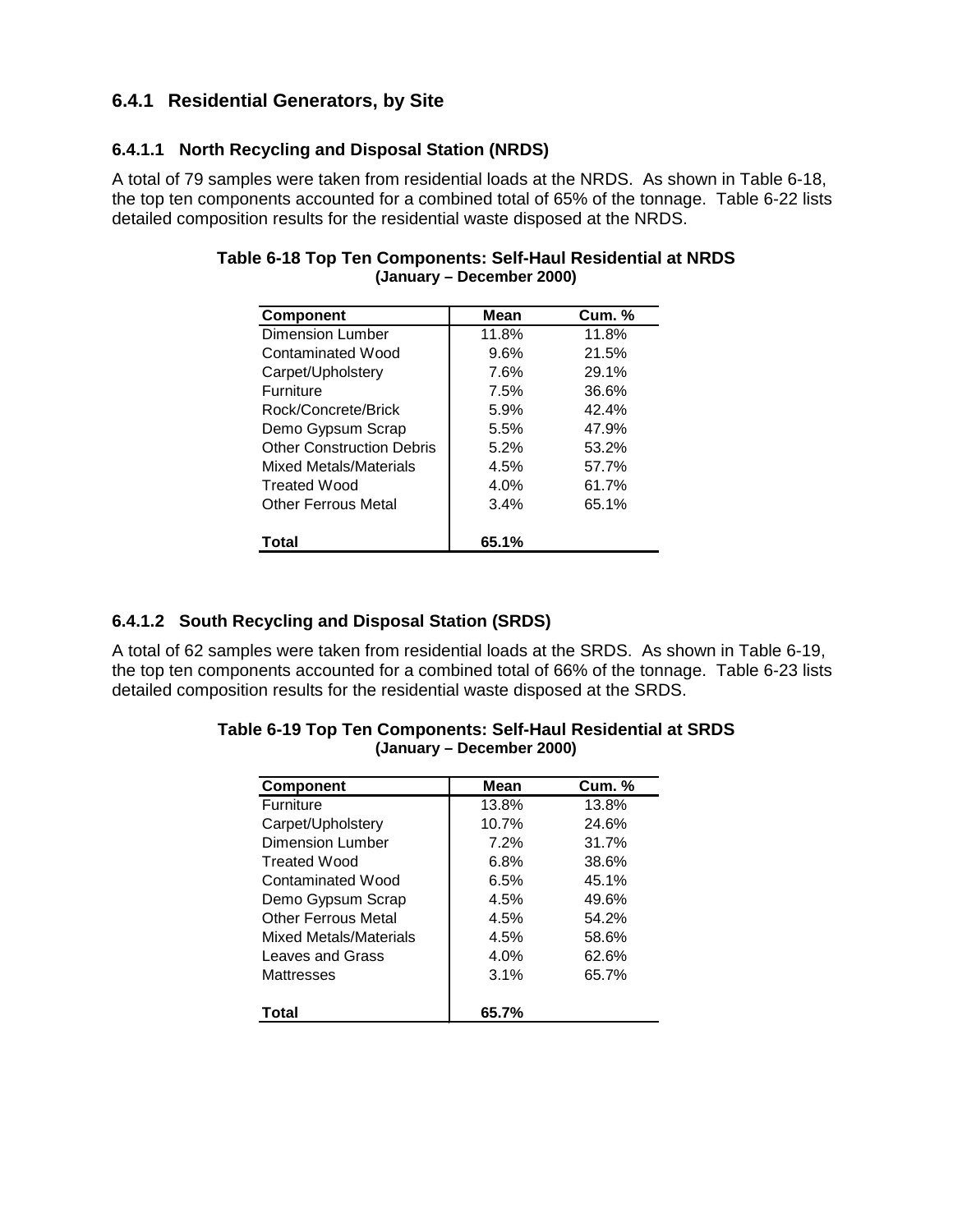## **6.4.2 Non-Residential Generators, by Site**

### **6.4.2.1 North Recycling and Disposal Station (NRDS)**

A total of 16 samples were taken from non-residential loads at the NRDS. As shown in Table 6-20, the top ten components accounted for a combined total of 82% of the tonnage. Table 6-24 lists detailed composition results for the non-residential waste disposed at the NRDS.

| <b>Component</b>                 | <b>Mean</b> | <b>Cum. %</b> |
|----------------------------------|-------------|---------------|
| <b>Dimension Lumber</b>          | 17.7%       | 17.7%         |
| <b>Other Construction Debris</b> | 11.3%       | 29.0%         |
| Demo Gypsum Scrap                | 11.1%       | 40.1%         |
| Rock/Concrete/Brick              | 10.6%       | 50.7%         |
| Contaminated Wood                | 6.7%        | 57.4%         |
| Sand/Soil/Dirt                   | 6.6%        | 64.0%         |
| Carpet/Upholstery                | 5.9%        | 69.9%         |
| New Gypsum Scrap                 | 4.9%        | 74.8%         |
| Asphaltic Roofing                | 3.8%        | 78.6%         |
| <b>Other Ferrous Metal</b>       | 3.2%        | 81.8%         |
|                                  |             |               |
| Total                            | 81.8%       |               |

#### **Table 6-20 Top Ten Components: Self-Haul Non-Residential at NRDS (January – December 2000)**

### **6.4.2.2 South Recycling and Disposal Station (SRDS)**

A total of 34 samples were taken from non-residential loads at the SRDS. As shown in Table 6-21, the top ten components accounted for a combined total of 65% of the tonnage. Table 6-25 lists detailed composition results for the non-residential waste disposed at the SRDS.

| <b>Component</b>         | Mean  | <b>Cum. %</b> |
|--------------------------|-------|---------------|
| <b>Furniture</b>         | 14.1% | 14.1%         |
| Carpet/Upholstery        | 10.8% | 25.0%         |
| Leaves and Grass         | 8.0%  | 33.0%         |
| Dimension Lumber         | 7.8%  | 40.8%         |
| New Gypsum Scrap         | 6.2%  | 46.9%         |
| <b>Contaminated Wood</b> | 4.9%  | 51.8%         |
| Rock/Concrete/Brick      | 3.8%  | 55.6%         |
| Other Ferrous Metal      | 3.5%  | 59.1%         |
| Demo Gypsum Scrap        | 3.1%  | 62.2%         |
| Other Untreated Wood     | 2.7%  | 64.9%         |
| Total                    | 64.9% |               |

| Table 6-21 Top Ten Components: Self-Haul Non-Residential at SRDS |
|------------------------------------------------------------------|
| (January – December 2000)                                        |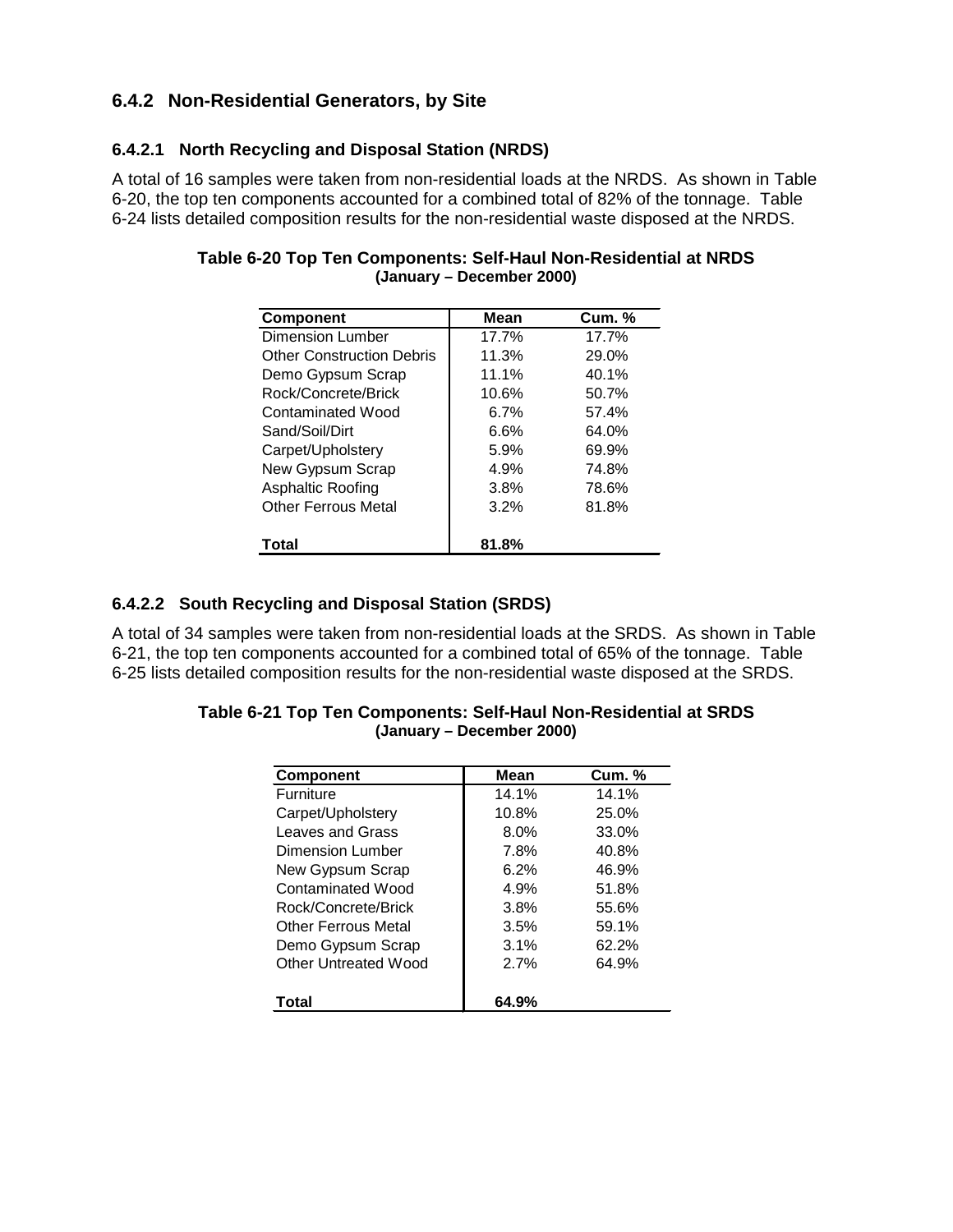#### **Table 6-22 Composition by Weight: Self-Haul Residential at NRDS (January – December 2000)**

|                                | Mean    | Low       | High |                                  | Mean  | Low  | High  |
|--------------------------------|---------|-----------|------|----------------------------------|-------|------|-------|
| Paper                          | 7.1%    |           |      | <b>Organics</b>                  | 7.3%  |      |       |
| Newspaper                      |         | 0.5% 0.2% | 0.8% | Pallets                          | 0.2%  | 0.0% | 0.4%  |
| OCC/Kraft, unwaxed             | 2.5%    | 1.5%      | 3.6% | Crates/Boxes                     | 0.2%  | 0.0% | 0.4%  |
| OCC/Kraft, waxed               | 0.1%    | 0.0%      | 0.4% | <b>Leaves and Grass</b>          | 2.0%  | 0.5% | 3.6%  |
| Office Paper                   | 0.3%    | 0.1%      | 0.5% | Prunings                         | 3.2%  | 1.0% | 5.3%  |
| <b>Computer Paper</b>          | 0.0%    | 0.0%      | 0.0% | Food                             | 1.7%  | 0.9% | 2.5%  |
| <b>Mixed Low Grade</b>         | 1.5%    | 0.8%      | 2.3% | <b>Other Materials</b>           | 23.1% |      |       |
| <b>Phone Books</b>             | 0.5%    | 0.1%      | 1.0% | Textiles/Clothing                | 1.9%  | 1.0% | 2.7%  |
| Milk/Juice Polycoats           | $0.0\%$ | 0.0%      | 0.0% | Carpet/Upholstery                | 7.6%  | 3.9% | 11.3% |
| Frozen Food Polycoats          | 0.0%    | 0.0%      | 0.0% | Leather                          | 0.1%  | 0.0% | 0.3%  |
| Compostable/Soiled             | 0.2%    | 0.1%      | 0.3% | <b>Disposable Diapers</b>        | 0.2%  | 0.0% | 0.3%  |
| <b>Paper/Other Materials</b>   | 1.1%    | 0.2%      | 2.0% | Animal By-Products               | 0.0%  | 0.0% | 0.0%  |
| Other Paper                    | 0.2%    | 0.0%      | 0.4% | <b>Rubber Products</b>           | 0.3%  | 0.1% | 0.5%  |
| <b>Plastic</b>                 | 4.8%    |           |      | <b>Tires</b>                     | 0.4%  | 0.0% | 0.8%  |
| PET Pop and Liquor             | $0.0\%$ | 0.0%      | 0.0% | Ash                              | 0.0%  | 0.0% | 0.1%  |
| <b>Other PET Bottles</b>       | 0.0%    | 0.0%      | 0.0% | Furniture                        | 7.5%  | 4.3% | 10.7% |
| <b>HDPE Milk and Juice</b>     | $0.0\%$ | 0.0%      | 0.1% | Mattresses                       | 1.0%  | 0.2% | 1.9%  |
| <b>Other HDPE Bottles</b>      | 0.1%    | 0.0%      | 0.1% | <b>Small Appliances</b>          | 1.1%  | 0.3% | 2.0%  |
| <b>Other Plastic Bottles</b>   | $0.0\%$ | $0.0\%$   | 0.0% | A/V Equipment                    | 0.6%  | 0.1% | 1.2%  |
| Jars and Tubs                  | 0.1%    | 0.0%      | 0.1% | Monitors and TVs                 | 0.1%  | 0.0% | 0.3%  |
| <b>Expanded Polystyrene</b>    | 0.5%    | 0.2%      | 0.8% | <b>Other Computer Components</b> | 0.6%  | 0.0% | 1.1%  |
| Other Rigid Packaging          | 0.1%    | 0.1%      | 0.2% | Ceramics/Porcelain               | 0.7%  | 0.2% | 1.1%  |
| Grocery/Bread Bags             | 0.0%    | 0.0%      | 0.0% | <b>Non-distinct Fines</b>        | 0.0%  | 0.0% | 0.0%  |
| Garbage Bags                   |         | 0.1% 0.0% | 0.1% | Misc. Organics                   | 0.9%  | 0.0% | 1.8%  |
| Other Film                     | 0.4%    | 0.2%      | 0.5% | Misc. Inorganics                 | 0.1%  | 0.0% | 0.2%  |
| <b>Plastic Products</b>        | 2.6%    | 1.3%      | 3.8% | <b>CDL Wastes</b>                | 46.3% |      |       |
| <b>Plastic/Other Materials</b> | 0.9%    | 0.4%      | 1.5% | <b>Dimension Lumber</b>          | 11.8% | 7.4% | 16.3% |
| Glass                          | 1.8%    |           |      | <b>Other Untreated Wood</b>      | 0.9%  | 0.4% | 1.5%  |
| Clear Beverage                 | $0.0\%$ | 0.0%      | 0.1% | <b>Treated Wood</b>              | 4.0%  | 1.3% | 6.6%  |
| Green Beverage                 | 0.0%    | 0.0%      | 0.1% | <b>Contaminated Wood</b>         | 9.6%  | 6.3% | 13.0% |
| <b>Brown Beverage</b>          |         | 0.1% 0.0% | 0.1% | New Gypsum Scrap                 | 0.3%  | 0.0% | 0.7%  |
| <b>Container Glass</b>         | 0.0%    | 0.0%      | 0.0% | Demo Gypsum Scrap                | 5.5%  | 2.4% | 8.7%  |
| <b>Fluorescent Tubes</b>       | 0.0%    | 0.0%      | 0.0% | <b>Fiberglass Insulation</b>     | 0.2%  | 0.0% | 0.3%  |
| <b>Other Glass</b>             | 1.6%    | 0.5%      | 2.7% | Rock/Concrete/Brick              | 5.9%  | 2.1% | 9.6%  |
| <b>Metal</b>                   | 8.4%    |           |      | <b>Asphaltic Roofing</b>         | 2.2%  | 0.1% | 4.2%  |
| <b>Aluminum Cans</b>           | 0.0%    | 0.0%      | 0.0% | <b>Other Construction Debris</b> | 5.2%  | 1.8% | 8.7%  |
| Alum. Foil/Containers          | 0.0%    | 0.0%      | 0.0% | Sand/Soil/Dirt                   | 0.7%  | 0.1% | 1.2%  |
| Other Aluminum                 | 0.1%    | 0.0%      | 0.2% | <b>Hazardous</b>                 | 1.4%  |      |       |
| <b>Other Nonferrous</b>        | 0.2%    | 0.0%      | 0.4% | <b>Latex Paints</b>              | 0.5%  | 0.1% | 1.0%  |
| <b>Tin Food Cans</b>           | 0.1%    | 0.0%      | 0.1% | Hazardous Adhesives/Glues        | 0.2%  | 0.0% | 0.4%  |
| <b>Empty Aerosol Cans</b>      | $0.0\%$ | 0.0%      | 0.0% | NonHazardous Adhesives/Glues     | 0.1%  | 0.0% | 0.4%  |
| <b>Other Ferrous</b>           | 3.4%    | 1.7%      | 5.1% | Oil-based Paints/Solvents        | 0.0%  | 0.0% | 0.1%  |
| <b>Mixed Metals/Materials</b>  |         | 4.5% 2.5% | 6.5% | Cleaners                         | 0.0%  | 0.0% | 0.0%  |
| <b>Motor Oil Filters</b>       | $0.0\%$ | 0.0%      | 0.0% | Pesticides/Herbicides            | 0.1%  | 0.0% | 0.2%  |
|                                |         |           |      | Dry-Cell Batteries               | 0.2%  | 0.0% | 0.3%  |
|                                |         |           |      | <b>Wet-Cell Batteries</b>        | 0.0%  | 0.0% | 0.0%  |
|                                |         |           |      | Gasoline/Kerosene                | 0.0%  | 0.0% | 0.0%  |
|                                |         |           |      | Motor Oil/Diesel Oil             | 0.0%  | 0.0% | 0.0%  |
|                                |         |           |      | Asbestos                         | 0.0%  | 0.0% | 0.0%  |
|                                |         |           |      | Explosives                       | 0.0%  | 0.0% | 0.0%  |
|                                |         |           |      | <b>Other Hazardous Chemicals</b> | 0.1%  | 0.0% | 0.4%  |
| <b>Sample Count</b>            | 79      |           |      | Other NonHazardous Chemicals     | 0.1%  | 0.0% | 0.2%  |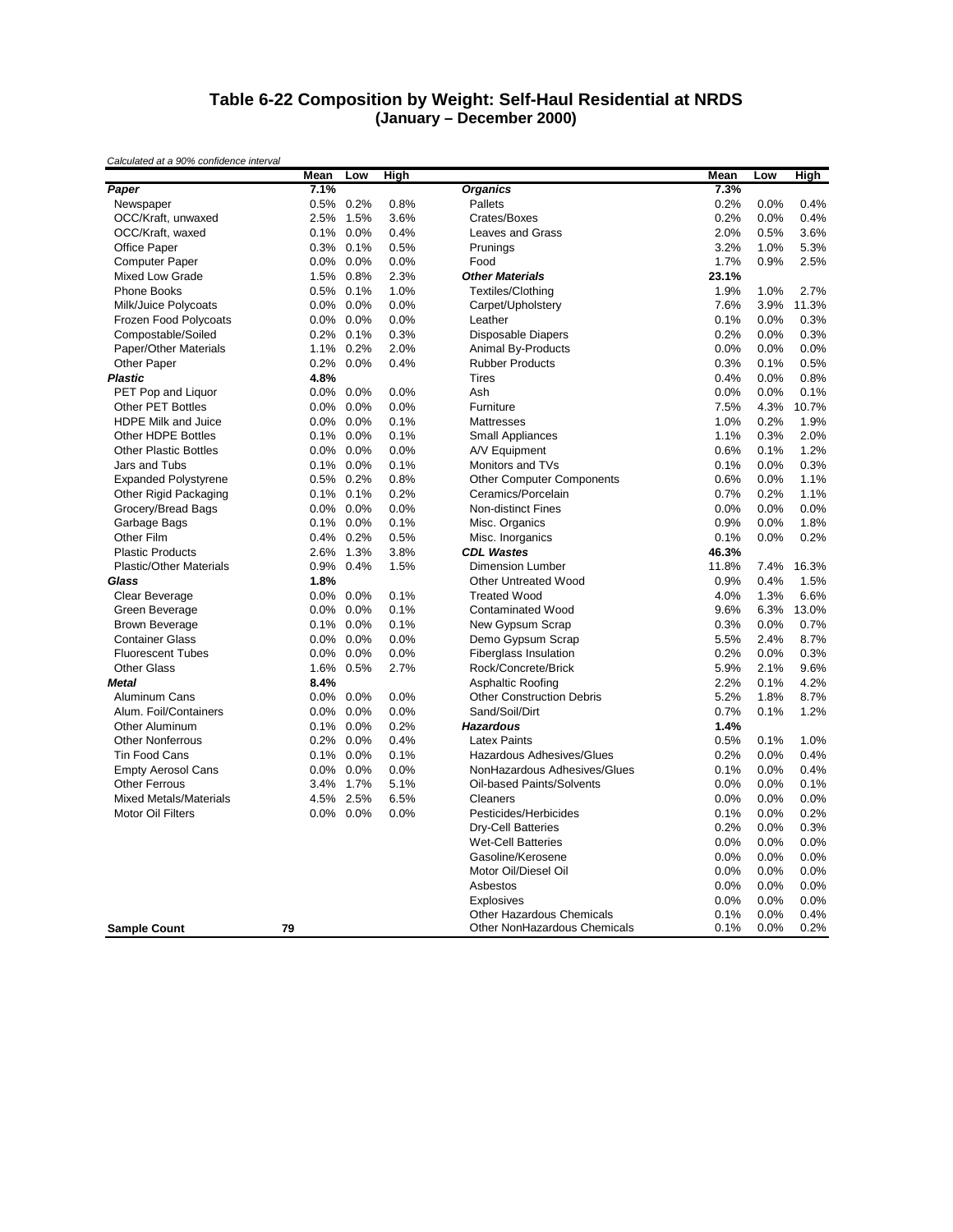#### **Table 6-23 Composition by Weight: Self-Haul Residential at SRDS (January – December 2000)**

|                                | Mean | Low  | High |                                  | Mean  | Low  | High  |
|--------------------------------|------|------|------|----------------------------------|-------|------|-------|
| Paper                          | 4.6% |      |      | <b>Organics</b>                  | 7.3%  |      |       |
| Newspaper                      | 0.5% | 0.0% | 1.0% | Pallets                          | 0.9%  | 0.0% | 2.1%  |
| OCC/Kraft, unwaxed             | 2.1% | 0.9% | 3.4% | Crates/Boxes                     | 0.1%  | 0.0% | 0.4%  |
| OCC/Kraft, waxed               | 0.0% | 0.0% | 0.0% | Leaves and Grass                 | 4.0%  | 1.7% | 6.3%  |
| <b>Office Paper</b>            | 0.1% | 0.0% | 0.1% | Prunings                         | 1.3%  | 0.0% | 3.2%  |
| <b>Computer Paper</b>          | 0.0% | 0.0% | 0.0% | Food                             | 0.9%  | 0.4% | 1.4%  |
| <b>Mixed Low Grade</b>         | 1.2% | 0.5% | 1.9% | <b>Other Materials</b>           | 35.9% |      |       |
| <b>Phone Books</b>             | 0.1% | 0.0% | 0.1% | Textiles/Clothing                | 1.5%  | 0.5% | 2.5%  |
| Milk/Juice Polycoats           | 0.0% | 0.0% | 0.0% | Carpet/Upholstery                | 10.7% | 6.4% | 15.0% |
| Frozen Food Polycoats          | 0.0% | 0.0% | 0.0% | Leather                          | 0.1%  | 0.0% | 0.3%  |
| Compostable/Soiled             | 0.2% | 0.1% | 0.2% | <b>Disposable Diapers</b>        | 0.1%  | 0.0% | 0.1%  |
| <b>Paper/Other Materials</b>   | 0.4% | 0.1% | 0.7% | Animal By-Products               | 0.4%  | 0.0% | 0.8%  |
| Other Paper                    | 0.0% | 0.0% | 0.0% | <b>Rubber Products</b>           | 0.5%  | 0.0% | 1.1%  |
| <b>Plastic</b>                 | 4.8% |      |      | Tires                            | 0.1%  | 0.0% | 0.2%  |
| PET Pop and Liquor             | 0.0% | 0.0% | 0.0% | Ash                              | 0.0%  | 0.0% | 0.1%  |
| <b>Other PET Bottles</b>       | 0.0% | 0.0% | 0.0% | Furniture                        | 13.8% | 8.9% | 18.7% |
| <b>HDPE Milk and Juice</b>     | 0.0% | 0.0% | 0.0% | <b>Mattresses</b>                | 3.1%  | 0.6% | 5.6%  |
| <b>Other HDPE Bottles</b>      | 0.1% | 0.0% | 0.2% | <b>Small Appliances</b>          | 1.0%  | 0.2% | 1.8%  |
| <b>Other Plastic Bottles</b>   | 0.0% | 0.0% | 0.1% | A/V Equipment                    | 1.5%  | 0.0% | 2.9%  |
| Jars and Tubs                  | 0.4% | 0.0% | 1.0% | Monitors and TVs                 | 1.7%  | 0.1% | 3.3%  |
| <b>Expanded Polystyrene</b>    | 0.1% | 0.0% | 0.1% | <b>Other Computer Components</b> | 0.1%  | 0.0% | 0.3%  |
| Other Rigid Packaging          | 0.1% | 0.0% | 0.1% | Ceramics/Porcelain               | 1.0%  | 0.0% | 2.0%  |
| Grocery/Bread Bags             | 0.0% | 0.0% | 0.1% | <b>Non-distinct Fines</b>        | 0.0%  | 0.0% | 0.0%  |
| Garbage Bags                   | 0.1% | 0.0% | 0.1% | Misc. Organics                   | 0.1%  | 0.0% | 0.2%  |
| Other Film                     | 0.2% | 0.1% | 0.4% | Misc. Inorganics                 | 0.1%  | 0.0% | 0.1%  |
| <b>Plastic Products</b>        | 2.0% | 1.1% | 3.0% | <b>CDL Wastes</b>                | 35.9% |      |       |
| <b>Plastic/Other Materials</b> | 1.7% | 0.8% | 2.5% | <b>Dimension Lumber</b>          | 7.2%  | 4.2% | 10.1% |
| Glass                          | 1.3% |      |      | <b>Other Untreated Wood</b>      | 0.7%  | 0.0% | 1.8%  |
| Clear Beverage                 | 0.3% | 0.0% | 0.6% | <b>Treated Wood</b>              | 6.8%  | 3.7% | 10.0% |
| Green Beverage                 | 0.2% | 0.0% | 0.5% | <b>Contaminated Wood</b>         | 6.5%  | 3.6% | 9.5%  |
| <b>Brown Beverage</b>          | 0.1% | 0.0% | 0.1% | New Gypsum Scrap                 | 1.4%  | 0.3% | 2.4%  |
| <b>Container Glass</b>         | 0.1% | 0.0% | 0.2% | Demo Gypsum Scrap                | 4.5%  | 1.1% | 7.9%  |
| <b>Fluorescent Tubes</b>       | 0.0% | 0.0% | 0.1% | <b>Fiberglass Insulation</b>     | 0.3%  | 0.0% | 0.6%  |
| <b>Other Glass</b>             | 0.6% | 0.2% | 1.0% | Rock/Concrete/Brick              | 2.4%  | 0.8% | 3.9%  |
| <b>Metal</b>                   | 9.4% |      |      | <b>Asphaltic Roofing</b>         | 1.8%  | 0.0% | 4.4%  |
| Aluminum Cans                  | 0.1% | 0.0% | 0.2% | <b>Other Construction Debris</b> | 1.8%  | 0.7% | 2.9%  |
| Alum. Foil/Containers          | 0.0% | 0.0% | 0.0% | Sand/Soil/Dirt                   | 2.5%  | 0.0% | 5.5%  |
| Other Aluminum                 | 0.1% | 0.0% | 0.3% | <b>Hazardous</b>                 | 0.7%  |      |       |
| <b>Other Nonferrous</b>        | 0.1% | 0.0% | 0.2% | <b>Latex Paints</b>              | 0.1%  | 0.0% | 0.1%  |
| Tin Food Cans                  | 0.0% | 0.0% | 0.1% | Hazardous Adhesives/Glues        | 0.1%  | 0.0% | 0.3%  |
| <b>Empty Aerosol Cans</b>      | 0.0% | 0.0% | 0.1% | NonHazardous Adhesives/Glues     | 0.2%  | 0.0% | 0.5%  |
| <b>Other Ferrous</b>           | 4.5% | 2.7% | 6.4% | Oil-based Paints/Solvents        | 0.0%  | 0.0% | 0.0%  |
| <b>Mixed Metals/Materials</b>  | 4.5% | 2.4% | 6.6% | Cleaners                         | 0.0%  | 0.0% | 0.0%  |
| <b>Motor Oil Filters</b>       | 0.0% | 0.0% | 0.0% | Pesticides/Herbicides            | 0.0%  | 0.0% | 0.0%  |
|                                |      |      |      | <b>Dry-Cell Batteries</b>        | 0.0%  | 0.0% | 0.0%  |
|                                |      |      |      | <b>Wet-Cell Batteries</b>        | 0.0%  | 0.0% | 0.0%  |
|                                |      |      |      | Gasoline/Kerosene                | 0.0%  | 0.0% | 0.0%  |
|                                |      |      |      | Motor Oil/Diesel Oil             | 0.0%  | 0.0% | 0.0%  |
|                                |      |      |      | Asbestos                         | 0.0%  | 0.0% | 0.0%  |
|                                |      |      |      | <b>Explosives</b>                | 0.0%  | 0.0% | 0.0%  |
|                                |      |      |      | <b>Other Hazardous Chemicals</b> | 0.2%  | 0.0% | 0.4%  |
| <b>Sample Count</b>            | 62   |      |      | Other NonHazardous Chemicals     | 0.0%  | 0.0% | 0.0%  |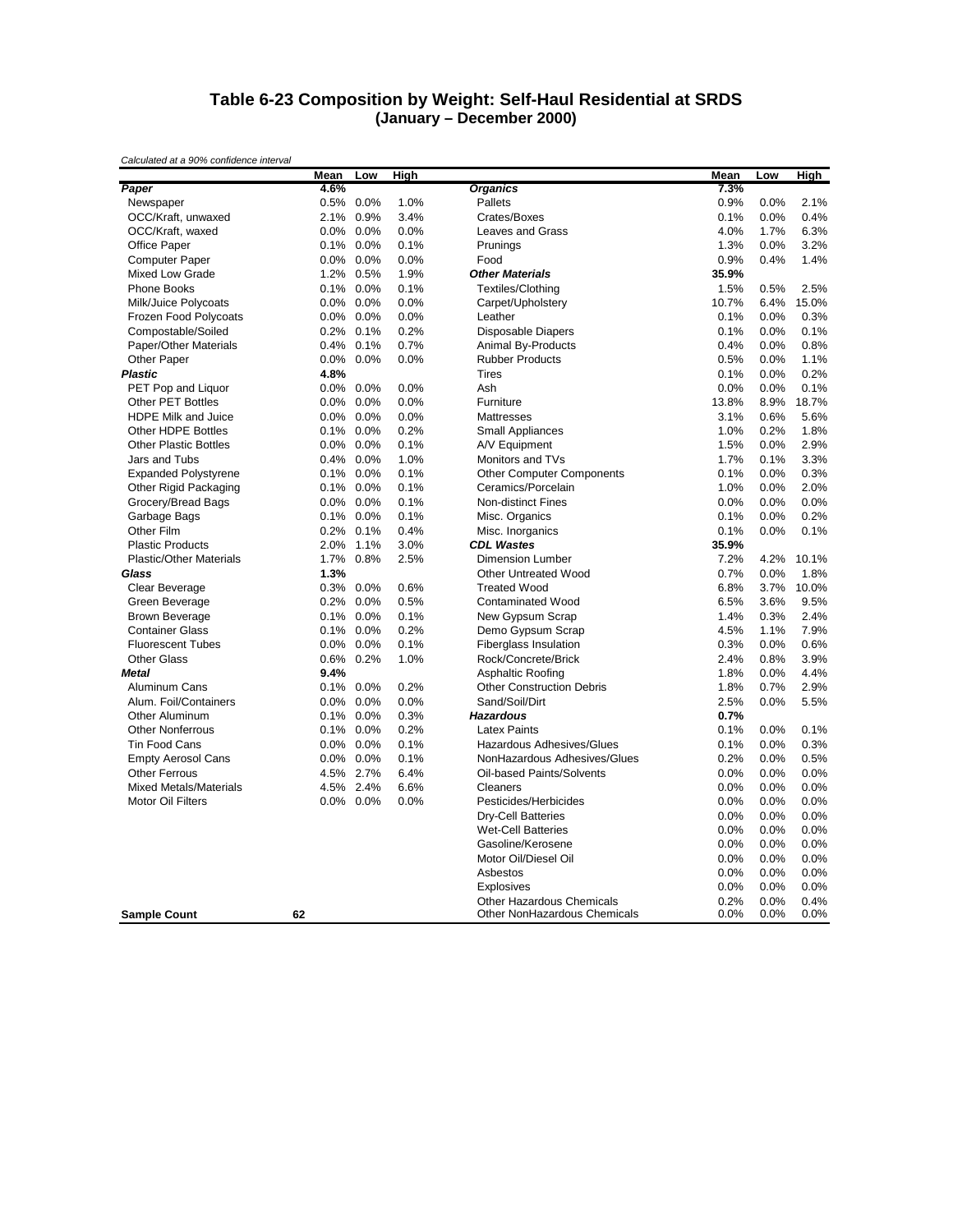#### **Table 6-24 Composition by Weight: Self-Haul Non-Residential at NRDS<sup>15</sup> (January – December 2000)**

*Calculated at a 90% confidence interval*

|                                | Mean | Low       | High |                                  | Mean  | Low  | High  |
|--------------------------------|------|-----------|------|----------------------------------|-------|------|-------|
| Paper                          | 1.6% |           |      | <b>Organics</b>                  | 2.2%  |      |       |
| Newspaper                      |      | 0.2% 0.0% | 0.4% | Pallets                          | 0.0%  | 0.0% | 0.0%  |
| OCC/Kraft, unwaxed             | 0.9% | 0.1%      | 1.7% | Crates/Boxes                     | 0.0%  | 0.0% | 0.0%  |
| OCC/Kraft, waxed               |      | 0.0% 0.0% | 0.0% | Leaves and Grass                 | 0.0%  | 0.0% | 0.0%  |
| Office Paper                   | 0.2% | 0.0%      | 0.4% | Prunings                         | 1.9%  | 0.0% | 4.2%  |
| <b>Computer Paper</b>          | 0.0% | 0.0%      | 0.0% | Food                             | 0.2%  | 0.0% | 0.6%  |
| Mixed Low Grade                | 0.1% | $0.0\%$   | 0.3% | <b>Other Materials</b>           | 10.0% |      |       |
| <b>Phone Books</b>             | 0.1% | 0.0%      | 0.3% | Textiles/Clothing                | 0.7%  | 0.0% | 1.5%  |
| Milk/Juice Polycoats           | 0.0% | 0.0%      | 0.0% | Carpet/Upholstery                | 5.9%  | 0.0% | 14.6% |
| Frozen Food Polycoats          | 0.0% | 0.0%      | 0.0% | Leather                          | 0.0%  | 0.0% | 0.0%  |
| Compostable/Soiled             | 0.0% | 0.0%      | 0.1% | <b>Disposable Diapers</b>        | 0.0%  | 0.0% | 0.0%  |
| Paper/Other Materials          | 0.1% | 0.0%      | 0.1% | Animal By-Products               | 0.1%  | 0.0% | 0.1%  |
| Other Paper                    | 0.0% | $0.0\%$   | 0.0% | <b>Rubber Products</b>           | 0.0%  | 0.0% | 0.0%  |
| <b>Plastic</b>                 | 3.9% |           |      | <b>Tires</b>                     | 0.0%  | 0.0% | 0.0%  |
| PET Pop and Liquor             | 0.0% | 0.0%      | 0.0% | Ash                              | 0.0%  | 0.0% | 0.0%  |
| <b>Other PET Bottles</b>       | 0.0% | 0.0%      | 0.0% | Furniture                        | 1.2%  | 0.0% | 2.8%  |
| <b>HDPE Milk and Juice</b>     | 0.0% | 0.0%      | 0.0% | Mattresses                       | 1.8%  | 0.0% | 4.8%  |
| <b>Other HDPE Bottles</b>      | 0.0% | 0.0%      | 0.1% | Small Appliances                 | 0.0%  | 0.0% | 0.0%  |
| <b>Other Plastic Bottles</b>   |      | 0.0% 0.0% | 0.0% | A/V Equipment                    | 0.3%  | 0.0% | 0.8%  |
| Jars and Tubs                  | 0.1% | 0.0%      | 0.2% | Monitors and TVs                 | 0.0%  | 0.0% | 0.0%  |
| <b>Expanded Polystyrene</b>    | 0.3% | 0.0%      | 0.7% | <b>Other Computer Components</b> | 0.0%  | 0.0% | 0.0%  |
| Other Rigid Packaging          | 0.0% | 0.0%      | 0.0% | Ceramics/Porcelain               | 0.0%  | 0.0% | 0.0%  |
|                                |      |           |      | <b>Non-distinct Fines</b>        | 0.0%  |      |       |
| Grocery/Bread Bags             | 0.0% | 0.0%      | 0.0% |                                  |       | 0.0% | 0.1%  |
| Garbage Bags                   | 0.0% | 0.0%      | 0.0% | Misc. Organics                   | 0.0%  | 0.0% | 0.0%  |
| Other Film                     | 1.2% | 0.0%      | 2.5% | Misc. Inorganics                 | 0.0%  | 0.0% | 0.0%  |
| <b>Plastic Products</b>        | 1.4% | 0.0%      | 3.6% | <b>CDL Wastes</b>                | 75.9% |      |       |
| <b>Plastic/Other Materials</b> | 0.9% | 0.0%      | 2.2% | <b>Dimension Lumber</b>          | 17.7% | 0.0% | 36.6% |
| Glass                          | 1.1% |           |      | <b>Other Untreated Wood</b>      | 0.3%  | 0.0% | 0.7%  |
| Clear Beverage                 | 0.0% | $0.0\%$   | 0.0% | <b>Treated Wood</b>              | 2.8%  | 0.0% | 5.9%  |
| Green Beverage                 | 0.0% | 0.0%      | 0.0% | <b>Contaminated Wood</b>         | 6.7%  | 0.0% | 13.8% |
| <b>Brown Beverage</b>          | 0.1% | 0.0%      | 0.2% | New Gypsum Scrap                 | 4.9%  | 0.0% | 13.1% |
| <b>Container Glass</b>         | 0.0% | 0.0%      | 0.0% | Demo Gypsum Scrap                | 11.1% | 0.0% | 22.3% |
| <b>Fluorescent Tubes</b>       | 0.3% | 0.0%      | 0.8% | <b>Fiberglass Insulation</b>     | 0.1%  | 0.0% | 0.2%  |
| <b>Other Glass</b>             | 0.8% | 0.0%      | 2.0% | Rock/Concrete/Brick              | 10.6% | 1.2% | 20.0% |
| Metal                          | 5.0% |           |      | Asphaltic Roofing                | 3.8%  | 0.0% | 8.4%  |
| Aluminum Cans                  |      | 0.0% 0.0% | 0.0% | <b>Other Construction Debris</b> | 11.3% | 2.6% | 20.0% |
| Alum. Foil/Containers          | 0.0% | 0.0%      | 0.0% | Sand/Soil/Dirt                   | 6.6%  | 0.0% | 13.9% |
| <b>Other Aluminum</b>          | 0.1% | 0.0%      | 0.2% | <b>Hazardous</b>                 | 0.3%  |      |       |
| <b>Other Nonferrous</b>        | 0.7% | 0.0%      | 1.6% | <b>Latex Paints</b>              | 0.1%  | 0.0% | 0.3%  |
| <b>Tin Food Cans</b>           | 0.0% | 0.0%      | 0.0% | Hazardous Adhesives/Glues        | 0.0%  | 0.0% | 0.0%  |
| <b>Empty Aerosol Cans</b>      | 0.0% | $0.0\%$   | 0.1% | NonHazardous Adhesives/Glues     | 0.0%  | 0.0% | 0.0%  |
| <b>Other Ferrous</b>           | 3.2% | 0.1%      | 6.4% | Oil-based Paints/Solvents        | 0.0%  | 0.0% | 0.0%  |
| <b>Mixed Metals/Materials</b>  | 1.0% | 0.0%      | 2.2% | Cleaners                         | 0.0%  | 0.0% | 0.0%  |
| Motor Oil Filters              |      | 0.0% 0.0% | 0.0% | Pesticides/Herbicides            | 0.0%  | 0.0% | 0.0%  |
|                                |      |           |      | <b>Dry-Cell Batteries</b>        | 0.0%  | 0.0% | 0.0%  |
|                                |      |           |      | <b>Wet-Cell Batteries</b>        | 0.0%  | 0.0% | 0.1%  |
|                                |      |           |      | Gasoline/Kerosene                | 0.1%  | 0.0% | 0.2%  |
|                                |      |           |      | Motor Oil/Diesel Oil             | 0.0%  | 0.0% | 0.0%  |
|                                |      |           |      | Asbestos                         | 0.0%  | 0.0% | 0.0%  |
|                                |      |           |      | <b>Explosives</b>                | 0.0%  | 0.0% | 0.0%  |
|                                |      |           |      | Other Hazardous Chemicals        | 0.0%  | 0.0% | 0.0%  |
| <b>Sample Count</b>            | 16   |           |      | Other NonHazardous Chemicals     | 0.0%  | 0.0% | 0.1%  |

 $15$  The error rates for this subpopulation are relatively large. This is because the number of nonresidential self-haul samples captured at the NRDS is relatively small.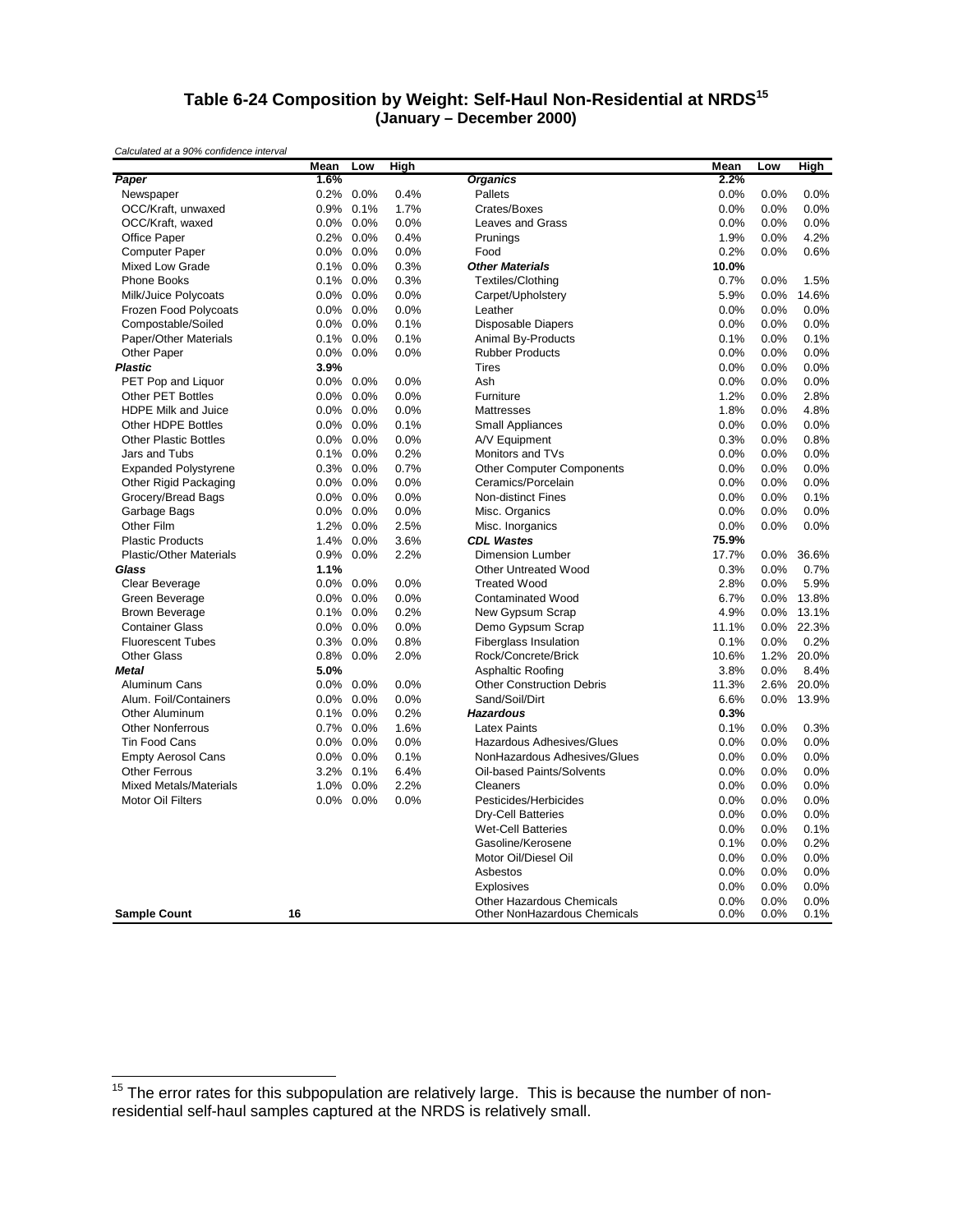#### **Table 6-25 Composition by Weight: Self-Haul Non-Residential at SRDS (January – December 2000)**

|                                | Mean    | Low          | High |                                                           | Mean         | Low          | <u>High</u>  |
|--------------------------------|---------|--------------|------|-----------------------------------------------------------|--------------|--------------|--------------|
| Paper                          | 3.9%    |              |      | <b>Organics</b>                                           | 11.5%        |              |              |
| Newspaper                      | 0.0%    | 0.0%         | 0.1% | Pallets                                                   | 2.0%         | 0.0%         | 4.2%         |
| OCC/Kraft, unwaxed             | 1.1%    | 0.6%         | 1.7% | Crates/Boxes                                              | 0.0%         | 0.0%         | 0.0%         |
| OCC/Kraft, waxed               |         | $0.0\%$ 0.0% | 0.0% | <b>Leaves and Grass</b>                                   | 8.0%         | 1.1%         | 14.8%        |
| Office Paper                   |         | 0.1% 0.0%    | 0.1% | Prunings                                                  | 1.3%         | 0.1%         | 2.6%         |
| <b>Computer Paper</b>          | 0.0%    | 0.0%         | 0.0% | Food                                                      | 0.2%         | 0.0%         | 0.3%         |
| Mixed Low Grade                | 0.7%    | 0.2%         | 1.3% | <b>Other Materials</b>                                    | 38.4%        |              |              |
| Phone Books                    |         | 0.3% 0.0%    | 0.5% | Textiles/Clothing                                         | 2.3%         | 0.8%         | 3.7%         |
| Milk/Juice Polycoats           |         | 0.0% 0.0%    | 0.0% | Carpet/Upholstery                                         | 10.8%        | 2.6%         | 19.1%        |
| Frozen Food Polycoats          | 0.0%    | $0.0\%$      | 0.0% | Leather                                                   | 0.9%         | 0.0%         | 2.1%         |
| Compostable/Soiled             | 0.1%    | 0.0%         | 0.2% | Disposable Diapers                                        | 0.0%         | 0.0%         | 0.0%         |
| Paper/Other Materials          | 1.5%    | 0.0%         | 3.3% | Animal By-Products                                        | 0.2%         | 0.0%         | 0.5%         |
| Other Paper                    |         | 0.1% 0.0%    | 0.2% | <b>Rubber Products</b>                                    | 2.2%         | 0.4%         | 4.0%         |
| <b>Plastic</b>                 | 4.3%    |              |      | <b>Tires</b>                                              | 0.0%         | 0.0%         | 0.0%         |
| PET Pop and Liquor             | 0.0%    | $0.0\%$      | 0.0% | Ash                                                       | 0.0%         | 0.0%         | 0.0%         |
| Other PET Bottles              | 0.0%    | 0.0%         | 0.0% | Furniture                                                 | 14.1%        | 2.8%         | 25.5%        |
| <b>HDPE Milk and Juice</b>     | 0.0%    | $0.0\%$      | 0.0% | Mattresses                                                | 1.5%         | 0.0%         | 3.9%         |
| <b>Other HDPE Bottles</b>      | 1.1%    | $0.0\%$      | 2.4% | <b>Small Appliances</b>                                   | 0.7%         | 0.1%         | 1.4%         |
| <b>Other Plastic Bottles</b>   | 0.0%    | 0.0%         | 0.0% | A/V Equipment                                             | 0.8%         | 0.0%         | 1.9%         |
| Jars and Tubs                  | 0.2%    | 0.0%         | 0.3% | Monitors and TVs                                          | 0.7%         | 0.0%         | 1.9%         |
| <b>Expanded Polystyrene</b>    |         | $0.0\%$ 0.0% | 0.0% | <b>Other Computer Components</b>                          | 0.6%         | 0.0%         | 1.5%         |
| Other Rigid Packaging          |         | 0.1% 0.0%    | 0.1% | Ceramics/Porcelain                                        | 2.3%         | 0.0%         | 5.0%         |
| Grocery/Bread Bags             | 0.0%    | 0.0%         | 0.0% | <b>Non-distinct Fines</b>                                 | 0.1%         | 0.0%         | 0.2%         |
| Garbage Bags                   | 0.1%    | 0.0%         | 0.2% | Misc. Organics                                            | 0.3%         | 0.0%         | 0.8%         |
| Other Film                     | 0.1%    | 0.0%         | 0.2% | Misc. Inorganics                                          | 1.0%         | 0.0%         | 2.7%         |
| <b>Plastic Products</b>        | 1.3%    | 0.3%         | 2.3% | <b>CDL Wastes</b>                                         | 33.0%        |              |              |
| <b>Plastic/Other Materials</b> | 1.3%    | 0.2%         | 2.5% | <b>Dimension Lumber</b>                                   | 7.8%         | 3.4%         | 12.2%        |
| Glass                          | 1.2%    |              |      | <b>Other Untreated Wood</b>                               | 2.7%         | 0.0%         | 5.9%         |
| Clear Beverage                 | 0.0%    | 0.0%         | 0.0% | <b>Treated Wood</b>                                       | 2.1%         | 0.7%         | 3.4%         |
| Green Beverage                 | 0.0%    | 0.0%         | 0.0% | <b>Contaminated Wood</b>                                  | 4.9%         | 0.0%         | 9.9%         |
| <b>Brown Beverage</b>          |         | 0.0% 0.0%    | 0.0% | New Gypsum Scrap                                          | 6.2%         | 0.2%         | 12.1%        |
| <b>Container Glass</b>         | 0.2%    | $0.0\%$      | 0.4% | Demo Gypsum Scrap                                         | 3.1%         | 0.2%         | 5.9%         |
| <b>Fluorescent Tubes</b>       | $0.0\%$ | 0.0%         | 0.0% | <b>Fiberglass Insulation</b>                              | 0.2%         | 0.0%         | 0.5%         |
| <b>Other Glass</b>             | 1.0%    | 0.0%         | 2.4% | Rock/Concrete/Brick                                       | 3.8%         | 0.0%         | 7.9%         |
| <b>Metal</b>                   | 7.1%    |              |      | <b>Asphaltic Roofing</b>                                  | 0.1%         | 0.0%         | 0.3%         |
| Aluminum Cans                  | 0.0%    | 0.0%         | 0.0% | <b>Other Construction Debris</b>                          | 1.3%         | 0.0%         | 2.6%         |
| Alum. Foil/Containers          | 0.0%    | 0.0%         | 0.0% | Sand/Soil/Dirt                                            | 0.9%         | 0.0%         | 2.0%         |
| Other Aluminum                 |         | 1.0% 0.0%    | 2.7% | <b>Hazardous</b>                                          | 0.6%         |              |              |
| <b>Other Nonferrous</b>        | 0.0%    | $0.0\%$      | 0.1% | <b>Latex Paints</b>                                       | 0.0%         | 0.0%         | 0.0%         |
| <b>Tin Food Cans</b>           | 0.0%    | $0.0\%$      | 0.0% | Hazardous Adhesives/Glues                                 | 0.0%         | 0.0%         | 0.0%         |
| <b>Empty Aerosol Cans</b>      | 0.0%    | 0.0%         | 0.0% | NonHazardous Adhesives/Glues                              | 0.0%         | 0.0%         | 0.0%         |
| <b>Other Ferrous</b>           | 3.5%    | 1.2%         | 5.8% | Oil-based Paints/Solvents                                 | 0.0%         | 0.0%         | 0.0%         |
| <b>Mixed Metals/Materials</b>  | 2.5%    | 0.4%         | 4.5% | Cleaners                                                  | 0.0%         | 0.0%         | 0.0%         |
| <b>Motor Oil Filters</b>       |         | 0.0% 0.0%    | 0.0% | Pesticides/Herbicides                                     | 0.6%         | 0.0%         | 1.5%         |
|                                |         |              |      |                                                           | 0.0%         | 0.0%         | 0.0%         |
|                                |         |              |      | Dry-Cell Batteries<br><b>Wet-Cell Batteries</b>           | 0.0%         |              | 0.0%         |
|                                |         |              |      |                                                           |              | 0.0%         |              |
|                                |         |              |      | Gasoline/Kerosene                                         | 0.0%         | 0.0%         | 0.0%         |
|                                |         |              |      | Motor Oil/Diesel Oil                                      | 0.0%         | 0.0%         | 0.0%         |
|                                |         |              |      | Asbestos                                                  | 0.0%         | 0.0%         | 0.0%         |
|                                |         |              |      | <b>Explosives</b>                                         | 0.0%         | 0.0%         | 0.0%         |
| <b>Sample Count</b>            | 34      |              |      | Other Hazardous Chemicals<br>Other NonHazardous Chemicals | 0.0%<br>0.0% | 0.0%<br>0.0% | 0.0%<br>0.0% |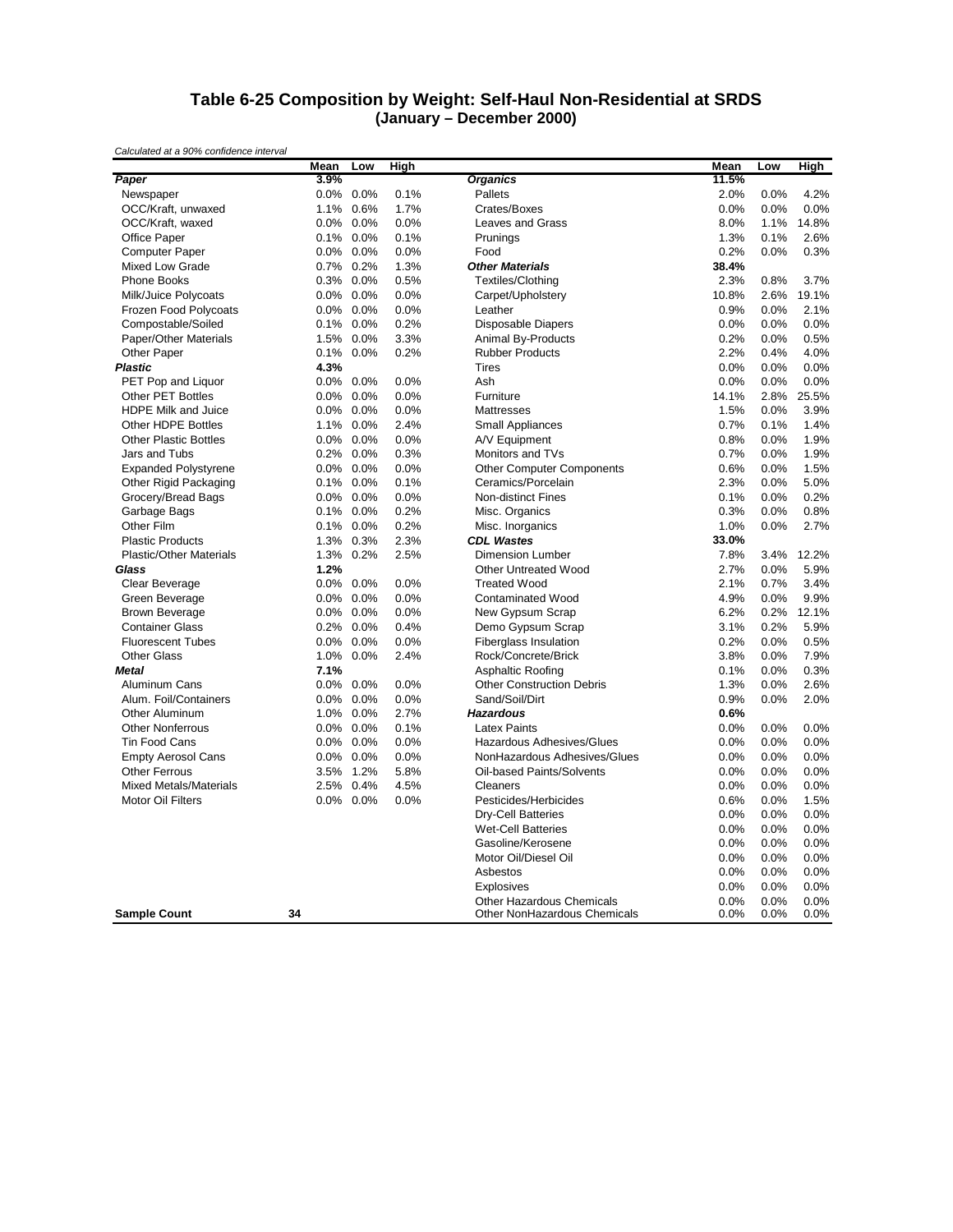# **Appendix A Waste Component Categories**

Waste samples were sorted by hand into 88 waste component categories. The waste categories in the Year 2000 study were nearly identical to those used in Seattle's last waste composition study (the 1998/99 residential waste study.) The two exceptions were that items containing cathode ray tubes (such as computer monitors and television sets) were sorted separately from "other computer equipment" (e.g. mice, mousepads, and keyboards).

Medical wastes were not sorted; virtually all other waste was weighed and recorded. A list of component categories and definitions follows:

## **Paper**

*NEWSPAPER*: Printed newsprint (Advertising "slicks" (glossy paper) were included in this category if found mixed with newspaper; otherwise, ad slicks are included with mixed low grade paper.).

*PLAIN OCC/KRAFT PAPER*: Old unwaxed/uncoated corrugated container boxes and Kraft paper, and brown paper bags.

*WAXED OCC/KRAFT PAPER*: Old waxed/coated corrugated container boxes and Kraft paper, and brown paper bags.

*OFFICE PAPER*: White or lightly colored sulfite/sulfate bond, copy papers, and envelopes.

*COMPUTER PAPER*: Continuous-feed sulfite/sulfate/ground wood computer printouts and forms of all types, excluding carbonless paper.

*MIXED LOW GRADE*: Low-grade, potentially recyclable papers, including junk mail, magazines, colored papers, bleached Kraft, boxboard, mailing tubes, and paperback books.

*PHONE BOOKS*: Telephone directories.

*MILK/JUICE POLYCOAT*: Bleached polycoated milk, ice cream, and aseptic juice containers.

*FROZEN FOOD POLYCOATS*: Bleached and unbleached polycoated frozen/refrigerator packaging, and excluding polycoated milk/ice cream/aseptic containers.

*COMPOSTABLE/SOILED PAPER*: Paper towels, paper plates, waxed paper, and tissues.

*PAPER/OTHER MATERIALS*: Predominantly paper with other materials attached (e.g. orange juice cans and spiral notebooks).

*OTHER PAPERS*: Carbon/carbonless copy paper, hardcover books, and photographs.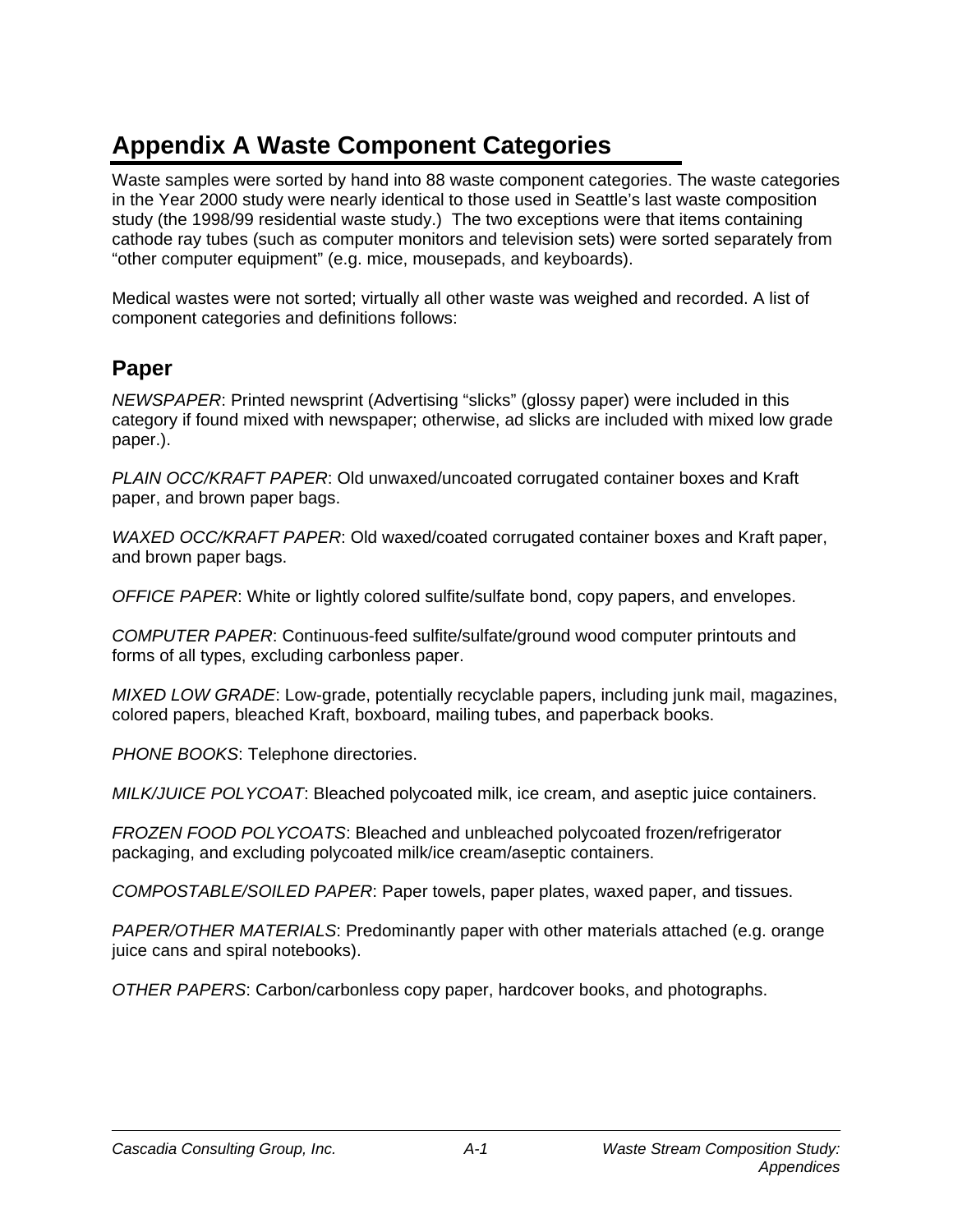## **Plastic**

*PET POP & LIQUOR*: Polyethylene terephthalate translucent 2-liter and 16-ounce pop bottles, with base: PET liquor bottles, beverage bottles.

*OTHER PET BOTTLES*: All other PET bottles not included above.

*HDPE MILK & JUICE*: High-density translucent polyethylene milk, juice, and beverage containers.

*OTHER HDPE BOTTLES*: All other HDPE bottles not included above.

*OTHER PLASTIC BOTTLES*: Plastic bottles not classified in the above-defined PET or HDPE categories; includes #3-#7, unknown bottles, petroleum bottles, and other dark colored bottles.

*JARS & TUBS.* Wide mouth jars and tubs #1-#7 such as yogurt, cottage cheese, margarine.

*EXPANDED POLYSTYRENE*: Includes packaging and finished products made of expanded polystyrene.

*OTHER RIGID PACKAGING*: Rigid plastic packaging #1-#7 and unknown (excluding expanded polystyrene). Includes clamshells, salad trays, lids, cookie tray inserts, plastic spools, toothpaste tubes.

*GROCERY/BREAD BAGS*: Bread, grocery, and dry cleaner plastic film bags.

*GARBAGE BAGS*: Plastic garbage bags.

*OTHER FILM*: Includes film packaging, excluding grocery/bread and garbage bags. Also includes plastic sheeting and shower curtains

*PLASTIC PRODUCTS*: Finished plastic products such as toys, toothbrushes, vinyl hose and photographic negatives. Includes fiberglass resin products and materials.

*PLASTIC/OTHER MATERIALS*: Predominately plastic with other materials attached such as disposable razors, pens, lighters, toys, 3-ring binders.

## **Glass**

*CLEAR BEVERAGE*: Includes clear pop, liquor, wine, juice, beer, and vinegar bottles.

*GREEN BEVERAGE*: Includes green pop, liquor, wine, beer, and lemon juice bottles.

*BROWN BEVERAGE*: Includes brown pop, beer, liquor, juice, and vanilla extract bottles.

*CONTAINER GLASS*: All glass containers, all colors, holding solid materials such as mayonnaise, non-dairy creamer, and facial cream containers.

FLUORESCENT TUBES. Fluorescent light tubes.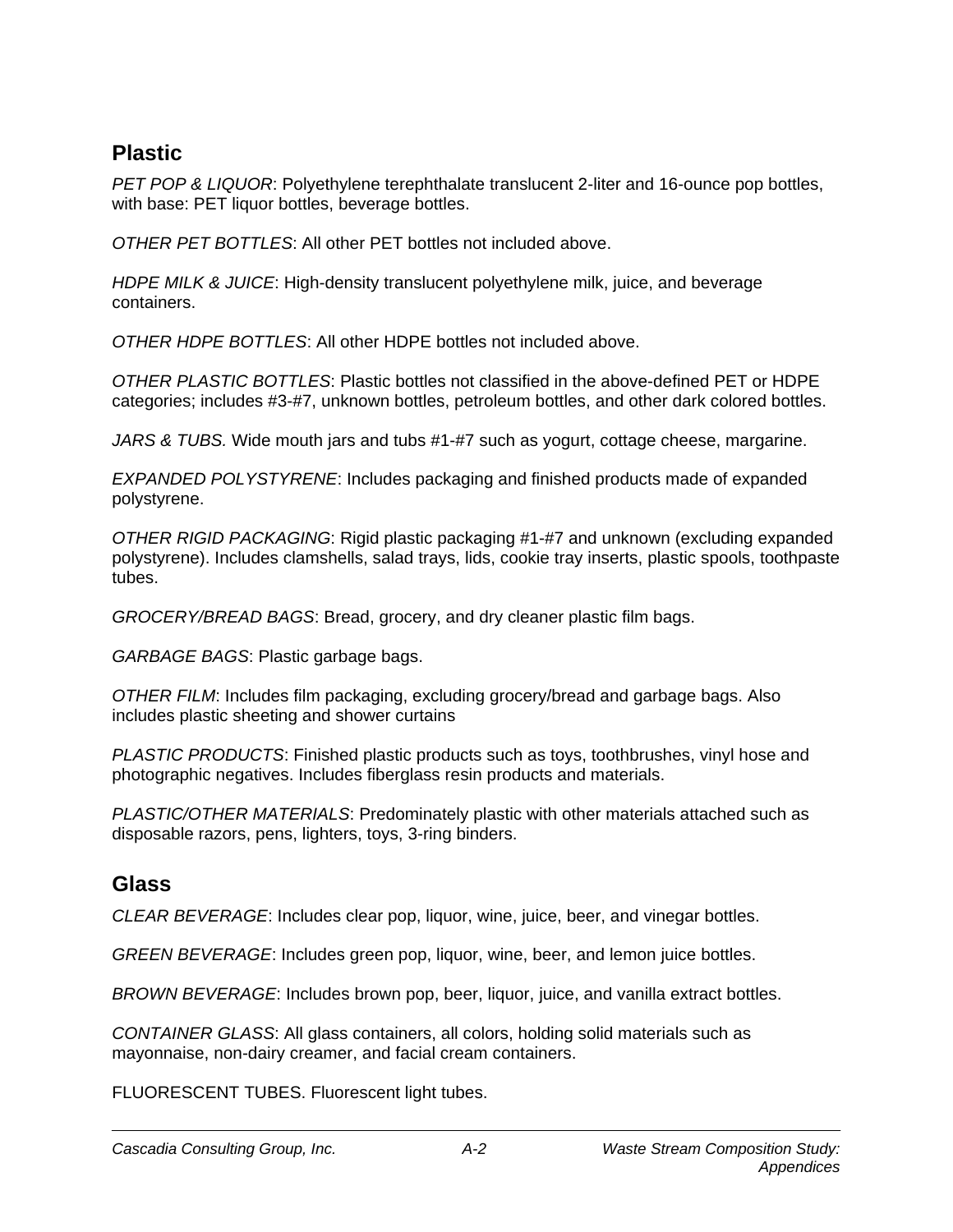*OTHER GLASS*: Window glass, light bulbs (except fluorescent tubes), glassware, etc.

## **Metal**

*ALUMINUM CANS*: Aluminum beverage cans (UBC) and bi-metal cans made mostly of aluminum.

*ALUMINUM FOIL/CONTAINERS*: Aluminum food containers, trays, and foil.

*OTHER ALUMINUM*: Aluminum products and scrap such as window frames, cookware.

*OTHER NONFERROUS*: Metals not derived from iron, to which a magnet will not adhere, and which are not significantly contaminated with other metals or materials.

*TIN FOOD CANS*: Tinned steel food containers, including bi-metal cans mostly of steel.

*EMPTY AEROSOL CANS:* Empty, mixed material/metal aerosol cans. (Aerosols that still contain product are sorted according to that material—for instance, solvent-based paint.)

*OTHER FERROUS*: Ferrous and alloyed ferrous scrap metals to which a magnet adheres and which are not significantly contaminated with other metals or materials.

*OIL FILTERS:* Metal oil filters used in cars and other automobiles.

*MIXED METALS/MATERIALS*: Motors, insulated wire, and finished products containing a mixture of metals, or metals and other materials, whose weight is derived significantly from the metal portion of its construction. White goods are banned from Seattle's disposal. However, segments of large appliances are occasionally found; they are included in this category.

## **Organic**

*PALLETS*: Wood pallets.

*CRATES*: Crates, and other packaging lumber/panelboard.

*LEAVES AND GRASS*: Grass clippings, leaves, and weeds.

*PRUNINGS*: Cut prunings, 6" or less in diameter, from bushes, shrubs, and trees.

*FOOD*: Food wastes and scraps, including bone, rinds, etc. Excludes the weight of food containers, except when container weight is not appreciable compared to the food inside.

## **Other Materials**

*TEXTILES*: Fabric materials including natural and synthetic textiles such as cotton, wool, silk, woven nylon, rayon, polyester, and other materials.

*CARPET/UPHOLSTERY*: General category of flooring applications consisting of various natural or synthetic fibers bonded to some type of backing material.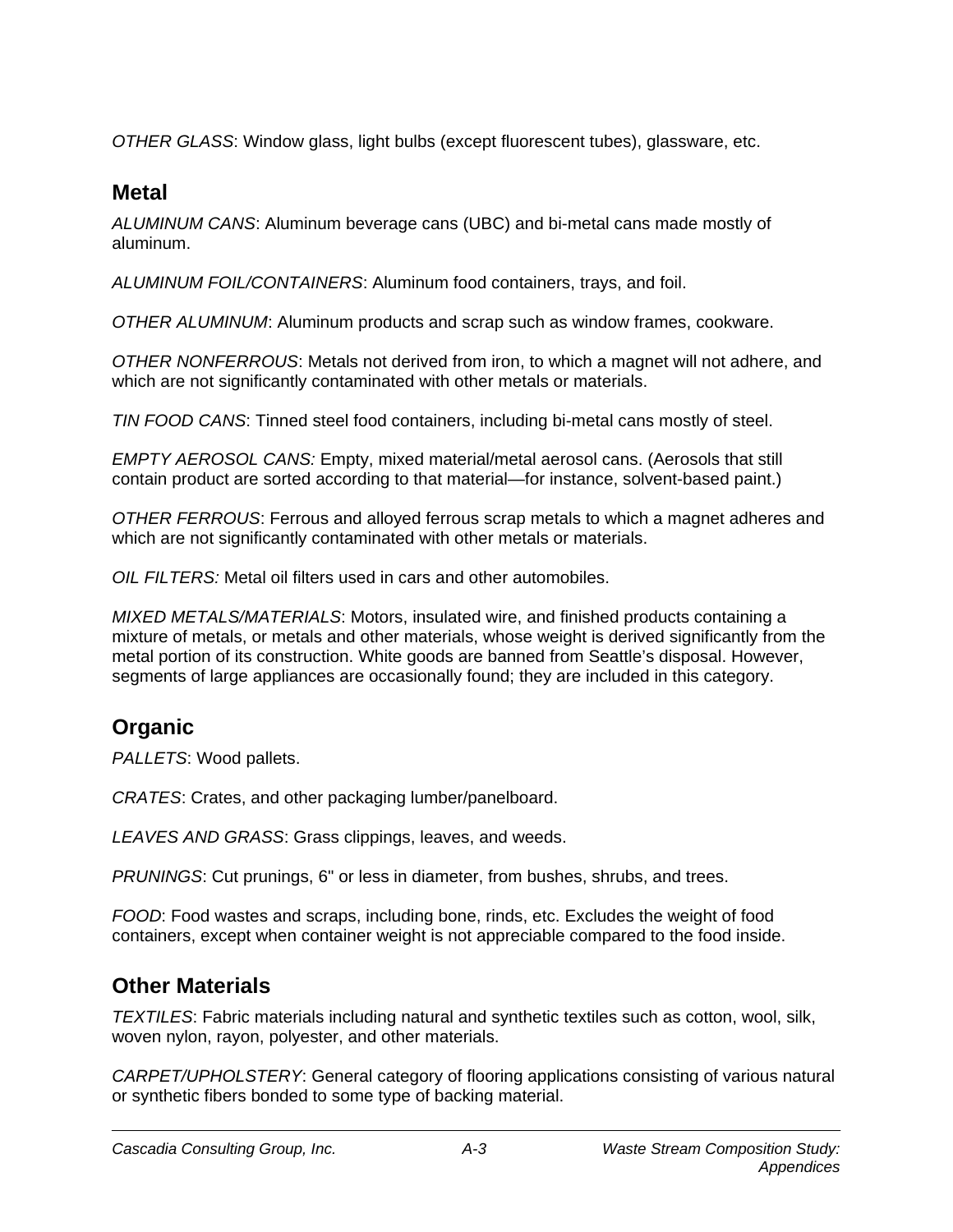*LEATHER*: Finished products or scraps of leather.

*DISPOSABLE DIAPERS*: Disposable baby diapers and adult protective undergarments.

*ANIMAL BY-PRODUCTS*: Animal carcasses and wastes, and kitty litter.

*RUBBER PRODUCTS*: Finished products and scrap materials made of rubber, such as bath mats, inner tubes, rubber hoses, and foam rubber.

*TIRES*: Vehicle tires of all types.

*ASH*: Fireplace, burn barrel, or fire pit ash.

*FURNITURE*: Mixed-material furniture such as upholstered chairs.

*MATTRESSES*: Mattresses and box springs.

*SMALL APPLIANCES*: Small electric appliances such as toasters, microwave ovens, power tools, curling irons, and light fixtures.

*AUDIO/VISUAL EQUIPMENT*: Stereos, radios, tape decks, VCRs, etc.

*COMPUTER MONITORS AND TELEVISION:* Computer monitors, television sets, laptops and other items containing a cathode ray tube (CRT)

*OTHER COMPUTER EQUIPMENT:* Computer items such as processors, mice and mouse pads, keyboards, and disk drives that do not contain cathode ray tubes.

*CERAMICS/PORCELAIN*: Finished ceramic or porcelain products such as dishware, toilets, etc.

*NONDISTINCT FINES*: Nondistinct organics.

*MISCELLANEOUS ORGANICS*: Wax, modeling clay, bar soap, cigarette butts, etc.

*MISCELLANEOUS INORGANICS*: Vacuum cleaner bags, and other inorganics not classified elsewhere.

## **CDL Wastes**

*DIMENSION LUMBER:* Milled lumber.

*OTHER UNTREATED WOOD*: Compostable prunings or stumps 6" or greater in diameter.

*TREATED WOOD*: Lumber and wood products that have been painted or treated so as to render them difficult to compost.

*CONTAMINATED WOOD:* Lumber and wood products, often with adhering concrete or other contaminants that would not compost easily.

*NEW GYPSUM SCRAP*: New gypsum wallboard scrap.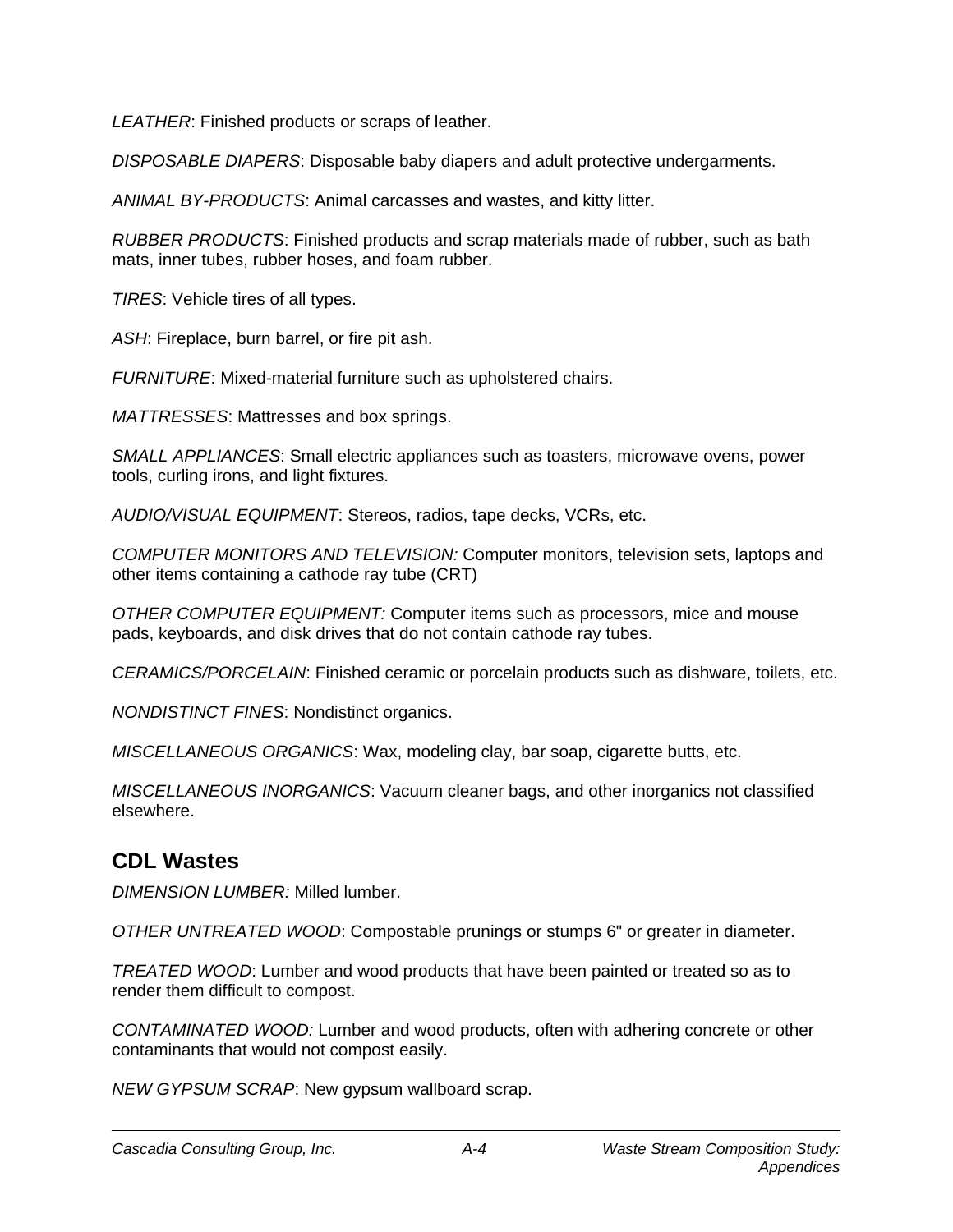*DEMO GYPSUM SCRAP*: Used or demolition gypsum wallboard scrap.

*FIBERGLASS INSULATION*: Fiberglass building and mechanical insulation, batt or rigid. *ROCK/CONCRETE/BRICKS*: Includes rock gravel larger than 2" diameter, Portland cement mixtures (set or unset), and fired-clay bricks.

*ASPHALTIC ROOFING*: Asphalt shingles, tarpaper of built-up roofing.

*CONSTRUCTION DEBRIS*: Construction debris (other than wood), which can not be classified into other component categories, and mixed fine building material scraps.

*SAND/SOIL/DIRT*: Contains mixed fines smaller than 2" in diameter.

## **Household Hazardous**

*LATEX PAINTS*: Water-based paints and similar products.

*HAZARDOUS ADHESIVES/GLUES*: Oil/resin/volatile solvent-based glues and adhesives, including epoxy, rubber cement, two-part glues and sealers, and auto body fillers.

*NON-HAZARDOUS ADHESIVES/GLUES*: Water-based glues, caulking compounds, grouts, and spackle.

*OIL-BASED PAINT/SOLVENT*: Solvent-based paints, varnishes, and similar products. Various solvents, including chlorinated and flammable solvents, paint strippers, solvents contaminated with other products such as paints, degreasers and some other cleaners if the primary ingredient is (or was) a solvent, or alcohol such as methanol and isopropanol.

*HAZARDOUS CLEANERS:* Various acids and bases whose primary purpose is to clean surfaces, unclog drains, or perform other actions.

*PESTICIDES/HERBICIDES*: Variety of poisons whose purpose is to discourage or kill pests, weeds, or microorganisms. Fungicides and wood preservatives, such as pentachlorophenol, are also included.

*DRY-CELL BATTERIES*: Dry-cell batteries of various sizes and types as commonly used in households.

*WET-CELL BATTERIES*: Wet-cell batteries of various sizes and types as commonly used in automobiles.

*GASOLINE/KEROSENE*: Gasoline, diesel fuel, and fuel oils.

*MOTOR OIL/DIESEL OIL*: Lubricating oils, primarily used in vehicles but including other types with similar characteristics.

*ASBESTOS*: Asbestos and asbestos-containing wastes (if this is the primary hazard associated with these wastes).

*EXPLOSIVES*: Gunpowder, unspent ammunition, picric acid and other potentially explosive chemicals.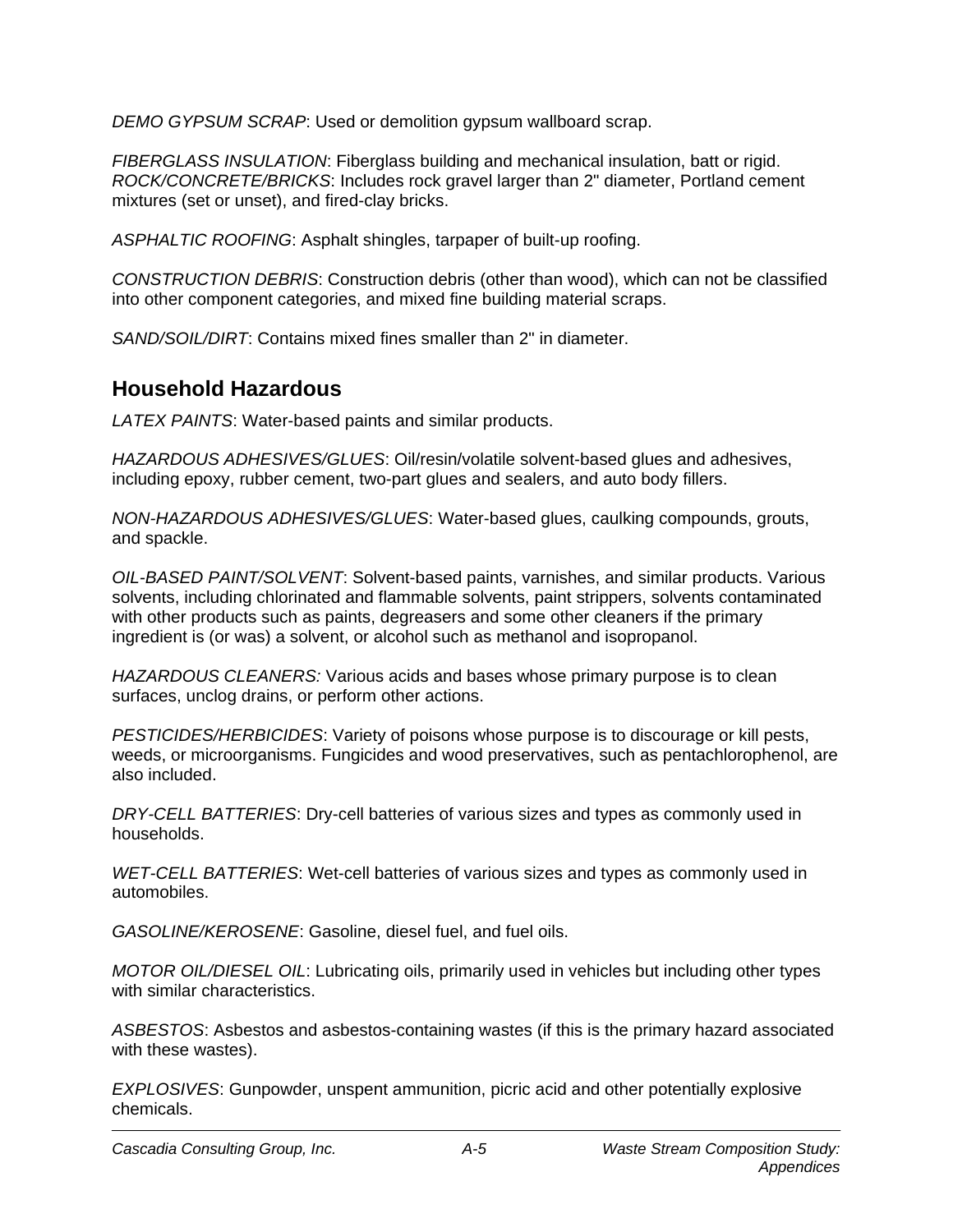*OTHER HAZARDOUS CHEMICALS*: Other hazardous wastes that do not fit into the above categories, including unidentifiable materials and medical wastes such as I.V. tubing and patient drapes (Medical wastes that could be considered a bio-hazard were excluded from the sorts.).

*OTHER NON-HAZARDOUS CHEMICALS*: Non-hazardous soaps, cleaners, medicines, cosmetics, and other household chemicals.

## **Changes to Waste Component Categories**

The material types used to categorize Seattle's waste stream have been refined over the years. Table A-1 tracks these changes. (An "X" signifies that the component remains the same from the previous study period; an outline border reflects how components were split apart or grouped together.)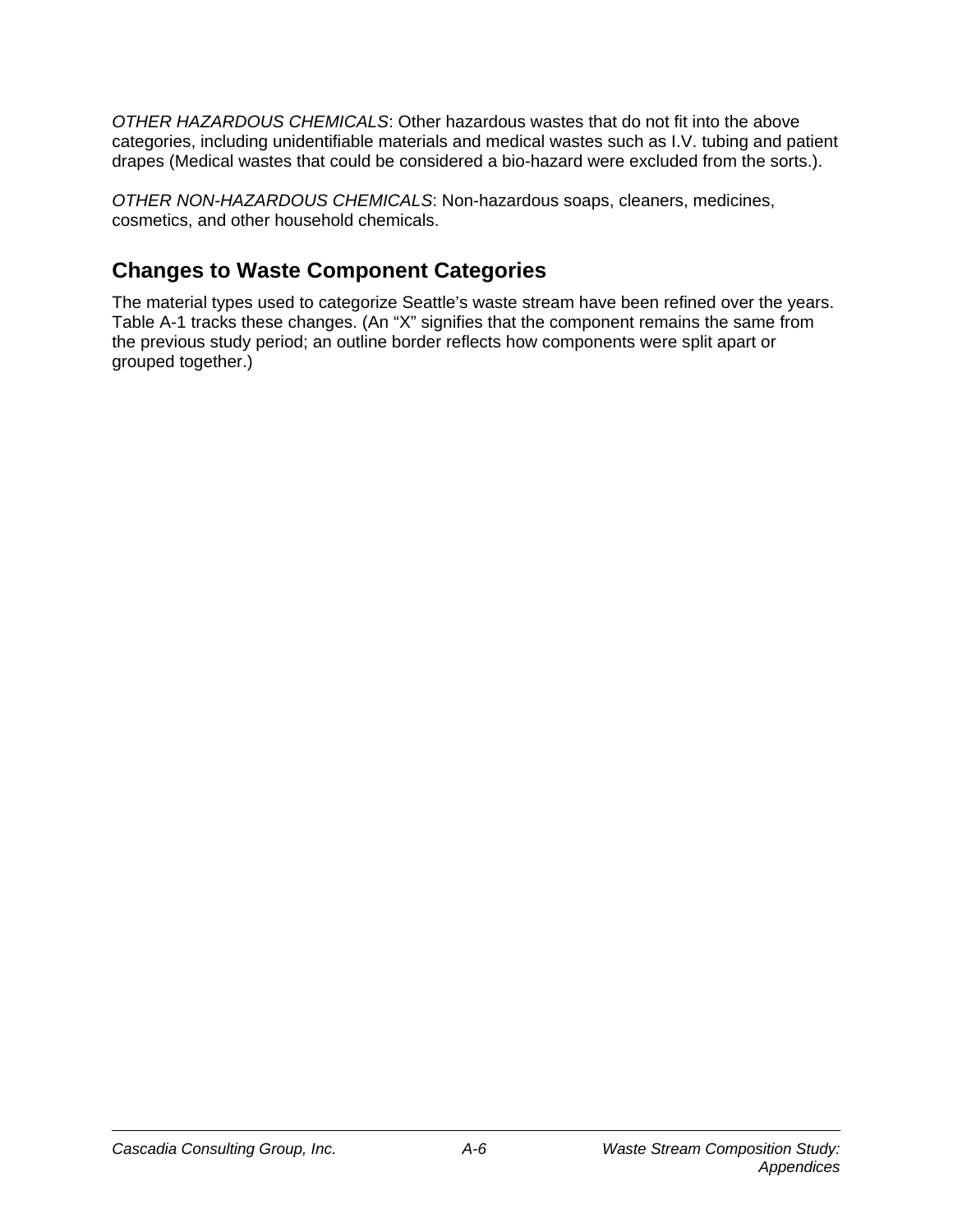| 1988-89                       | 1990                  | 1992                      | 1994                                           | 1996                                                                | 1998/99            | 2000               |
|-------------------------------|-----------------------|---------------------------|------------------------------------------------|---------------------------------------------------------------------|--------------------|--------------------|
| <b>PAPER</b>                  |                       |                           |                                                |                                                                     |                    |                    |
| Newspaper                     | x                     | x                         | X                                              | X                                                                   | x                  | X                  |
| <b>Corrugated Paper</b>       | $\pmb{\chi}$          | x                         | OCC/Kraft                                      | OCC/Kraft, Unwaxed                                                  | x                  | $\pmb{\mathsf{x}}$ |
| Office Paper                  | X                     | X                         | $\mathsf{x}$                                   | x                                                                   | x                  | $\pmb{\mathsf{x}}$ |
| <b>Computer Paper</b>         | $\mathsf X$           | x                         | $\mathsf{x}$                                   | X                                                                   | $\pmb{\mathsf{x}}$ | $\pmb{\mathsf{x}}$ |
|                               |                       |                           | Mixed Low Grade                                | X                                                                   | x                  | $\pmb{\mathsf{x}}$ |
| <b>Mixed Scrap Paper</b>      | x                     | x                         | Phone Books                                    | X                                                                   | $\pmb{\mathsf{x}}$ | $\pmb{\mathsf{x}}$ |
|                               |                       |                           | Milk/Juice Polycoats                           | $\pmb{\mathsf{x}}$                                                  | $\mathsf X$        | $\pmb{\mathsf{x}}$ |
|                               |                       |                           | Frozen Food Polycoats                          | x                                                                   | $\pmb{\mathsf{x}}$ | $\pmb{\mathsf{x}}$ |
| Other Paper                   | x                     | x                         | Compostable/Soiled                             | x                                                                   | X                  | $\pmb{\mathsf{x}}$ |
|                               |                       |                           |                                                | OCC/Kraft, Waxed                                                    | $\pmb{\mathsf{x}}$ | $\pmb{\mathsf{x}}$ |
|                               |                       |                           | Paper/Other Materials                          | x                                                                   | $\mathsf{x}$       | $\pmb{\mathsf{x}}$ |
|                               |                       |                           | Other Paper                                    | $\pmb{\mathsf{x}}$                                                  | $\pmb{\mathsf{x}}$ | $\pmb{\mathsf{x}}$ |
| <b>PLASTIC</b>                |                       |                           |                                                |                                                                     |                    |                    |
| <b>PET Bottles</b>            | $\pmb{\mathsf{x}}$    | x                         | PET Pop & Liquor                               | x                                                                   | x                  | $\pmb{\mathsf{x}}$ |
|                               |                       |                           | Other PET Bottles                              | x                                                                   | $\mathsf{x}$       | $\pmb{\mathsf{x}}$ |
| <b>HDPE Bottles</b>           | x                     | x                         | HDPE Milk & Juice                              | X                                                                   | X                  | $\pmb{\mathsf{x}}$ |
|                               |                       |                           | Other HDPE Bottles                             | $\pmb{\chi}$                                                        | $\mathsf{x}$       | $\pmb{\mathsf{x}}$ |
| <b>Expanded Polystyrene</b>   | x                     | x                         | X                                              | $\pmb{\mathsf{x}}$                                                  | x                  | $\pmb{\mathsf{x}}$ |
|                               | Other Plastic Bottles | x                         | $\mathsf{x}$                                   | $\mathsf X$                                                         | $\mathsf X$        | $\pmb{\mathsf{x}}$ |
|                               | x                     |                           | Other Rigid Containers                         | Jars & Tubs                                                         | $\pmb{\mathsf{x}}$ | $\pmb{\mathsf{x}}$ |
| <b>Plastic Packaging</b>      |                       |                           | Other Rigid Packaging                          | x                                                                   | X                  | $\pmb{\mathsf{x}}$ |
|                               |                       | x                         | Grocery/Bread Bags                             | $\pmb{\mathsf{X}}$                                                  | x                  | $\pmb{\mathsf{x}}$ |
|                               |                       |                           | Other Film                                     | Garbage Bags                                                        | x                  | $\pmb{\mathsf{x}}$ |
|                               |                       |                           |                                                | $\pmb{\times}$                                                      | $\mathsf X$        | $\pmb{\mathsf{x}}$ |
| <b>Other Plastic Products</b> | $\pmb{\mathsf{x}}$    | x                         | <b>Plastic Products</b>                        | $\pmb{\mathsf{x}}$                                                  | x                  | X                  |
| <b>GLASS</b>                  |                       |                           | Plastic/Other Materials                        | $\mathsf{x}$                                                        | $\mathsf{x}$       | $\pmb{\mathsf{x}}$ |
| Nonrefillable Pop             | $\pmb{\mathsf{x}}$    | x                         | Clear Beverage                                 | $\boldsymbol{\mathsf{x}}$                                           | x                  | $\pmb{\mathsf{x}}$ |
| Refillable Pop                | $\pmb{\mathsf{x}}$    | x                         | Green Beverage                                 | $\mathsf{x}$                                                        | $\mathsf X$        | $\pmb{\mathsf{x}}$ |
| Nonrefillable Beer            | x                     | x                         | <b>Brown Beverage</b>                          | x                                                                   | x                  | $\pmb{\mathsf{x}}$ |
| Refillable Beer               | X                     | x                         | (After 1994, characterized according to color) |                                                                     |                    |                    |
| <b>Container Glass</b>        | x                     | x                         | х                                              | X                                                                   | X                  | X                  |
|                               |                       |                           |                                                | <b>Other Glass</b>                                                  | X                  | $\pmb{\mathsf{x}}$ |
| Nonrecyclable Glass           | x                     | x                         | X                                              | <b>Fluorescent Tubes</b>                                            | x                  | $\pmb{\mathsf{x}}$ |
| <b>METAL</b>                  |                       |                           |                                                |                                                                     |                    |                    |
| <b>Aluminum Cans</b>          | $\pmb{\chi}$          | $\pmb{\mathsf{x}}$        | $\pmb{\mathsf{X}}$                             | $\pmb{\times}$                                                      | $\mathsf{x}$       | $\pmb{\mathsf{x}}$ |
| Aluminum Foil/Containers      | $\pmb{\mathsf{X}}$    | $\pmb{\chi}$              | $\pmb{\mathsf{x}}$                             | $\pmb{\chi}$                                                        | $\pmb{\mathsf{x}}$ | $\pmb{\mathsf{x}}$ |
| <b>Tinned Cans</b>            | $\pmb{\chi}$          | X                         | $\pmb{\mathsf{x}}$                             | $\mathsf{x}$                                                        | x                  | $\pmb{\mathsf{x}}$ |
| <b>Bi-metal Cans</b>          | $\pmb{\mathsf{x}}$    | $\pmb{\chi}$              |                                                | (After 1994, characterized according to predominant metal)          |                    |                    |
| Ferrous                       | x                     | x                         | X                                              | X                                                                   | x                  | $\pmb{\mathsf{x}}$ |
|                               |                       |                           | $\mathsf{x}$                                   | Other Nonferrous                                                    | $\mathsf X$        | $\pmb{\mathsf{x}}$ |
| Nonferrous                    | X                     | x                         | Other Aluminum                                 | $\mathsf{x}$                                                        | $\mathsf X$        | $\pmb{\mathsf{x}}$ |
|                               |                       |                           |                                                | <b>Empty Aerosol Cans</b>                                           | X                  | $\pmb{\mathsf{x}}$ |
| <b>Mixed Metals/Materials</b> | X                     | x                         | $\mathsf{x}$                                   | $\pmb{\mathsf{x}}$                                                  | x                  | $\pmb{\mathsf{x}}$ |
|                               |                       |                           |                                                |                                                                     | Metal Oil Filters  | $\mathsf{x}$       |
| <b>White Goods</b>            | X                     | $\boldsymbol{\mathsf{x}}$ |                                                | (After 1994, banned from disposal. Parts show up in "Mixed Metals") |                    |                    |

### **Table A-1 Changes to Waste Component Categories, 1988 to present**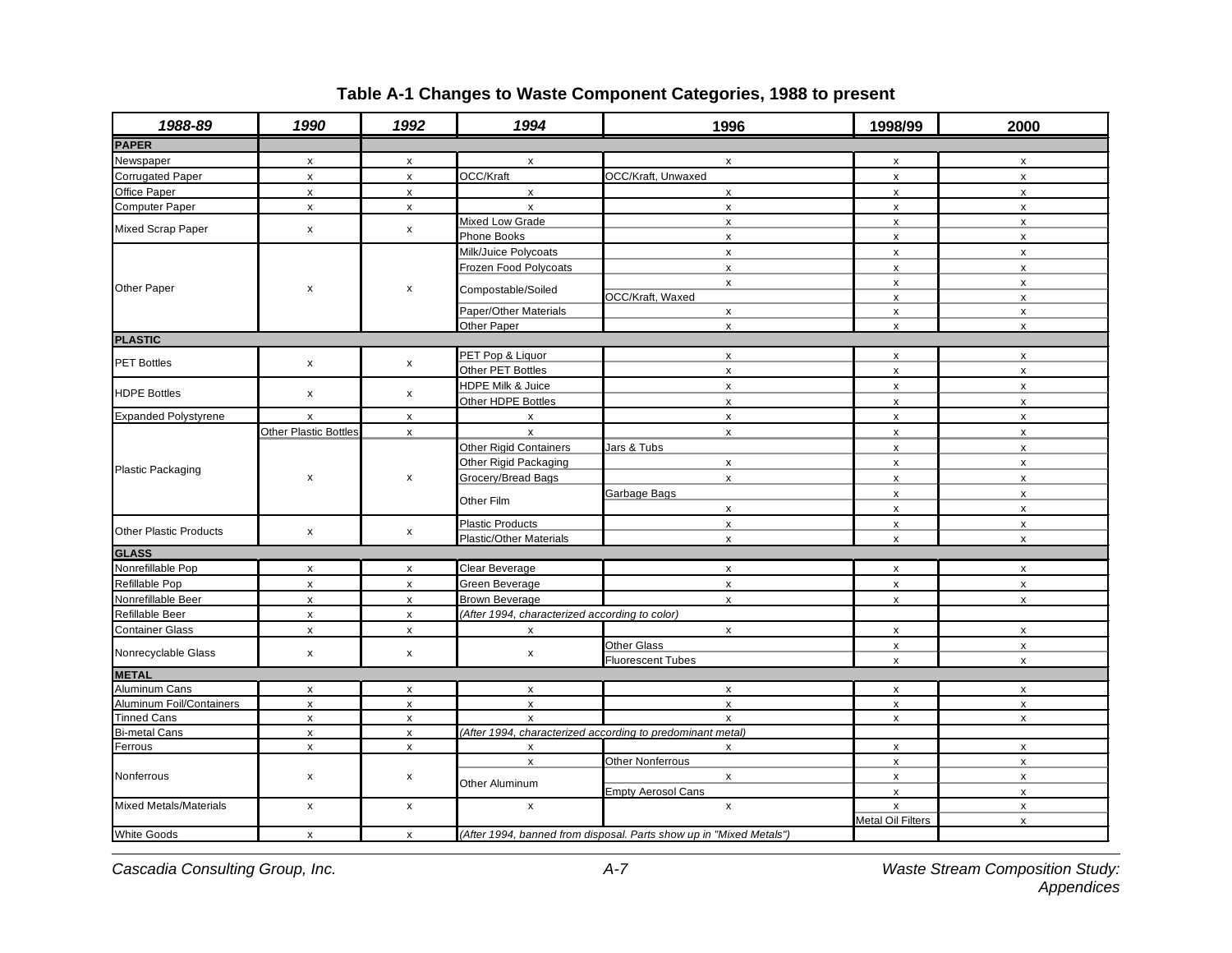### **Table A-1 Continued Changes to Waste Component Categories, 1988 to present**

| 1988-89                                                                                                       | 1990               | 1992                  | 1994                       | 1996                                          | 1998/99            | 2000                            |
|---------------------------------------------------------------------------------------------------------------|--------------------|-----------------------|----------------------------|-----------------------------------------------|--------------------|---------------------------------|
| <b>RUBBER</b>                                                                                                 |                    |                       |                            |                                               |                    |                                 |
| <b>Rubber Products</b>                                                                                        | x                  | x                     | moved to "Other Materials" | x                                             | X                  | x                               |
| <b>Tires</b>                                                                                                  | X                  | $\pmb{\mathsf{X}}$    | moved to "Other Materials" | $\mathsf{x}$                                  | X                  | $\pmb{\chi}$                    |
| <b>ORGANICS</b>                                                                                               |                    |                       |                            |                                               |                    |                                 |
|                                                                                                               |                    | <b>Untreated Wood</b> | $\mathsf{x}$               | Dimension Lumber; new category CDL Wastes     | X                  | X                               |
|                                                                                                               |                    |                       |                            | Other Untreated Wood; new category CDL Wastes | $\mathsf{x}$       | $\mathsf{x}$                    |
|                                                                                                               |                    |                       | Crates/Pallets             | Pallets                                       | x                  | x                               |
| Wood                                                                                                          | X                  |                       |                            | Crates/Boxes                                  | x                  | x                               |
|                                                                                                               |                    |                       |                            | Moved to new category CDL Wastes              | $\boldsymbol{x}$   | $\boldsymbol{x}$                |
|                                                                                                               |                    | <b>Treated Wood</b>   | X                          | Contaminated Wood; new category CDL Wastes    | x                  | x                               |
| <b>Leaves and Grass</b>                                                                                       | X                  | X                     | X                          | x                                             | x                  | X                               |
| Prunings                                                                                                      | $\pmb{\mathsf{x}}$ | $\pmb{\mathsf{x}}$    | $\pmb{\mathsf{x}}$         | $\mathsf{x}$                                  | X                  | $\mathsf X$                     |
| Food                                                                                                          | X                  | $\pmb{\mathsf{X}}$    | $\pmb{\mathsf{x}}$         | $\mathsf{x}$                                  | x                  | $\boldsymbol{\mathsf{x}}$       |
| <b>OTHER MATERIALS</b>                                                                                        |                    |                       |                            |                                               |                    |                                 |
| <b>Textiles</b>                                                                                               |                    |                       | $\mathsf{x}$               | Textiles/Clothing                             | X                  | x                               |
|                                                                                                               | x                  | x                     | Carpet/Upholstery          | x                                             | x                  | X                               |
| Leather                                                                                                       | $\mathsf{x}$       | $\mathsf{x}$          | $\mathsf{x}$               | $\mathsf{x}$                                  | $\mathsf{x}$       | $\mathsf{x}$                    |
| <b>Disposable Diapers</b>                                                                                     | X                  | $\pmb{\mathsf{x}}$    | $\boldsymbol{\mathsf{x}}$  | X                                             | $\pmb{\mathsf{x}}$ | x                               |
| (Discarded from samples prior to 1994)                                                                        |                    | Animal By-Products    | $\mathsf{x}$               | $\mathsf{x}$                                  | X                  |                                 |
| Ash                                                                                                           | $\mathsf{x}$       | $\mathsf{x}$          | $\boldsymbol{\mathsf{x}}$  | $\mathsf{x}$                                  | $\mathsf{x}$       | $\mathsf{x}$                    |
| (Prior to 1994, split among various materials; Mixed Metal, Textiles,<br>Other Plastics, etc.)                |                    | Furniture             | x                          | X                                             | X                  |                                 |
| (Prior to 1994, split among various materials; Mixed Metal, Textiles,<br>Other Plastics, etc.)                |                    |                       | Mattresses                 | X                                             | x                  | x                               |
| (Prior to 1994, split among various materials; Mixed Metal, Textiles,<br>Other Plastics, etc.)                |                    |                       | <b>Small Appliances</b>    | X                                             | x                  | x                               |
|                                                                                                               |                    |                       |                            |                                               |                    | X                               |
| (Prior to 1994, split among various materials; Mixed Metal, Textiles,                                         |                    |                       | A/V Equipment              | $\pmb{\times}$                                | X                  | Televisions & Computer Monitors |
| Other Plastics, etc.)                                                                                         |                    |                       |                            |                                               |                    | Other Computer Eqipment         |
| Ceramics, Porcelain, China                                                                                    | X                  | $\pmb{\mathsf{X}}$    | $\mathsf{x}$               | $\mathbf{x}$                                  | $\mathsf{x}$       | X                               |
|                                                                                                               |                    |                       |                            | New Gypsum Scrap; new category CDL Wastes     | x                  | X                               |
| <b>Gypsum Drywall</b>                                                                                         | x                  | X                     | x                          | Demo Gypsum Scrap; new category CDL Wastes    | $\mathsf{x}$       | $\mathsf{x}$                    |
| Fiberglass Insulation                                                                                         | X                  | $\pmb{\mathsf{x}}$    | $\mathsf{x}$               | Moved to new category CDL Wastes              | $\pmb{\chi}$       | $\boldsymbol{x}$                |
| Rock/Concrete/Brick                                                                                           | x                  | X                     | X                          | Moved to new category CDL Wastes              | x                  | x                               |
| Other Construction Debris                                                                                     |                    |                       |                            | Moved to new category CDL Wastes              | $\boldsymbol{x}$   | $\boldsymbol{x}$                |
|                                                                                                               | x                  | $\pmb{\chi}$          | X                          | Asphaltic Roofing; new category CDL Wastes    | $\mathsf{x}$       | X                               |
|                                                                                                               |                    |                       | Sand/Soil/Dirt             | Moved to new category CDL Wastes              | x                  | x                               |
| Sand, Dirt, Non-distinct Fines                                                                                | x                  | x                     | Non-distinct Fines         | x                                             | X                  | x                               |
| (Prior to 1994, mostly in "Sand, Dirt, Non-distinct Fines; also in various<br>"Mixed" and "Other" categories) |                    |                       | Misc. Organics             |                                               | x                  | x                               |
| (Prior to 1994, mostly in "Sand, Dirt, Non-distinct Fines; also in various<br>"Mixed" and "Other" categories) |                    |                       | Misc. Inorganics           |                                               | x                  | x                               |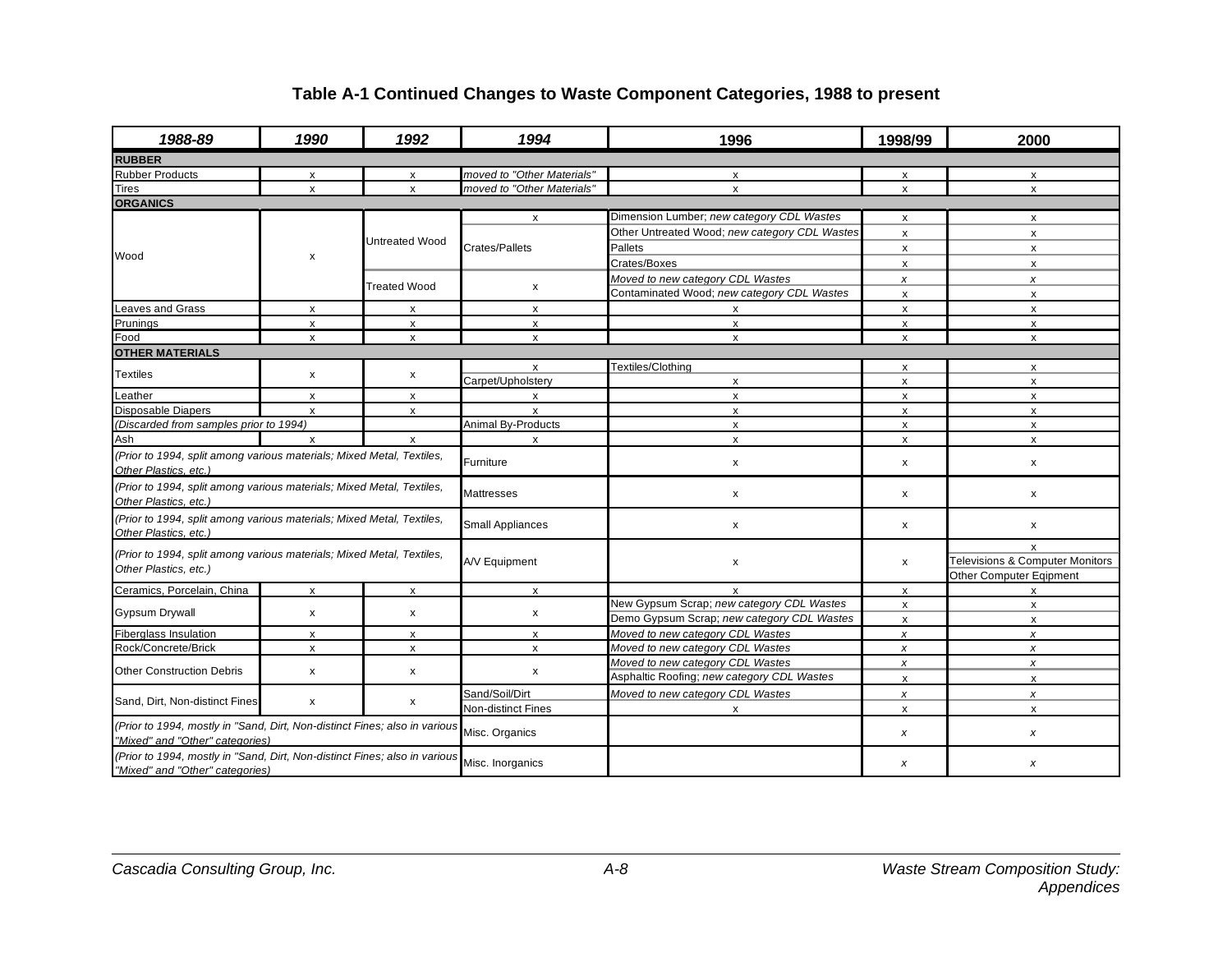### **Table A-1 Continued Changes to Waste Component Categories, 1988 to present**

| 1988-89                    | 1990 | 1992    | 1994                      | 1996                             | 1998/99 | 2000 |
|----------------------------|------|---------|---------------------------|----------------------------------|---------|------|
| <b>HOUSEHOLD HAZARDOUS</b> |      |         |                           |                                  |         |      |
| <b>Latex Paints</b>        |      |         |                           |                                  |         |      |
| Adhesives/Glues            |      |         |                           | Hazardous Glue/Adhesives         | х       |      |
|                            |      |         |                           | NonHazardous Glue/Adhesives      |         |      |
| Oil-based Paints/Solvents  |      | X       |                           |                                  |         |      |
| Cleaners                   |      |         |                           |                                  |         |      |
| Pesticides/Herbicides      |      |         |                           | X                                |         |      |
| <b>Batteries</b>           |      |         | <b>Dry-Cell Batteries</b> |                                  | x       |      |
|                            |      |         | <b>Wet-Cell Batteries</b> |                                  |         |      |
| Gasoline/Kerosene          |      |         |                           |                                  |         |      |
| Motor Oil/Diesel Oil       |      |         |                           |                                  |         |      |
| Asbestos                   |      | $\cdot$ |                           |                                  |         |      |
| Explosives                 |      |         |                           |                                  |         |      |
|                            |      |         |                           | <b>Other Hazardous Chemicals</b> |         |      |
| <b>Other Chemicals</b>     |      |         | x                         | Other NonHazardous Chemicals     |         |      |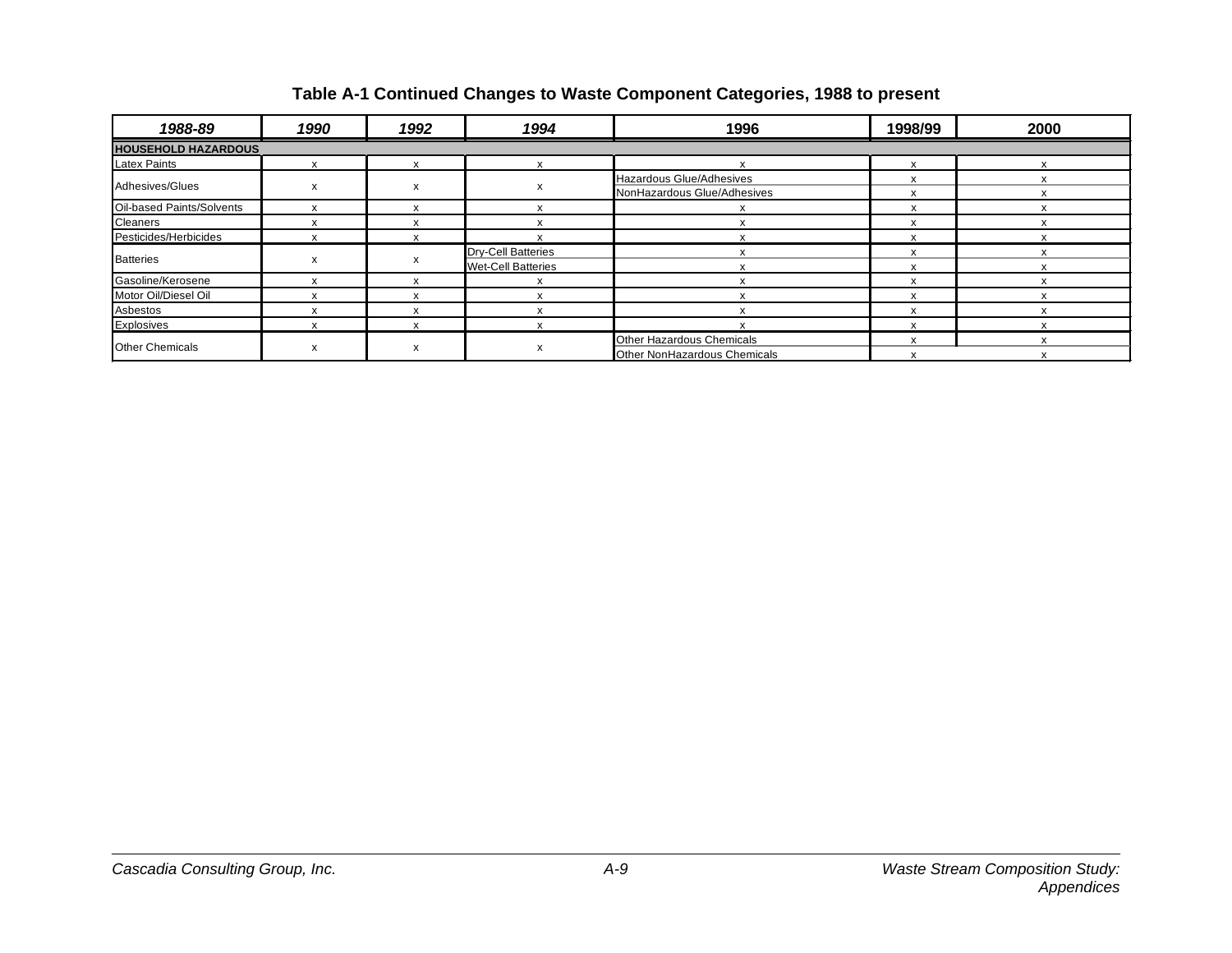# **Appendix B Sampling Methodology**

## **Overview**

In the year 2000, waste from both the commercial and self-haul substreams was sampled. The objective of the waste sampling was to provide statistically significant data on the composition of Seattle's commercial and self-haul waste substreams.

These substreams were last sampled in 1996. The current project follows the same basic methodology, except that waste reduction indicators were not sampled in 2000. Also, the component categories were revised since the 1996 study. These category changes are tracked in Appendix A.

## **Substream Definition**

For any specific geographic area, the total *waste stream* is composed of various *substreams*. The particular generation, collection, or composition characteristics that make it a unique portion of the total waste stream determine a *substream*. The 1996 phase of this study targeted two main substreams. $<sup>1</sup>$ </sup>

- The **commercial** substream is composed of wastes a) generated at businesses and institutions, and b) collected by contracted hauling companies.
- The **self-haul** substream is composed of wastes a) generated at residences as well as businesses and institutions, and b) hauled by the household or business that generated the waste.

The commercial substream consists of *municipal solid waste* (MSW) and construction, demolition, and landclearing waste (*CDL*). Most *CDL waste* generated in Seattle is disposed separately from the municipal solid waste. Since this study measured the composition of MSW only, pure CDL loads were excluded.

## **Hauler and Transfer Station Participation**

During the 2000 study, commercial wastes were hauled to three private facilities: Third & Lander (owned by Rabanco), Eastmont (Waste Management), and Black River (Rabanco). No samples were taken from Black River (a dedicated CDL site) and none of the CDL-only loads delivered to Third & Lander or Eastmont were included. Occasionally, however, some CDL is disposed in the MSW stream and therefore was included in this study.

  $1$  The residential substream was not included in this phase of the study. For the most recent analysis of Seattle's residential waste stream, please see the *1998/99 Residential Waste Composition Study Final Report* prepared for the Seattle Public Utilities by the Cascadia Consulting Group, Inc. View the document electronically at http://www.cityofseattle.net/util/solidwaste/reports.htm.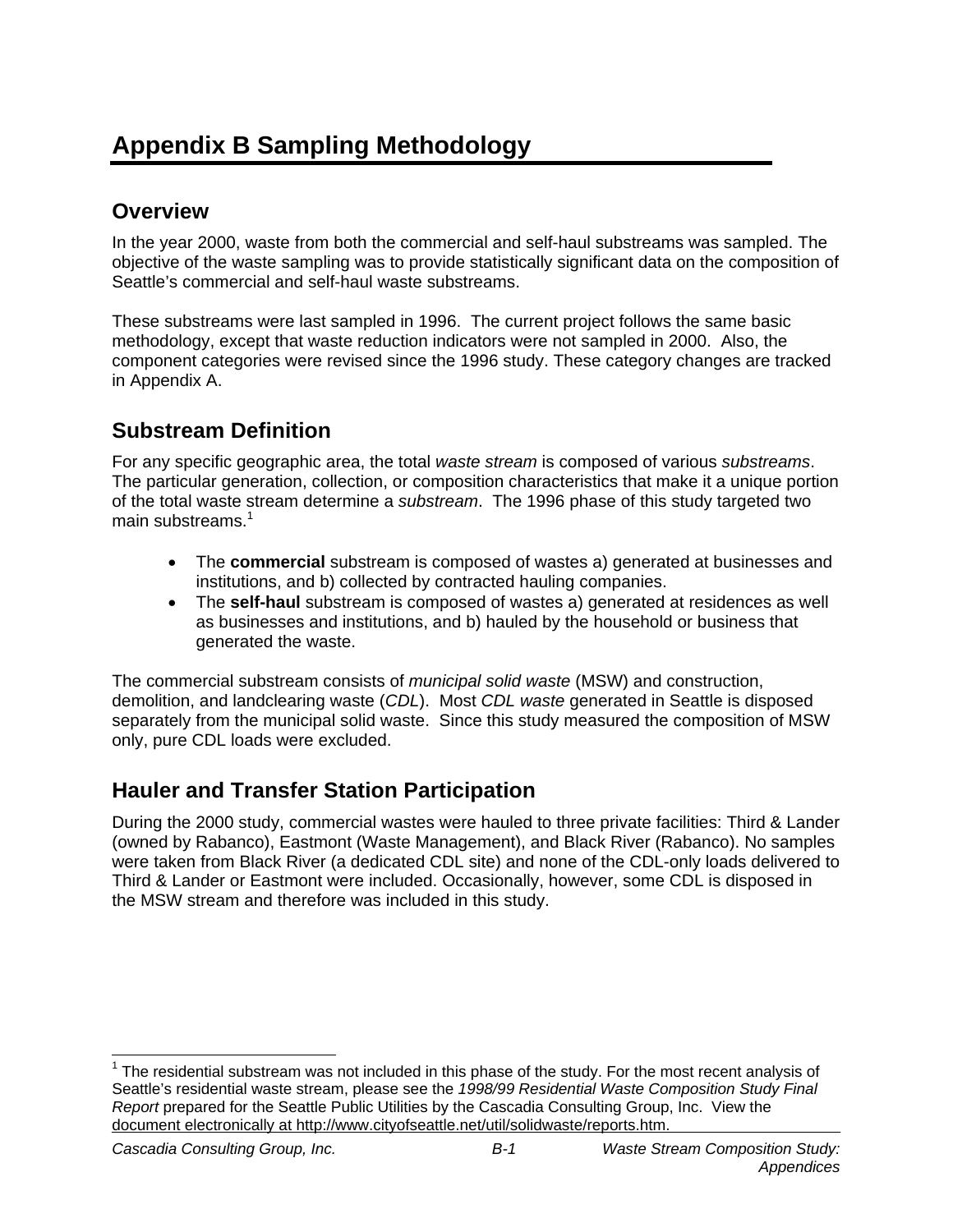During this study Emerald City Disposal and Waste Management hauled commercial waste to the Third & Lander and Eastmont facilities, respectively. Collecting detailed data from these two contracted haulers and Seattle Public Utilities was the first step in selecting sample loads for this study. This data included the total tonnage of commercial waste disposed at each facility, average load weights for each vehicle type, and the number of loads hauled during both the day and the night shifts by each vehicle type.

After the commercial sampling schedule was determined, an annual schedule was given to each franchised hauler. Prior to each month's sampling event, the affected companies were faxed a notice that listed each route to be included in the upcoming sort. (A copy of the notice is included in Appendix F.). The haulers were then asked to notify the appropriate drivers, and write in the estimated time of arrival for each selected load (to assist the Field Supervisor in identifying the sample truck).

All self-haul wastes included in this study were disposed at either the North or South Recycling and Disposal Station — NRDS and SRDS. The City owns both the NRDS and the SRDS.

Transfer station managers at both the private and city-owned facilities were given the sampling schedule and other pertinent information about each sampling event. The field manager arranged the details of truck diversion, sample extraction, sorting, and disposal of sorted waste with each transfer station manager.

## **Sampling Calendar**

Due to the expense of moving the sampling crew from site to site, sampling occurred at only one facility per sampling day. At least 360 commercial and 200 self-haul samples were selected for sorting over the course of this study.<sup>2</sup> Because the field crew is able to sort approximately 15 commercial loads and 20 self-haul loads per day, 24 days of commercial sampling and 10 days of self-haul sampling were required. In order to capture seasonal variations, the sampling events were distributed across the 12-month study period. $3$  Typically two commercial sampling days were scheduled each month. The self-haul loads were sampled at a rate of one day per month; thus, 10 months were required. No self-haul samples were scheduled for January or April.

Tonnage estimates were used to allocate sorting dates among the two commercial haulers and the two shifts (commercial trucks arrive both during the day and night shifts). About 64% of Seattle's commercial waste is hauled by Emerald City, so approximately 64% of the sampling events (16 of 26) were scheduled at Third & Lander. The remaining commercial sampling events (10 of 26) were scheduled at Eastmont.

Self-haul loads arrive during the day shift only. Since the proportion of self-haul tonnage transported to the NRDS and SRDS was nearly equal in 2000 (55% and 45%, respectively), half of the self-haul sampling days were scheduled at the NRDS, and half at the SRDS.

 $\overline{a}$ 

 $2$  Of the 360 commercial samples selected during this study period, 13 were omitted from the analysis because they contained greater than 90% *CDL wastes*, and therefore, would have been processed at Eastmont's construction and demolition recovery facility.

 $3$  A commercial sampling day was added on January 10, 2001. This day was scheduled to makeup for missed loads during past sampling days.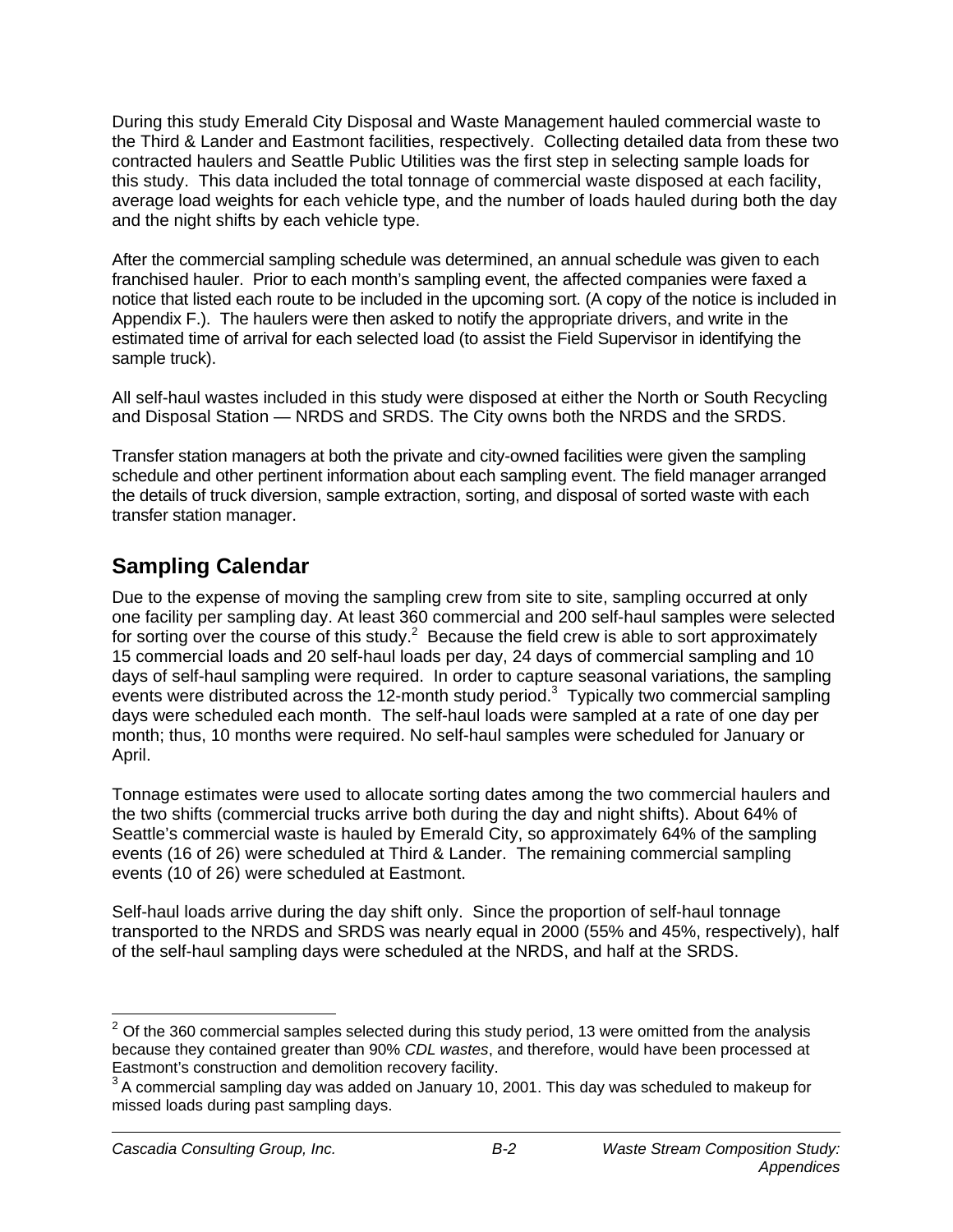Working around major holidays and the sorting crew's availability, sampling dates within each month were selected using a random number generator. Then, the dates were refined so that the distribution across the weeks of the month and days of the week was roughly even. Whenever possible, the sampling dates for both the commercial and self-haul waste sorts were scheduled consecutively.

The sampling calendar is shown in Table B-1. The resulting allocation of waste sampling days for the commercial and self-haul substreams is shown in Table B-2 and Table B-3, respectively.

| <b>Date</b> | <b>Substream</b> | <b>Shift</b> | <b>Facility</b> |
|-------------|------------------|--------------|-----------------|
| 1/25/00     | Commercial       | Day          | 3rd & Lander    |
| 1/26/00     | Commercial       | Day          | Eastmont        |
| 2/28/00     | Commercial       | Day          | 3rd & Lander    |
| 2/29/00     | Self-haul        | Day          | <b>NRDS</b>     |
| 3/6/00      | Commercial       | Night        | Eastmont        |
| 3/7/00      | Commercial       | Night        | 3rd & Lander    |
| 3/30/00     | Self-haul        | Day          | <b>SRDS</b>     |
| 4/13/00     | Commercial       | Day          | 3rd & Lander    |
| 4/27/00     | Commercial       | Day          | Eastmont        |
| 5/1/00      | Commercial       | Day          | 3rd & Lander    |
| 5/2/00      | Self-haul        | Day          | <b>NRDS</b>     |
| 5/3/00      | Commercial       | Night        | 3rd & Lander    |
| 6/22/00     | Self-haul        | Day          | <b>SRDS</b>     |
| 6/27/00     | Commercial       | Night        | Eastmont        |
| 6/28/00     | Commercial       | Night        | 3rd & Lander    |
| 7/16/00     | Self-haul        | Day          | <b>NRDS</b>     |
| 7/27/00     | Commercial       | Day          | 3rd & Lander    |
| 8/20/00     | Commercial       | <b>Night</b> | Eastmont        |
| 8/24/00     | Commercial       | Day          | Eastmont        |
| 8/25/00     | Commercial       | Day          | 3rd & Lander    |
| 8/26/00     | Self-haul        | Day          | <b>SRDS</b>     |
| 9/6/00      | Commercial       | Day          | 3rd & Lander    |
| 9/14/00     | Self-haul        | Day          | <b>NRDS</b>     |
| 9/15/00     | Commercial       | Day          | 3rd & Lander    |
| 10/9/00     | Self-haul        | Day          | <b>SRDS</b>     |
| 10/10/00    | Commercial       | Day          | Eastmont        |
| 10/16/00    | Commercial       | Night        | 3rd & Lander    |
| 11/10/00    | Commercial       | Day          | 3rd & Lander    |
| 11/11/00    | Self-haul        | Day          | <b>NRDS</b>     |
| 11/14/00    | Commercial       | Day          | Eastmont        |
| 11/17/00    | Commercial       | Night        | Eastmont        |
| 12/7/00     | Commercial       | Day          | 3rd & Lander    |
| 12/8/00     | Self-haul        | Day          | <b>SRDS</b>     |
| 12/13/00    | Commercial       | Night        | Eastmont        |
| 12/14/00    | Commercial       | Night        | 3rd & Lander    |
| 1/10/01     | Commercial       | Day          | 3rd & Lander    |

### **Table B-1 Sampling Calendar**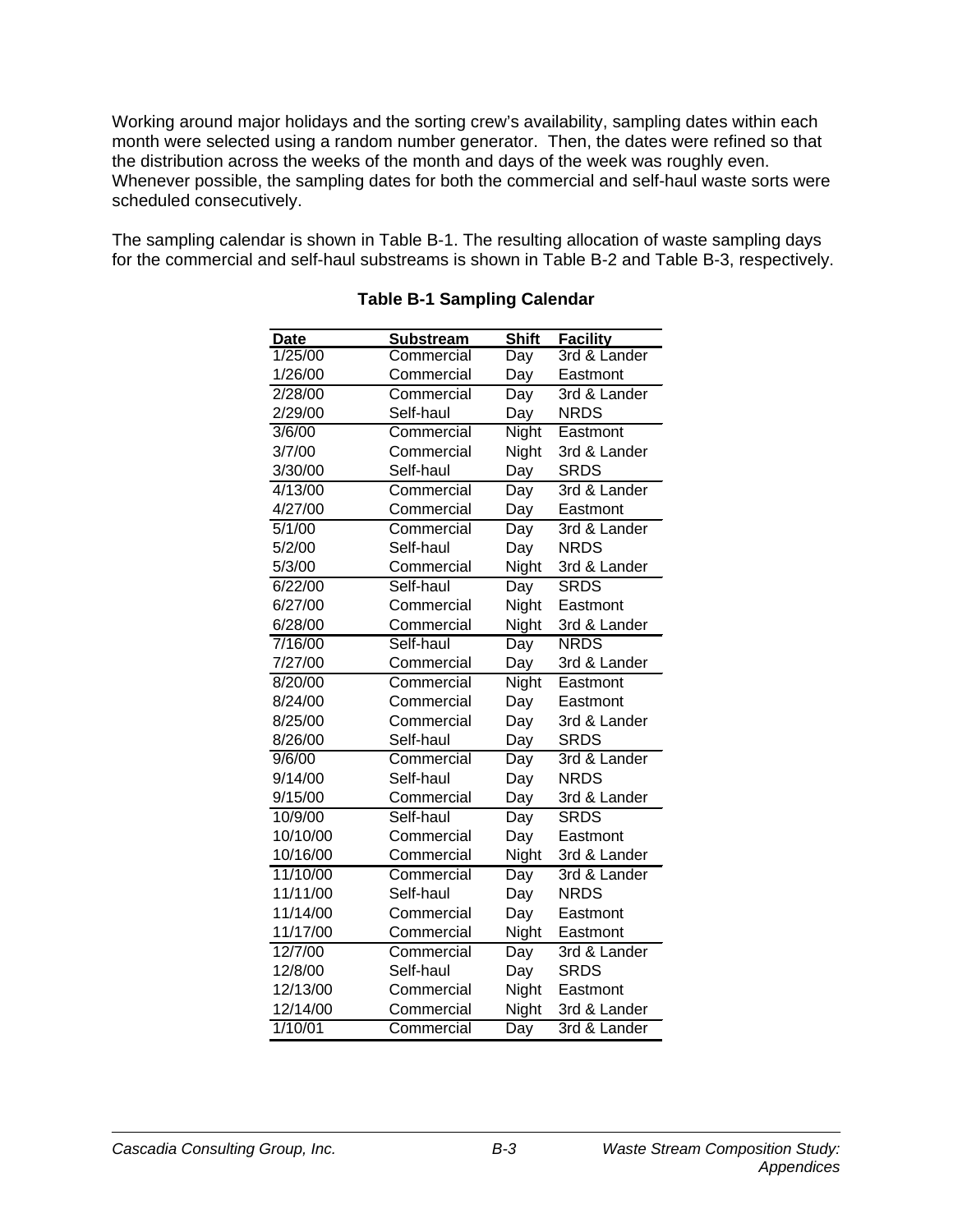|                  |                         |                         |                         | <b>Number of Commercial Waste Sampling Days: Emerald City</b> |                         |                         |                         |                         |
|------------------|-------------------------|-------------------------|-------------------------|---------------------------------------------------------------|-------------------------|-------------------------|-------------------------|-------------------------|
|                  | <b>Monday</b>           |                         |                         | Tuesday Wednesday Thursday                                    | Friday                  | Saturday                | Sunday                  | Overall                 |
|                  | 4                       | 2                       | 4                       |                                                               |                         | 0                       | 0                       | 16                      |
| Winter           | 1                       | 1                       | 1                       | $\overline{2}$                                                | 0                       | 0                       | 0                       | 5                       |
| Week 1           | 0                       | 0                       | $\overline{0}$          | 1                                                             | $\overline{0}$          | $\overline{0}$          | $\overline{0}$          | $\overline{1}$          |
| Week 2           | 0                       | 0                       | 1                       | 1                                                             | 0                       | $\mathbf 0$             | 0                       | $\overline{c}$          |
| Week 3           | 0                       | 0                       | 0                       | 0                                                             | 0                       | $\mathbf 0$             | 0                       | $\mathbf 0$             |
| Week 4           | 1                       | 1                       | 0                       | 0                                                             | 0                       | 0                       | 0                       | $\overline{c}$          |
| Week 5           | 0                       | 0                       | 0                       | 0                                                             | 0                       | 0                       | 0                       | 0                       |
| <b>Spring</b>    | 1                       | 1                       | 1                       | 1                                                             | 0                       | 0                       | 0                       | 4                       |
| Week 1           | 1                       | 1                       | 1                       | $\overline{0}$                                                | 0                       | 0                       | 0                       | 3                       |
| Week 2           | 0                       | 0                       | 0                       | 1                                                             | 0                       | $\mathbf 0$             | 0                       | 1                       |
| Week 3           | 0                       | 0                       | 0                       | 0                                                             | 0                       | $\mathbf 0$             | 0                       | 0                       |
| Week 4           | 0                       | 0                       | 0                       | 0                                                             | 0                       | $\mathbf 0$             | 0                       | 0                       |
| Week 5           | 0                       | 0                       | 0                       | 0                                                             | 0                       | 0                       | 0                       | 0                       |
| <b>Summer</b>    | 0                       | 0                       | 1                       | 1                                                             | 1                       | 0                       | 0                       | 3                       |
| Week 1           | 0                       | 0                       | 0                       | 0                                                             | 0                       | 0                       | 0                       | $\overline{0}$          |
| Week 2           | 0                       | 0                       | 0                       | 0                                                             | 0                       | 0                       | 0                       | 0                       |
| Week 3           | 0                       | 0                       | 0                       | 0                                                             | 0                       | $\mathbf 0$             | 0                       | 0                       |
| Week 4           | 0                       | 0                       | 1                       | 1                                                             | 1                       | 0                       | 0                       | 3                       |
| Week 5           | 0                       | 0                       | 0                       | 0                                                             | 0                       | 0                       | 0                       | 0                       |
| Fall             | $\overline{2}$          | 0                       | 1                       | 0                                                             | 1                       | 0                       | 0                       | 4                       |
| Week 1           | $\overline{0}$          | 0                       | $\overline{1}$          | $\overline{0}$                                                | $\overline{0}$          | $\overline{0}$          | $\overline{0}$          | $\overline{1}$          |
| Week 2           | 1                       | 0                       | 0                       | 0                                                             | 1                       | $\mathbf 0$             | 0                       | $\overline{2}$          |
| Week 3           | 1                       | 0                       | 0                       | 0                                                             | 0                       | $\mathbf 0$             | 0                       | 1                       |
| Week 4           | 0                       | 0                       | 0                       | 0                                                             | 0                       | 0                       | 0                       | 0                       |
| Week 5           | 0                       | 0                       | 0                       | 0                                                             | 0                       | 0                       | 0                       | 0                       |
|                  |                         |                         |                         |                                                               |                         |                         |                         |                         |
|                  |                         |                         |                         | Number of Commercial Waste Sampling Days: Waste Management    |                         |                         |                         |                         |
|                  | Monday                  |                         |                         | Tuesday Wednesday Thursday                                    | Friday                  | <b>Saturday</b>         | Sunday                  | Overall                 |
|                  | $\mathbf{1}$            | $\overline{3}$          | $\overline{2}$          | $\overline{2}$                                                | 1                       | $\overline{\mathbf{0}}$ | 1                       | 10                      |
| Winter           | 0                       | 0                       | $\mathbf{2}$            | 0                                                             | 0                       | 0                       | 0                       | 2                       |
| Week 1           | 0                       | 0                       | 0                       | $\overline{0}$                                                | $\overline{0}$          | 0                       | 0                       | 0                       |
| Week 2           | 0                       | 0                       | 1                       | 0                                                             | 0                       | $\mathbf 0$             | 0                       | 1                       |
| Week 3           | 0                       | 0                       | 0                       | 0                                                             | 0                       | $\mathbf 0$             | 0                       | 0                       |
| Week 4           | 0                       | 0                       | 1                       | 0                                                             | 0                       | 0                       | 0                       | 1                       |
| Week 5           | 0                       | 0                       | 0                       | 0                                                             | 0                       | 0                       | 0                       | 0                       |
| <b>Spring</b>    | 1                       | 0                       | 0                       | 1                                                             | $\overline{\mathbf{0}}$ | $\overline{\mathbf{0}}$ | $\overline{\mathbf{0}}$ | $\overline{2}$          |
| Week 1           | 1                       | 0                       | 0                       | $\overline{0}$                                                | $\overline{0}$          | $\overline{0}$          | $\overline{0}$          | 1                       |
| Week 2           | 0                       | 0                       | 0                       | 0                                                             | 0                       | $\mathbf 0$             | 0                       | 0                       |
| Week 3           | 0                       | 0                       | 0                       | 0                                                             | 0                       | 0                       | 0                       | 0                       |
| Week 4           | 0                       | 0                       | 0                       | 1                                                             | 0                       | 0                       | 0                       | 1                       |
| Week 5           | 0                       | 0                       | 0                       | 0                                                             | 0                       | 0                       | 0                       | 0                       |
| Summer           | U                       |                         | U                       |                                                               | U                       | U                       |                         | 3                       |
| Week 1           | 0                       | 0                       | 0                       | $\overline{0}$                                                | $\overline{0}$          | $\overline{0}$          | 0                       | $\overline{0}$          |
| Week 2           | 0                       | 0                       | 0                       | $\pmb{0}$                                                     | 0                       | $\mathbf 0$             | 0                       | 0                       |
| Week 3           | 0                       | 0                       | 0                       | $\pmb{0}$                                                     | $\pmb{0}$               | $\mathbf 0$             | 1                       | 1                       |
| Week 4           | 0                       | $\mathbf{1}$            | 0                       | 1                                                             | 0                       | 0                       | 0                       | $\overline{c}$          |
| Week 5           | 0                       | 0                       | 0                       | $\mathbf 0$                                                   | 0                       | 0                       | 0                       | $\mathbf 0$             |
| Fall             | $\overline{\mathbf{0}}$ | $\overline{\mathbf{2}}$ | $\overline{\mathbf{0}}$ | $\overline{\mathbf{0}}$                                       | $\overline{1}$          | $\overline{\mathbf{0}}$ | $\overline{\mathbf{0}}$ | $\overline{\mathbf{3}}$ |
| Week 1           | 0                       | 0                       | 0                       | $\overline{0}$                                                | $\overline{0}$          | 0                       | 0                       | $\overline{0}$          |
| Week 2           | 0                       | $\overline{c}$          | 0                       | $\pmb{0}$                                                     | 0                       | 0                       | 0                       | $\overline{c}$          |
| Week 3<br>Week 4 | 0<br>0                  | 0<br>0                  | 0<br>0                  | $\pmb{0}$<br>0                                                | 1<br>0                  | 0<br>0                  | 0<br>0                  | 1<br>$\pmb{0}$          |

## **Table B-2 Distribution of Commercial Waste Sampling Days**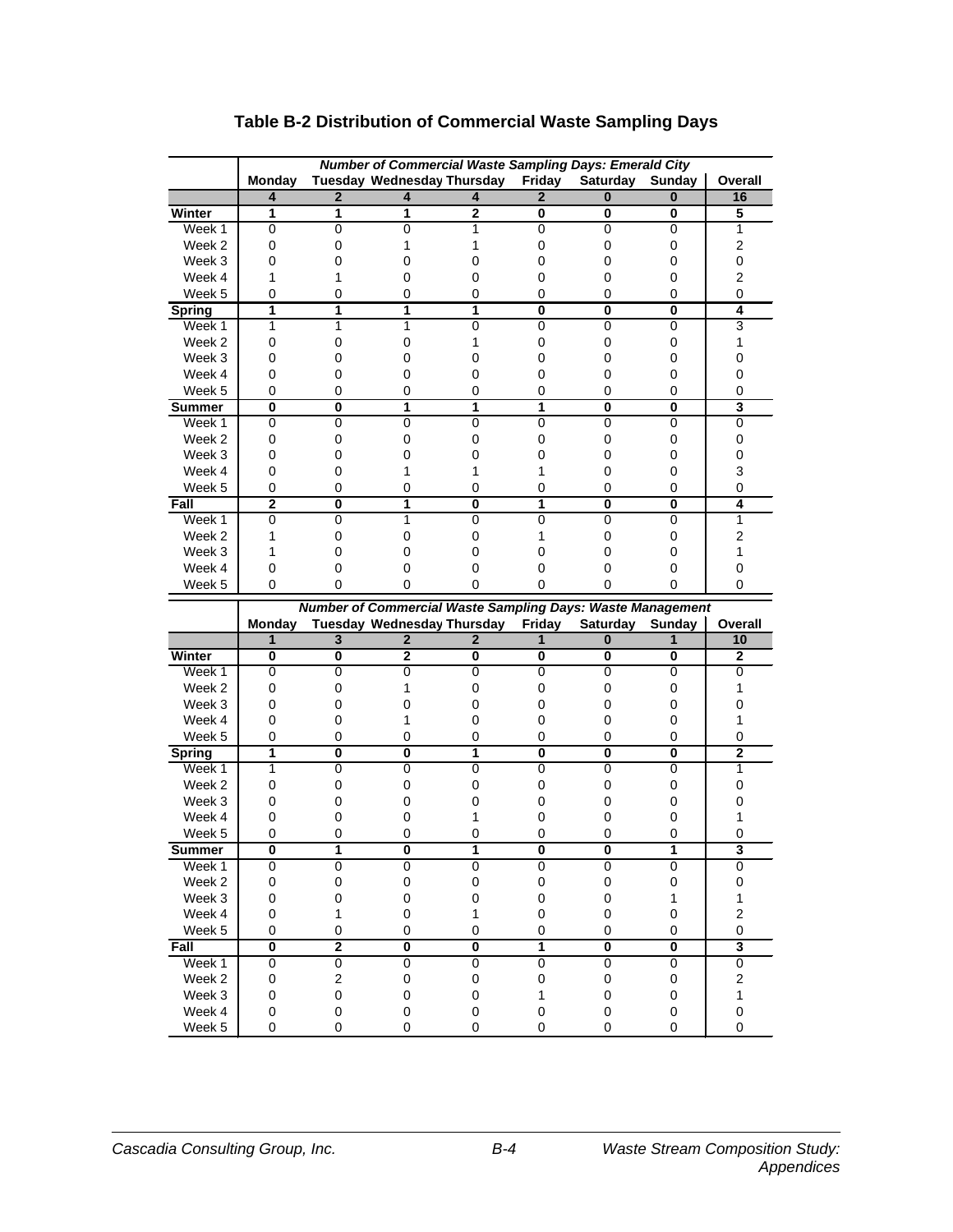|                   | <b>Number of Self-haul Waste Sampling Days</b> |                |                    |          |               |                |               |                |
|-------------------|------------------------------------------------|----------------|--------------------|----------|---------------|----------------|---------------|----------------|
|                   | <b>Monday</b>                                  | Tuesday        | Wednesday Thursday |          | <b>Friday</b> | Saturday       | <b>Sunday</b> | Overall        |
|                   | 1                                              | $\overline{2}$ | $\bf{0}$           | 3        |               | $\overline{2}$ | 1             | 10             |
| Winter            | $\bf{0}$                                       |                | $\Omega$           | $\bf{0}$ | 1             | $\mathbf 0$    | $\mathbf{0}$  | $\overline{2}$ |
| Week 1            | $\Omega$                                       | 0              | $\Omega$           | 0        | U             | $\Omega$       | 0             | $\Omega$       |
| Week 2            |                                                |                |                    |          |               |                |               |                |
| Week 3            |                                                |                |                    |          |               |                |               |                |
| Week 4            |                                                |                |                    |          |               |                |               |                |
| Week 5            | O                                              |                |                    |          |               |                |               |                |
| Spring            | $\bf{0}$                                       |                | 0                  |          | 0             | $\bf{0}$       | 0             | 2              |
| Week 1            | $\Omega$                                       |                | U                  | ∩        | O             | 0              | 0             |                |
| Week <sub>2</sub> |                                                |                |                    |          |               |                |               |                |
| Week 3            |                                                |                |                    |          |               |                |               |                |
| Week 4            |                                                |                |                    |          |               |                |               |                |
| Week 5            | ∩                                              |                |                    |          | O             |                | n             |                |
| Summer            | $\bf{0}$                                       | 0              | O                  |          | $\bf{0}$      |                |               | 3              |
| Week 1            | $\Omega$                                       | $\Omega$       | ∩                  | U        | O             | U              | O             | n              |
| Week 2            |                                                |                |                    |          |               |                |               |                |
| Week 3            |                                                |                |                    |          |               |                |               |                |
| Week 4            |                                                |                |                    |          |               |                |               |                |
| Week 5            | 0                                              |                |                    |          | 0             |                | O             |                |
| Fall              | 1                                              | 0              | $\bf{0}$           | 4        | 0             | 4              | 0             | 3              |
| Week 1            | $\Omega$                                       | U              | ∩                  | ∩        | U             | n              | 0             | O              |
| Week 2            |                                                |                |                    |          |               |                |               |                |
| Week 3            |                                                |                |                    |          |               |                |               |                |
| Week 4            |                                                |                |                    |          |               |                |               |                |
| Week 5            | n                                              |                |                    |          |               |                |               |                |

## **Table B-3 Distribution of Self-Haul Sampling Days**

## **Sample Selection**

Commercial loads were selected using the following procedure:

- 1. For each hauler, samples were allocated to the day and night shifts, based on the proportion of tonnage collected per shift. For example, if one of the companies hauls 67% of its commercial tonnage during the daytime, then 67% of its sampling days would be assigned to the day shift.
- 2. Next, for each shift samples were allocated to packer trucks and roll-offs based on the proportion of tonnage collected by each. The total number of samples for each vehicle type was then evenly distributed among the sampling days. If samples could not be evenly distributed by vehicle type, then the sampling day(s) with more or less than the average number of samples per vehicle type was selected at random.
- 3. Because many of the vehicles transport more than one load per shift, and since there are more vehicles per shift than the quota to be sampled, it was necessary to designate which specific loads were to be sampled. For each hauler and shift, a random number was assigned to every load expected to arrive at the selected facility. The random numbers were sorted and the loads with the lowest random number were selected in sequence until the quota for each vehicle type was met for the sampling day. $4$  For subsequent sampling days, a new random number was assigned to each load number and the process was repeated.

 $<sup>4</sup>$  Waste Management hauled a small number of loads that could not be selected for sampling during this</sup> study period. These loads were generated by a local business that prohibited their waste from being sampled. In the year 2000, a total of 2,982 such tons were hauled by Waste Management. These tons were excluded from the study's analysis.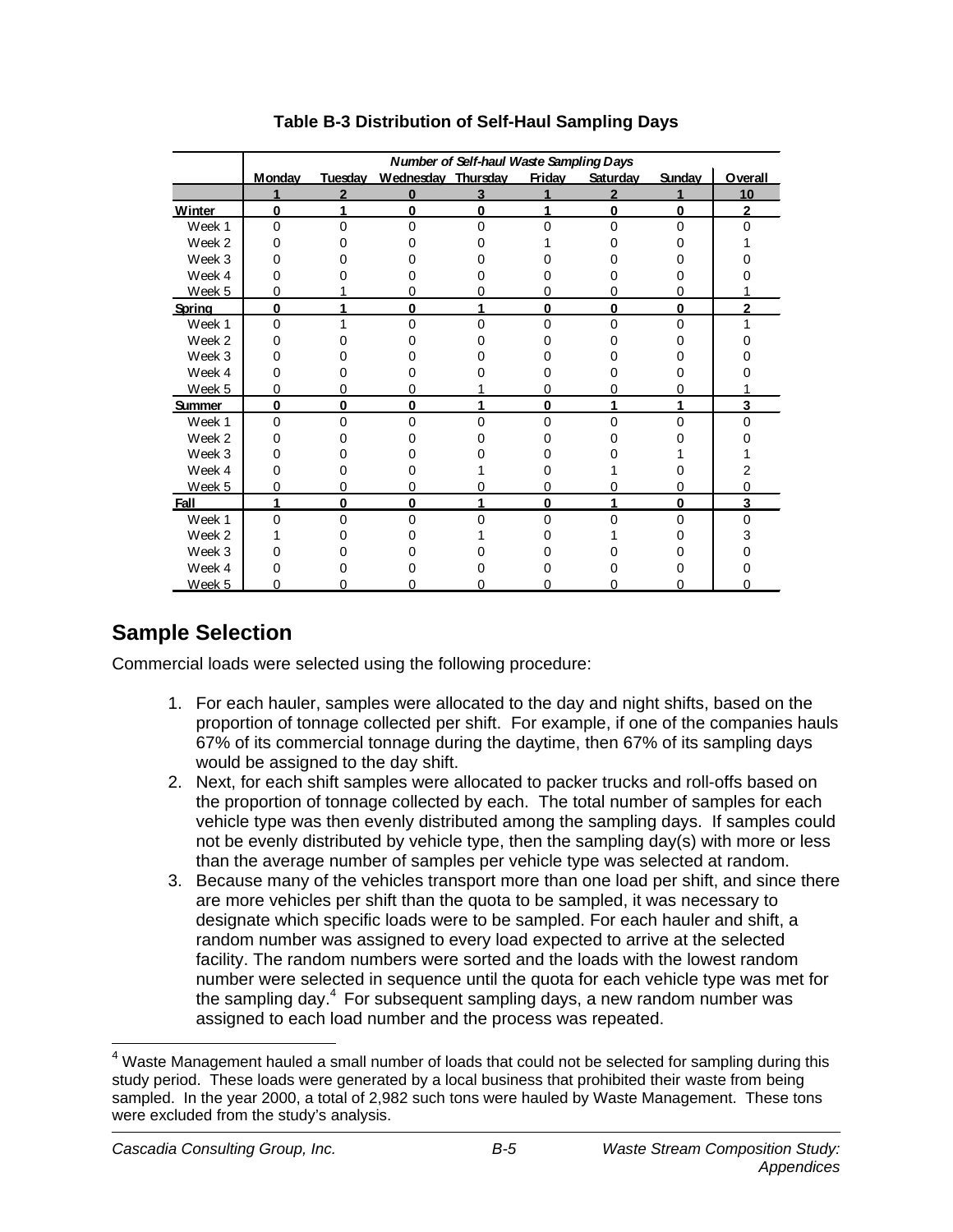Self-haul loads were systematically selected at each facility. Systematic selection consists of taking every "nth" vehicle that enters the facility at a randomly selected start time. The sampling intervals were determined by dividing the day's expected number of arriving vehicles by the number of samples needed on that day. The expected traffic count was either the average weekday or weekend vehicle count from the same month in 1999.

In the 1996 study, self-haul vehicles were stratified by vehicle type (passenger and trucks) during the vehicle selection process in order to ensure that enough samples were obtained from passenger vehicles. In the Year 2000 study, self-haul vehicles were not stratified by vehicle type. The reason is that the City was more interested in estimating the proportion of self-hauled waste generated from residential versus non-residential sources, than by characterizing the selfhaul passenger vehicle subpopulation. Another change from the 1996 study is that minivans were classified as passenger vehicles, but now are considered trucks.

As the study progressed, key planning assumptions were monitored. When necessary, the sampling plan was modified to meet the objectives of the study design.

## **Field Procedures**

The field supervisor conducted a brief interview with the driver of each selected vehicle. As part of the interview, both commercial and self-haul drivers were asked to identify from which type of business or residence the sample load was from. Table B-4 lists the possible generator types and corresponding Standard Industry Codes (SIC). Information obtained from each driver was recorded on the load's corresponding tally sheet (see Appendix E for a copy of this sheet).

| <b>Generator Category</b>                  | <b>SIC Codes</b>                                |
|--------------------------------------------|-------------------------------------------------|
| Construction, Demolition, and Landclearing | $15 - 17$                                       |
| Education                                  | 82                                              |
| <b>Health Care</b>                         | 80                                              |
| Hotel/Motel                                | 70                                              |
| Manufacturing                              | 20, 22-26, 28-36, 38-39, 372, 373, 376          |
| Office                                     | 01-02, 08-09, 10, 14, 27, 48, 49, 60-67, 73, 81 |
| <b>Other Non-Residential</b>               |                                                 |
| <b>Other Services</b>                      | 7, 55, 72, 75, 76, 78-79, 84, 86, 89            |
| Restaurant                                 | 58                                              |
| Retail                                     | 52-54, 56-57, 59                                |
| Transportation                             | 40-47, 371, 374, 375, 379                       |
| Wholesale                                  | 50.51                                           |
| <b>Mixed Commercial Generators</b>         |                                                 |

## **Table B-4 SIC Codes, by Generator Type**

For the commercial samples, the entire truckload of waste was dumped into the pit at the transfer station. Wherever possible, an imaginary 8-section, 2-layer grid (16 cells total) was superimposed on the load, and a randomly selected cell was identified for sampling. In order to prevent the commingling of garbage to be sampled with that in the pit, the loader would frequently nose in the stream of material falling from the selected truck, capturing a 5-cubic yard slice of garbage. Approximately 250 pounds of waste was dumped from the loader onto a tarp for sorting. As the truck departed from the transfer station, the Field Manager recorded the vehicle's net weight.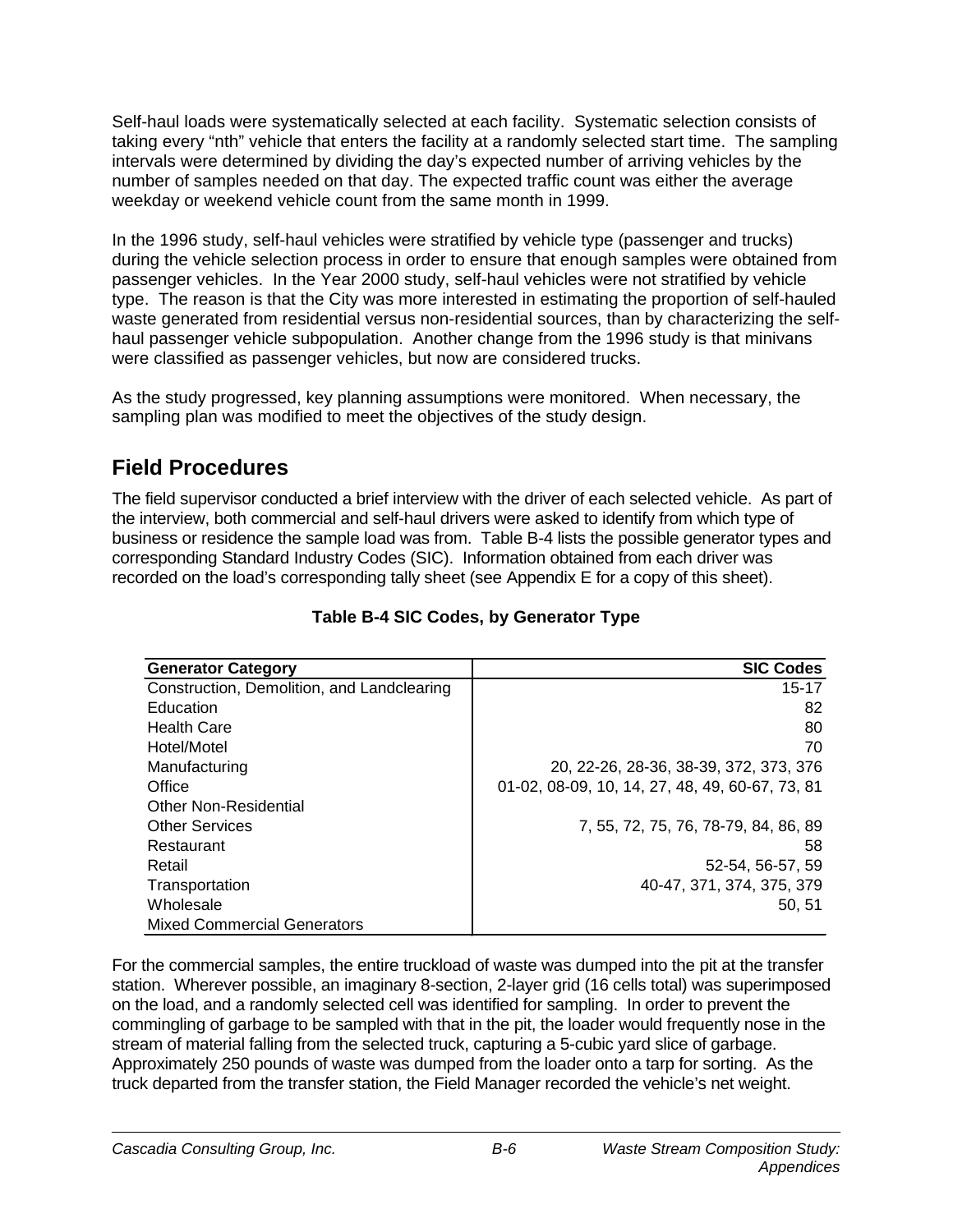Samples from large (greater than 500 pounds) self-hauled loads were selected in much the same manner as commercially collected loads. If the self-hauled load weighed less, then the entire load was sorted as a sample.

Each sample was sorted by hand into the defined component groups (please see Appendix A for component definitions). For example, food containers were separated from the food and classified according to the containers' material. Each sample was sorted to the greatest reasonable detail. Rarely, a *supermix* of material (a residue composed of mixed material, each piece smaller than one-half inch) remained after sorting a sample. In these cases, the field supervisor weighed the combined *supermix* (never totaling more than 10 pounds) and visually estimated the percentage of each component material in the *supermix*. The weights of all materials were recorded on the tally sheets shown in Appendix E.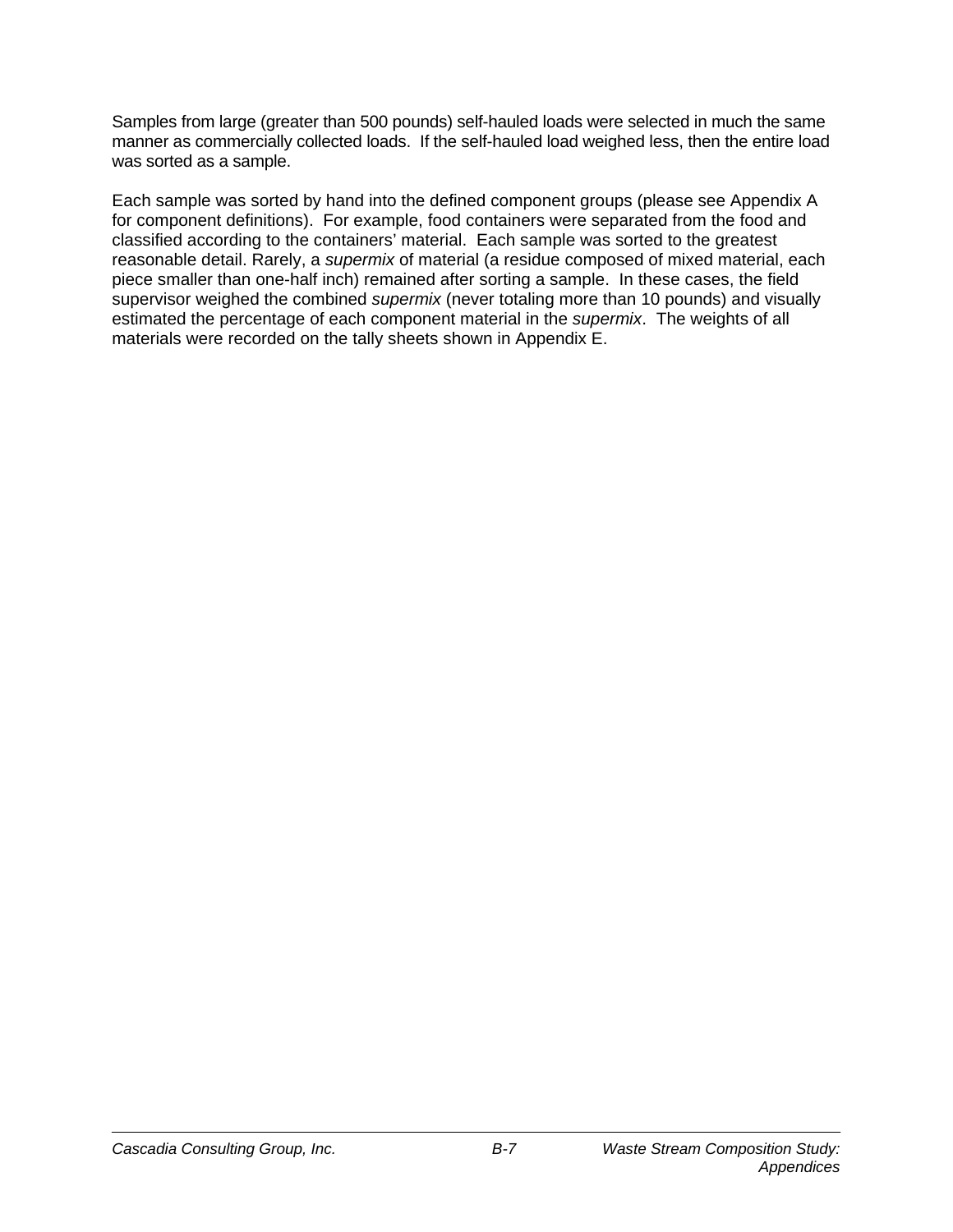# **Appendix C Comments on Monthly Sampling Events**

## **January**

The commercial waste stream sampling began on January  $25<sup>th</sup>$  at Third & Lander. Samples from six roll-offs, eight front loaders, and one rear loader were obtained as planned. One roll-off sample was pushed, which was replaced with an alternate sample.

On January 26<sup>th</sup>, a total of two rear loader, four front loader, and nine roll-off samples were sorted. The sorting crew was only able to catch two of the five pre-selected front loader loads. Therefore, multiple samples were taken from the rear loader and one front loader. The resulting allocation included one extra rear loader and one less front loader sample than was planned.

# **February**

On February  $28<sup>th</sup>$ , samples from one rear loader, eight front loaders, and five roll-offs were sorted at Third & Lander. The sorting crew was unable to sort one of the pre-selected roll-offs.

Twenty self-haul samples were sorted as planned on February 29<sup>th</sup> at the NRDS.

## **March**

The sorting crew had particular difficulty capturing the scheduled night loads on March 6<sup>th</sup> at Eastmont. One of the pre-selected front loaders did not show (scheduled to be sampled twice), and two of the pre-selected roll-off loads were not sorted. No extra samples were obtained, resulting in five front loader and six roll-off samples.

On March  $7<sup>th</sup>$ , one rear loader, six front loader, and eight roll-off samples were sorted as planned. Two of the pre-selected roll-offs did not show, but alternates were obtained.

Fewer self-haul vehicles arrived than anticipated on March  $30<sup>th</sup>$  and therefore only 16 samples were obtained. Four additional samples were captured and sorted the following day, for a total of 20 samples.

# **April**

On April 13<sup>th</sup>, two pre-selected front loaders and one roll-off did not arrive. As a result, the three contingency samples (one of each vehicle type) were captured. The resulting allocation included two rear loaders, eight front loaders, and five roll-offs.

On April 27<sup>th</sup>, four front loader samples were sorted, but only nine roll-offs were sampled. The truck number of one of the roll-offs was switched and consequently the sorting crew missed its first two loads.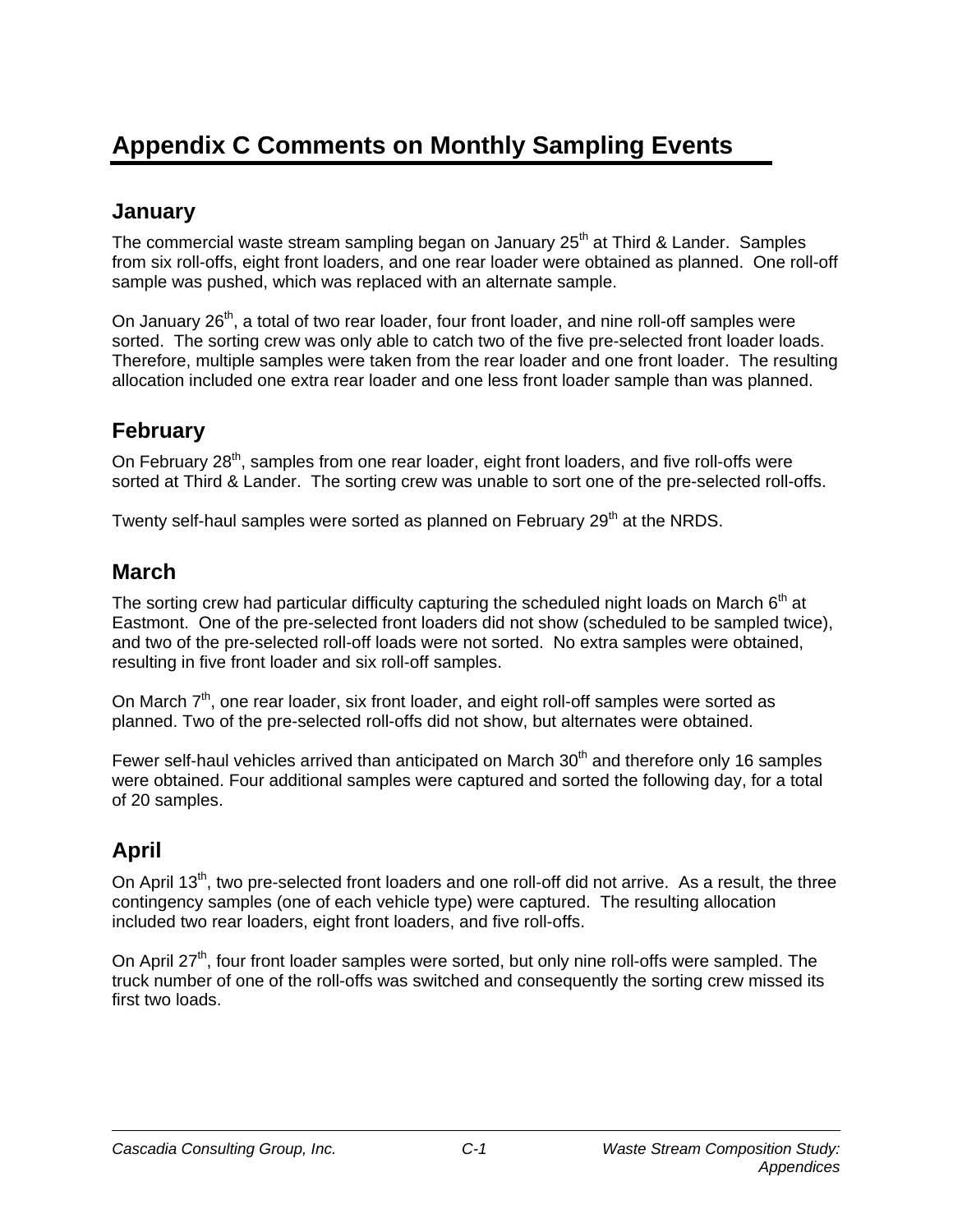# **May**

On May 1<sup>st</sup>, nine front loader, one rear loader, and three of the five roll-off samples were sorted as planned.

On May 2<sup>nd</sup>, 20 self-haul samples were sorted as planned.

On May  $3<sup>rd</sup>$ , six front loader, two rear loader, and six of the seven roll-off loads were sampled as planned. One roll-off sample was not captured.

# **June**

On June 22<sup>nd</sup>, all 20 self-haul samples were sorted as planned at SRDS.

On June  $27<sup>th</sup>$ , one commercial rear loader, four front loaders, and ten roll-offs were also sampled as planned.

On June 28<sup>th</sup>, one rear loader, four front loaders and eight roll-offs were sampled as planned. One front loader, whose first and second loads were to be sampled, did not show. An extra rear loader sample was obtained for a total of 14 samples.

## **July**

On July 16<sup>th</sup>, all 20 self-haul samples were sorted as planned at NRDS.

On July 27<sup>th</sup>, one rear loader, nine front loaders, and four roll-offs were sampled as planned at Third & Lander. One roll-off scheduled for sampling did not arrive, and therefore only 14 samples were obtained.

The sorting date originally scheduled for July 26<sup>th</sup> at Eastmont was postponed until August. The afternoon before the sorting was to occur, the compactor broke at Eastmont. In addition, one of the gates was broken. Unfortunately, when the sorting crew arrived at Eastmont, the problems had not been fixed, and the Eastmont staff did not allow us to sample as planned.

# **August**

On August  $20<sup>th</sup>$ , samples were sorted during the night shift at Eastmont. We obtained the five samples from front loaders as planned, but were only able to collect six samples from roll-offs due to the limited number of vehicles operating that night.

The August 24<sup>th</sup> sorting day was scheduled to make up for the day missed at Eastmont in July. In July, operational problems at the transfer station forced us to reschedule for this month instead. As planned, we were able to secure four front loader and 11 roll-off samples.

On Friday, August 25<sup>th</sup>, samples were sorted from one rear loader, nine front loaders, and five roll-offs as planned. Since the last sorting event at Third & Lander, some of Emerald City's truck numbers have changed. We were not aware of these changes, and therefore there was some confusion at the sorting location. Consequently, six of the loads we obtained were from the original sampling plan.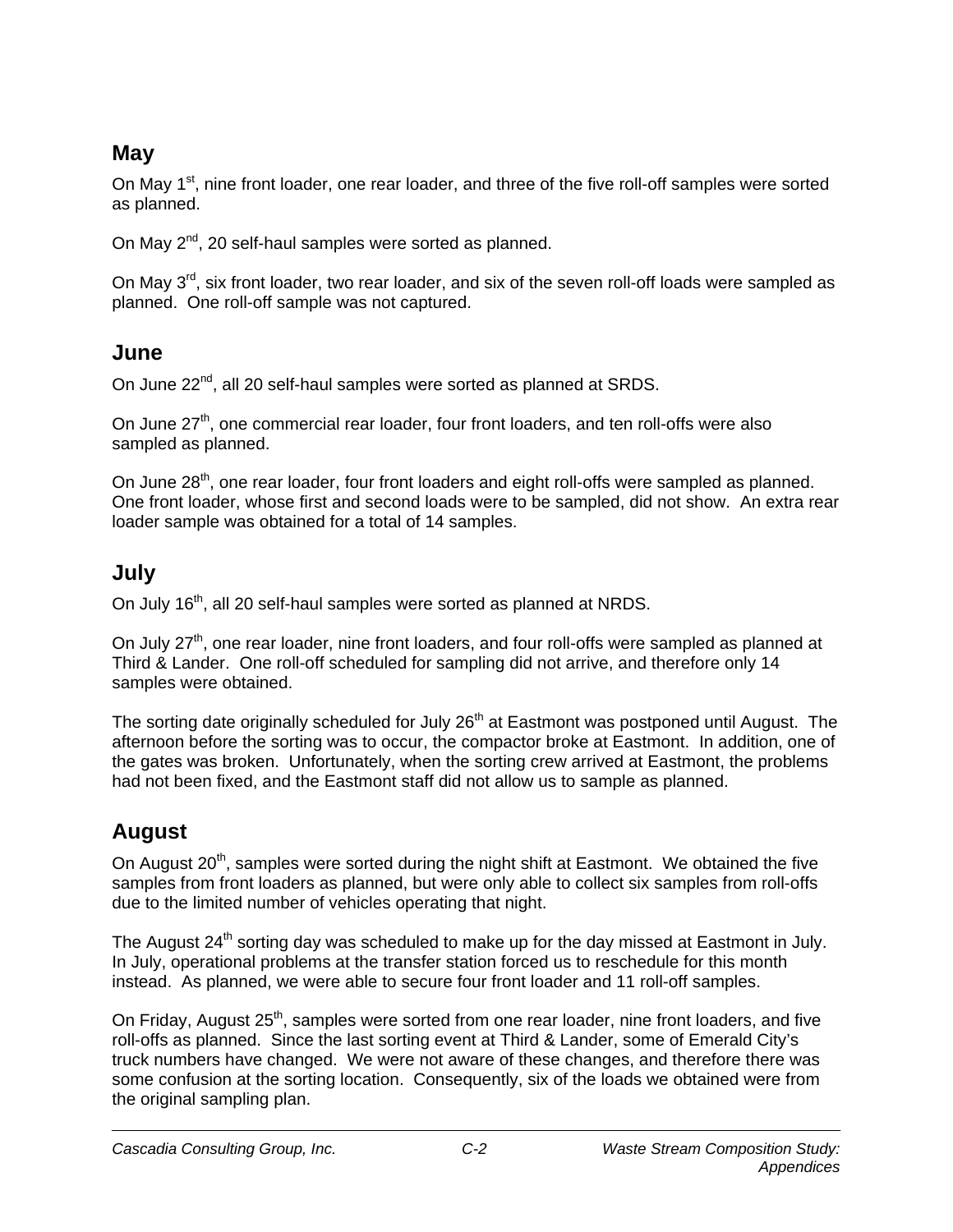## **September**

On September 6<sup>th</sup>, sorting occurred during the day shift at Third & Lander. The sorting crew obtained eight samples from front loaders (one less than planned), and five samples from rolloffs. The sorting crew was unable to capture the planned rear loader sample.

During the September 14<sup>th</sup> sorting day at the North Recycling and Disposal Station, 20 vehicles were sampled as planned.

On Friday, September 15<sup>th</sup>, samples were sorted from nine front loaders, one rear loader, and five roll-offs at Third & Lander during the day shift. All samples were obtained as planned.

# **October**

On October 9<sup>th</sup>, 20 vehicles were sampled at the South Recycling and Disposal Station as planned.

During the October 10<sup>th</sup> day shift sampling at Eastmont, 11 samples were sorted: three front loaders and eight roll-offs. The sorting crew was unable to capture the three extra front loaders and one roll-off as planned.

On Monday, October 16<sup>th</sup>, samples were sorted from five front loaders and nine roll-offs at Third & Lander during the night shift. The crew missed samples from one front loader and one rear loader, but was able to capture an additional roll-off sample.

# **November**

On November 10<sup>th</sup>, sorting occurred during the day shift at Third & Lander. The sorting crew obtained ten samples from front loaders and five samples from roll-offs as planned. They also captured two rear loaders (one more than planned).

During the November 11<sup>th</sup> sorting day at the North Recycling and Disposal Station, 20 vehicles were sampled as planned.

On Tuesday, November  $14<sup>th</sup>$ , samples were sorted from five front loaders (two less than planned) and eight roll-offs at Eastmont during the day shift. This sampling day was scheduled in order to make up for missed loads.

On November 17<sup>th</sup>, the crew sorted samples at Eastmont during the night shift. They captured six samples from front loaders and 14 from roll-offs (six roll-offs were double-sampled since a fewer number have been arriving at the transfer station than anticipated). The rear loader that was to be sampled did not arrive at Eastmont as planned.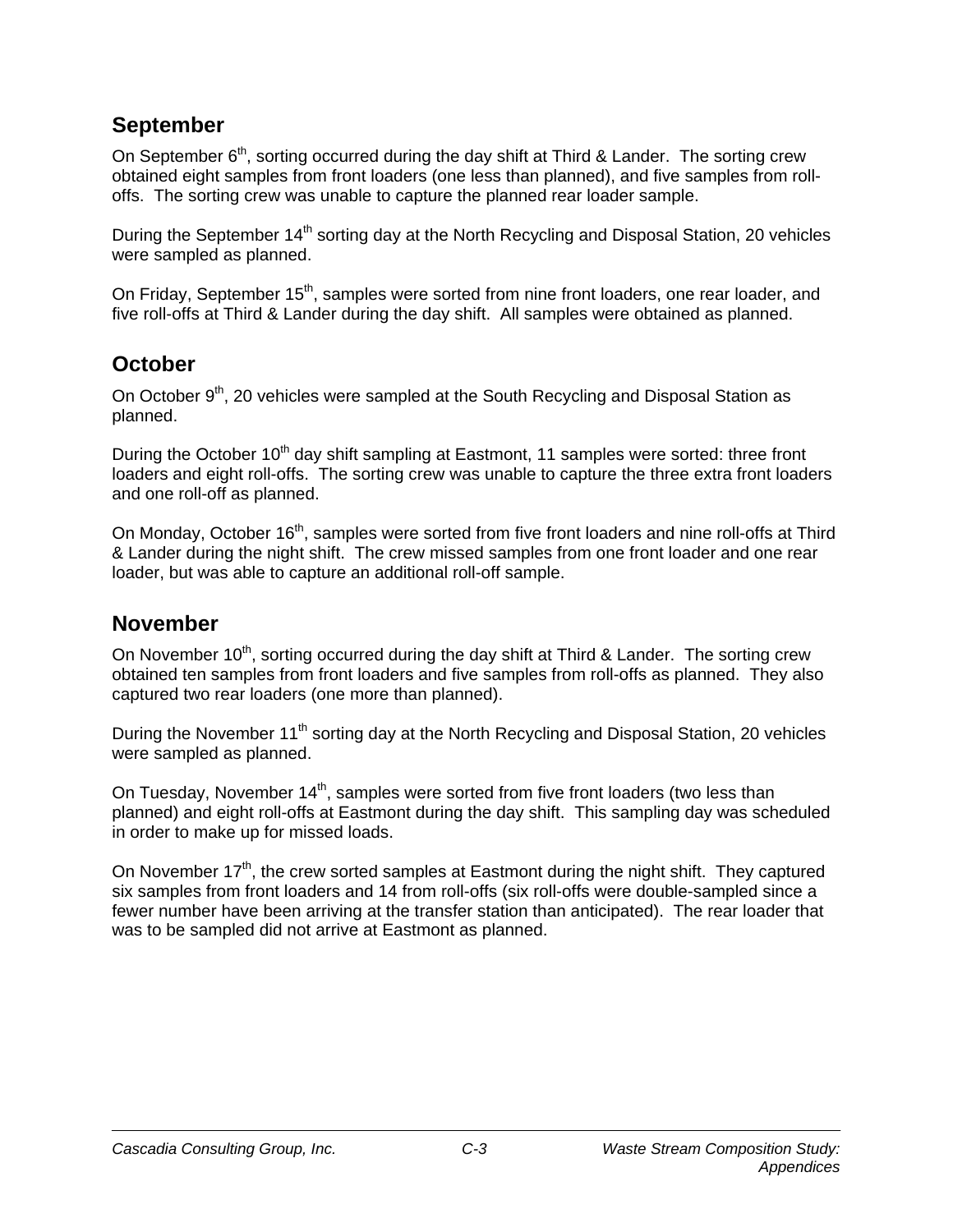# **December**

On December  $7<sup>th</sup>$ , sorting occurred during the day shift at Third & Lander. The sorting crew obtained three samples from front loaders and nine samples from roll-offs. They also captured two rear loaders.

During the December 8<sup>th</sup> sorting day at the South Recycling and Disposal Station, 20 vehicles were sampled as planned.

On Wednesday, December 13<sup>th</sup> we sorted samples from four front loaders and 11 roll-offs at Eastmont during the night shift.

On December  $14<sup>th</sup>$  our crew sorted samples at Third & Lander during the night shift. They captured three samples from front loaders and eight from roll-offs. Because of strong wind gusts, the crew had to discontinue sorting mid-way through the shift; therefore they did not capture the four remaining loads.

# **January**

In January, we sorted a total of six commercial samples. All of these samples were captured on Wednesday, January 10<sup>th</sup>, during the day shift at Third & Lander. The sorting crew obtained all of these samples from front loaders. This day was scheduled to makeup for missed loads during past sampling days.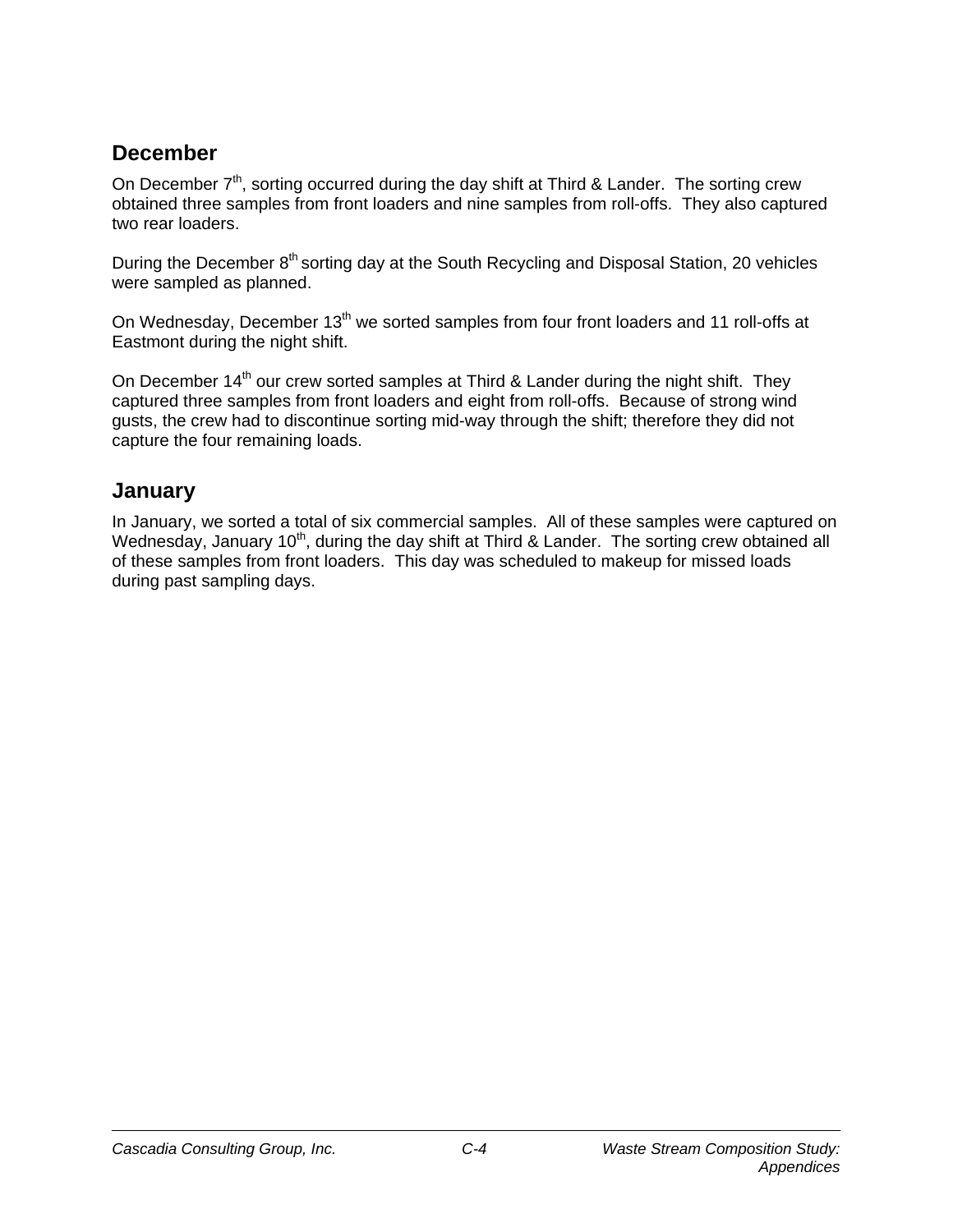# **Appendix D Waste Composition Calculations**

# **Composition Calculations**

The composition estimates represent the **ratio of the components' weight to the total waste** for each noted substream. They are derived by summing each component's weight across all of the selected records and dividing by the sum of the total weight of waste, as shown in the following equation:

$$
r_j = \frac{\sum_i c_{ij}}{\sum_i w_i}
$$

where:

 $c =$  weight of particular component

 $w = sum of all component weights$ 

for i 1 to n

where  $n =$  number of selected samples

for j 1 to m

where  $m =$  number of components

The confidence interval for this estimate is derived in two steps. First, the variance around the estimate is calculated, accounting for the fact that the ratio includes two random variables (the component and total sample weights). The **variance of the ratio estimator** equation follows:

$$
\hat{V}_{r_j} = \left(\frac{1}{n}\right) \cdot \left(\frac{1}{\overline{w}^2}\right) \cdot \left(\frac{\sum_i \left(c_{ij} - r_j w_i\right)^2}{n - 1}\right)
$$

where:

$$
\overline{w} = \frac{\sum_i w_i}{n}
$$

Second, **precision levels** at the 90% confidence interval are calculated for a component's mean as follows:

$$
r_j \pm \left(t \cdot \sqrt{\hat{V}_{r_j}}\right)
$$

where:

t  $=$  the value of the t-statistic (1.645) corresponding to a 90% confidence level

For more detail, please refer to Chapter 6 "Ratio, Regression and Difference Estimation" of *Elementary Survey Sampling* by R.L. Scheaffer, W. Mendenhall and L. Ott (PWS Publishers, 1986).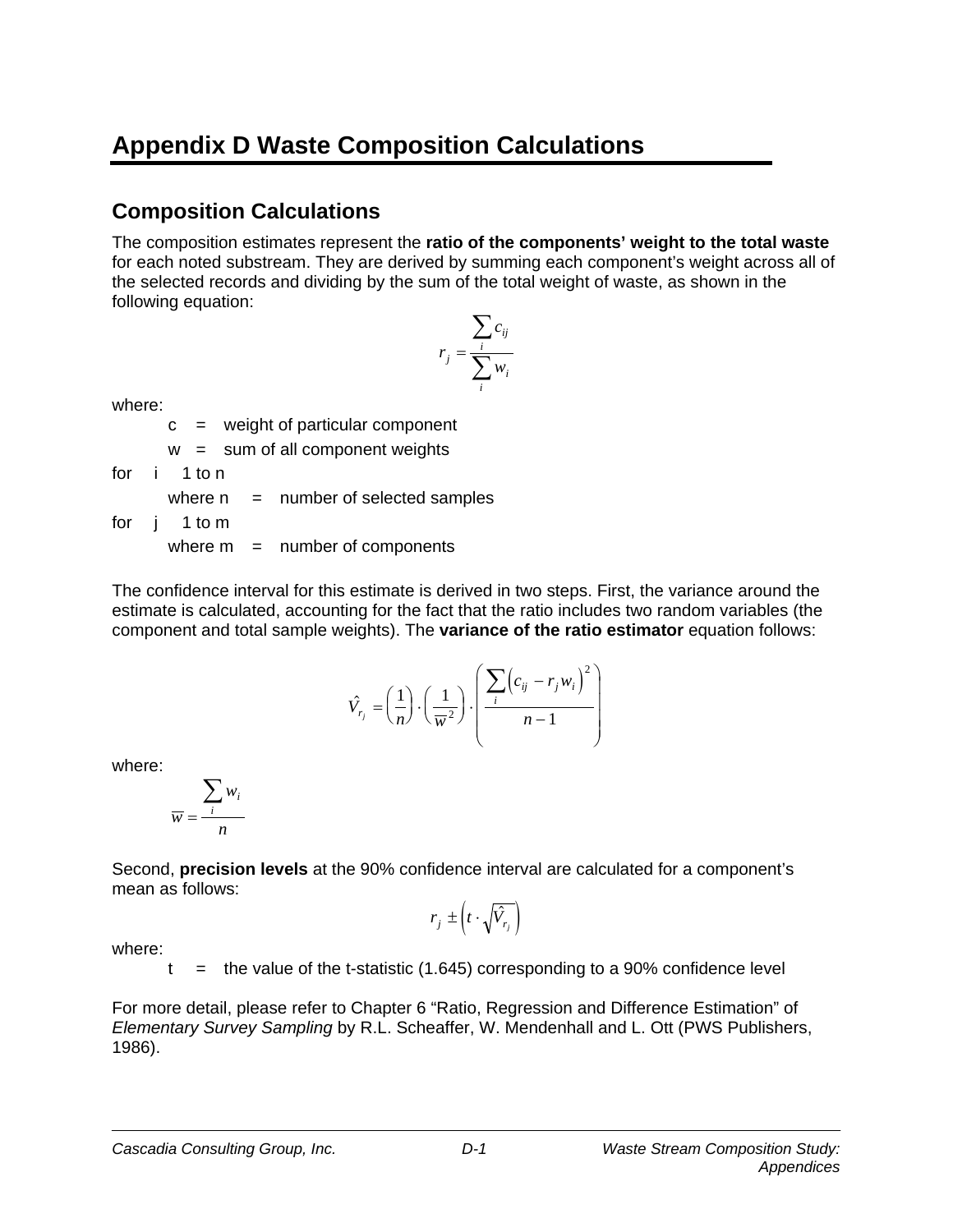# **Weighted Averages**

The overall commercial and overall self-haul waste composition estimates were calculated by performing a weighted average across the relevant substreams. For the commercial substream, the overall estimate was calculated by performing a weighted average based on the tonnage carried by each hauler, vehicle type and shift. For the self-haul substream, the overall estimate was calculated by performing a weighted average based on the tonnage hauled each season to each site, by vehicle type.

Seattle provided the estimate of tonnage disposed by the commercial and self-haul substreams during the year 2000. In addition, the two authorized commercial haulers provided tonnage estimates for waste hauled by each vehicle type for the day and night shifts. The composition estimates for each substream and subpopulation were applied to the relevant tonnages to estimate the amount of waste disposed for each component category.

The **weighted average for an overall composition estimate** is performed as follows:

$$
O_j = (p_1 * r_{j1}) + (p_2 * r_{j2}) + (p_3 * r_{j3}) + \dots
$$

where:

 $p =$  the proportion of tonnage contributed by the noted substream

r = ratio of component weight to total waste weight in the noted substream

for j 1 to m

where  $m =$  number of components

The **variance of the weighted average** is calculated:

$$
VarO_j = (p_1^{2} * \hat{V}_{r_{j1}}) + (p_2^{2} * \hat{V}_{r_{j2}}) + (p_3^{2} * \hat{V}_{r_{j3}}) + ...
$$

The weighting percentages that were used to perform the composition calculations are listed below. Table D-1 through Table D-9 pertain to the commercial substream and its respective subpopulations, and Table D-10 through Table D-18 correspond to the self-haul substream and its respective subpopulations. Again, weighting percentages were not used to perform composition calculations on commercial or self-haul sampling data by generator type.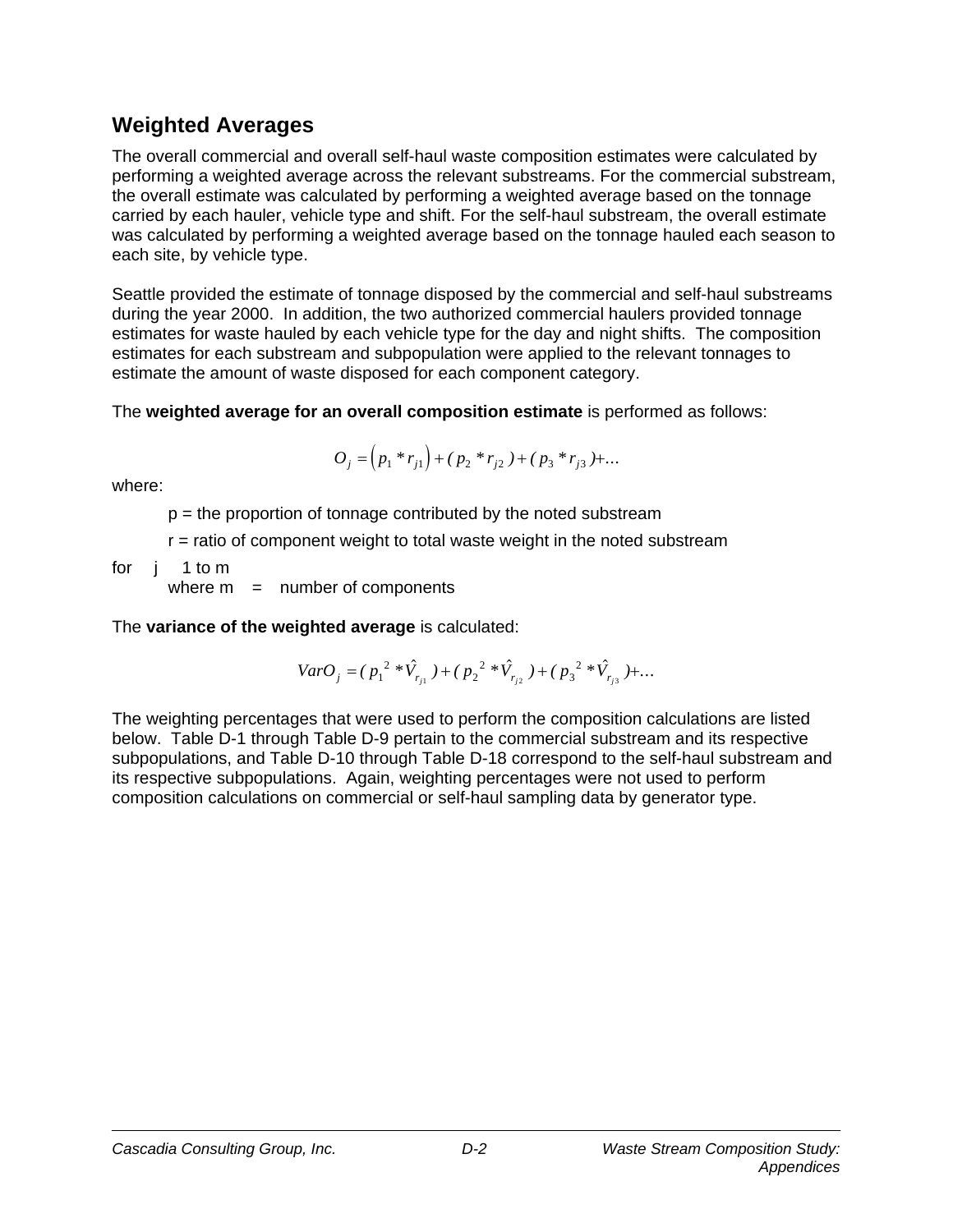| <b>Hauler</b>                |                 | <b>Percent</b> |
|------------------------------|-----------------|----------------|
| <b>Shift</b>                 | <b>Tons</b>     | Οf             |
| <b>Vehicle Type</b>          | <b>Disposed</b> | <b>Total</b>   |
| Waste Management             |                 |                |
| Day                          |                 |                |
| <b>Front Loader</b>          | 16,899          | 7.50%          |
| Rear Loader                  | 2,975           | 1.32%          |
| <b>Compactor Roll-off</b>    | 6,520           | 2.89%          |
| Loose Rolll-off              | 14,717          | 6.53%          |
| Night                        |                 |                |
| Front Loader                 | 16,233          | 7.20%          |
| Rear Loader                  | 3,101           | 1.38%          |
| Compactor Roll-off           | 20,854          | 9.25%          |
| Loose Rolll-off              | 7,442           | 3.30%          |
| <b>Emerald City Disposal</b> |                 |                |
| Day                          |                 |                |
| <b>Front Loader</b>          | 62,242          | 27.61%         |
| Rear Loader                  | 4,103           | 1.82%          |
| <b>Compactor Roll-off</b>    | 18,588          | 8.25%          |
| Loose Rolll-off              | 14,904          | 6.61%          |
| Night                        |                 |                |
| <b>Front Loader</b>          | 20,747          | 9.20%          |
| Rear Loader                  | 1,758           | 0.78%          |
| <b>Compactor Roll-off</b>    | 10,291          | 4.57%          |
| Loose Rolll-off              | 4,062           | 1.80%          |
|                              |                 |                |
| Overall                      | 225,435         | 100%           |

**Table D-1 Weighting Percentages: Overall Commercial**

#### **Table D-2 Weighting Percentages: Commercial Front Loaders**

| <b>Hauler</b>                |                 | <b>Percent</b> |
|------------------------------|-----------------|----------------|
|                              | <b>Tons</b>     | Ωf             |
| <b>Shift</b>                 | <b>Disposed</b> | Total          |
| Waste Management             |                 |                |
| Day                          | 16,899.5        | 14.55%         |
| Night                        | 16,233          | 13.98%         |
| <b>Emerald City Disposal</b> |                 |                |
| Day                          | 62,242          | 53.60%         |
| Night                        | 20,747          | 17.87%         |
|                              |                 |                |
| <b>Overall</b>               | 116,122         | 100%           |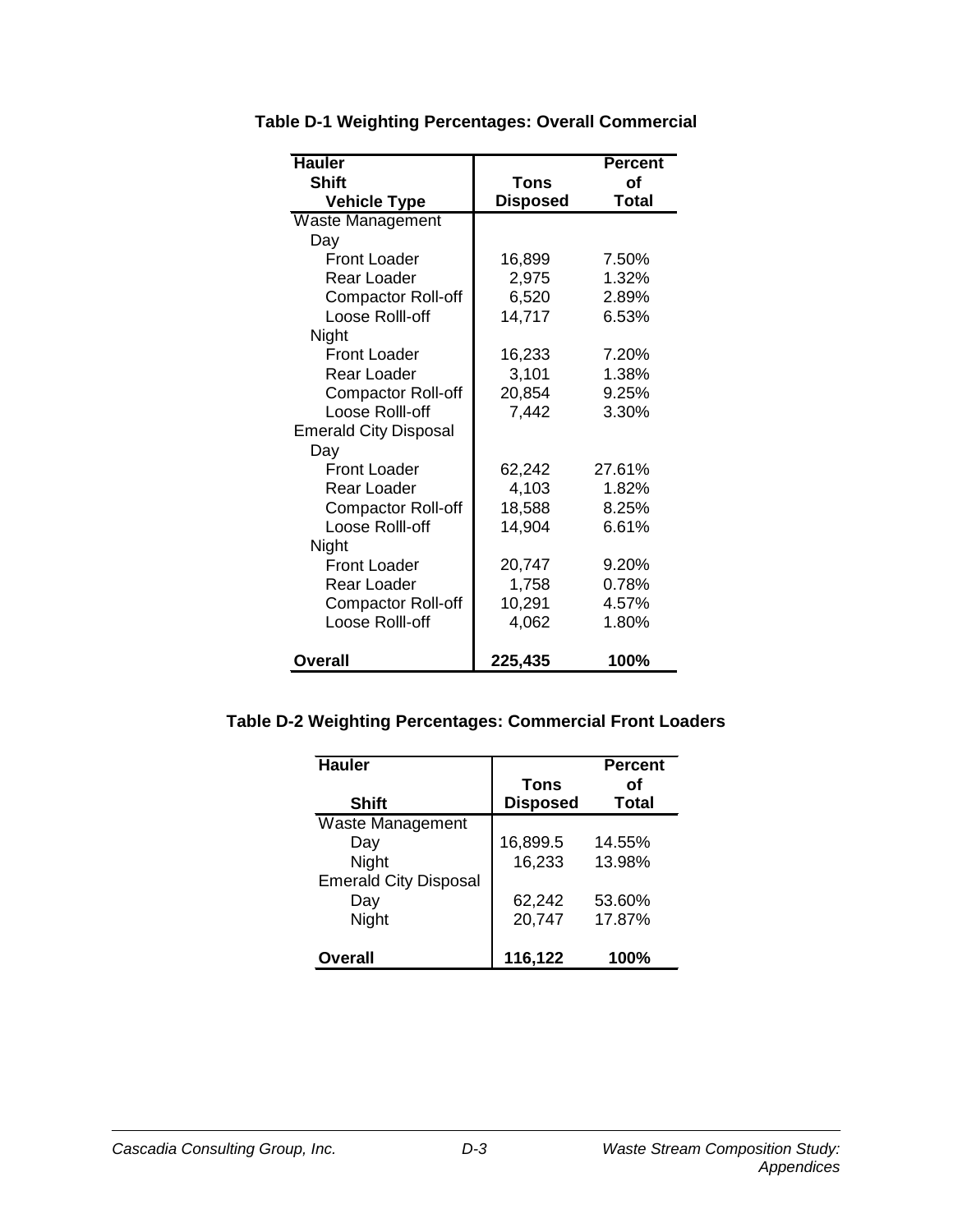| <b>Hauler</b>                | <b>Tons</b>     | <b>Percent</b><br>Ωf |
|------------------------------|-----------------|----------------------|
| <b>Shift</b>                 | <b>Disposed</b> | <b>Total</b>         |
| Waste Management             |                 |                      |
| Day                          | 2,975           | 24.92%               |
| Night                        | 3,101           | 25.98%               |
| <b>Emerald City Disposal</b> |                 |                      |
| Day                          | 4,103           | 34.37%               |
| Night                        | 1,758           | 14.73%               |
| <b>Overall</b>               | 11,936          | 100%                 |

**Table D-3 Weighting Percentages: Commercial Rear Loaders**

#### **Table D-4 Weighting Percentages: Commercial Compactor Roll-offs**

| <b>Hauler</b>                | <b>Tons</b>     | <b>Percent</b><br>Οf |
|------------------------------|-----------------|----------------------|
| <b>Shift</b>                 | <b>Disposed</b> | <b>Total</b>         |
| Waste Management             |                 |                      |
| Day                          | 6,520           | 11.59%               |
| <b>Night</b>                 | 20,854          | 37.07%               |
| <b>Emerald City Disposal</b> |                 |                      |
| Day                          | 18,588          | 33.04%               |
| Night                        | 10,291          | 18.29%               |
| <b>Overall</b>               | 56,253          | 100%                 |

### **Table D-5 Weighting Percentages: Commercial Loose Roll-offs**

| <b>Hauler</b>                | Tons            | <b>Percent</b><br>Ωf |
|------------------------------|-----------------|----------------------|
| <b>Shift</b>                 | <b>Disposed</b> | <b>Total</b>         |
| <b>Waste Management</b>      |                 |                      |
| Day                          | 14,717          | 35.79%               |
| Night                        | 7,442           | 18.10%               |
| <b>Emerald City Disposal</b> |                 |                      |
| Day                          | 14,904          | 36.24%               |
| Night                        | 4,062           | 9.88%                |
| <b>Overall</b>               | 41,124          | 100%                 |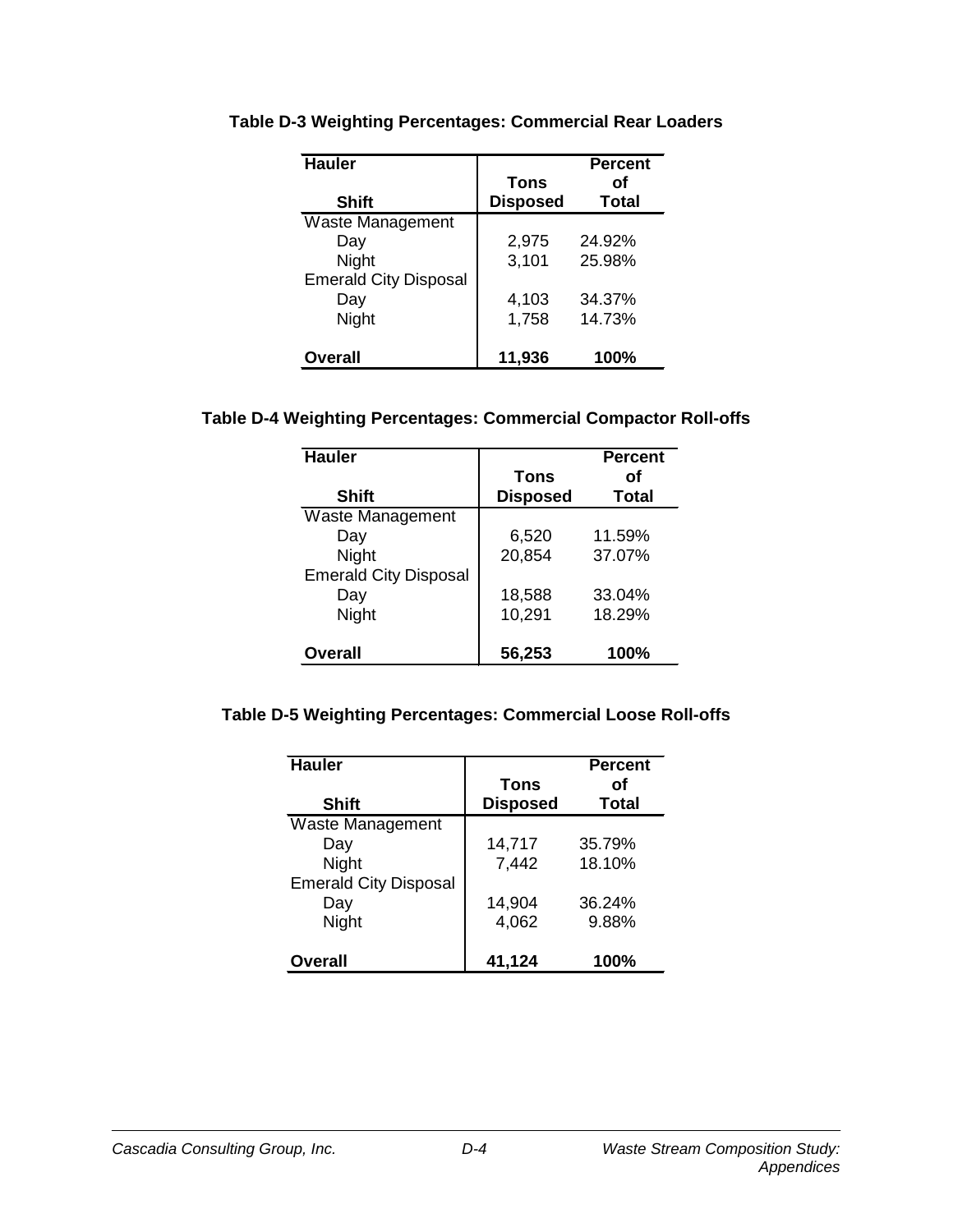|                     |                 | <b>Percent</b> |
|---------------------|-----------------|----------------|
|                     | Tons            | οf             |
| <b>Hauler</b>       | <b>Disposed</b> | <b>Total</b>   |
| Waste Management    | 21,217          | 38.02%         |
| <b>Emerald City</b> | 34,586          | 61.98%         |
| <b>Overall</b>      | 55,803          | <b>100%</b>    |

#### **Table D-6 Weighting Percentages: Commercial in Spring**

#### **Table D-7 Weighting Percentages: Commercial in Summer**

| <b>Hauler</b>       | Tons<br><b>Disposed</b> | <b>Percent</b><br>Ωf<br><b>Total</b> |
|---------------------|-------------------------|--------------------------------------|
| Waste Management    | 22,790                  | 39.13%                               |
| <b>Emerald City</b> | 35,459                  | 60.87%                               |
| <b>Overall</b>      | 58,249                  | <b>100%</b>                          |

#### **Table D-8 Weighting Percentages: Commercial in Autumn**

| <b>Hauler</b>       | Tons<br><b>Disposed</b> | <b>Percent</b><br>Οf<br><b>Total</b> |
|---------------------|-------------------------|--------------------------------------|
| Waste Management    | 23,222                  | 40.41%                               |
| <b>Emerald City</b> | 34,245                  | 59.59%                               |
| <b>Overall</b>      | 57,467                  | <b>100%</b>                          |

#### **Table D-9 Weighting Percentages: Commercial in Winter**

|                         | Tons            | <b>Percent</b><br>οf |
|-------------------------|-----------------|----------------------|
| <b>Hauler</b>           | <b>Disposed</b> | <b>Total</b>         |
| <b>Waste Management</b> | 21,511          | 39.90%               |
| <b>Emerald City</b>     | 32,405          | 60.10%               |
| <b>Overall</b>          | 53,916          | 100%                 |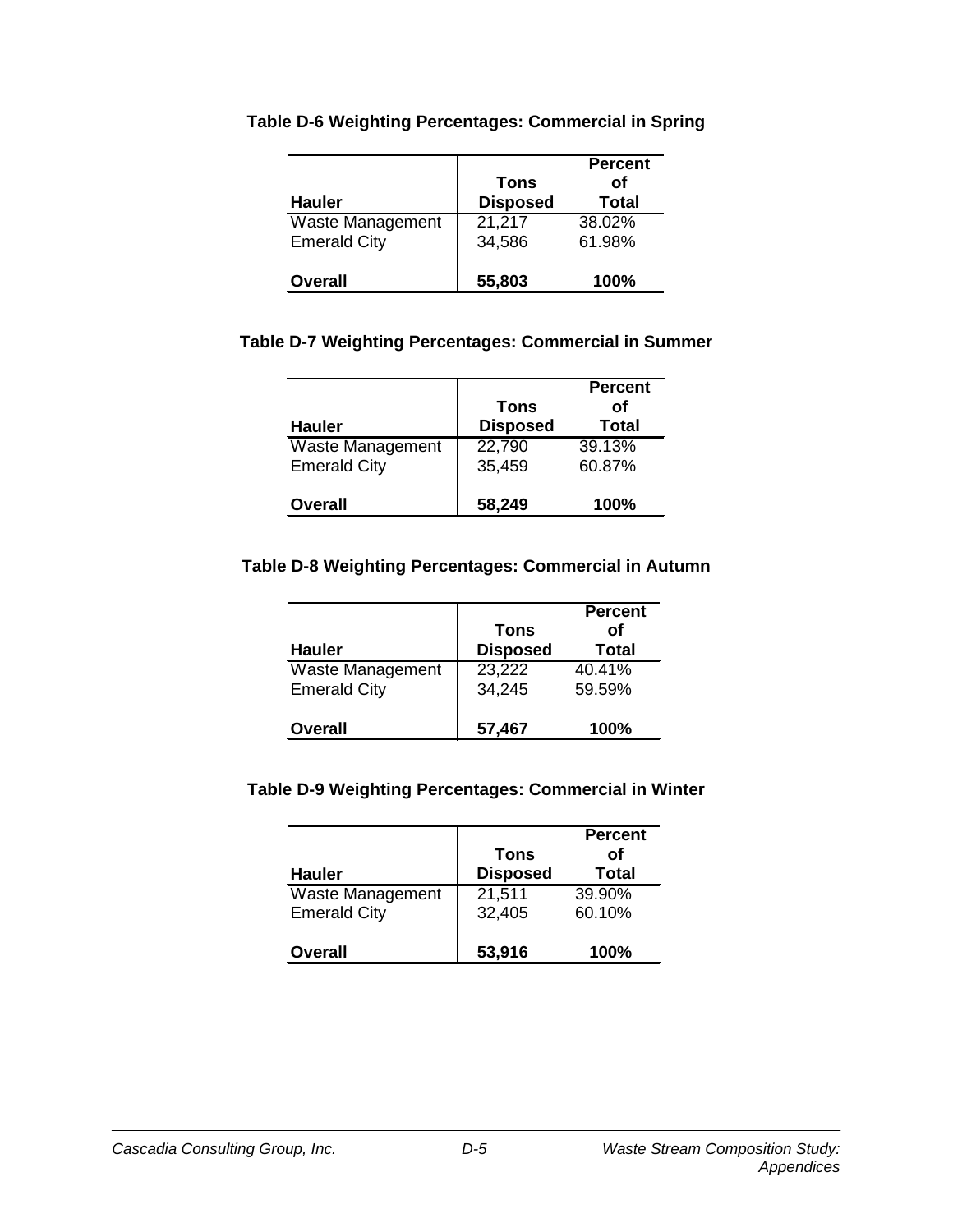| <b>Site</b>         |                 | <b>Percent</b> |
|---------------------|-----------------|----------------|
| <b>Vehicle Type</b> | Tons            | of             |
| <b>Season</b>       | <b>Disposed</b> | <b>Total</b>   |
| <b>NRDS</b>         |                 |                |
| Passenger Car       |                 |                |
| Spring              | 1,150           | 1.13%          |
| Summer              | 1,286           | 1.26%          |
| Autumn              | 989             | 0.97%          |
| Winter              | 958             | 0.94%          |
| Truck               |                 |                |
| Spring              | 13,646          | 13.39%         |
| Summer              | 13,989          | 13.73%         |
| Autumn              | 12,738          | 12.50%         |
| Winter              | 10,816          | 10.62%         |
| <b>SRDS</b>         |                 |                |
| Passenger Car       |                 |                |
| Spring              | 483             | 0.47%          |
| Summer              | 555             | 0.54%          |
| Autumn              | 462             | 0.45%          |
| Winter              | 440             | 0.43%          |
| Truck               |                 |                |
| Spring              | 10,883          | 10.68%         |
| Summer              | 12,702          | 12.47%         |
| Autumn              | 11,540          | 11.33%         |
| Winter              | 9,244           | 9.07%          |
| Overall             | 101,882         | 100%           |

**Table D-10 Weighting Percentages: Overall Self Haul**

#### **Table D-11 Weighting Percentages: Self-Haul at the NRDS**

| <b>Vehicle Type</b><br><b>Season</b> | Tons<br><b>Disposed</b> | <b>Percent</b><br>οf<br><b>Total</b> |
|--------------------------------------|-------------------------|--------------------------------------|
| Passenger Car                        |                         |                                      |
| Spring                               | 1,150                   | 2.07%                                |
| Summer                               | 1,286                   | 2.31%                                |
| Autumn                               | 989                     | 1.78%                                |
| Winter                               | 958                     | 1.72%                                |
| Truck                                |                         |                                      |
| Spring                               | 13,646                  | 24.56%                               |
| Summer                               | 13,989                  | 25.17%                               |
| Autumn                               | 12,738                  | 22.92%                               |
| Winter                               | 10,816                  | 19.46%                               |
| Overall                              | 55,572                  | 100%                                 |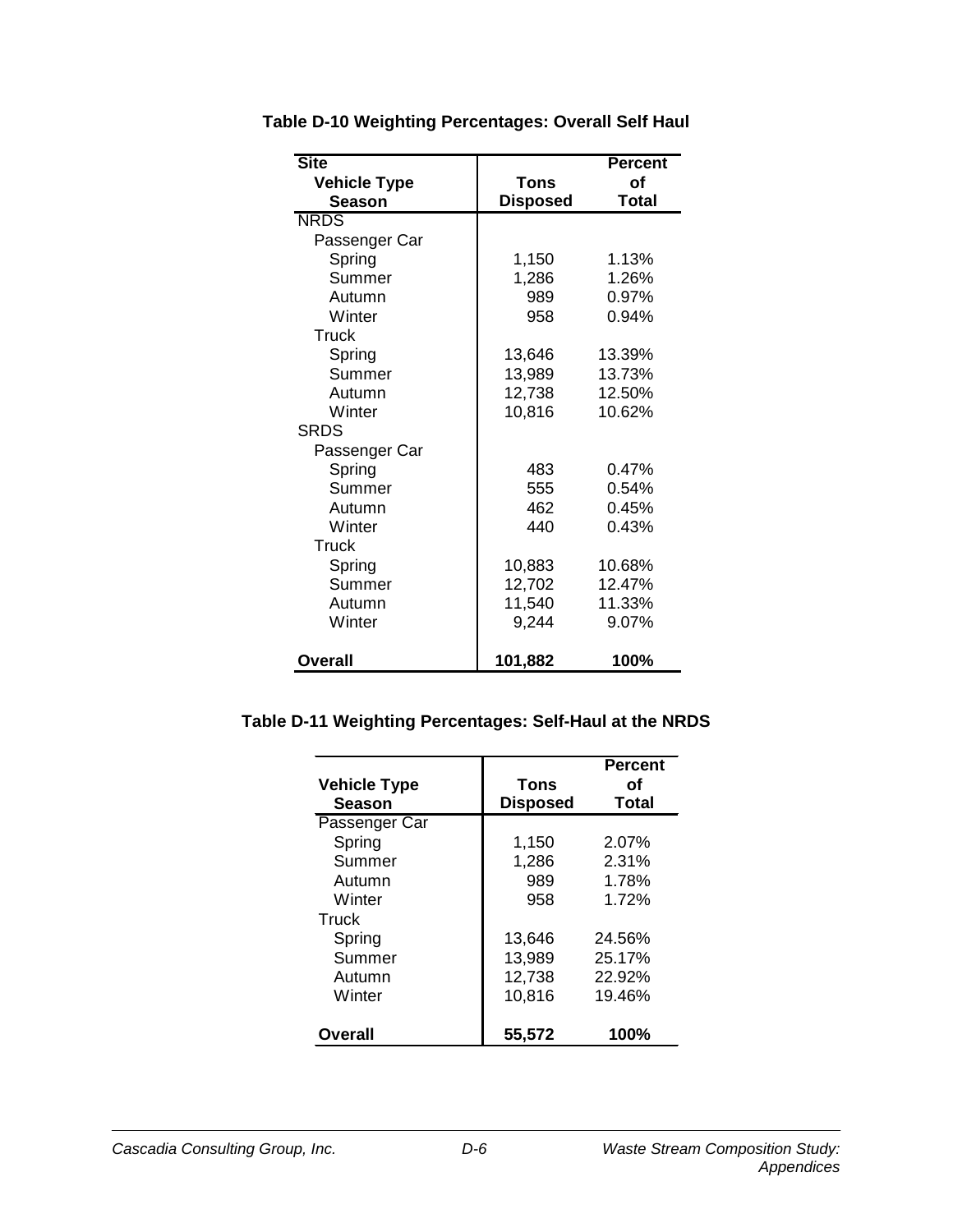|                     |                 | <b>Percent</b> |
|---------------------|-----------------|----------------|
| <b>Vehicle Type</b> | Tons            | Ωf             |
| <b>Season</b>       | <b>Disposed</b> | <b>Total</b>   |
| Passenger Car       |                 |                |
| Spring              | 483             | 1.04%          |
| Summer              | 555             | 1.20%          |
| Autumn              | 462             | 1.00%          |
| Winter              | 440             | 0.95%          |
| <b>Truck</b>        |                 |                |
| Spring              | 10,883          | 23.50%         |
| Summer              | 12,702          | 27.43%         |
| Autumn              | 11,540          | 24.92%         |
| Winter              | 9,244           | 19.96%         |
| Overall             | 46,310          | 100%           |

**Table D-12 Weighting Percentages: Self-Haul at the SRDS**

#### **Table D-13 Weighting Percentages: Self-Haul Passenger Vehicles**

| <b>Site</b><br><b>Season</b> | Tons<br><b>Disposed</b> | <b>Percent</b><br>οf<br><b>Total</b> |
|------------------------------|-------------------------|--------------------------------------|
| <b>NRDS</b>                  |                         |                                      |
| Spring                       | 1,150                   | 18.19%                               |
| Summer                       | 1,286                   | 20.34%                               |
| Autumn                       | 989                     | 15.64%                               |
| Winter                       | 958                     | 15.15%                               |
| <b>SRDS</b>                  |                         |                                      |
| Spring                       | 483                     | 7.63%                                |
| Summer                       | 555                     | 8.78%                                |
| Autumn                       | 462                     | 7.31%                                |
| Winter                       | 440                     | 6.96%                                |
| Overall                      | 6,323                   | 100%                                 |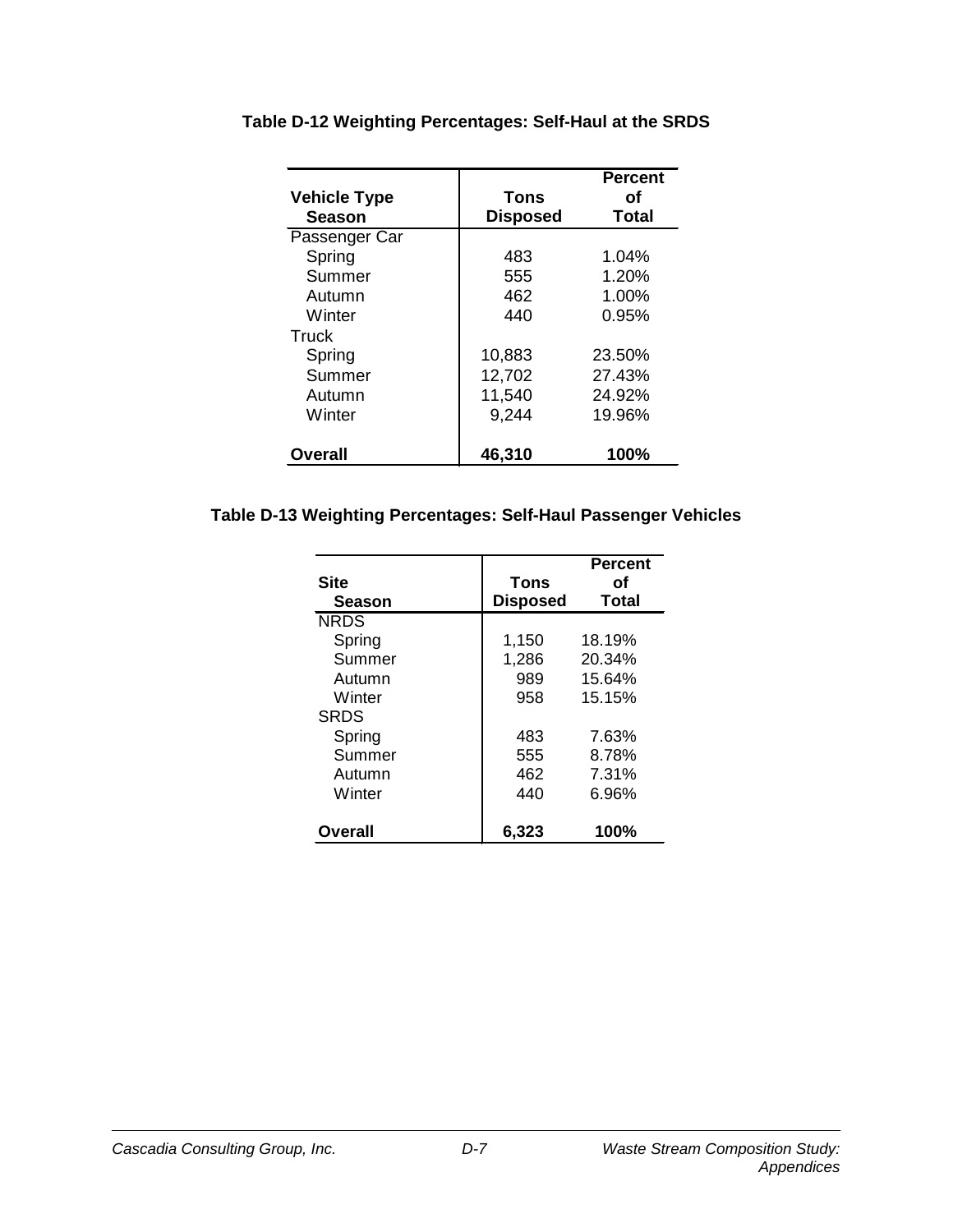|               |                 | <b>Percent</b> |
|---------------|-----------------|----------------|
| <b>Site</b>   | Tons            | Ωf             |
| <b>Season</b> | <b>Disposed</b> | <b>Total</b>   |
| <b>NRDS</b>   |                 |                |
| Spring        | 13,646          | 14.28%         |
| Summer        | 13,989          | 14.64%         |
| Autumn        | 12,738          | 13.33%         |
| Winter        | 10,816          | 11.32%         |
| <b>SRDS</b>   |                 |                |
| Spring        | 10,883          | 11.39%         |
| Summer        | 12,702          | 13.29%         |
| Autumn        | 11,540          | 12.08%         |
| Winter        | 9,244           | 9.67%          |
| Overall       | 95,559          | 100%           |

**Table D-14 Weighting Percentages: Self-Haul Trucks**

#### **Table D-15 Weighting Percentages: Self-Haul in Spring**

| Site<br><b>Vehicle Type</b> | Tons<br><b>Disposed</b> | <b>Percent</b><br>Ωf<br><b>Total</b> |
|-----------------------------|-------------------------|--------------------------------------|
| <b>NRDS</b>                 |                         |                                      |
| Passenger Car               | 1,150                   | 4.40%                                |
| <b>Truck</b><br><b>SRDS</b> | 13,646                  | 52.16%                               |
| Passenger Car               | 483                     | 1.84%                                |
| Truck                       | 10,883                  | 41.60%                               |
| Overall                     | 26,162                  | 100%                                 |

#### **Table D-16 Weighting Percentages: Self-Haul in Summer**

| Site<br><b>Vehicle Type</b> | Tons<br><b>Disposed</b> | <b>Percent</b><br>Ωf<br><b>Total</b> |
|-----------------------------|-------------------------|--------------------------------------|
| <b>NRDS</b>                 |                         |                                      |
| Passenger Car               | 1,286                   | 4.51%                                |
| Truck<br><b>SRDS</b>        | 13,989                  | 49.03%                               |
| Passenger Car               | 555                     | 1.95%                                |
| Truck                       | 12,702                  | 44.52%                               |
| <b>Overall</b>              | 28,532                  | 100%                                 |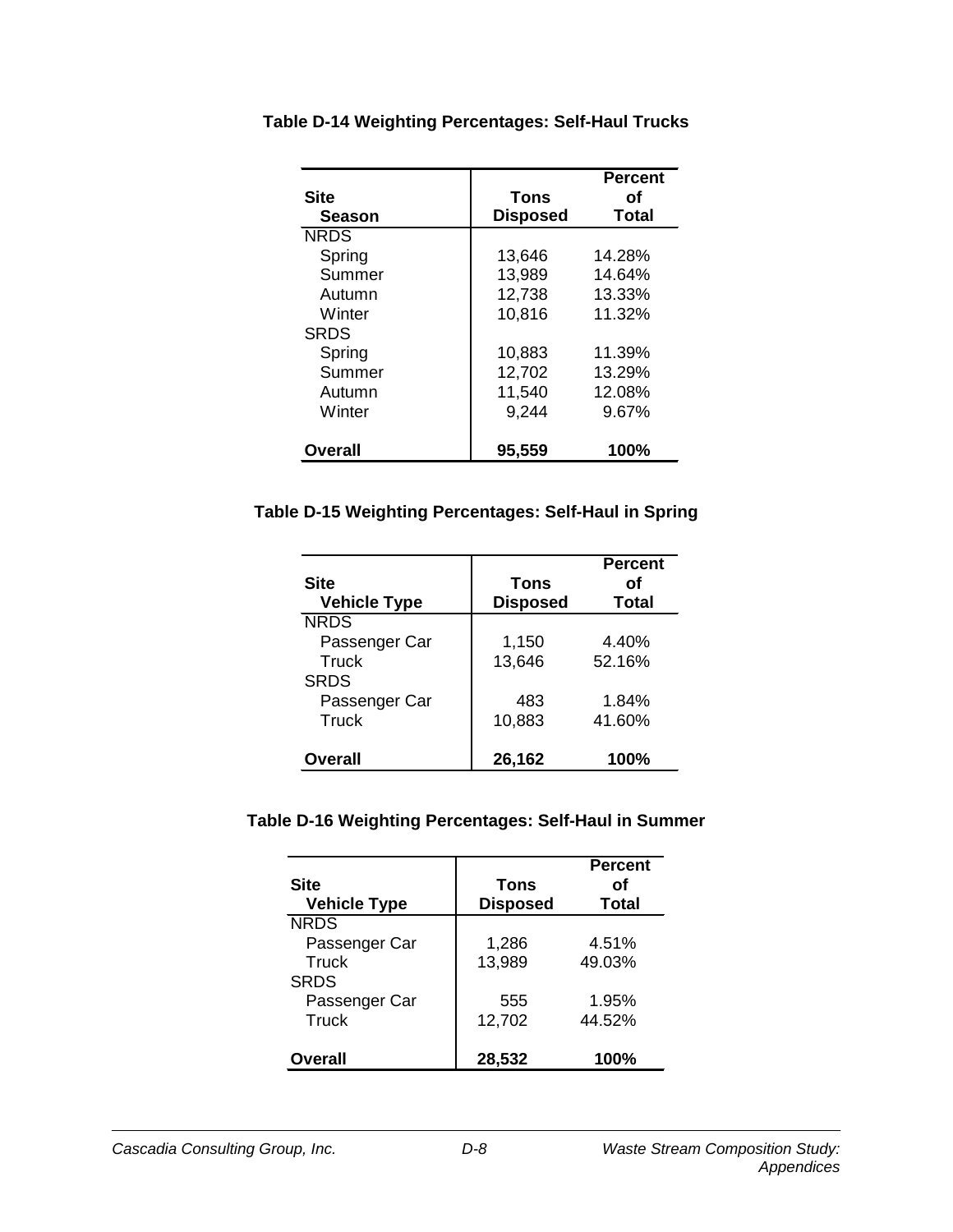| <b>Site</b><br><b>Vehicle Type</b> | <b>Tons</b><br><b>Disposed</b> | <b>Percent</b><br>Ωf<br><b>Total</b> |
|------------------------------------|--------------------------------|--------------------------------------|
| <b>NRDS</b>                        |                                |                                      |
| Passenger Car                      | 989                            | 3.84%                                |
| Truck<br><b>SRDS</b>               | 12,738                         | 49.51%                               |
| Passenger Car                      | 462                            | 1.80%                                |
| Truck                              | 11,540                         | 44.85%                               |
| <b>Overall</b>                     | 25,729                         | 100%                                 |

**Table D-17 Weighting Percentages: Self-Haul in Autumn**

#### **Table D-18 Weighting Percentages: Self-Haul in Winter**

| <b>Site</b><br><b>Vehicle Type</b> | <b>Tons</b><br><b>Disposed</b> | <b>Percent</b><br>Ωf<br>Total |
|------------------------------------|--------------------------------|-------------------------------|
| <b>NRDS</b>                        |                                |                               |
| Passenger Car                      | 958                            | 4.47%                         |
| <b>Truck</b><br><b>SRDS</b>        | 10,816                         | 50.41%                        |
| Passenger Car                      | 440                            | 2.05%                         |
| Truck                              | 9,244                          | 43.08%                        |
| <b>Overall</b>                     | 21,459                         | 100%                          |

### o **Comparison Calculations**

Identifying statistically significant differences requires a two-step calculation. First, assuming that the two groups to be compared have the same variance, a **pooled sample variance** is calculated:

$$
S_{pool}^2 = \frac{\left[ (nI - I) \cdot \left( nI \cdot \hat{V}_{r_j I} \right) \right] + \left[ (n2 - I) \cdot \left( n2 \cdot \hat{V}_{r_j 2} \right) \right]}{nI + n2 - 2}
$$

Next, the **t-statistic** is constructed:

$$
t = \frac{(rI - r2)}{\sqrt{\frac{S_{pool}^2}{nI} + \frac{S_{pool}^2}{n2}}}
$$

The **p-value** of the t-statistic is calculated based on (n1+n2 -2) degrees of freedom.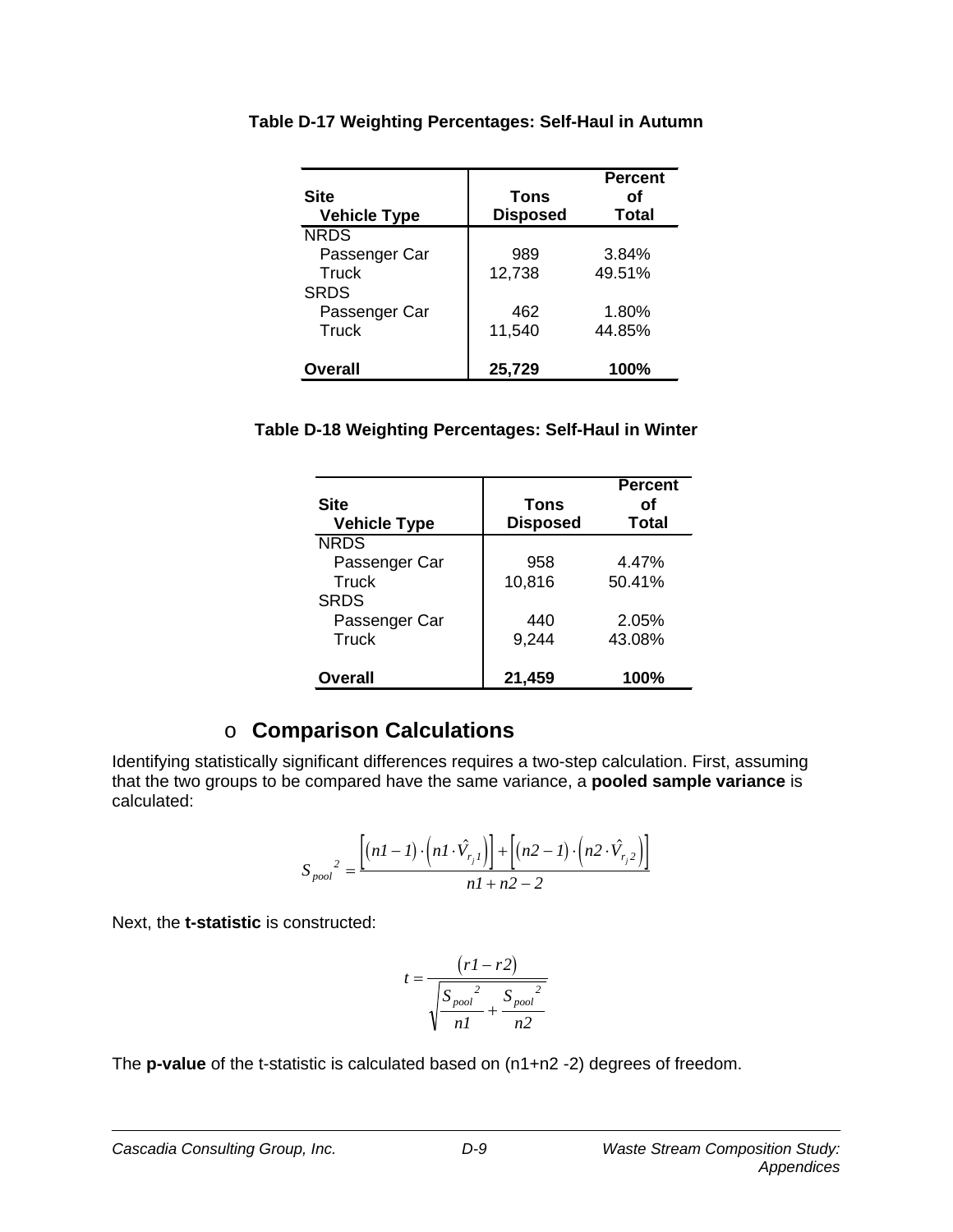# **Appendix E Year-to-Year Comparison Calculations**

This section outlines the technical issues involved with the year-to-year comparison calculations. The calculation formulae are outlined in Appendix D.

# **Background**

In an ongoing effort to monitor the types and amounts of materials disposed locally, Seattle has performed several waste composition studies. Differences are often apparent between study periods. In this appendix, selected results from the year 2000 study are compared to 1988/89, 1990, 1992, and 1996 findings.<sup>5</sup> The purpose of this comparison is simply to determine whether the changes are statistically significant. The reasons *why* or *how* these changes occurred were not investigated.

For the purposes of this study, composition variations in the percentage of each broad material category disposed were measured within the following substreams:

- Commercial Substream 1988/89, 1992, and 1996 vs. 2000
- Self-Haul Substream 1988/89, 1990, 1992, and 1996 vs. 2000

In order to control for population changes and other factors that may influence the total amount of waste disposed from year to year, the tests described in this appendix measure waste proportions, and not actual tonnage. For example, if newspaper accounts for 5% of a particular substream's disposed waste each year, and that substream disposed a total of 1,000 tons of waste in one year and 2,000 tons of waste in the next, while the amount of newspaper increased from 50 to 100 tons, the percentage remained the same. Therefore, the tests would indicate that there had been no change.

The purpose of conducting these comparison tests is to identify statistically significant changes in the percentage of broad material categories of waste disposed in each substream over time. One specific example is stated as follows:

*Hypothesis:* "There is no statistically significant difference, between the 1996 and 2000 study periods, in the percentage of paper disposed in the commercial substream."

Statistics are then employed to look for evidence disproving the hypothesis. A "significant" result means that there is enough evidence to disprove the hypothesis, and it can be concluded that there is a true difference across years. "Insignificant" results indicate that either a) there is no true difference, or b) even though there may be a difference, there is not enough evidence to prove it.<sup>6</sup>

 $^5$  The 1996 study was also conducted by Cascadia Consulting Group, and followed the same basic methodology as the 2000 project.

 $6$  Please see the "Power Analysis" discussion on page E-3.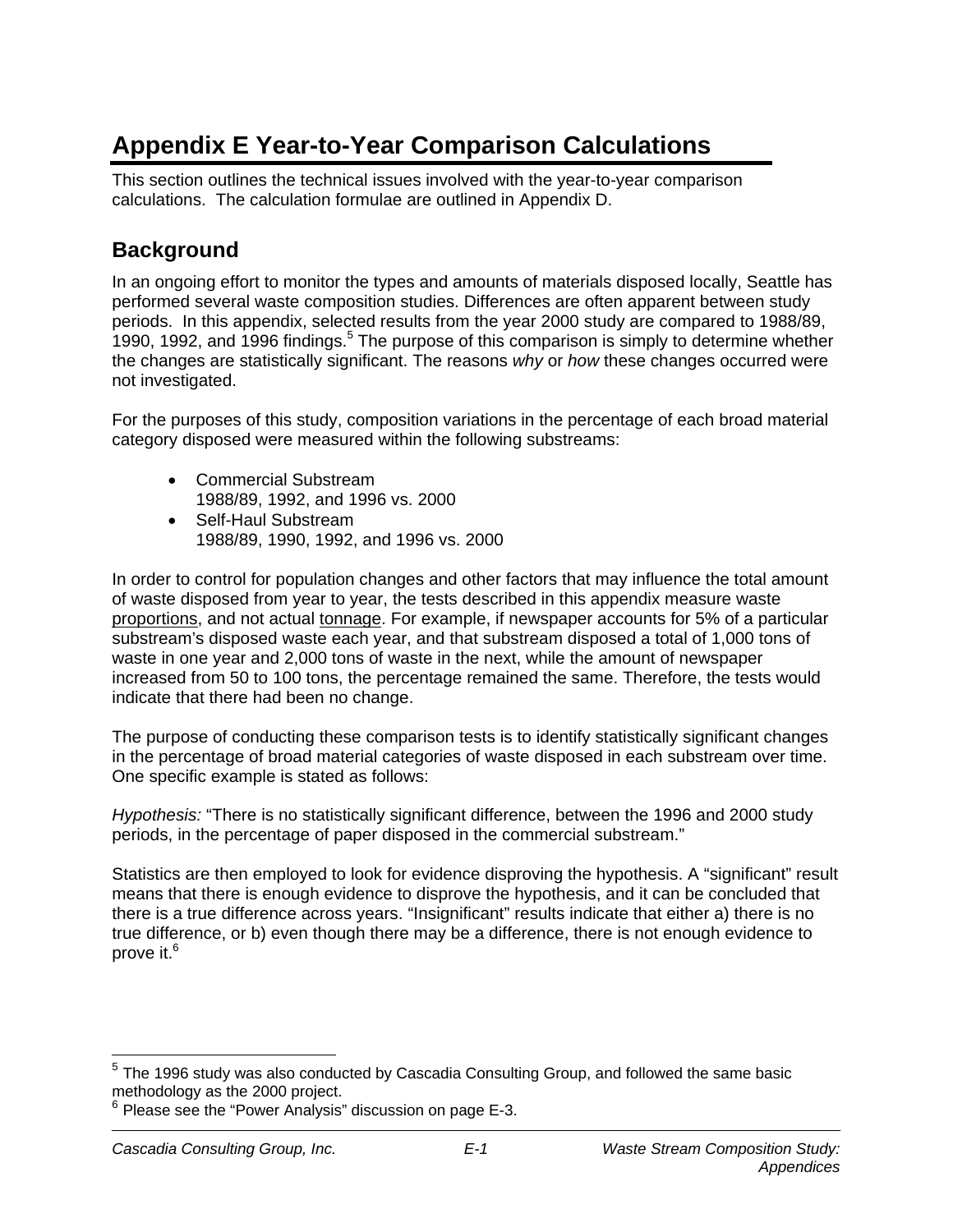The purpose of these tests is to identify changes across years. However, the study did not attempt to investigate *why* or *how* these changes occurred. The changes may be due to a variety of factors. For example, a decrease in paper disposed in the commercial substream could be due to any combination of the following:

- Consumer Preferences—electronic media might have captured some of the market previously held by paper;
- Technology—manufacturers might use thinner paper than in the past, which would decrease the weight of paper, even if the same number of paper was disposed; or
- Recycling—more businesses may participate in paper recycling programs.

Future studies could be designed to test the influence of various potential sources of the increase/decrease in broad categories of waste disposed.

# **Statistical Considerations**

The analyses are based on the component percentages, by weight, for each selected substream. As described in Appendix D, these percentages are calculated by dividing the sum of the selected component weights by the sum of the corresponding sample weights. T-tests (modified for ratio estimation) were used to examine the year-to-year variation. Normality

The distribution of some of the broad waste categories (particularly the hazardous materials) is skewed and may not follow a normal distribution. Although t-tests assume a normal distribution, they are very robust to departures from this assumption, particularly with large sample sizes. In addition, most of the selected broad waste categories are sums of several individual waste components, which improves our ability to meet the assumptions of normality. **Dependence** 

There may be dependence between waste components (if a person disposes of component A, they always dispose of component B at the same time).

There is certainly a degree of dependence between the calculated percentages. (Since the percentages sum to 100, if the percentage of component A increases, the percentage of some other component must decrease). This type of dependence is somewhat controlled by choosing only a portion of the waste categories for the analyses.

Future studies might be merited to examine these two types of dependence explicitly. Multiple T-Tests

In all statistical tests, there is a chance of incorrectly concluding that a result is significant. The year-to-year comparison required conducting several t-tests, (one for each waste category within each set of substreams) **each** of which carries that risk. However, we were willing to accept only a 10% chance, **overall**, of making an incorrect conclusion. Therefore, each test was

adjusted by setting the significance threshold to  $\frac{0.10}{.}$ *w* ( $w =$  the number of t-tests).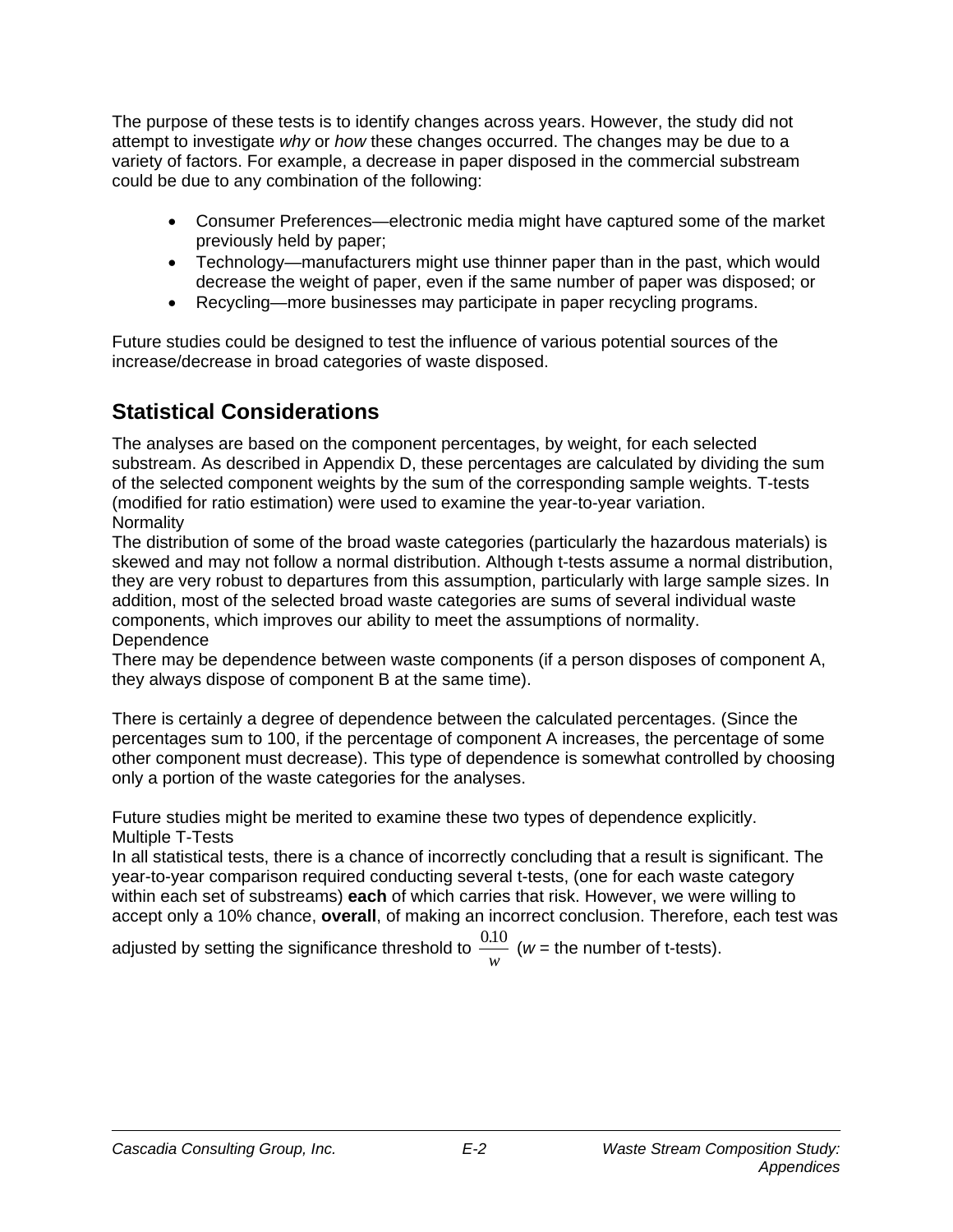*The adjustment can be explained as follows:*

For each test, we set a  $1 - \frac{0.10}{w}$ chance of not making a mistake, which results in a *w*

 $\left(1 - \frac{0.10}{w}\right)$ chance of not making a mistake during all *w* tests.

Since one minus the chance of not making a mistake equals the chance of making a mistake, by making this adjustment, we have set the overall risk of making a wrong conclusion during

any one of the tests at 
$$
\left(1 - \left(1 - \frac{0.10}{w}\right)^w\right) = 0.10
$$
.

The chance of a "false positive" for this study is restricted to 10% overall, or 1.25% for each test (10% divided by the eight tests within each substream equals 1.25%).

For more detail regarding this issue, please refer to Section 11.2 "The Multiplicity Problem and the Bonferroni Inequality" of *An Introduction to Contemporary Statistics* by L.H. Koopmans (Duxbury Press, 1981).

Power Analysis

The greater the number of samples, the greater the ability to detect differences. In the future, an *a priori* power analysis might benefit this research by determining how many samples would be required to detect a particular minimum difference of interest.

# **Interpreting the Calculation Results**

The following tables include detailed calculation results for the commercial and self-haul substreams. The comparisons are shown for all eight tests; an asterisk denotes the statistically significant differences.

*For the purposes of this study, only those calculation results with a p-value of less than 1.25% are considered to be statistically significant.* As described above, the threshold for determining statistically significant results (the "alpha-level") is conservative, accounting for the fact that so many individual tests were calculated.

The t-statistic is calculated from the data; according to statistical theory, the larger the absolute value of the t-statistic, the less likely that the two populations have the same mean. The p-value describes the probability of observing the calculated t-statistic if there were no true difference between the population means.

For example, in Table E-3 the proportion of paper in the disposed commercial substream dropped from 34.1% to 24.8% across the study periods. The t-statistic is relatively large (6.4045) and the probability (p-value) of observing that t-statistic if there had been no true difference between years is approximately 0.0%. This value is less than the study's predetermined threshold for statistically significant results (alpha-level of 1.25%); thus the decrease in paper is considered to be a true difference. On the other hand, the p-value corresponding to the increase in CDL waste is very large. The chance of observing the 14.1% to 14.5% increase when the actual proportion had not changed is nearly 82% - much too high to be considered a true difference.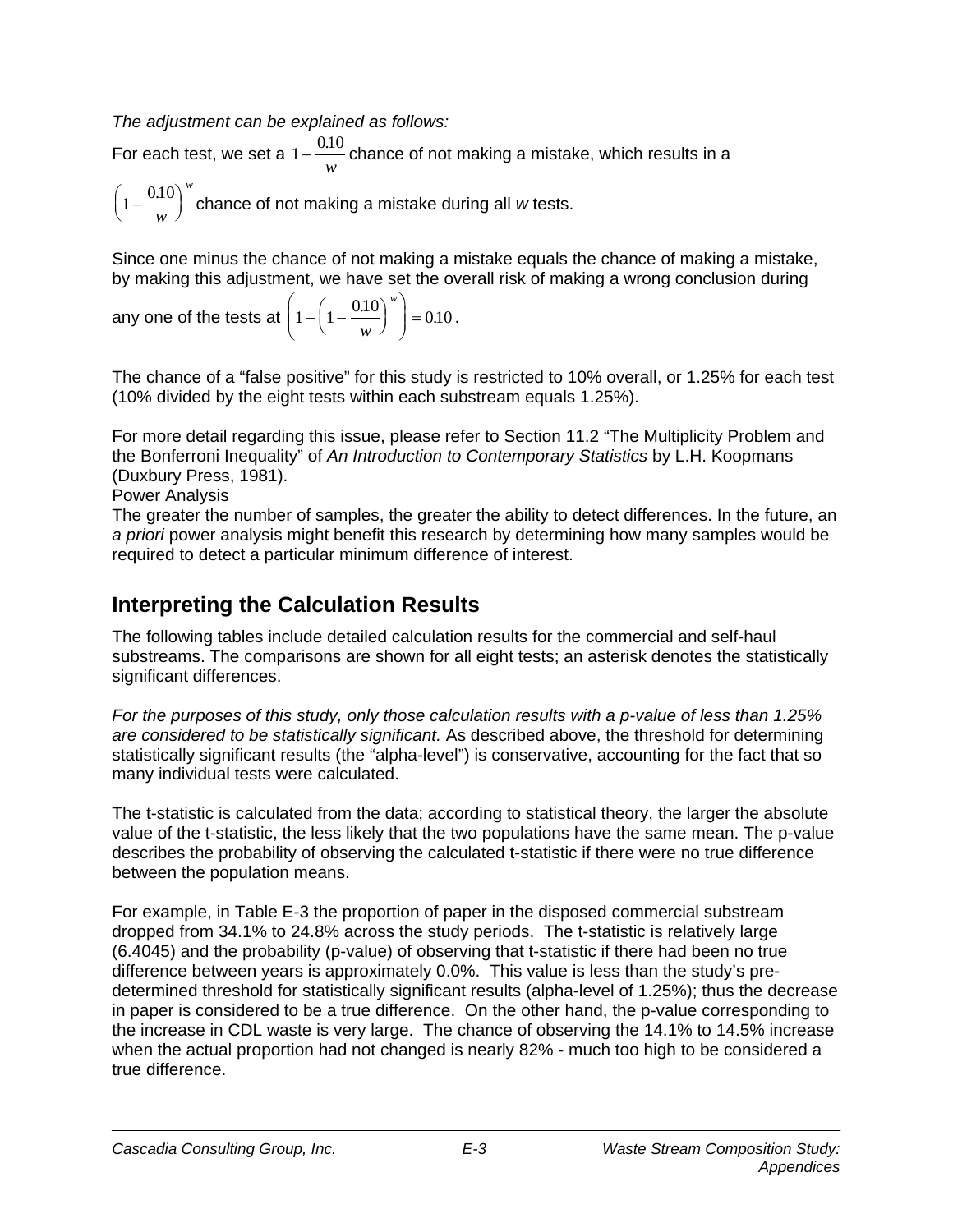In Table E-1, *paper*, *other materials*, and *hazardous* broad material categories showed a significant change across study periods. The proportions of the other five broad material categories did not experience a significant increase or decrease.

|                          | <b>Mean Ratio</b>      |             | t-Statistic | p-Value                       |
|--------------------------|------------------------|-------------|-------------|-------------------------------|
|                          | (Material Wt/Total Wt) |             |             | (Cut-off for statistically    |
|                          | 1988/89                | <i>2000</i> |             | valid difference = $0.0125$ ) |
| Paper                    | 31.9%                  | 24.8%       | 3.1727      | $0.0016$ *                    |
| <b>Plastic</b>           | 7.0%                   | 10.4%       | 2.6117      | $0.0093*$                     |
| <b>Glass</b>             | 2.7%                   | $3.1\%$     | 0.4800      | 0.6315                        |
| Metal                    | 7.9%                   | 8.2%        | 0.2329      | 0.8159                        |
| Organics                 | 11.3%                  | 26.1%       | 5.6652      | $0.0000*$                     |
| <b>Other Materials</b>   | 3.1%                   | 11.2%       | 4.5789      | $0.0000*$                     |
| <b>CDL Wastes</b>        | 35.5%                  | 14.5%       | 7.2608      | $0.0000*$                     |
| Hazardous                | 0.6%                   | $1.7\%$     | 1.5251      | 0.1279                        |
|                          |                        |             |             |                               |
| <b>Number of Samples</b> | 121                    | 347         |             |                               |

#### **Table E-1 Changes in Commercial Waste Composition: 1988/89 to 2000**

As shown in Table E-2, the proportion of *paper*, *organics, other materials, CDL wastes, and hazardous* waste displayed significant changes. The seven other broad material categories showed no evidence of a significant increase or decrease.

|                          | <b>Mean Ratio</b><br>(Material Wt/Total Wt) |       | t-Statistic | p-Value                       |
|--------------------------|---------------------------------------------|-------|-------------|-------------------------------|
|                          |                                             |       |             | (Cut-off for statistically    |
|                          | 1992                                        | 2000  |             | valid difference = $0.0125$ ) |
| Paper                    | 35.1%                                       | 24.8% | 6.7670      | $0.0000*$                     |
| Plastic                  | 11.4%                                       | 10.4% | 0.8783      | 0.3802                        |
| Glass                    | 2.7%                                        | 3.1%  | 0.6303      | 0.5287                        |
| Metal                    | 8.1%                                        | 8.2%  | 0.0582      | 0.9536                        |
| Organics                 | 15.9%                                       | 26.1% | 5.2576      | $0.0000*$                     |
| <b>Other Materials</b>   | 6.7%                                        | 11.2% | 3.2774      | $0.0011$ *                    |
| <b>CDL Wastes</b>        | 19.8%                                       | 14.5% | 2.9263      | $0.0036$ *                    |
| Hazardous                | 0.3%                                        | 1.7%  | 2.8940      | $0.0039*$                     |
| <b>Number of Samples</b> | 251                                         | 347   |             |                               |

#### **Table E-2 Changes in Commercial Waste Composition: 1992 to 2000**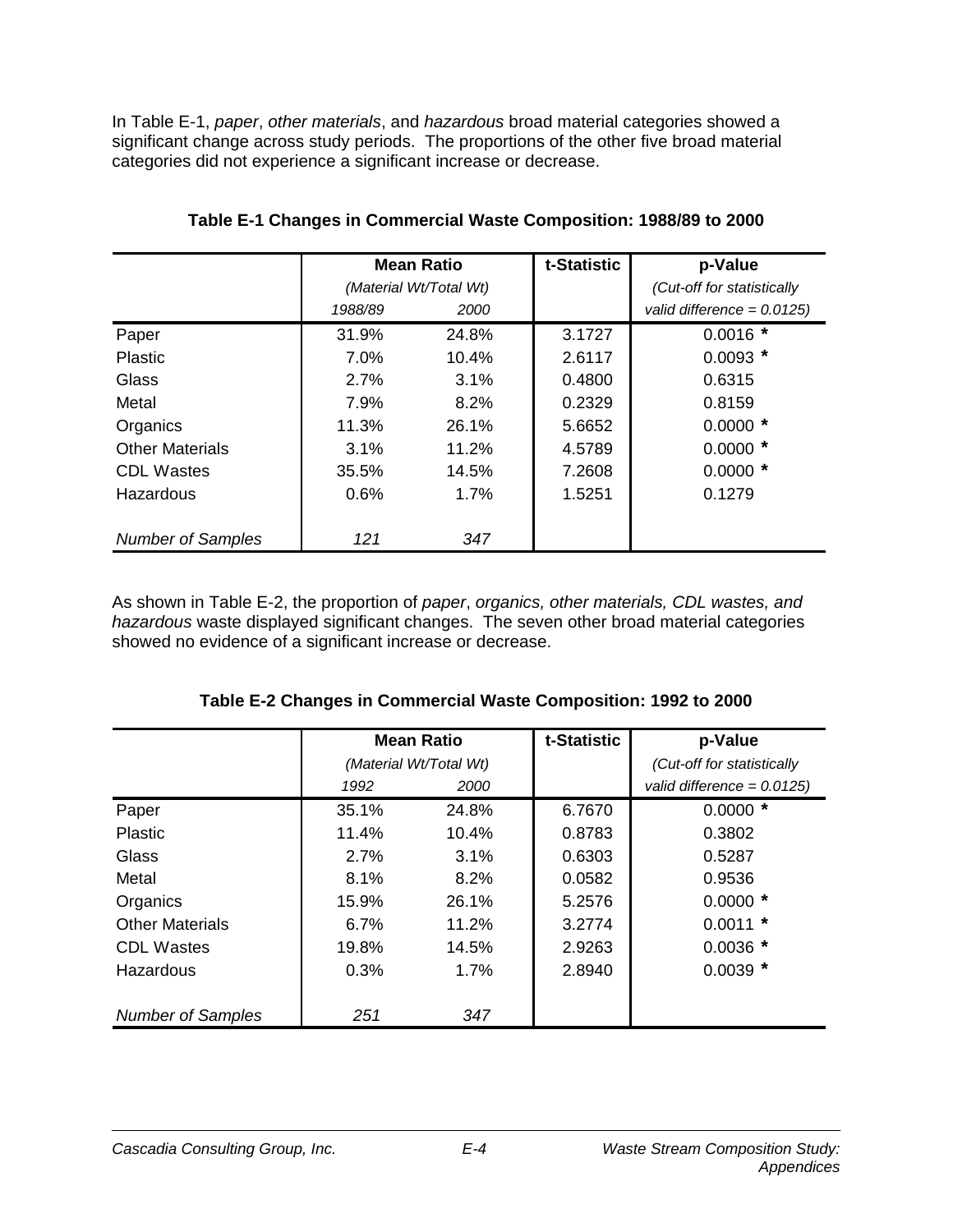Table E-3 illustrates changes in commercial waste composition from 1996 to 2000. *Paper, other materials,* and *hazardous* broad material categories exhibited significant changes across the two study periods.

|                          | <b>Mean Ratio</b>      |             | t-Statistic | p-Value                       |
|--------------------------|------------------------|-------------|-------------|-------------------------------|
|                          | (Material Wt/Total Wt) |             |             | (Cut-off for statistically    |
|                          | 1996                   | <i>2000</i> |             | valid difference = $0.0125$ ) |
| Paper                    | 34.1%                  | 24.8%       | 6.4045      | $0.0000*$                     |
| <b>Plastic</b>           | 11.8%                  | 10.4%       | 1.3441      | 0.1793                        |
| Glass                    | 2.4%                   | $3.1\%$     | 1.4129      | 0.1581                        |
| Metal                    | 6.3%                   | 8.2%        | 2.2017      | 0.0280                        |
| Organics                 | 23.4%                  | 26.1%       | 1.5258      | 0.1275                        |
| <b>Other Materials</b>   | 7.5%                   | 11.2%       | 2.9512      | $0.0033*$                     |
| <b>CDL Wastes</b>        | 14.1%                  | 14.5%       | 0.2334      | 0.8155                        |
| Hazardous                | 0.5%                   | $1.7\%$     | 2.7378      | $0.0063*$                     |
|                          |                        |             |             |                               |
| <b>Number of Samples</b> | 348                    | 347         |             |                               |

#### **Table E-3 Changes in Commercial Waste Composition: 1996 to 2000**

As illustrated in Table E-4, the *organics* and *other materials* broad material categories experienced a significant change in proportion from the 1988/89 study period and the 2000 study period. The proportion of *organics* decreased, while *other materials* increased.

#### **Table E-4 Changes in Self-Haul Waste Composition: 1988/89 to 2000**

|                          | <b>Mean Ratio</b><br>(Material Wt/Total Wt) |       | t-Statistic | p-Value                       |
|--------------------------|---------------------------------------------|-------|-------------|-------------------------------|
|                          |                                             |       |             | (Cut-off for statistically    |
|                          | 1988/89                                     | 2000  |             | valid difference = $0.0125$ ) |
| Paper                    | 7.9%                                        | 5.0%  | 2.3594      | 0.0188                        |
| Plastic                  | 3.2%                                        | 4.6%  | 1.7638      | 0.0785                        |
| Glass                    | 1.8%                                        | 1.5%  | 0.5468      | 0.5848                        |
| Metal                    | 10.4%                                       | 8.1%  | 1.2877      | 0.1986                        |
| Organics                 | 27.9%                                       | 6.9%  | 6.4717      | $0.0000*$                     |
| <b>Other Materials</b>   | 7.7%                                        | 28.7% | 7.8538      | $0.0000*$                     |
| <b>CDL Wastes</b>        | 39.6%                                       | 44.4% | 1.1835      | 0.2373                        |
| Hazardous                | 1.6%                                        | 0.9%  | 1.6979      | 0.0903                        |
| <b>Number of Samples</b> | 217                                         | 200   |             |                               |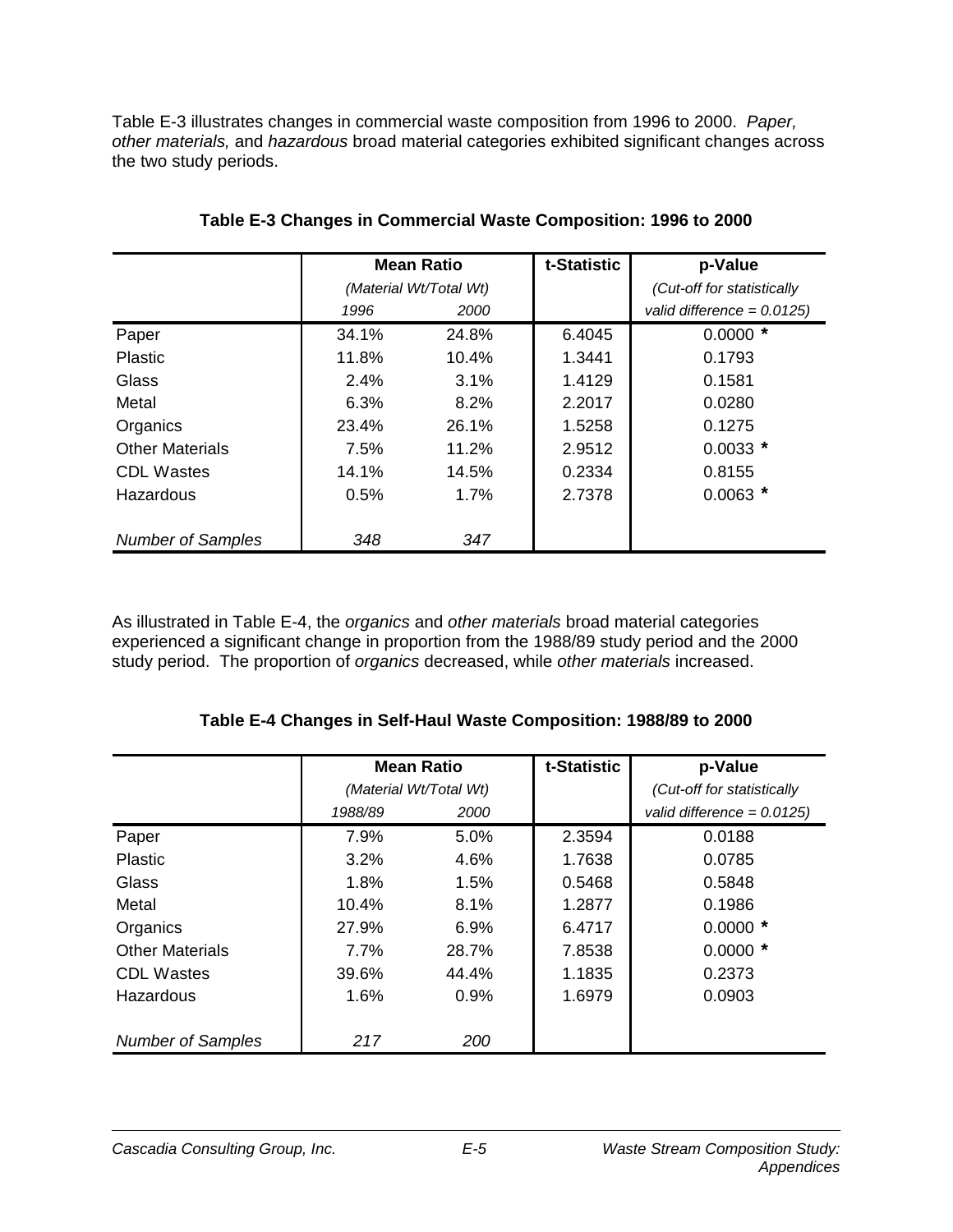*Paper* and *other materials* both exhibited a significant change in proportion from 1990 to 2000 (see Table E-5). The proportion of paper decreased, while *other materials* increased in proportion. The remaining six broad material categories did not show significant change across the two study periods.

|                          | <b>Mean Ratio</b><br>(Material Wt/Total Wt) |       | t-Statistic | p-Value                       |
|--------------------------|---------------------------------------------|-------|-------------|-------------------------------|
|                          |                                             |       |             | (Cut-off for statistically    |
|                          | 1990                                        | 2000  |             | valid difference = $0.0125$ ) |
| Paper                    | 13.0%                                       | 5.0%  | 4.9269      | $0.0000*$                     |
| Plastic                  | 4.2%                                        | 4.6%  | 0.5631      | 0.5737                        |
| Glass                    | 3.1%                                        | 1.5%  | 1.8503      | 0.0650                        |
| Metal                    | 10.9%                                       | 8.1%  | 1.7248      | 0.0854                        |
| Organics                 | 5.8%                                        | 6.9%  | 0.5966      | 0.5511                        |
| <b>Other Materials</b>   | 10.9%                                       | 28.7% | 6.1940      | $0.0000*$                     |
| <b>CDL Wastes</b>        | 51.3%                                       | 44.4% | 1.7568      | 0.0797                        |
| Hazardous                | 1.0%                                        | 0.9%  | 0.2761      | 0.7826                        |
|                          |                                             |       |             |                               |
| <b>Number of Samples</b> | 192                                         | 200   |             |                               |

**Table E-5 Changes in Self-Haul Waste Composition: 1990 to 2000**

In Table E-6, *paper* and *other materials* are listed as broad material categories that displayed a significant change between the 1992 and 2000 study periods. As experienced across the 1990 and 2000 study periods, *paper* decreased in proportion while *other materials* increased. The additional broad material categories did not show significant change.

|                          | <b>Mean Ratio</b><br>(Material Wt/Total Wt) |       | t-Statistic | p-Value                       |
|--------------------------|---------------------------------------------|-------|-------------|-------------------------------|
|                          |                                             |       |             | (Cut-off for statistically    |
|                          | 1992                                        | 2000  |             | valid difference = $0.0125$ ) |
| Paper                    | 9.5%                                        | 5.0%  | 3.5273      | $0.0005$ *                    |
| Plastic                  | 6.8%                                        | 4.6%  | 2.3240      | 0.0206                        |
| Glass                    | 2.4%                                        | 1.5%  | 1.7368      | 0.0832                        |
| Metal                    | 11.5%                                       | 8.1%  | 2.1251      | 0.0342                        |
| Organics                 | 4.9%                                        | 6.9%  | 1.1551      | 0.2487                        |
| <b>Other Materials</b>   | 15.3%                                       | 28.7% | 4.5167      | $0.0000*$                     |
| <b>CDL Wastes</b>        | 48.6%                                       | 44.4% | 1.0943      | 0.2745                        |
| Hazardous                | 0.9%                                        | 0.9%  | 0.0379      | 0.9698                        |
|                          |                                             |       |             |                               |
| <b>Number of Samples</b> | 197                                         | 200   |             |                               |

**Table E-6 Changes in Self-Haul Waste Composition: 1992 to 2000**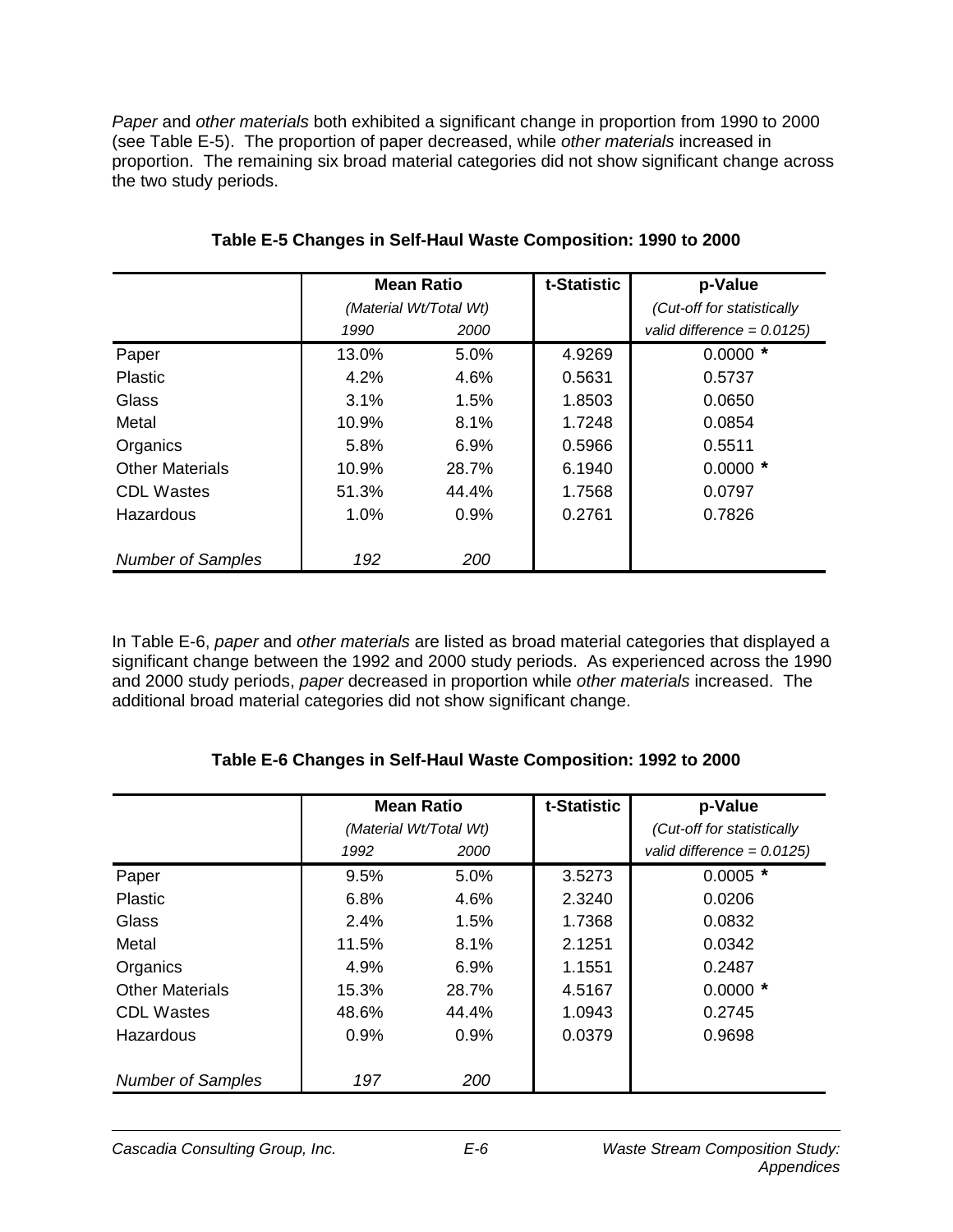From 1996 to 2000, *paper* was the only broad material category to change significantly. The proportion of *paper* decreased from the 1996 study period to the 2000 study period. As displayed in Table E-7, none of the remaining broad material categories experienced significant change between the two study periods.

|                          |       | <b>Mean Ratio</b>      | t-Statistic | p-Value                       |
|--------------------------|-------|------------------------|-------------|-------------------------------|
|                          |       | (Material Wt/Total Wt) |             | (Cut-off for statistically    |
|                          | 1996  | 2000                   |             | valid difference = $0.0125$ ) |
| Paper                    | 9.7%  | $5.0\%$                | 3.6400      | $0.0003$ *                    |
| <b>Plastic</b>           | 5.4%  | 4.6%                   | 1.0624      | 0.2887                        |
| Glass                    | 1.3%  | 1.5%                   | 0.4833      | 0.6291                        |
| Metal                    | 5.4%  | 8.1%                   | 0.1194      | 0.9050                        |
| Organics                 | 7.1%  | 6.9%                   | 1.3600      | 0.1746                        |
| <b>Other Materials</b>   | 24.2% | 28.7%                  | 0.2792      | 0.7803                        |
| <b>CDL Wastes</b>        | 45.5% | 44.4%                  | 1.3263      | 0.1855                        |
| Hazardous                | 1.3%  | 0.9%                   | 2.1685      | 0.0307                        |
|                          |       |                        |             |                               |
| <b>Number of Samples</b> | 199   | 200                    |             |                               |

#### **Table E-7 Changes in Self-Haul Waste Composition: 1996 to 2000**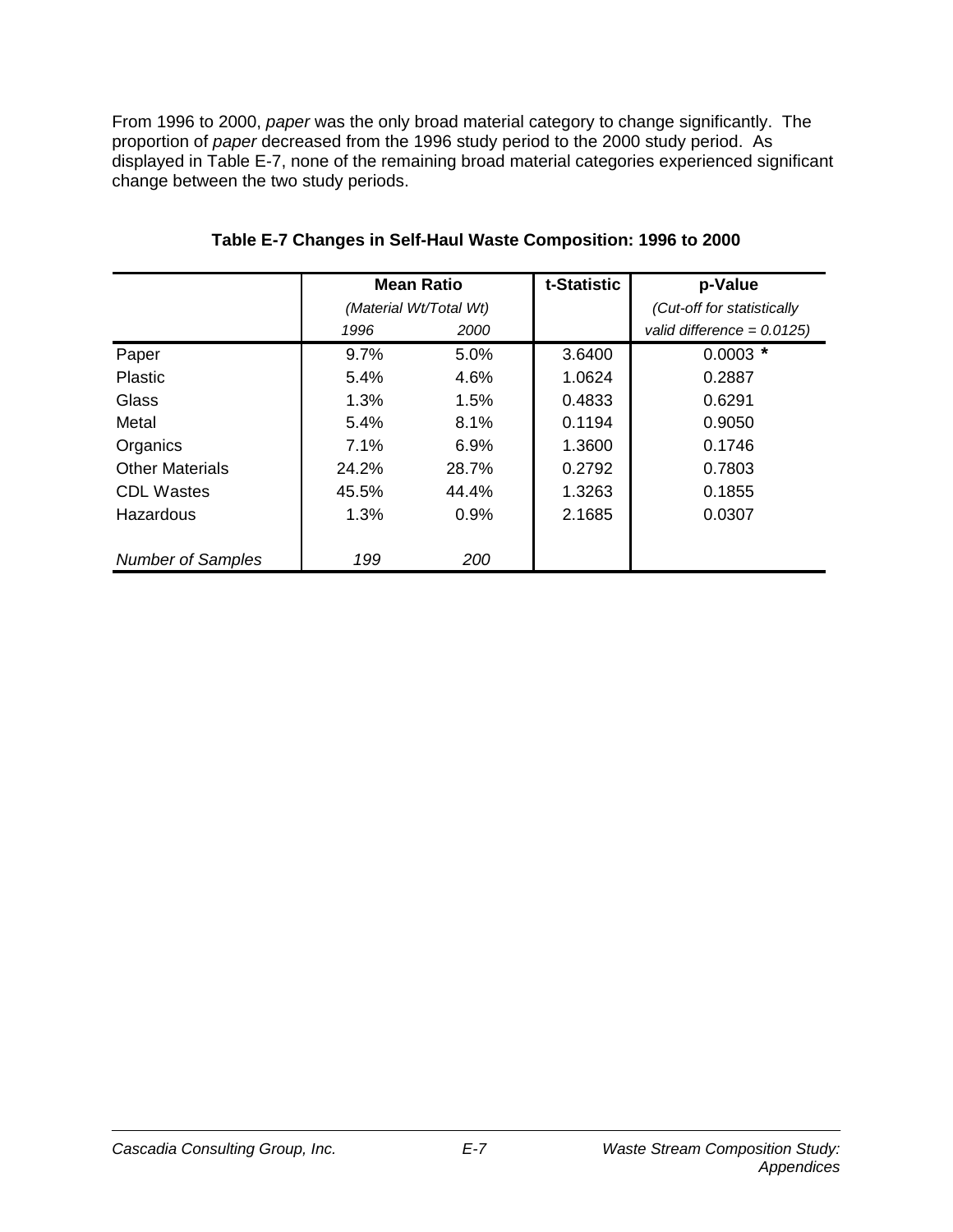# **Appendix F Field Forms**

The field forms are included in the following order:

- Commercial vehicle selection sheet
- Self-haul vehicle selection sheet
- Waste tally sheet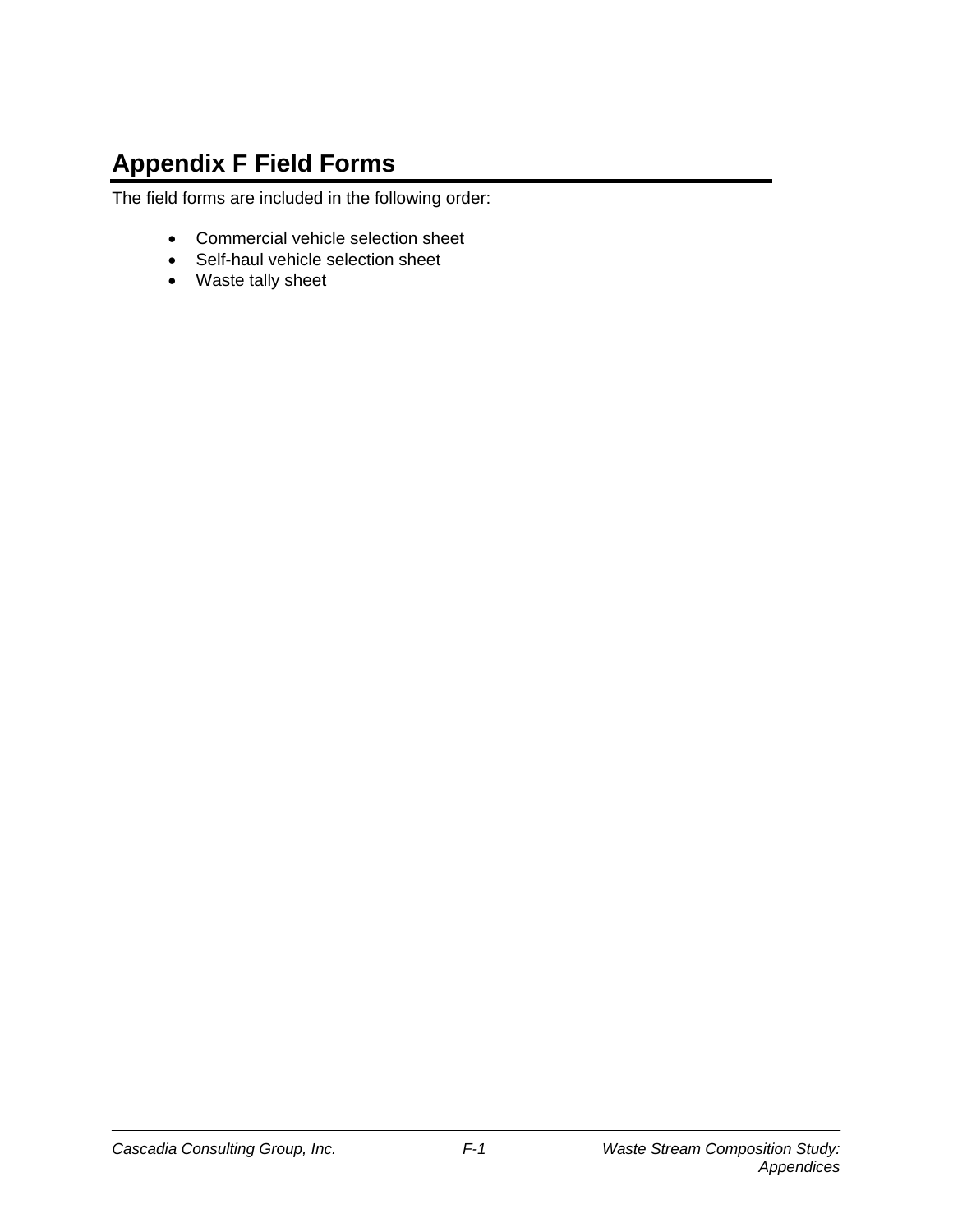# **Vehicle Selection Sheet Seattle Commercial Waste Composition Study**

# **Sampling Date: April 13, 2000 (DAY)**

# **Sampling Location: Third & Lander**

# **Hauler: Emerald City**

| <b>Sample</b><br>ID | Type      |        | Vehicle Truck # Route # Load # Cell # |                |                | E. T. A. | <b>Net</b><br>Weight |
|---------------------|-----------|--------|---------------------------------------|----------------|----------------|----------|----------------------|
|                     | FL        | 417    | 296b                                  | 2              | 13             | 11:30 AM |                      |
|                     | <b>FL</b> | 427    | 298a                                  | 1              | 1              | 7:15 AM  |                      |
|                     | FL        | 427    | 298b                                  | $\overline{2}$ | 6              | 11:15 AM |                      |
|                     | <b>FL</b> | 428    | 302a                                  | $\overline{1}$ | 10             | 8:30 AM  |                      |
|                     | <b>FL</b> | 428    | 302b                                  | $\overline{2}$ | $\overline{7}$ | 11:00 AM |                      |
|                     | <b>FL</b> | 432    | 300b                                  | $\overline{2}$ | $\overline{7}$ | 11:00 AM |                      |
|                     | <b>FL</b> | 433    | 301b                                  | $\overline{2}$ | 12             | 2:00 PM  |                      |
|                     | <b>FL</b> | 443    | 292a                                  | $\mathbf{1}$   | 3              | 4:00 AM  |                      |
|                     | <b>FL</b> | 450    | 293a                                  | 1              | 15             | 4:15 AM  |                      |
|                     | <b>RL</b> | 442    | 19                                    | 1              | $\overline{4}$ | 12:30 PM |                      |
|                     | <b>RO</b> | 205    | $D-205$                               | $\overline{7}$ | 2              | 8:30 AM  |                      |
|                     | <b>RO</b> | 325    | D-325                                 | 6              | 9              | Noon     |                      |
|                     | <b>RO</b> | 429    | D-429                                 | 3              | 16             | 10:00 AM |                      |
|                     | <b>RO</b> | 452    | D-452                                 | $\overline{7}$ | 5              | 1:00 PM  |                      |
|                     | <b>RO</b> | 454    | D-454                                 | 5              | 13             | 11:00 AM |                      |
| Cont. 1             | <b>RL</b> | $D-14$ | $\overline{2}$                        | 1              | 9              | 10:30 AM |                      |
| Cont. 2             | <b>FL</b> | 417    | 296a                                  | $\mathbf{1}$   | $\mathbf{1}$   | 8:00 AM  |                      |
| Cont. 3             | <b>RO</b> | 448    | D-448                                 | 3              | 16             | 11:30 AM |                      |
| Cont. 4             | <b>RO</b> | 452    | D-452                                 | $\mathbf 1$    | 4              | 9:00 AM  |                      |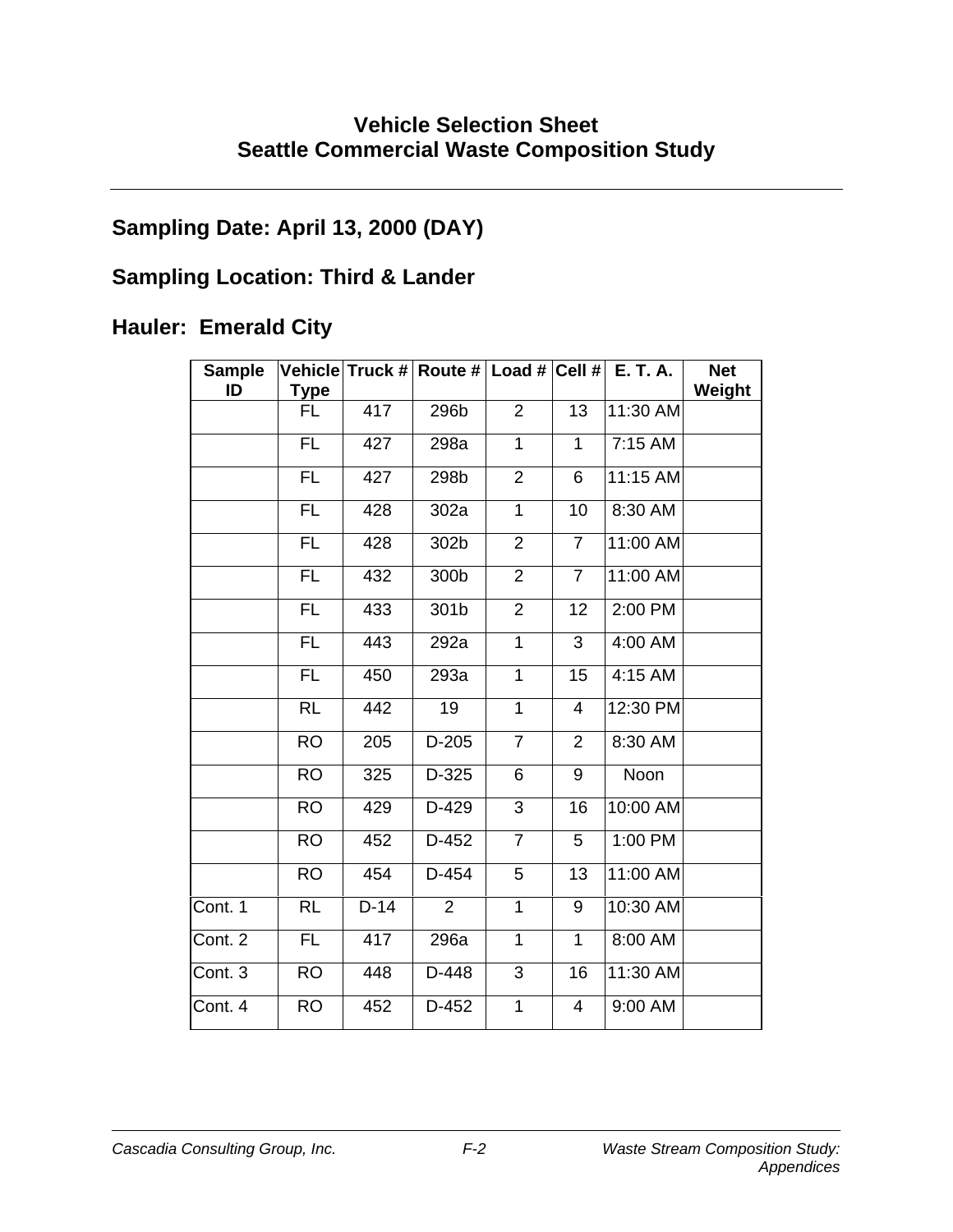#### **SEATTLE WASTE COMPOSITION STUDY Vehicle Selection Form**

**Site: SRDS**

**Date: JUNE 22, 2000**

Cross off one number for each vehicle entering the station ( **both trucks and passenger vehicles** ).

When you reach the number circled, this vehicle should be asked to go to the sorting area to dump its load for sampling.

Continue for each block, beginning at #1, on the next line until the required number of vehicles is sampled.

|              |                |              |                |            |   |                | <b>SELF-HAUL GARBAGE ONLY</b> |                   | NEED 20 VEHICLES - PLS. SAMPLE EVERY 9TH VEHICLE |  |
|--------------|----------------|--------------|----------------|------------|---|----------------|-------------------------------|-------------------|--------------------------------------------------|--|
| $\mathbf{1}$ | $\overline{2}$ | 3            | 4              | 5          | 6 | $\overline{7}$ | 8                             | $\left(9\right)$  |                                                  |  |
| 1            | $\overline{2}$ | 3            | 4              | 5          | 6 | $\overline{7}$ | 8                             | $\left(9\right)$  |                                                  |  |
| 1            | $\overline{2}$ | 3            | 4              | 5          | 6 | $\overline{7}$ | 8                             | $\ket{9}$         |                                                  |  |
| $\mathbf{1}$ | $\overline{2}$ | 3            | 4              | 5          | 6 | $\overline{7}$ | 8                             | $\ket{9}$         |                                                  |  |
| 1            | $\overline{2}$ | 3            | 4              | $\sqrt{5}$ | 6 | $\overline{7}$ | 8                             | $\ket{9}$         |                                                  |  |
| 1            | $\overline{2}$ | $\mathbf{3}$ | 4              | 5          | 6 | $\overline{7}$ | 8                             | $\ket{9}$         |                                                  |  |
| $\mathbf{1}$ | $\overline{2}$ | 3            | 4              | 5          | 6 | $\overline{7}$ | 8                             | $\ket{9}$         |                                                  |  |
| 1            | $\overline{2}$ | 3            | 4              | 5          | 6 | $\overline{7}$ | 8                             | $\ket{9}$         |                                                  |  |
| 1            | $\overline{2}$ | 3            | 4              | 5          | 6 | $\overline{7}$ | 8                             | $\ket{9}$         |                                                  |  |
| 1            | $\overline{2}$ | 3            | $\overline{4}$ | 5          | 6 | $\overline{7}$ | 8                             | $\left( 9\right)$ |                                                  |  |
| 1            | $\overline{2}$ | $\mathbf{3}$ | 4              | 5          | 6 | $\overline{7}$ | 8                             | $\ket{9}$         |                                                  |  |
| 1            | $\overline{2}$ | 3            | 4              | 5          | 6 | $\overline{7}$ | 8                             | $\ket{9}$         |                                                  |  |
| 1            | $\overline{2}$ | 3            | 4              | 5          | 6 | $\overline{7}$ | 8                             | $\left(9\right)$  |                                                  |  |
| 1            | $\overline{2}$ | 3            | 4              | 5          | 6 | $\overline{7}$ | 8                             | $\left(9\right)$  |                                                  |  |
| 1            | $\overline{2}$ | 3            | 4              | 5          | 6 | $\overline{7}$ | 8                             | $ 9\rangle$       |                                                  |  |
| 1            | $\overline{2}$ | 3            | 4              | 5          | 6 | $\overline{7}$ | 8                             | $\left( 9\right)$ |                                                  |  |
| 1            | $\overline{2}$ | 3            | 4              | 5          | 6 | $\overline{7}$ | 8                             | $\left(9\right)$  |                                                  |  |
| 1            | $\overline{2}$ | 3            | 4              | 5          | 6 | $\overline{7}$ | 8                             | $\left(9\right)$  |                                                  |  |
| 1            | $\overline{2}$ | 3            | 4              | 5          | 6 | $\overline{7}$ | 8                             | $\left(9\right)$  |                                                  |  |
| 1            | $\overline{2}$ | 3            | 4              | 5          | 6 | $\overline{7}$ | 8                             | $\left(9\right)$  |                                                  |  |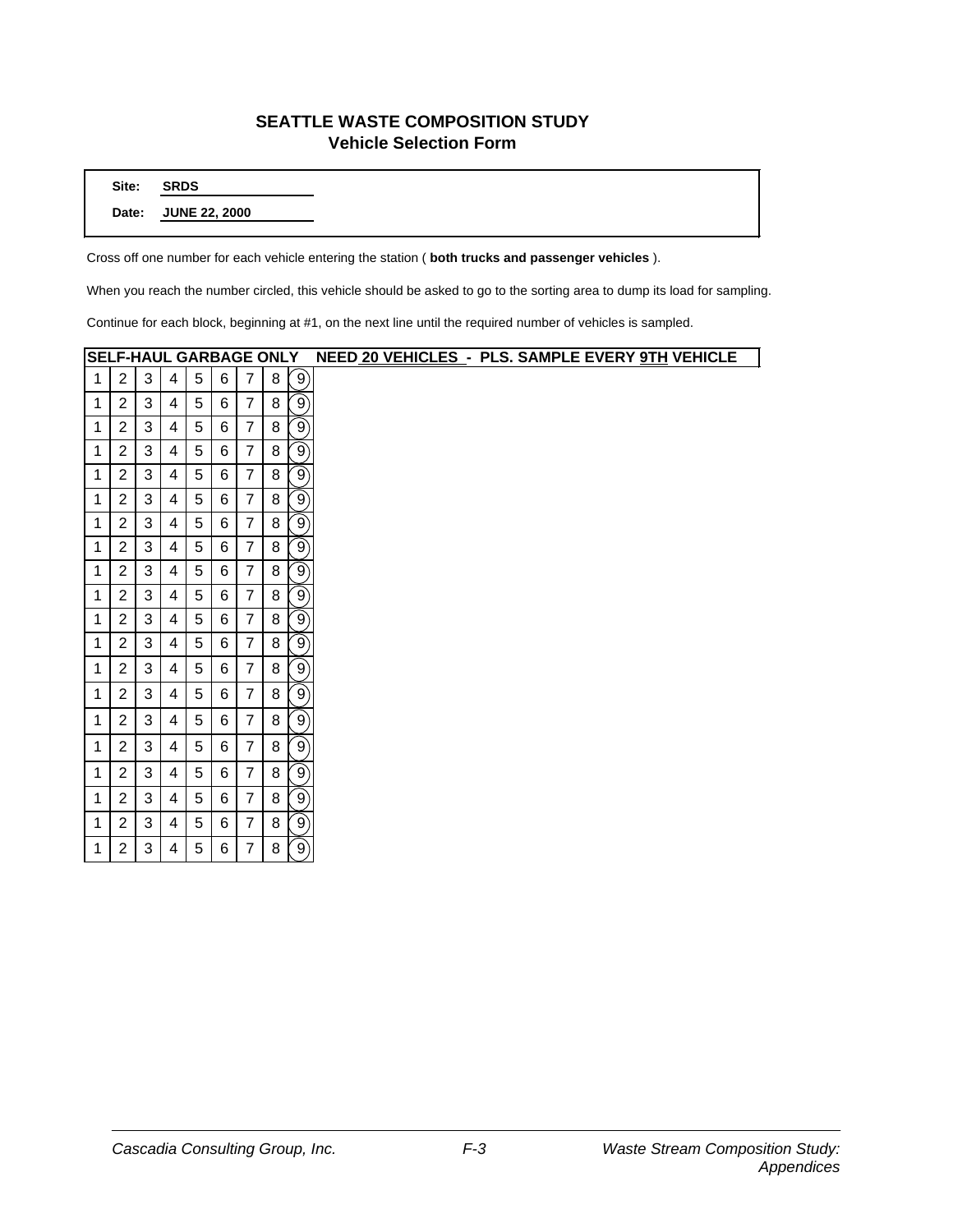| <b>PAPER</b>             | WOOD & YARD WASTES        |       |                      |
|--------------------------|---------------------------|-------|----------------------|
| Newspaper                | Dimension Lumber          |       |                      |
| Plain OCC/Kraft          | Other Untreated Wood      |       |                      |
| Waxed OCC/Kraft          | Pallets                   |       |                      |
| Mixed Low Grade          | Crates/Boxes              |       |                      |
| Phone Books              | Treated Wood              |       |                      |
| Office Paper             | Contaminated Wood         |       |                      |
| Computer Paper           | Leaves & Grass            |       |                      |
| Milk/Ice Cream/Juice     | Prunings                  |       |                      |
| Frozen Food Polycoats    | <b>METALS</b>             |       |                      |
| Compostable Soiled       | Alum. Beverage Cans       |       |                      |
| Paper/Other Materials    | Alum. Foil/Containers     |       |                      |
| Other Paper              | Other Aluminum            |       |                      |
| <b>GLASS</b>             | <b>Tinned Food Cans</b>   |       |                      |
| Clear Beverage/Liquid    | Other Ferrous             |       |                      |
| Green Beverage/Liquid    | Other Nonferrous          |       |                      |
| Brown Beverage/Liquid    | Mixed Metals/Material     |       |                      |
| <b>Container Glass</b>   | <b>Empty Aerosol Cans</b> |       |                      |
| Other Glass              | Motor Oil filters         |       | Oil Filters (count): |
| <b>Fluorescent Tubes</b> | ORGANICS                  |       |                      |
| <b>PLASTICS</b>          | Food Wastes               |       |                      |
| #1 Pop & Liquor          | Textiles/Clothing         |       |                      |
| #1 Other Bottles         | Carpet/Upholstery         |       |                      |
| #2 Milk & Juice          | Leather                   |       |                      |
| #2 Other                 | Disposable Diapers        |       |                      |
| Other Bottles            | Animal By-products        |       |                      |
| Jars & Tubs              | <b>Rubber Products</b>    |       |                      |
| Expanded Polystyrene     | Tires                     |       |                      |
| Other Rigid Packaging    | Ash                       |       |                      |
| Grocery/Store/Bread Bags | Misc. Organics            |       |                      |
| Garbage Bags             |                           |       |                      |
| Other Plastic Film       |                           |       |                      |
| <b>Plastic Products</b>  | Sample Number:            | Date: | Location:            |
| Plastic/Other Materials  |                           |       |                      |